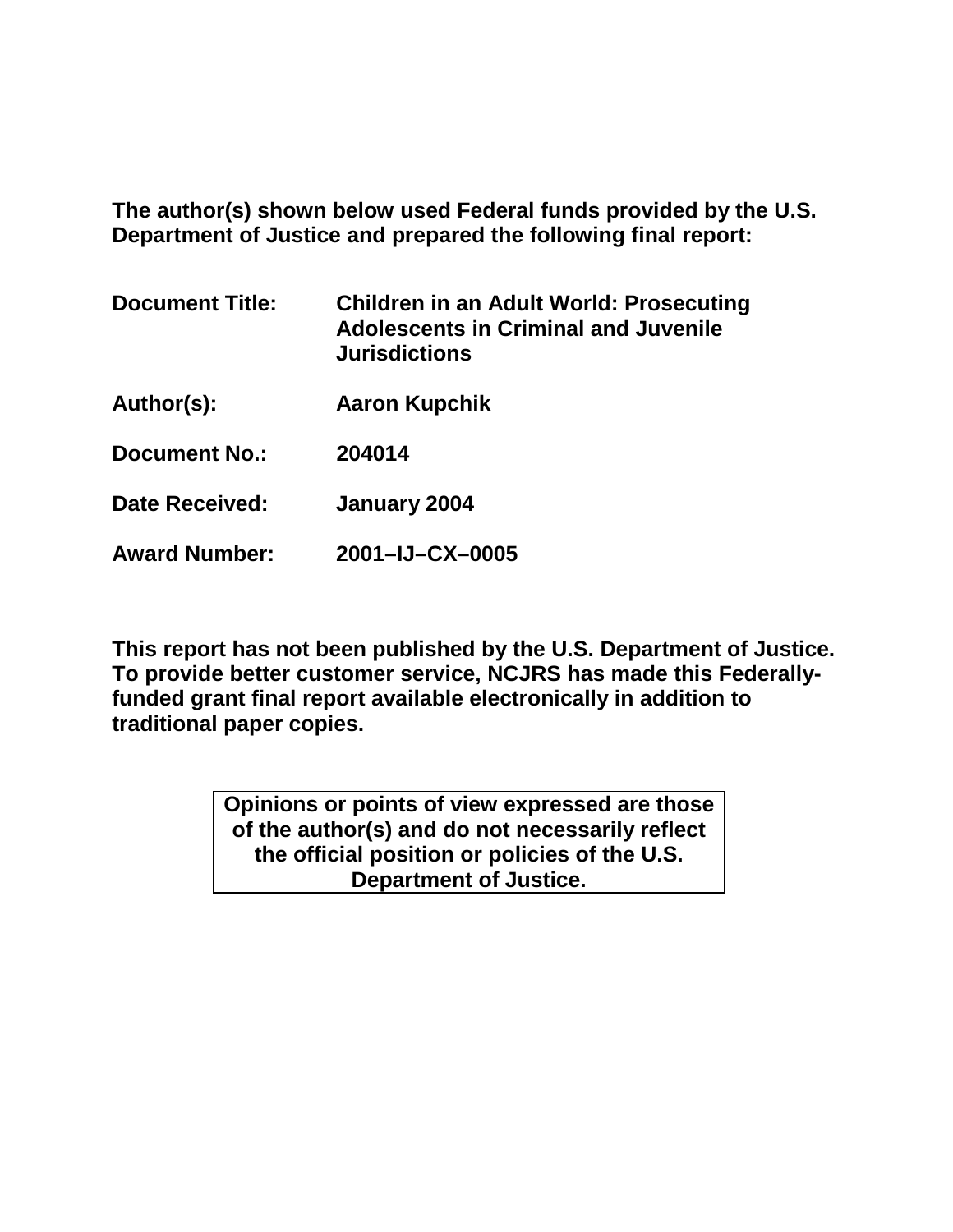Children in an Adult World:

Prosecuting Adolescents in Criminal and Juvenile Jurisdictions

by

Aaron Kupchik

A dissertation submitted in partial fulfillment

of the requirements for the degree of

Doctor of Philosophy

Department of Sociology

New York University

September 2003

Jo Dixon, Ph.D.

**\_\_\_\_\_\_\_\_\_\_\_\_\_\_\_\_\_\_\_\_\_\_\_\_\_\_\_**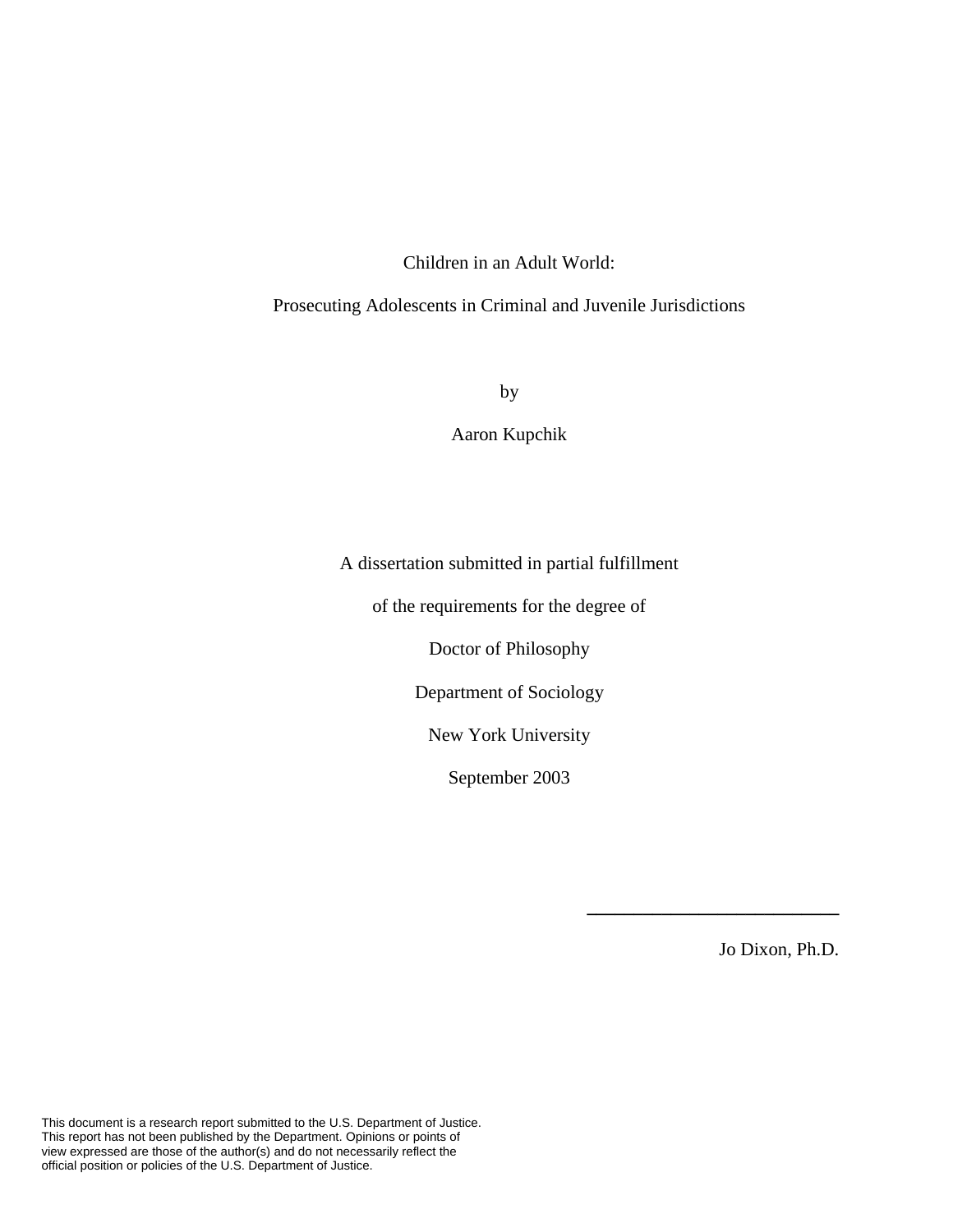© Aaron Kupchik

All Rights Reserved, 2003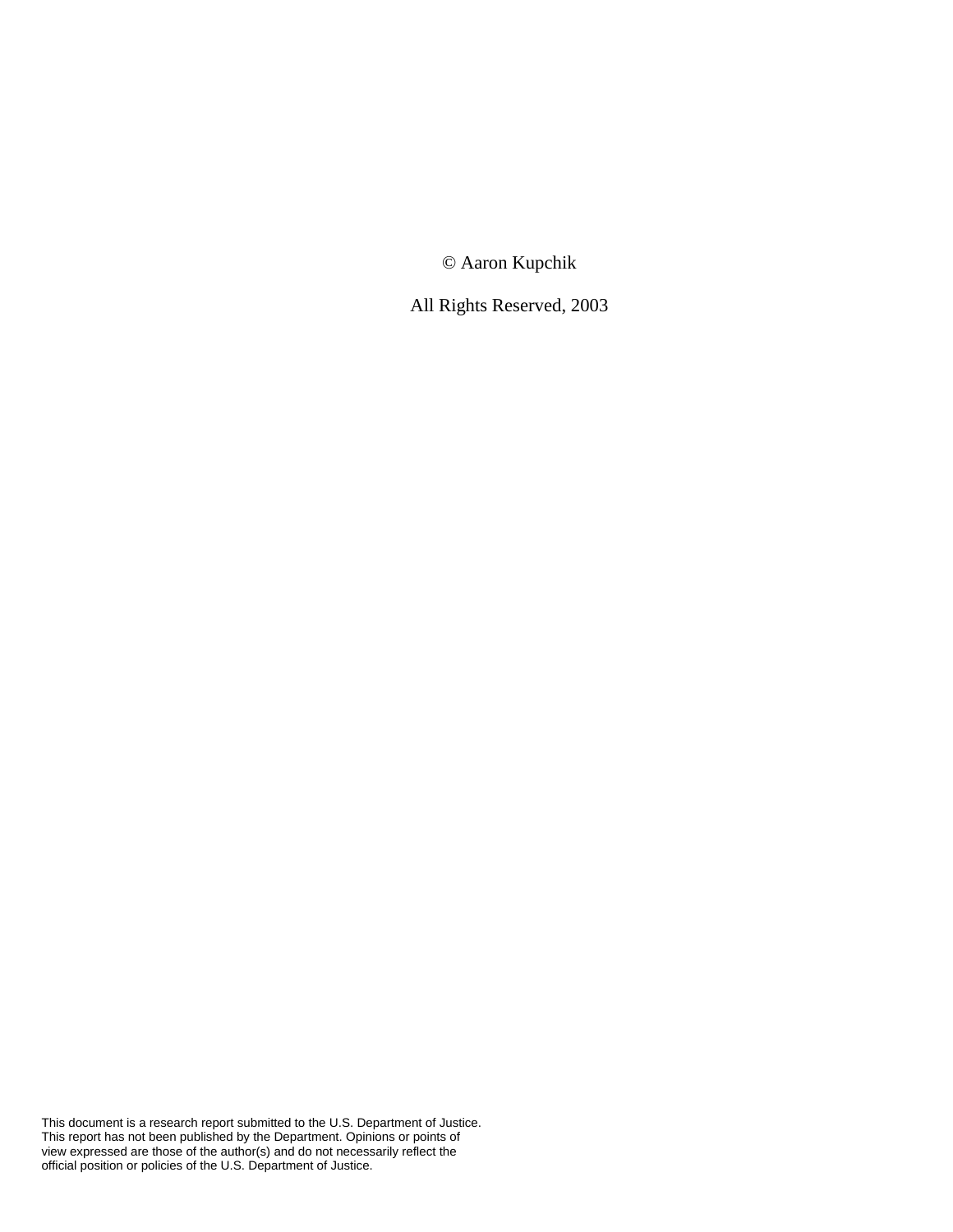# **DEDICATION**

To my mother and father, and to Elena. Your confidence in me, your love, and your support were more important to this project than you realize. Thank you.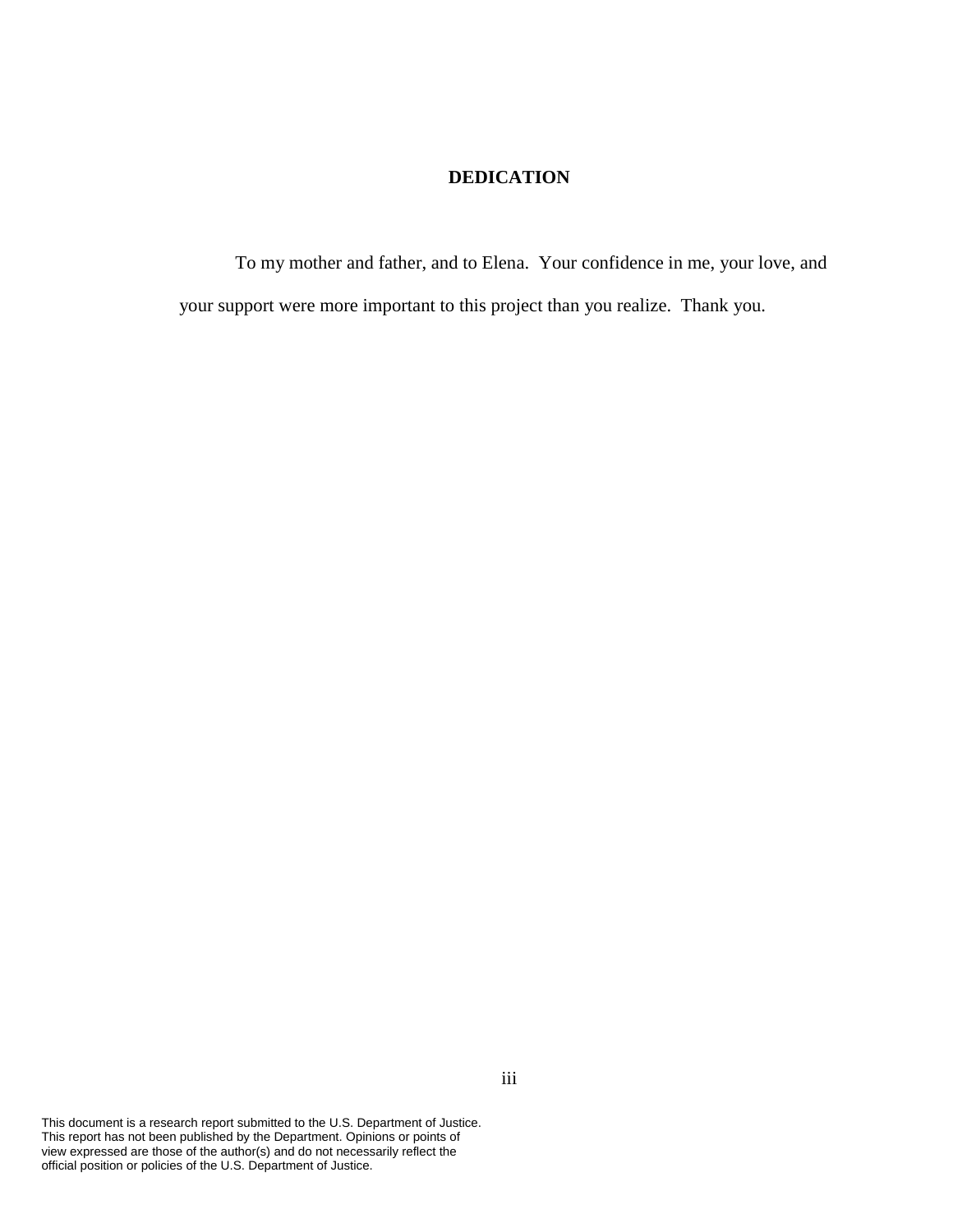#### **ACKNOWLEDGEMENTS**

I would like to thank my advisor, Jo Dixon, for her advice and sponsorship over the course of the past seven years. She has taught me a great deal about being a Sociologist and a scholar. Additionally, I would like to thank my dissertation committee, each of whom has been more than generous with his time, effort and support. I am grateful to each of them: Jeffrey Fagan for his mentorship, friendship and trust (not to mention his data); David Garland, for his patience and always brilliant advice; and David Greenberg, for his practicality, methodological insights, and his always open door.

I am also grateful to my wife, Elena, whose patience and emotional support have been truly amazing. I am indebted to several colleagues and friends as well, for their profound role in shaping my experience as a student as well as this particular project: Joseph De Angelis, Vanessa Barker, Karen Snedker, Brian Gifford and Karen Albright.

Finally, I thank the National Institute of Justice and the National Science Foundation each for partially funding my research. All opinions and errors are mine alone and do not represent either funding agency.

iv

This document is a research report submitted to the U.S. Department of Justice. This report has not been published by the Department. Opinions or points of view expressed are those of the author(s) and do not necessarily reflect the official position or policies of the U.S. Department of Justice.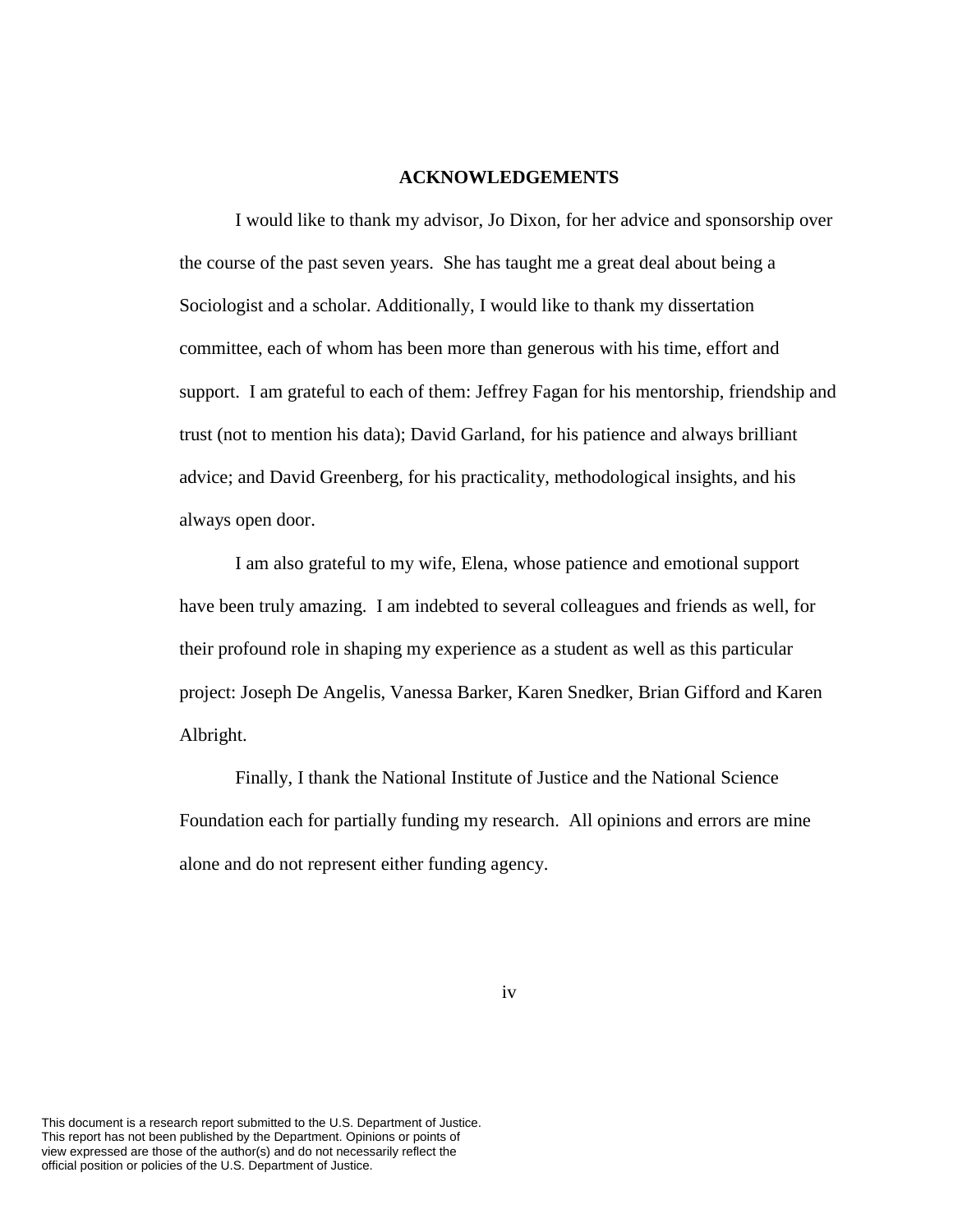#### **ABSTRACT**

Since the creation of the juvenile justice system at the turn of the twentieth century, juvenile justice system reforms have reshaped how adolescents are prosecuted and punished in the United States. One important shift in the prosecution and punishment of adolescents is the increasingly frequent transfer of youth from the juvenile jurisdiction to the criminal jurisdiction previously reserved primarily for adult offenders.

Policy-makers and academics often assume that a different model of justice is reflected in the prosecution of adolescents in each of these two legal forums, with a criminal justice model in the criminal jurisdiction and a juvenile justice model in the juvenile jurisdiction. These two models of justice are believed to vary along three dimensions: formality of case processing, evaluation of defendants, and punishment. Yet no research to date compares the models of justice actually reflected when adolescents are prosecuted in juvenile and criminal jurisdictions.

In this dissertation I compare the models of justice in juvenile and criminal jurisdictions processing adolescent felony offenders. I analyze quantitative and qualitative data on cases of adolescents from counties in adjacent states, New York and New Jersey, which have very different boundaries between their criminal and juvenile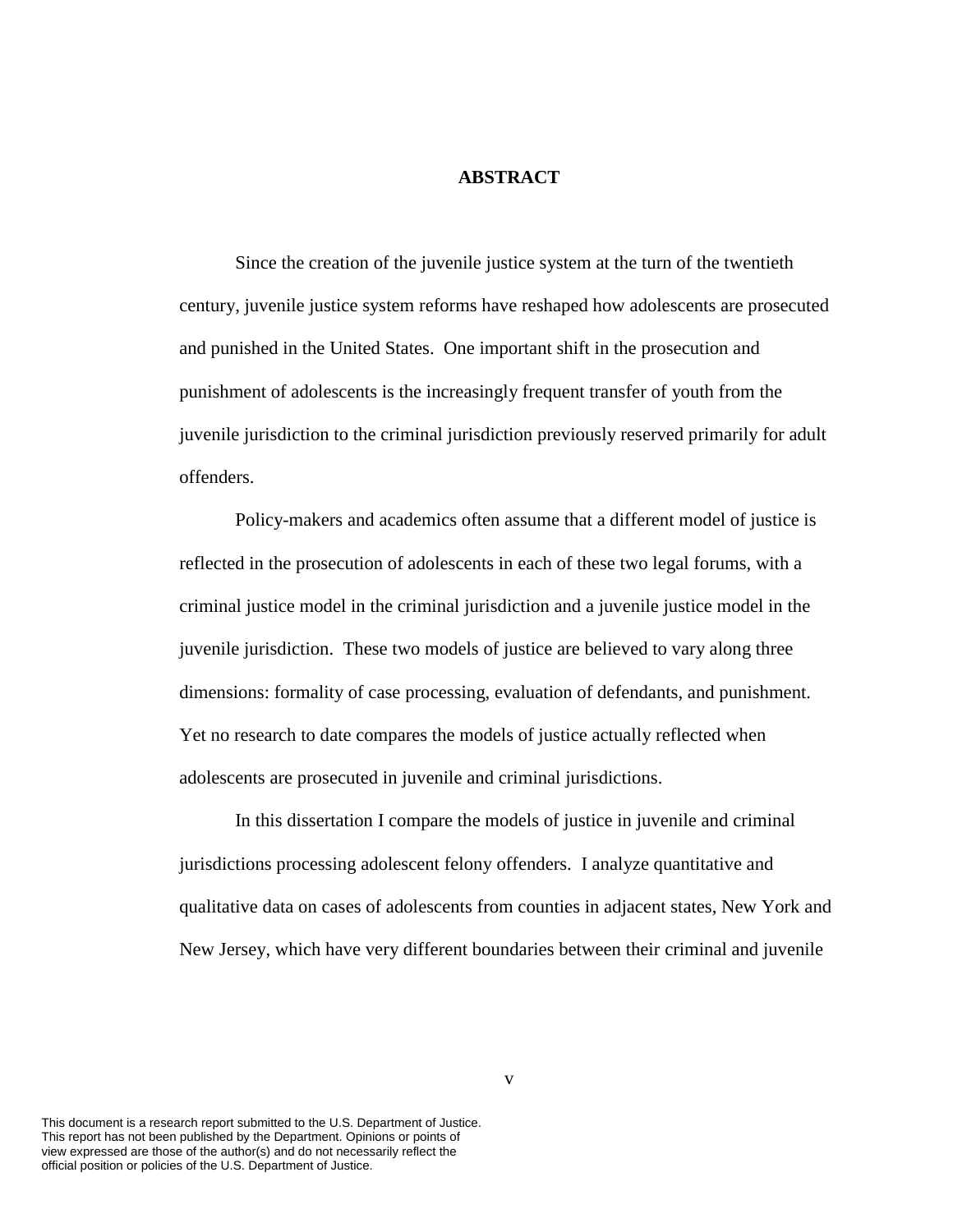jurisdictions. This method allows me to contrast processing of comparable cases, matched by offender and offense characteristics, in the New York criminal jurisdiction and the New Jersey juvenile jurisdiction.

I find that the prosecution and punishment of adolescents in the New Jersey juvenile jurisdiction fits the juvenile justice model along each of the three dimensions I compare: formality, evaluation and punishment. Yet the prosecution and punishment of adolescents in the New York criminal jurisdiction fits neither a criminal justice model nor a juvenile justice model throughout case processing. I find that during the early stage of case processing, the New York criminal jurisdiction reflects a criminal justice model. Yet once the sentencing stage of case processing begins, a juvenile justice model better describes proceedings in the New York criminal jurisdiction. I discuss these results in light of courtroom workgroup members' attitudes toward youthfulness and adolescent culpability.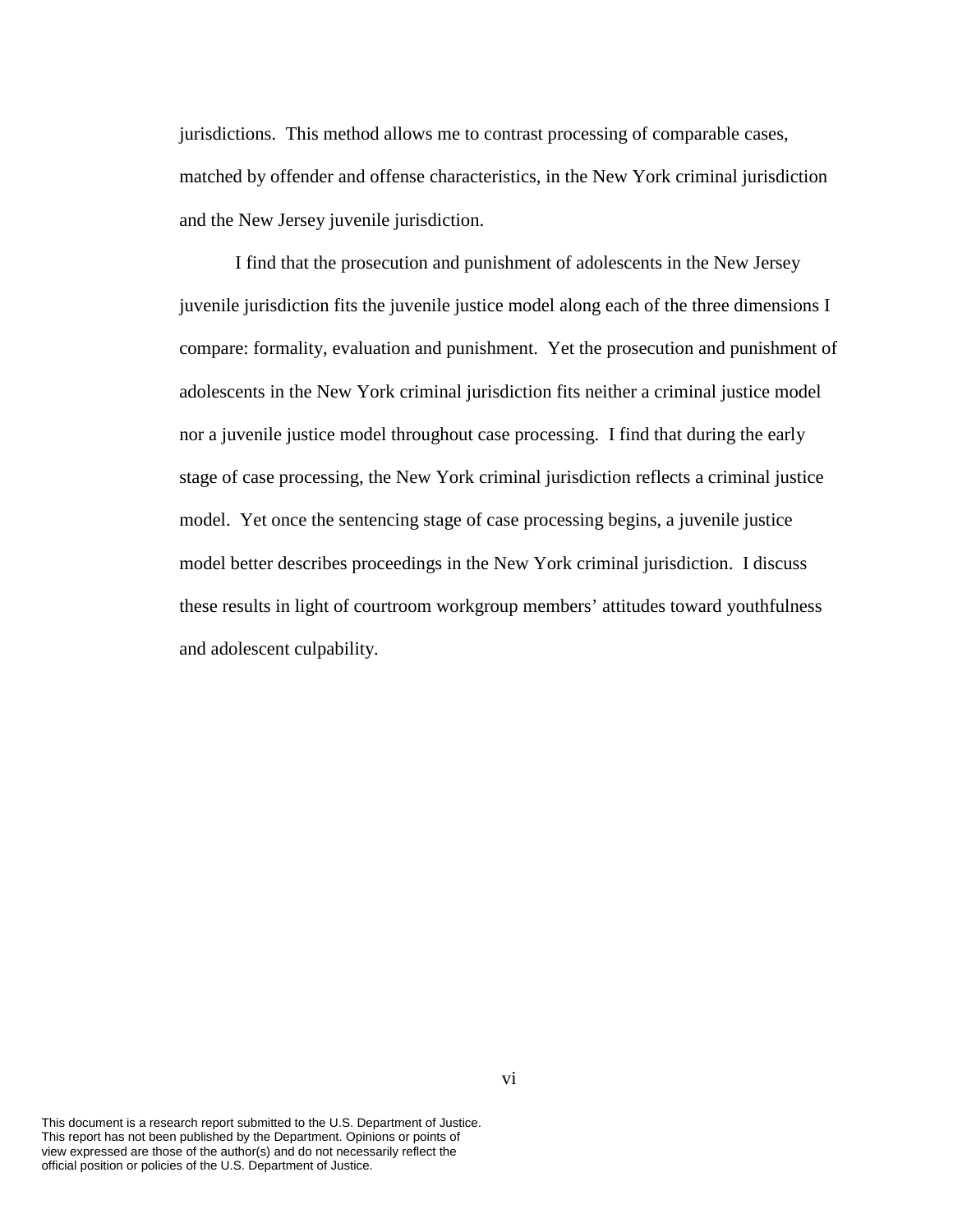**TABLE OF CONTENTS**

| <b>DEDICATION</b>                                           | iii          |
|-------------------------------------------------------------|--------------|
| <b>ACKNOWLEDGMENTS</b>                                      | iv           |
| <b>ABSTRACT</b>                                             | V            |
| <b>LIST OF TABLES</b>                                       | $\mathbf{X}$ |
| <b>LIST OF APPENDICES</b>                                   | xii          |
| <b>CHAPTER 1: INTRODUCTION</b>                              | $\mathbf{1}$ |
| Juvenile Justice Reforms                                    | 3            |
| Two Models of Justice                                       | 6            |
| Research Question: Jurisdiction and Model of Justice        | 16           |
| The Potential Role of Court Context                         | 19           |
| Importance of Comparing Juvenile and Criminal Jurisdictions | 20           |
| <b>Dissertation Overview</b>                                | 23           |
| CHAPTER 2: COMPARATIVE STRATEGY AND RESEARCH METHODS        | 25           |
| Divergent Jurisdictional Boundaries                         | 29           |
| <b>Sampling Strategy</b>                                    | 37           |
| <b>Quantitative Data Sources</b>                            | 40           |
| <b>Qualitative Data and Methods</b>                         | 41           |
| <b>CHAPTER 3: RESEARCH SITE</b>                             | 50           |
| New Jersey Juvenile Jurisdiction                            | 50           |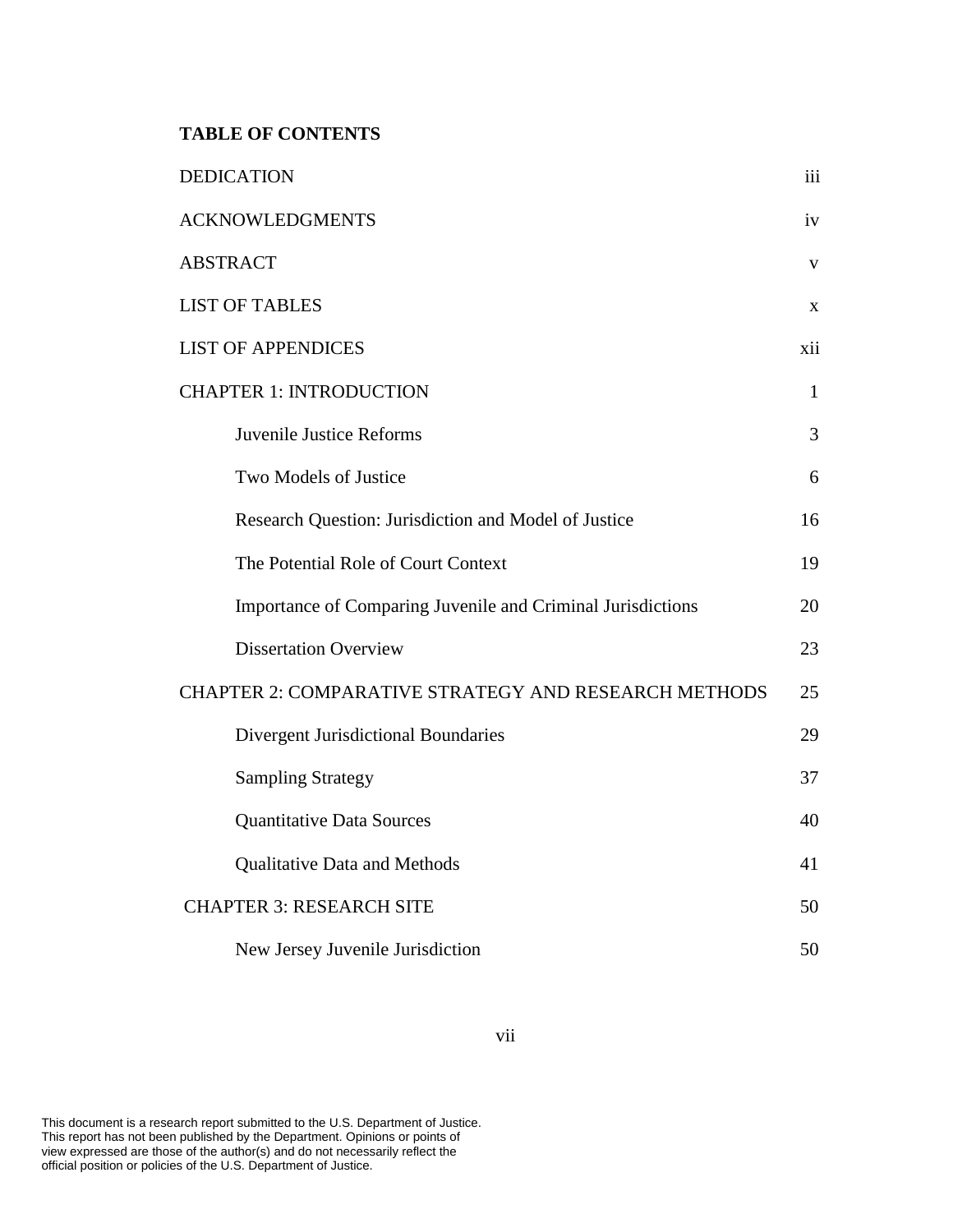|                              | New York Criminal Jurisdiction                         | 60  |
|------------------------------|--------------------------------------------------------|-----|
|                              | Court Differences Within Jurisdiction                  | 69  |
|                              | Conclusion                                             | 74  |
|                              | <b>CHAPTER 4: FORMALITY</b>                            | 75  |
|                              | Prior Research on Procedural Formality                 | 77  |
|                              | New Jersey Juvenile Jurisdiction                       | 82  |
|                              | New York Criminal Jurisdiction                         | 91  |
|                              | Conclusion                                             | 105 |
|                              | <b>CHAPTER 5: EVALUATION</b>                           | 106 |
|                              | Prior Research on Evaluation                           | 107 |
|                              | New Jersey Juvenile Jurisdiction                       | 110 |
|                              | New York Criminal Jurisdiction                         | 136 |
|                              | Conclusion                                             | 158 |
| <b>CHAPTER 6: PUNISHMENT</b> |                                                        | 160 |
|                              | Prior Research on Punishment Across Jurisdiction Types | 162 |
|                              | <b>Quantitative Sample Descriptions</b>                | 166 |
|                              | Jurisdictional Analysis of Punishment Severity         | 172 |
|                              | <b>Court Context Analysis of Punishment Severity</b>   | 189 |
|                              | <b>Sanctioning Goals</b>                               | 196 |
|                              | Conclusion                                             | 206 |

viii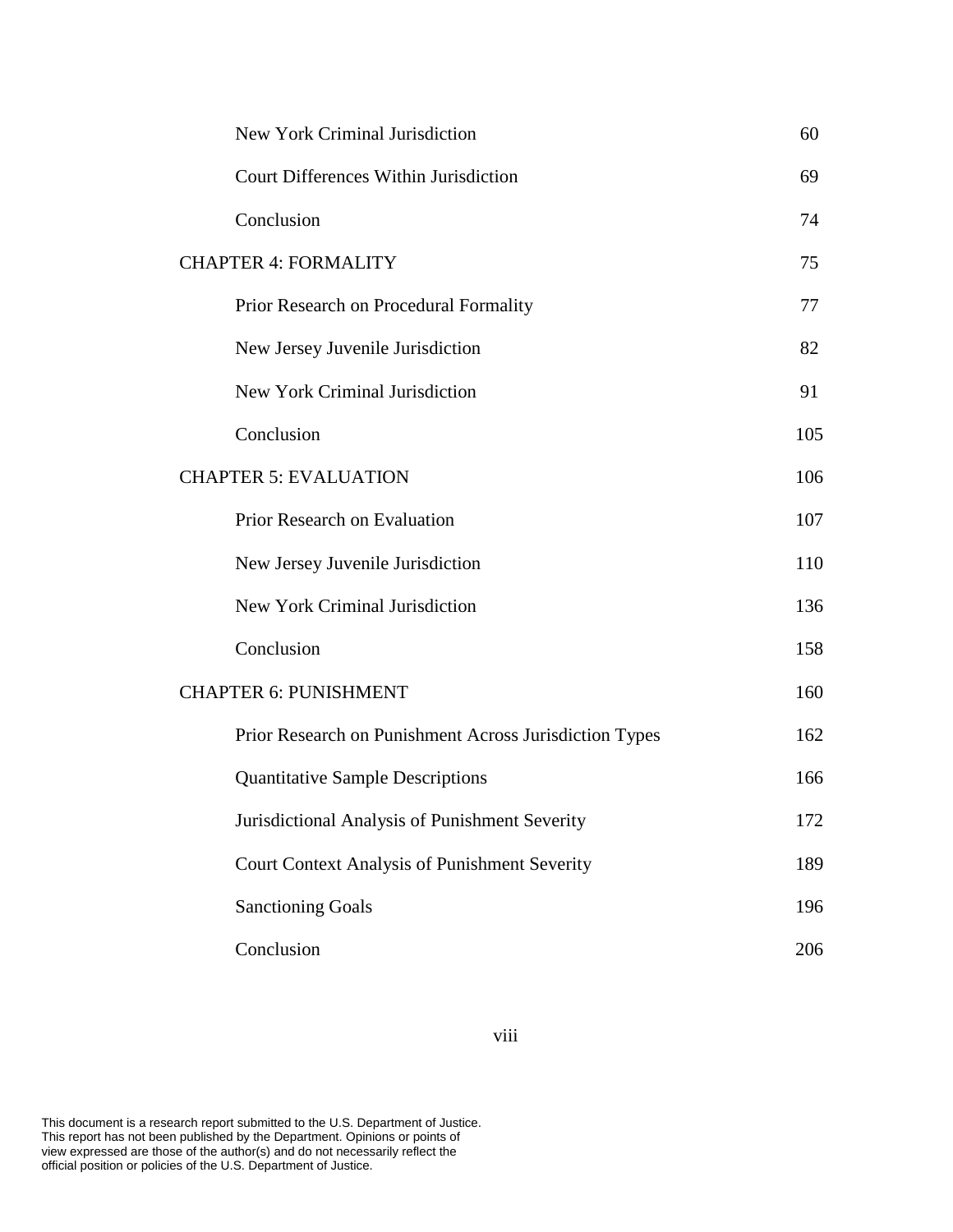| <b>CONCLUSION</b>                          |     |
|--------------------------------------------|-----|
| Court Context and Organizational Filtering | 211 |
| Implications                               | 215 |
| Generalizability                           | 229 |
| Directions for Future Research             | 232 |
| <b>APPENDICES</b>                          | 235 |
| <b>REFERENCES</b>                          | 248 |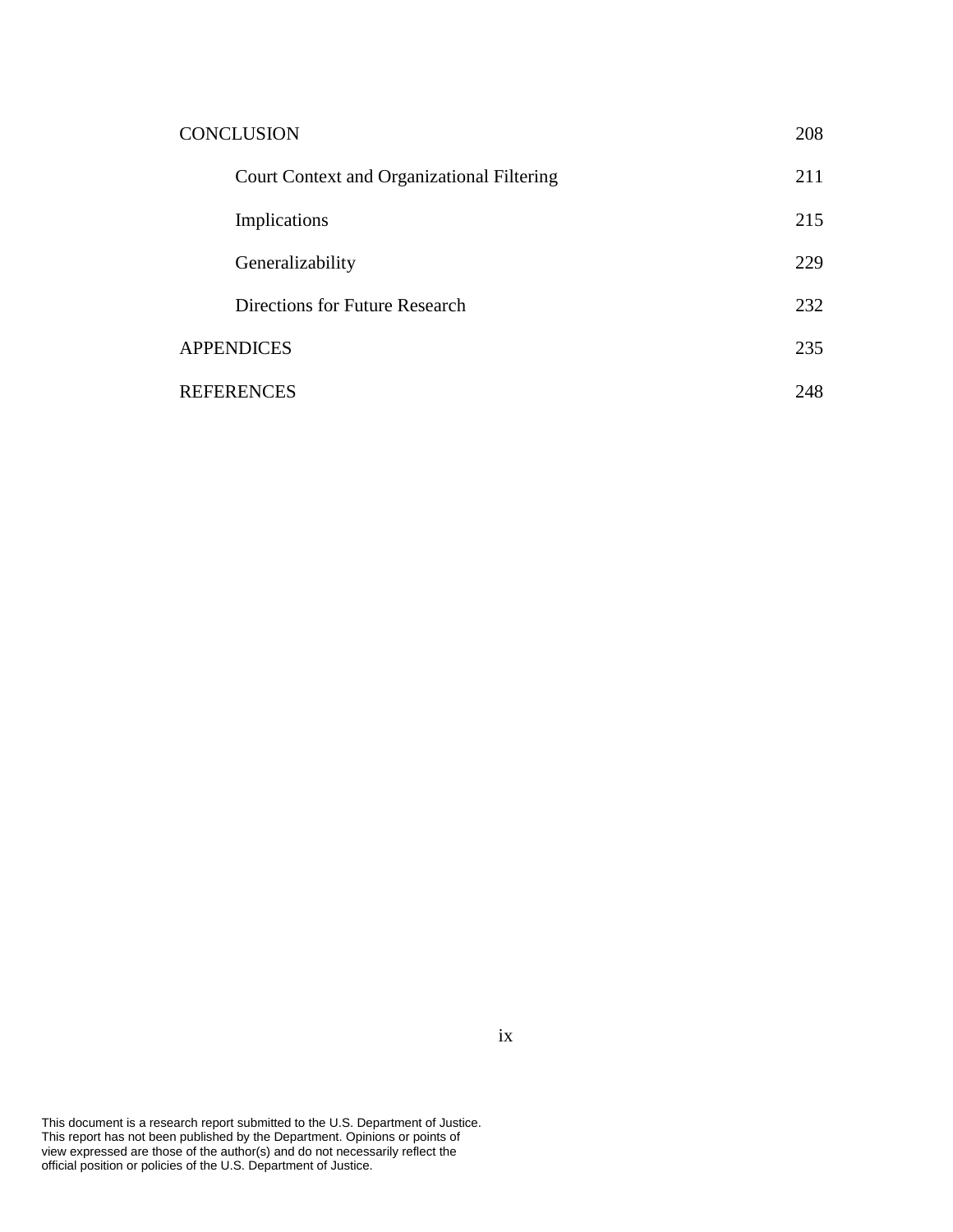# **LIST OF TABLES**

| Table 2.1.  | Numbers of Interview Respondents by Jurisdiction Type, Race, Sex |     |
|-------------|------------------------------------------------------------------|-----|
|             | and Professional Role                                            | 44  |
| Table 6.1.  | Offense and Offender Characteristics of Cases in Descriptive     |     |
|             | Tests and Sentence Severity Model, Total Sample and in each      |     |
|             | Jurisdiction                                                     | 169 |
| Table 6.2.  | Summary Measures of Offender and Offense                         |     |
|             | <b>Characteristics in Sentencing Severity Models</b>             | 172 |
| Table 6.3.  | Percent of Cases Detained Pretrial by Jurisdiction Type and      |     |
|             | Offense Type                                                     | 174 |
| Table 6.4a. | Percentage of Cases Acted on, and Percentage Receiving           |     |
|             | Each Sentence Category, by Jurisdiction Type and Offense         |     |
|             | Type at Case Filing                                              | 186 |
| Table 6.4b. | Average Custodial Sentence Length for Incarcerated Cases,        |     |
|             | in Months by Jurisdiction Type and Offense Type at case filing   | 186 |
| Table 6.5.  | Unstandardized and Standardized Coefficients for Two-stage       |     |
|             | Probit Regression of Incarceration, Total Sample and Robbery     |     |
|             | Cases                                                            | 187 |
| Table 6.6a. | Percentage of Cases Detained Pretrial, Percentage Acted on, and  |     |
|             | Percentage Receiving Each Sentence Type, by Jurisdiction Type    |     |
|             | and Court Within Jurisdiction                                    | 191 |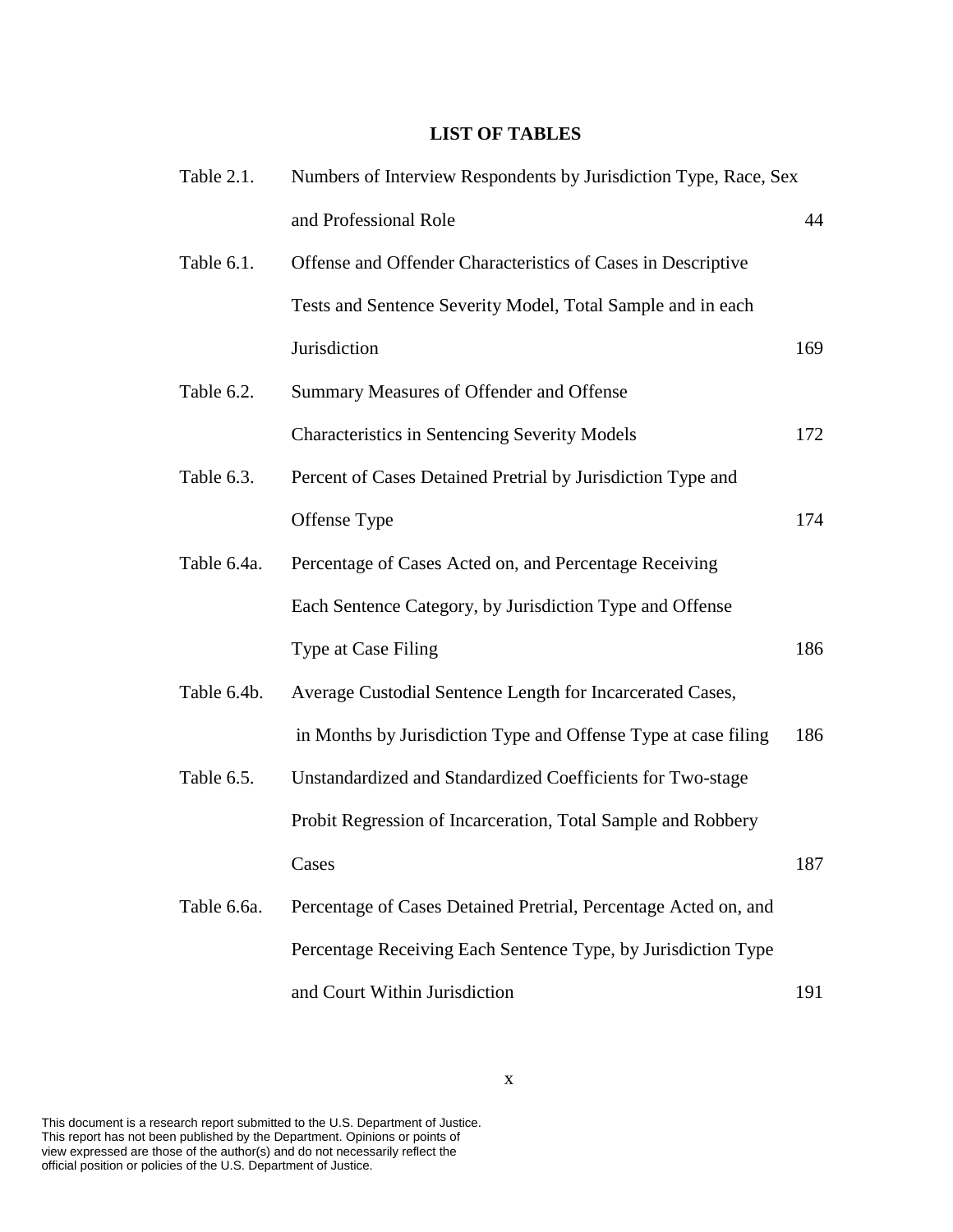| Table 6.6b. | Average Custodial Sentence Length for Incarcerated Cases,     |     |
|-------------|---------------------------------------------------------------|-----|
|             | in Months, by Jurisdiction Type and Court Within Jurisdiction | 191 |
| Table 6.7.  | Unstandardized and Exponentiated Coefficients for Logit       |     |
|             | Regression of Incarceration, Juvenile Jurisdiction Model and  |     |
|             | <b>Criminal Jurisdiction Model</b>                            | 195 |
| Table 6.8.  | Survey Responses to Factors That Should be Considered         | 205 |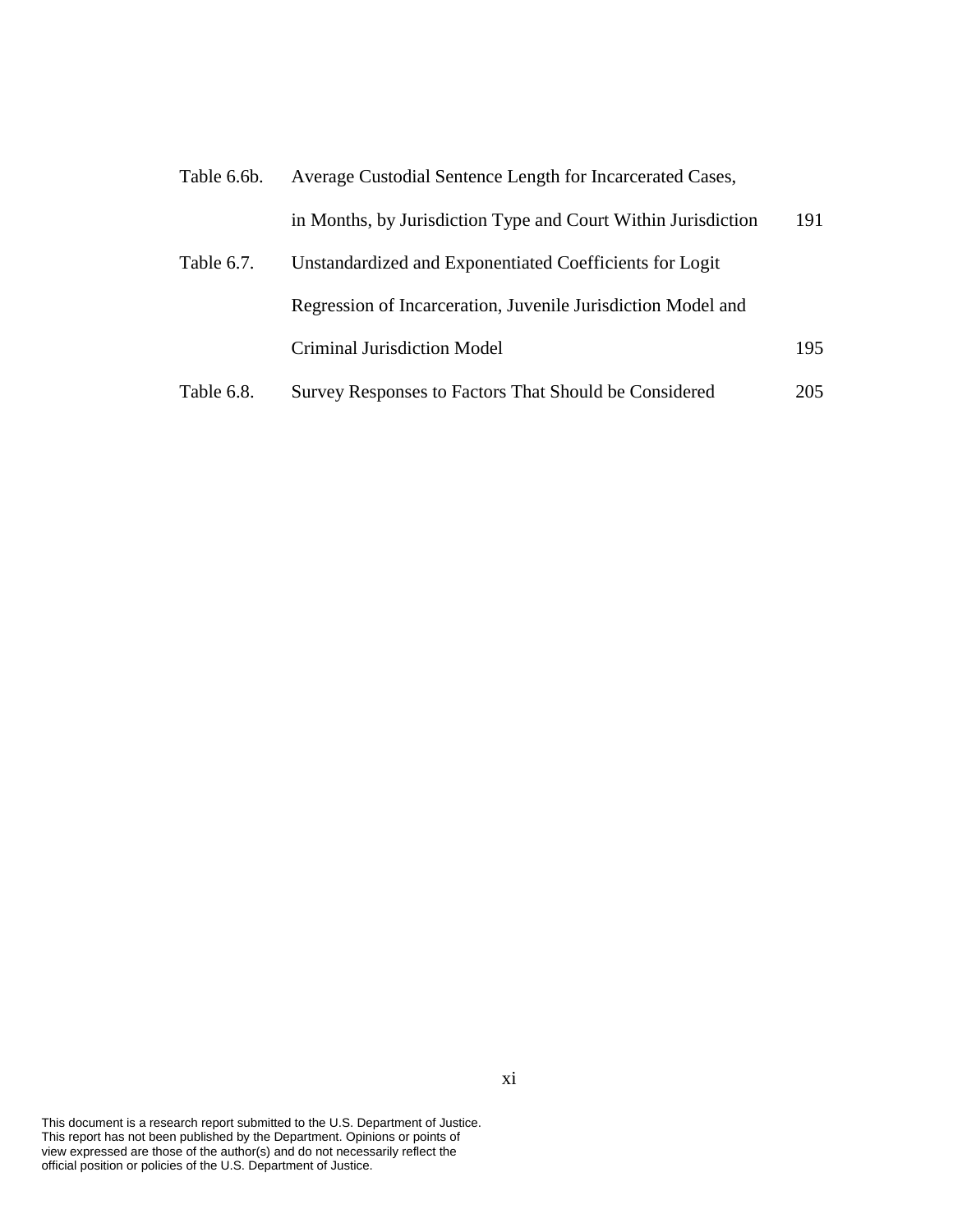# **LIST OF APPENDICES**

| Appendix 1: Supplementary Data Analysis                        | 235 |
|----------------------------------------------------------------|-----|
| Appendix 2: Logit Tests of Heckman Two-Stage Method            | 243 |
| Appendix 3: Testing Multivariate Models With Interaction Terms | 245 |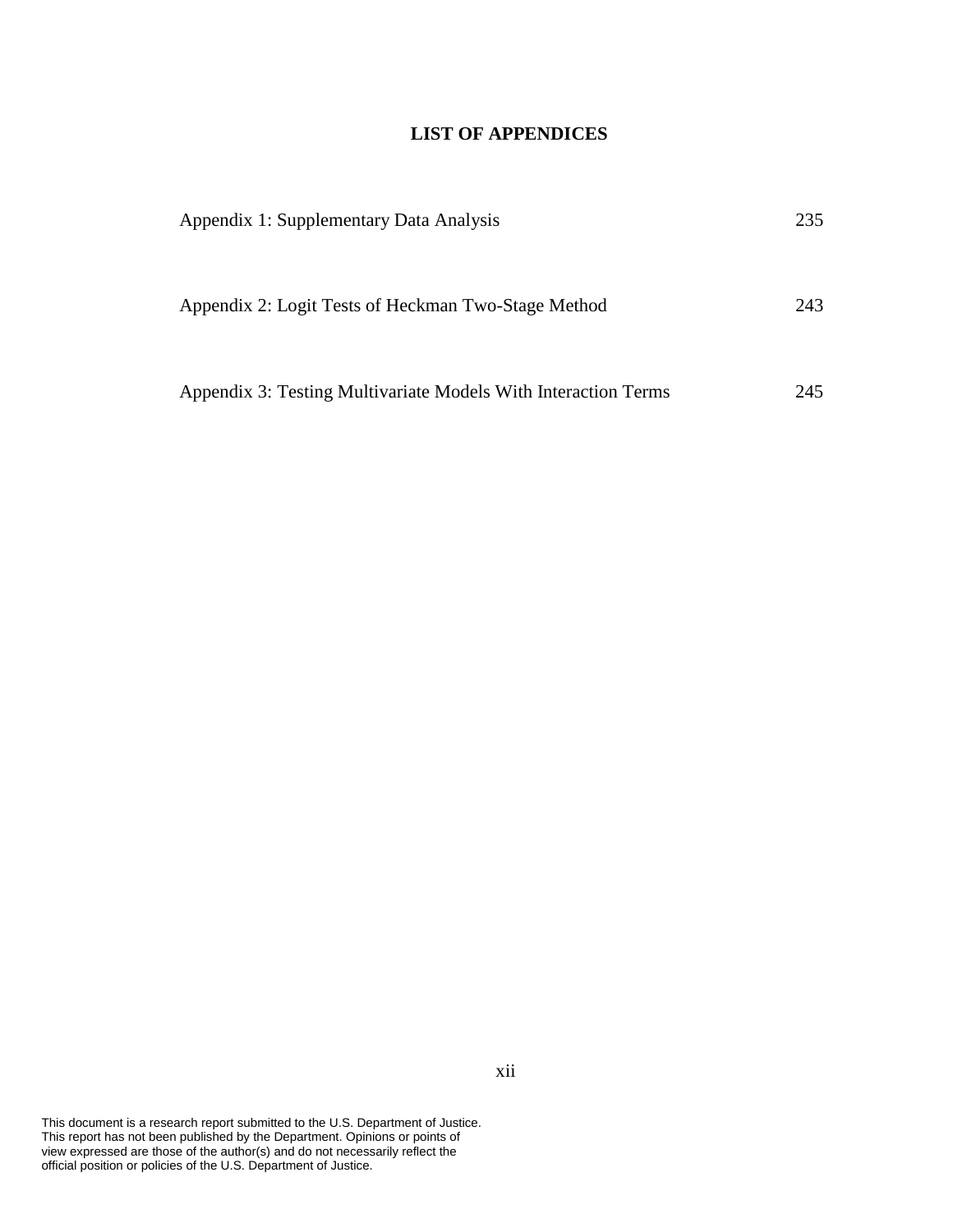### **CHAPTER 1: INTRODUCTION**

Since the creation of the juvenile justice system at the turn of the twentieth century, juvenile justice system reforms have reshaped how adolescents are prosecuted and punished in the United States (see Feld 1999; Fagan and Zimring 2000). One important shift in the prosecution and punishment of adolescents is the increasingly frequent transfer of youth from the juvenile jurisdiction to the criminal jurisdiction previously reserved primarily for adult offenders. Over the past twenty-five years nearly every state has revised its laws or adopted new legislation to facilitate the transfer of adolescent offenders from the juvenile jurisdiction to the criminal jurisdiction (Snyder and Sickmund 1999; Zimring 1998).<sup>1</sup> As a result of this shift in policy, adolescents may be prosecuted in either of two jurisdiction types, depending on each state's laws.<sup>2</sup>

Traditionally, the juvenile jurisdiction and the (adult) criminal jurisdiction have relied on very different models of justice regarding case processing, evaluating offenders, and punishing offenders. The criminal jurisdiction often is characterized by

 $\overline{a}$ 

 $1$  Of course, referring to the "criminal jurisdiction" and the "juvenile jurisdiction" each as a single entity overlooks much of the variation among individual courts within each jurisdiction type. As I explain in the following pages, in this dissertation I consider these two jurisdiction types as they traditionally have been understood, and focus on specific examples of each jurisdiction type by comparing empirically specific courts.<br><sup>2</sup> Since the creation of the juvenile justice system in 1899, juvenile jurisdiction judges have always had

some leeway for transferring adolescents from the juvenile jurisdiction to the criminal jurisdiction, though this was a fairly rare occurrence (Rothman 1980). The recent spate of new laws mandating or

This document is a research report submitted to the U.S. Department of Justice. This report has not been published by the Department. Opinions or points of view expressed are those of the author(s) and do not necessarily reflect the official position or policies of the U.S. Department of Justice.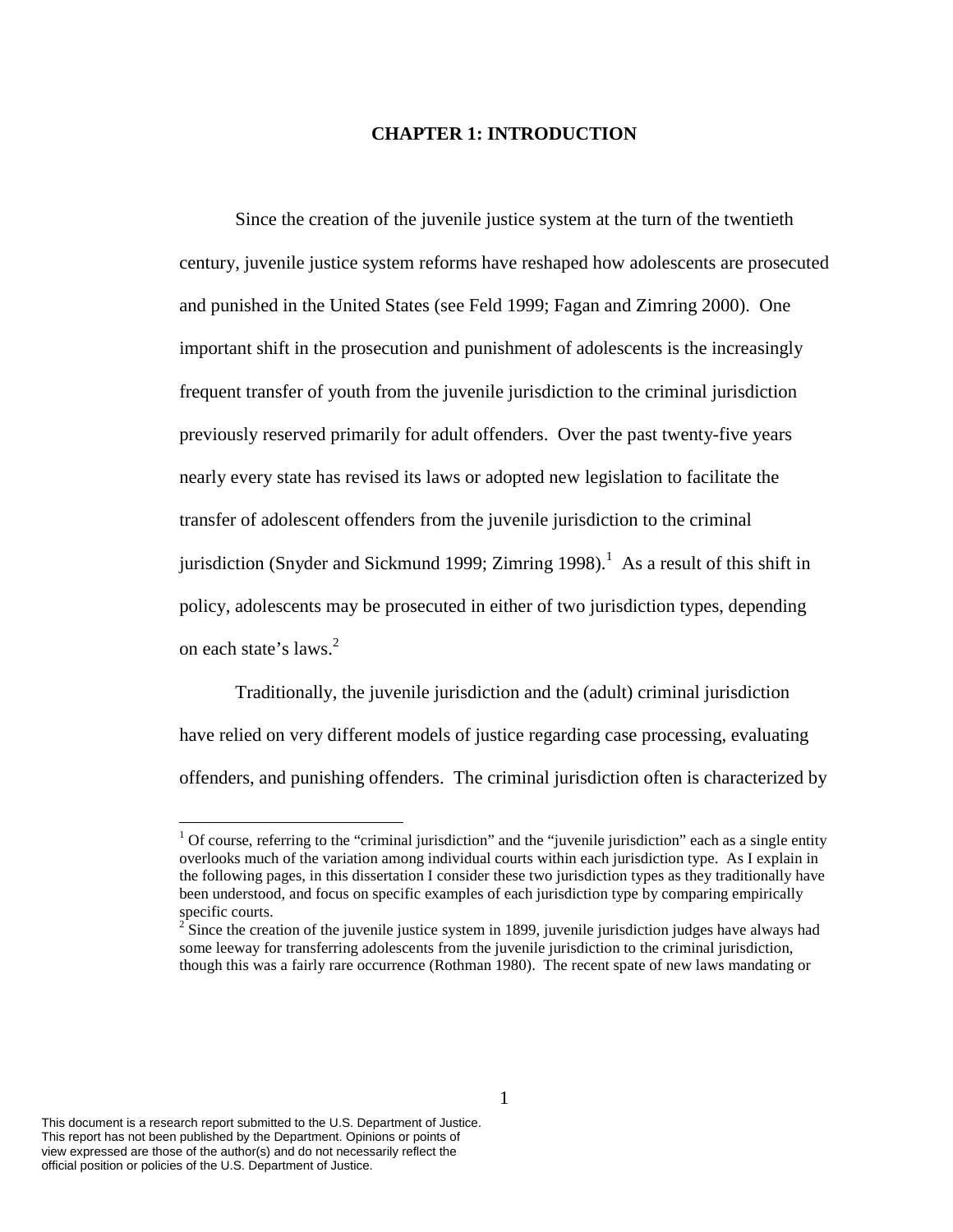reference to a criminal justice model, and the juvenile jurisdiction described by reference to a juvenile justice model. Relative to a juvenile justice model, a criminal justice model suggests that case processing is formal, evaluation of offenders is centered on offense-relevant criteria rather than offender-relevant criteria, and the primary goals of sentencing are to punish and deter rather than to rehabilitate. Conversely, relative to a criminal justice model, a juvenile justice model suggests that case processing is informal, evaluation of offenders focuses on offender-relevant criteria rather than offense-relevant criteria, and the primary goal of sentencing is to rehabilitate rather than to punish.

It is unclear whether the prosecution and punishment of adolescents in criminal and juvenile jurisdictions reflect these two models of justice. For example, one might imagine that due to the immaturity of adolescent offenders, a juvenile justice model implying reduced culpability for youth actually might be used when adolescents are prosecuted in the criminal jurisdiction. Moreover, it is entirely possible that due to recent efforts to "get tough" on juvenile crime (see Feld 1999), juvenile jurisdictions might practice a criminal justice model whereby offenders are punished severely and proportional to the severity of their offenses. In this dissertation, I compare the models of justice used to prosecute and punish adolescents across these two jurisdiction types. Thus, the primary question I ask in this dissertation is 'How does

 $\overline{a}$ 

facilitating transfer to the criminal jurisdiction has resulted in the more frequent use of jurisdictional transfer than in previous years (Snyder and Sickmund 1999).

This document is a research report submitted to the U.S. Department of Justice. This report has not been published by the Department. Opinions or points of view expressed are those of the author(s) and do not necessarily reflect the official position or policies of the U.S. Department of Justice.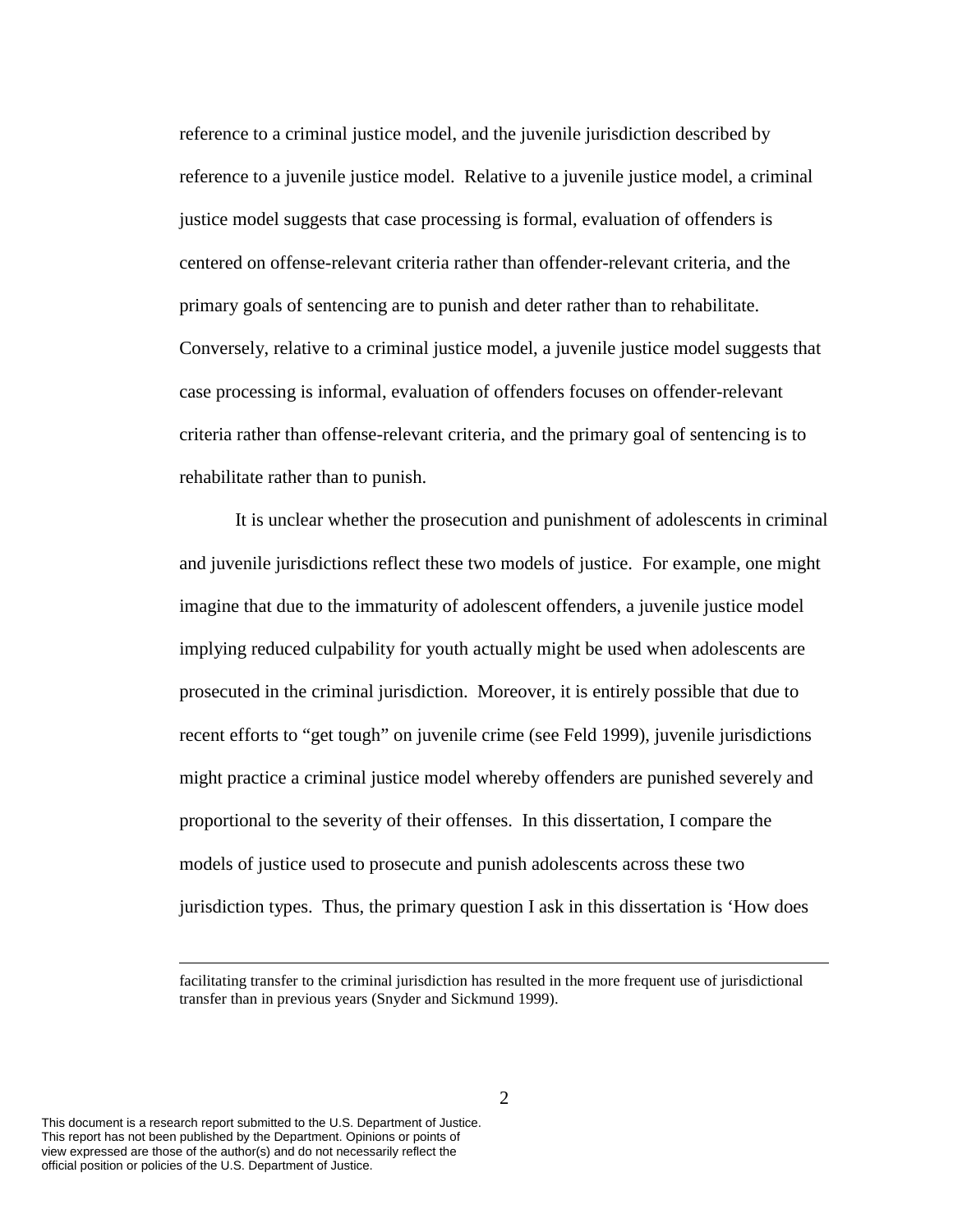jurisdiction type affect the model of justice used to prosecute and punish adolescent offenders?'.

### **Juvenile Justice Reforms**

Before considering the models of justice that may be used in criminal and juvenile jurisdictions, it is important to understand how and why increasing numbers of adolescents are prosecuted in the criminal jurisdiction. The juvenile justice reform of transferring youth who commit serious offenses to the criminal jurisdiction formerly reserved for adults fits within broader trends in punishing criminal offenders. The rise of policies mandating or facilitating the transfer of youth to the criminal jurisdiction has corresponded with a broader shift in penal practices (Feld 1999), whereby increased punishment for criminal offenders (relative to thirty years ago) has become an accepted norm (see Garland 2001). Increases in numbers of violent and chronically offending youth prosecuted in the criminal jurisdiction have corresponded to increases in custodial punishment that have led to the emergence of mass imprisonment in the U.S. (see Garland 2000).

Proponents of transferring youth to the criminal jurisdiction claim that transfer laws are necessary to reform an outdated juvenile justice system initially created to deal with truants, not violent predators (Collier 1998; National District Attorneys Association 2000; Wilson 2000). They argue that the need to protect the community from violent youth, and the moral requirement for retribution in response to violence,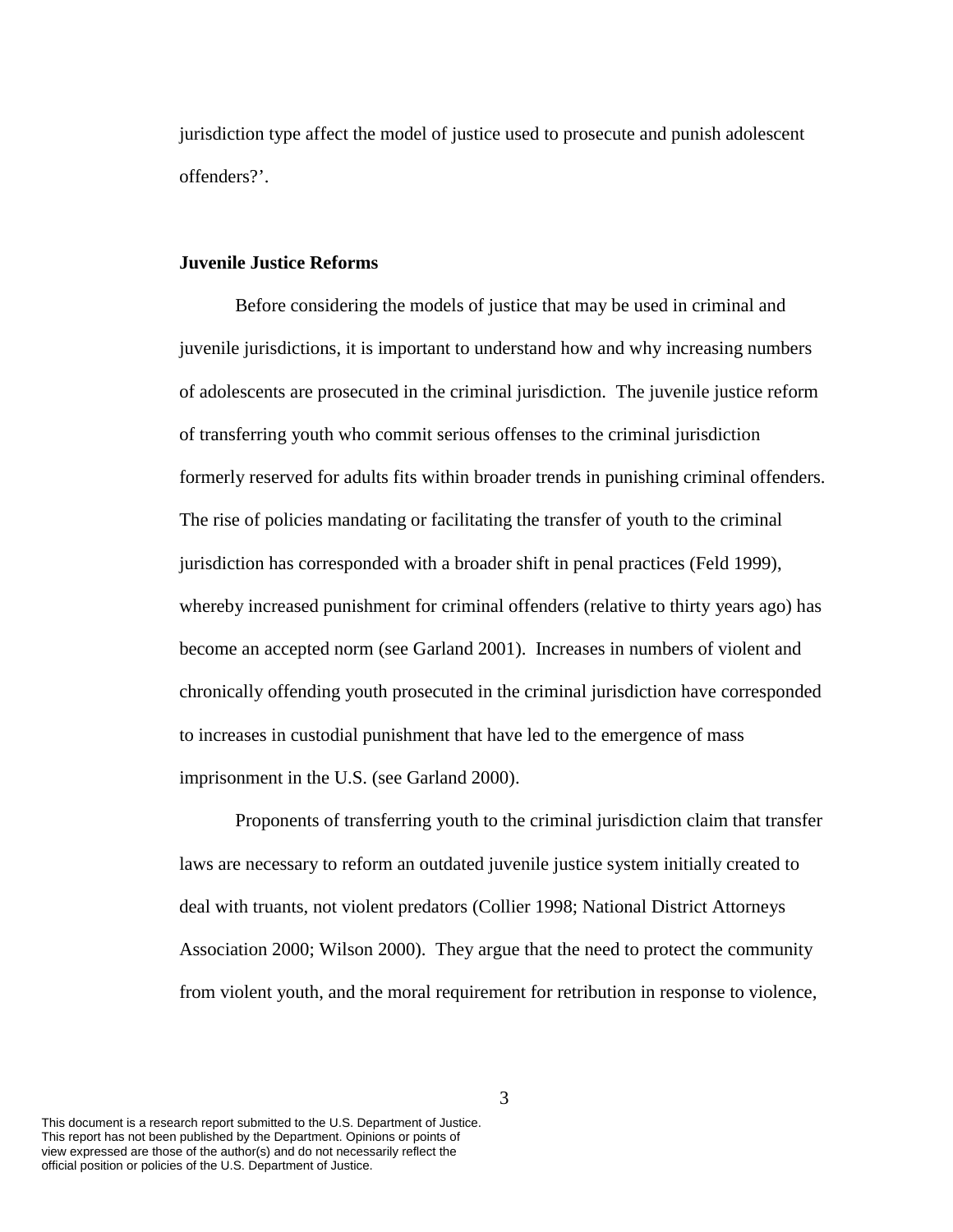necessitate more severe punishments than are available in the juvenile jurisdiction's punishment portfolio. These proponents argue that the need to prescribe punishment proportional to serious offenses outweighs the desire to treat adolescents as less culpable than adults (Regnery 1986; see Kupchik, Fagan and Liberman 2003; Singer 1996; Zimring 2000). Demands for punishment and accountability following wellpublicized acts of juvenile violence often are accompanied by public demands to punish youth in the criminal rather than the juvenile jurisdiction (DiFrancesco 1980).

Opponents of transferring youth to the criminal jurisdiction argue that many laws mandating transfer for increasing numbers of youth are counter-productive. Most research examining the general deterrent effect of transfer laws finds that if anything, juvenile crime increases overall after passage of transfer laws (Jensen and Metsger 1994; Risler, Sweatman and Nackerud 1998; Singer and MacDowall 1988; for an exception see Levitt 1998). And, research comparing recidivism among individuals prosecuted in juvenile and criminal jurisdictions finds that adolescents transferred to the criminal jurisdiction tend to be rearrested at greater rates than those retained in the juvenile jurisdiction (Bishop et al. 1996; Fagan 1996; Myers 2001; Winner et al. 1997). The majority of research suggests that prosecuting adolescents in the criminal jurisdiction tends to stigmatize them and increase levels of crime rather than deter future offending among both individuals and the general population (for a review see Bishop and Frazier 2000).

This document is a research report submitted to the U.S. Department of Justice. This report has not been published by the Department. Opinions or points of view expressed are those of the author(s) and do not necessarily reflect the official position or policies of the U.S. Department of Justice.

4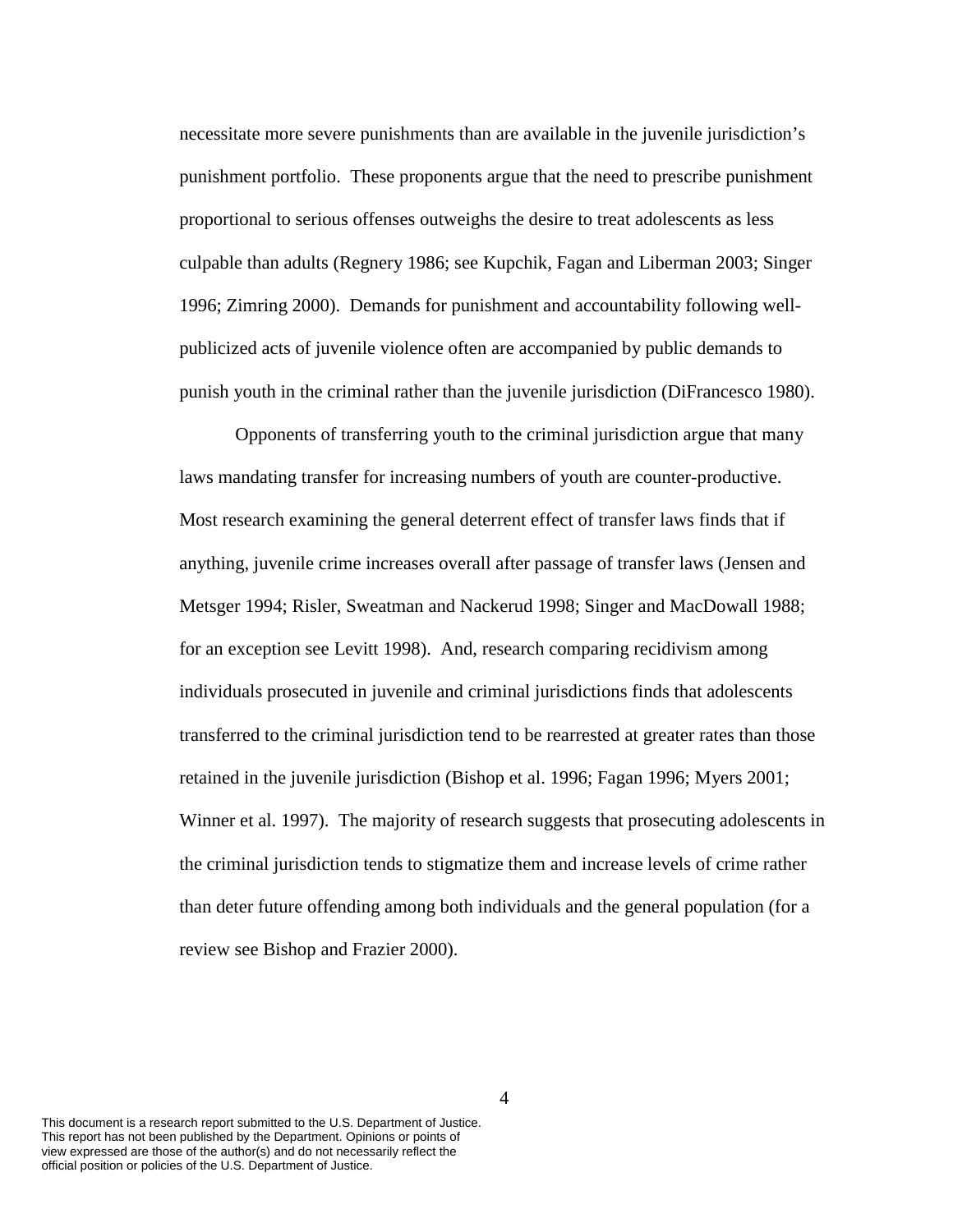Many of these same opponents argue that transfer laws reveal a lack of understanding of child psychology and are theoretically problematic as well (see Scott and Grisso 1998; Zimring 1998). Research on cognitive development by developmental psychologists demonstrates that relative to adults adolescents are less likely to foresee the consequences of their actions, more influenced by peer pressure, more likely to act rashly and without thought about their behaviors, and less likely to comprehend the law and their legal rights (Fried and Repucci 2001; Grisso and Schwartz 2000; Grisso et al. n.d.; Scott, Repucci and Woolard 1995; Steinberg and Cauffman 1996). One of the guiding notions of the initial juvenile jurisdiction court was that juveniles are more likely to commit crimes than adults because of their relative immaturity and incomplete development. Some scholars state that given these developmental challenges, it makes little sense to treat adolescents who commit crimes due to their immaturity as if they are fully responsible adults (Fagan 2002; Zimring 1998).

Despite this debate about the value and logic of prosecuting adolescents in the criminal jurisdiction, we know little about how criminal jurisdiction court actors evaluate and attribute responsibility to adolescents (Mears 1998). Currently, no studies compare the prosecution and sentencing of adolescents in criminal and juvenile jurisdictions with regard to the effects of jurisdictional differences and their impact on the process and outcomes of courtroom decision-making. Many scholars and policymakers assume a difference between juvenile and criminal jurisdictions –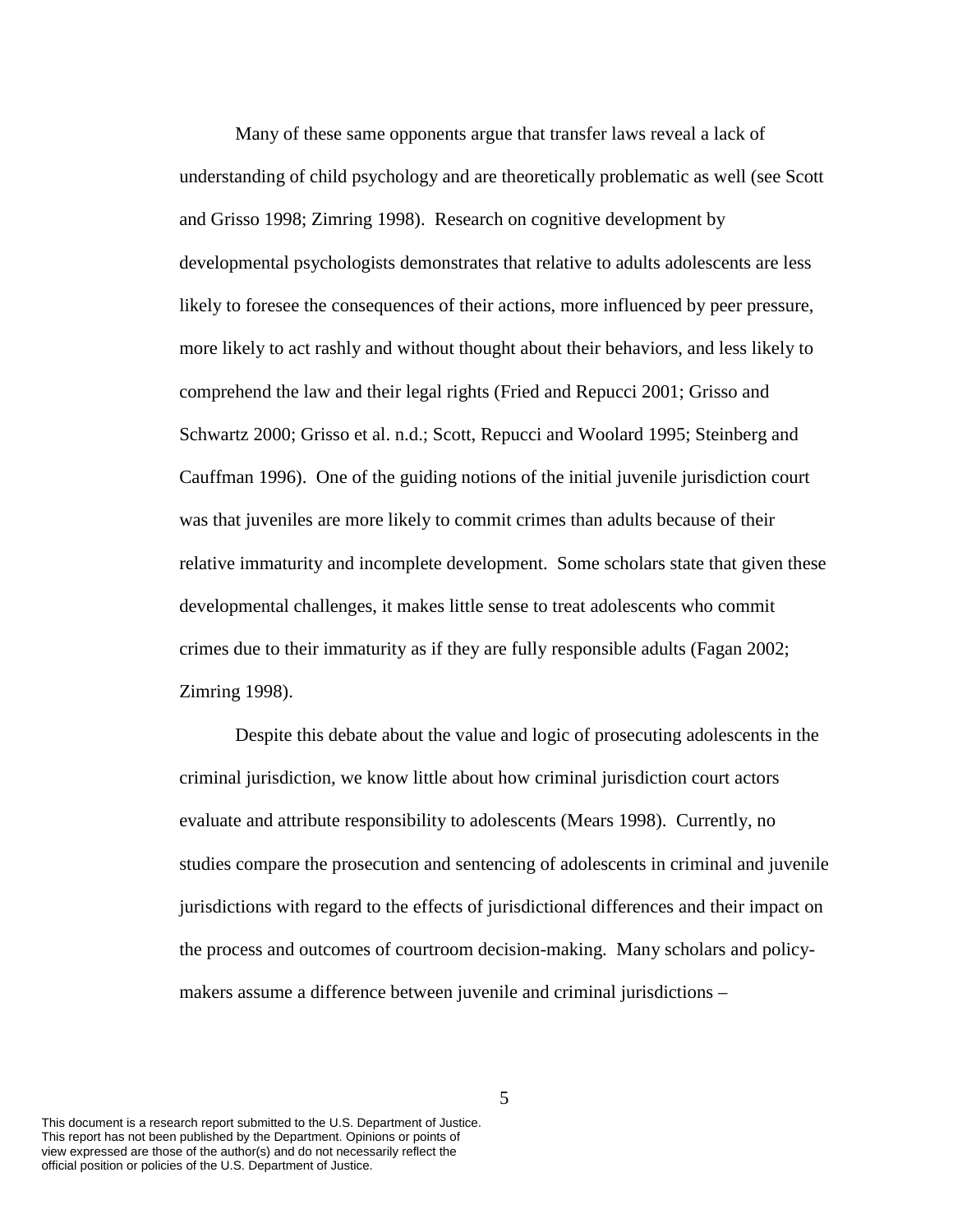corresponding to the distinction between a juvenile justice model and a criminal justice model (eg. DiFrancesco 1980; Fagan and Zimring 2000; McCollum 1999; Rushford 1994; Wilson 2000; Zimring 1998; see also Mears and Field 2000) – yet no studies compare the models of justice applied to the prosecution and sentencing of adolescents across these two jurisdictions. I address this issue in this dissertation, by comparing the prosecution and punishment of adolescents in juvenile and criminal jurisdictions and considering the models of justice pursued in each jurisdiction type.

## **Two Models of Justice**

With the creation of transfer laws, policy-makers explicitly state their intention to subject youth to a more offense-based, formal and punitive treatment in the criminal jurisdiction (DiFrancesco 1980; National District Attorneys Association 2000; see also Klein 1998). Despite these intentions, some prior research suggests that jurisdictional transfer (from juvenile to criminal) may not eliminate an offender-oriented, rehabilitation focused, informal style of justice associated with a juvenile justice model throughout the twentieth century (Singer 1996; Singer, Fagan and Liberman 2000). The focus of individualized rehabilitation associated with the juvenile justice model (see Platt 1977; Rothman 1980; Ryerson 1978) is at odds with the criminal justice model in the criminal jurisdiction (Feld 1999; Hagan, Hewitt and Alwin 1979; Zimring 2000). These two models of justice vary from one another along three major dimensions: (1) formality of case processing, (2) evaluation of defendants, and (3)

This document is a research report submitted to the U.S. Department of Justice. This report has not been published by the Department. Opinions or points of view expressed are those of the author(s) and do not necessarily reflect the official position or policies of the U.S. Department of Justice.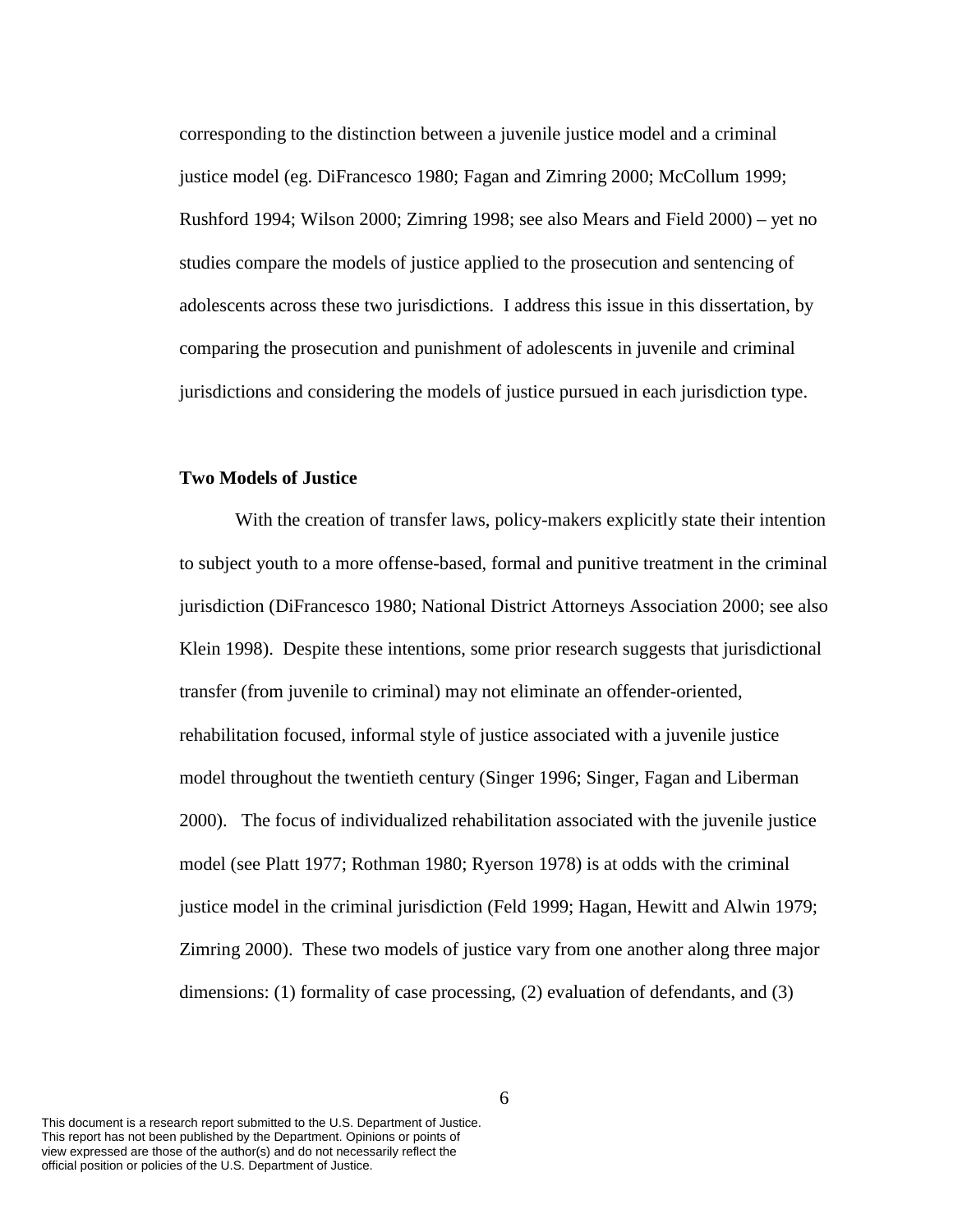sanctioning goals and punishment severity. In the following two sections I describe each model of justice.

### *Criminal Justice Model*

Reviews of the empirical research on case processing in the criminal jurisdiction generally conclude that criminal jurisdiction courts follow a criminal justice model, whereby due process procedures are followed within an adversarial style of proceedings, and the evaluation of defendants is based primarily on characteristics of offenses. With regard to sentencing offenders, several scholars have commented on how contemporary sentencing has a primary goal of punishing offenders for wrong-doing, more so than improving their future welfare (see Beckett and Sasson 2000; Simon 1993).

According to a criminal justice model, criminal jurisdiction case processing is an adversarial contest between defense and prosecution, with interaction proceeding according to formal due procedure rules. Prosecutors and defense attorneys argue about evidence and characterizations of the defendant's conduct and compete with one another for victory. Judges oversee this process and ensure that the prosecutors and police follow procedural rules such as a defendant's right to confront her accusers and the exclusion of evidence that has been obtained improperly.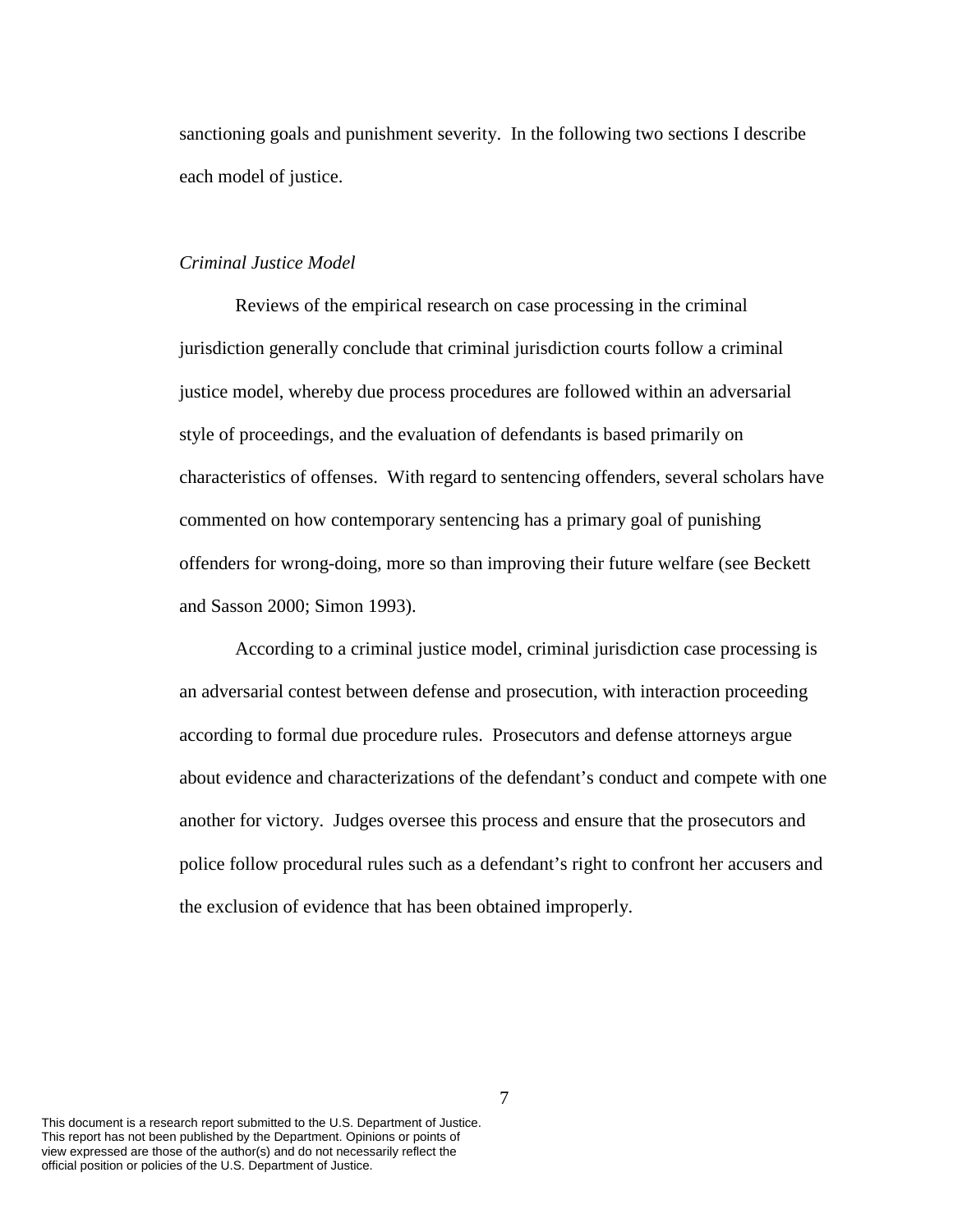Certainly, over the past few decades scholars have portrayed criminal jurisdiction courtroom workgroups<sup>3</sup> as cooperative groups rather than adversaries, especially during plea bargaining (eg. Blumberg 1967; Feeley 1973, 1979; McConville and Mirsky 1995; Skolnick 1967; Packer 1964, 1968). For example, Herbert L. Packer (1964, 1968) identifies two models of the criminal justice process: a crime control model and a due process model. Though the due process model consists of adversarial proceedings and protections for defendants, the crime control model dispenses with formalities to pursue efficient and speedy dispositions of cases.

Yet even the crime control model, which at first glance contradicts a criminal justice model as I describe it here (in contrast to a juvenile justice model), is based on an "assembly line" process composed of "routinized operations" (Packer 1964:11); the routine operation of a crime control model is antithetical to the idiosyncratic nature of informal case processing that the original juvenile justice system was designed to produce (Rothman 1980). Moreover, Packer's description of a crime control model in the criminal jurisdiction has elements that establish it as a more formal style of case processing – even with few cases proceeding to trial – than many scholars argue is found in the juvenile jurisdiction. Criminal jurisdictions allow jury trials<sup>4</sup>, courtrooms are open to the public and thus vulnerable to external scrutiny, and courtroom

 $\overline{a}$ 

 $3$  Sociologists studying courts have used this term to describe the prosecutors, judges, defense attorneys and any other professionals who work together to process defendants (eg. Eisenstein, Flemming and Nardulli 1988).

This document is a research report submitted to the U.S. Department of Justice. This report has not been published by the Department. Opinions or points of view expressed are those of the author(s) and do not necessarily reflect the official position or policies of the U.S. Department of Justice.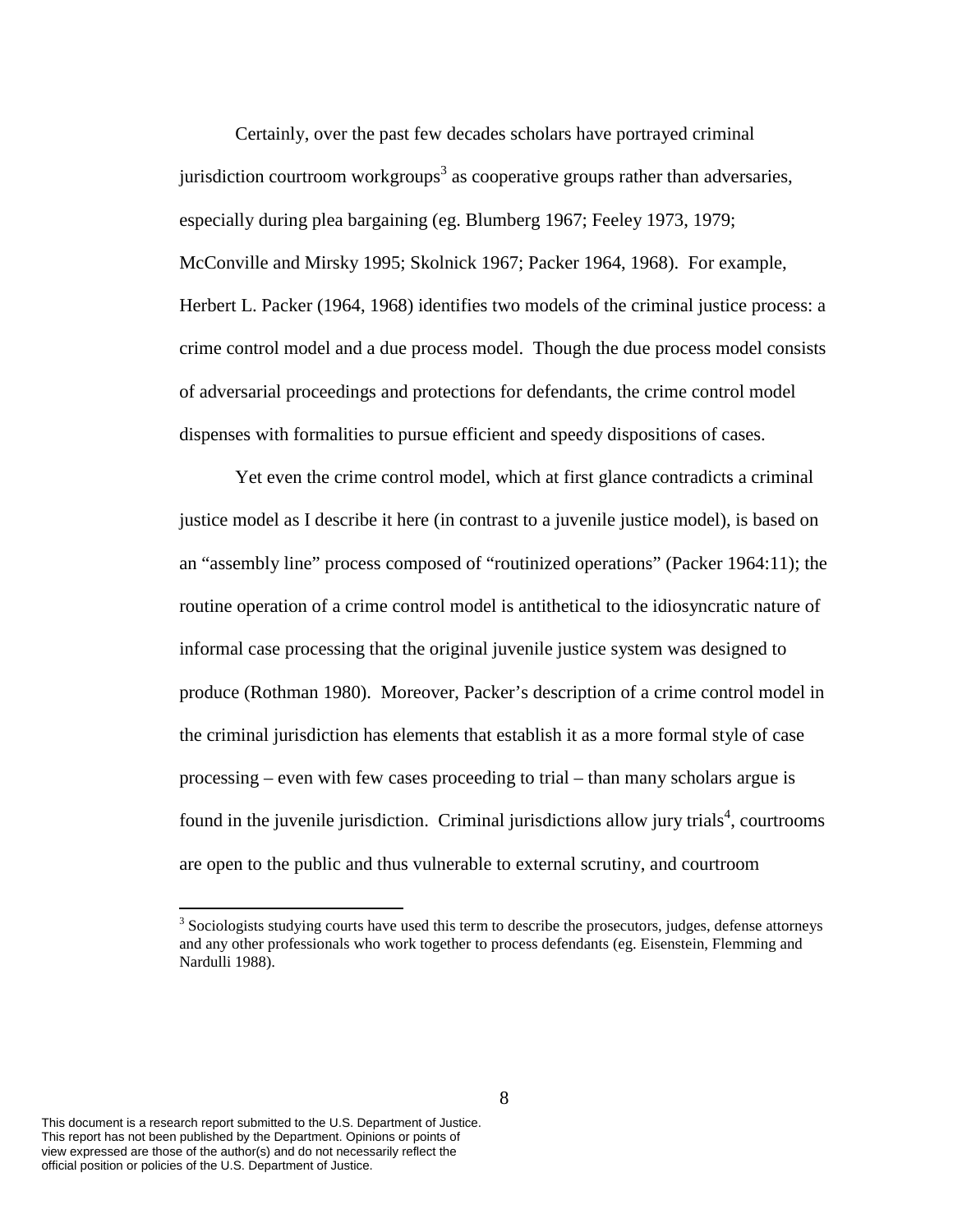workgroups traditionally are limited to prosecutors, defense attorneys and judges (especially in the crime control model). In contrast, most juvenile jurisdictions do not allow jury trials (Bernard 1982; Feld 1999; Guggenheim and Hertz 1998), courtrooms are closed to the public and thus shielded from external scrutiny, and juvenile jurisdiction courtroom workgroups traditionally include many external participants such as treatment program providers, social workers and clinicians (Emerson 1969; Mahoney 1987; Rothman 1980). Furthermore, prior research estimates that defendants may be more likely to receive legal representation in criminal jurisdictions than juvenile jurisdictions (Feld 1989, 1998, 1999; see also Bortner 1982). Hence, although some descriptions of criminal jurisdiction courtrooms describe them as informal environments, relative to one another, most prior research establishes a greater level of formality in the criminal jurisdiction than the juvenile jurisdiction (see Thomas and Bilchik 1985; Stapleton and Teitelbaum 1972).

Additionally, according to this criminal justice model evaluations of defendants are guided by offense-oriented factors such as quality of the evidence, legal severity of the offense, and prior record of the offender (Hagan 1974; Kleck 1981; Wilbanks 1987). Characteristics of individual offenders or their future welfare are considered unimportant or secondary, as all defendants are presumed equally culpable under the law. Decision-making in this model is intended to be proportional to the

 $\frac{1}{4}$ <sup>4</sup> Even though most defendants plead guilty rather than face a jury, the possibility by law of a jury trial is central to both a crime control model and a due process model (Packer 1964), and is an important

This document is a research report submitted to the U.S. Department of Justice. This report has not been published by the Department. Opinions or points of view expressed are those of the author(s) and do not necessarily reflect the official position or policies of the U.S. Department of Justice.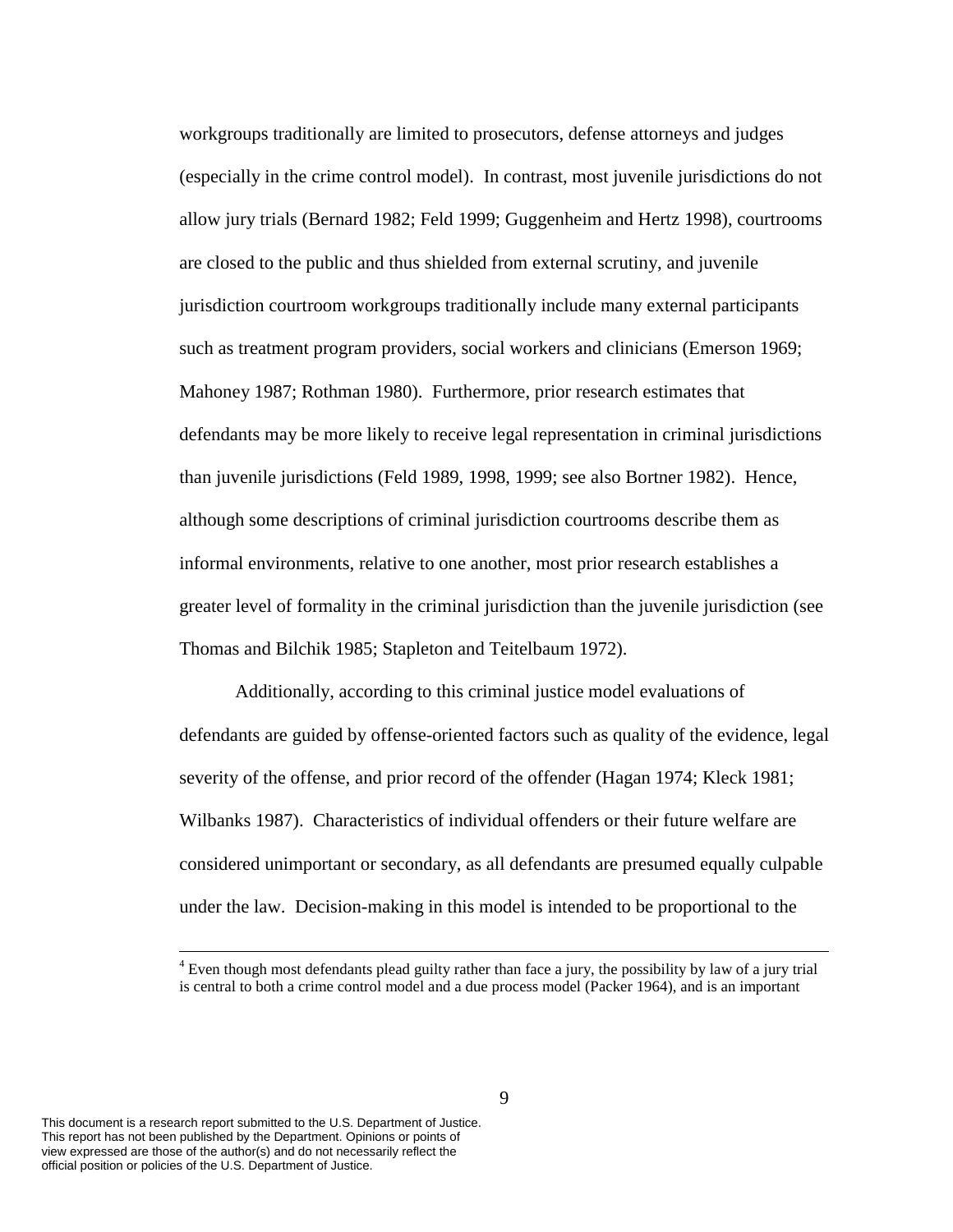severity of offenses. Hence, many researchers find that extra-legal factors related to individual attributes do not significantly affect prosecution and sentencing decisions once legal factors are held constant.<sup>5</sup> Recent policy trends such as fixed sentencing guidelines demonstrate policy-makers' intentions that only offense-oriented factors ought to guide criminal jurisdiction evaluations (Savelsberg 1992; Tonry 1998).

Relative to the juvenile jurisdiction, the criminal jurisdiction is believed to pursue a more punitive punishment framework (eg. Zimring 1998). This includes a goal of retribution rather than rehabilitation, and sentences of greater severity than found in the juvenile jurisdiction. This theme of punishment in the criminal jurisdiction has become increasingly emphasized over the past two decades, as U.S. criminal jurisdiction courts have relied increasingly on incarceration as a solution to the problem of crime (eg. Garland 2000). One of the first to recognize such a trend was Francis Allen, whose claim of *The Decline of the Rehabilitative Ideal* announced a shift in sentencing goals away from rehabilitation and toward incapacitation (1981). More recently, Malcolm Feeley and Jonathan Simon have popularized the notion of the "new penology" (Feeley and Simon 1992; Simon and Feeley 1995). They use this term to describe an actuarial style of justice that prescribes punishments based on risk assessment rather than assessment of needs, and that warehouses criminals rather than

factor in the difference in formality between juvenile and criminal jurisdictions.

<sup>&</sup>lt;sup>5</sup> Though several studies find significant effects of race and gender on case outcomes, many interpret them as indicating systematic categorization and discrimination (Albonetti 1997; Spohn Gruhl and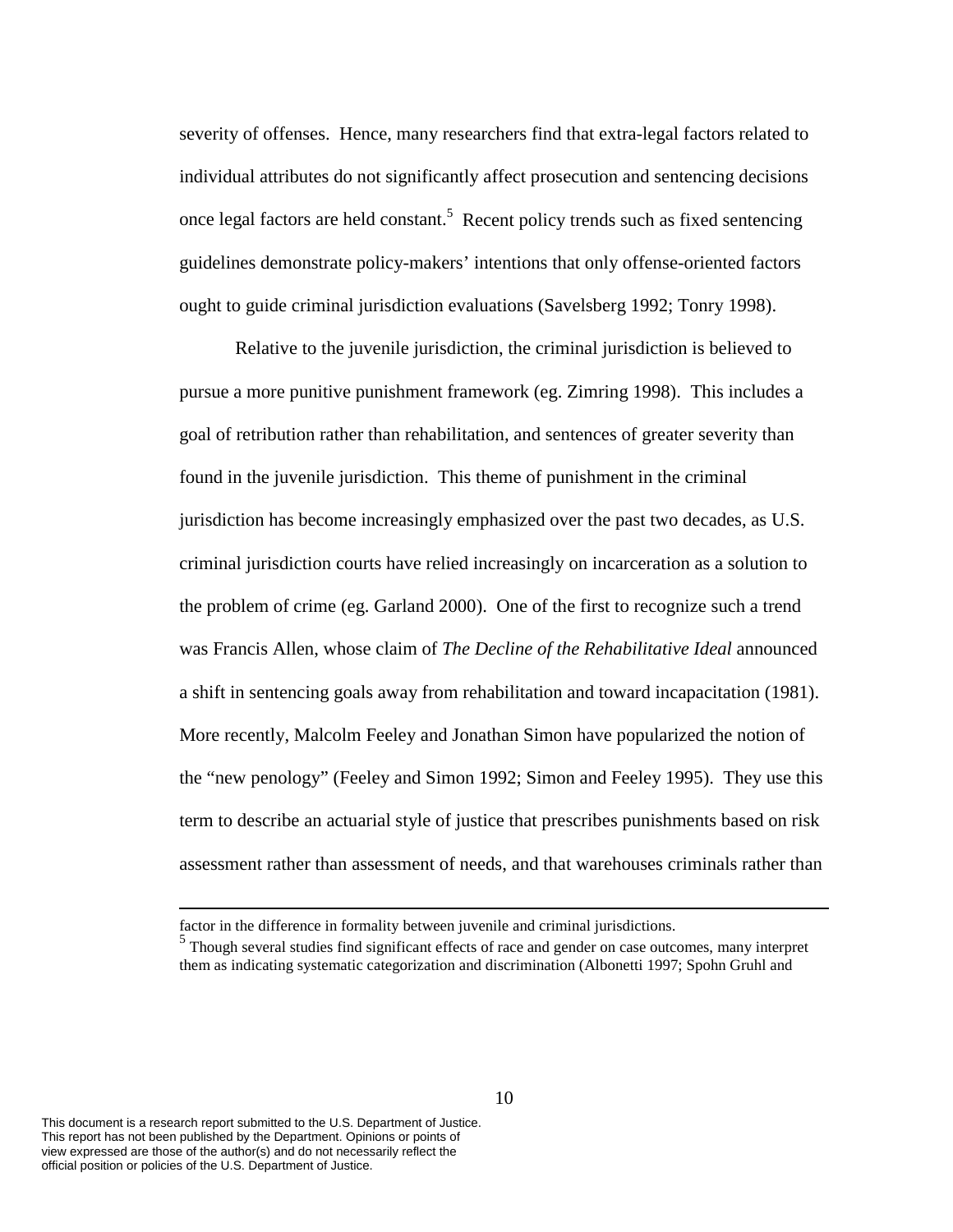treats offenders. Though some discount the claims of Feeley and Simon by arguing that actuarial justice is a continuation of modern criminal justice rather than the invention of a new postmodern penality (eg. Garland 1995; Lucken 1998), each of these accounts agrees that contemporary criminal jurisdictions sentence offenders with a primary goal of punishment for past offenses, rather than rehabilitation or harm reduction.

There is reason to expect that each of these dimensions of the criminal justice model may guide the prosecution and punishment of adolescents in a criminal jurisdiction. Policy-makers who create jurisdictional transfer policies explicitly state the primary goals of increased severity of punishment for adolescents and greater proportionality in evaluating defendants (eg. McCollum 1999; see also Raymond 2000). Transfer policies are created around the popular slogan "you do the crime, you do the time," suggesting that adolescents transferred to the criminal jurisdiction will be subjected to a more proportional and punitive scale of punishment than found in the juvenile jurisdiction. That is, transfer policies should result in adolescent offenders being evaluated with their offenses in mind rather than their youthfulness, and should end in punitive sanctions rather than rehabilitation.

For example, according to the National District Attorneys Association (2000), transfer to the criminal jurisdiction is necessary because:

This document is a research report submitted to the U.S. Department of Justice. This report has not been published by the Department. Opinions or points of view expressed are those of the author(s) and do not necessarily reflect the official position or policies of the U.S. Department of Justice.

 $\overline{a}$ 

Welch 1982; Ulmer and Kramer 1996; Zatz 1985; for a review see Zatz 2000) rather than as evidence of individualized justice.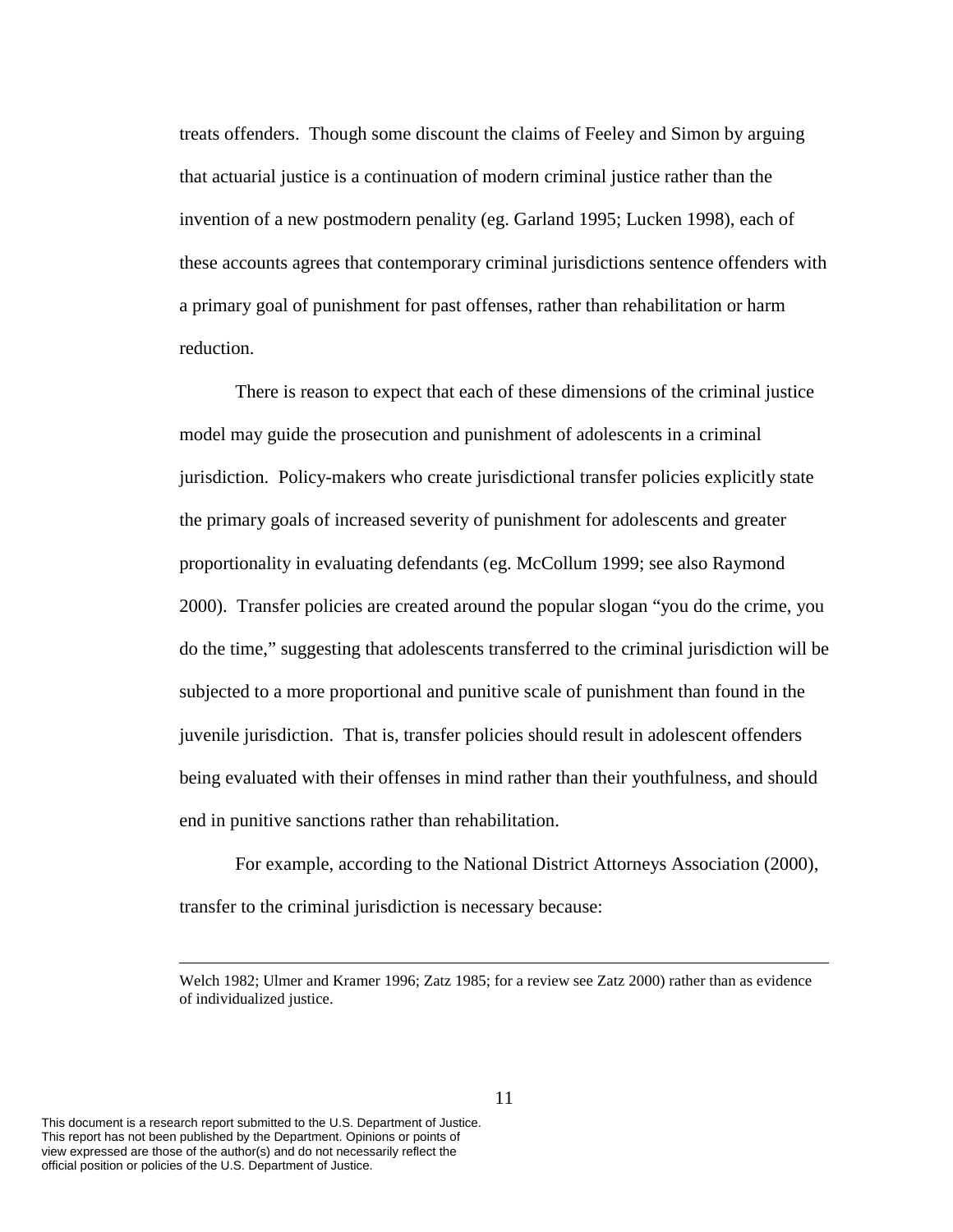The traditional role of the juvenile justice system in seeking to place rehabilitation and the interests of the child first should no longer be applicable in the case of serious, violent, or habitual offenders.

In its Resource Manual and Policy Positions on Juvenile Crime Issues (2000), this association argues that transferring youth to the criminal jurisdiction will subject what they call "a new breed of delinquents" to a more severe sentencing framework relative to the juvenile jurisdiction (see also DiFrancesco 1980; Rushford 1994; Wilson 2000). At the national level, we see this same logic of transferring youth to the criminal jurisdiction to prescribe more severe and proportional penalties than available in the juvenile jurisdiction, in H.R. 1501, the Violent Juvenile and Repeat Offender Accountability Act of 1999 (106th Cong. § 201 (1999)). This Act was sponsored by former Representative Bill McCollum of Florida. Had it been enacted, this Act would have granted federal prosecutors discretion to bypass the juvenile jurisdiction and directly file in criminal jurisdiction all cases of defendants aged fourteen and older, and cases of defendants aged thirteen if approved by the Assistant Deputy Attorney General.<sup>6</sup> The Act was passed in the House of Representatives by a margin of 249 to 181 in June 1999, but subsequently died in committee due to an attached provision strengthening firearm laws.

## *Juvenile Justice Model*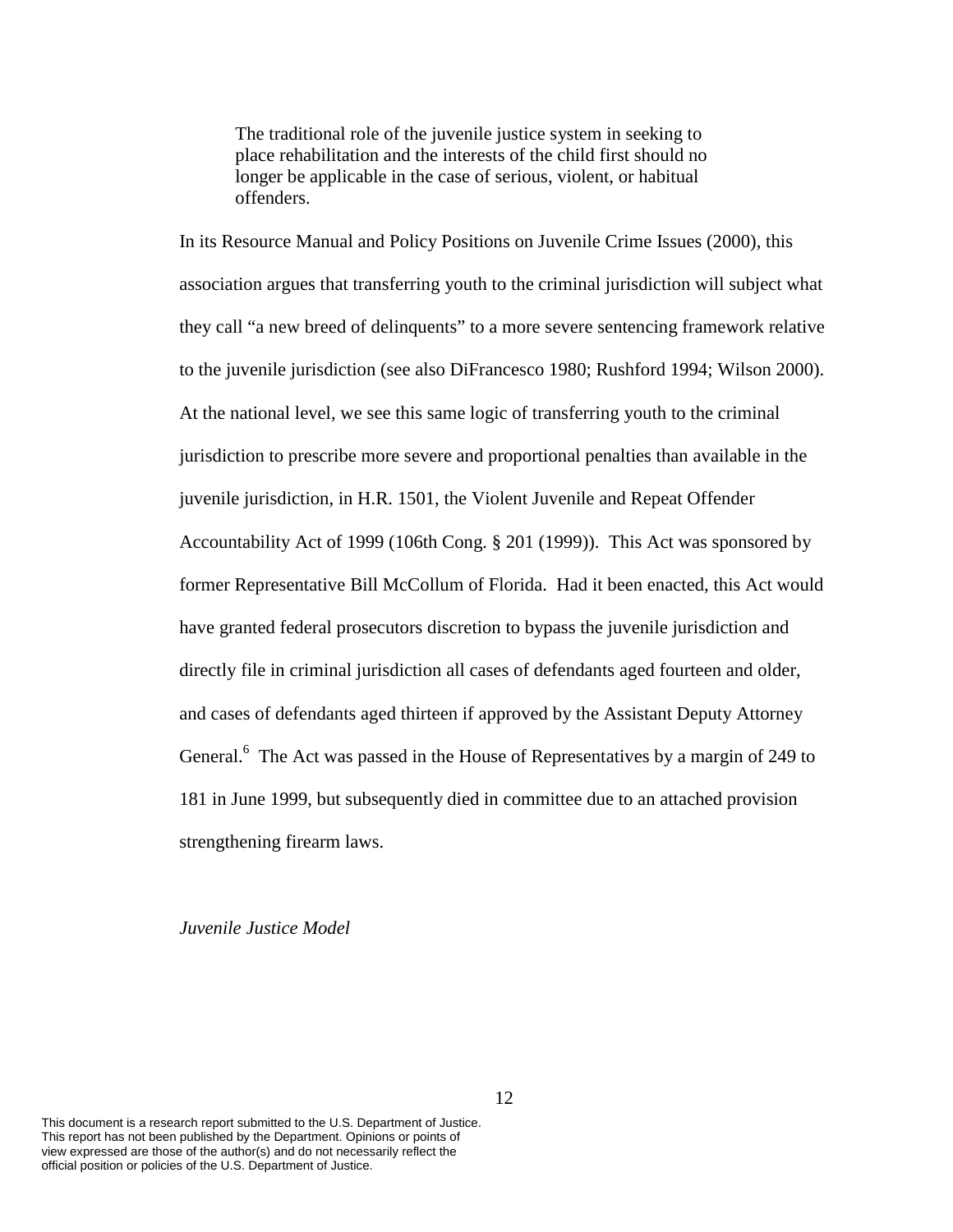Many argue that the social organization of case processing in the juvenile jurisdiction differs from the criminal jurisdiction regarding procedural formality, evaluation of offenders, and sentencing goals and punishment severity (see Donzelot 1979; Feld 1999; Zimring 1998). Certainly, the initial juvenile justice system, formed just over a century ago by Progressive era reformers, were intended by their creators to have a greater focus on rehabilitation than the criminal jurisdiction (Bernard 1992; Bishop and Frazier 1991; Lemert 1970; Platt 1977; Rothman 1980; Ryerson 1978). Faced with the modern realization that children are different than adults and would benefit from different intervention strategies, treatments and punishments than would adults, the juvenile jurisdiction's founders created a new court system for juveniles that encouraged age-graded decision-making standards and treatments (Feld 1999; Rothman 1980; Ryerson 1978).

Although juveniles previously had been punished in separate institutions (Schlossman 1977), the advent of a distinct juvenile justice system marked the genesis of a new era. This movement was shaped by the growing belief that juveniles required unique court procedures and facilities. Founders of the juvenile justice system believed that juveniles who misbehaved were unwilling products of pathological environments, rather than intrinsically evil. Thus, the target of the juvenile justice system was the deprivation, not the depravation, of delinquent youth. The court's

 $\frac{1}{6}$  $6$  To have been eligible, defendants must have been arrested for a violent felony offense or for certain drug offenses.

This document is a research report submitted to the U.S. Department of Justice. This report has not been published by the Department. Opinions or points of view expressed are those of the author(s) and do not necessarily reflect the official position or policies of the U.S. Department of Justice.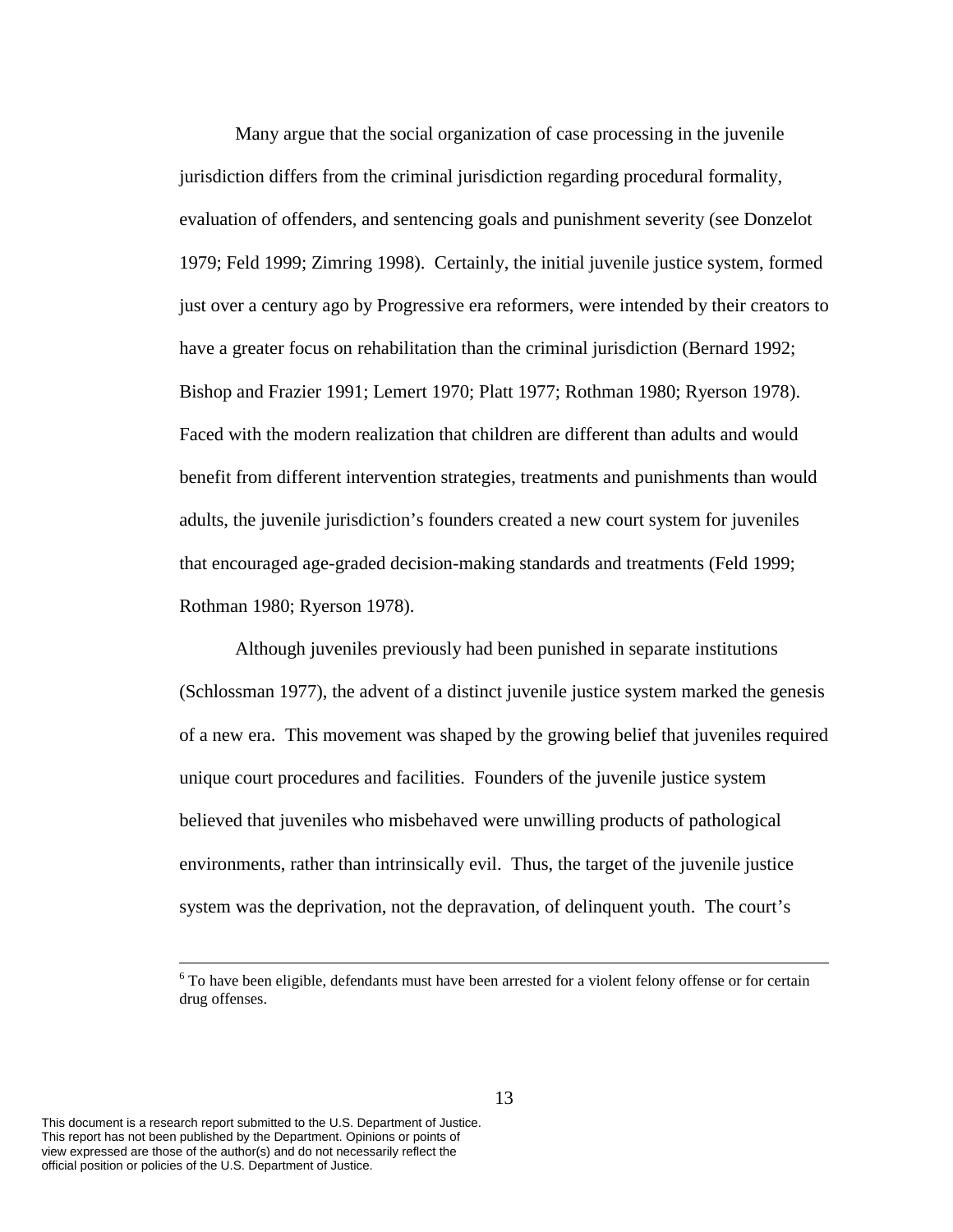mission was to re-socialize youth and provide them with the necessary tools for adopting a moral lifestyle. The juvenile justice system thus adopted a *parens patriae* ethic, whereby the State assumed the role of surrogate parent in fostering the proper growth and development of juveniles whose environments the State considered deficient (Feld 1999).

Consequently, individualized rehabilitation became the goal of this new system. In an effort to normalize delinquent juveniles through rehabilitation, the initial juvenile jurisdiction courts attempted to provide whatever treatment was necessary to re-socialize the individual juvenile. Eclipsed by this concern for the individual needs of the juvenile, the particulars of the offense as well as concerns about retribution tended to become unimportant.

In order to ensure that these reforms were instituted, great discretion was allocated to juvenile jurisdiction judges. Juvenile jurisdiction courts were designed to be informal environments where juveniles' needs would not be eclipsed by procedural or formal legal concerns (see Bernard 1992; Rothman 1980; Schlossman 1977; Sutton 1988). The founders of the juvenile jurisdiction imagined a judge and probation officer, assisted by medical and psychological treatment professionals, diagnosing and remedying a youth's problems without the requirement of constricting due process rules.

This rosy description of the juvenile jurisdiction is not one that is shared by every writer. Most famously, Anthony Platt argues that turn-of-the-century middle-

This document is a research report submitted to the U.S. Department of Justice. This report has not been published by the Department. Opinions or points of view expressed are those of the author(s) and do not necessarily reflect the official position or policies of the U.S. Department of Justice.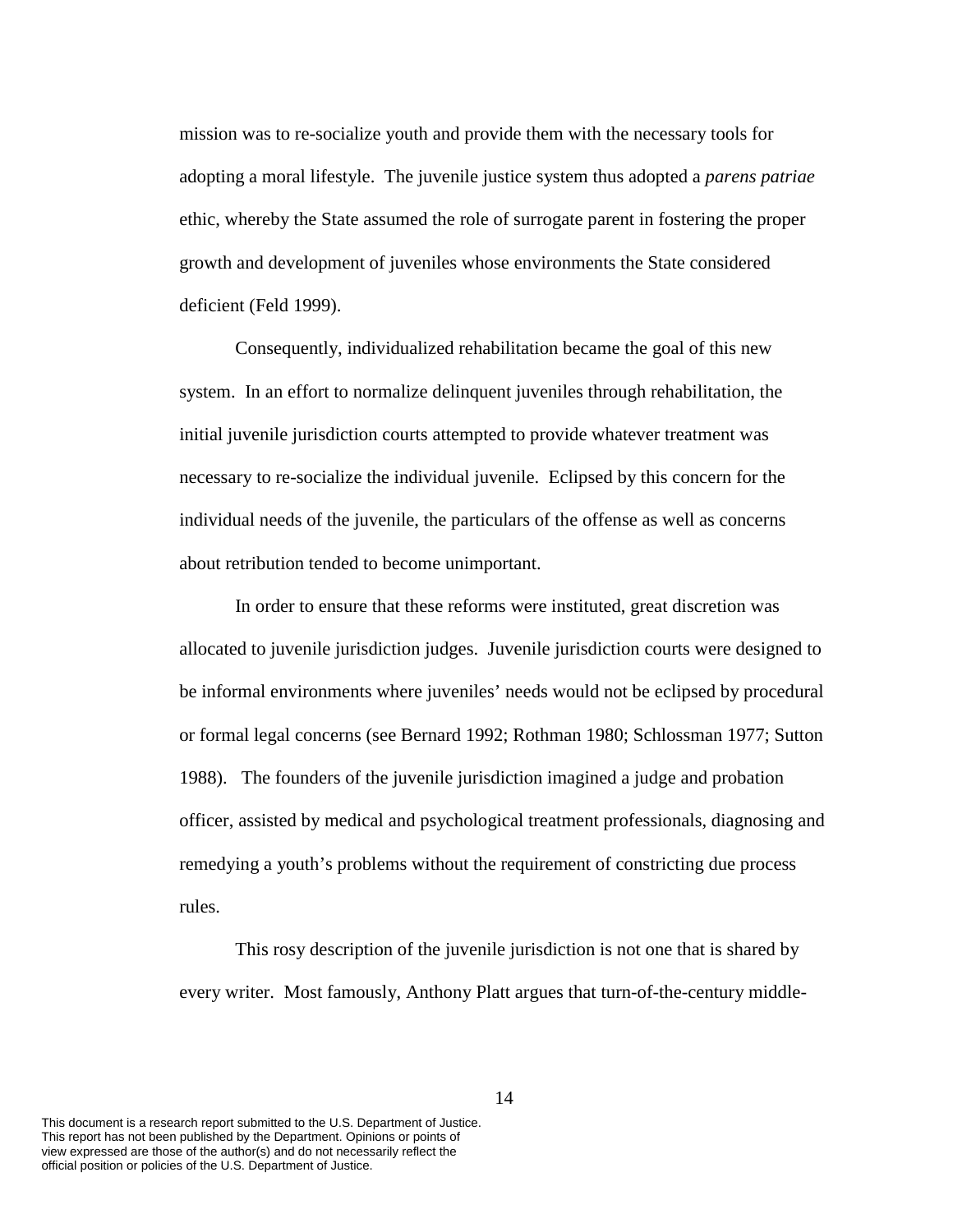class reformers and industrialists shaped the initial juvenile jurisdiction into a classbased disciplining institution (1977; see also Donzelot 1979). His revisionist version of the juvenile jurisdiction's history contends that the juvenile jurisdiction initially served a class control function – it trained a pool of young laborers with the skills necessary (especially obedience to class-based authority) for factory labor. Yet even in Platt's version of events, the juvenile jurisdiction instituted a novel system of justice that sought to alter future behavior rather than simply to punish for past offenses; such a system facilitated the social control he describes. Thus even the harshest critics of the initial juvenile jurisdiction describe a jurisdiction with a relatively greater focus on rehabilitation and shaping future behavior than punishment and incapacitation.

Several studies of more modern juvenile jurisdiction courts find evidence to support this idea of an individualized, therapeutic model of justice in this jurisdiction (Bortner 1982; Cavender and Knepper 1992; Cullen, Golden and Cullen 1983; Emerson 1969; Giardino 1997; Gottfredson 1999; Grisso, Tomkins and Casey 1988; Martin 1992; Parker, Casbarn and Turnbull 1981; Sanborn 1994). For example, according to Franklin Zimring (2000:210), "The high value placed on the future life opportunities of the delinquent is a defining aspect of the juvenile court that sets it apart from the open-ended punishment portfolio of the criminal court." And, according to Jacques Donzelot (1979:110), "Juvenile court does not really pronounce judgment on crimes; it examines individuals."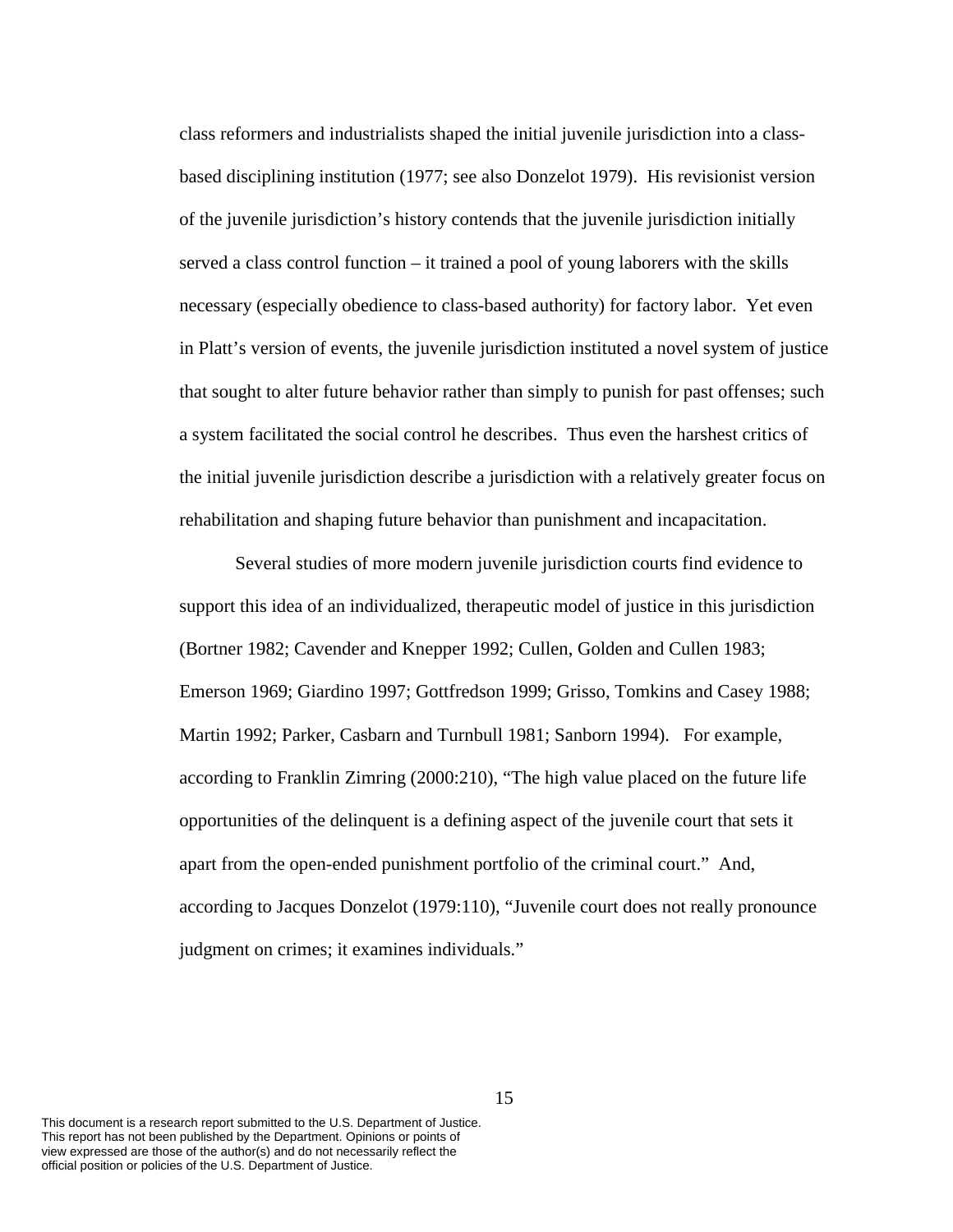#### *Varying from Models of Justice*

Of course these models of juvenile justice and criminal justice are ideal types that are unlikely ever to exist in pure form in the empirical world of actual institutions. Rather, most if not all courts incorporate elements of both models of justice. Mitigating circumstances such as an offender's background or disadvantage often are important considerations in the criminal jurisdiction, as are due process concerns and offenses characteristics in the juvenile jurisdiction. Fixed sentencing schemes, an attempt to institute a neoclassical rationality in the criminal jurisdiction (Savelsberg 1992; see also Tonry 1998), also have appeared in the juvenile jurisdiction (Feld 1999). Sentencing in the juvenile jurisdiction can sometimes be retributive, rather than rehabilitative, and sentencing in the criminal jurisdiction can incorporate rehabilitation.

Despite the fact that no criminal or juvenile jurisdiction reflects these two models of justice perfectly, there are important practical differences between the two types of jurisdictions. Juvenile and criminal jurisdictions often list different sentencing goals in their statutory missions, with juvenile jurisdictions emphasizing rehabilitation more so than criminal jurisdictions. Jury trials are provided for defendants in all criminal jurisdictions, but not for many juvenile jurisdictions (Feld 1999). Furthermore, in promoting and creating transfer laws, policy-makers very clearly pronounce the distinctions between juvenile justice and criminal justice that I describe (eg. DiFrancesco 1980; National District Attorneys Association 2000;

This document is a research report submitted to the U.S. Department of Justice. This report has not been published by the Department. Opinions or points of view expressed are those of the author(s) and do not necessarily reflect the official position or policies of the U.S. Department of Justice.

16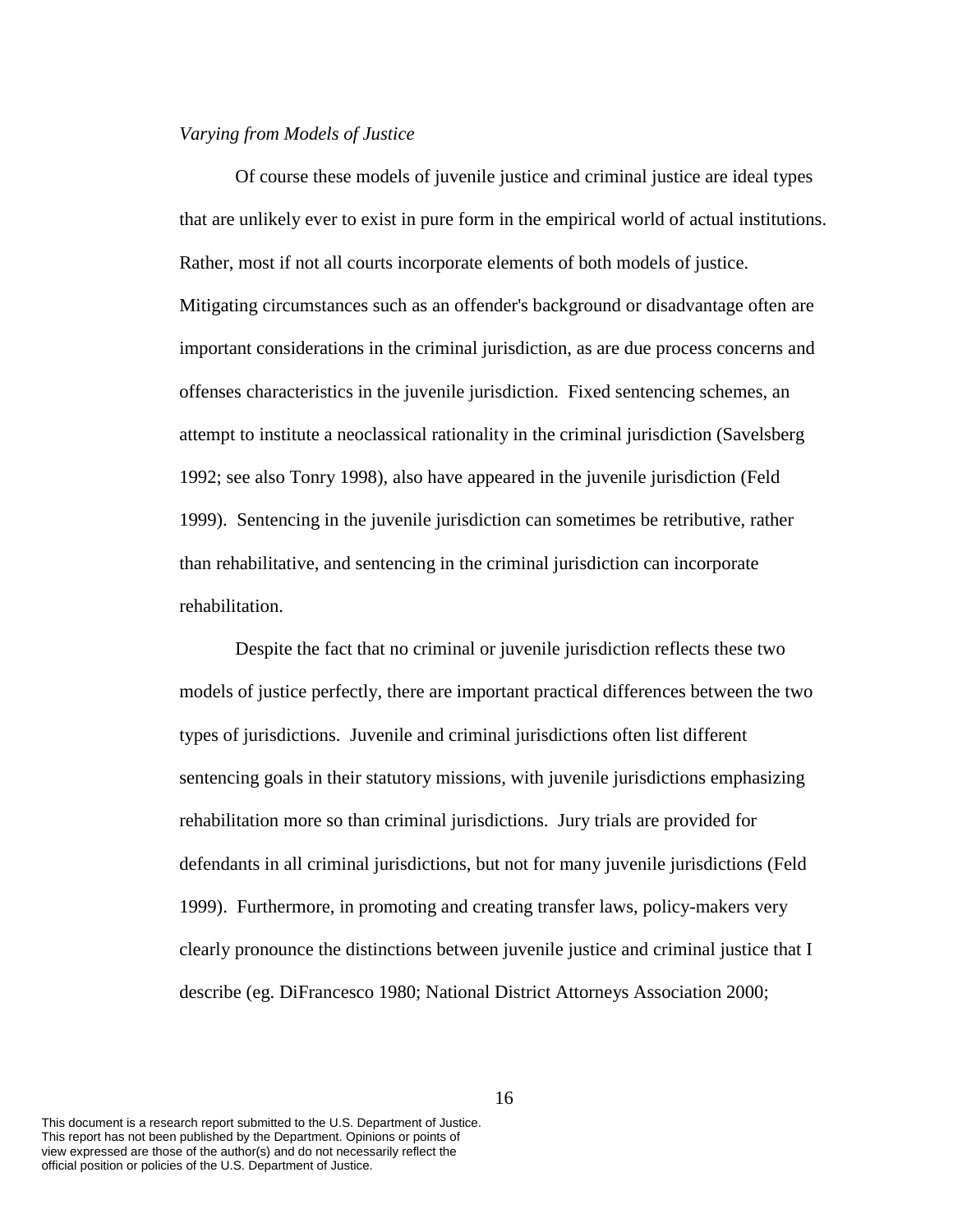Rushford 1994; Wilson 2000). Though the actual distinctions between juvenile and criminal jurisdictions may not be as great as the differences between these two models of justice suggest, these models do suggest differences between these two jurisdictions along three dimensions: formality of case processing, evaluation of offenders, and punishment.

### **Research Question: Jurisdiction and Model of Justice**

Based on these two models of justice, one would expect that the prosecution and punishment of adolescents in the criminal jurisdiction and the juvenile jurisdiction would be very different from one another along each of these three dimensions (formality, evaluation and punishment). Yet no prior research has addressed whether or not the actual practices of these two jurisdiction types resemble the two models of justice along each dimension. It is unclear whether both jurisdiction types practice juvenile justice, both practice criminal justice, or one practices juvenile justice and the other criminal justice. Furthermore, it is unclear whether they vary along only one or two of these dimensions, while maintaining similarity along other dimensions. Thus, in this dissertation I compare these two jurisdiction types and determine whether jurisdiction type affects the model of justice used to prosecute and punish adolescent felony offenders. In other words, does institutional practice bear out the assumptions and expectations that are conventionally projected onto it? And, what actually

This document is a research report submitted to the U.S. Department of Justice. This report has not been published by the Department. Opinions or points of view expressed are those of the author(s) and do not necessarily reflect the official position or policies of the U.S. Department of Justice.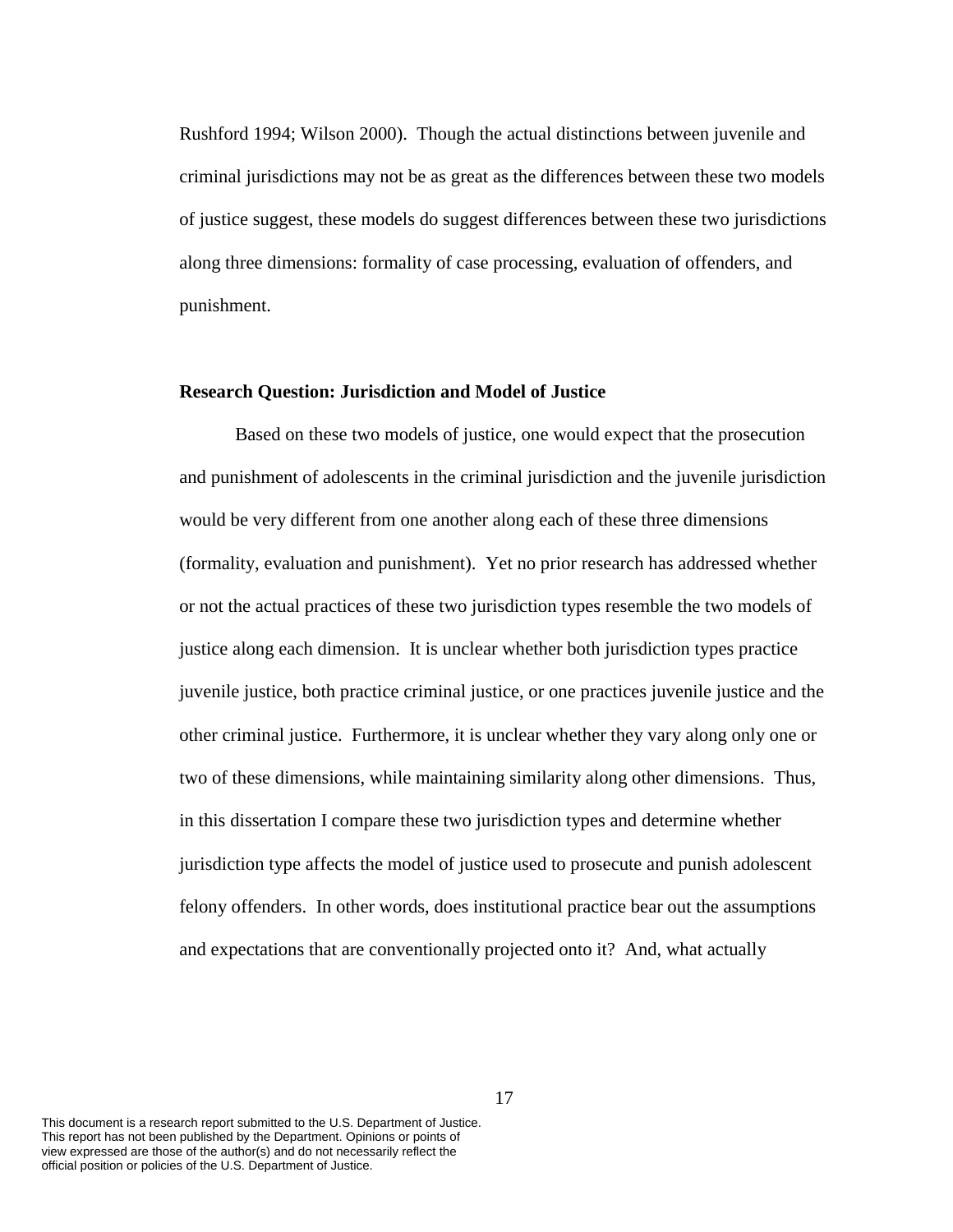happens as a result of transfer policies, which allocate adolescents to jurisdictions designed for adults?

The mismatch between an adolescent's immaturity and a criminal jurisdiction environment may cause tensions and practical difficulties that must be resolved by criminal jurisdiction personnel processing youthful defendants. It is entirely possible that criminal jurisdiction court decision-makers are unable to ignore adolescents' immaturity, or to hold adolescent defendants fully culpable for their actions as suggested by a criminal justice model. It is also possible that juvenile jurisdiction court decision-makers refuse to offer non-custodial or rehabilitative sentences to adolescent offenders they consider a threat to the community. Thus, we do not know whether adolescents receive a different model of justice – regarding formality of case processing, evaluation, and punishment – in criminal and juvenile jurisdictions.

To determine the relationship between jurisdiction type and model of justice, I compare each of the three dimensions of models of justice across jurisdictions. I compare the prosecution and punishment of adolescents in the New York criminal jurisdiction and the New Jersey juvenile jurisdiction to determine whether formality of case processing, evaluation of defendants, and sanctioning goals and punishment severity vary across the two jurisdiction types. In doing so, I analyze quantitative data on similar cases prosecuted in both jurisdiction types, as well as qualitative data consisting of court observations and in-depth interviews with court actors in both jurisdiction types. If I find that relative to the juvenile jurisdiction, the criminal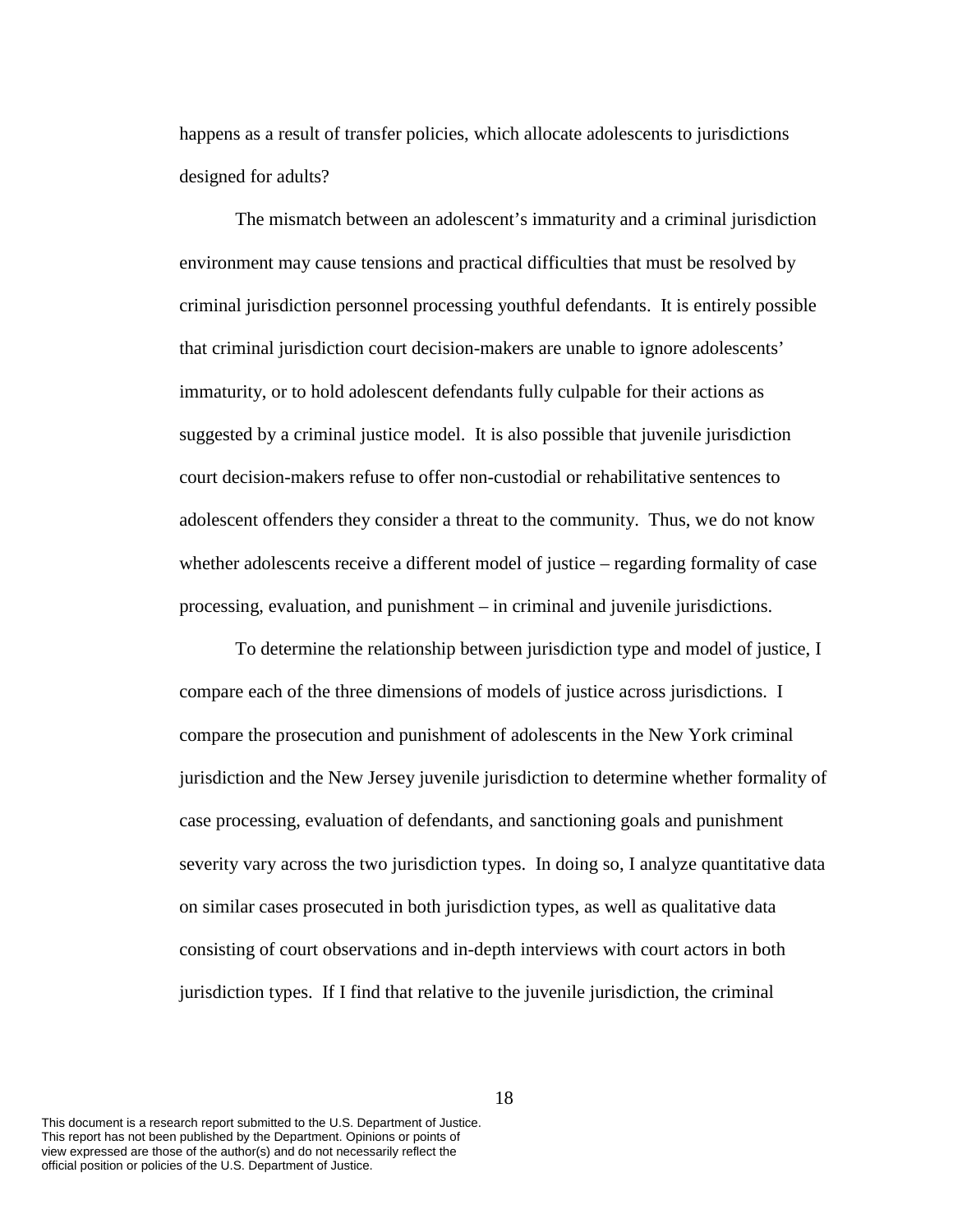jurisdiction relies on a formal style of case processing, offense-based evaluative criteria, and a punitive sentencing framework, then the results will support the distinction between a juvenile and criminal model of justice and show that it is reflected in practice. However, if I find that both jurisdictions practice criminal justice, or that both practice juvenile justice, my data will challenge the distinction between a criminal and juvenile model of justice that is assumed by prior research and political rhetoric.

## **The Potential Role of Court Context**

As I analyze the models of justice reflected by each jurisdiction, I also consider variation of individual courts within each jurisdiction. I thus compare the processing of adolescents across courts within the New Jersey juvenile jurisdiction courts, and across courts within the New York criminal jurisdiction. Though the central research question focuses on jurisdiction, I also consider court-level variation within jurisdictions because this might add greater detail to my analysis.

Examining court context within jurisdiction might offer another level of variation to the jurisdictional analysis. Prior research on both criminal and juvenile jurisdictions demonstrates that court actors in individual courtroom workgroups are influenced by local legal culture (eg., Eisenstein, Flemming and Nardulli 1988; Emerson 1969; Flemming, Nardulli and Eisenstein 1992; Nardulli, Eisenstein and Flemming 1988; Stapleton, Aday and Ito 1982). Local legal culture is shaped by and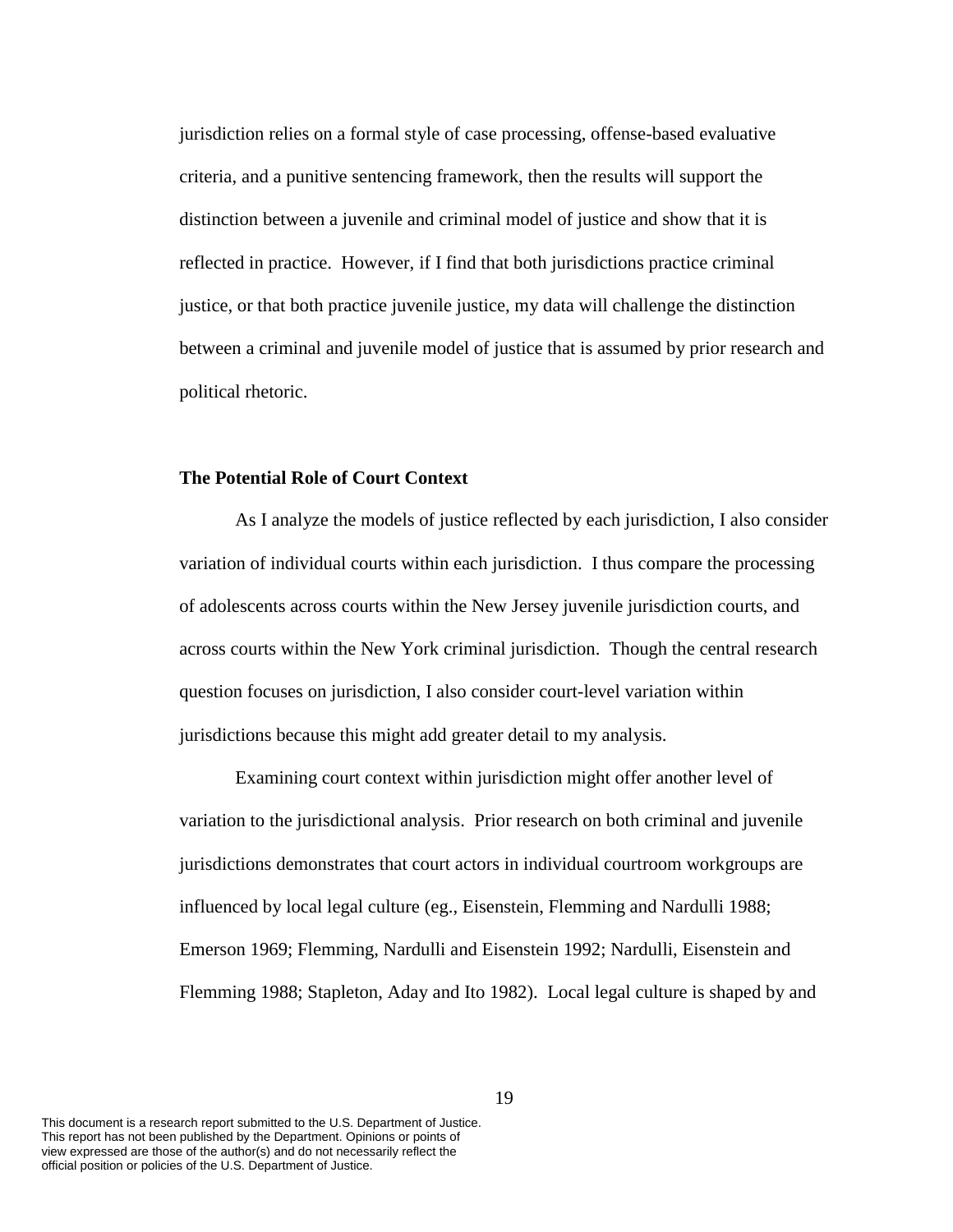influences the patterns of communication and interaction that modify prosecution and sentencing. Thus, court contexts might explain how models of justice are "filtered" (Ulmer and Kramer 1998; see also Heumann and Loftin 1979; Ulmer and Kramer 1996) and enacted in court communities.

Several factors may influence the process and outcomes of prosecuting adolescents within each jurisdiction type: the structure and organization of prosecutors' offices, defense attorneys' offices and judicial benches; the volume and types of cases heard in court; familiarity of individuals within courtroom workgroups; courtroom architecture; participation of defendants and their families; the input of other professionals external to court communities (eg. social workers or therapists); the balance of power among various parts of courtroom workgroups; and common assessments of normal offenses and offenders (see Balbus 1977; Cicourel 1968; Dixon 1995; Eisenstein et al. 1988; Emerson 1969; Feeley 1979; Flemming et al. 1992; Hasenfeld and Cheung 1985; Heumann 1978; Nardulli et al. 1988; Sudnow 1965; Ulmer 1997). No prior research compares the role that local legal cultures, court actors' attitudes, the impact of shared norms on case processing, or the organizational structures of courts play in prosecuting adolescents in these two jurisdiction types. As a result we do not know the extent to which local court contexts influence the type of justice model employed in each jurisdiction type and across courts within each jurisdiction type.

20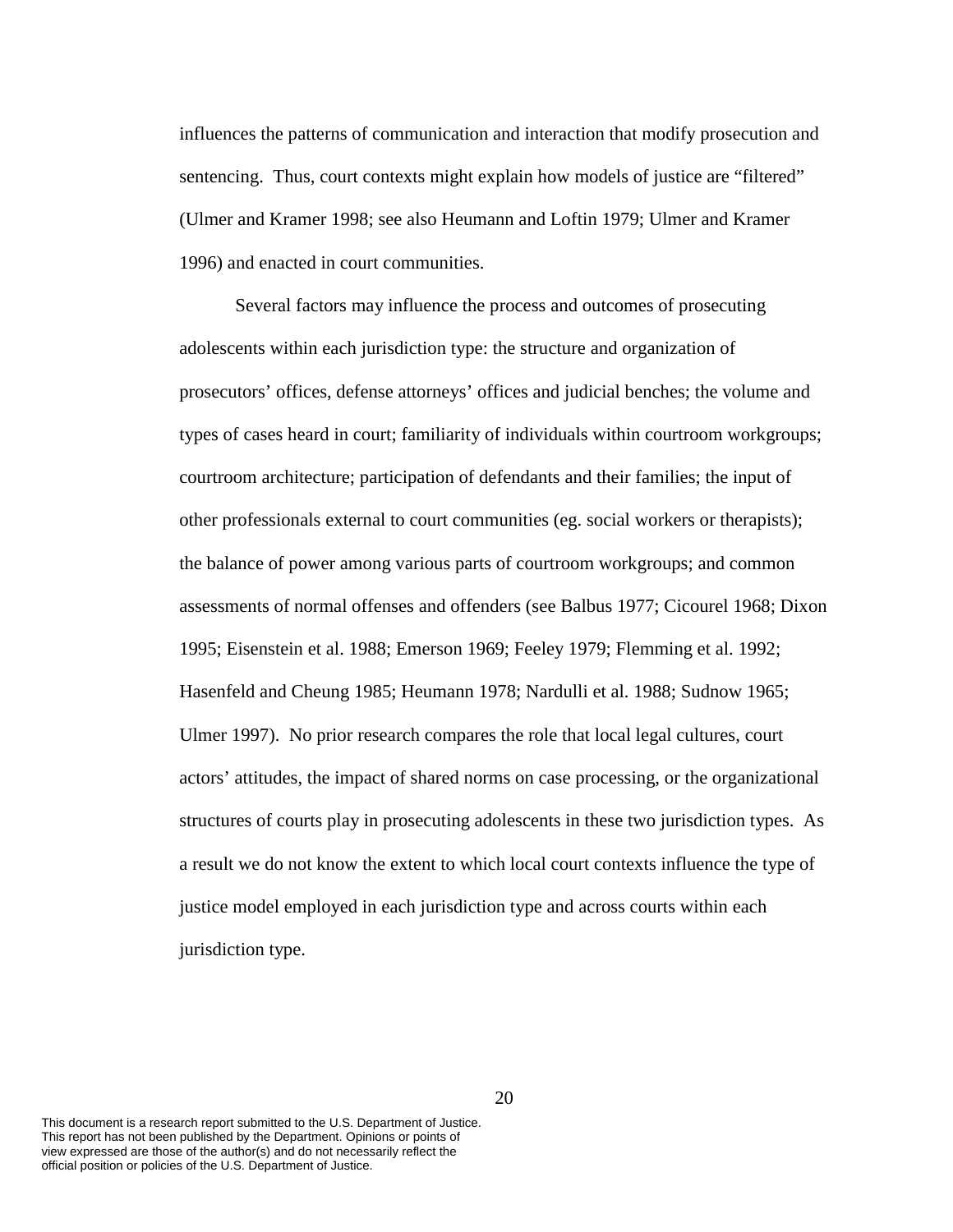#### **Importance of Comparing Juvenile and Criminal Jurisdictions**

This dissertation reframes a central question in current studies on how criminal jurisdictions and juvenile jurisdictions process adolescent defendants. Several studies focus on how juvenile jurisdiction courts reconcile competing interests and goals as they prosecute adolescents. These competing goals include due process protections of youth, a rehabilitative mission, and the need to protect the community by punishing criminal offenders (Bortner 1982; Emerson 1969; Feld 1999). Yet no current studies either consider the resolution of these competing interests relative to how they are resolved in criminal jurisdictions, or examine the resolution of these interests in criminal jurisdictions that process adolescents. Rather, the existing literature hypothesizes that the criminal jurisdiction operates by a different set of logics – involving a more offense-based evaluation and a stronger goal of punishment within a more formal style of case processing – than the juvenile jurisdiction (see Mears and Field 2000; Simon 1999) without the benefit of research that tests the veracity of this hypothesis. The only studies that do consider the judicial philosophies guiding the criminal jurisdiction prosecution of adolescents do so without data on either the attitudes or behaviors of court actors (Singer 1996; Singer, Fagan and Liberman 2000). As a result we do not know which of the two models of justice is reflected in the case processing of adolescents in juvenile and criminal jurisdictions, and whether the processing of adolescents in these two forums diverge from one another. Moreover, no current studies consider the possibility of a new model of justice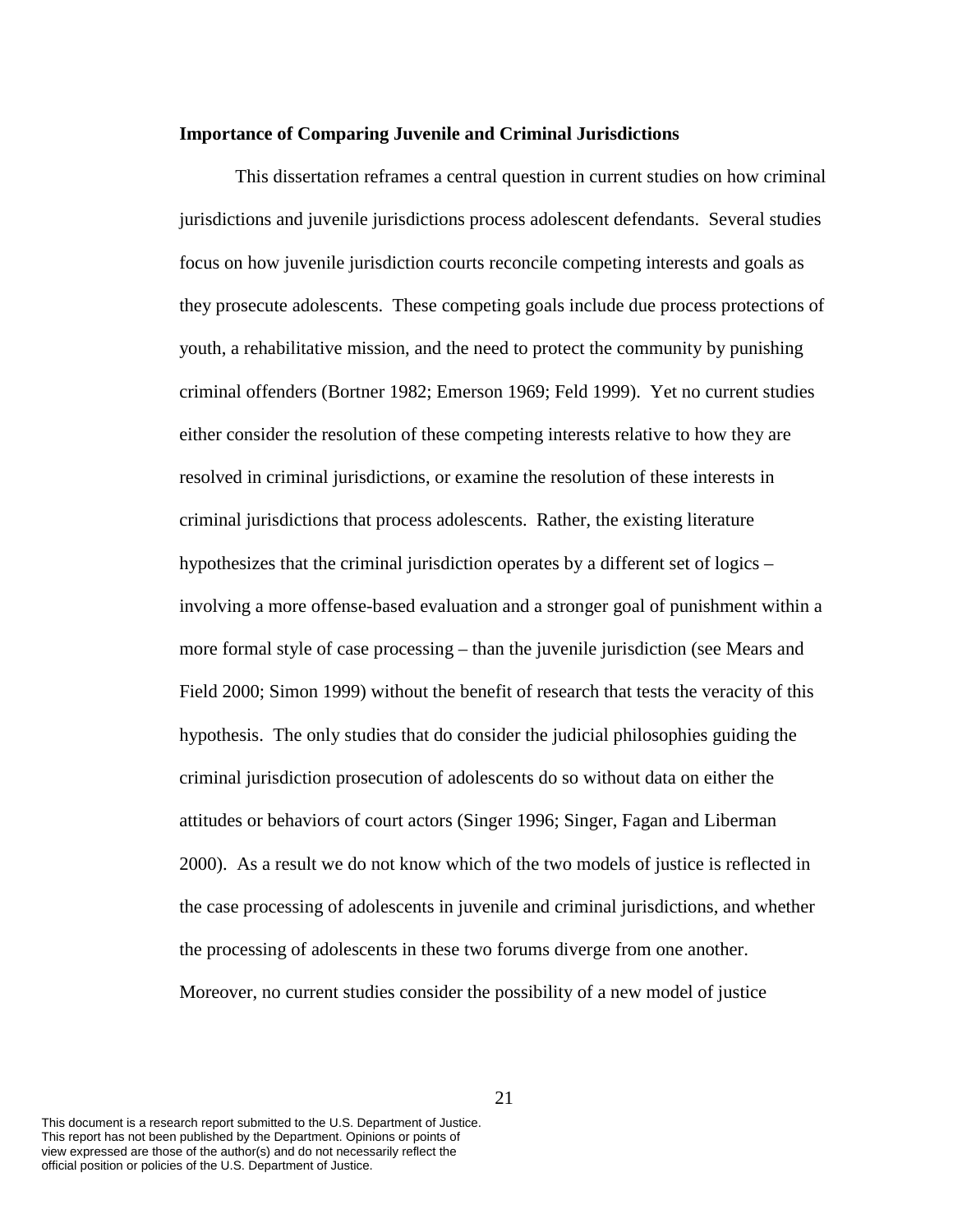emerging as increasing numbers of adolescents are transferred to the criminal jurisdiction. Thus this dissertation contributes to our understanding of juvenile justice by testing current understandings about the models of justice employed in the criminal and juvenile jurisdictions as they prosecute adolescents.

By comparing courts within jurisdiction types, this dissertation also contributes to the literature on the organization of criminal and juvenile jurisdiction courts. Previous research on courts in both jurisdiction types examines how courtroom workgroups filter various externally-imposed policies such as sentencing guidelines (Dixon 1995; Heumann and Loftin 1979; Savelsberg 1992; Ulmer and Kramer 1996, 1998). However, no such studies consider criminal jurisdiction courts that prosecute adolescent offenders. Given the priority of shared attitudes among courtroom actors in this body of research, one might expect that ideas of reduced maturity and culpability for youth – which may be prevalent when adolescents are prosecuted in the criminal jurisdiction – would have a significant impact on how these courtroom workgroups process adolescent defendants.

Furthermore, though prior research on juvenile jurisdiction courts examines the impact of court context on adjudication and sentencing (Bortner 1982; Cicourel 1968; Emerson 1969), no studies compare juvenile jurisdictions to criminal jurisdictions dealing with similar cases. Thus this dissertation broadens our knowledge by comparing how cases are assessed and outcomes are reached in these two jurisdiction types.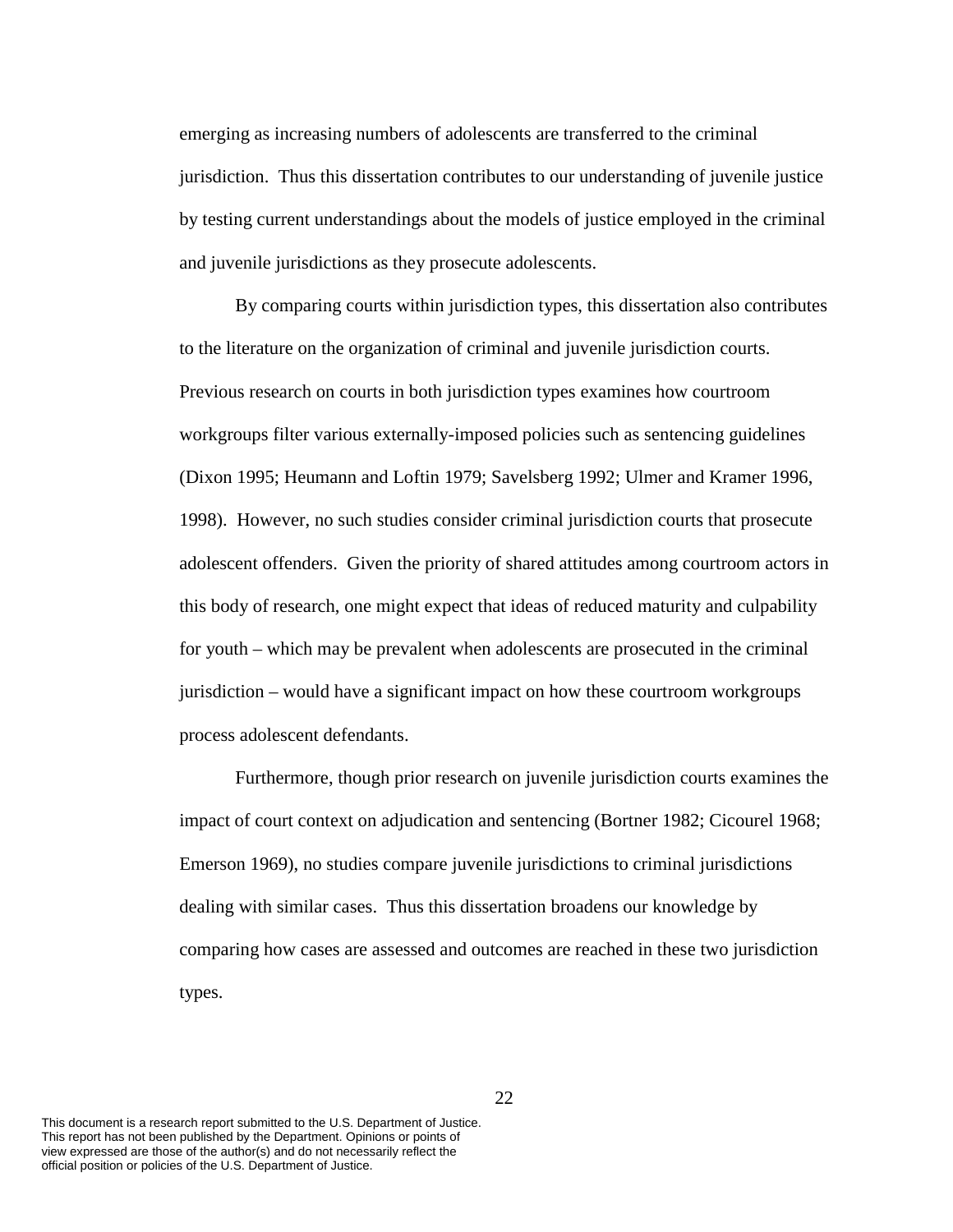This dissertation also contributes to current understandings of the boundary between adolescence and adulthood, and how this boundary is operationalized by criminal and juvenile jurisdiction courts. Since the pioneering work of Phillipe Ariès (1967), in which he documents the socially constructed nature of childhood, few scholars have researched cultural understandings of the boundary between adolescence and adulthood. Some scholars refer to a shift among popular sentiments caused by commercialism, or the spread of information whereby juveniles are perceived as increasingly more mature (eg. Applebome 1998; Elkind 1981; Postman 1982; see also Johnson 2001; Lynott and Logue 1993). Others refer to adolescence as a stage of life that is perceived to be expanding at both of its borders, as both younger and older children are more likely to be considered adolescents than in previous decades (Zimring 1981). Yet these ideas have not been tested by any empirical research, nor with regard to how conceptions of childhood affect the practice of prosecuting and punishing adolescents. Clearly, this issue is at the forefront of the debate concerning whether adolescents should be prosecuted as adults when they commit crimes (Feld 1999). In this dissertation, I consider the attitudes of courtroom actors who engage in this practice, and ask how they balance the contradicting ideas of immaturity and criminal culpability among adolescents.

# **Dissertation Overview**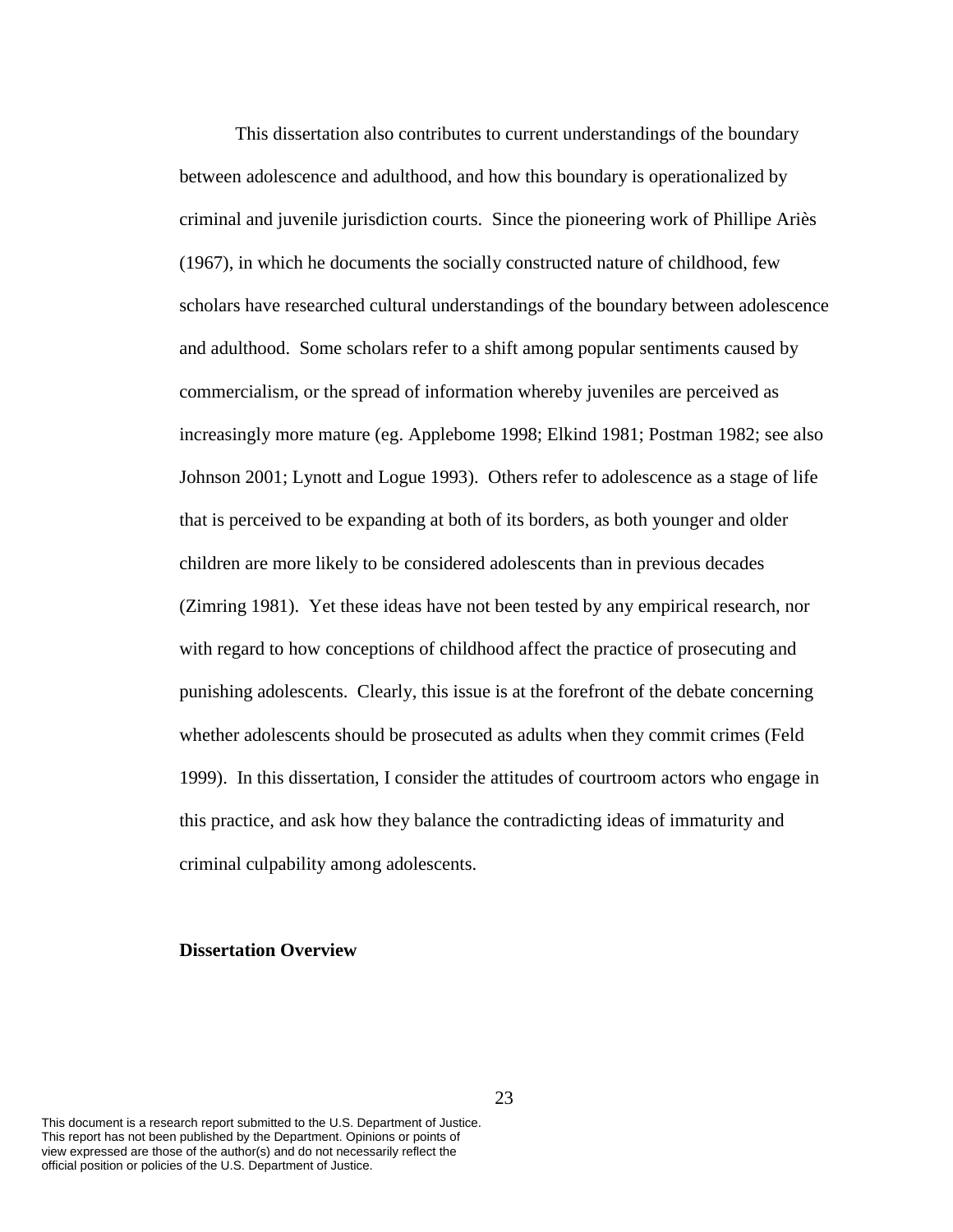In the following chapter, I present my research strategy for measuring the effect of jurisdiction type on models of justice. I discuss the selection of research sites, the statutory background of forums for prosecuting and punishing adolescents in each of the two sites I study, and my methods for collecting quantitative and qualitative data that bear upon my research question.

In chapter three, I present a brief description of the research sites I study, focusing on their structural and organizational features. The purpose of chapter three is to illustrate the basic features of these courts and allow the reader a sense of how these courts are organized and how they compare to one another. By offering relevant background information, this description should assist my analysis in subsequent chapters of how the courts in each jurisdiction type prosecute and punish adolescents.

In chapters four through six I analyze my data and compare the dimensions of models of justice across jurisdiction types. Chapter four presents the results of comparing the formality of case processing in the juvenile jurisdiction and criminal jurisdiction. In chapter five, I analyze the evaluation of adolescent defendants in these two jurisdiction types, and whether it conforms to the hypothesized distinction between juvenile and criminal justice models. Then, in chapter six I present both quantitative and qualitative analyses on sanctioning goals and punishment severity. I conclude with chapter seven by summarizing the results of my research, the implications and limitations of these results, and suggesting avenues for further inquiry.

This document is a research report submitted to the U.S. Department of Justice. This report has not been published by the Department. Opinions or points of view expressed are those of the author(s) and do not necessarily reflect the official position or policies of the U.S. Department of Justice.

24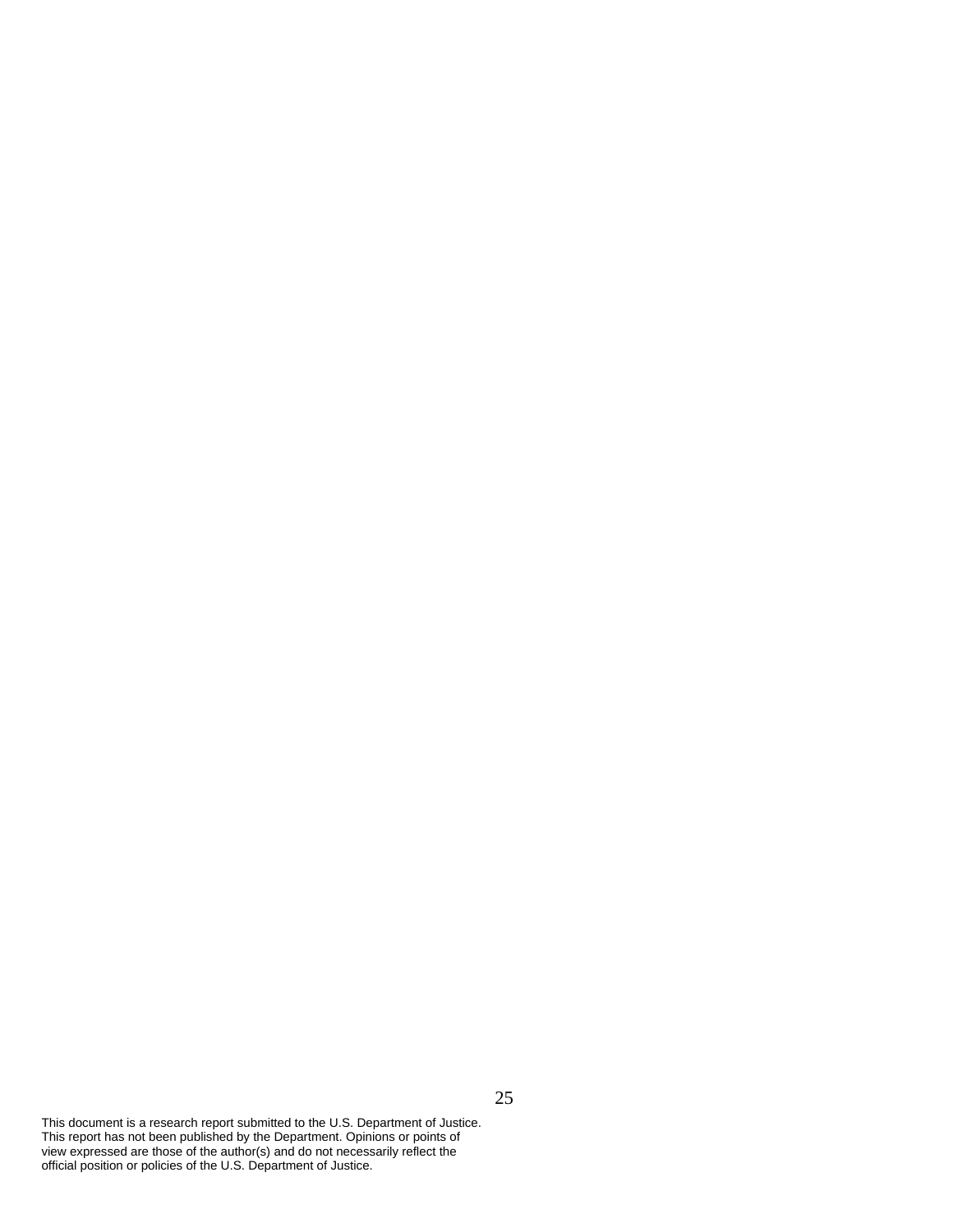#### **CHAPTER 2: COMPARATIVE STRATEGY AND RESEARCH METHODS**

To determine whether juvenile justice or criminal justice is pursued in criminal and juvenile jurisdictions, one would need to examine case processing and compare the formality, evaluation and punishment in both jurisdiction types. To do so, there are two basic strategies that one could use. One method is to compare cases of adolescents in the juvenile jurisdiction to those of adolescents in the same state or county who are transferred to the criminal jurisdiction (eg. Bishop et al. 1996; Mears and Field 2000; Podkopacz and Feld 1996; Winner et al. 1997). This is feasible in states that use a discretionary transfer process to select some cases for transfer to the criminal jurisdiction and retain other, comparable, cases in the juvenile jurisdiction. One could match these cases across the two jurisdiction types and select cases with similar offender and offense characteristics (eg. offense severity, prior record, sex, age, etc.). Because they come from the same geographic area, these data would allow researchers to compare the matched cases while holding constant environmental – political, economic, and broader cultural – influences.

Yet this single-site method has a substantial potential problem, in that it introduces the possibility of a sample selection bias. If court decision-makers are selecting for transfer to criminal jurisdiction the most serious offenders (as defined by prior record or offense severity) or those deemed less amenable to treatment, then the criminal jurisdiction cases in such a dataset might be different from the juvenile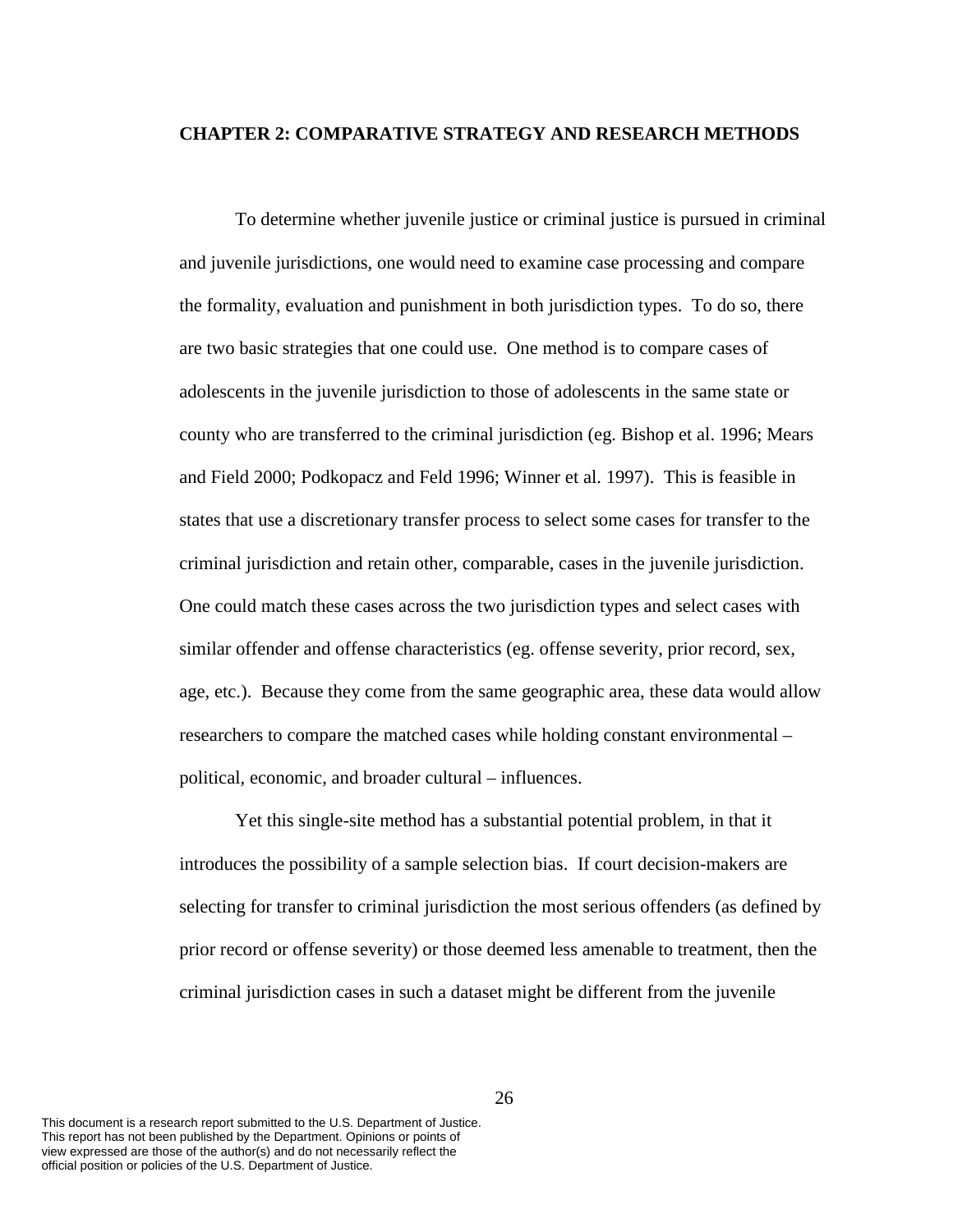jurisdiction cases. Finding that the criminal jurisdiction is more likely to sentence adolescents to incarceration might be an artifact of the greater severity of the cases or offenders that are selected for the criminal jurisdiction, thus confounding the effects of jurisdiction type with case-level characteristics such as offense severity. Since this very type of selection process is exactly how most discretionary transfer laws are designed to operate (Feld 1998), one might assume that this sample selection bias is a recurring problem in single-site comparisons (Fagan 1996). Researchers have attempted to eliminate this bias through careful matching procedures for selecting pairs of cases in the two jurisdictions (see Lanza-Kaduce et al. 2002). Yet one might argue that no matching procedure could reduce adequately the threat of sample selection bias when comparing a pool of cases selected for transfer to a pool of cases not selected.

The second strategy is to compare cases across states that have disparate boundaries between juvenile and criminal jurisdictions. One can select cases across two states with different laws governing how, at what age, and for what offenses adolescents are transferred to the criminal jurisdiction. These cases might demonstrate identical offender and offense characteristics, but are prosecuted in the juvenile jurisdiction in one state and criminal jurisdiction in the other (see Fagan 1991, 1995, 1996).

Though it eliminates the problem of selecting dissimilar cases, this latter method has its own vulnerability. By comparing cases across different states, it is

This document is a research report submitted to the U.S. Department of Justice. This report has not been published by the Department. Opinions or points of view expressed are those of the author(s) and do not necessarily reflect the official position or policies of the U.S. Department of Justice.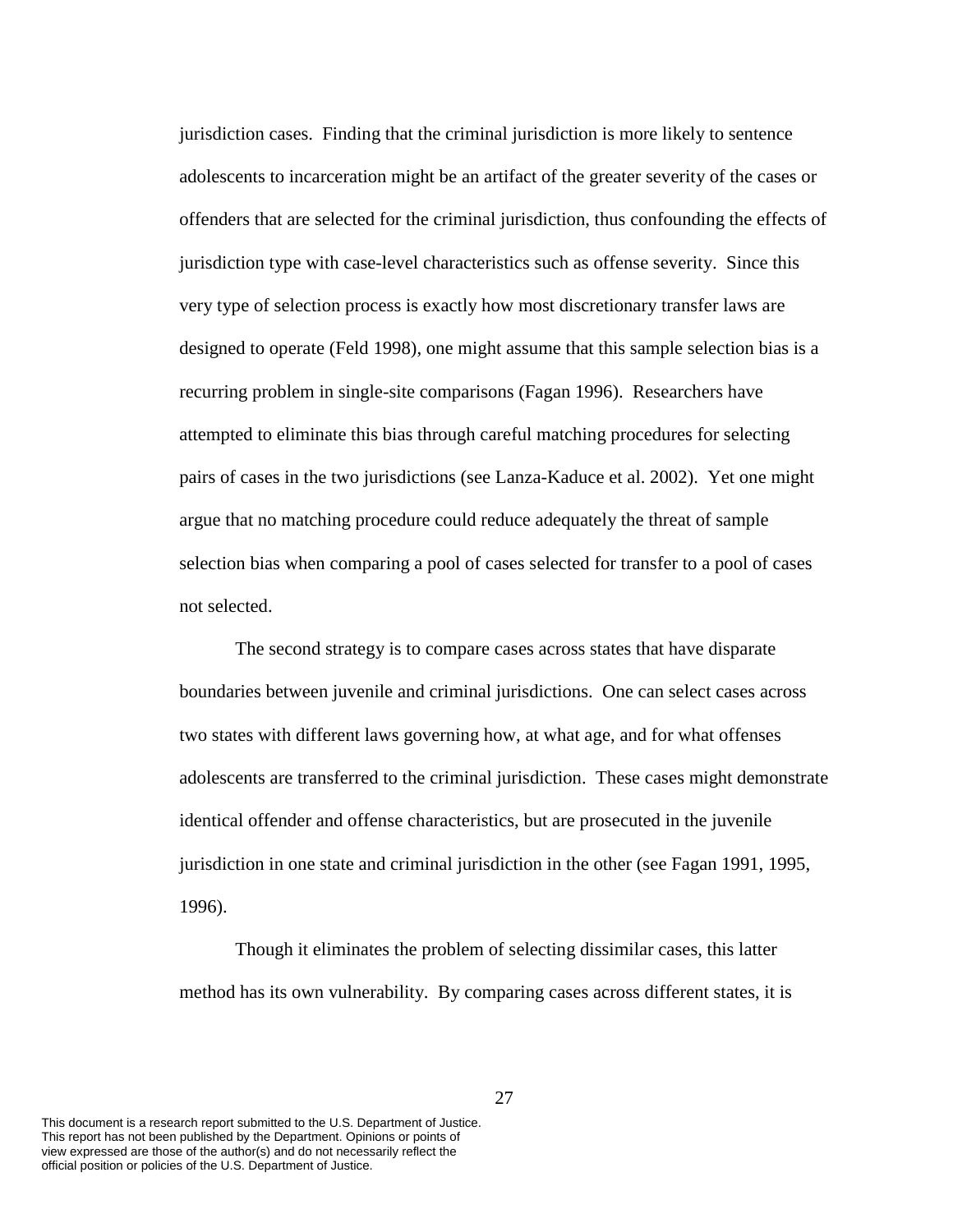possible that one is comparing cases in court systems that are organized around different principles and norms other than simply their juvenile/criminal jurisdictional boundary. Or, one may be comparing cases across geographic areas in which very different attitudes and criminal justice practices are prevalent. One could imagine, for example, that differences among outcomes of prosecuting adolescents in New York City and in a Midwestern or Southern city would be due to regional disparities other than simply jurisdictional boundaries. Additionally, adolescents across distant regions may differ in unknown ways. Selecting sites that are near one another and share cultural, political and social structural characteristics greatly reduces the potential for regional distinctions.

To answer my research question, I use this latter strategy of comparing case processing across juvenile and criminal jurisdictions. I compare the prosecution and punishment of adolescents in the juvenile jurisdiction in New Jersey and in the criminal jurisdiction in New York; I use qualitative and quantitative data to compare punishments, and qualitative data to compare formality of case processing and evaluations of adolescents in the New York criminal jurisdiction and New Jersey juvenile jurisdiction. Because the boundaries between juvenile and criminal jurisdictions vary between these two states, I can study comparable qualitative cases and quantitative samples of adolescents across them. My comparisons include juvenile jurisdiction cases in New Jersey and cases that *would* be in New York's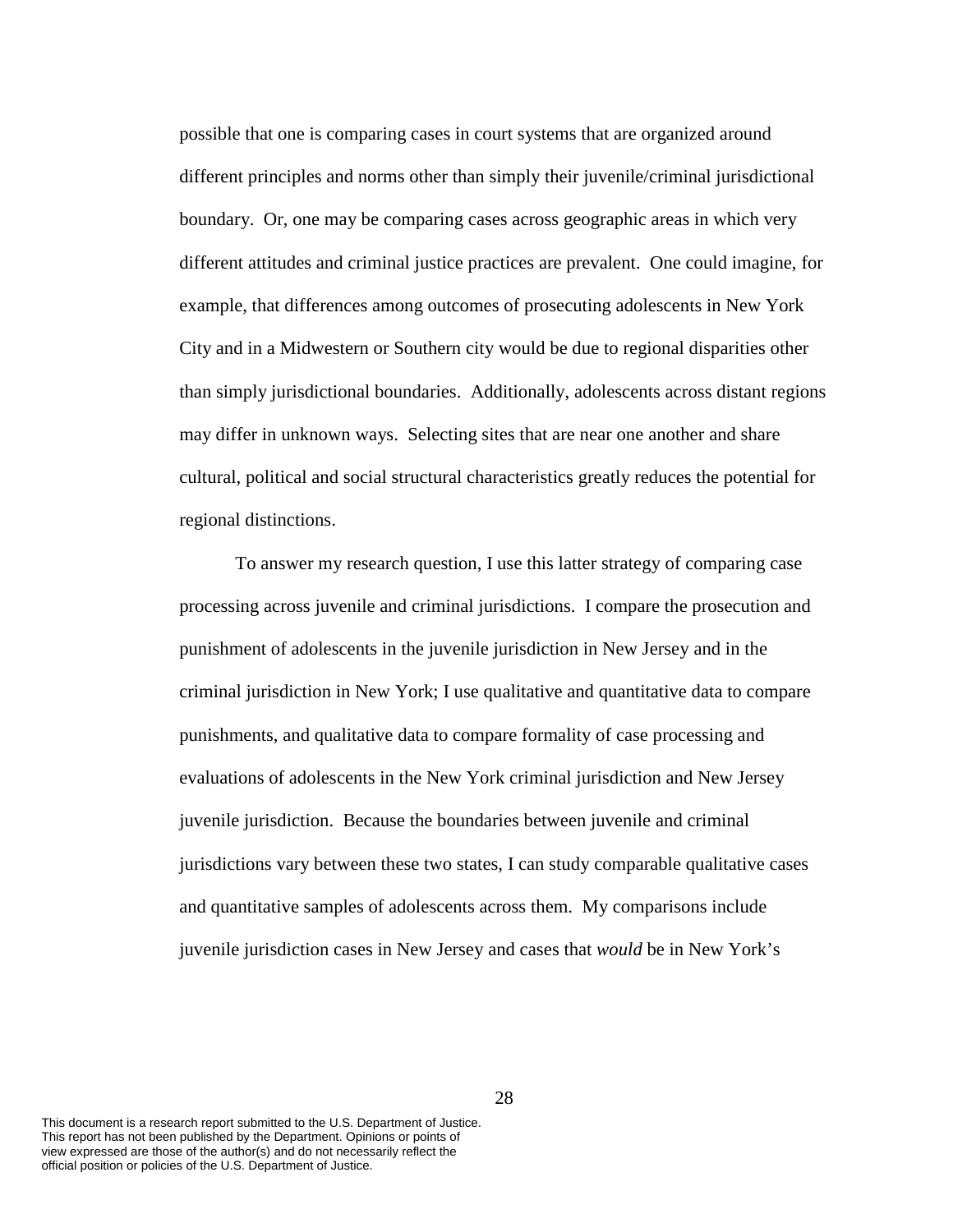juvenile jurisdiction<sup>7</sup> if not for New York's laws excluding certain youth from the juvenile jurisdiction to be prosecuted in the criminal jurisdiction.

The proximity and similarity of the sites I analyze reduces the primary vulnerability of this research strategy, that of differences in case processing due to regional disparities. Within New Jersey, I study the juvenile jurisdiction in three counties that border the Hudson River. These counties are among the three most populous in the state, and they each include large urban areas. Within New York, I examine the criminal jurisdiction in three boroughs (each of which are independent counties) of New York City. These six counties border one another (separated by only the Hudson River) and are matched along a variety of dimensions. They have similar crime problems relative to their positions in their respective states, and they each are in the top five counties in their respective states regarding numbers of homicides and numbers of individuals sent to state prison. $8$  Furthermore, according to 1990 census data, the six sampled counties have similar rates of unemployment, poverty, femaleheaded households, and residential mobility (U.S. Census 1994). The two states are similar criminal justice climates as well; the similarity of their sentencing laws demonstrates that the two states' criminal justice systems punish comparable offenders in a broadly similar fashion. For example, an adult who is sentenced for a first armed

This document is a research report submitted to the U.S. Department of Justice. This report has not been published by the Department. Opinions or points of view expressed are those of the author(s) and do not necessarily reflect the official position or policies of the U.S. Department of Justice.

 $<sup>7</sup>$  In New York, the court system designated for juveniles is formally called "family court". I use the</sup> more common term, "juvenile jurisdiction," as a synonym here.

<sup>&</sup>lt;sup>8</sup> According to the FBI Uniform Crime Report, New York and New Jersey arrest rates show overall similarities as well. For example, in 2000, the arrest rate per 100,000 population for all index offenses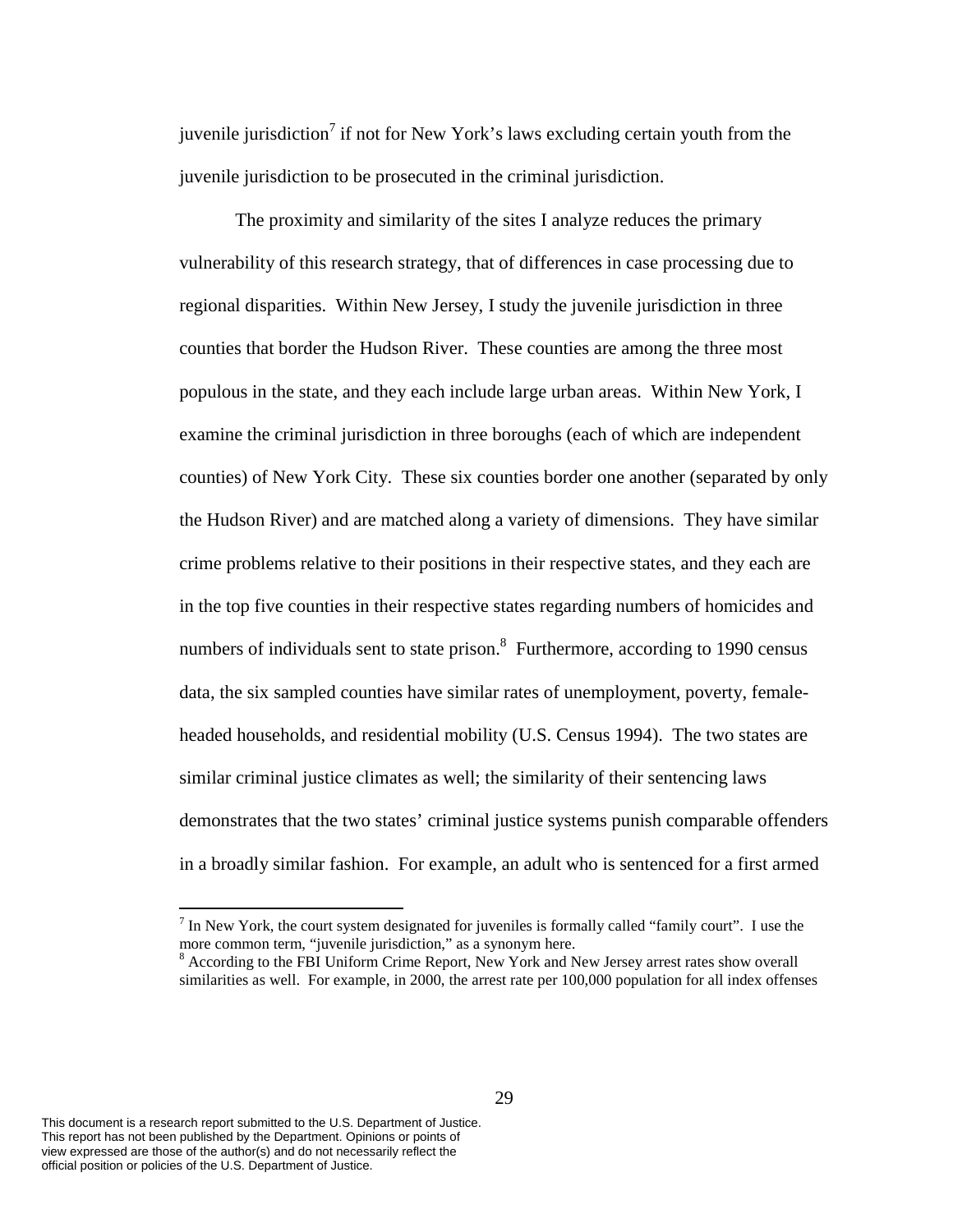robbery may receive a maximum prison sentence of up to twenty years in New Jersey and up to twenty-five years in New York. In sum, the sample includes cases from two states within a single social and criminal justice milieu. By collecting quantitative and qualitative data from these areas I reduce the likelihood of disparate environmental and organizational influences shaping my research results.

Below I discuss the laws for prosecuting adolescents in New York and New Jersey to illustrate the disparity between their criminal/juvenile jurisdictional boundaries. Because of their divergent laws, these two states allow me to test whether a juvenile justice model or a criminal justice model applies in each jurisdiction. Additionally, by studying multiple courts in each jurisdiction, I assess the relative impact of court context on the prosecution and punishment of adolescents as well.

### **Divergent Jurisdictional Boundaries**

### *New York Criminal Jurisdiction*

1. Juvenile Offender Law

The key to my comparative focus is the different legal environment in which adolescents are prosecuted in the two states, a result of their disparate boundaries between juvenile and criminal jurisdictions. The overall age of majority in New York is sixteen, meaning that the criminal jurisdiction handles exclusively all arrests of

in New Jersey was 658.2, and 737.0 in New York (Pastore and Maguire 2002: calculated from table 4.5).

This document is a research report submitted to the U.S. Department of Justice. This report has not been published by the Department. Opinions or points of view expressed are those of the author(s) and do not necessarily reflect the official position or policies of the U.S. Department of Justice.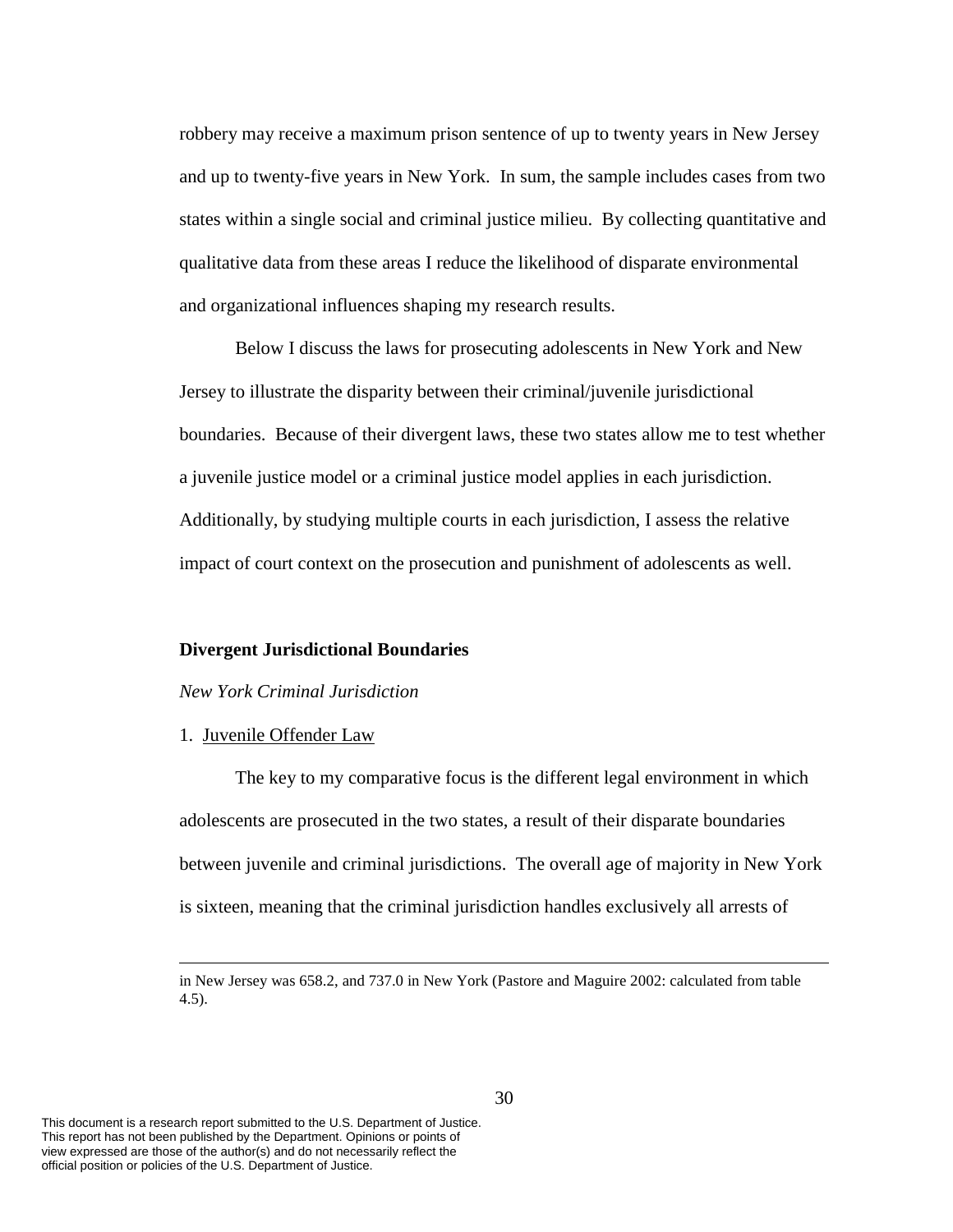youth sixteen-years-old and older. Additionally, in 1978 New York passed the 'Juvenile Offender Law' (part of the New York State Crime Package Bill of 1978), which mandates that fourteen- and fifteen-year-olds (at the time of offense) who are charged with any of seventeen designated felony offenses, <sup>9</sup> and thirteen-year-olds charged with murder, are excluded from the juvenile jurisdiction. While these individuals (hereafter Juvenile Offenders, or JOs) can be waived back down to the juvenile jurisdiction, their cases originate in the criminal jurisdiction. The rules and procedures for prosecuting JOs match those of the criminal jurisdiction in general, but the sentences legislatively prescribed for JOs are less severe (regarding time sentenced to incarceration) than those for adult defendants (Singer 1996). As a result of New York's age of majority and the Juvenile Offender Law, all defendants aged sixteen and seventeen, and many aged fourteen and fifteen, are prosecuted in the criminal jurisdiction.

Previous research on the creation of the Juvenile Offender Law finds that it was created with the specific goal of providing increased penalties for youth committing serious offenses. In *Recriminalizing Delinquency*, Simon Singer (1996) describes the creation of this law as an organizationally and politically convenient response to increasing public fear about violent juvenile crime (see also Bortner 1986). Legislators expressed this fear through two avenues – an outcry about what was

 $9$  This list was initially set at twelve, but has since expanded to seventeen through legislative amendments (Warner 2000).

This document is a research report submitted to the U.S. Department of Justice. This report has not been published by the Department. Opinions or points of view expressed are those of the author(s) and do not necessarily reflect the official position or policies of the U.S. Department of Justice.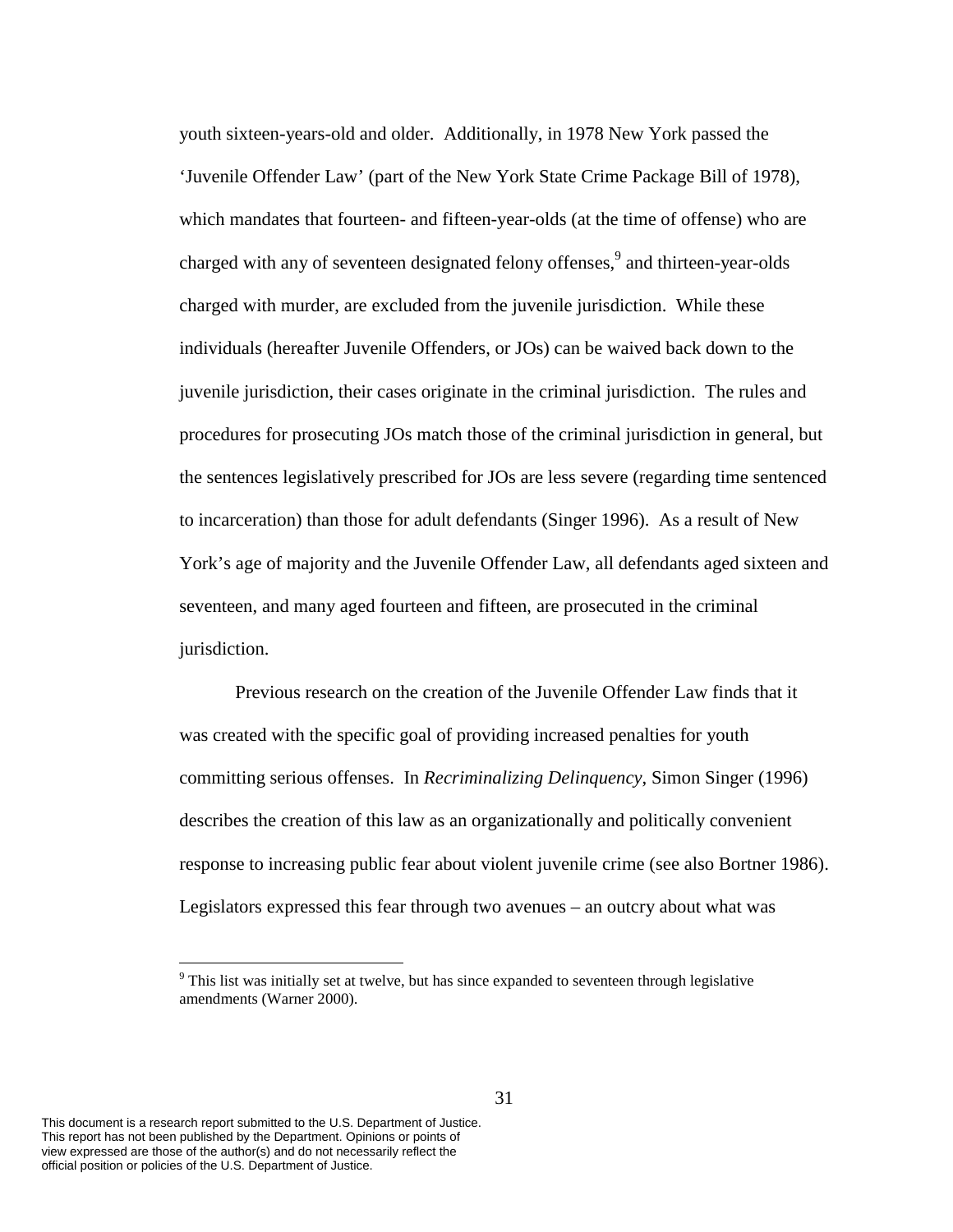perceived to be an overly lenient juvenile justice system, and a demand for greater accountability for violent youth seen as predators. For example, Singer quotes a televised New York Senate Committee Hearing on juvenile crime, in which a detective describes how juveniles regularly attacked senior citizens:

These juveniles would work in a wolf pack – three four, five at a time. It was not uncommon to have a ten-year-old placed in a bank to watch people cashing checks. When he found a likely victim he would go outside and signal the older kids. They in turn would follow this woman until she went to her apartment, with the hopes of pushing her in. (quoted in Singer 1996: 52)

And, the following exchange between Ralph Marino, the chairman of the Select

Senate Committee on Crime, and a New York Police Detective, illustrates how police

and policy-makers portrayed the juvenile justice system as allowing such victimization

to occur by not holding offenders accountable for their actions:

Senator Marino: Has it been your experience that when you were able to make an arrest, you were arresting basically young people? Detective: Yes. And not only that, we were arresting the same person over and over again. We would take him to Family Court, we would insist upon going to a judge. After court delays, maybe six or seven appearances, we got before the judge and we had a trial and the person was found guilty or, in Family Court, a finding of fact, we would leave the court convinced that the juvenile offender has now been prosecuted, found guilty, and will be dealt with by the Court. … [But] it was not uncommon to run into the same juvenile on the street a week later, and we had to ask him what happened in court… (quoted in Singer 1996: 53)

Partly on the strength of these perceptions, the Juvenile Offender Bill passed the

Senate with a vote of fifty to two, and one hundred twenty-five to ten in the State

Assembly (Singer 1996).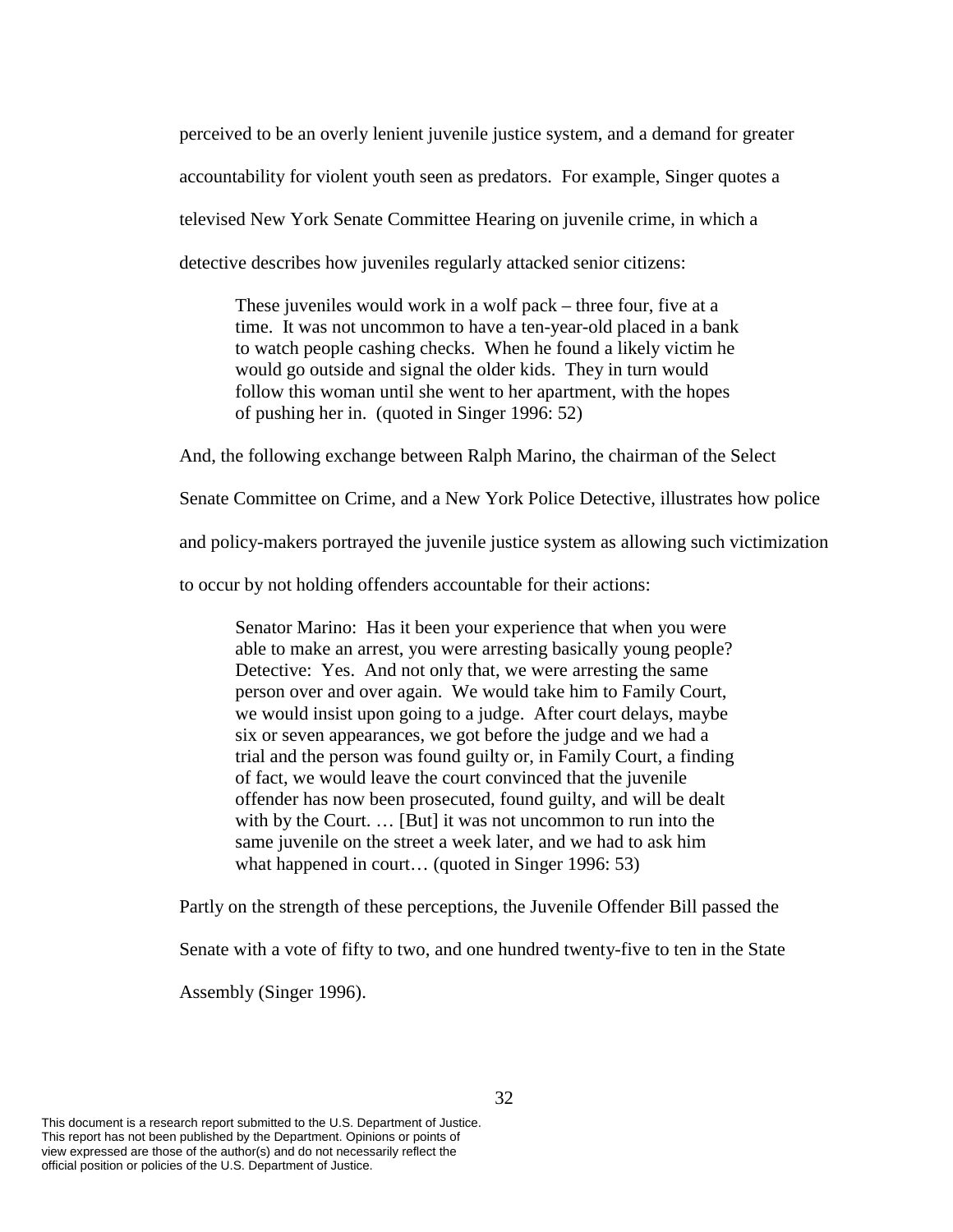According to Singer, though some politicians were ambivalent or reluctant in their eventual support of this measure, theories of deterrence and retribution were implicit in the justification of this overwhelmingly popular legislative act (Singer 1996). Moreover, the law mandates transfer of jurisdiction from a juvenile jurisdiction whose purpose clause prioritizes rehabilitation, to a criminal jurisdiction for which rehabilitation or interests of the offender are not statutorily prescribed goals.

### 2. Youthful Offender (YO) Status

Despite the goal of retribution as a motivation for prosecuting adolescents in the criminal jurisdiction, New York's complex criminal justice system allows for more lenient sentencing for adolescents than for older offenders, allocated by way of judicial discretion. Most defendants younger than nineteen are eligible to be designated as "Youthful Offenders" (YOs) by the criminal jurisdiction judge presiding over their cases. Defendants convicted of anything other than a class A felony (eg. murder) and who have no prior felony convictions in the criminal jurisdiction are eligible for YO status if the judge can find mitigating circumstances related to the offense (eg. there was no weapon used, the defendant was not the ringleader of the group committing the act, etc.). This designation officially replaces conviction and has significant consequences – YO cases are sealed and confidential, the punishment given to YOs is limited to a maximum of four years in prison, and the designation allows the judge to depart from the prosecutor's sentencing recommendation as well as the state sentencing guidelines.

This document is a research report submitted to the U.S. Department of Justice. This report has not been published by the Department. Opinions or points of view expressed are those of the author(s) and do not necessarily reflect the official position or policies of the U.S. Department of Justice.

33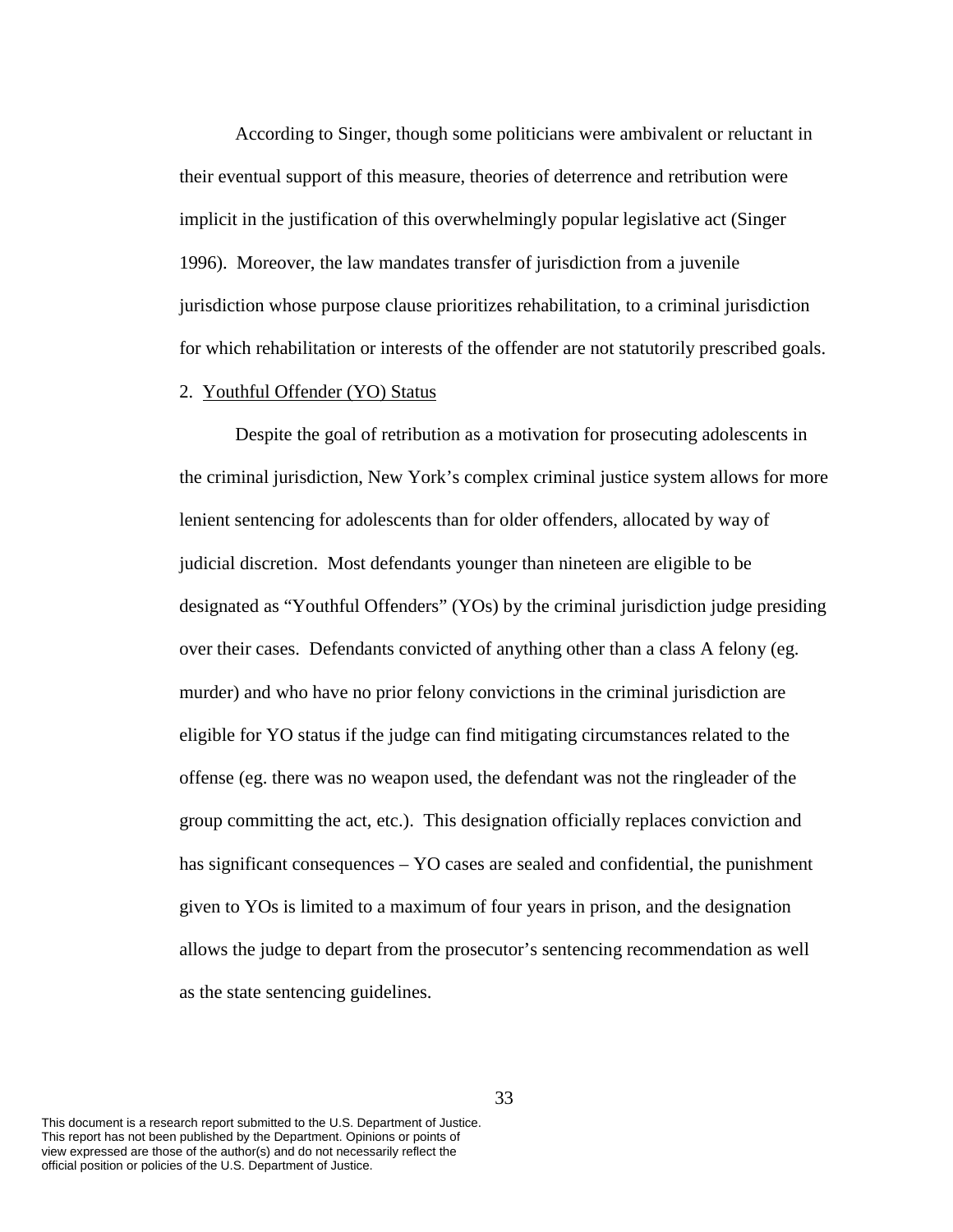According to a recent report on case processing of JO defendants in New York City, 72% of JOs sentenced in 2000 received YO status (Criminal Justice Agency 2001). Most defendants with YO status are sentenced to probation, though some are sentenced to relatively short periods of incarceration. If the defendant is not a YO, JO sentencing guidelines provide for sentences ranging from a minimum of five to nine years and a maximum of life in prison for murder, to a minimum of one to two-and-athird and a maximum of three to seven years for a class C felony (Warner 2000). Sixteen-year-olds who do not receive YO status are not protected by the reduced sentences given to JOs, and are exposed to longer prison terms (equal to those given to older offenders).

### 3. Specialized Court Parts

Another important consideration for understanding New York's method of prosecuting adolescents is the specialization of youth court parts.<sup>10</sup> In 1993, following the lobbying efforts of an influential judge and a grant from a private funding agency, New York City began to prosecute JOs in specialized court parts (Liberman, Raleigh and Solomon 2000). As a result most JO cases that continue past the initial stage of arraignment (which takes place in a lower court before being transferred up to the [Felony] Supreme Court) are now prosecuted before a judge who specializes in JO

 $10$  In New York, individual courtrooms are called "court parts." Each court part is referred to by a number and is presided over by a single judge.

This document is a research report submitted to the U.S. Department of Justice. This report has not been published by the Department. Opinions or points of view expressed are those of the author(s) and do not necessarily reflect the official position or policies of the U.S. Department of Justice.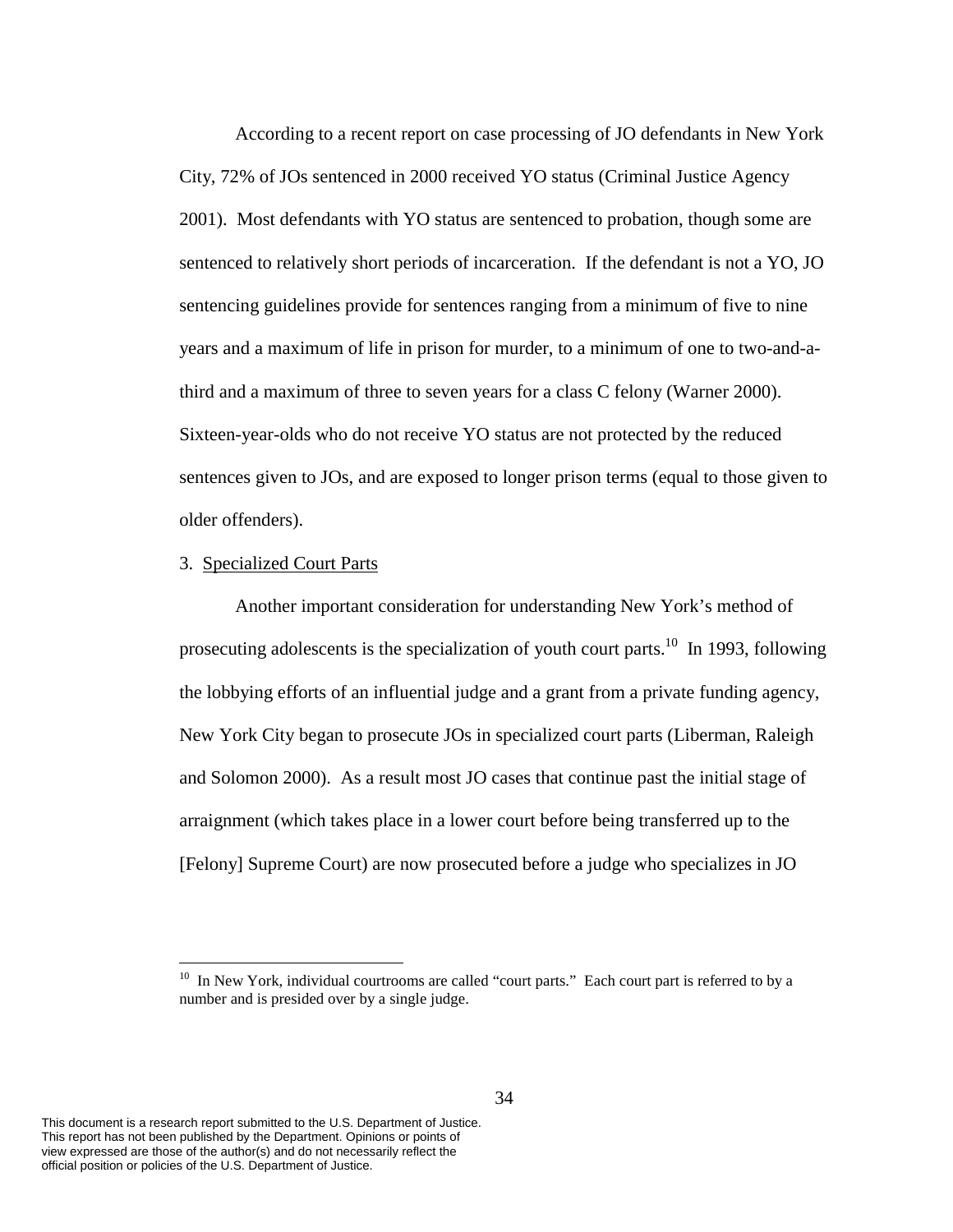cases. Other cases may be heard here as well, but usually only if a co-defendant is a JO.

In sum, the instances of criminal jurisdiction I study in New York consist of specialized courts within the criminal jurisdiction system. They follow all criminal jurisdictional procedural rules, but maintain a specialization in adolescents' cases and offer discounted punishments for adolescents.

### *New Jersey Juvenile Jurisdiction*

In contrast to New York, New Jersey maintains a traditional juvenile justice system. From its inception in 1929 to the present, juveniles charged as "delinquents" (i.e., accused of criminal or status offenses) who are below the age of sixteen (amended to eighteen in 1952) are adjudicated under the jurisdiction of Juvenile and Domestic Relations Courts (N.J. Stat. Ann. §2A:4-2 (1952)). In 1970, the New Jersey Supreme Court reaffirmed that "[t]he philosophy of our juvenile court system is aimed at rehabilitation through reformation and education in order to restore a delinquent youth to a position of responsible citizenship" (109 N.J. Super. (1970)). In 1973, the state removed status offenders from the jurisdiction of the juvenile jurisdiction (Laws of 1973, ch. 306; N.J. Stat. Ann. § 2A:4-43(a)).

The New Jersey juvenile jurisdiction's statutory mission changed in 1982, when the New Jersey legislature enacted a new Juvenile Code that recognizes the dual purposes of the juvenile jurisdiction:

This document is a research report submitted to the U.S. Department of Justice. This report has not been published by the Department. Opinions or points of view expressed are those of the author(s) and do not necessarily reflect the official position or policies of the U.S. Department of Justice.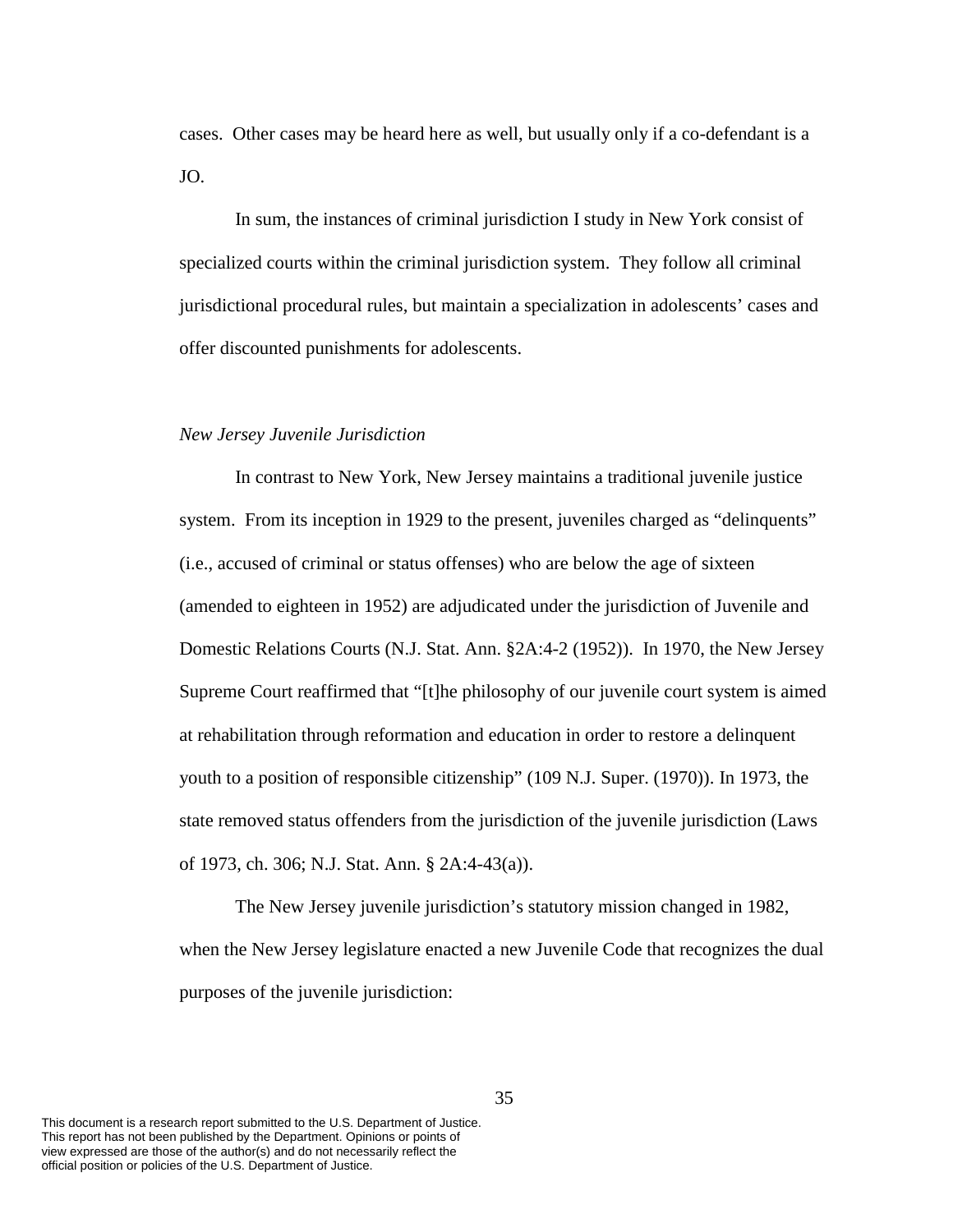This bill recognizes that the public welfare and the best interests of juveniles can be served most effectively through an approach which provides for harsher penalties for juveniles who commit serious acts or who are repetitive offenders, while broadening family responsibility and the use of alternative dispositions for juveniles committing less serious offenses. . . . (Senate Judiciary Committee Statement No. 641-L, 1982)

The new legislation includes "tougher" delinquency sentencing and jurisdictional transfer provisions, and permits the use of short-term incarceration, not to exceed sixty days, to deter future offending. It also creates a presumption for secure confinement in the juvenile system for youth charged with serious crimes such as murder, rape, and robbery.<sup>11</sup> The New Jersey juvenile code authorizes sentences of up to four years in prison for the most serious crimes other than murder, $12$  and proportionally shorter sentences for less serious offenses.

New Jersey maintains a fairly traditional juvenile jurisdiction, for which rehabilitation and punishment are both explicitly stated goals. As a result, it serves as an excellent contrast to New York's system of criminalizing adolescents. The prosecution of all offenders younger than eighteen in New Jersey originates in the juvenile jurisdiction (Snyder and Sickmund 1999). Juvenile jurisdiction judges have

 $11$  It is unclear why the New Jersey legislature chose to enhance sentencing in the juvenile jurisdiction rather than exclude large numbers of adolescents from the juvenile jurisdiction, as the New York legislature did just four years earlier. Simon Singer (1996) explains New York's adoption of the Juvenile Offender Law as an organizationally expedient reclassification of delinquents that was shaped by the institutional history of legislation in New York – a similar sociological analysis of the factors preventing similar legislation in New Jersey has not been conducted. The fact that these two similar states chose different paths within five years of each other would be an interesting subject for future research on the passage of juvenile justice legislation.

 $12$  Defendants convicted of murder in juvenile court can be sentenced to up to 20 years in prison.

This document is a research report submitted to the U.S. Department of Justice. This report has not been published by the Department. Opinions or points of view expressed are those of the author(s) and do not necessarily reflect the official position or policies of the U.S. Department of Justice.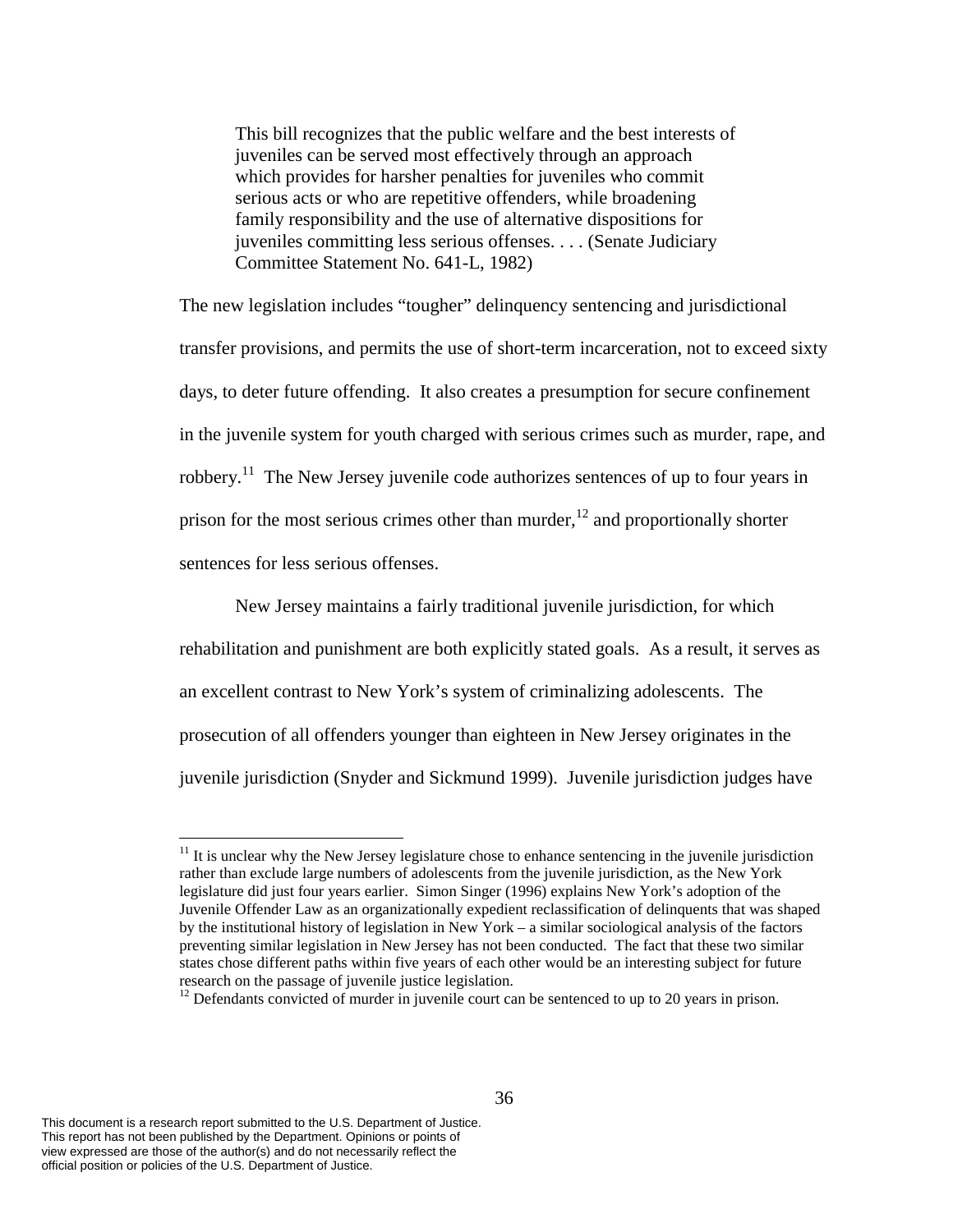the discretion to waive individuals to the criminal jurisdiction, although they rarely utilize this option (Fagan 1991). Additionally, despite a recent nationwide trend of altering juvenile jurisdiction purpose clauses to mention only punishment rather than rehabilitation and punishment (see Feld 1998), New Jersey maintains a dual statutory goal of rehabilitation and punishment. Of the five sections of the New Jersey juvenile jurisdiction's stated purpose, the first reads as follows:

To preserve the unity of the family whenever possible and to provide for the care, protection, and wholesome mental and physical development of juveniles coming within the provision of this act. (New Jersey Code of Criminal Justice 2002 §2A:4A-21).

Sentencing in New Jersey juvenile jurisdictions reflects several tenets of a juvenile justice model. Judges have wide discretion with regard to the range of factors they consider when sentencing, and the type of sentence they prescribe. When a judge imposes a prison sentence, she can set any length of sentence within a maximum of three years. Furthermore, judges are required by law to consider the interests of offenders in addition to factors such as severity of the offense and prior record. Hence, the New Jersey juvenile jurisdiction represents a classic penal-welfare compromise (Garland 1985) in which a goal of rehabilitation is prioritized and characteristics of offenders matter, yet offenders are punished for their offenses. The following is the list of factors to be considered in sentencing adolescents – note that following the first two criteria, all the rest are focused on the defendant's social background, development and well-being: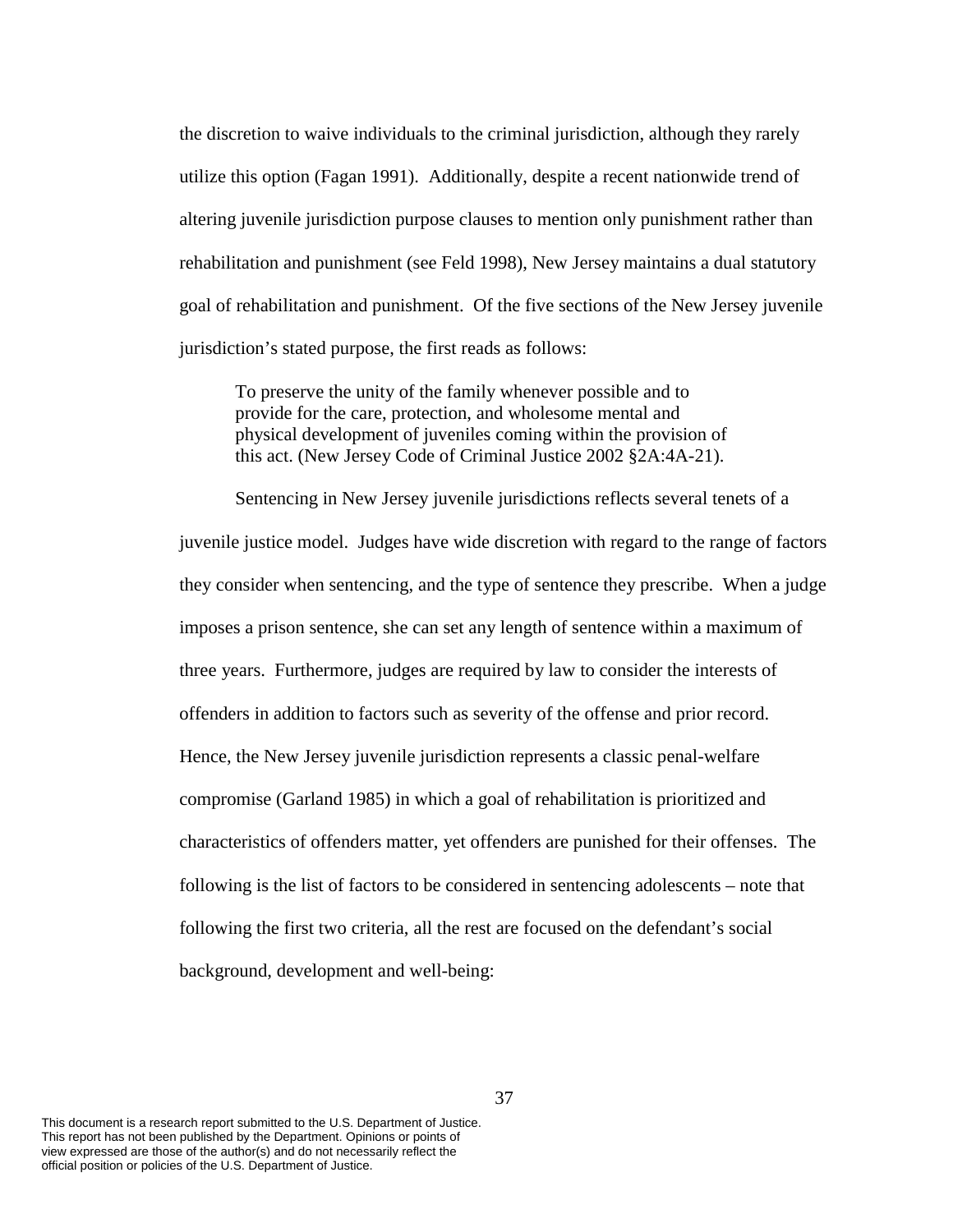- (1) The nature and circumstances of the offense;
- (2) The degree of injury to persons or damage to property caused by the juvenile's offense;
- (3) The juvenile's age, previous record, prior social service received and out-of-home placement history;
- (4) Whether the disposition supports family strength, responsibility and unity and the well-being and physical safety of the juvenile;
- (5) Whether the disposition provides for reasonable participation by the child's parent, guardian, or custodian, provided, however, that the failure of a parent or parents to cooperate in the disposition shall not be weighed against the juvenile in arriving at an appropriate disposition;
- (6) Whether the disposition recognizes and treats the unique physical, psychological and social characteristics and needs of the child
- (7) Whether the disposition contributes to the developmental needs of the child, including the academic and social needs of the child where the child has mental retardation or learning disabilities; and
- (8) Any other circumstances related to the offense and the juvenile's social history as deemed appropriate by the court. (New Jersey Code of Criminal Justice, 2002 §2A:4A-43)

In sum, New Jersey and New York offer a unique opportunity to contrast the prosecution and punishment of adolescents across juvenile and criminal jurisdictions, as well as across courts within each jurisdiction. I take this opportunity to compare qualitative cases and quantitative samples of similar offenders (matched by age and offense type), and to test whether differences in the prosecution and punishment of these cases in the two jurisdiction types matches the distinction between a juvenile model of justice and a criminal model of justice.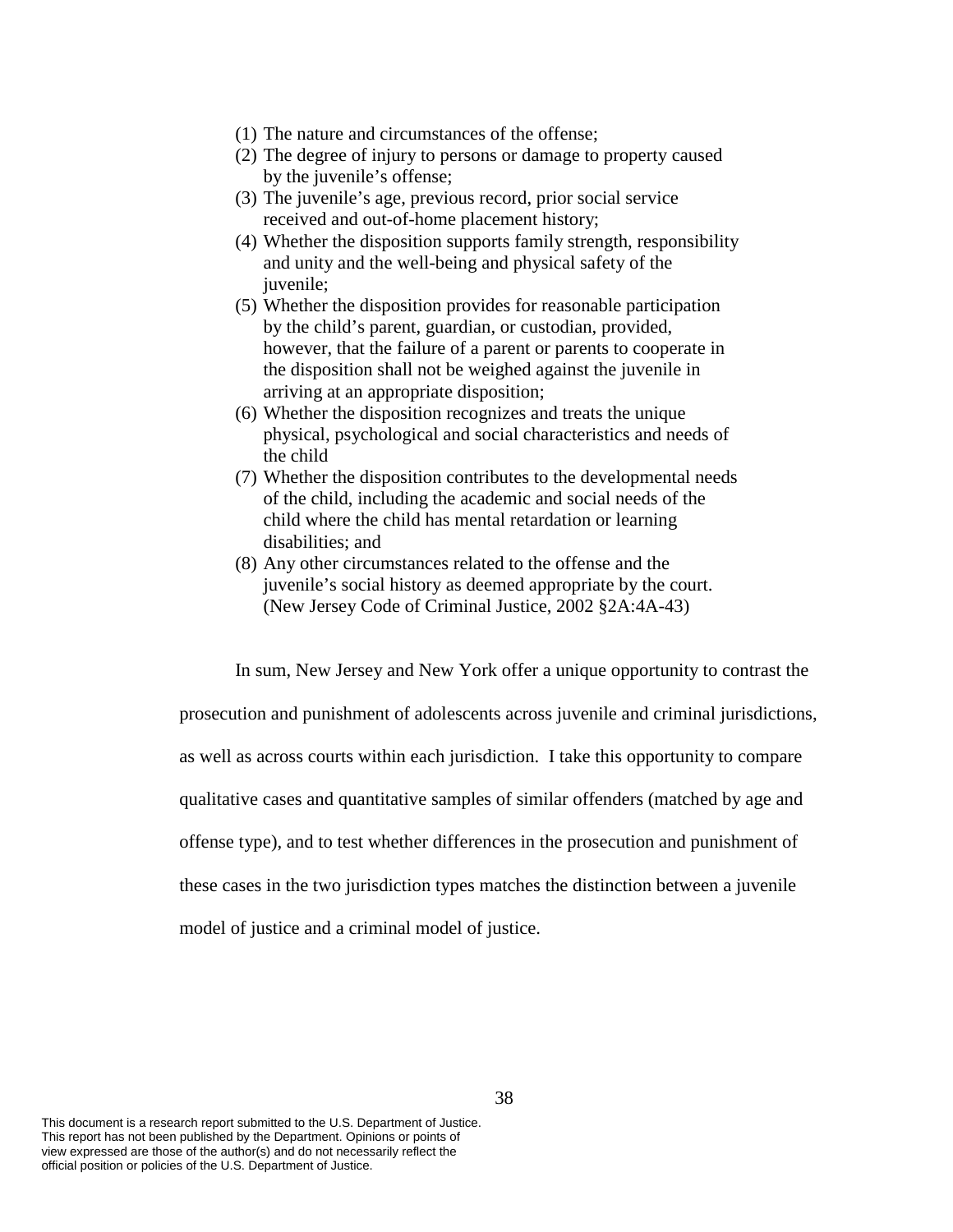### **Sampling Strategy**

To quantitatively analyze case processing and punishments across New York's criminal jurisdiction and New Jersey's juvenile jurisdiction, I sampled cases of fifteenand sixteen-year-old defendants who are charged with aggravated assault  $(1^{st} \text{ and } t)$  $2^{nd\circ}$ ), robbery (1<sup>st</sup> and  $2^{nd\circ}$ ), or burglary (1<sup>st</sup>) in 1992 or 1993 in three counties of New York City and three counties of Northeastern New Jersey. I use these three offense types because they are all serious felony charges<sup>13</sup> and they are among the most common offenses from the list of "JO eligible" offenses (thus providing a large sample). Precautions taken helped ensure that the cases in both states are of equal severity offenses. One, I sampled after an initial screening process in each system. In New York they were sampled at arraignment, after screening by prosecutors for legal sufficiency and appropriate charging. In New Jersey they were sampled at court filing, after having passed an initial screening by a prosecutor. As a result of the screening, one can be fairly confident that most of the sampled offenses are appropriately charged. Two, the sample includes only the most serious sub-charges within each offense type.

I use this age range because in New York, it includes both adolescents excluded from the juvenile jurisdiction by the JO Law (fifteen-year-olds) and individuals who are above the state's general age of criminal majority (sixteen-year-

 $13$  It is advantageous to sample serious felonies because they are more likely to be similarly defined and enforced across jurisdictions than less serious offenses, such as drug offenses or misdemeanors.

This document is a research report submitted to the U.S. Department of Justice. This report has not been published by the Department. Opinions or points of view expressed are those of the author(s) and do not necessarily reflect the official position or policies of the U.S. Department of Justice.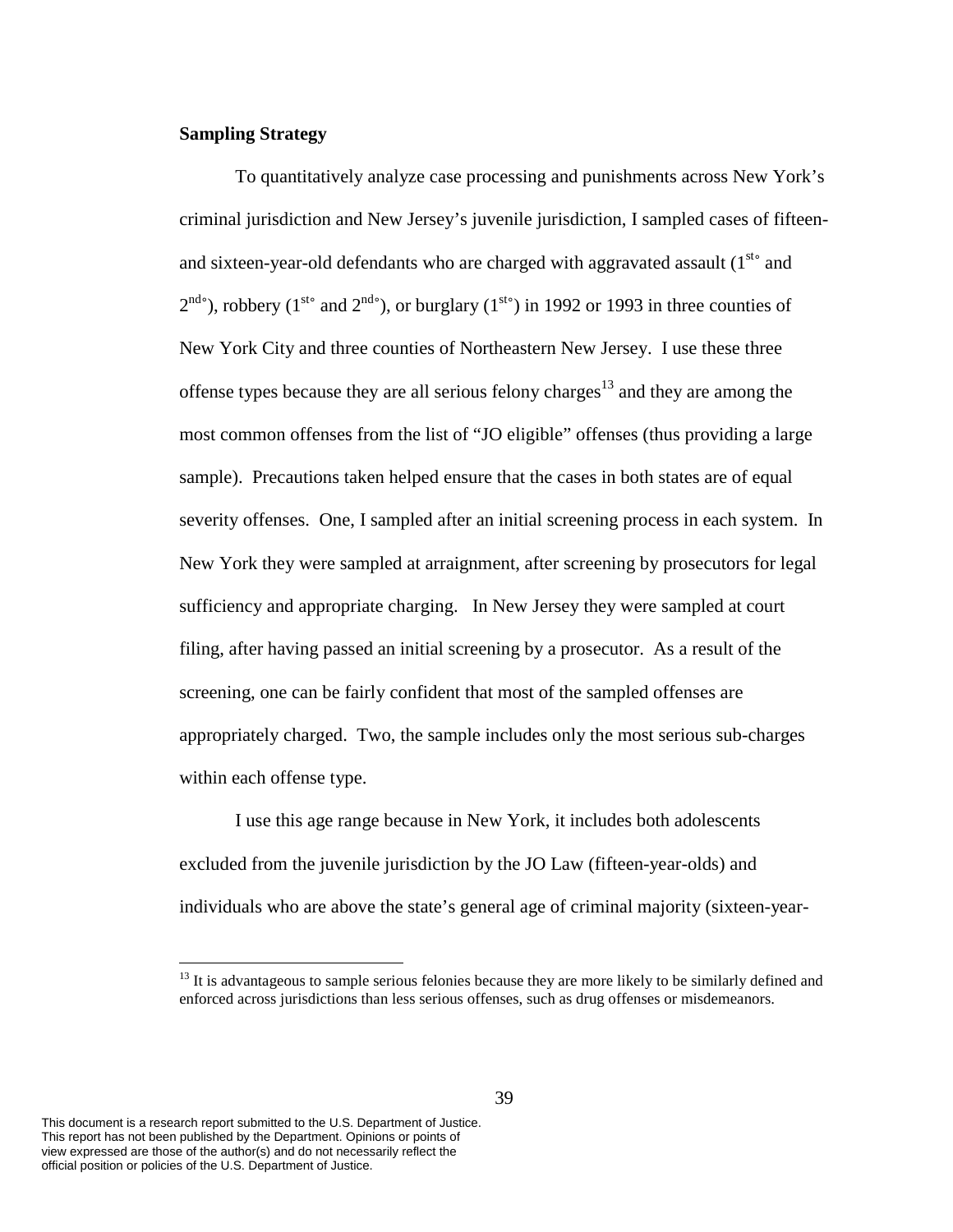olds). Thus the New York data are able to show how adolescents fare in the criminal jurisdiction regardless of the legal method by which they arrive there (both exclusion from the juvenile jurisdiction and surpassing the general age of majority).

I should note that both states have transfer provisions which have the potential to introduce dissimilarities between the two state-level sub-samples; this would occur if the more serious cases from New Jersey were transferred (to the criminal jurisdiction) and thus not included here, as with less serious cases from New York (transferred to the juvenile jurisdiction). Yet this does not seem to be the case. New Jersey courts have the option to transfer adolescents up to the criminal jurisdiction, though prior research in the same counties with a similar sample (see Fagan 1991; Kupchik, Fagan and Liberman 2003) shows that this option is used extremely rarely.<sup>14</sup> In New York, fifteen-year-olds may be transferred down to the juvenile jurisdiction. However, descriptive comparisons of the fifteen- and sixteen-year-olds in the New York sample here show that they are subjected to nearly identical outcomes. As a result of the infrequent use of transfer in New Jersey, and the similarity of court handling of transfer eligible and ineligible cases in New York, the opportunity for transfer in these jurisdictions should not introduce a sample bias.

 $14$  In Jeffrey Fagan's previous work – of which the quantitative data used here is a replication and extension – only 1.4% of all cases were transferred from the New Jersey juvenile jurisdiction to the New Jersey criminal jurisdiction (Fagan 1991, 1996). Among cases in his most recent sample, from which the data I analyze in chapter 6 are taken, only 1.2% are transferred (Kupchik et al. 2003).

This document is a research report submitted to the U.S. Department of Justice. This report has not been published by the Department. Opinions or points of view expressed are those of the author(s) and do not necessarily reflect the official position or policies of the U.S. Department of Justice.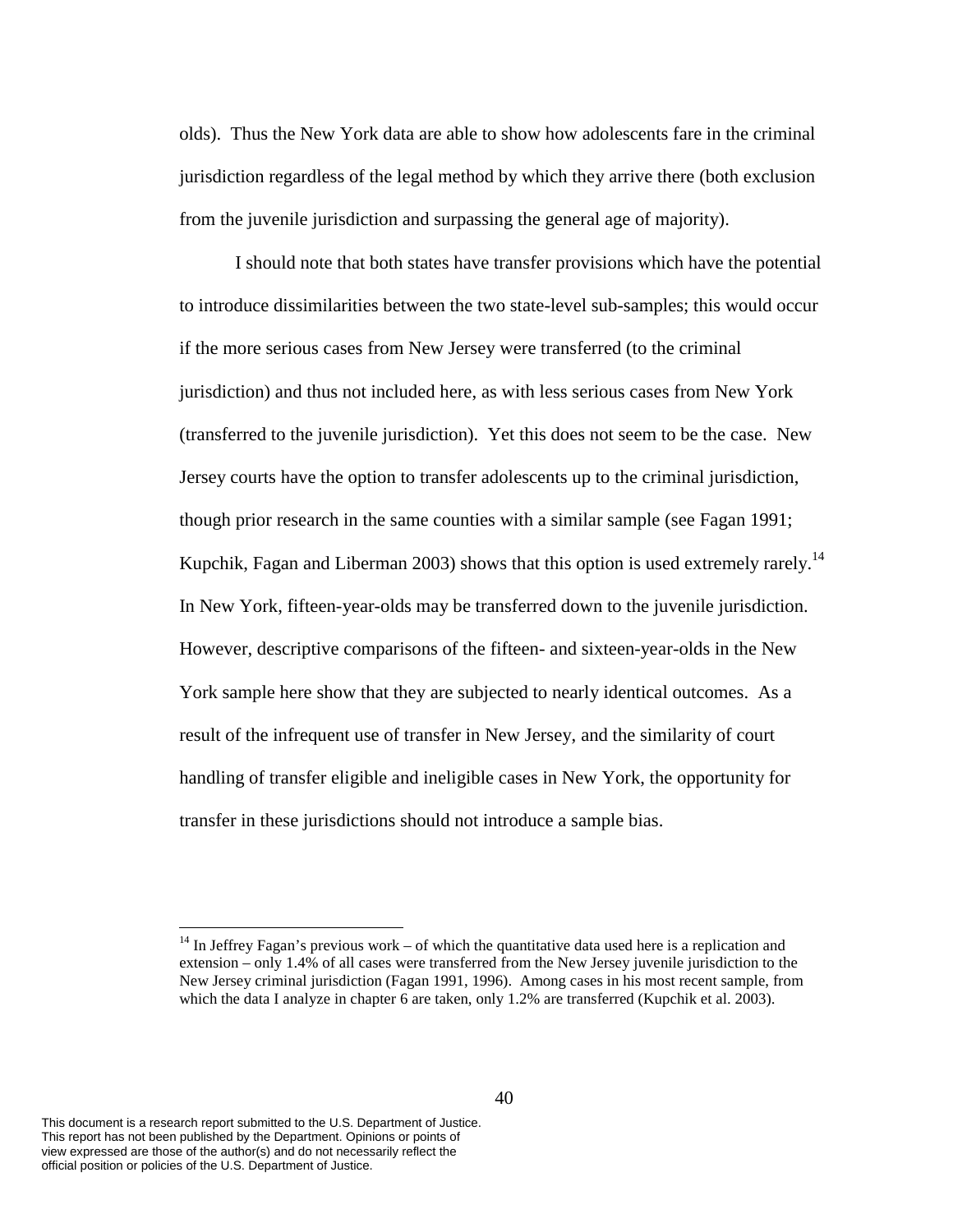### **Quantitative Data Sources**

The quantitative data I use are a subset of data collected under the supervision of Professor Jeffrey Fagan at Columbia University. Professor Fagan gathered these data to compare recidivism rates across adolescents prosecuted in New Jersey's juvenile jurisdiction and New York's criminal jurisdiction. I assisted in the data collection as a Research Assistant early in the project, and then supervised the later stages of data collection as the Project Director working under Professor Fagan.

We assembled the data from a variety of sources. The New Jersey Administrative Office of Courts provided data for one of the three New Jersey juvenile jurisdiction courts in automated format. For the other two New Jersey courts, other researchers and I manually collected data at the county courthouses from case files of sampled individuals. This involved a painstaking process of reading through sampled individuals' entire case files – some of which were very thick manila folders, well over two inches in some cases – and collecting information on the particular sampled cases. The data collection process took over two years to complete for these two New Jersey courts. The New York City Criminal Justice Agency, the city's pretrial services agency, which collects and stores data on all New York City criminal defendants, provided the New York criminal jurisdiction data. The New York data were supplemented by data from the New York Department of Criminal Justice Services.

This document is a research report submitted to the U.S. Department of Justice. This report has not been published by the Department. Opinions or points of view expressed are those of the author(s) and do not necessarily reflect the official position or policies of the U.S. Department of Justice.

41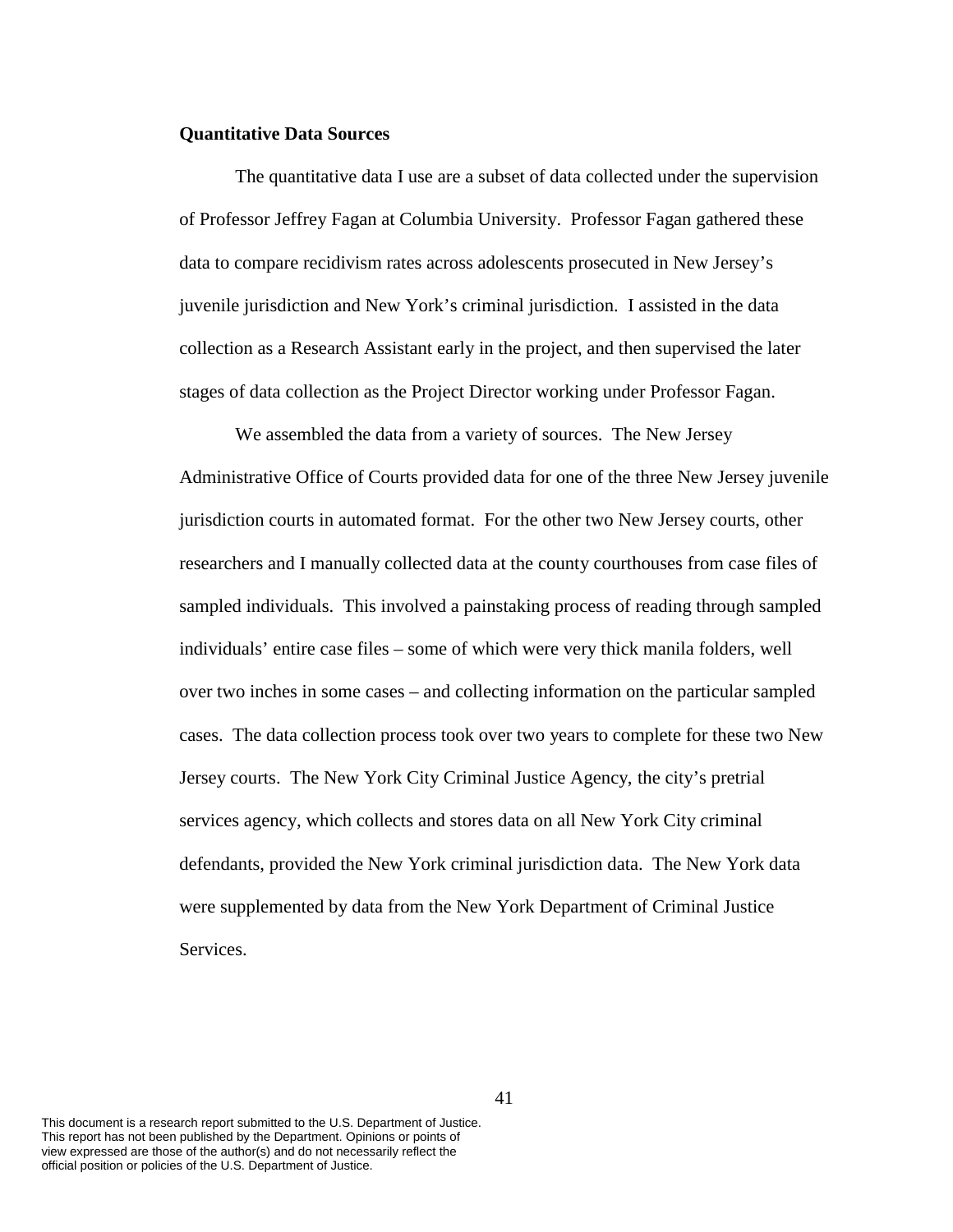### **Qualitative Data and Methods**

To compare the models of justice that guide case processing in both jurisdiction types, I use qualitative data on the formality of case processing and the evaluation of adolescents. I observed court proceedings and interviewed courtroom actors in two courts in the New Jersey juvenile jurisdiction and two courts in the New York criminal jurisdiction. I assign the New York criminal jurisdiction courts pseudonyms of Brady and Brown County courts, and the New Jersey juvenile jurisdiction courts Pierce and Walker.

The most influential previous studies of juvenile jurisdictions – especially those by Aaron Cicourel and by Robert Emerson – both note that qualitative research is necessary for understanding how juvenile jurisdiction courts function (Cicourel 1968; Emerson 1969; see also Bortner 1982). I would add that when comparing courts across jurisdiction types – courts that may not record or maintain data in similar fashion, or that may have different official categories of dispositions and reasons for dispositions – qualitative research becomes even more crucial. For this reason I use both quantitative and qualitative methods to compare juvenile and criminal jurisdictions.

#### *Interviews*

I conducted interviews with judges, prosecutors and defense attorneys who work in the two courts in the New York criminal jurisdiction and two courts in the

This document is a research report submitted to the U.S. Department of Justice. This report has not been published by the Department. Opinions or points of view expressed are those of the author(s) and do not necessarily reflect the official position or policies of the U.S. Department of Justice.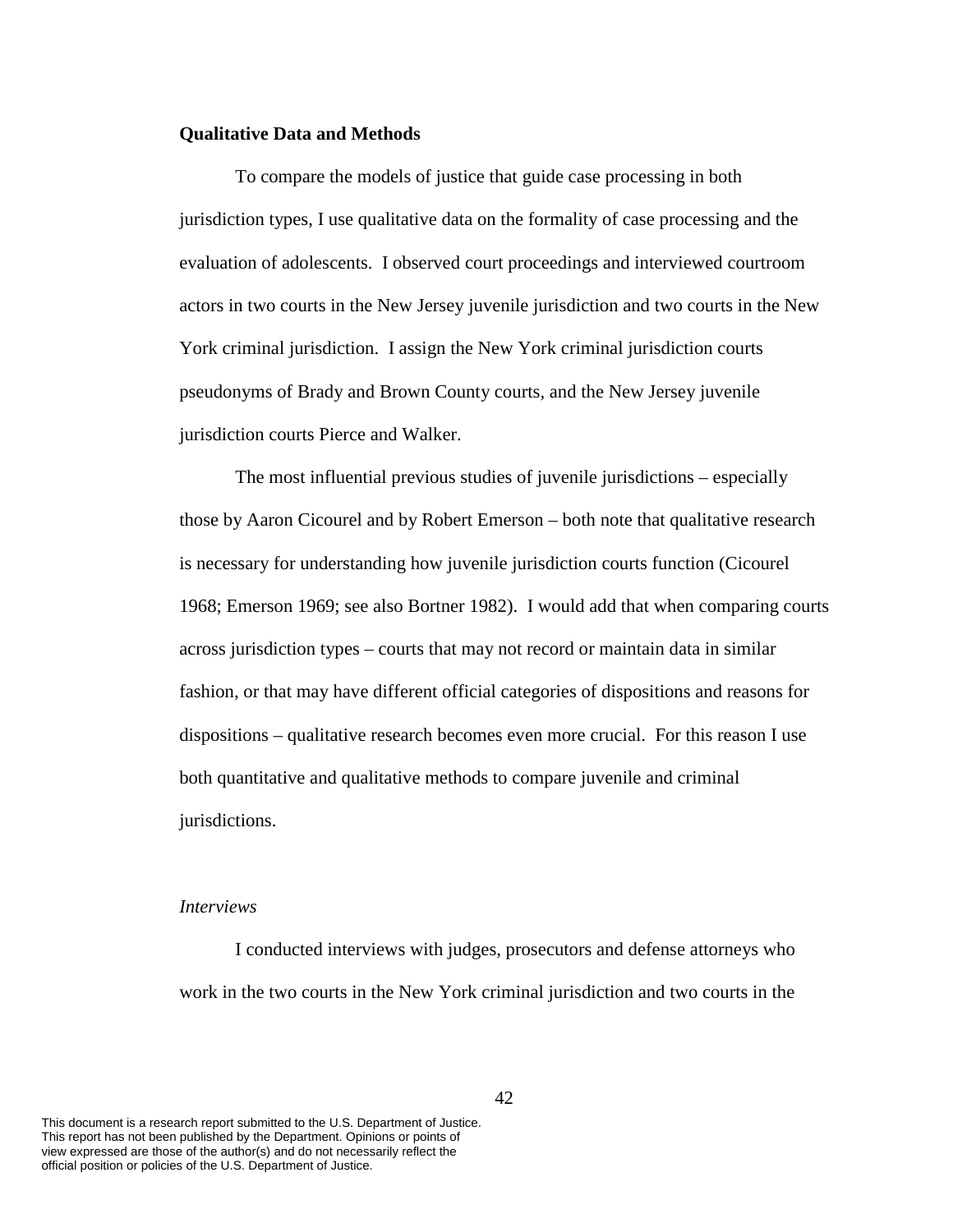New Jersey juvenile jurisdiction. I performed thirty-two interviews across both jurisdictions. The interviews consist of both open-ended questions followed by probes to explore themes, and closed-ended questions asking respondents to give answers to questions using scaled response sheets. They are semi-structured, with several guided questions and room for exploring topics in open-ended fashion, and ranged from fifty minutes to two hours in length. The subjects discussed include the criteria used by court actors to make decisions, the manner in which these individuals interact with one another, the practical difficulties court actors face and strategies for dealing with these difficulties, and both formal and informal procedures for prosecuting adolescents. The interviews assess strategies used for interacting with other courtroom workgroup actors, as well as the frames of relevance<sup>15</sup> and ideas of childhood culpability on which actors rely when dealing with adolescent defendants. They are designed to address my research question by inquiring about the formality of case processing, the evaluation of adolescent defendants, and punishments given to adolescents. All interviews were tape-recorded and transcribed by a professional transcriber.

In addition to asking respondents open-ended questions and closed-ended scaled questions, I also gave each interview respondent a brief survey to complete and return. This survey asked respondents to evaluate how important several goals or

<sup>&</sup>lt;sup>15</sup> Stewart Asquith (1983) uses this term to describe the institutionalized goals and normative frameworks adopted by court actors in England's juvenile courts and Scotland's children's hearings.

This document is a research report submitted to the U.S. Department of Justice. This report has not been published by the Department. Opinions or points of view expressed are those of the author(s) and do not necessarily reflect the official position or policies of the U.S. Department of Justice.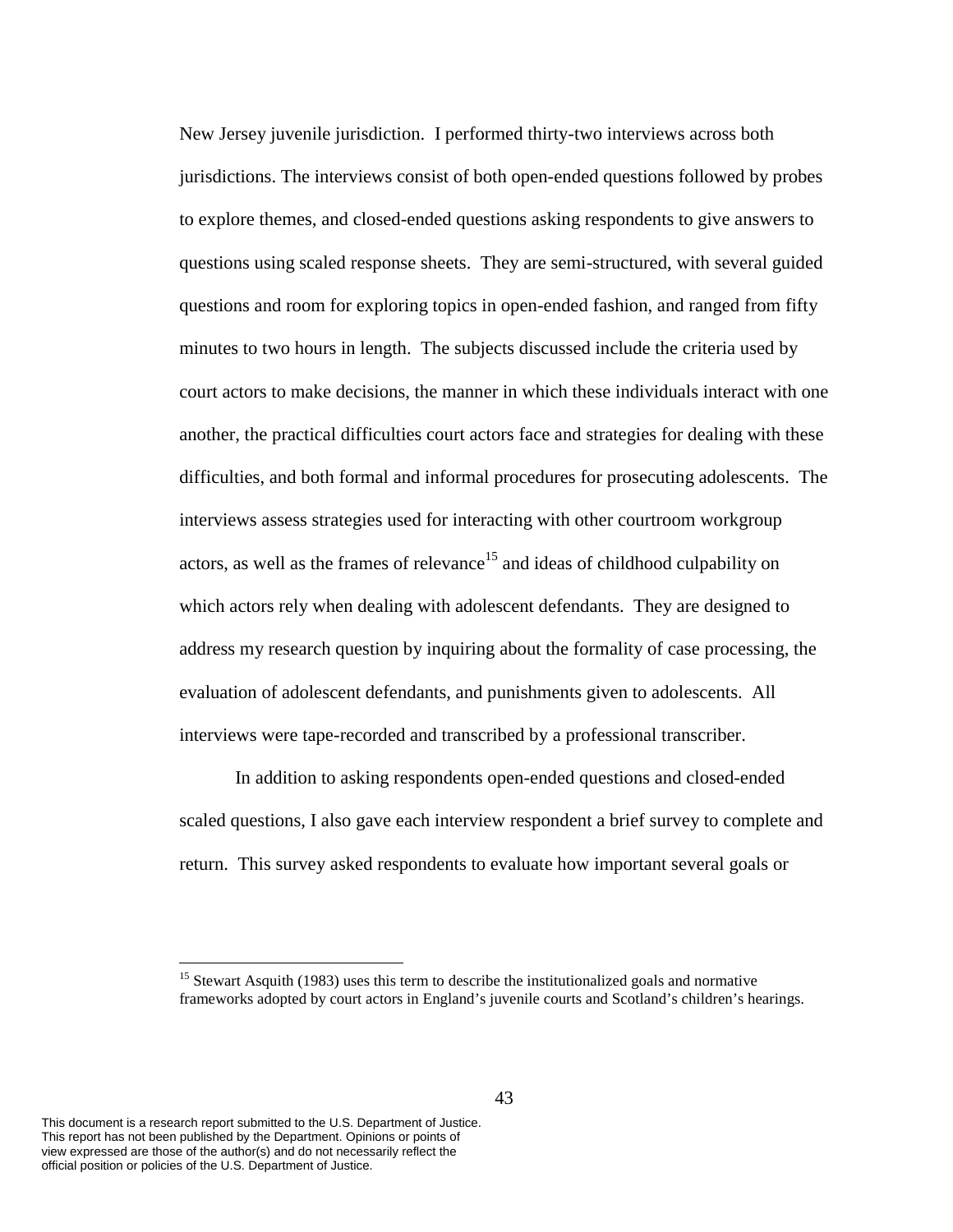ideas should be, on a scale of one to four.<sup>16</sup> Of the thirty-two respondents, twenty-six returned the surveys.

Table 2.1 lists the numbers of interview respondents by their positions in each jurisdiction type, as well as by sex and race. Though I attempted to recruit a sample of respondents that is representative of the populations of court actors in these positions, two primary constraints impeded this effort. One is the limited number of people in some of the positions, such as judges in New York – there is only one judge presiding over the youth part in each New York county. The second is consent from sponsoring agencies for personnel to participate. Though I had no difficulty eliciting participation from individuals, on two occasions sponsoring agencies precluded individuals from participating. One occasion was the District Attorney's office of Brown County. I interviewed the supervising prosecutor of the bureau responsible for prosecuting adolescents, although this respondent seems to have discouraged the prosecutors working under her from participating.<sup>17</sup>

<sup>&</sup>lt;sup>16</sup> Values of the scale were as follows: 1=not important at all; 2=somewhat important; 3=important; 4=very important.

<sup>&</sup>lt;sup>17</sup> This supervising prosecutor did allow me to invite the assistant district attorneys working under her to participate. However, they all refused to do so, and all gave the same reason –I had already spoken to their boss and they did not want to add anything beyond what she stated. Given that the wording of their refusals was nearly identical, and that two of them previously had agreed to do an interview pending the supervisor's approval, I assume that they were discouraged from participation by the supervisor.

This document is a research report submitted to the U.S. Department of Justice. This report has not been published by the Department. Opinions or points of view expressed are those of the author(s) and do not necessarily reflect the official position or policies of the U.S. Department of Justice.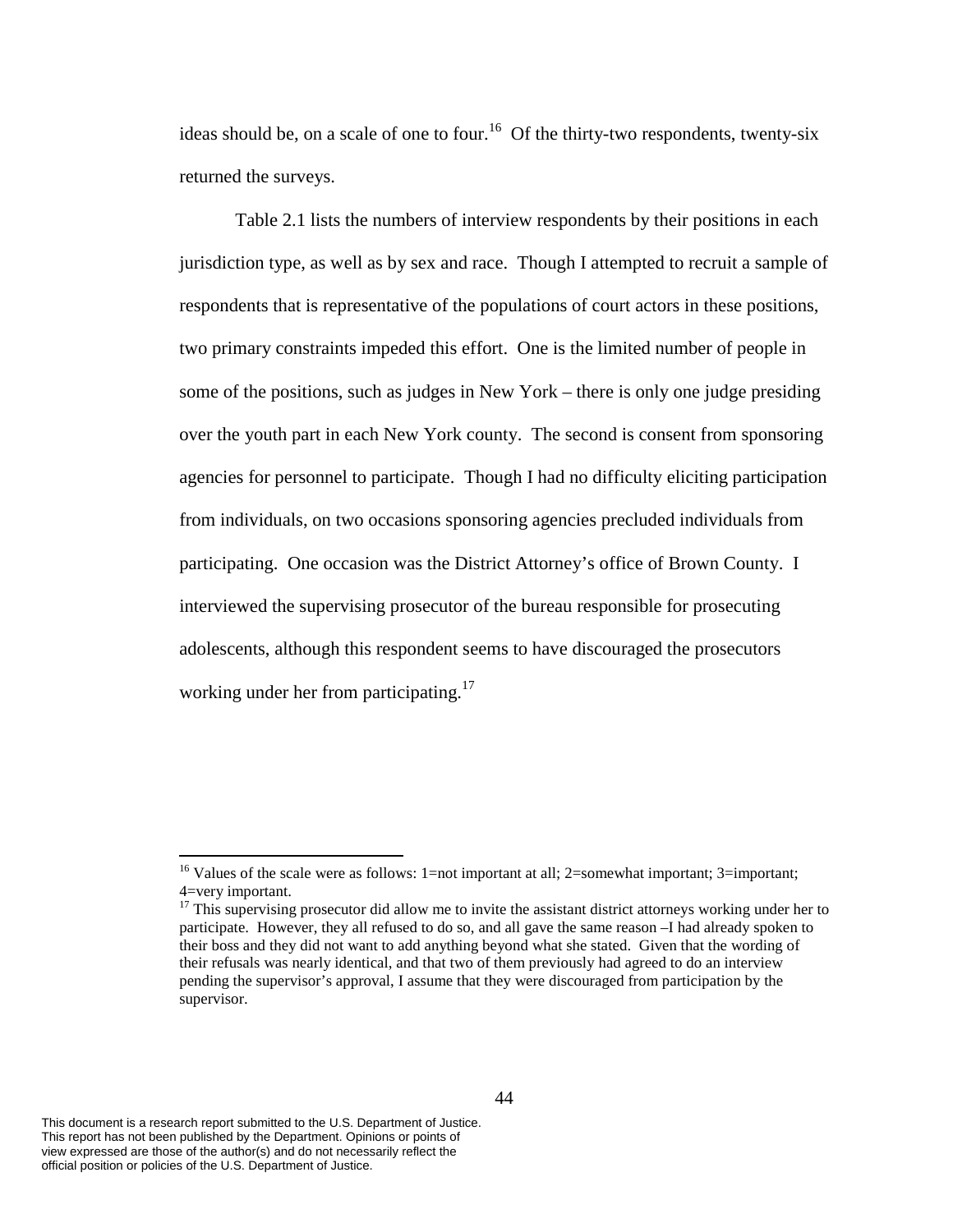|                           |                   | White          |                | African<br>American |          | Hispanic or<br>Other |          |       |
|---------------------------|-------------------|----------------|----------------|---------------------|----------|----------------------|----------|-------|
|                           |                   | Male           | Female         | Male                | Female   | Male                 | Female   | Total |
| Juvenile<br>Jurisdiction: | Judges            | 2              | $\theta$       | $\theta$            | $\theta$ | $\theta$             | $\theta$ | 2     |
| Criminal<br>Jurisdiction: | Prosecutors       | $\overline{2}$ | 2              | $\overline{2}$      |          | $\Omega$             | $\theta$ |       |
|                           | Defense Attorneys | 5              |                |                     | 0        |                      |          | 8     |
|                           | Judges            |                | $\theta$       | $\theta$            | $\theta$ |                      | $\theta$ | 2     |
|                           | Prosecutors       |                | $\overline{4}$ | $\theta$            | $\theta$ | $\theta$             | $\theta$ | 5     |
|                           | Defense Attorneys | 4              | 4              | 0                   |          |                      |          | 8     |

## **Table 2.1. Numbers of Interview Respondents by Jurisdiction Type, Race, Sex and Professional Role**

The second occasion was the refusal of the New Jersey Administrative Office of Courts (AOC) to allow juvenile jurisdiction judges to participate in the study. Following rejection of my initial request to invite judges to participate, I met with the two administrators of the AOC, the state's lead juvenile jurisdiction judge and the director of trial services, at their state headquarters to discuss the research project. They refused to allow judges to participate in the project, despite my guarantees of anonymity. Their reasons for denying the interviews were twofold: (1) they wanted to protect judges from outside scrutiny, and (2) they believed my investigation into judicial decision-making had no merit. They did, however, allow me to observe court proceedings. Fortunately, this problem only occurred when I requested access to the second of the two New Jersey courts I studied, in Walker County. The presiding judge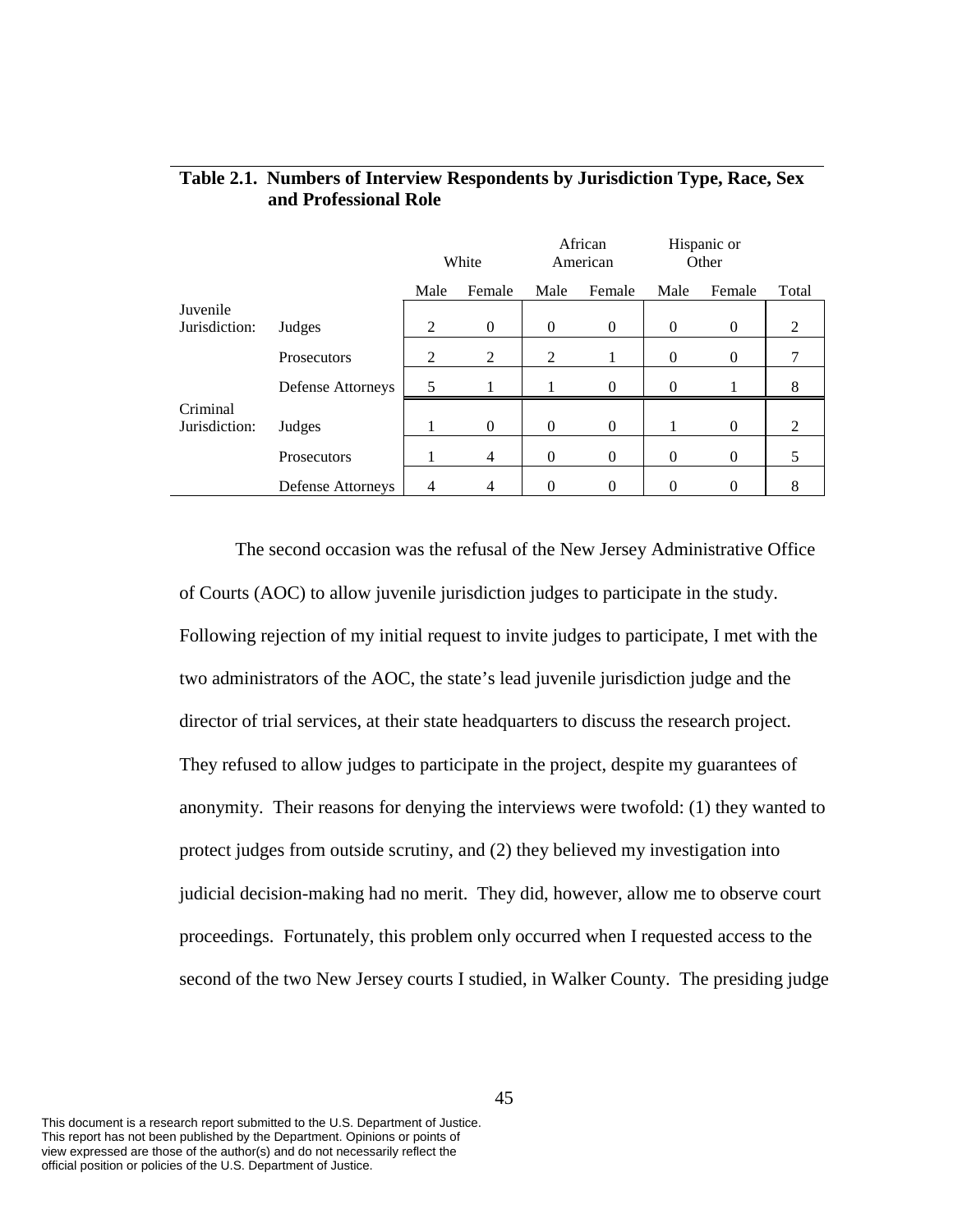of the first New Jersey court I studied, in Pierce County, granted me approval to interview judges, which I did, prior to any involvement of the AOC. But as a result of the AOC's refusal to allow this one part of my research, only two juvenile jurisdiction judges were interviewed, both from Pierce County.

Although this is unfortunate, the loss of data is manageable. In some ways, relative to prosecutors and defense attorneys, judges are less important as interview respondents. Their decision-making behaviors are more closely guided by statute (if not, they invite embarrassing appeals), more of what they do takes place in open court compared to the actions of other court actors, and they are required to voice reasons for the decisions that they make. Thus I was able to infer much about the attitudes and predispositions of the two judges whom I was prevented from interviewing through court observations rather than interviews.

### *Court Observations*

In addition to interviews, my qualitative data consist of fieldnotes from observing case processing of adolescents in two courts in the New York criminal jurisdiction and two courts in the New Jersey juvenile jurisdiction. I visited these courts over the course of eighteen months (October 2000 to April 2002), and observed a total of 978 hearings. Rather than following individual cases (which occasionally take years for completion), I attended court on days for which a large number of cases were scheduled to be heard. In the New York criminal jurisdiction, I attended all court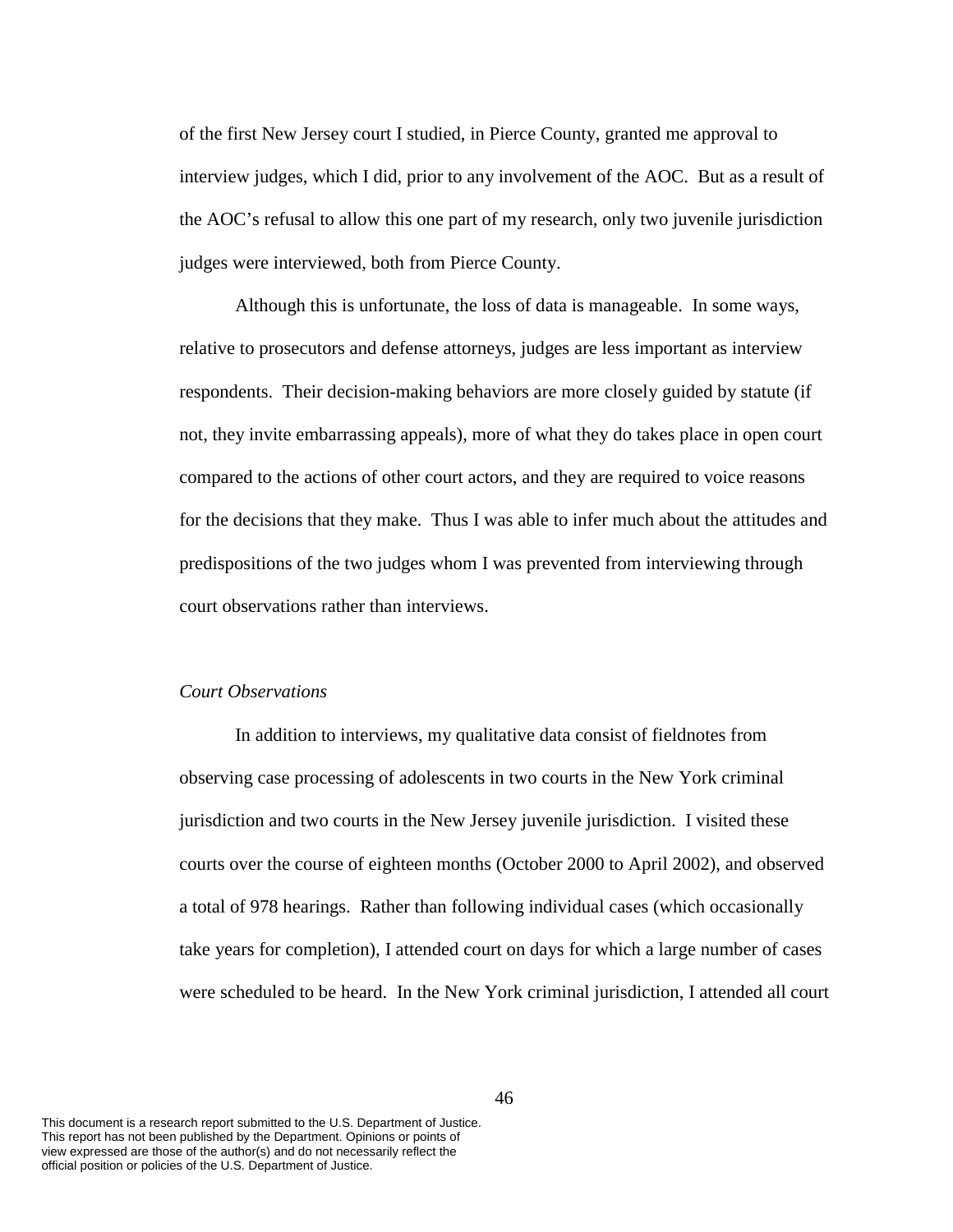"calendar" days; calendar days are days in which all active cases not on trial are scheduled for whatever action or hearing type is required. This procedure ensured that I observed the full array of each court's caseload, because all cases appear on calendar days at some time. In the New Jersey juvenile jurisdiction there is no specific calendar day, so I attended court on the days with the most cases scheduled each week. I also observed at least one trial in each court.

In the two courts in the New York criminal jurisdiction, the judges allowed me to sit up front with the court clerk rather than in the audience. This was of enormous benefit, since it allowed me to observe the off-the-record posturing and negotiation that frequently occurs at each judge's bench (Bortner 1982; Cavender and Knepper 1992; Mather 1979; Maynard 1984). This is not necessary in the juvenile jurisdiction courts I observed; because juvenile jurisdiction hearings are confidential and closed to the public, court actors hold almost all conversations in the open (usually between cases, with no defendants present and no formal records being taken) rather than approaching the judge's bench during hearings. No participants ever acknowledged my presence during hearings (either verbally or through physical gestures), and I remained silent during all hearings, thus it is unlikely that my presence had any effect on the content or interaction of these hearings.<sup>18</sup>

This document is a research report submitted to the U.S. Department of Justice. This report has not been published by the Department. Opinions or points of view expressed are those of the author(s) and do not necessarily reflect the official position or policies of the U.S. Department of Justice.

 $18$  Many judges conduct hearings with a legal clerk or administrative clerk by their sides, thus attorneys are accustomed to a person sitting next to a judge.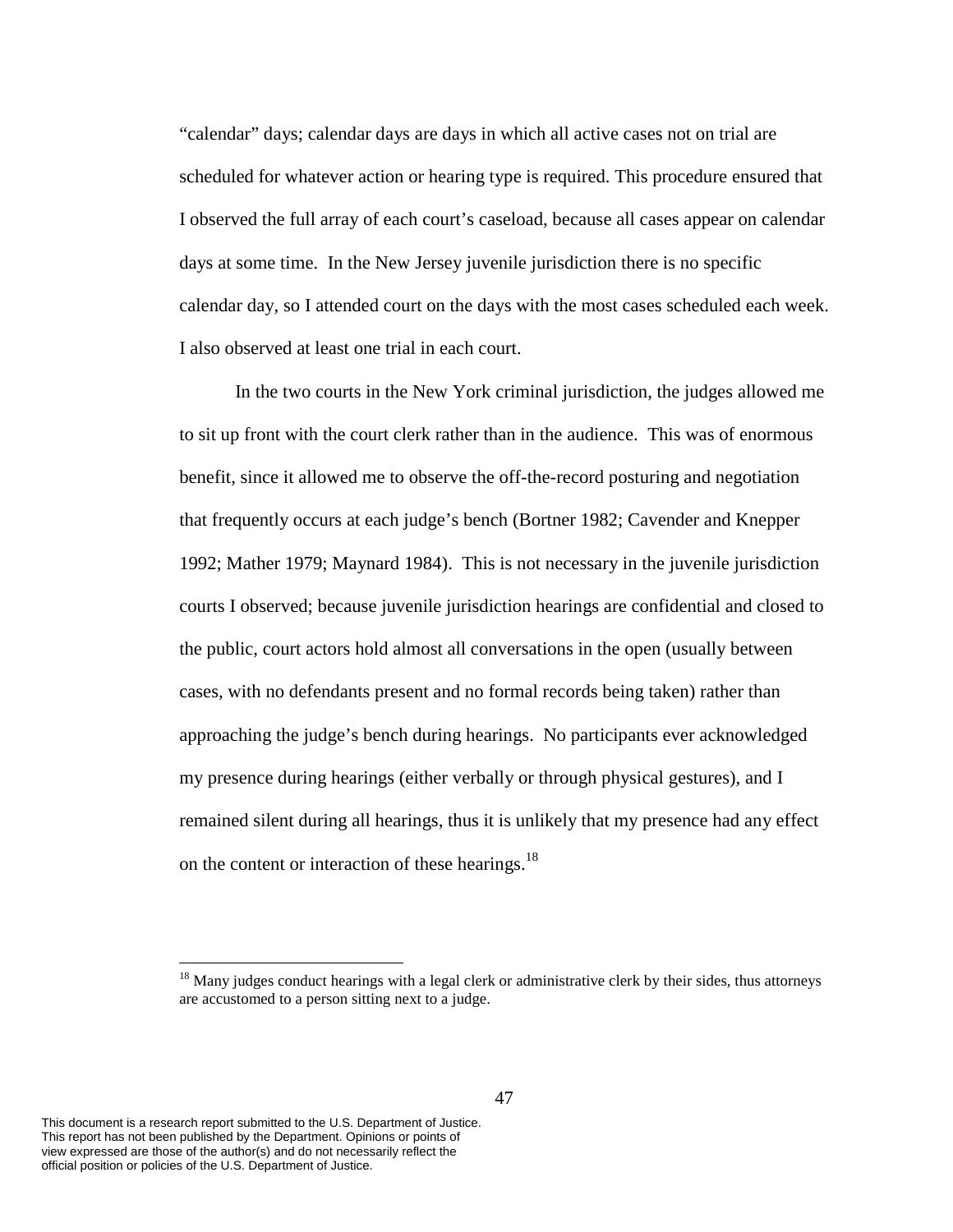In three of the four courts I was able to develop a rapport with the judges and court staff, and was seen to some extent as a "regular" (see Mather 1979). In one of the New York criminal jurisdiction courts, Brady County, the court clerk occasionally deputized me to help the judge by finding defendant's files in his filing system when the court clerk had to step away from her desk. This was of course very helpful; court staff were not afraid to speak freely in front of me, they allowed me to observe all court activity, and they were generous with their time in answering my questions and offering their opinions of each day's activities.

Despite my good rapport with court staff in three of the four courts, I was treated as an "outsider" in Walker County (see Mather 1979). According to the few attorneys with whom I was able to form a friendship here, the local legal culture (see Eisenstein et al. 1988) includes careful oversight of judges by county administrators, which makes judges feel very vulnerable to any negative evaluation. According to these attorneys and my observations, much more so than in the other three courts I study, judges in Walker County are afraid of "getting caught" doing anything inappropriate. For example, one of the two judges in this court read the following script before every hearing I observed. He stated the following directly after each attorney stated their appearance for the court record:

This document is a research report submitted to the U.S. Department of Justice. This report has not been published by the Department. Opinions or points of view expressed are those of the author(s) and do not necessarily reflect the official position or policies of the U.S. Department of Justice.

48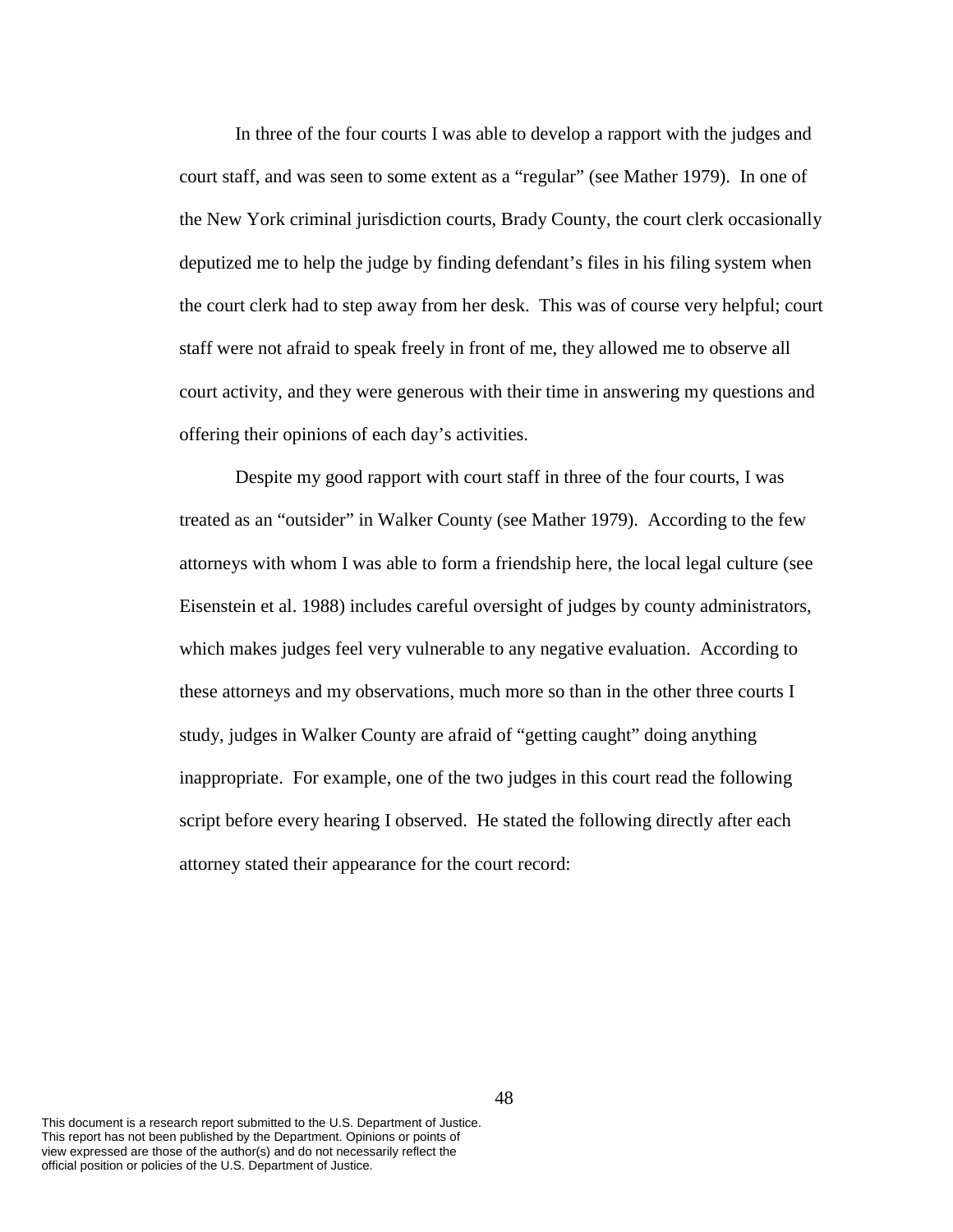Also in the courtroom is Mr. Aaron Kupchik of the Center for Violence Research and Prevention at Columbia University.19 He has been granted permission by the Supreme Court to observe proceedings given the following criteria: one, that he obtain consent from the judge presiding over this matter, which he has; two, that no names of juveniles be recorded; and three, that no party objects to his presence. Do either of you object to Mr. Kupchik's presence for this matter?

No attorney ever objected to my presence, but this script labeled me as an outsider and was a burden to being accepted into the court community in this one county.

In addition to court observations, I observed meetings and peripheral court actions as well. I attended several meetings held by the Brown County judge with members of the probation office, correctional facilities, the District Attorney's office and with representatives from treatment programs working with the court. I also observed a meeting between the lead juvenile jurisdiction judge in Pierce County and heads of various treatment program agencies. And, though less directly relevant (but more exciting), I accompanied probation officers and police in Pierce County, New Jersey, on surprise nighttime curfew checks and drug monitoring in the homes of juveniles on probation.

When observing court I noted all participants (judge, prosecutor, defense attorney, defendant, and any other participant), including their sex, race and manner of dress (for defendants); the content and nature of discussions in court; the content and

 $19$  At the time I was working at a research center at Columbia University. Because of this center's previous research and affiliation with the courts I was studying, this position allowed me access to courts that might have been unavailable to a graduate student working alone.

This document is a research report submitted to the U.S. Department of Justice. This report has not been published by the Department. Opinions or points of view expressed are those of the author(s) and do not necessarily reflect the official position or policies of the U.S. Department of Justice.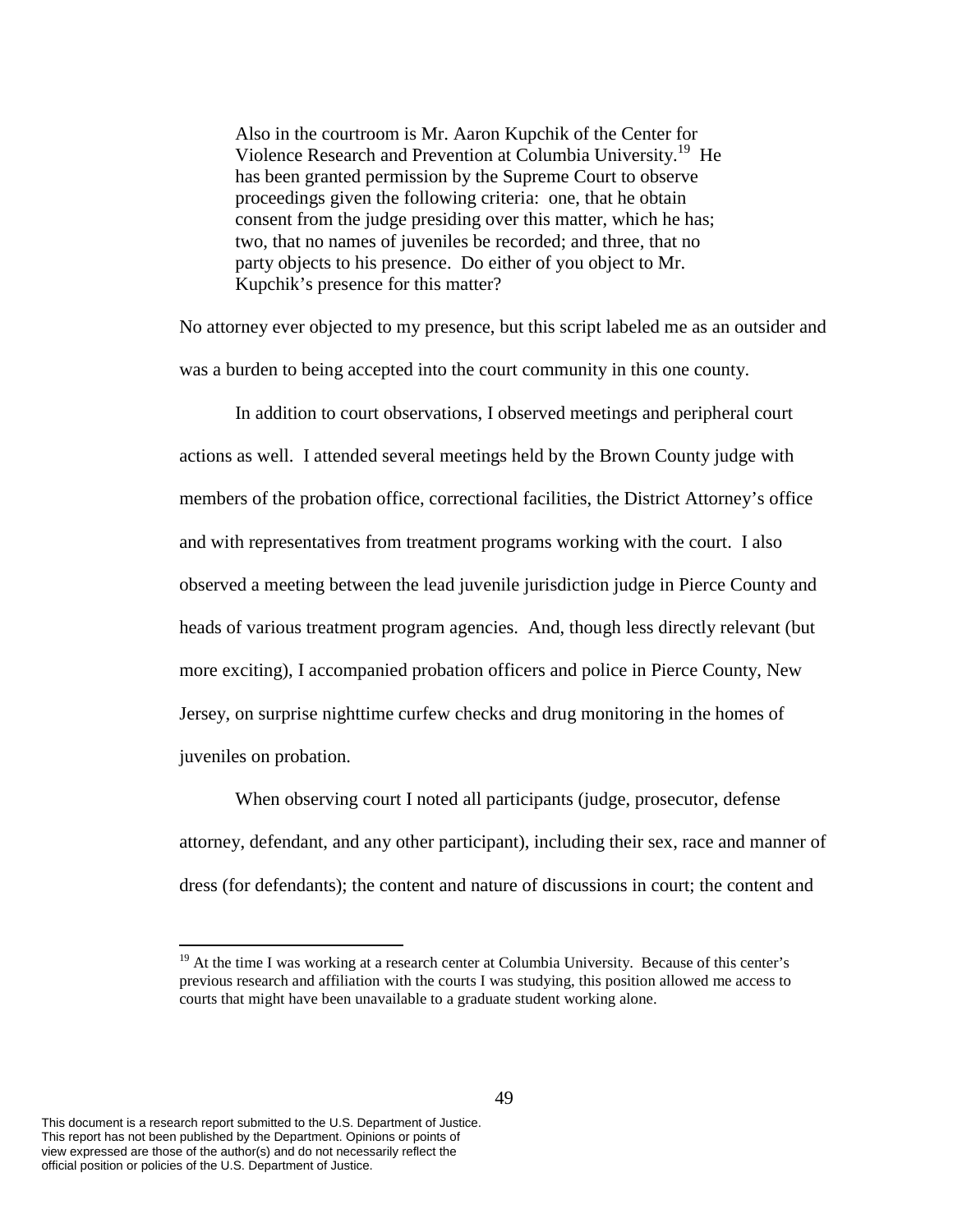nature of off-the-record conversations; the requests by different parties of the judge; and the reasons and explanations given for these requests or for any decisions that court actors make. I was able to note accurately this dialogue due to the typical nature and repetition of most interactions. The frequency of identical or very similar exchanges between court actors allowed me to use brief notations for many of these exchanges and focus my note-taking efforts on any unusual interaction (see West 1996). I transcribed these fieldnotes daily in order to translate my notes into nearly complete records of all court activity. Though exact transcriptions of hearings would be preferable to the data used, the fieldnotes I recorded are quite adequate and are consistent with data used by others for similar research (Holstein 1988; see also Atkinson and Drew 1979).

I analyzed the fieldnotes and interviews using both traditional qualitative methods and the qualitative data analysis software, NU-DIST. The traditional methods involved reading through each transcript, coding the data into themes and manually searching for patterns among the data (Lofland and Lofland 1984). I select the data presented in the following chapters because they best characterize the repeated patterns that emerge from my analyses (see Emerson, Fretz and Shaw 1995). These patterns are clear in both data sources and were identified by both methods of analysis, thus adding confidence to the reliability and validity of the findings.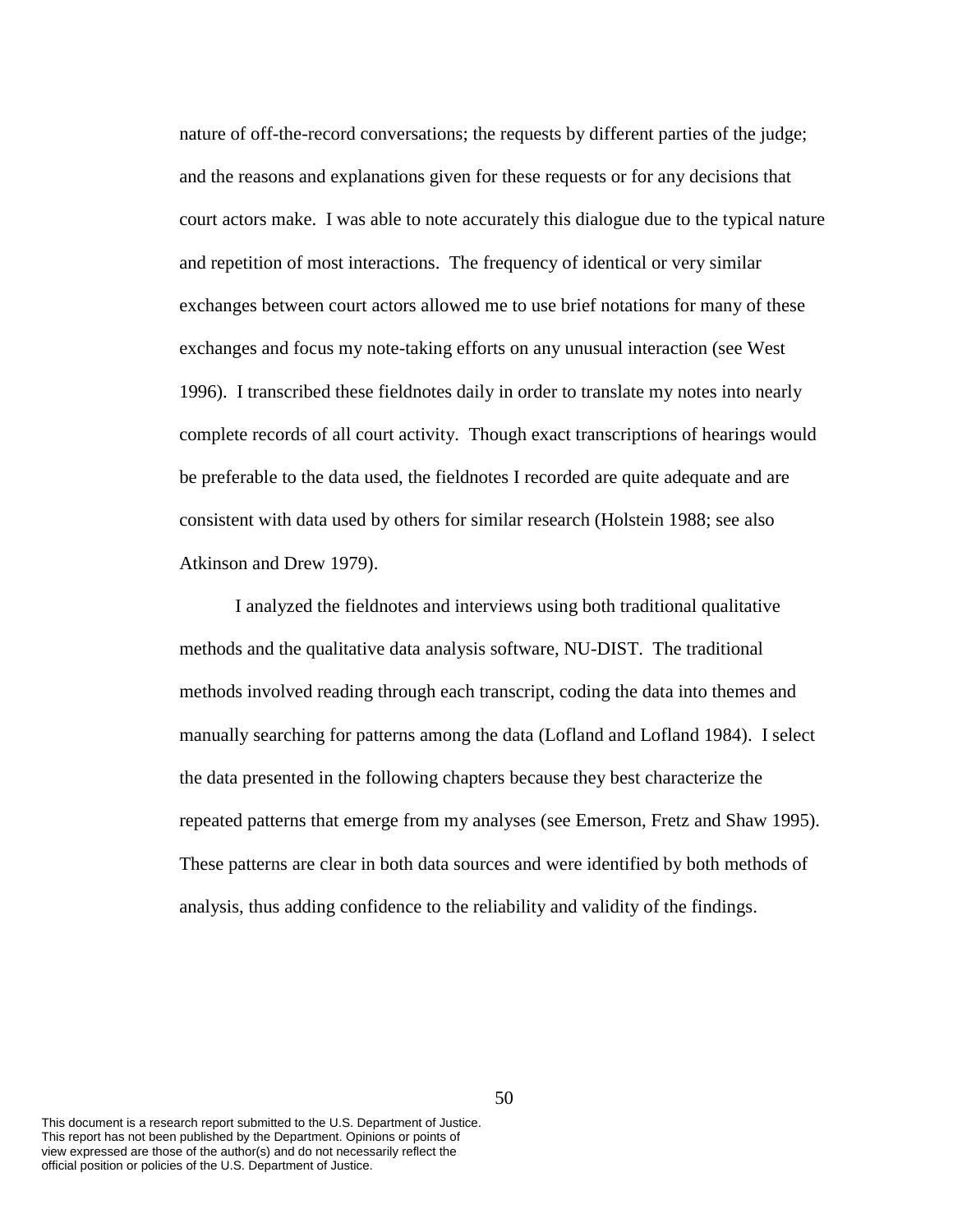### **CHAPTER 3: RESEARCH SITES**

Before I begin comparing the New York criminal jurisdiction and the New Jersey juvenile jurisdiction along the three theoretical dimensions that distinguish between juvenile and criminal justice, I first describe the research sites I study. In this chapter, I offer a brief description of the court communities in the four courts I compare with qualitative data in the two jurisdictions – two New Jersey juvenile courts and two New York criminal courts<sup>20</sup> – in subsequent chapters. Though the following chapters continue with a detailed analysis of how these courts and jurisdictions compare to one another, the current chapter allows the reader a sense of how these research sites are organized by discussing three characteristics of the court communities that the prior research establishes as important: (1) physical setting, (2) organization of court work, and (3) stability of membership. By offering a background description of the basic features of these courts, this chapter should help the reader understand my analyses of formality, evaluation of adolescents, and punishment across the two jurisdiction types in the following chapters. First I discuss these three characteristics of the New Jersey juvenile jurisdiction, then the New York criminal jurisdiction, and finally I compare courts within each jurisdiction type.

### **New Jersey Juvenile Jurisdiction**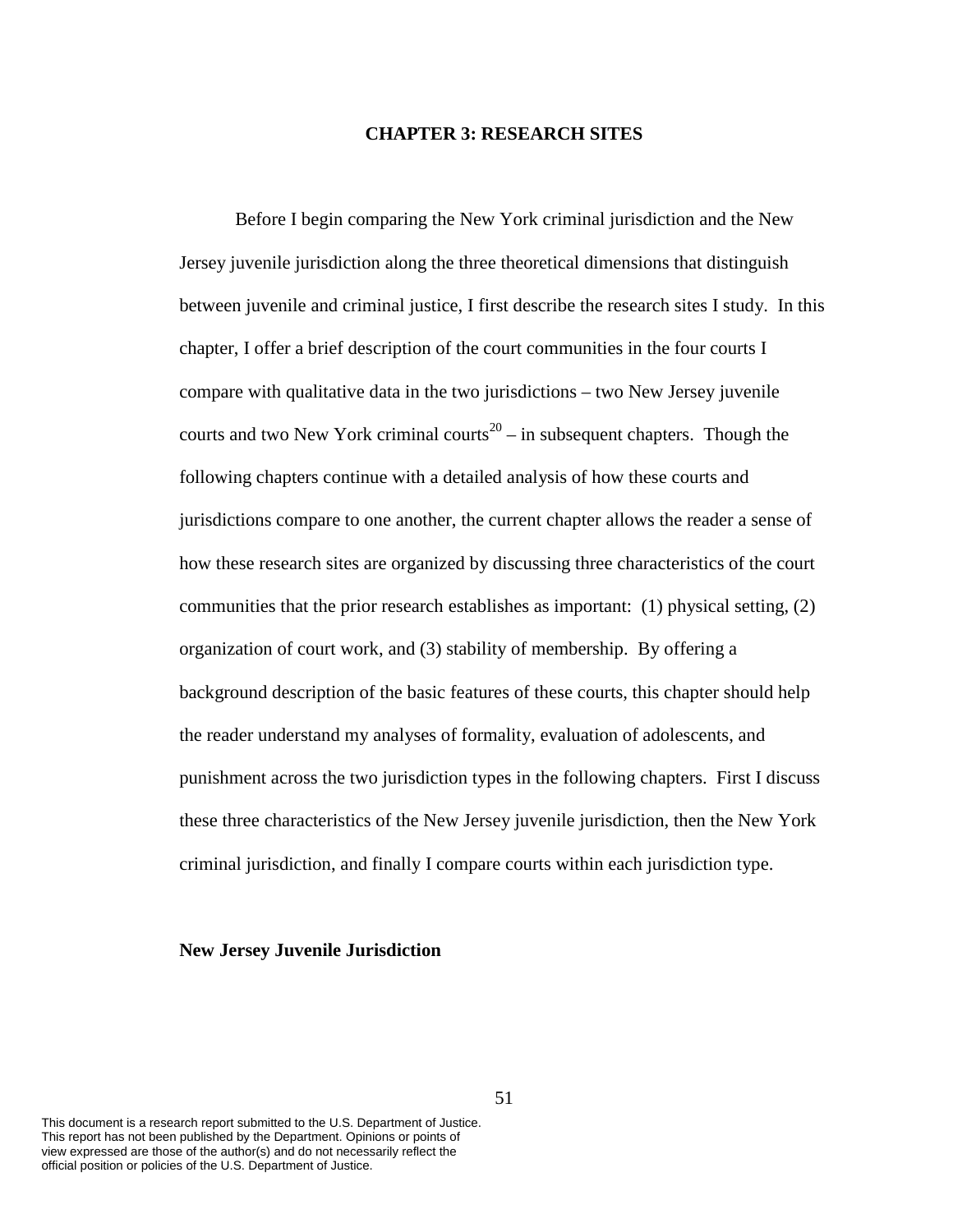### *Physical Setting*

In contrast to the image of grand courthouses with large marble stairways and grand marble columns, the two buildings housing the New Jersey juvenile jurisdiction courtrooms are relatively plain buildings that could just as easily pass for office buildings rather than arms of the State. The courtrooms are small and unimposing. They each have a soft décor, with shielded overhead lights (rather than fluorescent lighting) and (for some) fresh paint and carpeting. Because juvenile jurisdiction hearings are confidential, spectators other than court staff or external sponsoring agents (eg. social workers, probation officers) are not allowed in court.

### *Organization of Court Work*

### 1. Judicial benches

In New Jersey, judges are appointed by the Governor. From the description of many New Jersey court actors with whom I spoke, this process is heavily influenced by negotiation within the state political apparatus, and is used to reward attorneys through a patronage system. Some attorneys with whom I spoke even went so far as to accuse one juvenile jurisdiction judge of obtaining this position through large contributions to the Governor's re-election campaign, another of utilizing family connections to obtain a judgeship, and a third of being connected to local organized crime. Though I doubt the legitimacy of these accusations, they illustrate that

 $20$  The quantitative data include an additional county in each state.

This document is a research report submitted to the U.S. Department of Justice. This report has not been published by the Department. Opinions or points of view expressed are those of the author(s) and do not necessarily reflect the official position or policies of the U.S. Department of Justice.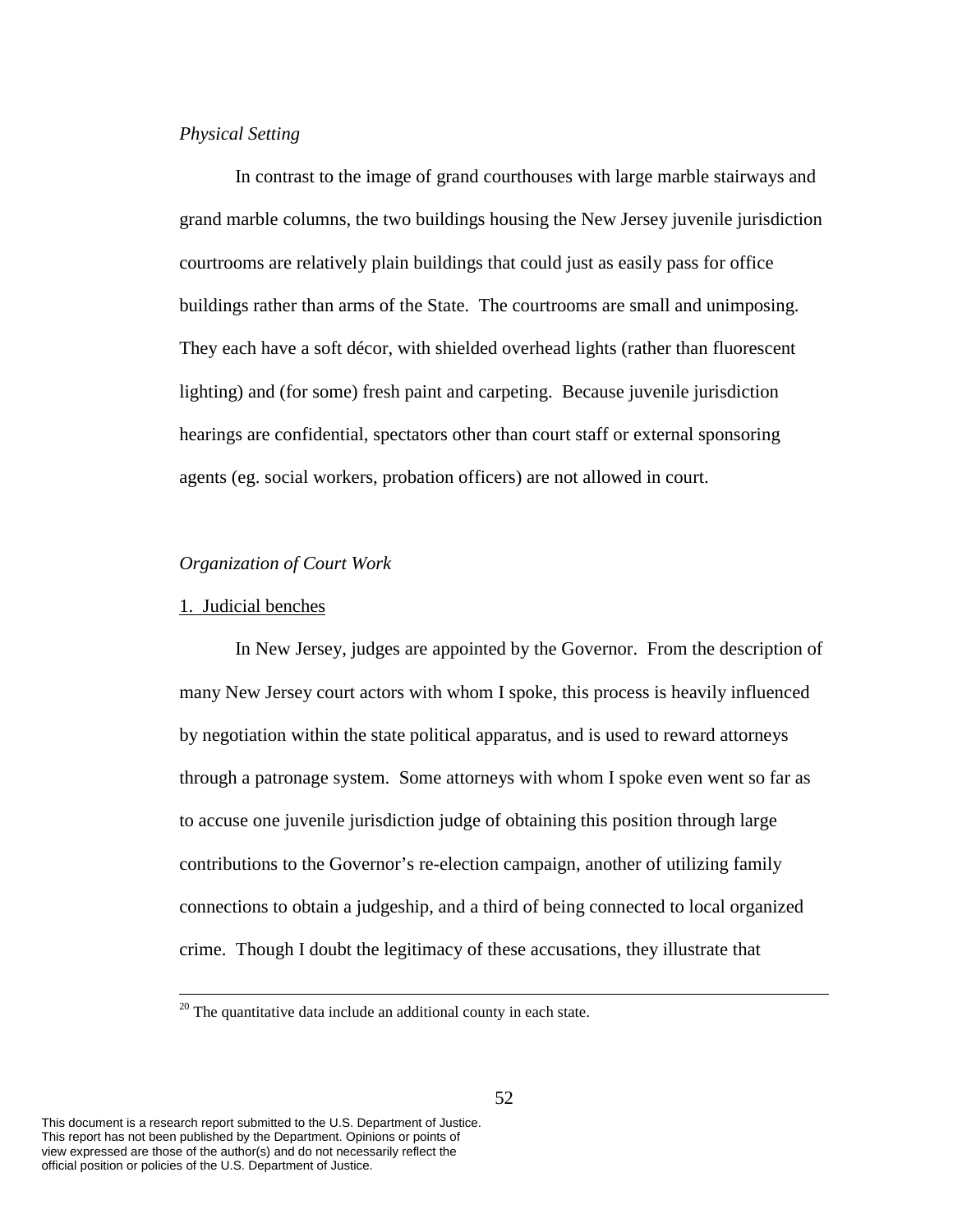judgeships in New Jersey are at least perceived to be influenced by financial and social capital. Of course, like any political appointment, the appointment of judges in New York may be influenced by financial or social capital as well; however, unlike in New Jersey, no New York court actors ever raised this subject or even hinted at this possibility.

The New Jersey Administrative Office of Courts (AOC) supervises judges relatively closely (compared to the supervision of judges in New York). One example of this is the AOC's denial of my request to interview these judges in order to protect them from scrutiny (see chapter two). New Jersey judges are evaluated every few years through a standardized review process. And, their supervisors review statistics, especially statistics of how quickly they dispose of cases, and may pressure them to move more quickly.

# 2. Prosecutors' Offices

There are two main organizational distinctions between the prosecutors' offices in the juvenile and criminal jurisdictions I studied. One is that due to the offices' administrative policies, the juvenile jurisdiction prosecutors have less experience than the criminal jurisdiction prosecutors, overall. The second is the level of centralization of the prosecutors' offices – relative to one another the juvenile jurisdiction prosecutors' offices I studied were very decentralized with regard to discretion.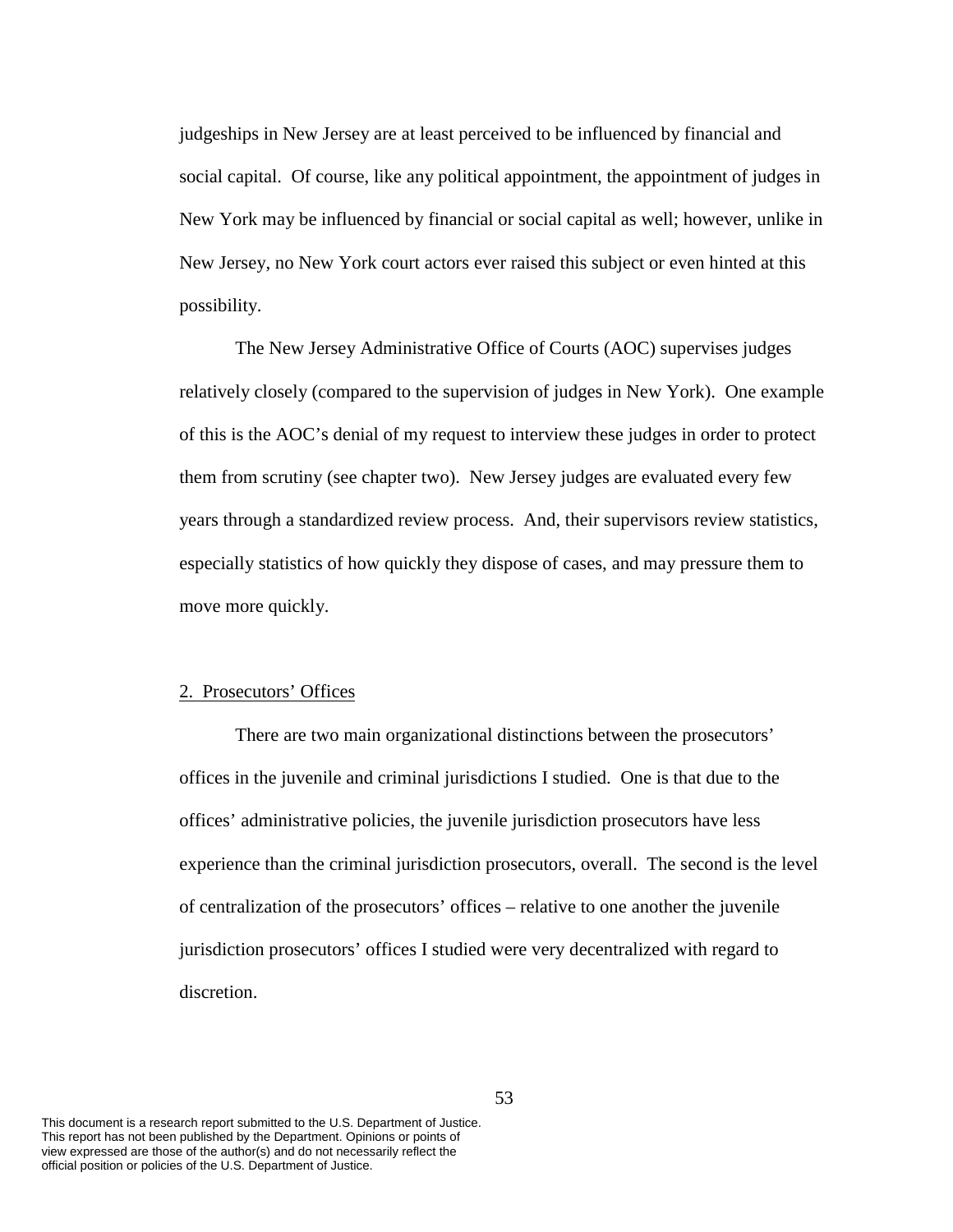The prosecutors' offices in both New Jersey juvenile jurisdiction courts I observed use the juvenile jurisdiction as a training ground for newly hired prosecutors. Juvenile jurisdiction courtrooms are the first or second stop for prosecutors recently hired out of law school. These prosecutors gain experience and learn their craft while working with adolescent defendants, prior to being transferred to criminal jurisdiction courts. The average age of prosecutor interview respondents in the New Jersey juvenile jurisdiction is thirty-five, and these respondents average 3.0 years of experience in court.

For these prosecutors, working in the juvenile jurisdiction is of lower status

than working in a criminal jurisdiction:

Here it is kind of like - it is looked down upon if you are in juvenile, because you know you have to work your way up. (#29)

Interviewer: You said you're looking forward to being transferred out of juvenile. Is this because juvenile court is a less desirable place to work, or because it's the natural progression [to move up to criminal court]? Prosecutor: [It's] not less desirable, but there is no jury trial. The goal of assistant prosecutor is to be trying jury trials. I think that is the whole idea behind it. I think juvenile court - but I haven't been to adult court - but juvenile court takes a lot out of you. It is tough. You see the same kids coming back in, and in, and in. There is nothing you can really do! It is kind of heartbreaking to

see these kids everyday like that. It is very frustrating. (#27)

The lower status of juvenile jurisdiction is partly because there are no jury trials in the

juvenile jurisdiction, and thus no possibility of winning in dramatic fashion by

convincing a jury through legal maneuvering (which the prosecutors perceive to be

glamorous). Furthermore, the lower status is also due to the difficult nature of the job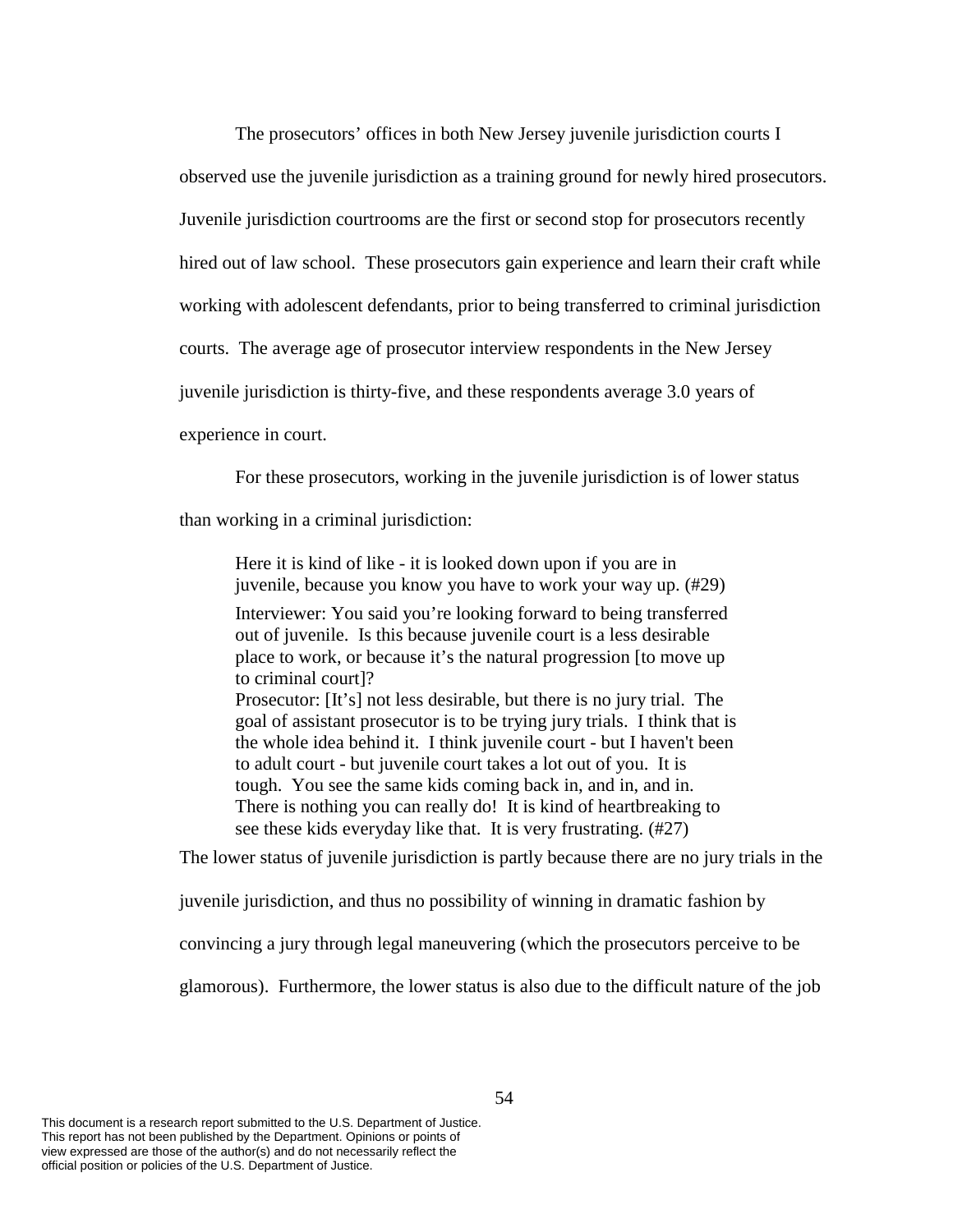(the frustration of seeing youth repeatedly involved in crimes), and partly because of

the stigma of being the training ground for young prosecutors.

Yet despite their relative inexperience, prosecutors in the New Jersey juvenile jurisdiction have great discretion in handling cases. According to one of the more senior juvenile jurisdiction prosecutors:

Interviewer: When making these decisions, how does it work as your office goes? Are you required to seek approval from [the supervisor]? Prosecutor: We make a unilateral decision. Our juniors have to come to us because they are learning, but we don't because she trusts our judgment. Which is why she wants four senior people

here within the trial section. Who have been in the pre-indictment section, then the Grand Jury, then all that stuff and actually knew what charges were and what sort of punishment should be meted out. (#15)

And, according to a more junior juvenile jurisdiction prosecutor:

Juvenile is ...frankly, a lot left up to our discretion. It really is. We can do it by what we think is right. (#27)

When they first begin working in the prosecutor's office, the juvenile jurisdiction prosecutors receive daily advice from their supervisors, and the supervisor must approve all potential dispositions. But after a few months, the prosecutors gain discretion to fashion their own dispositions and only are required to seek approval for dispositions of cases in which incarceration might be a result. Because discretion of how to handle cases is left to these prosecutors after only a few months' experience, I consider these offices to be decentralized.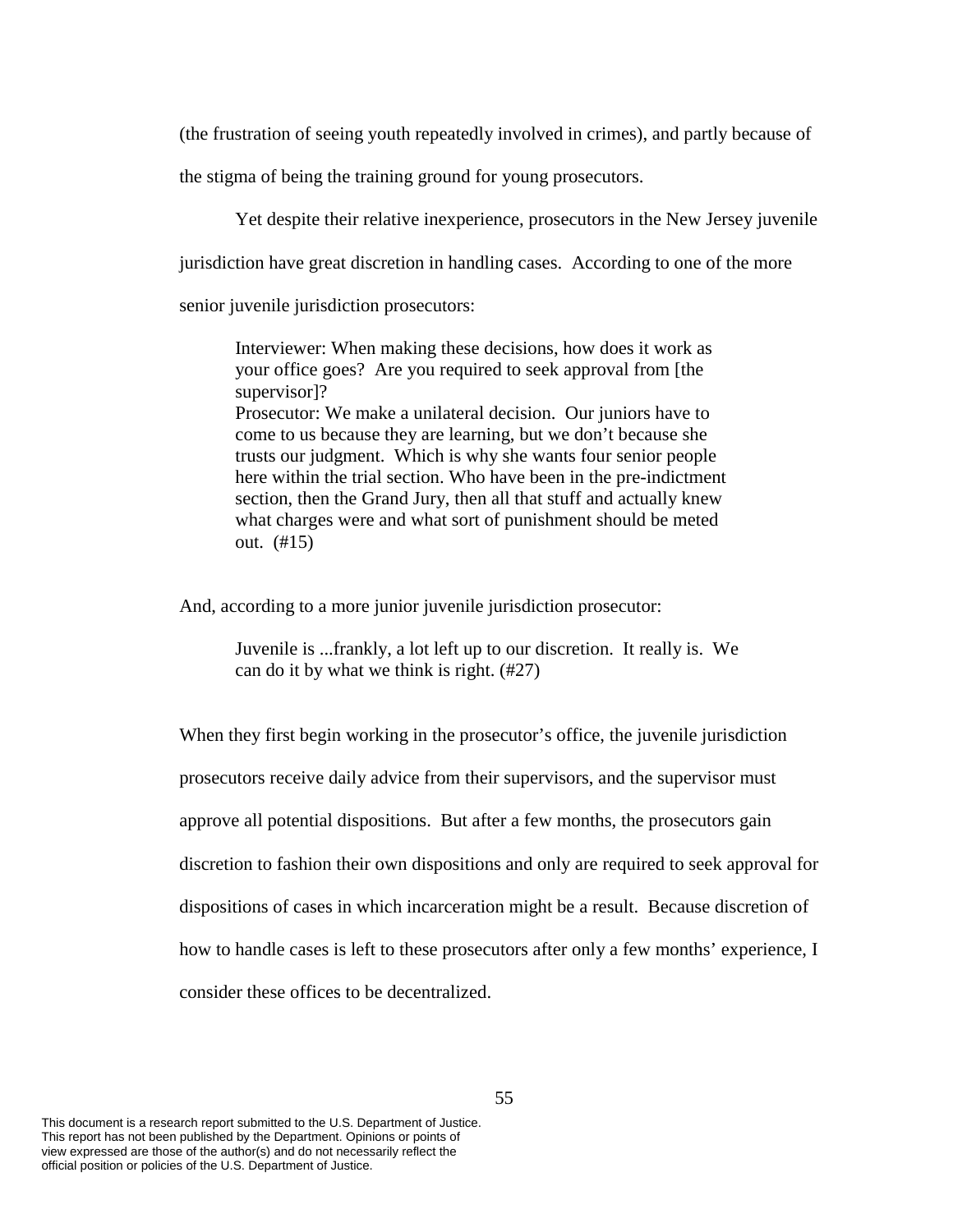#### 3. Defense Attorneys

The organization of defense attorneys' offices varies between the two jurisdictions as well. In the New Jersey juvenile jurisdiction, the defense attorneys are centralized within a single office in each court. Almost all defendants are represented by public defenders. In each New Jersey juvenile court, there is a single office for public defenders – in Pierce County eight attorneys in this office handle juvenile cases, and six in Walker County. In cases with more than one indigent defendant, a public defender represents one defendant and pool attorneys represent others. Pool attorneys are private attorneys who are paid by the county to represent indigent defendants. Again, it is extremely rare in the juvenile jurisdiction to see defendants represented by private attorneys, though this occasionally happens.

The public defenders are a stable and consistent group who represent the vast majority of New Jersey juvenile jurisdiction defendants. These attorneys are stationed in the juvenile jurisdiction courtrooms rather than entering and exiting throughout the day for isolated cases (as in the criminal jurisdiction). As a result the defense attorneys' appearances are far more consistent in the juvenile than in the criminal jurisdiction, where attorneys appear for specific cases and then leave to go to other courtrooms. Furthermore, the range of attorneys is far smaller in the juvenile jurisdiction because the public defenders handle almost all of the cases. The six or eight public defenders in each county, plus perhaps two or three frequently appearing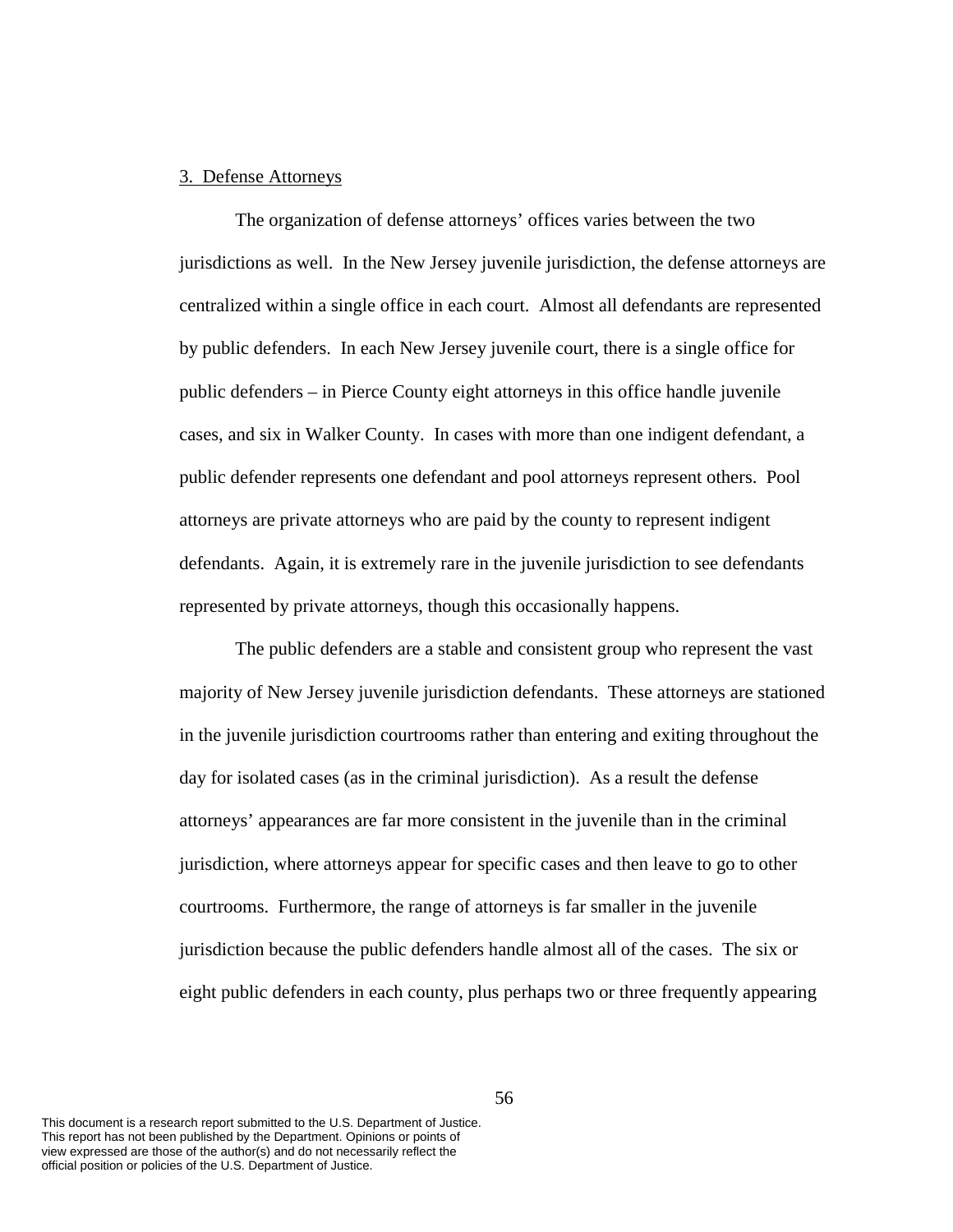pool attorneys, represent about 95% of all defendants. Furthermore, there is very little turnover among these juvenile jurisdiction public defenders, especially in Pierce County were the most junior among them has been in the office for over ten years.

The stability of public defenders allows them to organize as a coherent group and exercise power over the courts. According to juvenile jurisdiction public defenders, they present a ubiquitous and subtle threat to take more (or all) cases to trial. This threat to discontinue plea bargaining is much like a labor union's implicit threat to strike, and this threat is effective at achieving two crucial objectives. They are able to lower the bar with regard to going rates of punishment (so that sentences are more lenient across the board than they would otherwise be), and to prevent judges from straying from the plea agreements between the defense and prosecution in most cases. As one public defender stated to me in court:

'The judges here are well-trained. Some judges come here thinking that they'll be punitive, but they get tired of fighting with us on every case. The prosecutors are afraid to piss off the judges by arguing or fighting too hard, so we're able to force lenient dispositions.'

Due to their experience and the stability of their appearances in court, the defense attorneys are able to exercise power in court with regard to controlling the pace of hearings and "winning" battles over dispositions (see Emmelman 1996).

### *Stability of Membership*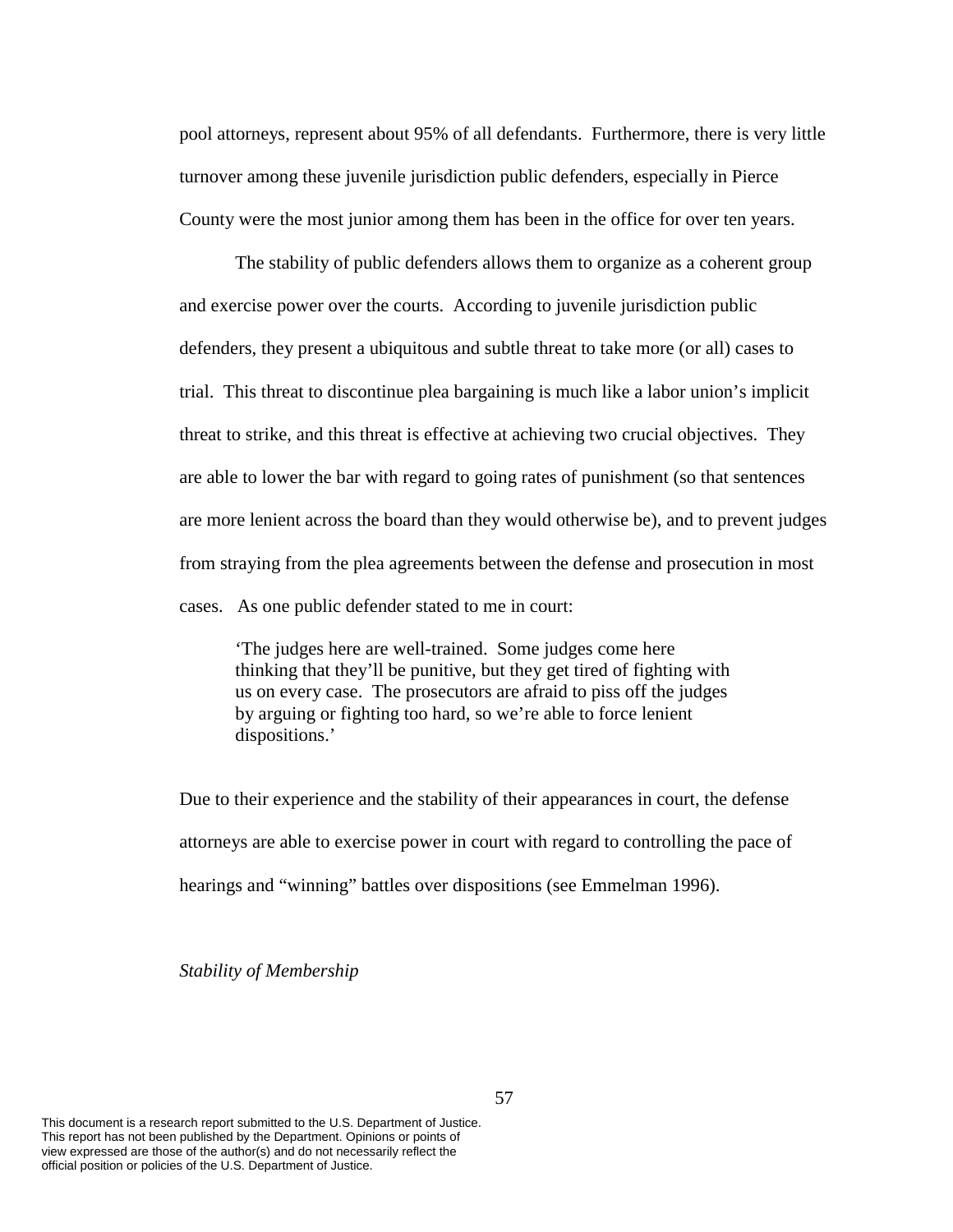According to scholars who have studied courts as local legal communities, the stability and familiarity of courtroom workgroups – also referred to as a robustness of shared pasts (Ulmer 1997) – shapes court proceedings. It does so by enhancing the exchange of information (both explicitly and through gossip networks), reducing uncertainty of others' potential actions, and facilitating the development of shared understandings of offenses and offenders (eg. "going rates" and "normal defendants") (Eisenstein and Jacob 1977; Eisenstein et al. 1988; Emerson 1969; Sudnow 1965; Ulmer 1997). By this logic, plea bargaining is more frequent and more consistent in court communities with stable and familiar workgroups, with similar offenders receiving similar sanctions.

Overall, the courtroom workgroups in the New Jersey juvenile jurisdiction are very stable – much more stable than in the New York criminal jurisdiction. The pool of defense attorneys and prosecutors who work in the juvenile jurisdiction is very small. In each of the New Jersey juvenile jurisdiction courts the same prosecutors work before the same judge every day, and one of a handful (six in Walker County, eight in Pierce County) of public defenders is in court and represents the vast majority of defendants on any given day.

The turnover of judges is uncommon in the New Jersey juvenile jurisdiction – most judges are secure in their positions and leave only through retirement. Among defense attorneys, turnover of the juvenile jurisdiction court staff is exceptionally rare. The turnover of prosecutors is higher than that of either judges or defense attorneys;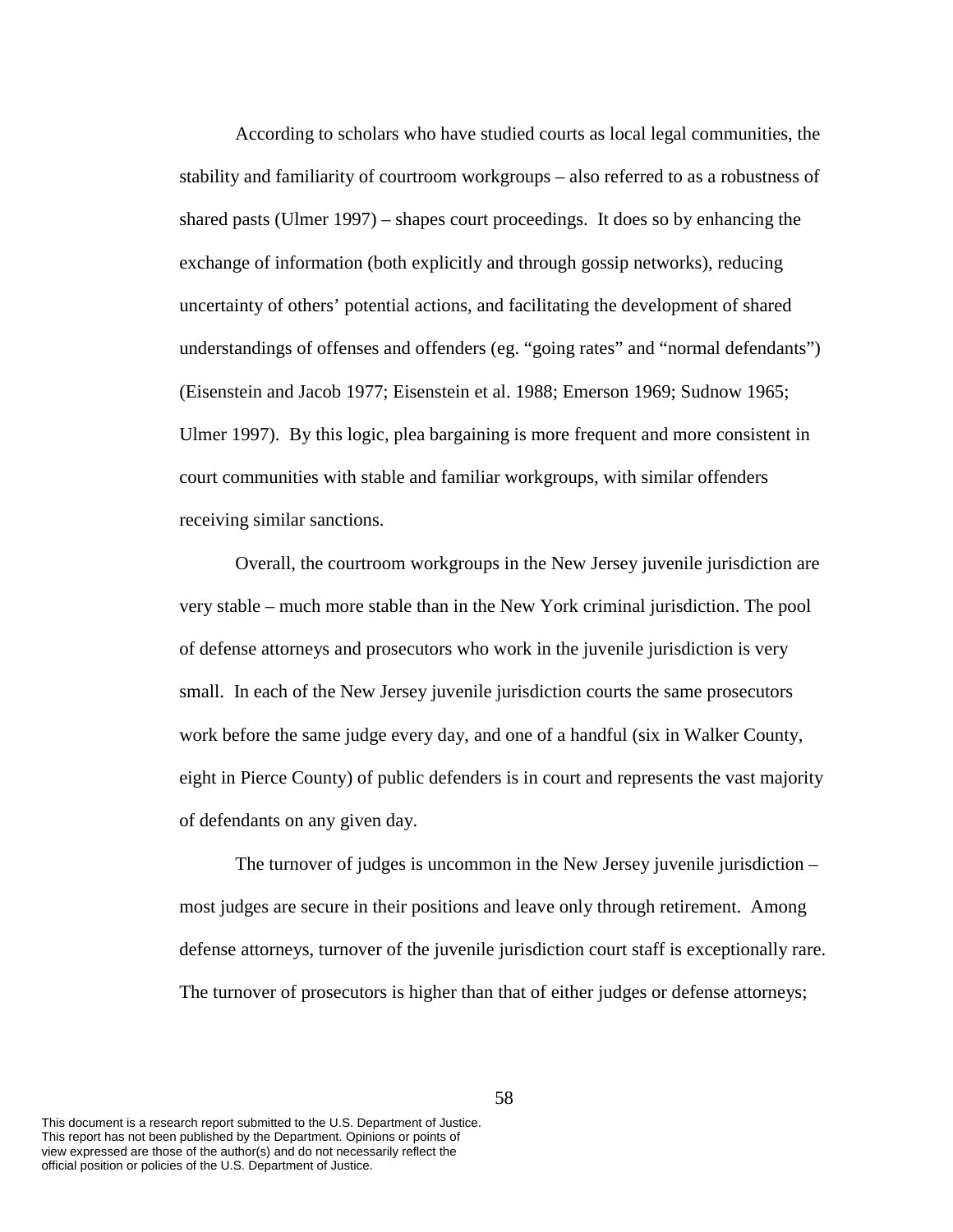prosecutors in the New Jersey juvenile jurisdiction generally leave the juvenile jurisdiction for the criminal jurisdiction once they receive a sufficient amount of training.

Thus the juvenile jurisdiction court communities consist of stable and familiar workgroups. In the juvenile jurisdiction, the same people work together on a regular basis. They quickly learn each others' habits and personalities, and usually form bonds of friendship or at least professional cooperation and compromise. According to one defense attorney:

…As far as the resolution is concerned, what the disposition of the case is going to be, usually we try to….we try to compromise to sort of meet in the middle ground. I think that's where you can leave it at. These cases are compromises more often than not. It's not too often that either one side is going to get exactly what they want. (#26)

Yes, [the public defenders] are a good group….at least the ones we come into contact with. We don't have as much contact with the group that is regularly over with [the other judge], but the group we do have contact with is a pretty good group. (#31)

Though prosecutors and defense attorneys see themselves as representing different sides, there is undoubtedly a spirit of cooperation between prosecution and defense with regard to sharing "facts." One defense attorney stated to me that defense and prosecution often help each other by providing discovery materials (evidence they have collected) even when not required, or by allowing for continuances if needed by the other side. They may disagree on interpretations or accuracy of the facts, or on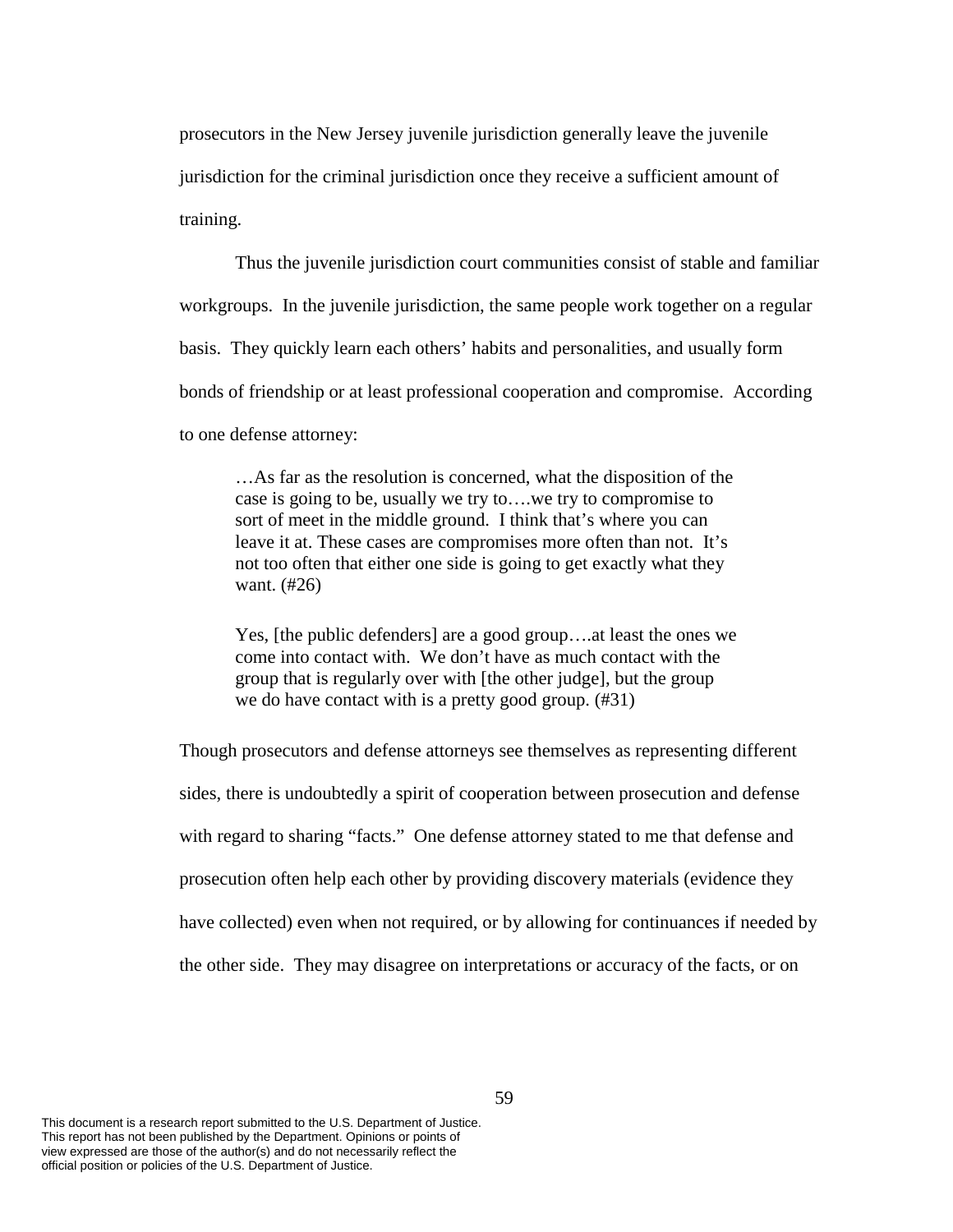how much a case with given facts is "worth," but they work together by sharing information.

According to the juvenile jurisdiction defense attorneys, building a rapport with prosecutors and judges enables them to work more effectively by earning respect and credibility. With such a rapport, the attorneys feel that they are not secondguessed or questioned, and their opinions of what a case is "worth," or their arguments about the character of a defendant, are taken seriously. One attorney offered the following comments about the importance of maintaining one's credibility:

The thing that we have most in this court is credibility. So I don't ever say that a kid with twelve armed robberies or something that has been here a million times...I don't say, 'Please let him go.' I don't make a pitch that is a baloney pitch. I know what the cases are and no judge is ever going to say, 'Well, that's silly.' In other words, I will never do anything to ruin my credibility with the court and neither will anybody else here. … (#12)

Of course, this cooperative nature and ability to predict each other's actions occasionally breaks down in the New Jersey juvenile jurisdiction. Defense attorneys, prosecutors and judges do not always agree with one another. Personality clashes may arise, and when this happens the significant familiarity of court actors leads to relatively less cooperation among people who know each other well and dislike each other. The most dramatic breakdown of communication or expectations comes when a judge rejects a plea bargain agreed on by the defense and prosecution. I only observed this occur once, when a judge refused to accept a negotiated plea because (in her words) the negotiated sentence made the court "look bad" by not punishing the youth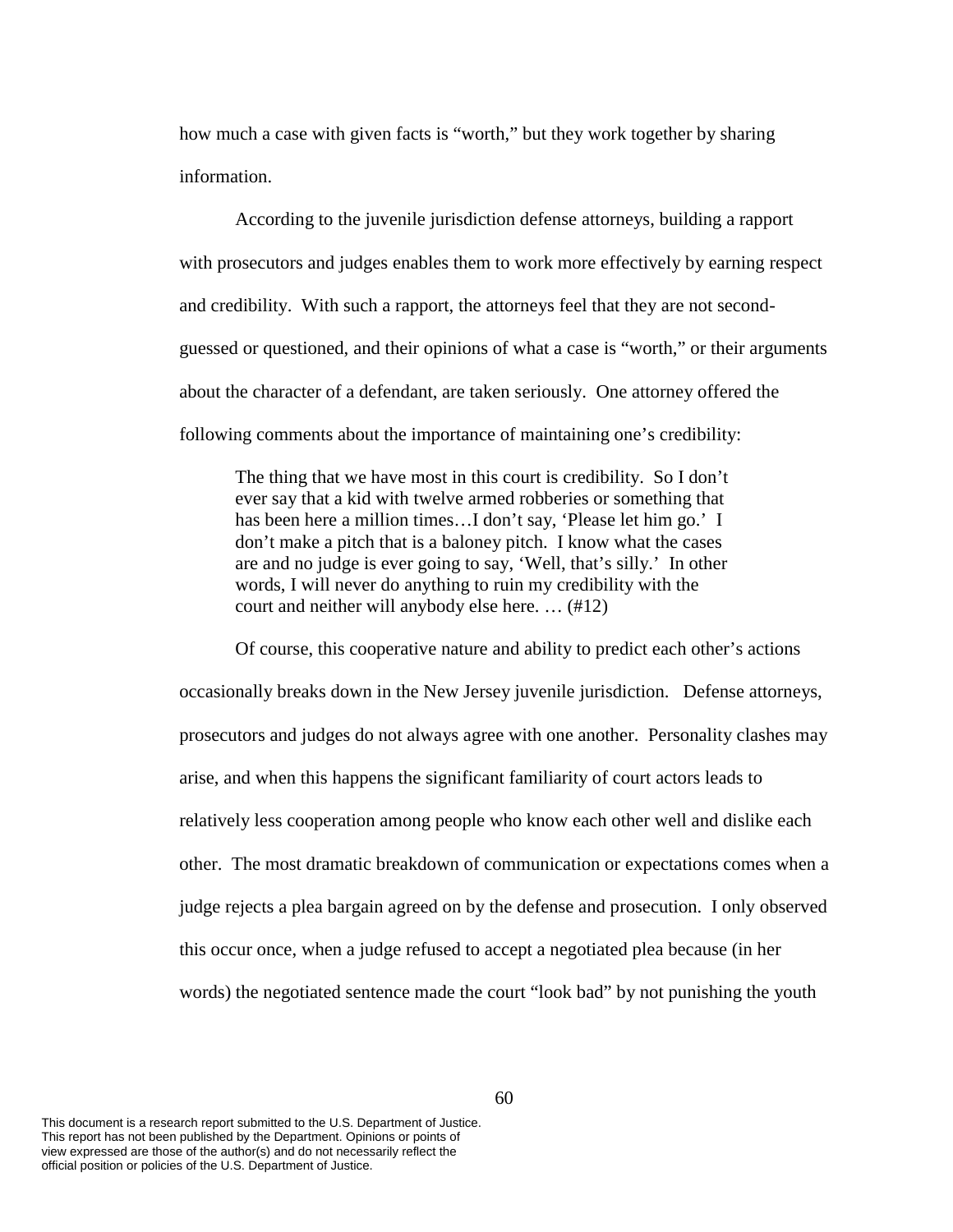for repeated non-compliance and delinquent activity. This led to a heated argument between the public defender and the judge, during which the judge stated "When you have more control over yourself let me know." At that point the judge left the courtroom for about five minutes. Normally this situation is avoided because the defense and prosecution learn to anticipate what the judge will accept, or because the judge tells them what she will accept as a sentence. This was an exception to the normally smooth cooperation of juvenile jurisdiction courtroom workgroups, but an interesting occurrence nonetheless.

Overall the New Jersey juvenile jurisdiction consists of courtrooms with nonthreatening décors in relatively unadorned courthouse buildings. Judges working in these courts are relatively closely supervised, prosecutors have great discretion, and a small number of defense attorneys handle most cases. These courtroom professionals are very familiar with one another, and their interaction is relatively cooperative.

#### **New York Criminal Jurisdiction**

#### *Physical Setting*

There is no question that the New York criminal jurisdiction courtrooms are more threatening architecturally (see Carlen 1976) and more imposing settings than the New Jersey juvenile jurisdiction courtrooms (see also Bortner 1982). Both New York criminal jurisdiction courtrooms are housed in large, marble buildings with high ceilings, chandeliers, marble columns and broad stairways leading to the entrances.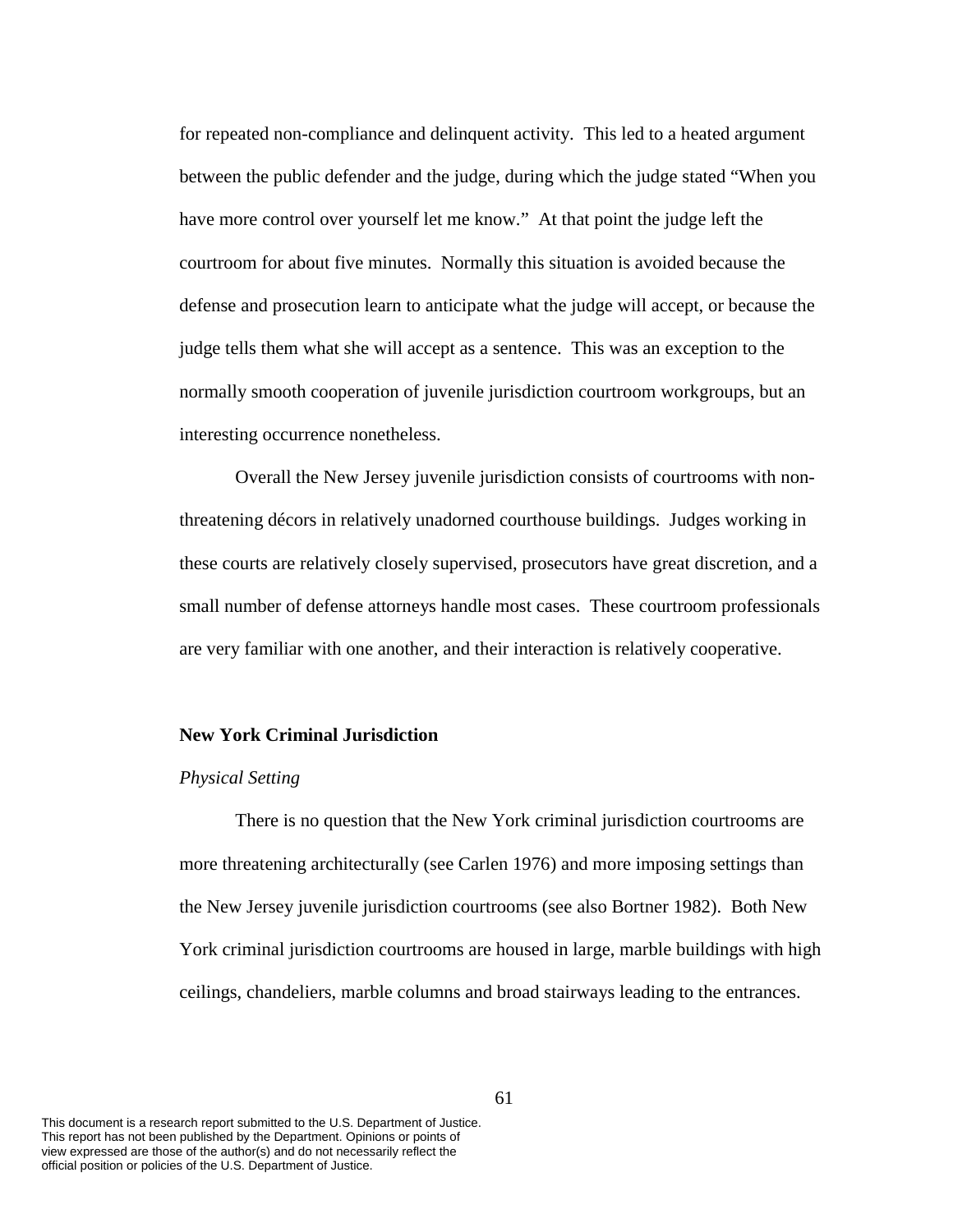Both are large courtrooms with several rows of seating for an audience, floors of grey linoleum tiles and a dingy and official atmosphere. Overall, both counties have grandiose courthouses and dingy courtrooms similar to what one might see on a television court drama.

An important distinction between the physical settings of the juvenile and criminal jurisdiction courtrooms is the presence of spectators. In contrast to the privacy of the New Jersey juvenile jurisdiction, the New York criminal jurisdiction courtroom benches often are filled at the beginning of the day by defendants and their families. On an average "calendar" day, at least twenty to twenty-five people are seated in each of these two courtrooms at the start of the day's business. Thus there is an audience of interested spectators in the New York criminal jurisdiction.

## *Organization of Court Work*

# 1. Judicial Benches

In New York, there are two methods by which a judge can come to preside over a criminal jurisdiction youth part. One, she can be elected by a judicial selection committee to serve a fourteen-year term as a Supreme Court judge. Judges must nominate themselves to the committee and lobby by using any available community and political leverage; according to one of the judges, this fourteen-year term is almost always followed by re-appointment. The second method is to be appointed by the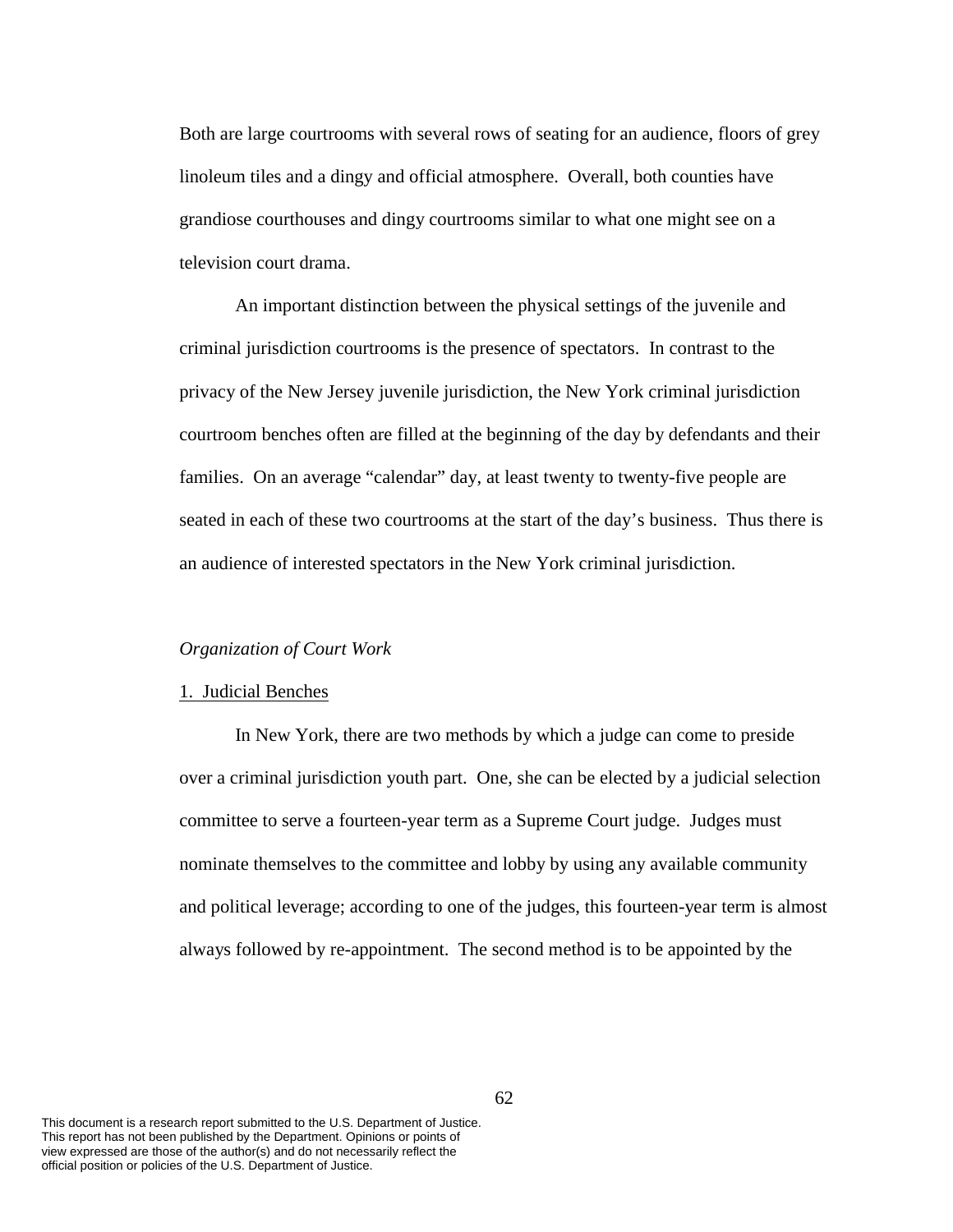Mayor of New York City to serve as a lower Criminal Court Judge for a ten-year term, and then be reassigned to the Supreme Court by the Administrative Office of Courts.

The Administrative Office of Courts (AOC) supervises New York City judges and can reassign them to different positions within the judiciary. However, according to both New York youth part judges, this office provides very little supervision. The AOC does not instruct judges to operate in any particular manner on the bench, and would only be able to remove someone from office in the case of serious or illegal misconduct. Thus, the judges are supervised by an office that is not responsible for appointing them or renewing their appointments, and that exerts little supervision over them. As a result they have a high degree of autonomy. According to one criminal jurisdiction judge:

…A [Criminal] Court elected judge is a constitutional judge and it is a fourteen-year appointment that can't be disturbed except for removal. The notions of punishment and the like for performance, unless we're talking about incompetence or deficiency or malfeasance, I've never heard of it. … But there is really no evaluative process to speak of. We never have a sit-down review where I'm told that I am deficient or that I have to improve in an area or there is some sort of written evaluation. It's not done. (#2)

## 2. Prosecutors' Offices

Though there is a wide range of ages and levels of experience, the prosecutors (Assistant District Attorneys) in the New York criminal jurisdiction are older and have significantly more experience than the New Jersey juvenile jurisdiction prosecutors. They are not in training, though most of them are at a relatively junior level within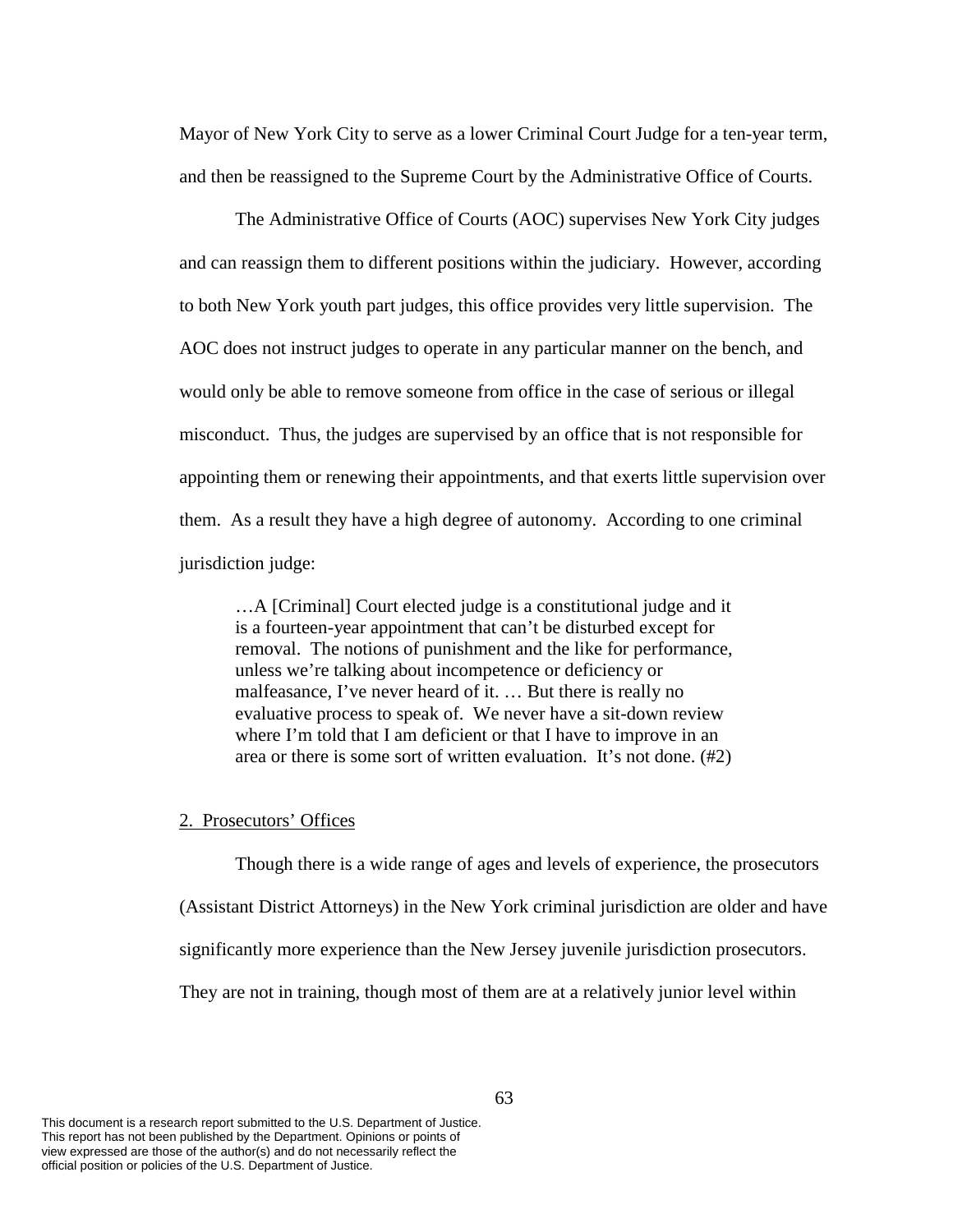their offices. The average age of criminal jurisdiction prosecutors I interviewed is forty-one years, with an average of approximately 7.8 years of experience; these figures are significantly higher than in the New Jersey juvenile jurisdiction (thirty-five years old and 3.0 years of experience). According to the prosecutors with whom I spoke, due to their relatively low pay, many attorneys who begin their careers as prosecutors leave to become private attorneys, a potentially more lucrative position. Thus many prosecutors leave after several years, with the result of a fairly young crew of prosecutors (though not nearly as young or inexperienced as in the juvenile jurisdiction).

In contrast to the decentralization of prosecutors' offices in the New Jersey juvenile jurisdiction, criminal jurisdiction prosecutors in both Brady and Brown Counties operate within a far more centralized office. Prosecutors from a single bureau of their counties' District Attorneys' offices staff both of the youth parts I observed in New York. The supervisor of each bureau (a section of the District Attorney's office) makes all decisions with regard to arguing for remand, considering dismissals, and requesting sentences. Unlike the prosecutors in the juvenile jurisdiction (after a few months on the job), criminal jurisdiction prosecutors must take any plea bargain offer to their supervisor for approval:

If we already have a [plea bargain] offer set, and they counter with something, normally I would just go to [the supervisor] with the counter and say, 'What do you think?' Sometimes if it is completely ridiculous, I don't even bother going to her. If it's something even I wouldn't accept. Then I don't bother and just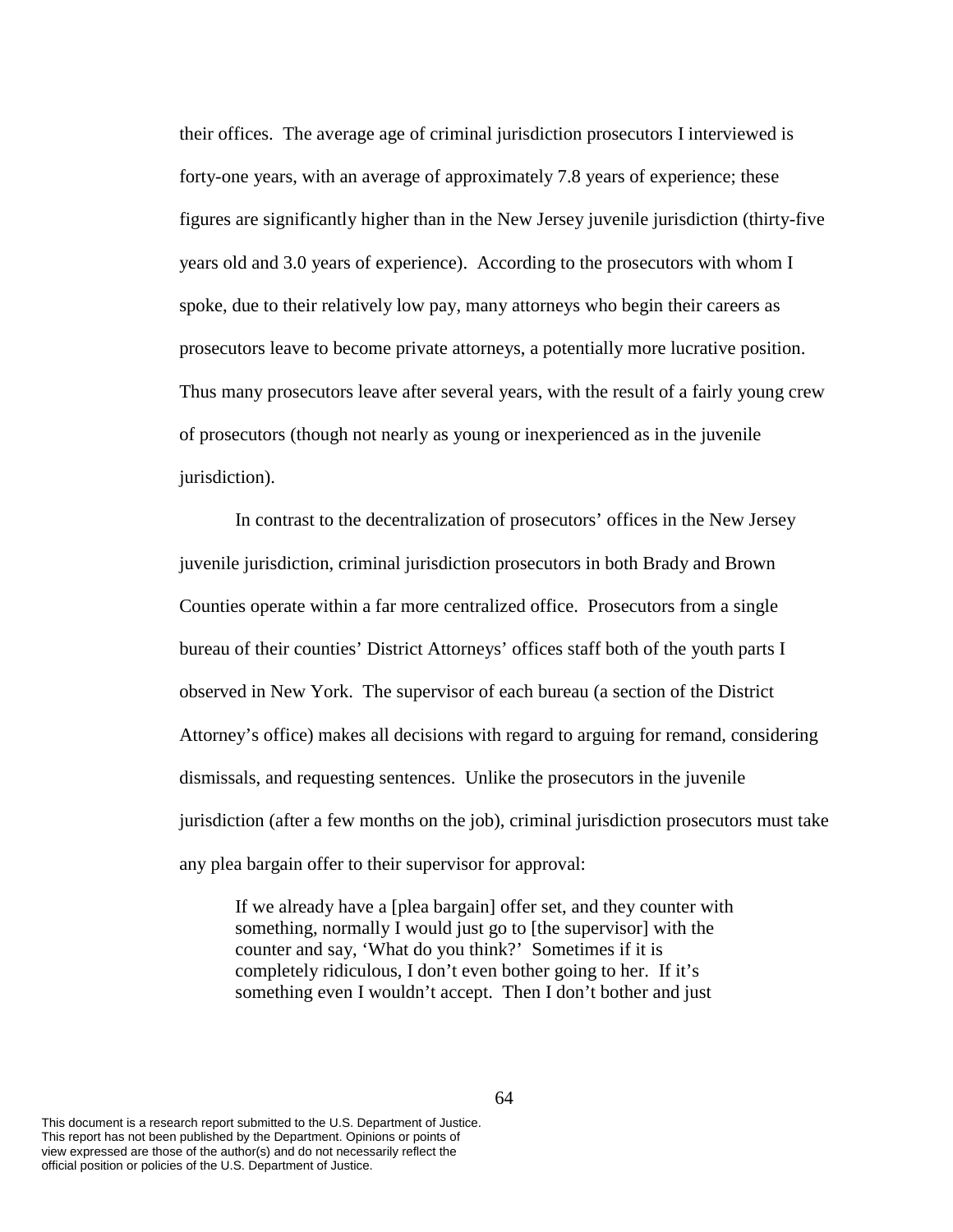say 'no' myself. But if it's something that I would consider, then I go to [the supervisor] and ask her what she thinks and we take it from there.  $(\text{\#22} - \text{define}$  attorney)

I've been a prosecutor for over six years now and it's not nice not to have any control over your [plea bargain] offers. I would hope that the office would have enough faith in my judgment that I would make appropriate choices and appropriate decisions. And I think I do but the way our office is structured, I just have to say, our office's recommendation is whatever it is. (#23 – prosecutor)

This centralization and lack of discretion inhibits team-work and impedes plea

bargaining, because the defense attorney negotiates with the prosecutor's office rather

than with a single individual. This feature also delays dispositions by adding levels of

approval to the negotiation process:

You can't negotiate one on one. [The prosecutors] don't have the authority to do that. When they go into the courtroom, the supervisor has told this, 'This is what the plea offer is.' And to give you a perfect example, if the plea offer that they are recommending is two to four [years, with] four years incarceration. And you have a client who is willing to take one and a half to three [years]. They just can't say 'fine.' Which I think is absolutely ridiculous, especially with some of the senior people. You have somebody who has been in the prosecuting office five to ten years and they can't come down six months on a plea, something is wrong. … It makes the process slower. (#21 – defense attorney)

In contrast to the New Jersey juvenile jurisdiction – in which a plea bargain offer from a defense attorney can be accepted by a prosecutor and the case can proceed without delay – upon receipt of a plea bargain offer in the New York criminal jurisdiction the case must be adjourned for the prosecutor to discuss it with her supervisor.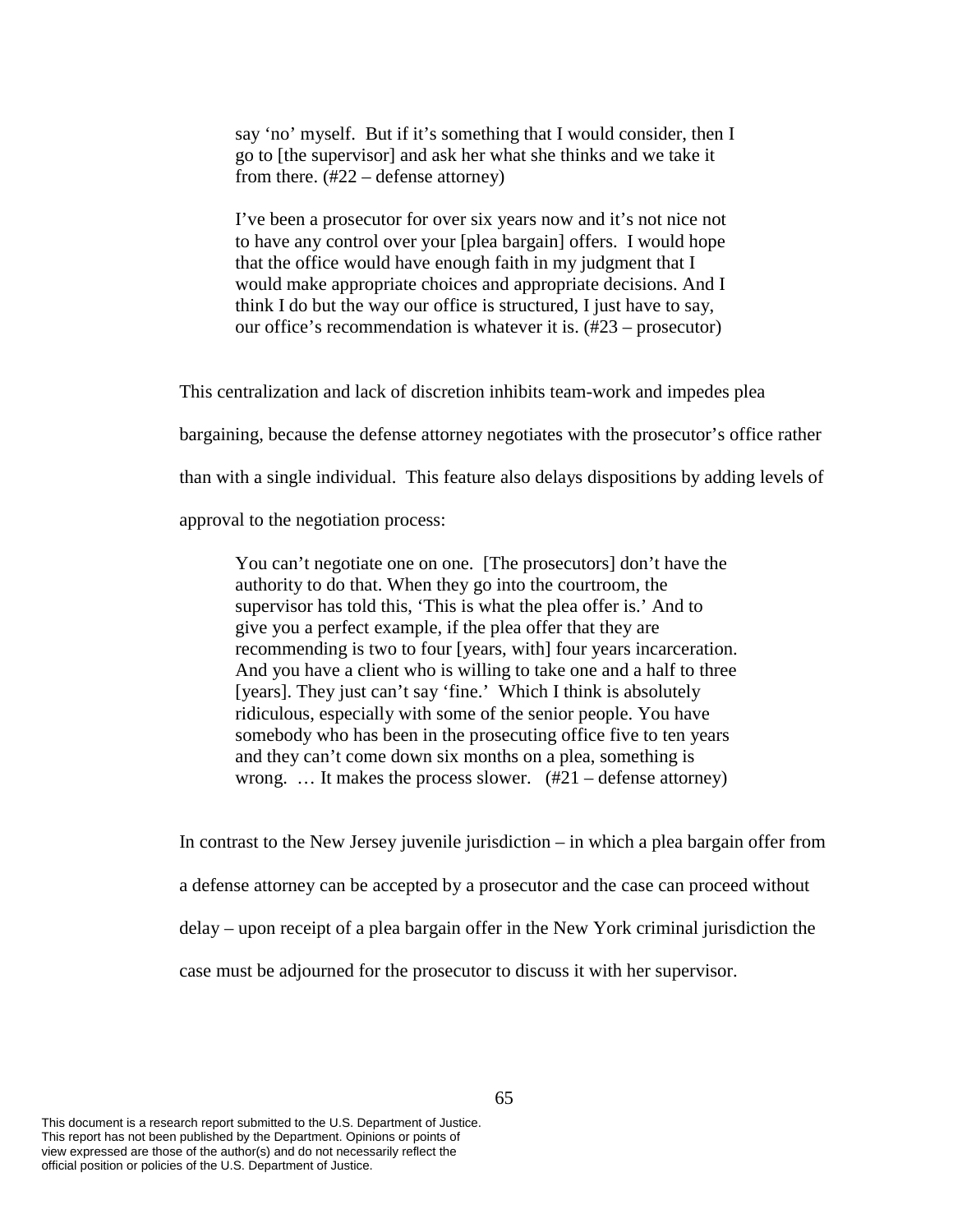#### 3. Defense Attorneys

In the New York criminal jurisdiction, there are four categories of defense attorneys working in each youth part. The distinction between them corresponds to how they are paid and to what organization they belong. In the first category are attorneys who work for the Legal Aid Society, which is publicly funded but a separate entity from the court system. The Legal Aid Society used to handle almost all cases with indigent defendants in the city until a few years ago when a dispute with Mayor Giuliani left them financially weak and having lost their near monopoly of public defense. Now they handle about half of the cases, with no apparent pattern to which cases they assume and which they leave for other agencies.

The second category is the [County] Defender Services, which is an agency created in the past few years to help absorb some of the cases that Legal Aid Society is no longer able to assume. According to a Legal Aid attorney:

When our funding was cut in '95, alternate providers [the County Defender Services] were set up so each borough has an alternate provider except in Staten Island where we were completely defunded. (#6)

The third category is 18B attorneys. The code "18B" refers to the statute authorizing the courts to appoint these attorneys. These are private attorneys who register with the 18B office to assume cases with indigent defendants that are not assigned to either the Legal Aid Society or [County] Defender Services. Often this occurs because co-defendants may be represented by the two indigent defense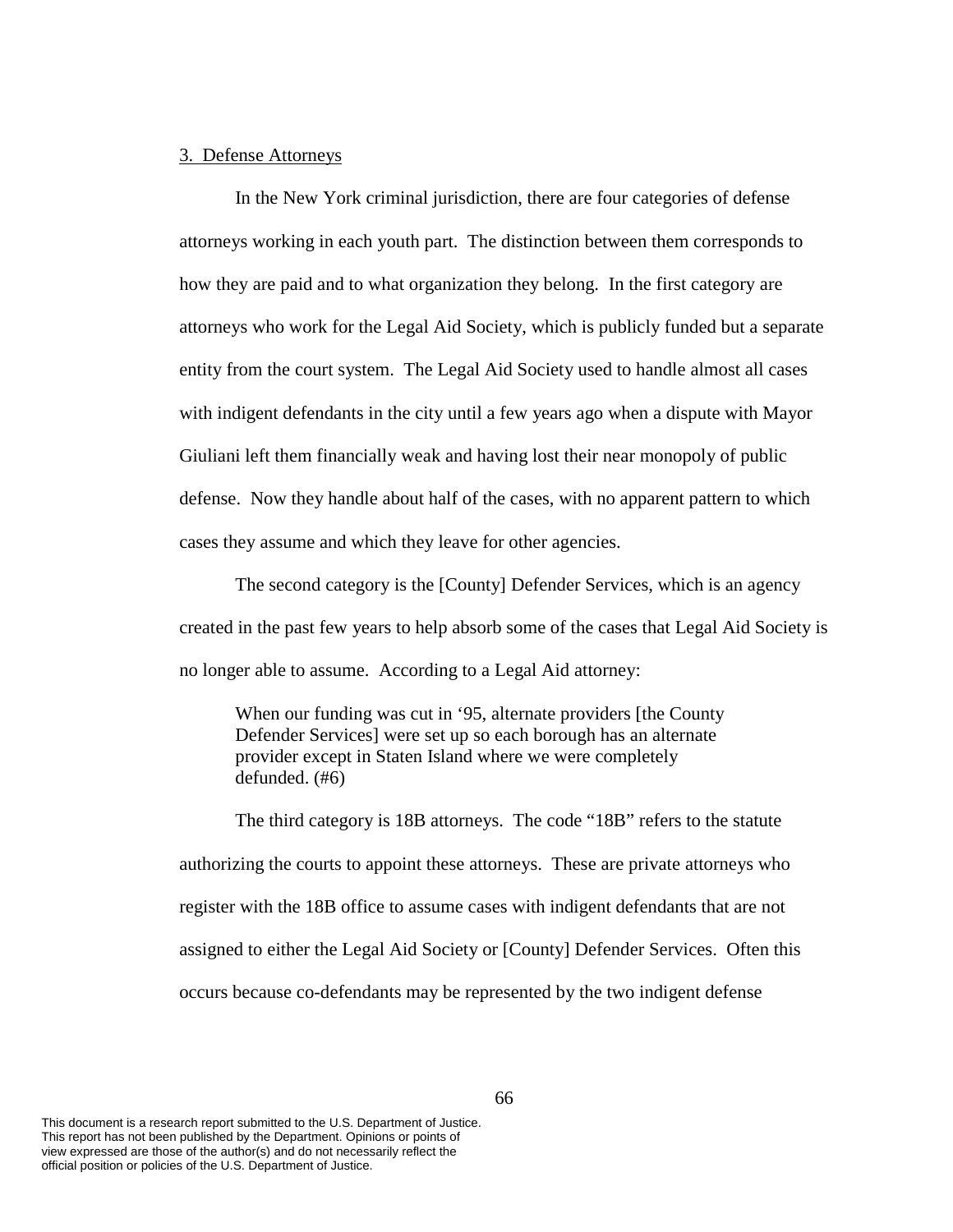agencies, and a non-affiliated attorney is needed to prevent a conflict of interests between attorneys in the same agency representing different co-defendants on the same case. The State pays for the defense of these defendants, at a flat rate of \$40.00/hour for in-court time, and \$25.00/hour for out-of-court time. A single office assigns these cases, with no distinction between cases of adolescent offenders and older defendants. All respondents with whom I spoke perceive this pay scale to be exceptionally low, and a recent series of critical articles in the New York Times described these attorneys as so underpaid that many are forced to take on hundreds of clients (with one attorney taking on well over a thousand) in order to sustain a living wage (Fritsch and Rohde 2001a, 2001b, 2001c; see also Baldwin and McConville 1977).

Members of each of these three categories of attorneys assume cases by appearing in arraignment courts. Defendants who are arrested face a lower court arraignment within twenty-four hours of arrest – at this point attorneys are assigned to those who cannot afford to pay for private attorneys. Attorneys from Legal Aid Society and each [County] Defender Service alternate which arraignments they cover. Legal Aid Society covers the majority of arraignments (usually about two-thirds), with [County] Defender Services covering most of the rest. Attorneys who take 18B cases also sit in on arraignments. Each 18B attorney agrees to cover a certain number of shifts per month and assume any cases that can not be taken by the other two groups of attorneys.

This document is a research report submitted to the U.S. Department of Justice. This report has not been published by the Department. Opinions or points of view expressed are those of the author(s) and do not necessarily reflect the official position or policies of the U.S. Department of Justice.

67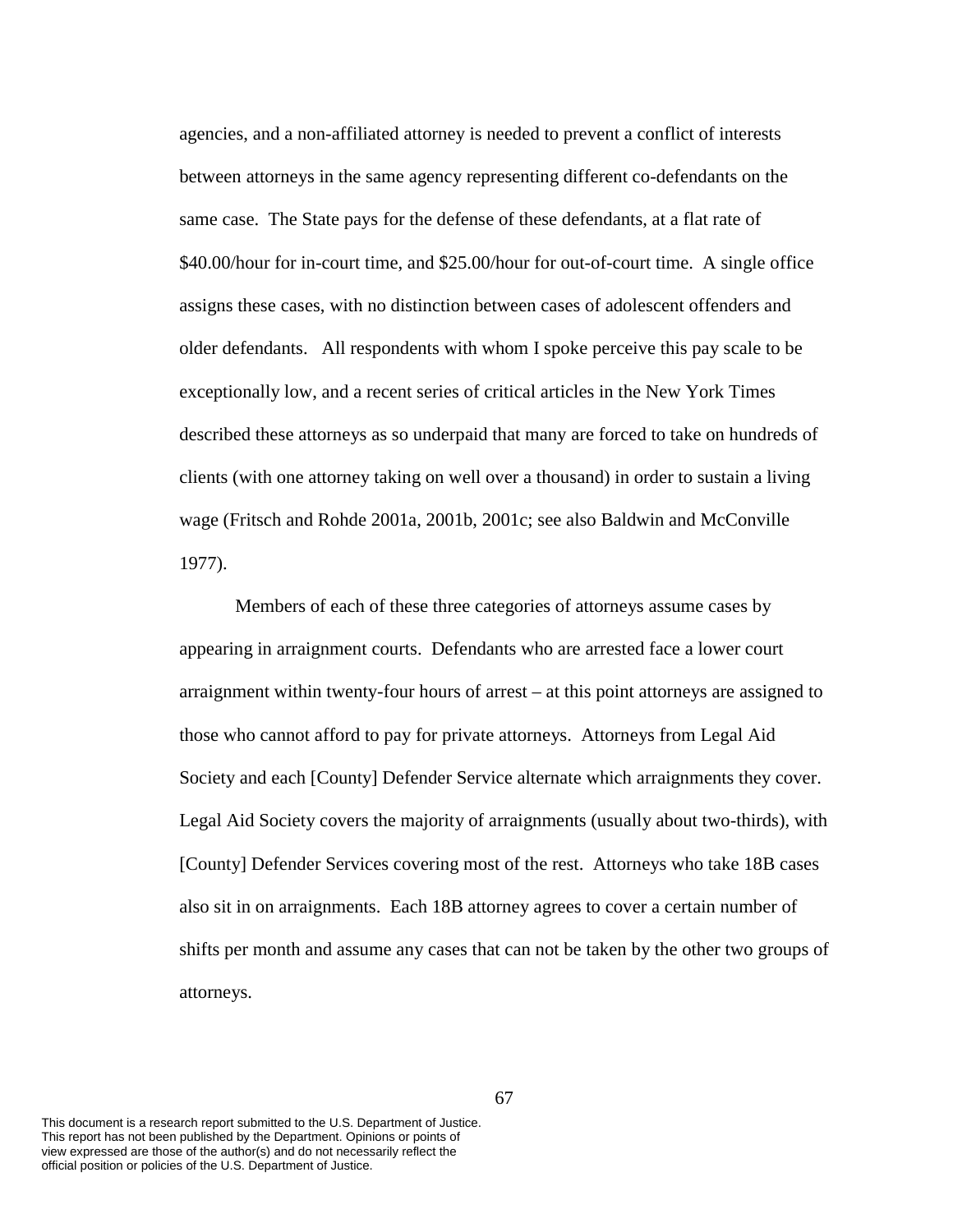The fourth category is private attorneys who are paid by the defendants themselves. This may be the only option for a defendant who is deemed by a judge (in a court hearing during which the defendant shows proof of her financial status) to be able to pay for her own defense. Most private attorneys charge one of two flat fees for their services; whether the case proceeds to trial or is disposed of by a guilty plea determines which of the two fees the defendant pays. Though no figures are available to illustrate how often defendants are able to hire attorneys, my observations and conversations with court staff suggest that about 90% of the criminal jurisdiction defendants are considered indigent and represented by one of the former three groups of attorneys.<sup>21</sup>

# *Stability of Membership*

In contrast to the stability and familiarity of courtroom workgroups in the New Jersey juvenile jurisdiction, there is little rapport building or sharing of information between defense and prosecution in the New York criminal jurisdiction. Because of the large populations of prosecutors and defense attorneys who may appear on different cases in the criminal jurisdiction, the two individuals involved in any particular case sometimes have never met one another. As strangers facing one

 $\overline{a}$ 

 $21$  The defense attorney may announce her status as a private or court appointed attorney when she states her organizational affiliation while reading her appearance into the record at the start of each hearing. Or, it may be expressed when the court actors discuss monetary bail, a discussion which often includes the topic of the defendant's financial status and inability to pay a high bail amount.

This document is a research report submitted to the U.S. Department of Justice. This report has not been published by the Department. Opinions or points of view expressed are those of the author(s) and do not necessarily reflect the official position or policies of the U.S. Department of Justice.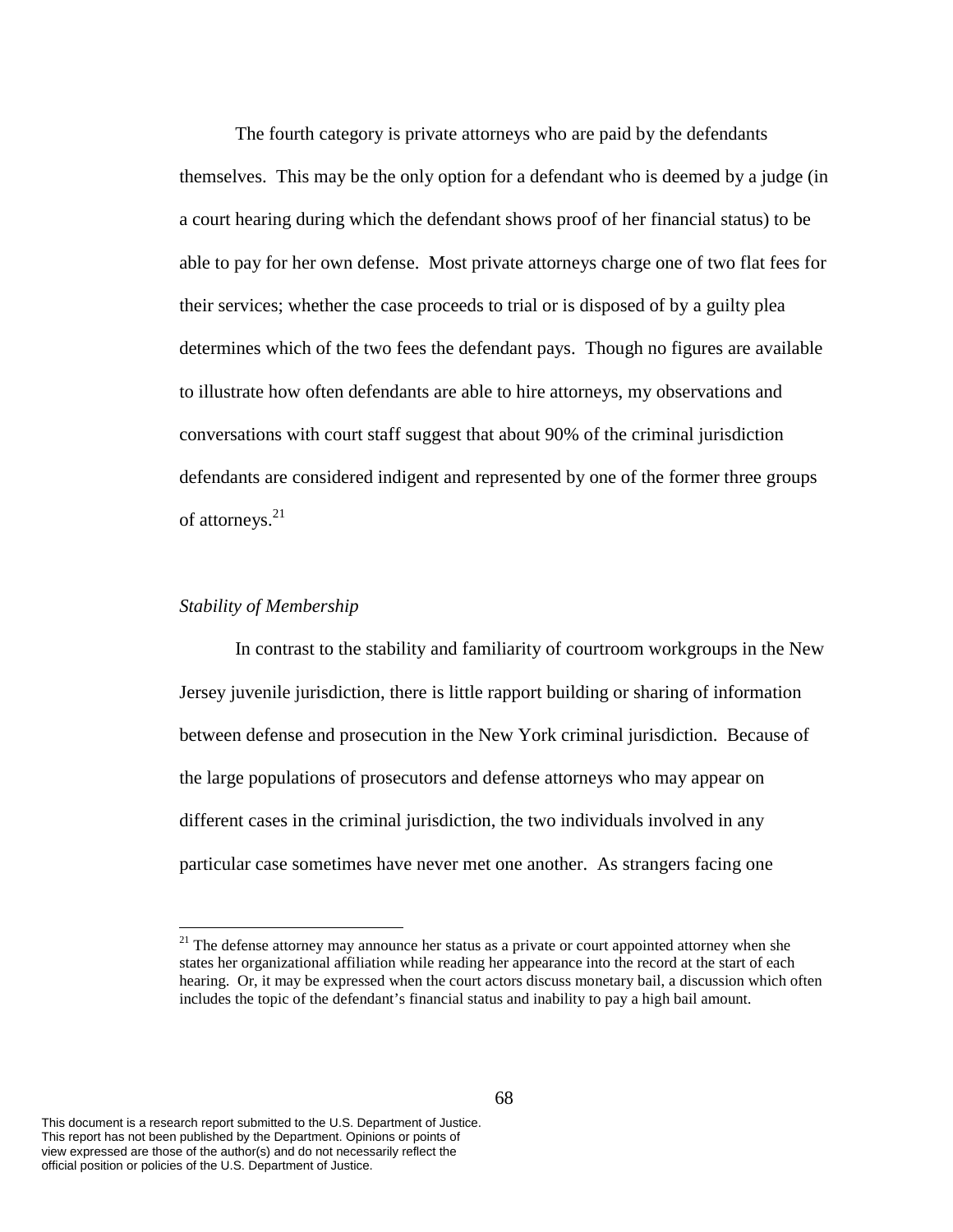another there is no incentive to build a rapport or help someone out (by sharing information or not opposing a continuance) in order to build a solid working relationship. Rather than a handful of defense attorneys in court everyday, any of about twenty-five to thirty defense attorneys work sporadically in each criminal jurisdiction youth part, and any of about fifteen to twenty prosecutors.

In addition, judges are less integrated into the courtroom workgroups of the New York criminal jurisdiction than the New Jersey juvenile jurisdiction. Again, this is because the same defense attorneys and prosecutors appear before the same judges every day in the juvenile jurisdiction, but not in the criminal jurisdiction. New Jersey juvenile jurisdiction judges work with the same workgroup daily, though New York criminal jurisdiction judges face a wide variety of attorneys and prosecutors.

There is one similarity between the two jurisdictions with regard to courtroom stability of membership: the patterns of staff turnover. Like the New Jersey juvenile jurisdiction, the turnover of judges is uncommon in the New York criminal jurisdiction – most judges are secure in their positions and leave only through retirement. Judges can be promoted to supervisory or administrative judgeships, though this happens rarely due to the small number of such positions relative to the number of judges. Likewise, defense attorneys in the criminal jurisdiction demonstrate fairly stable careers with few career changes. Turnover among (usually low-paid) prosecutors in New York is more common; often they leave to pursue more lucrative positions.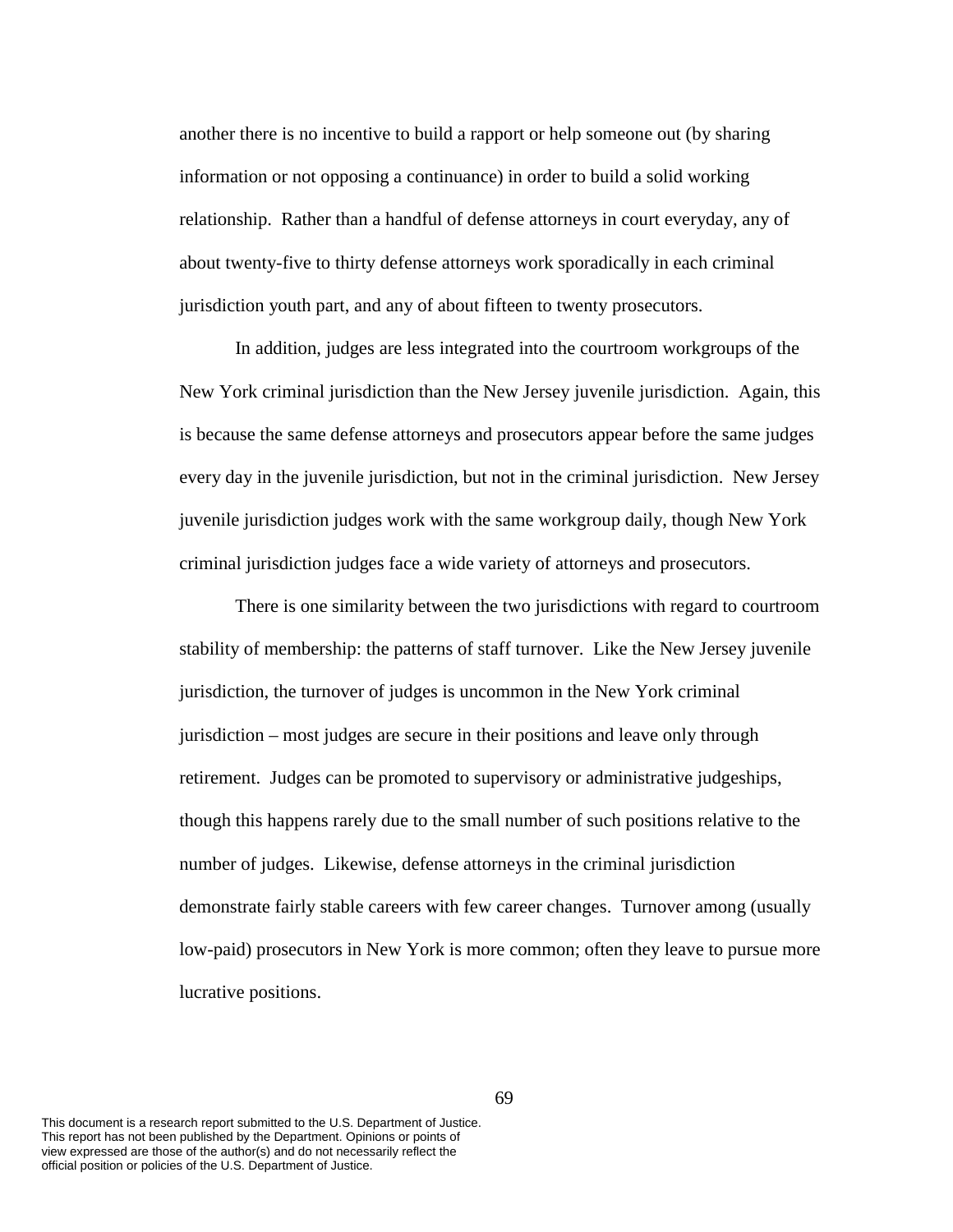Thus, overall the New York criminal jurisdiction consists of dingy courtrooms in massive marble courthouses. Judges working in these courts are relatively unsupervised, prosecutors have little discretion, and a wide variety of defense attorneys sporadically appear in court for specific cases and leave directly afterward. These courtroom professionals are very distant from one another, and interact in a much less familiar or cooperative manner than the actors of the New Jersey juvenile jurisdiction.

#### **Court Differences Within Jurisdictions**

#### *New Jersey Juvenile Jurisdiction*

Overall, the two different county-level courts within each jurisdiction are very similar with regard to physical setting, organization of court work, and stability of membership. Only a few distinctions emerge among these courts.

One distinction is the method of training junior level prosecutors in the New Jersey juvenile jurisdiction. In Pierce County, recently hired prosecutors work alongside a senior prosecutor in each courtroom for approximately six months or until a position opens up in the criminal jurisdiction, at which time the new prosecutors are transferred there. Yet in Walker County, all but one prosecutor are recent hires. Newly hired prosecutors in Walker are assigned to the juvenile jurisdiction after a brief assignment working in appellate court, have no in-court supervision, and usually stay in the juvenile jurisdiction for about a year – twice as long, on average, as junior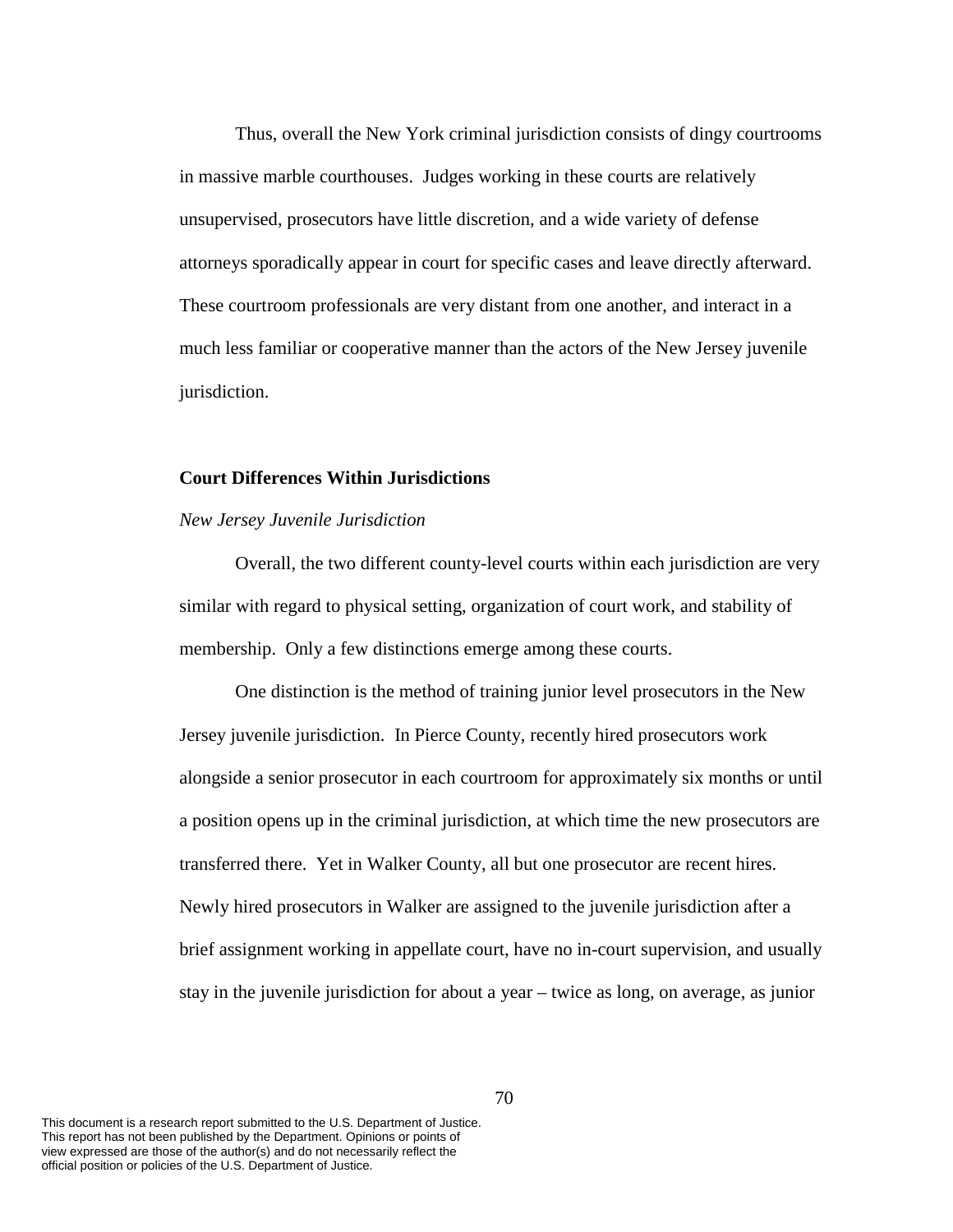level prosecutors remain in the Pierce County juvenile jurisdiction. The one more experienced prosecutor in the Walker County courts is an irascible older man whom (according to court gossip) his office had demoted to the juvenile jurisdiction with the hope that he retires (thus not a supervisor).

A second distinction between courts is the method of scheduling defense attorneys' appearances in the juvenile jurisdiction courts. In Pierce County, one member of the public defender's office is in each courtroom everyday for the entire day – each public defender schedules a few days per month before each judge in advance, and arranges to have her cases with that judge called on those days. In Walker County, public defenders stay in one courtroom for a week at a time, and then have one week out of court for office work.

Finally, significant distinctions emerge between the two New Jersey juvenile courts with regard to the balance of power within each court's courtroom workgroup. This balance varies across each of the courts I observed, largely as a result of each judge's personality and approach to running a courtroom.

In the Pierce County juvenile court, the balance of power rests with the defense attorneys. Defense attorneys in this court are very aggressive and well-organized, as I describe above. Their ubiquitous and subtle threat to take more (or all) cases to trial is much like an effective labor union's implicit threat to strike, and this threat is effective at achieving two crucial objectives. They are able to exercise their power by lowering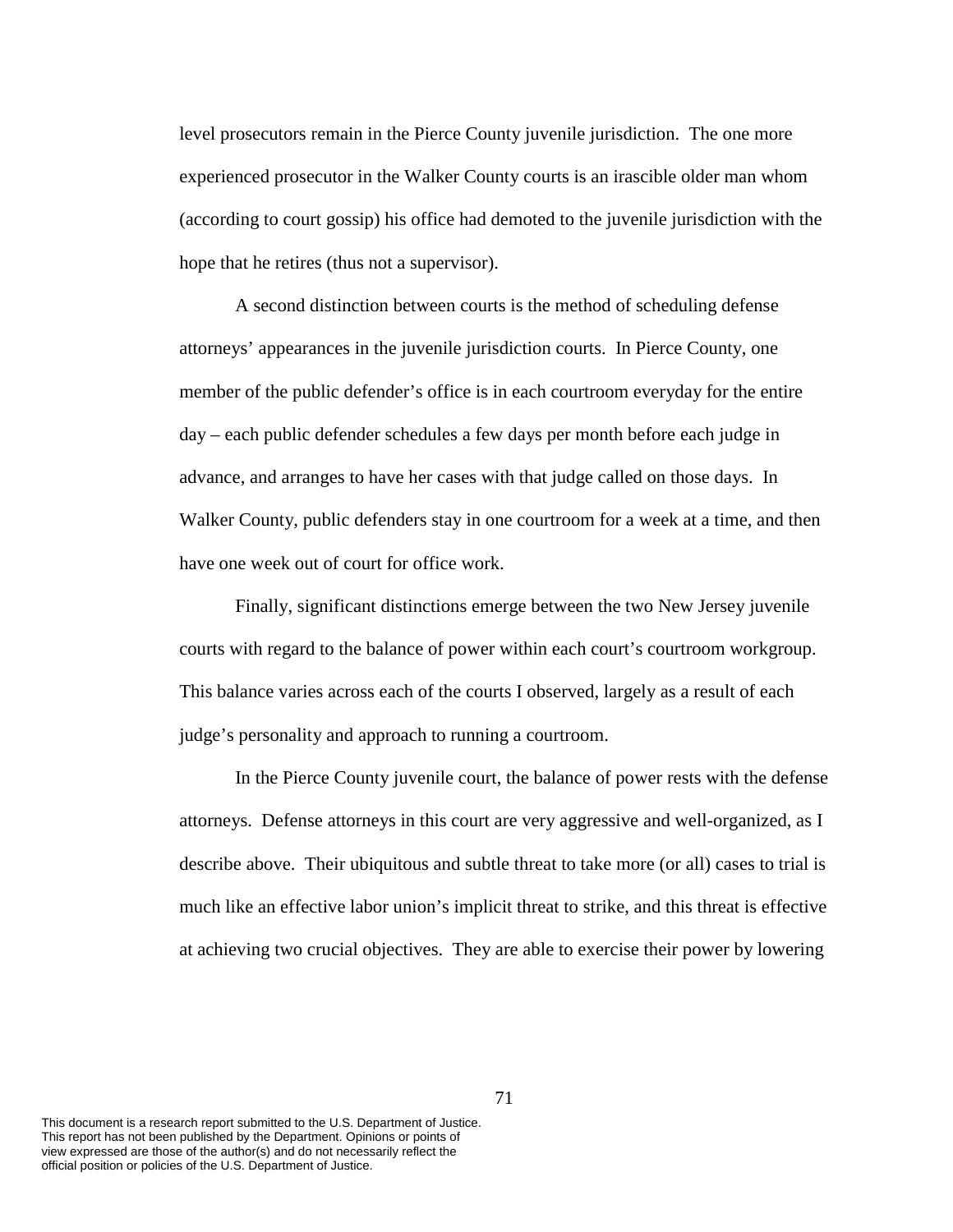the bar with regard to "going rates" of punishment (see Sudnow 1965), and usually they prevent the judge from straying from their agreements with prosecutors.

Defense attorneys in the Walker County juvenile court also are well organized and use their influence to lower going rates of punishments. Yet their influence is limited by one of the two judges in this court, the senior judge. The senior Walker County judge has a hard-nosed, punitive approach to dealing with adolescent offenders (relative to the other juvenile jurisdiction judges). This approach gives a significant advantage to the prosecution in this one courtroom. In this courtroom, the prosecutors know that the judge will reject a plea bargain he perceives as too lenient based on offense severity, giving the prosecutors the upper hand in bargaining and allowing them to dominate proceedings. However, the second judge in Walker County has a more lenient approach and softer disposition. This more junior judge is relatively more interested in background information such as the defendants' home lives and school records. As a result, the defense attorneys can offer mitigating evidence by presenting positive character assessments of defendants. When appearing before this judge, the defense attorneys have the upper-hand in negotiation because they know the judge will reject a plea bargain he considers too harsh, and can exert their collective influence over case processing.

# *New York Criminal Jurisdiction*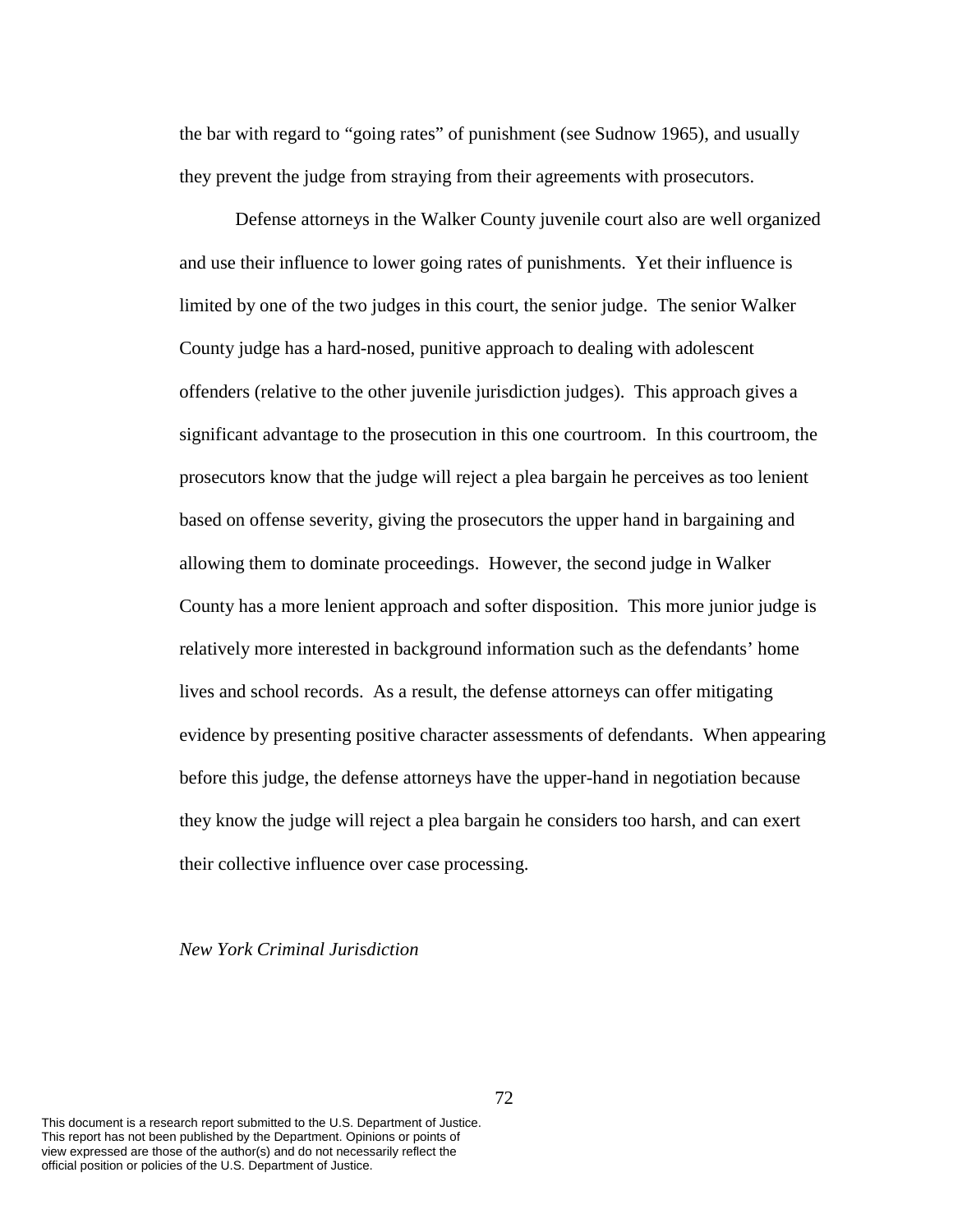One significant distinction between the two criminal jurisdiction courts is the consistency of prosecutors within the courtroom workgroups. In Brown County, a single prosecutor is in court every day and handles most mundane matters (all cases except for trials or special offenses such as rape, gang assaults and murders). Yet in Brady County a different prosecutor – though one from the same bureau consisting of approximately twelve attorneys – appears daily. Thus, the workgroup is somewhat more stable in Brown than in Brady.

In addition, the personalities of judges vary in the two courts in the New York criminal jurisdiction, and shape the balance of power differently in these two courts. In Brown County, the judge is a dominating, arrogant figure. He clearly expresses his expectations for all attorneys who work in his court, and voices his disapproval when attorneys fail in any way to meet his expectations. He demands that all attorneys arrive at his courtroom by 10:00 AM, regardless of any other cases they may have scheduled on any given day – other judges are far more understanding of attorneys who must appear in several courts in a single day, and usually will make exceptions to any schedule in order to accommodate the attorneys' busy schedules. In the following court fieldnotes I demonstrate this judge's sense of self-importance by showing how he treated an attorney who appeared in court one hour late:

The judge begins the hearing by scolding the defense attorney for showing up late here this morning.

Judge (to defense attorney): 'Do you want to discuss the defendant first, or have your sanction hearing?'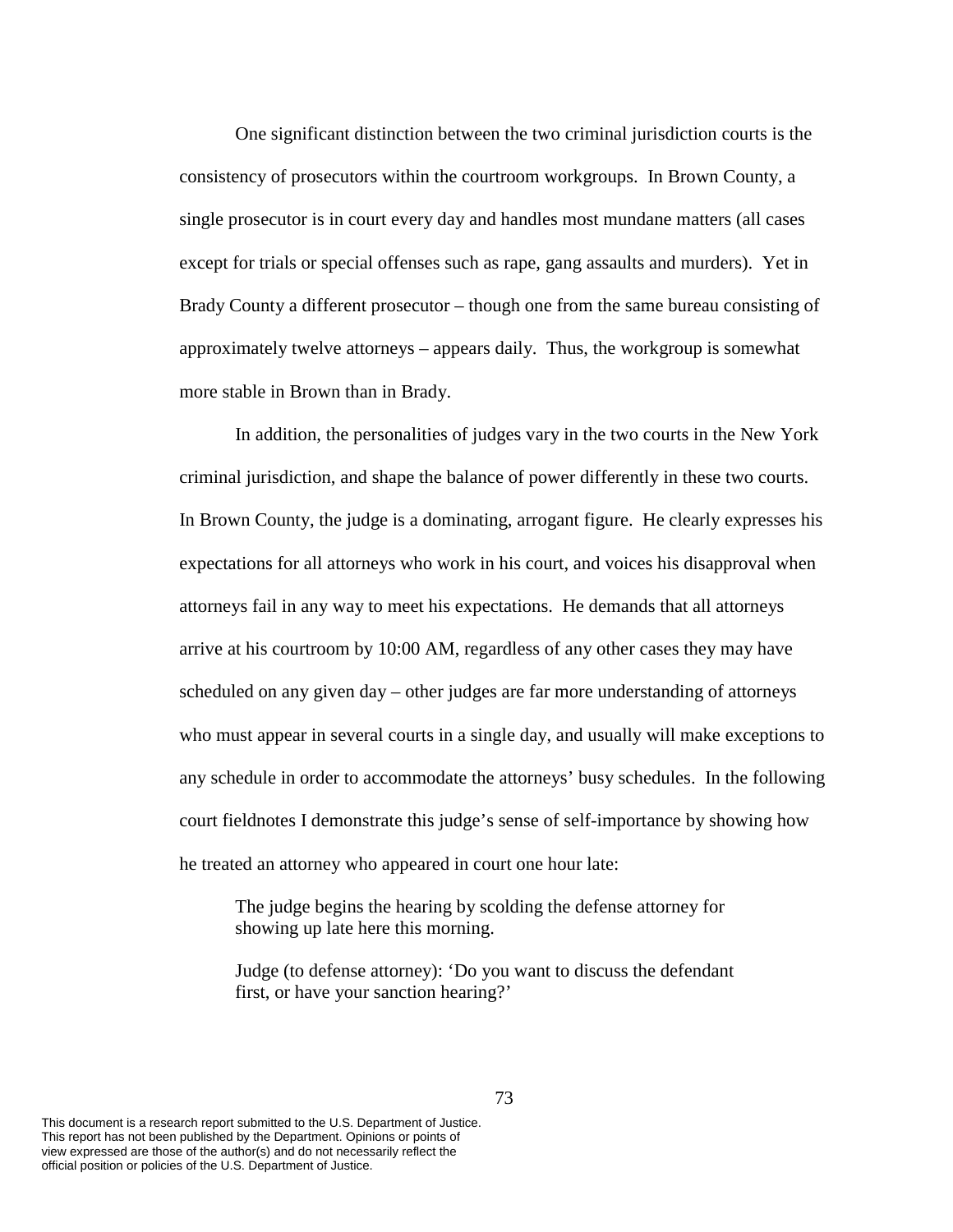At this, the defendant looks at his attorney and laughs.

The attorney has no coherent answer, but says he is ready to account for his tardiness, and he apologizes.

Judge: 'Fine, then we'll conduct your sanction hearing now. Do you have an explanation?' Defense Attorney: 'I was in domestic violence court and had a very ill client. Because of this I was hung up. I intended to be here on time, or to call, but I had no opportunity.' Judge: 'Have we spoken about this before?' Defense Attorney: 'Yes'. Judge: 'You must show at 10:00 or call by then. I can't run a part like this. I accept your apology without a financial sanction, but next time there will be a "painful" sanction.'

This judge often tells both prosecutors and defense attorneys to refuse any new cases while they have cases pending in his court, yet he has no authority to make this demand and the individual attorney or prosecutor often has no discretion over this matter. And, he subordinates both the prosecution and defense and dominates the flow of cases and decisions made in each case.

The other criminal court, in Brady County, is presided over by a judge with a more democratic style. As a result there is a very even balance of power, with court proceedings and outcomes shaped evenly by the judge, prosecutor and defense. This judge's approach is very different than that of the Brown County judge. He runs a very relaxed courtroom and is far less demanding than the Brown County judge. For example, every day he asks the court clerks, security officers and stenographer when they wish to break for lunch, rather than unilaterally setting the court's schedule.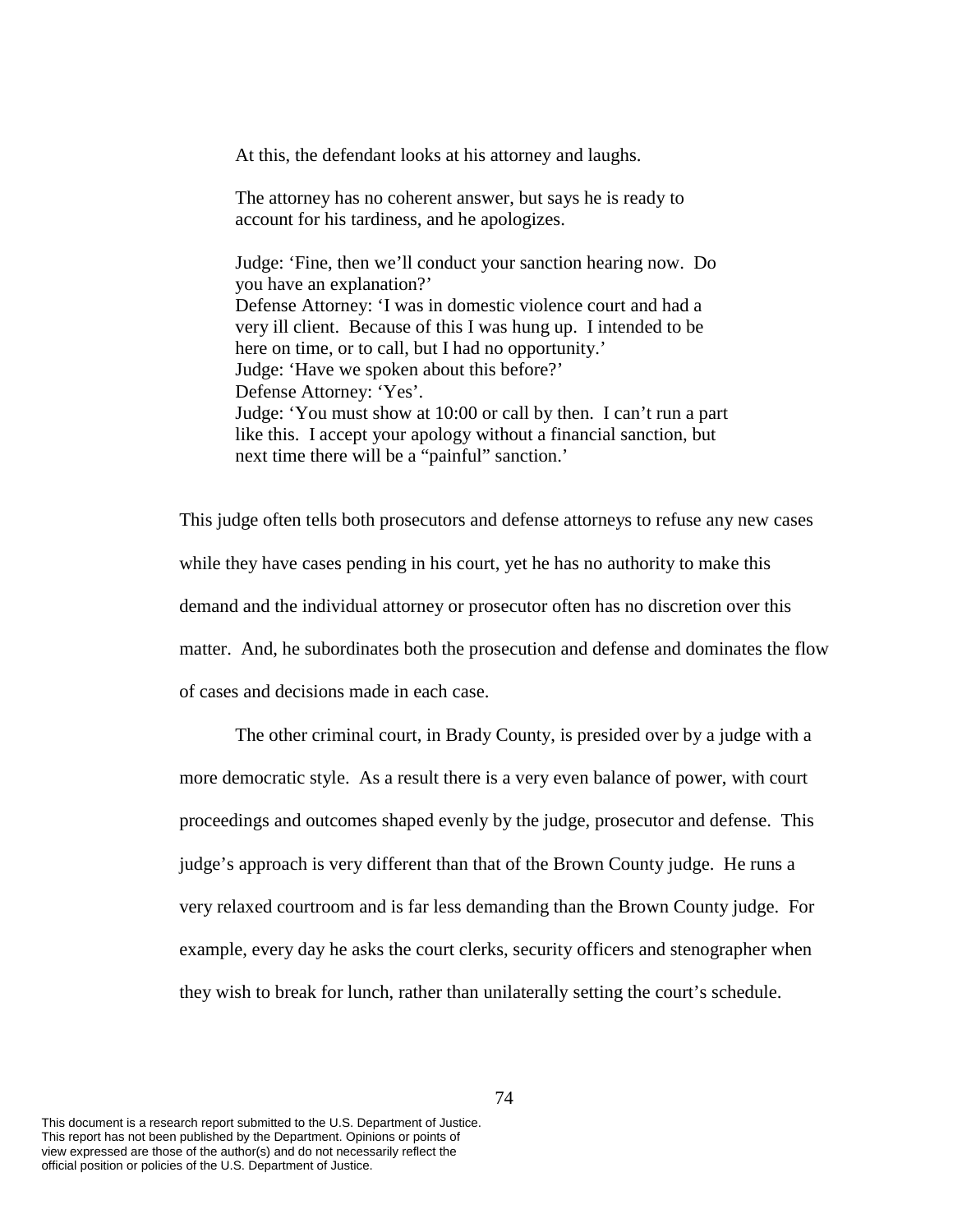Attorneys show up when they can to this court, and the judge accepts this practice as long as they show respect to the court and make an effort to call in advance (though he still does not become upset when attorneys are unable to call beforehand). Everyone working in the courtroom with whom I spoke recognizes his egalitarian approach. During several interviews with attorneys the respondents noted that this judge is extremely fair, listens to everyone before making any decisions, and weighs the arguments of the defense and prosecution evenly.

# **Conclusion**

Thus, the New York criminal jurisdiction and New Jersey juvenile jurisdiction are very different from one another with regard to their physical settings, organization of court work, and stability of membership. These jurisdictional distinctions are much greater than the distinctions among courts within each jurisdiction type. With this brief description of the New York criminal jurisdiction and the New Jersey juvenile jurisdiction in mind, I continue in the following chapters by analyzing the models of justice that are pursued in each jurisdiction type.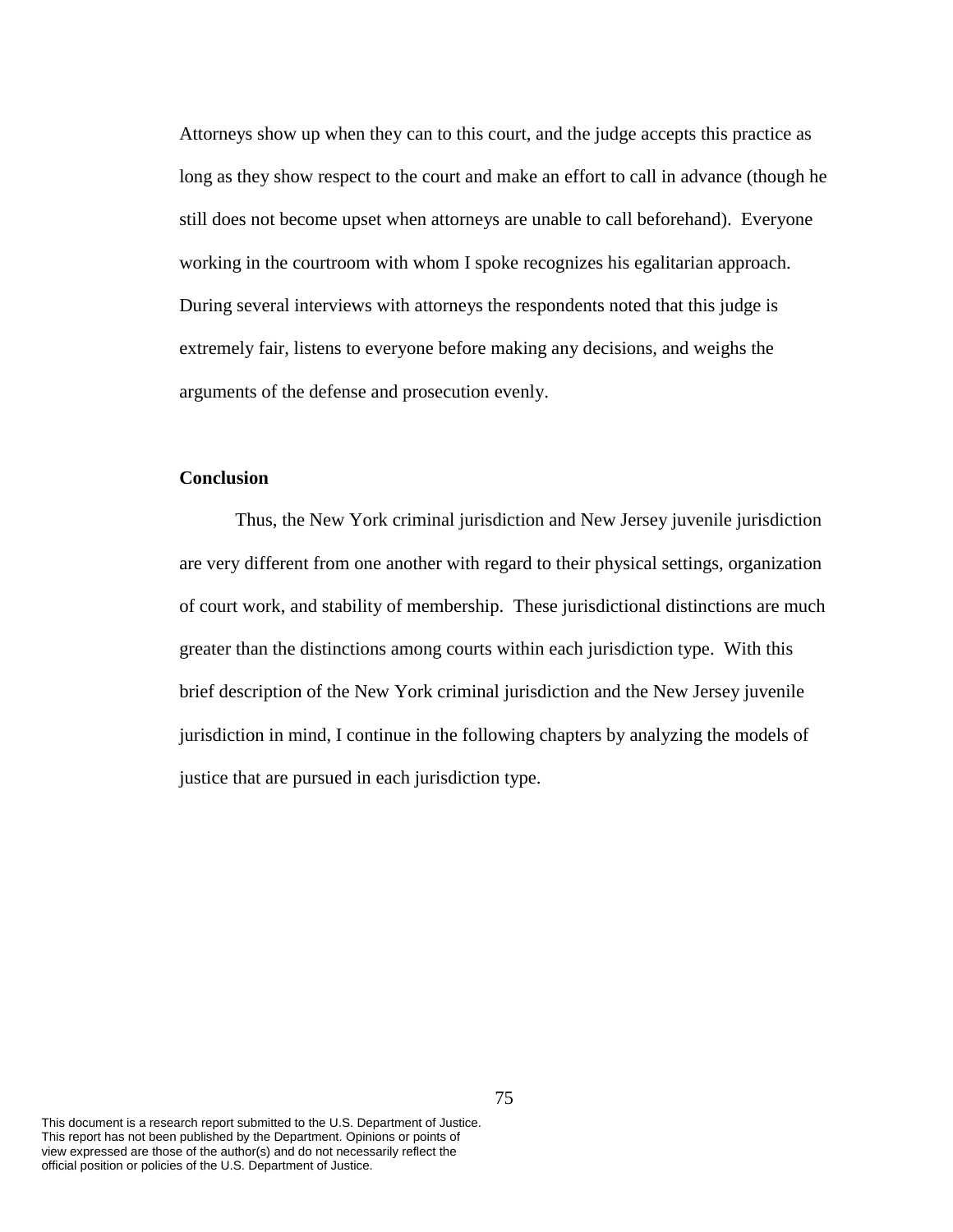## **CHAPTER 4: FORMALITY**

In this chapter I continue with my test of whether the conventional understandings of juvenile and criminal justice actually are put into practice during the processing of adolescents in juvenile and criminal jurisdictions. I analyze the first of the three dimensions that differentiate between criminal and juvenile justice, formality of case processing, by comparing the degree of formality of court proceedings for adolescents processed in the New Jersey juvenile jurisdiction and the New York criminal jurisdiction.

I answer one central question in this chapter: does jurisdiction affect the degree of formality of case processing? I compare my courtroom observations and interviews in the New Jersey juvenile jurisdiction and the New York criminal jurisdiction to examine three aspects of formality that prior research identifies as important: composition of courtroom workgroups, style of courtroom interaction, and the roles of defendants and their families in case processing. If I find that case processing in the New York criminal jurisdiction is more formal than in the New Jersey juvenile jurisdiction – that is, that they practice a more adversarial style of proceedings, have a narrower courtroom workgroup involving only legal professionals, and prohibit participation of defendants and their families – then I can conclude that adolescents processed in criminal rather than the juvenile jurisdictions are treated more formally. Hence, with regard to formality of case processing, juvenile justice is practiced in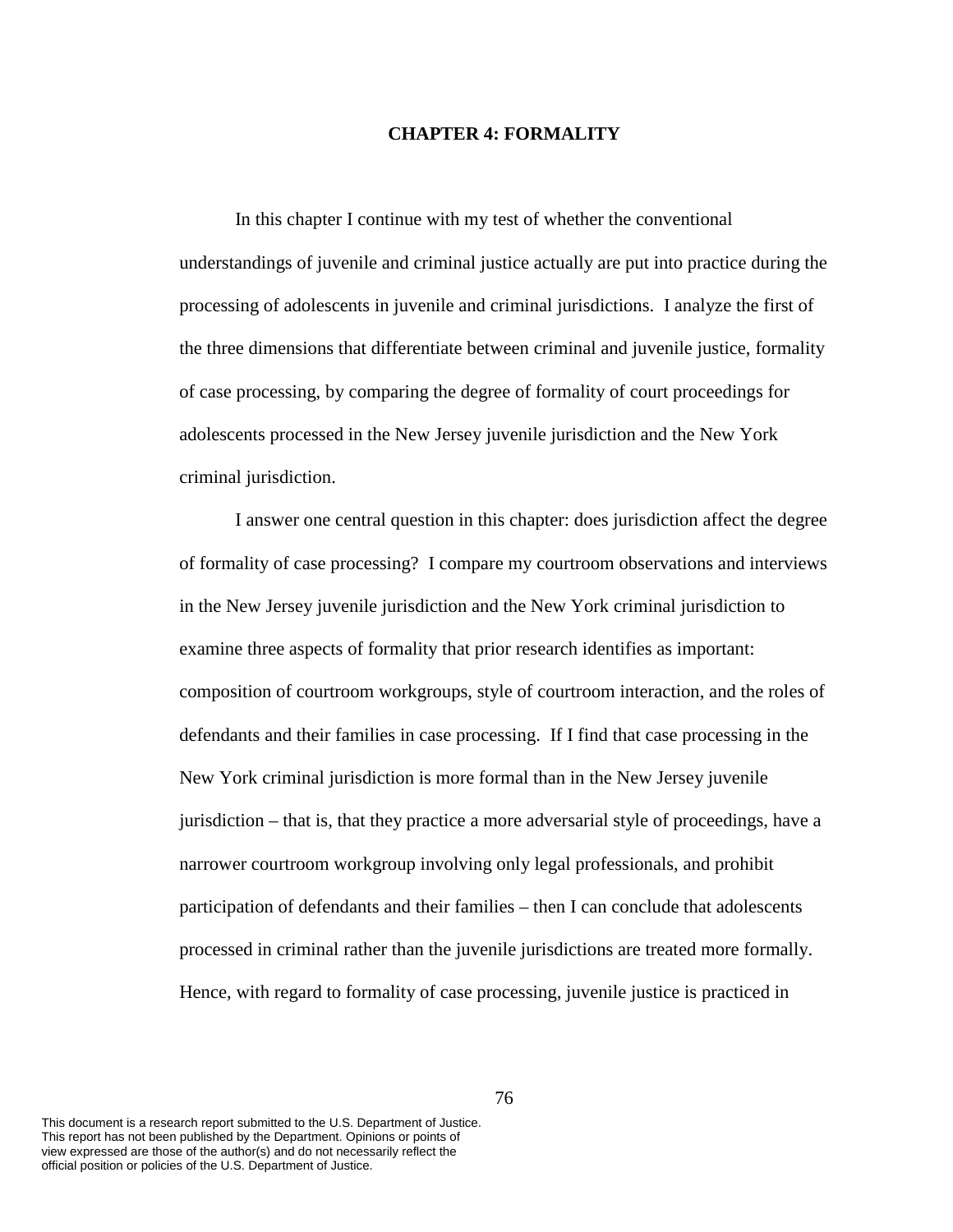juvenile jurisdictions and criminal justice in criminal jurisdictions. If, however, I find either no difference across jurisdictions, or relatively less formal case processing in the criminal than the juvenile jurisdiction (with a less adversarial style of proceedings, a courtroom workgroup including treatment professionals such as social workers and counselors, and participation of defendants and their families), then my data fails to support the prior research and political rhetoric arguing that criminal justice is pursued when adolescents are processed in the criminal jurisdiction (see Howell 1996; National District Attorneys Association 2000). In this case, I will consider how the two jurisdictions vary along this dimension: this could mean that both rely on a criminal justice model, both rely on a juvenile justice model, or that (paradoxically) the criminal jurisdiction produces juvenile justice and the juvenile jurisdiction produces criminal justice.

I analyze qualitative data to examine formality of case processing across jurisdiction. After reviewing the existing literature on level of formality across criminal and juvenile jurisdictions, I analyze the data with regard to three characteristics of formality of case processing: (1) the composition of the courtroom workgroup, (2) the formality of courtroom interaction, and (3) the roles of defendants and their families. As I make these comparisons, I describe the case processing in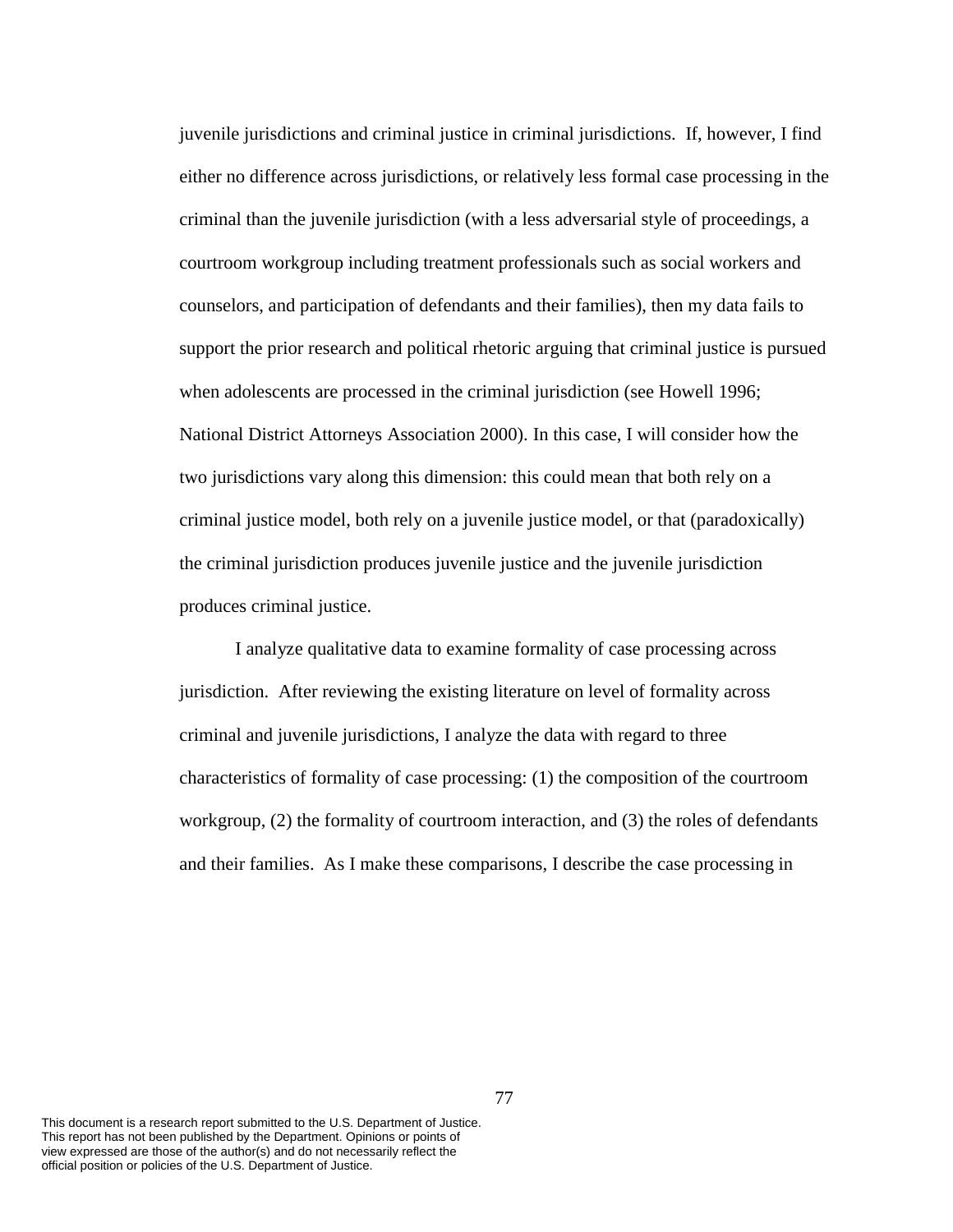each jurisdiction across two stages – the initial stage of case processing and the sentencing phase. $^{22}$ 

In this chapter I focus on a jurisdictional comparison rather than a comparison of the two courts within the juvenile jurisdiction and the two courts within the criminal jurisdiction. I restrict my analysis to jurisdiction because the formality of case processing is extremely similar across courts within each jurisdiction, with only small incremental court differences. Thus, I find no support for prior arguments that the distinctions between local legal cultures will result in different levels of procedural formality across courts within jurisdictions (see Dixon 1995; Eisenstein et al. 1988; Flemming et al. 1992; Nardulli et al. 1988; Ulmer 1997). Instead, significant jurisdictional differences account for most of the variation I find between adolescent cases processed in courts in the New Jersey juvenile jurisdiction and the New York criminal jurisdiction.

# **Prior Research on Procedural Formality**

According to the conventional criminal justice model, formal due process rules guide courtroom interaction. Relative to juvenile jurisdictions, criminal jurisdictions are designed to be formal procedural institutions in which an adversarial process

 $\overline{a}$ 

 $22$  I refer to the sentencing phase not as a formally declared hearing following official conviction, but as discussions that involve a consideration of sentence assuming conviction. These discussions often precede formal conviction, but do not occur until all workgroup members have implicitly agreed that the case will soon lead to conviction, at which point they begin to negotiate a sentence in exchange for a guilty plea.

This document is a research report submitted to the U.S. Department of Justice. This report has not been published by the Department. Opinions or points of view expressed are those of the author(s) and do not necessarily reflect the official position or policies of the U.S. Department of Justice.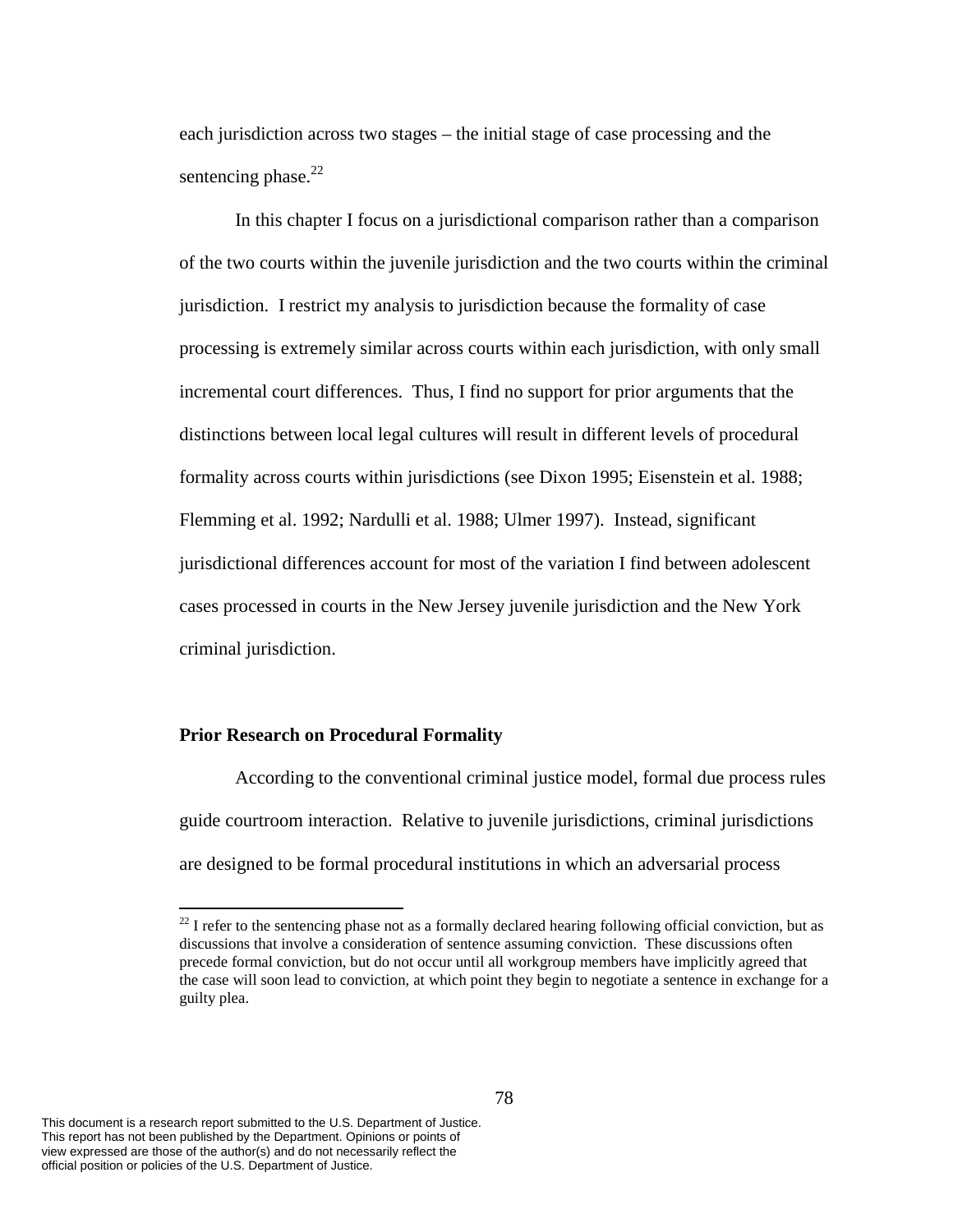protects both the state from guilty offenders (by ensuring aggressive prosecution), and the accused from wrongful conviction. Hence, courtroom workgroups primarily include defense attorneys and prosecutors who contest legal and factual issues while judges preside over cases, with hearings proceeding according to due process rules. Although some scholars describe criminal jurisdiction workgroups as cooperative teams rather than adversaries (eg. Blumberg 1967; Packer 1964, 1968), the procedural rules of criminal jurisdictions – even in a "crime control model" (see Packer 1964) – result in a relatively more formal style of case processing than found in juvenile jurisdictions (Feld 1999). This relative difference in formality between juvenile and criminal jurisdictions is the reason why some scholars advocate abolishing the juvenile jurisdiction in an attempt to protect juveniles from invasive and informal juvenile jurisdiction proceedings (Ainsworth 1991; Federle 1999; Feld 1987, 1999).

In contrast to the relative formality of the criminal jurisdiction, the original juvenile courts, created at the turn of the twentieth century in Chicago, were intended to be less formal institutions. The Progressive-era founders of the juvenile justice system attempted to dispense with legal formalism in order to prevent formality from impeding the court's social welfare mission. Rather than having attorneys debate legal issues, the court founders envisioned juveniles talking freely about their problems with a judge and a probation officer. They believed that caring judges acting in the juveniles' best interests should be unencumbered by legal restraints as they attempt to

 $\overline{a}$ 

This document is a research report submitted to the U.S. Department of Justice. This report has not been published by the Department. Opinions or points of view expressed are those of the author(s) and do not necessarily reflect the official position or policies of the U.S. Department of Justice.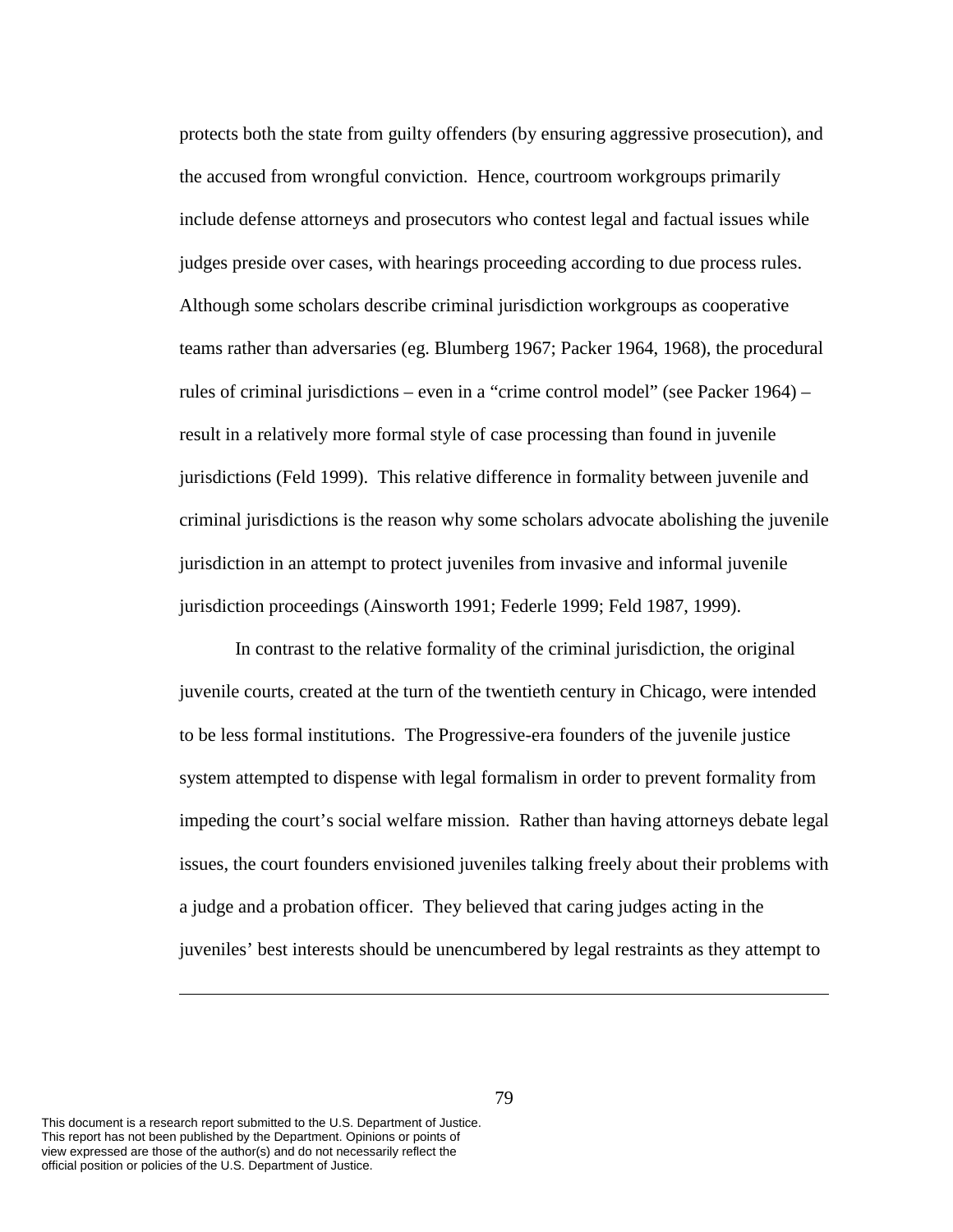uplift wayward youth. Moreover, the Progressives professed that without being limited by legal formalism, court actors could better address the underlying problems causing delinquency (Platt 1977; Rothman 1980; Ryerson 1978).

Recent comparisons of juvenile and criminal jurisdictions also describe juvenile jurisdictions as relatively less procedurally formal. Barry Feld (1999), for example, repeatedly calls the juvenile jurisdiction "a scaled down second-class criminal court" because juveniles are punished yet they do not receive adequate legal representation or other necessary procedural rights. Feld argues that juveniles often are punished as severely as  $-$  if not more severely than  $-$  their counterparts in the criminal jurisdiction. This happens because many juveniles are not represented by attorneys, and juvenile jurisdictions forego important due process protections in an attempt to rehabilitate delinquents. Thus he claims that the less formal procedural nature of juvenile jurisdictions hurts defendants by denying due process protections available in the criminal jurisdiction while allowing punishment similar to that handed out to adults (Feld 1987, 1998, 1999). Furthermore, in his critical depiction of French juvenile courts, Jacques Donzelot (1979) likewise describes this jurisdiction's relative informality:

The conventional confrontation between prosecutor and defense counsel, their rhetorical jousting, is thus relegated to the background by a new ordering of discourses, staggered according to a hierarchy of expertise [hiérarchie technicienne] that precludes any possibility of contradictory debate. (pp. 107-8)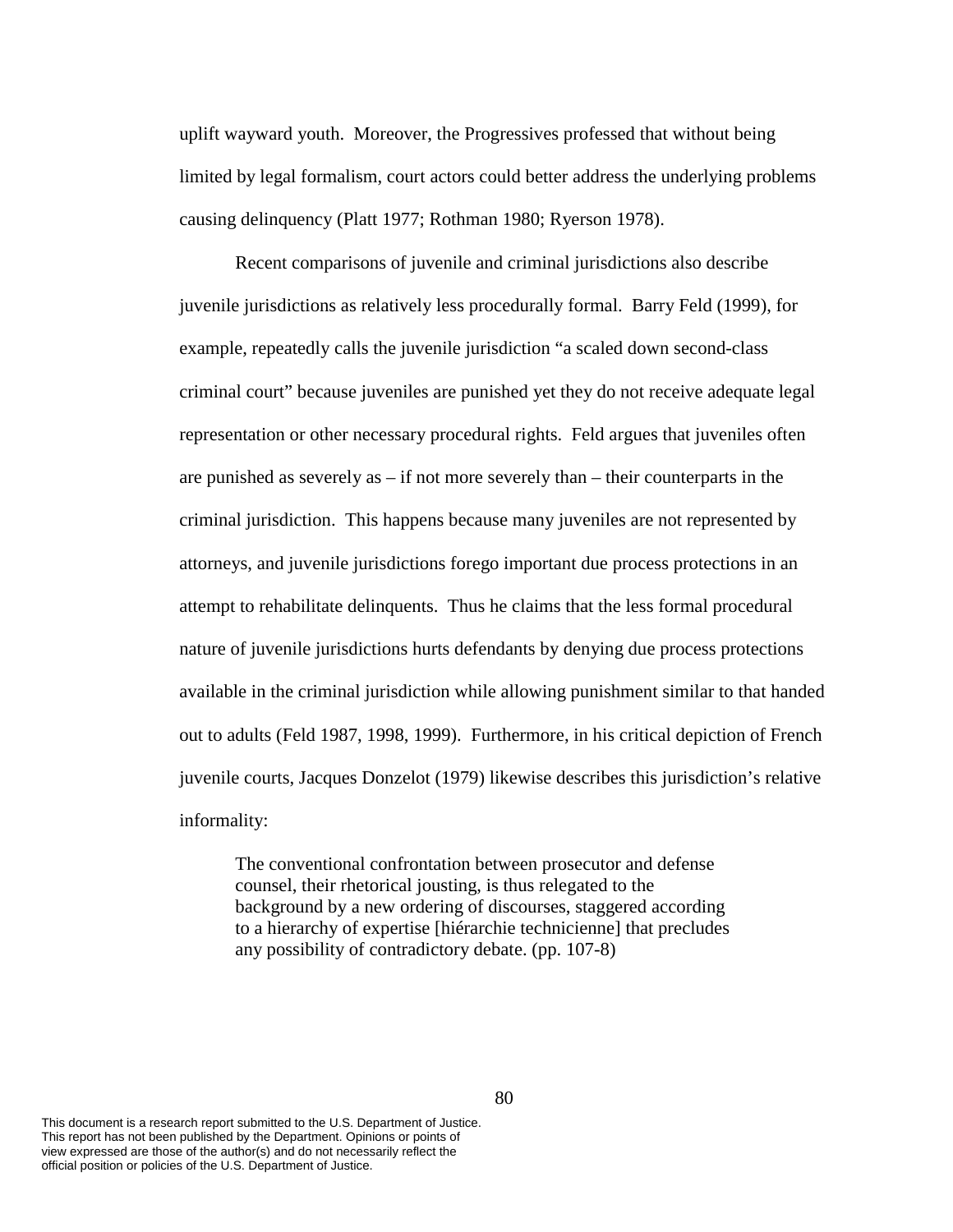In *In re Gault* (1967), the U.S. Supreme Court recognized the problems inherent in less formal procedures for the juvenile jurisdiction. In this decision, the Supreme Court describes the juvenile jurisdiction as being "a kangaroo court" in which adolescents receive the worst of both worlds – punishment similar to that prescribed in a criminal jurisdiction but without the advantages offered by due process in a criminal jurisdiction. The Supreme Court decided that like criminal jurisdiction defendants, juvenile jurisdiction defendants who risked being sent to custodial institutions have several rights previously denied to them: the rights to legal counsel; to adequate, written, and timely notice; to cross-examine witnesses; and the privilege against self-incrimination (Bernard 1992; Feld 1999; Manfredi 1998).

Even after the Supreme Court's decision that adolescents in the juvenile jurisdiction must receive these procedural rights previously denied to them, many still argue that juvenile jurisdictions are procedurally less formal than criminal jurisdictions. For example, juvenile jurisdictions but not criminal jurisdictions involve defendants' families in case processing; relative to criminal jurisdictions juvenile jurisdictions rely more on social workers and private treatment providers; juvenile jurisdictions are less wedded to a formal adversarial process; and most juvenile jurisdictions do not allow a right to trial by jury (eg. Bortner 1982; Feld 1999; Jacobs 1990).

Prior research on juvenile jurisdictions finds that courtroom workgroups include treatment professionals and other external sponsoring agents beyond the

This document is a research report submitted to the U.S. Department of Justice. This report has not been published by the Department. Opinions or points of view expressed are those of the author(s) and do not necessarily reflect the official position or policies of the U.S. Department of Justice.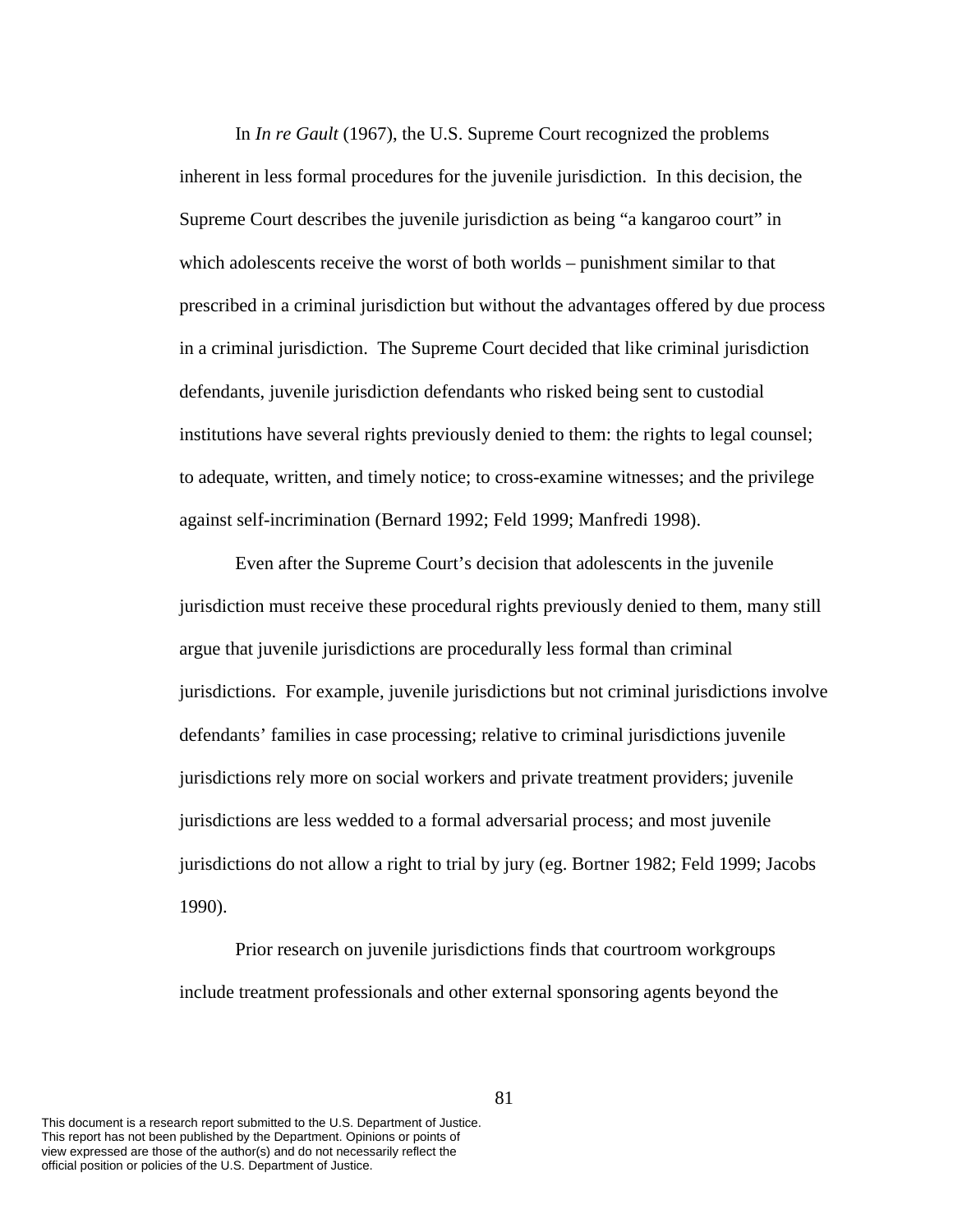workgroup triad (prosecutor, defense attorney and judge) to which criminal jurisdiction courts traditionally are limited. For example, Emerson (1969) finds that juvenile jurisdiction court communities include active participation from several external sponsoring agencies. A network of interlocking social welfare agencies such as probation and mental health care providers are particularly prominent in his account. The interaction between courtroom actors and these sponsoring agencies results in complex relationships that shape prosecution and sentencing. Thus, the workgroups in a juvenile jurisdiction may involve a larger number of participants than in a criminal jurisdiction (see also Donzelot 1979).

Additionally, previous studies find that defendants and their families have a direct participatory role in juvenile jurisdiction case processing (Bortner 1982; Emerson 1969). In contrast, scholars who describe criminal jurisdiction case processing portray court hearings as often being unintelligible to defendants, who have little or no direct participatory role (eg. Carlen 1978; Feeley 1979).

In sum, prior research in various venues suggests that relative to a criminal jurisdiction, case processing in a juvenile jurisdiction is less adversarial, relies on a larger workgroup including external sponsoring agencies, actively involves defendants and their families, and is less formal overall. Yet no prior research uses qualitative data to compare systematically the formality of case processing of adolescents in juvenile and criminal jurisdictions. As a result, it is unclear whether the processing of adolescents in juvenile and criminal jurisdictions differs with regard to composition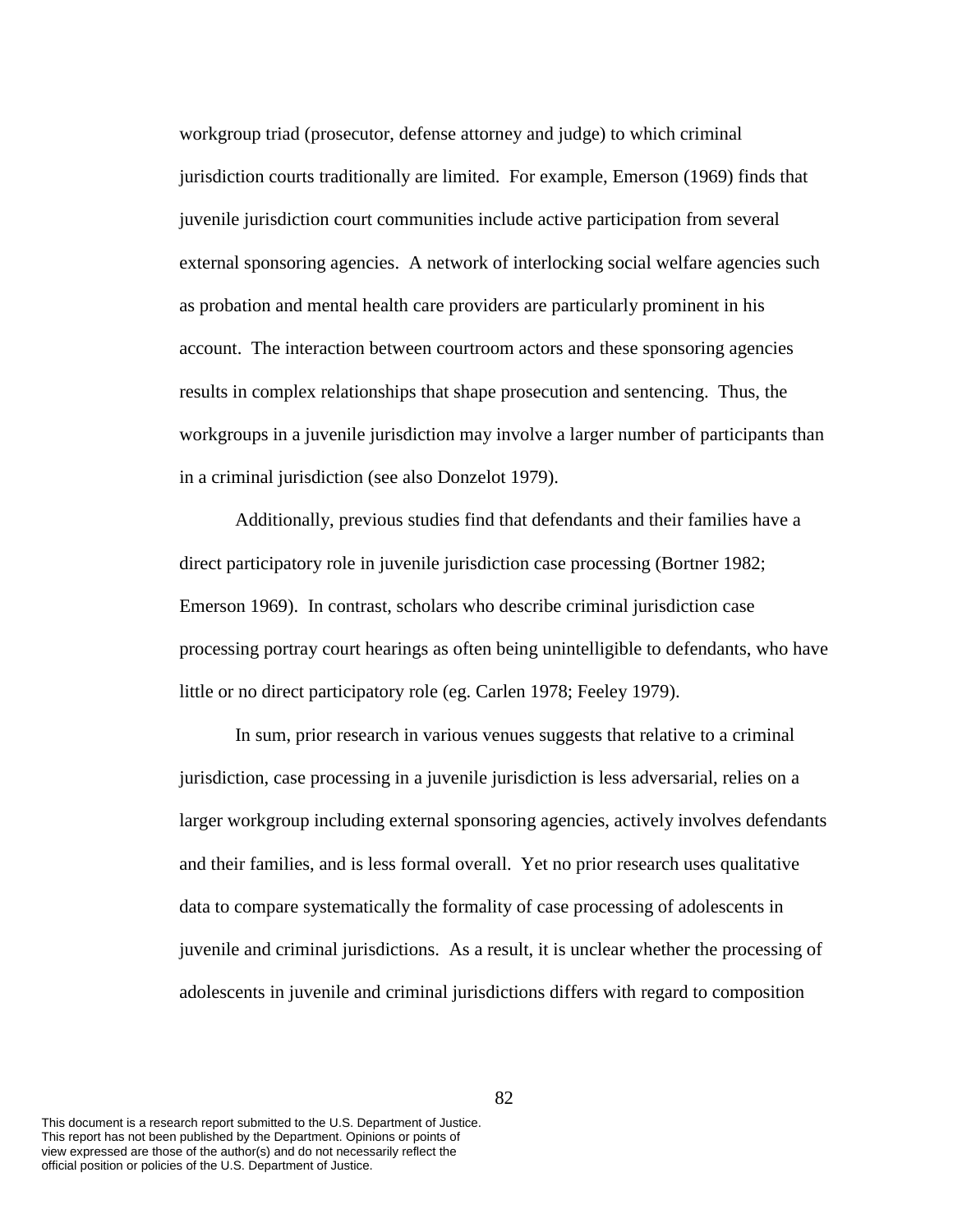and formality of courtroom workgroups. I use the data from my court observations and interviews with court actors in the New Jersey juvenile jurisdiction and the New York criminal jurisdiction to determine whether the distinctions in formality suggested by the criminal and juvenile justice models hold true. To present these data, I discuss each of the two jurisdictions separately, and analyze formality of case processing for each of the two stages of case processing – prior to sentencing and during sentencing – in each jurisdiction.

## **New Jersey Juvenile Jurisdiction**

#### *Prior to Sentencing*

## 1. Composition of Courtroom Workgroups

Aside from the judge, prosecutor, defense attorneys and administrative court staff (eg. bailiffs, clerks), several other sponsoring agencies participate in the prosecution of adolescent offenders in both jurisdiction types. These external sponsoring agencies shape court proceedings by presenting information or proposing solutions to problems.

In the New Jersey juvenile jurisdiction, a wide array of individuals who are outside of the judge-defense-prosecution triad participates in case processing. Their participation begins during the early stage of case processing, and continues throughout entire cases. These participants include representatives from: the juvenile shelter (a residential facility for homeless or abused/neglected youth), the Department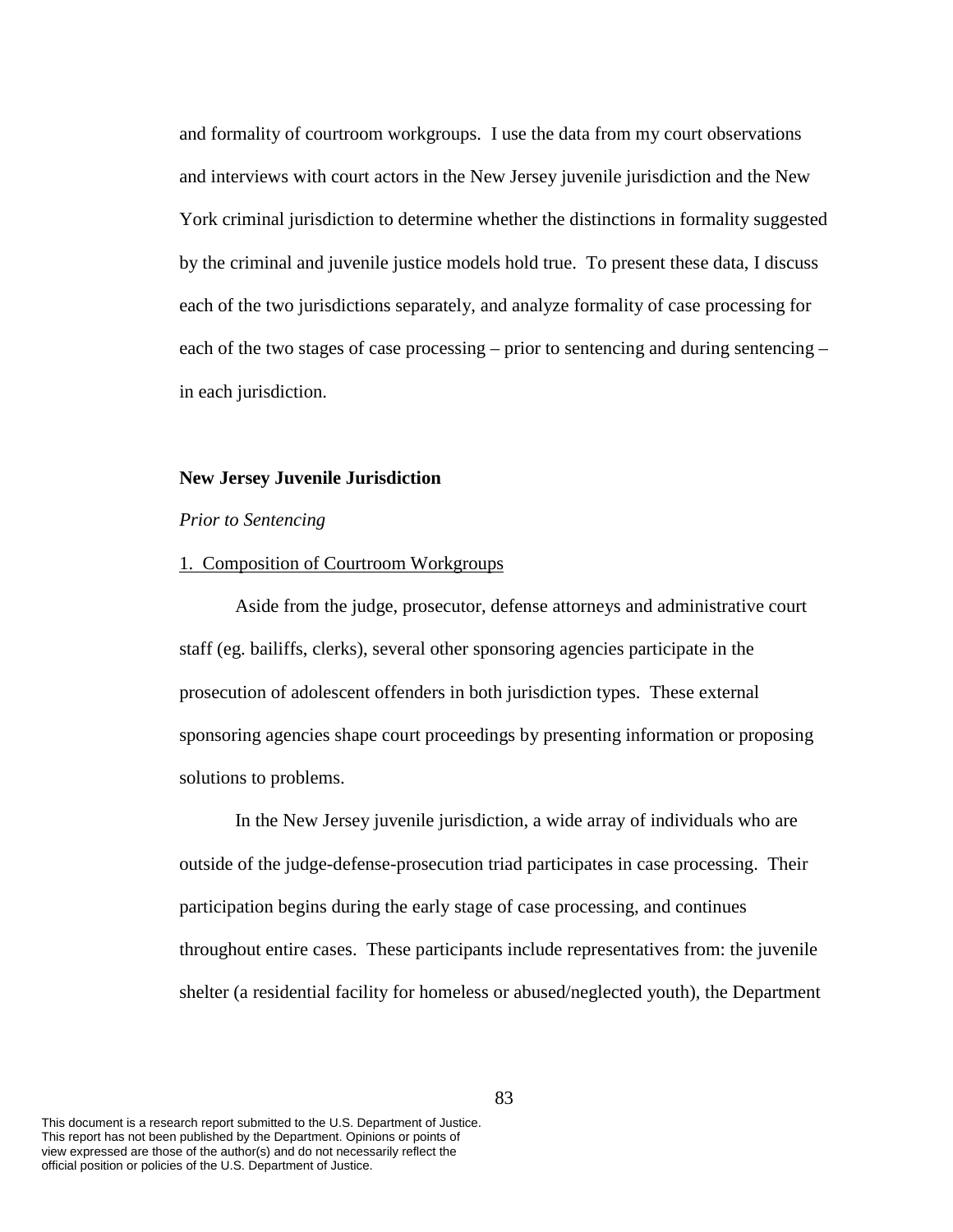of Juvenile Justice (the state's juvenile prison agency), and the Department of Youth and Family Services (a family oriented welfare agency). In addition, probation officers and representatives from specific treatment or school programs participate in court proceedings. Representatives from these agencies are considered "regulars" by the court staffs – they come and go from the courtrooms with frequency and without interruptions, despite the fact that the hearings (by rule) are closed to the public or to anyone not involved in the particular case. They wear identification badges and are known by all court staff, thus they are allowed full access to observe court proceedings. Usually, they sit in court and observe hearings before and after the case in which they are participating; during this time they chat with each other and with court staff. These participants may be involved in cases from beginning to end – they aid the courts by providing information at all stages of case processing.

For example, one important contribution to juvenile jurisdiction case processing during the early stage of court proceedings occurs when probation officers, medical professionals or mental therapists evaluate a defendant and report to the court on the defendant's likelihood of success in a pretrial diversion program. Depending on this evaluation, the judge might consider such a program as an alternative to pretrial detention while the defendant's case proceeds.

One effect of the "regular" status of juvenile jurisdiction external participants is that their goals are fairly similar to those of the court staff. They are members of the same penal-welfarist juvenile justice system; because they seek to protect and treat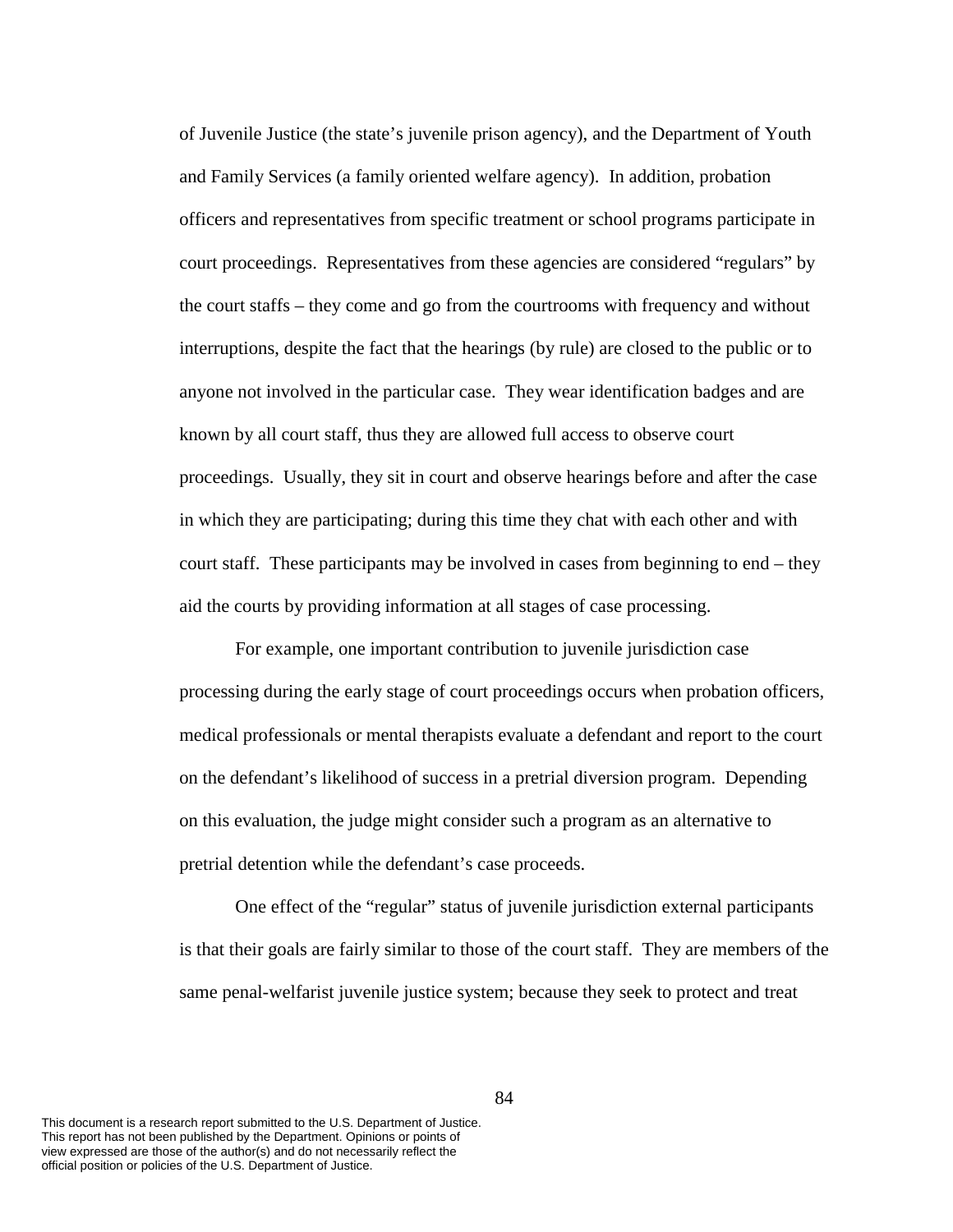juveniles, but also to control and punish, their goals match the court's statutory mission. These regulars readily report defendants' negative behavior either to request the court's help in controlling the youth under their care or to maintain credibility among the courtroom workgroup. In sum, the external participants in the juvenile jurisdiction are members of the court "team" with a robust shared past (Ulmer 1997) and participate in case processing throughout entire cases.

# 2. Formality of Courtroom Interaction

Consistent with a juvenile justice model, the interaction of courtroom workgroup members in the New Jersey juvenile jurisdiction is informal throughout case processing. This informality characterizes both stages of case processing, and both courts in the juvenile jurisdiction. In contrast to the criminal jurisdiction, in which court actors frequently submit written motions regarding admissibility of evidence and defendants' statements, court actors rarely file legal motions in the juvenile jurisdiction. Rather, defense attorneys and prosecutors discuss their positions verbally in court. Veracity of police identification, for example, is debated in court during a probable cause hearing or a trial, rather than decided based on written motions. Even more frequently, juvenile jurisdiction defense attorneys use this type of issue informally during plea bargaining to suggest weaknesses in the prosecutor's case as a tactic to secure a reduced sentence: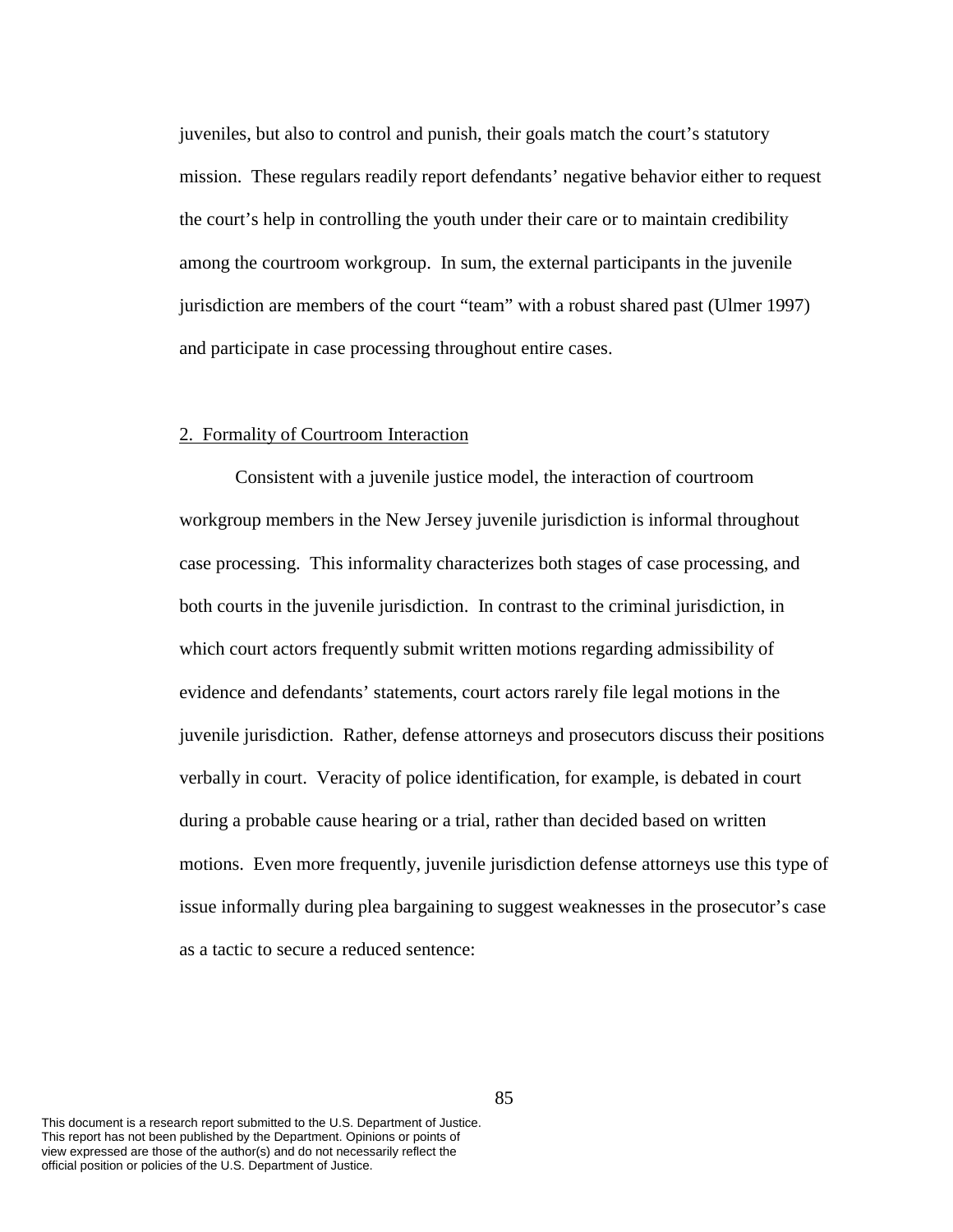Winning 90% of the time is being able to convince the prosecutor that if it did go to trial they might not have such a good chance. As opposed to actually going to trial and winning the trial. So you look at the discovery when it's handed to you the day you show up for court and you say, 'Oh look, this is a search problem.' Or, 'Oh look, this is a Miranda problem.' 'Oh look this guy didn't do anything.' Or any kind of thing that can come up. (#10 – defense attorney)

Legal matters such as formal arrest charges and identification procedures (eg.

how a witness identification lineup is conducted) are taken relatively lightly in the

juvenile jurisdiction, as illustrated by the following hearing:

When the judge asks for the status of the case, the defense attorney and prosecutor answer that they have failed to reach an agreement, and this case is going to trial.

Judge: 'I'm looking at the three cases pending against the defendant, and really this is only two cases, because two of them are inter-related. Do you have any questions?' Defendant: 'Yes. I never saw a copy of the police report for one of the cases.' Judge (to prosecutor): 'Yes, case number [ ]. Can you show her that police report?' Prosecutor: 'There is no police report on that case, only the victim's statement. No report was ever filed.'

In this hearing, not only is the number of charges pending a flexible issue, but there is no police report on file for a case that is proceeding to trial – this lack of legal formality is in sharp contrast to criminal jurisdiction proceedings. Overall, in the New Jersey juvenile jurisdiction far less time is spent on "legal house-keeping" than in the New York criminal jurisdiction. Instead the judge, prosecutor and attorney spend more time discussing the defendants, offenses of which they are accused, and possible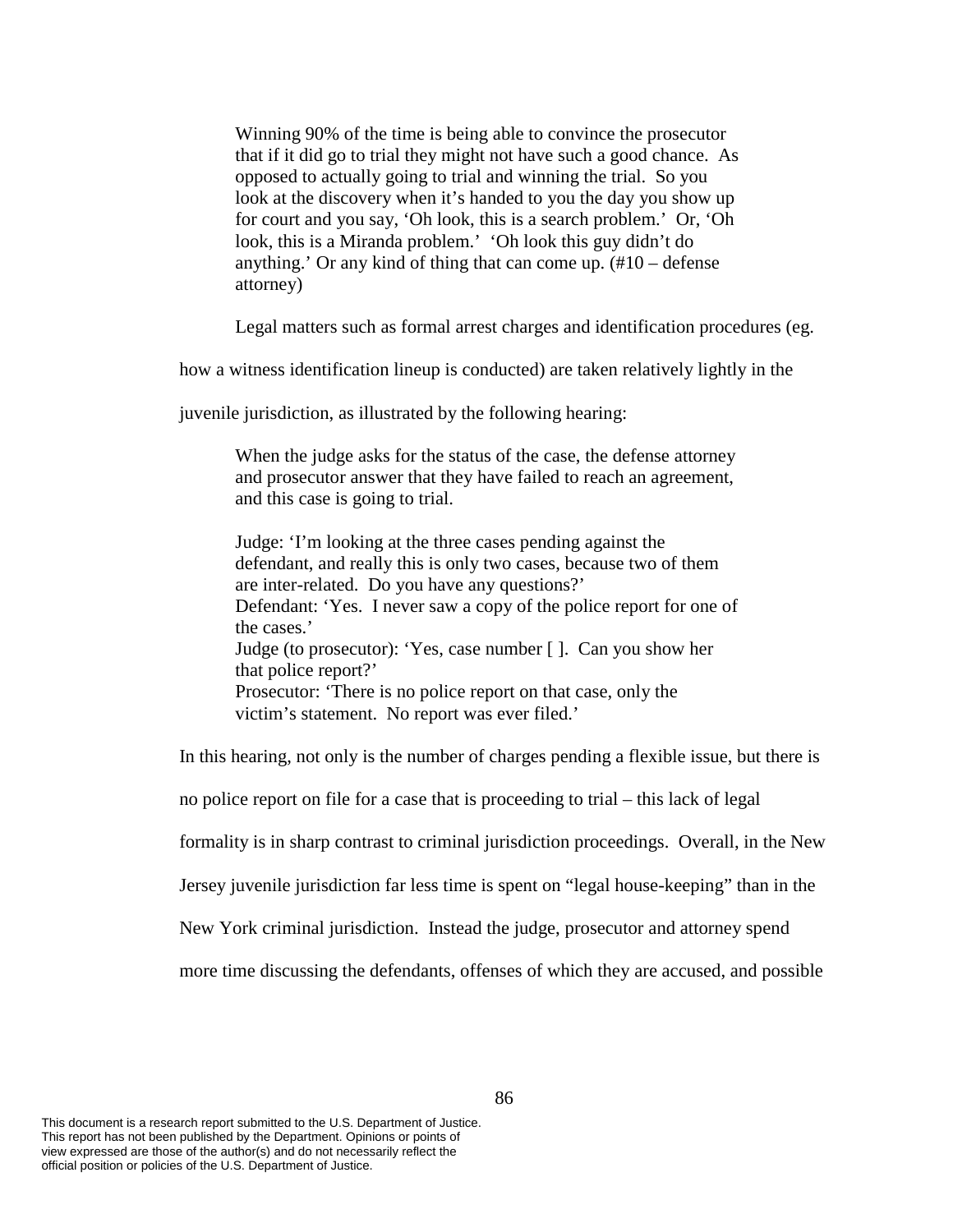outcomes of prosecution. In other words, the subject of prosecution and its most

likely outcomes are discussed in place of legal procedures.

Furthermore, the court actors in the New Jersey juvenile jurisdiction use a far

more relaxed conversational style than in the New York criminal jurisdiction, and

recognize fewer formalized status distinctions between judge, prosecutor and defense.

Consider, for example, the following interaction in court:

Defense Attorney: 'This was either a disorderly persons or petty disorderly persons, so we request that he be released, now that he's been held this amount of time.'… Judge: 'This has come up before, raised by [other defense attorney], the argument that because it's a disorderly persons offense he can't be remanded. I respectfully disagree.' Defense Attorney: 'Can I go get my statute book? I'd be happy to read you the statute?' Judge: 'Sure, but I've got it right here.'

The defense attorney leaves court for about two minutes then returns.

Defense Attorney: 'I'm sorry, judge, my statute book is in the office. Could I borrow yours?'

The judge then prints out the statute for the defense attorney and for the prosecutor.

During this hearing, the judge and defense attorney disagree about the meaning of a statute. In response, the attorney is sarcastic, challenging, and interrupts the hearing to fetch a book that he hopes will support his argument. This informal level of interaction simply would not be allowed in the criminal jurisdiction. Either New York criminal jurisdiction judge would have become very angry at the disrespectful tone of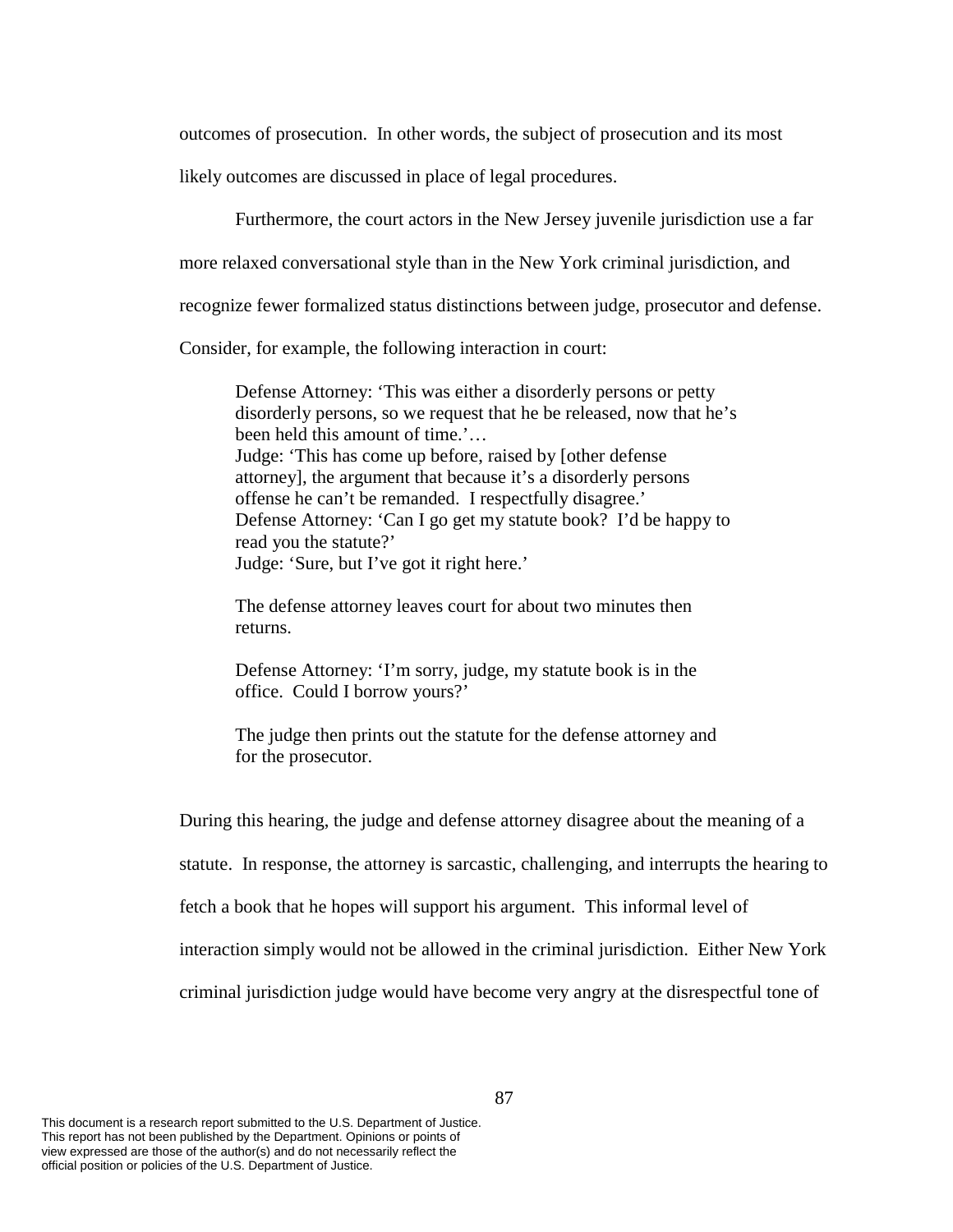the defense attorney, his sarcastic offer to read the statute aloud in court for the judge, and his act of leaving court to fetch his book. Yet this judge remains calm, prints out the statute, considers the argument and then sorts through the disagreement rather than reacting to the disrespect with hostility.

Although there are few people in the courtroom at any one time, and the courtrooms are small, the New Jersey juvenile jurisdiction judges allow people to converse with each other during hearings. Defense attorneys waiting for cases to be called frequently chat with each other, or even negotiate with the prosecutor while a case is being heard. This occasionally occurs while the prosecutor is participating in a hearing B she may make a statement to the judge, then turn around and have a side conversation while the defense attorney speaks. The judges and court officers allow this behavior as long as the conversations remain quiet and the people involved in the hearings are able to perform their duties without significant interruption.

#### 3. Roles of Defendants and Their Families

In the New Jersey juvenile jurisdiction, case processing resembles a participatory, family-oriented model that incorporates defendants and their families. Both parents and defendants are primary courtroom participants throughout entire cases, beginning with the defendant's first appearance in court. The court requires that a parent, or a suitable substitute such as an Aunt/Uncle or a family friend, attends all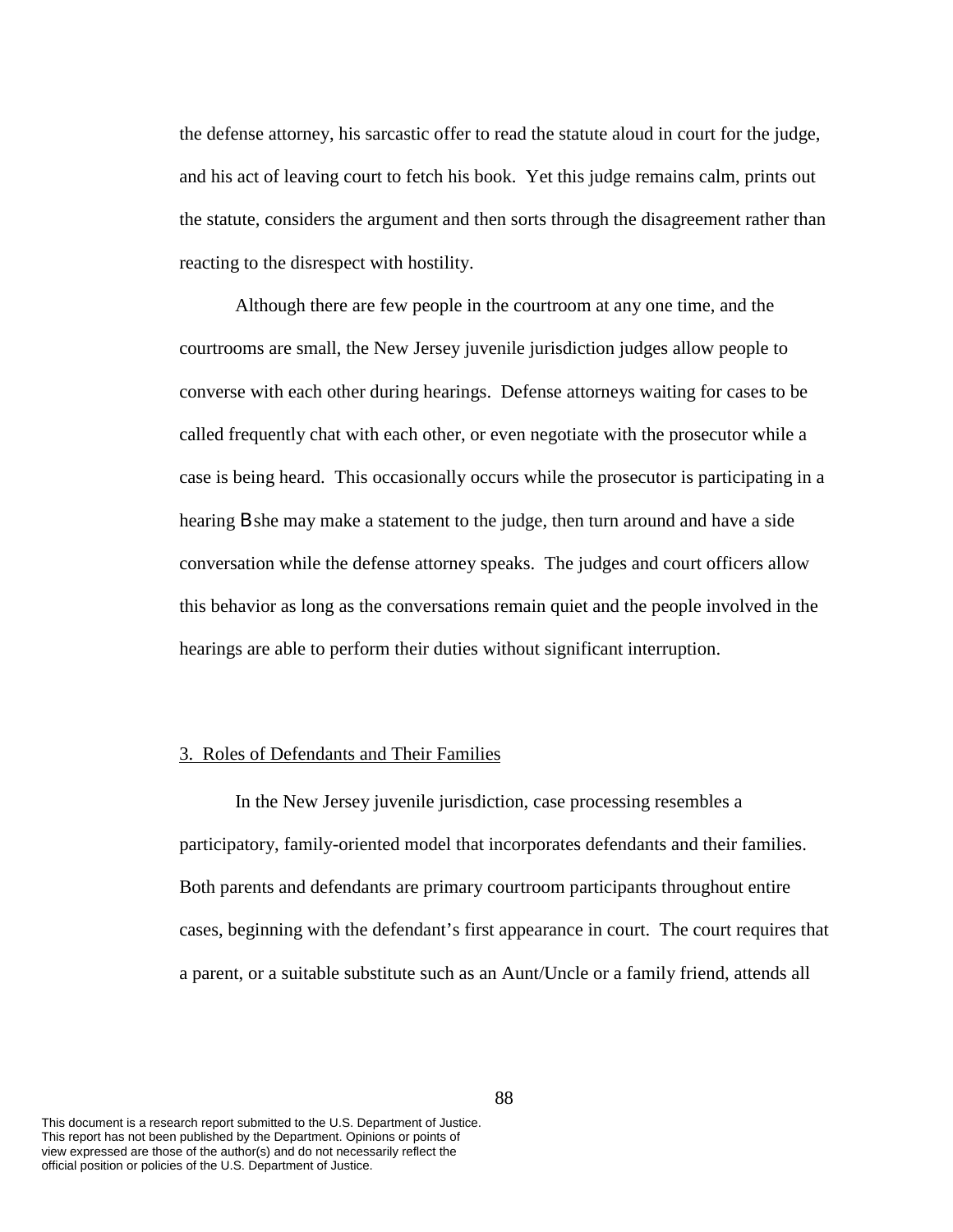juvenile jurisdiction court hearings. If a parent knowingly fails to appear for her child's hearing, the judge issues an arrest warrant for her. Once hearings begin, the parents either stand (in Pierce County) or sit (in Walker County) directly next to the defendant. The judge actively seeks the participation of both the juvenile and her parents, as the judge asks either the defendant or the family (or both) direct questions. For example, most juvenile jurisdiction judges routinely ask parents "How is he/she behaving at home?" Furthermore, parental consent is a vital component of court dispositions – judges will not send a defendant home to a parent who refuses to accept her back – and the presence of a parent frequently determines whether the judge releases or detains the defendant at her first court appearance (see Matza 1964).

Moreover, judges often consult with defendants about how they are doing and what they want to happen as a result of their court cases. The following interaction is typical of juvenile jurisdiction court hearings:

Judge: 'There's a proposal to change the detention status. Who else lives with you besides the defendant?' Mother: 'Me, my other son, [name], and my boyfriend.' Judge: 'What's your mother's boyfriend's name?' Defendant: 'I don't remember.' Judge: 'What other adults are in this household?' (Mother answers) Judge: 'Does he listen to you?' Mother: 'Yes' Judge: 'Do you want to take him home?' Mother: 'Yes' Judge: (to defendant) 'How often do you see your Dad?' Defendant: 'Almost every day.' Judge: 'That's terrific.'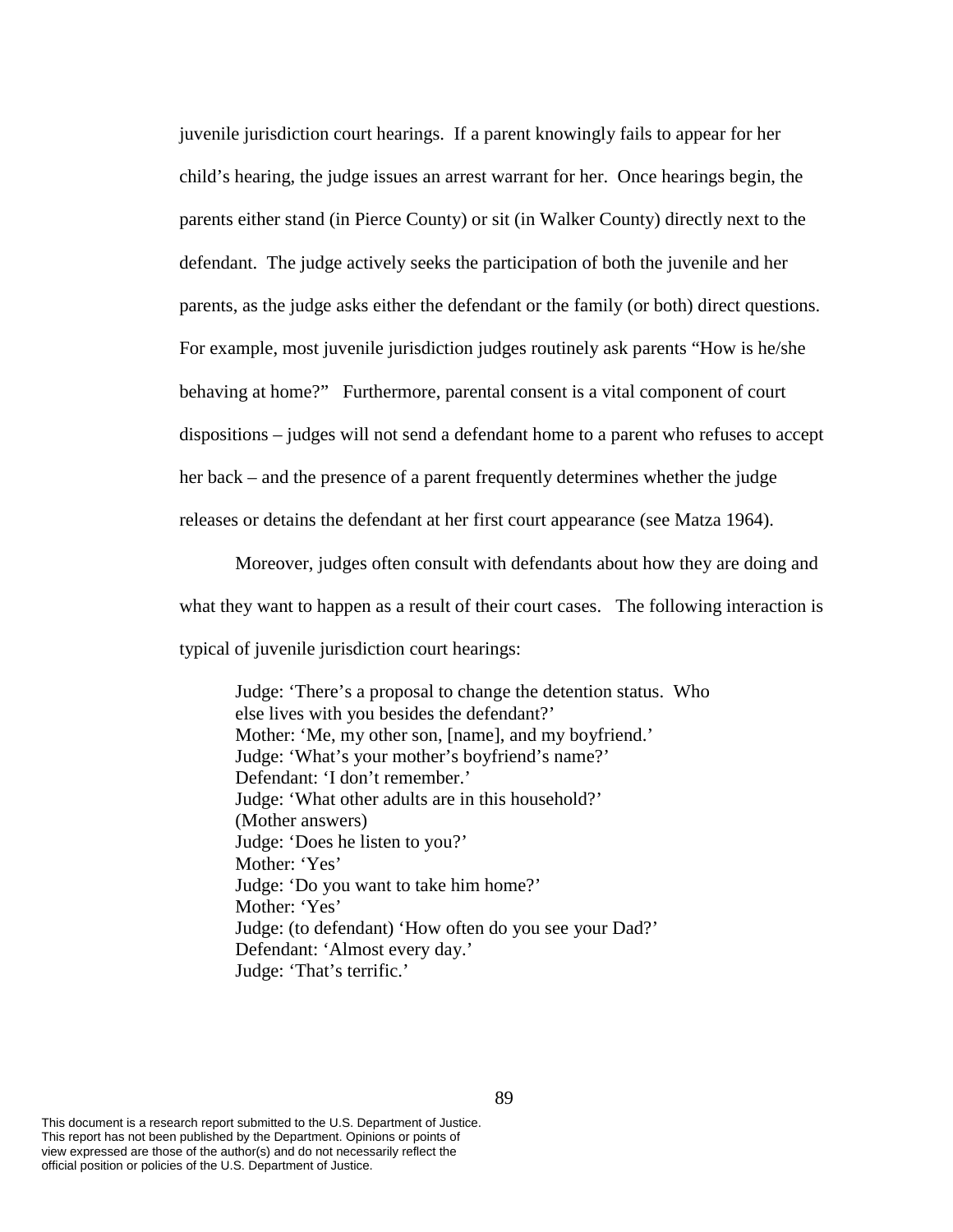Judge: 'Here's my solution. He goes home and is under house arrest. He can only leave with his mother, father or a grandparent. And no female visitors under sixteen.'

As this interaction shows, the defendant and her mother are intimately involved in juvenile jurisdiction case processing even during early stages.

Hence, prior to sentencing, the New Jersey juvenile jurisdiction is marked by a courtroom workgroup including external sponsoring agents, informal interaction, and participation of defendants and their parents.<sup>23</sup> These characteristics clearly reflect a juvenile justice model of case processing, as hypothesized for the juvenile jurisdiction.

# *Sentencing Stage*

#### 1. Composition of Courtroom Workgroup

Consistent with a juvenile justice model, informality of case processing in the New Jersey juvenile jurisdiction is consistent throughout both stages of proceedings. During both the initial stage and the sentencing stage, the courtroom workgroup includes several external participants. Probation officers or treatment professionals assess defendants to prepare for sentencing as well as for diversion from pretrial detention. For example, one important contribution to juvenile jurisdiction case

This document is a research report submitted to the U.S. Department of Justice. This report has not been published by the Department. Opinions or points of view expressed are those of the author(s) and do not necessarily reflect the official position or policies of the U.S. Department of Justice.

 $\overline{a}$ 

<sup>&</sup>lt;sup>23</sup> The involvement of parents in case processing might raise the question of whether male and female defendants receive different treatment in court. As I demonstrate in chapter six by way of the quantitative data I analyze, a small proportion of defendants in the courts I study are females (about 14% in my data). As a result of the small numbers of female defendants overall, I was able to observe relatively few cases involving girls, which makes qualitative comparisons difficult. Thus, comparing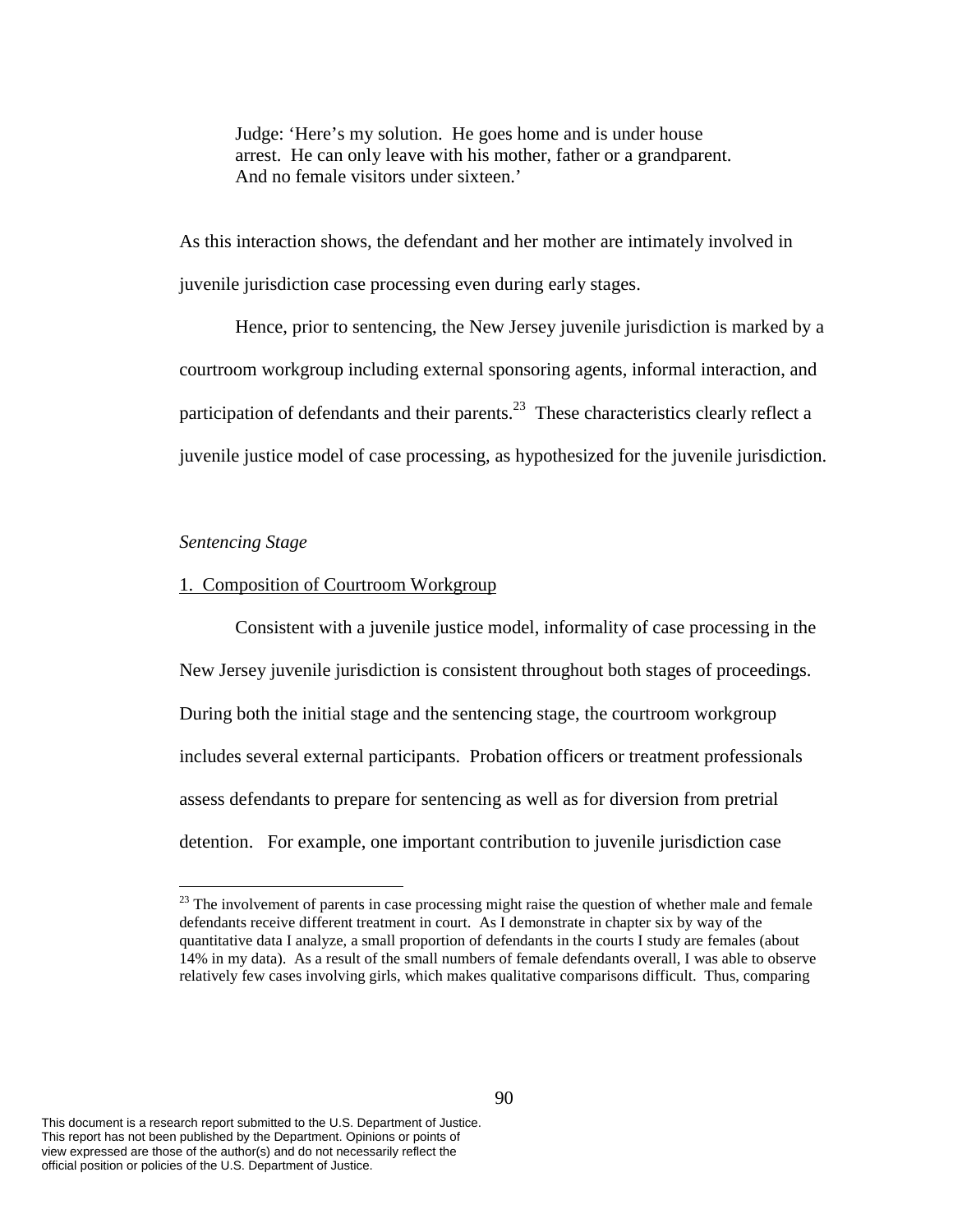processing by probation officers is to give the court pre-disposition reports on defendants for sentencing. Judges order these reports for cases in which incarceration is likely – if a plea bargain has been reached that involves a custodial sentence, or if a defendant loses at trial for a serious or violent offense. Pre-disposition reports summarize the defendant's prior court history, school achievement and attendance, family background and living situation, the reports of any counselors or therapists who evaluate the defendant, and a sentencing recommendation by the probation officer.

#### 2. Formality of Courtroom Interaction

Above I describe an informal interaction style for case processing in the New Jersey juvenile jurisdiction during early stages of proceedings. This is true throughout case processing, and during the sentencing phase as well. Mirroring the informality of the early stage, during sentencing the prosecutor, judge and defense attorney discuss cases informally and reach a consensus about how to dispose of cases.

#### 3. Roles of Defendants and Their Families

Finally, I find that the participation of defendants and their families in case processing in the New Jersey juvenile jurisdiction continues in sentencing hearings as well as during the earlier stages of proceedings. Judges often ask parents what

 the treatment of male and female adolescent defendants is not a focus of my research, though I return briefly to this topic in the conclusion (chapter seven) and suggest avenues for further inquiry.

This document is a research report submitted to the U.S. Department of Justice. This report has not been published by the Department. Opinions or points of view expressed are those of the author(s) and do not necessarily reflect the official position or policies of the U.S. Department of Justice.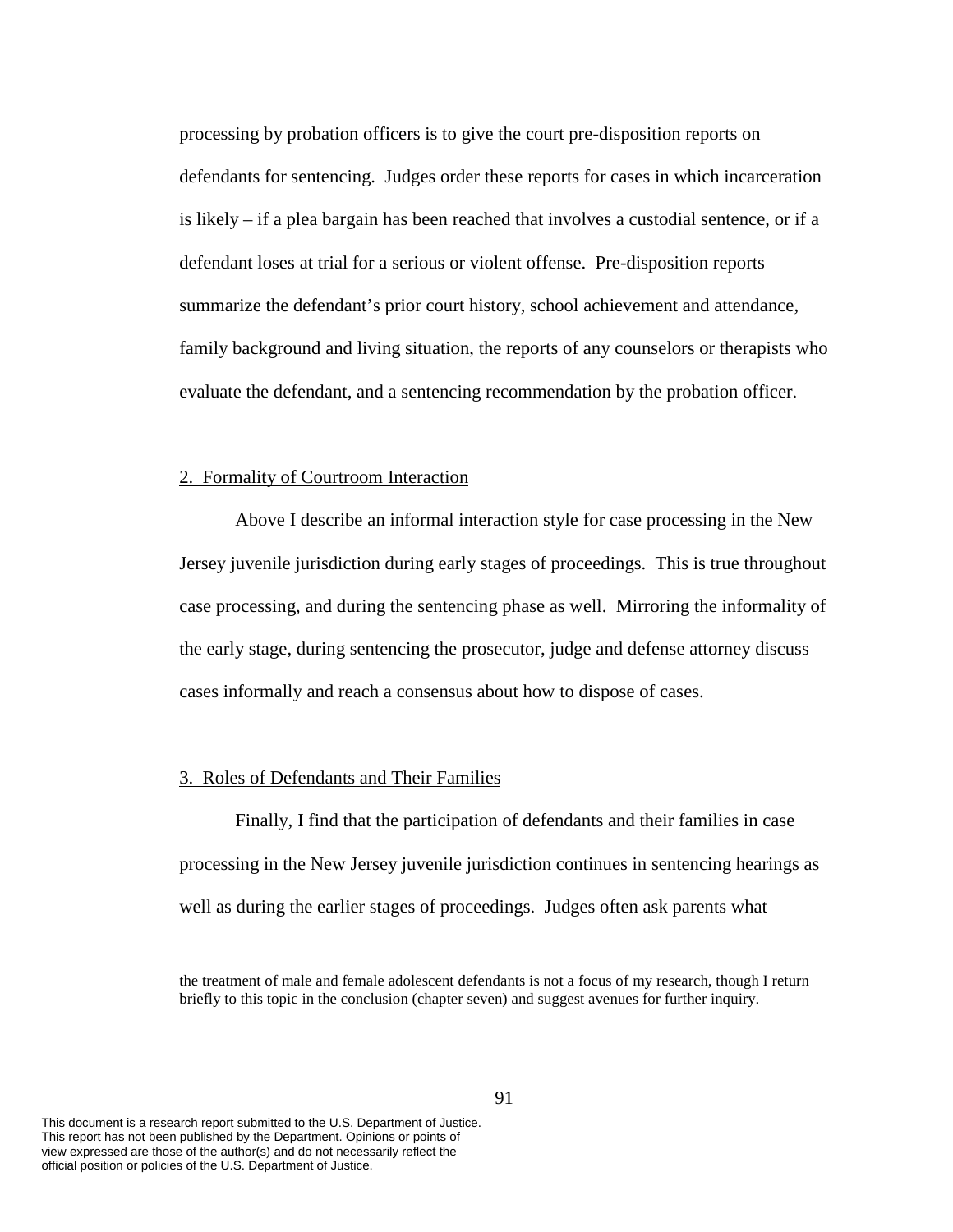sentences they think will help their children. Additionally, when considering noncustodial sentences judges ask parents whether they will accept the defendant back into their home and support the defendant's compliance with court orders. Thus I find no variation in this jurisdiction as a function of stage of case processing for any of these three characteristics of formality I describe above.

#### *Formality in the New Jersey Juvenile Jurisdiction: Juvenile Justice*

Overall I find that the New Jersey juvenile jurisdiction resembles a juvenile justice model along this one dimension, formality of case processing. As predicted by prior research and political rhetoric, case processing is informal throughout both stages of proceedings. Courtroom workgroups include many external sponsoring agencies, the style of interaction is informal, and defendants and their parents are intimately involved in hearings. This is true both prior to sentencing, and during the sentencing phase, as well as for both courts within this jurisdiction. In the following sections, I consider the same features of formality of case processing in the New York criminal jurisdiction to compare this dimension of the model of justice reflected in each jurisdiction type.

#### **New York Criminal Jurisdiction**

#### *Prior to Sentencing*

# 1. Composition of Courtroom Workgroup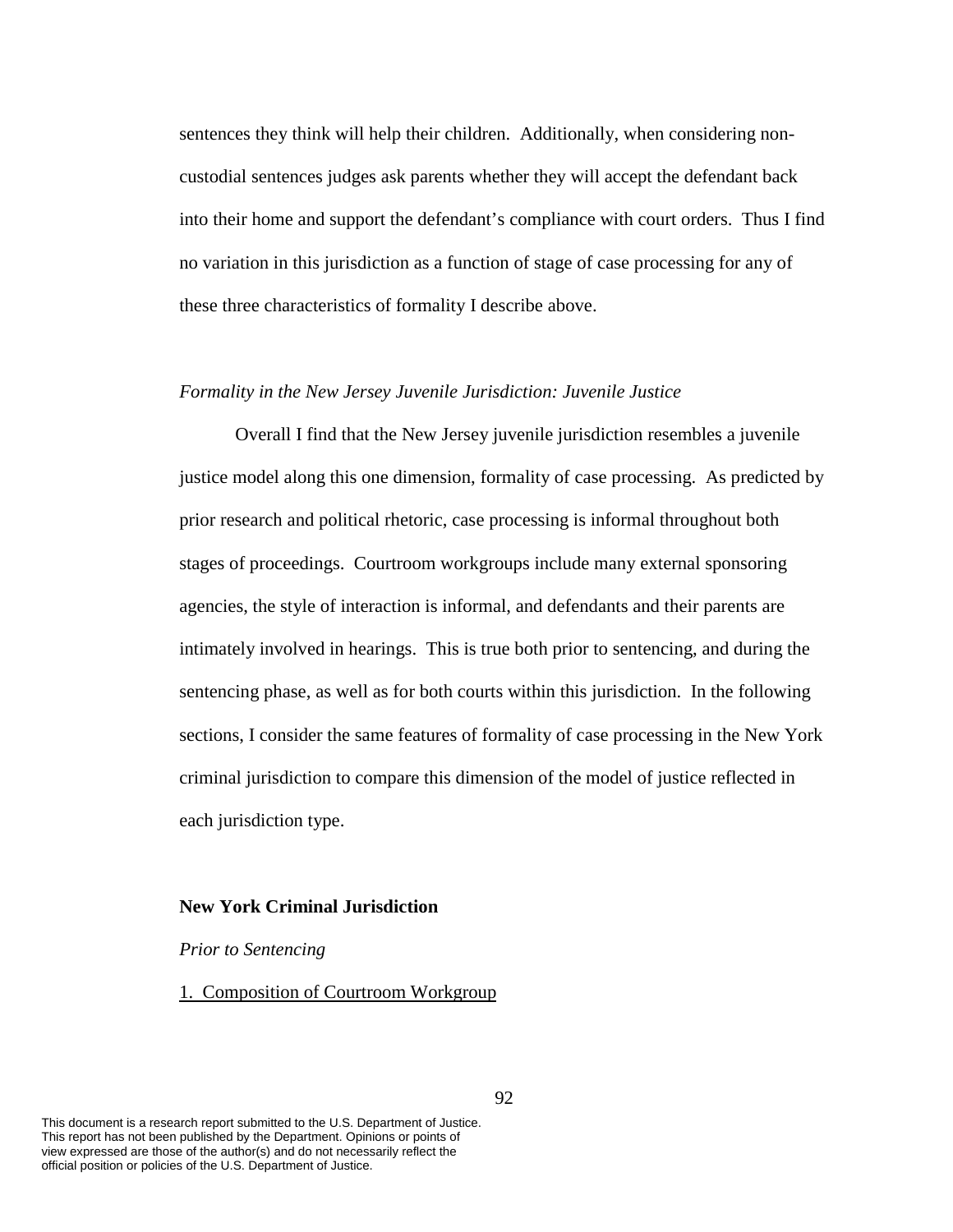Unlike the New Jersey juvenile jurisdiction during the early stage of case processing, prior to the sentencing phase in the New York criminal jurisdiction the courtroom workgroup is limited to three legal actors: the judge, defense attorney and prosecutor. No other court professionals or sponsoring agencies, such as social workers or counseling professionals, participate in this early phase. The only exceptions are when police officers or other witnesses testify under oath about the actual offense, or the involvement of the department of probation in establishing a defendant's guilt for a violation of probation. Instead of expanding the workgroup to include treatment professionals, the probation department, defendants, or any other external sponsoring agencies, the workgroup is limited to the the defense attorney, prosecutor and judge discussing the legal sufficiency of conviction.

# 2. Formality of Courtroom Interaction

In contrast to the New Jersey juvenile jurisdiction, in which interaction is informal prior to sentencing, the style of interaction during the early stage of case processing in the New York criminal jurisdiction is very formal. As prior research and political rhetoric predicts, courtroom interaction in the criminal jurisdiction prior to sentencing is entirely focused on an adversarial debate between prosecution and the defense. This debate focuses solely on the evidence against the defendant. Hearings follow a typical pattern whereby the defense attorney submits written legal motions concerning evidentiary and policing issues: whether the defendant is properly arrested,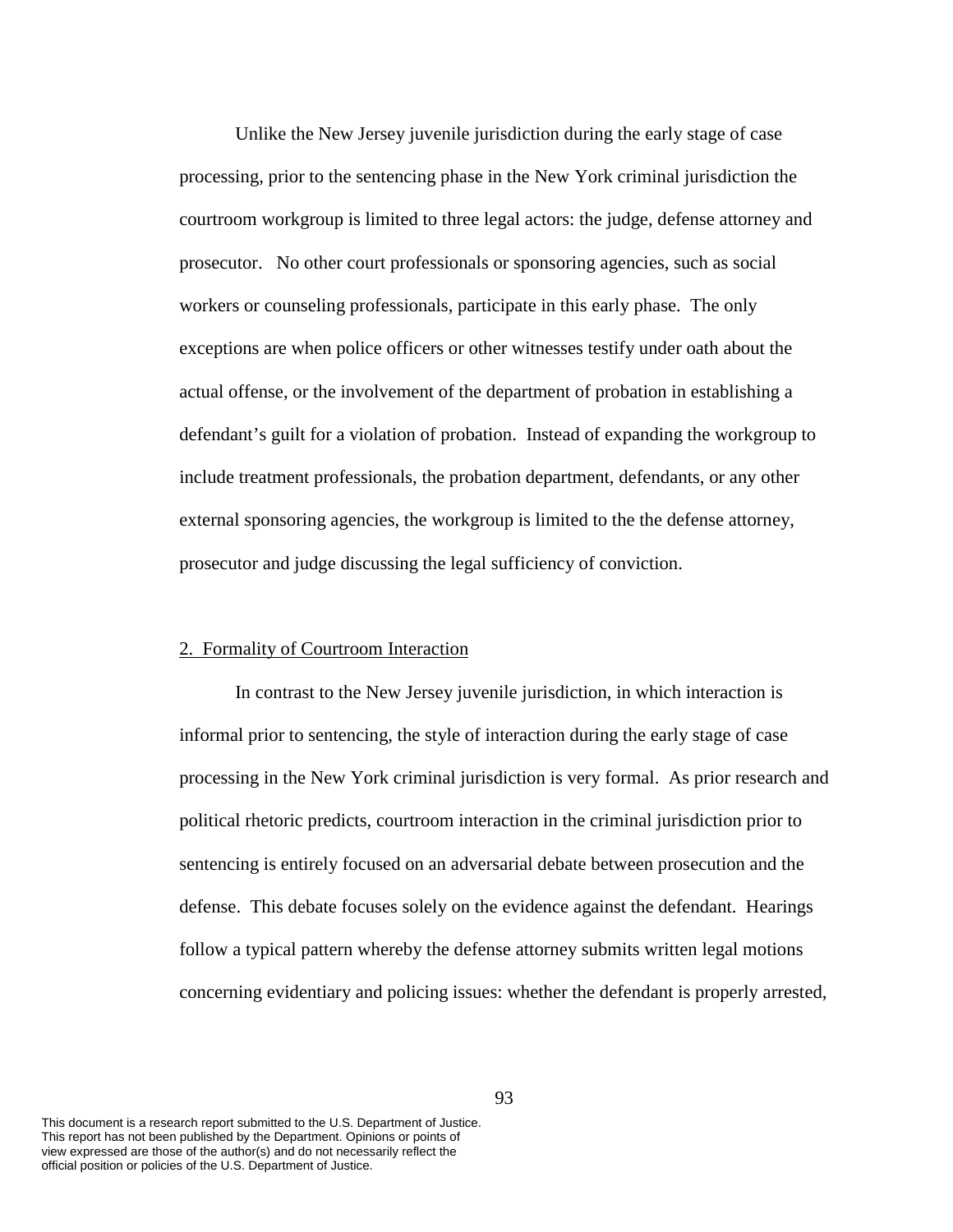whether a witness identification lineup is properly conducted, or whether the evidence collected by the police is legally collected. The prosecutor takes an adversarial stance and argues against the defense attorney's motions, and the judge mediates between them by ruling on either side.

During these debates the prosecutor and defense attorney each estimate the strength of the other side's case and decide how to proceed. For the defense attorney this information informs her recommendation to the defendant of whether to plead guilty, and if so, for how severe a sentence the attorney can negotiate. For the prosecution this information determines whether to offer a more enticing plea bargain or, occasionally, if the case should be dismissed. The judge mediates the negotiations by prodding each for information, ruling on disagreements and motions, and suggesting resolutions to disagreements. Consider the following statement by a defense attorney concerning the adversarial stance between prosecution and defense and the lack of cooperative communication:

A judge will listen, particularly a judge in a part like that [the youth part]. I think he's there to listen. But sometimes these [Assistant District Attorneys] they don't want to hear anything about what you've got to say. (#1)

Thus, prior to sentencing, interaction in both New York criminal jurisdiction courts is adversarial, with a goal of determining guilt or innocence. Hearings follow a typical pattern whereby the prosecutor presents evidence to strengthen the State's case against the defendant, the defense attorney challenges the prosecutor's case by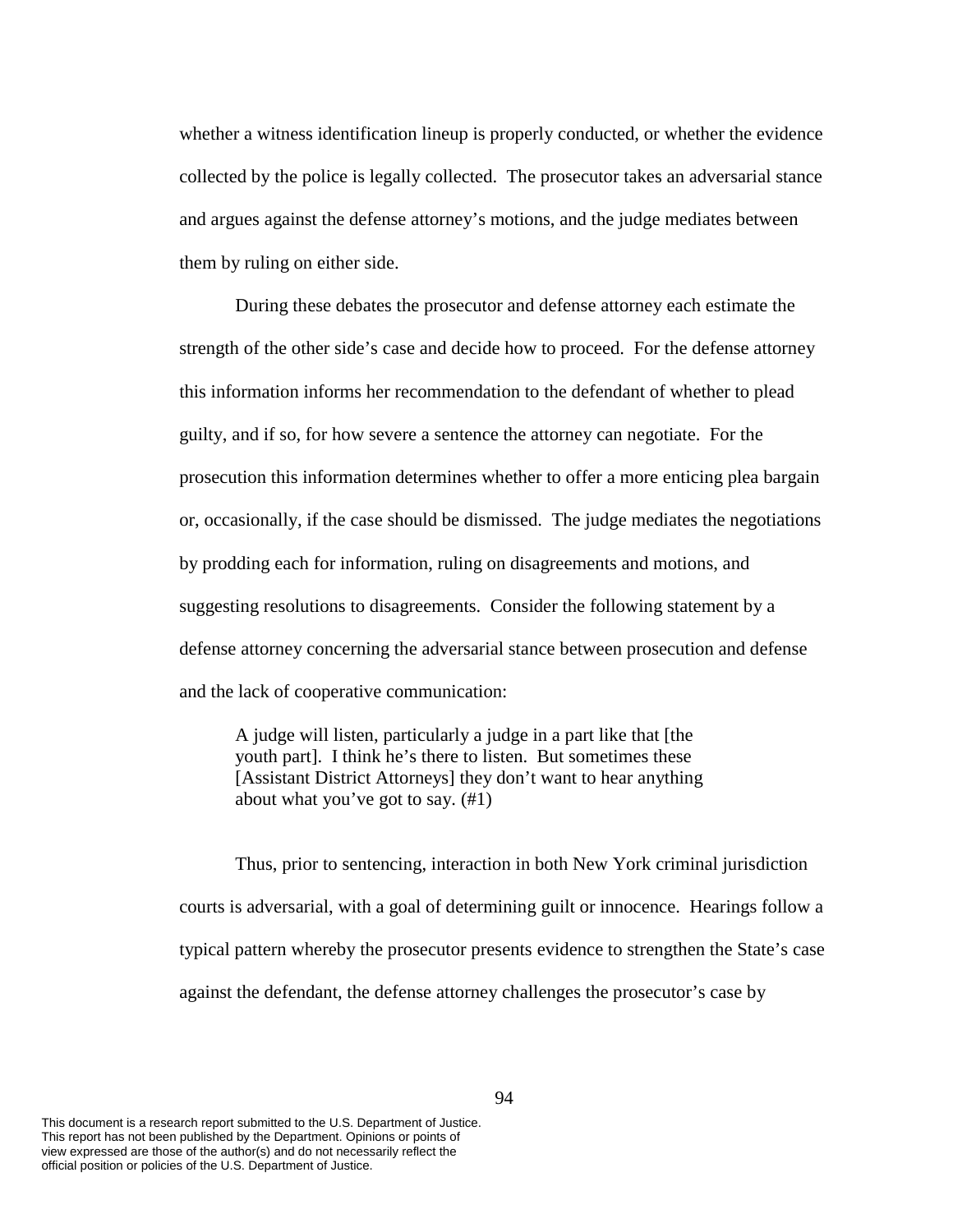pointing out weaknesses in the quality of the evidence, and the judge ensures that statutes regarding evidence and case processing are properly followed and defendants' rights are respected.

## 3. Roles of Defendants and Their Families

In contrast to the New Jersey juvenile jurisdiction, in which defendants and their families participate in case processing, defendants and their families do not participate in the initial phases of case processing in the New York criminal jurisdiction. Until guilt is established and sentencing discussions begin, proceedings in the criminal jurisdiction include participation by legal professionals only.

During the early stages of New York criminal jurisdiction hearings, defendants' families have no direct involvement in court cases – not unless they are needed as witnesses or to establish the age of the defendant. An attorney may refer to a defendant's family as capable of caring for the defendant and helping her show up for court appearances, but families have no direct participatory role. Other than their initial plea of guilty or not guilty, criminal jurisdiction defendants themselves do not speak until either the allocution of a plea bargain or the beginning of a trial. In fact, regardless of whether or not defendants are in handcuffs (about half are), almost without exception each criminal jurisdiction defendant stands silently with her hands behind her back. If a defendant wants to add something (which itself is rare), she whispers it to her attorney. If a defendant tries to address the judge directly, the judge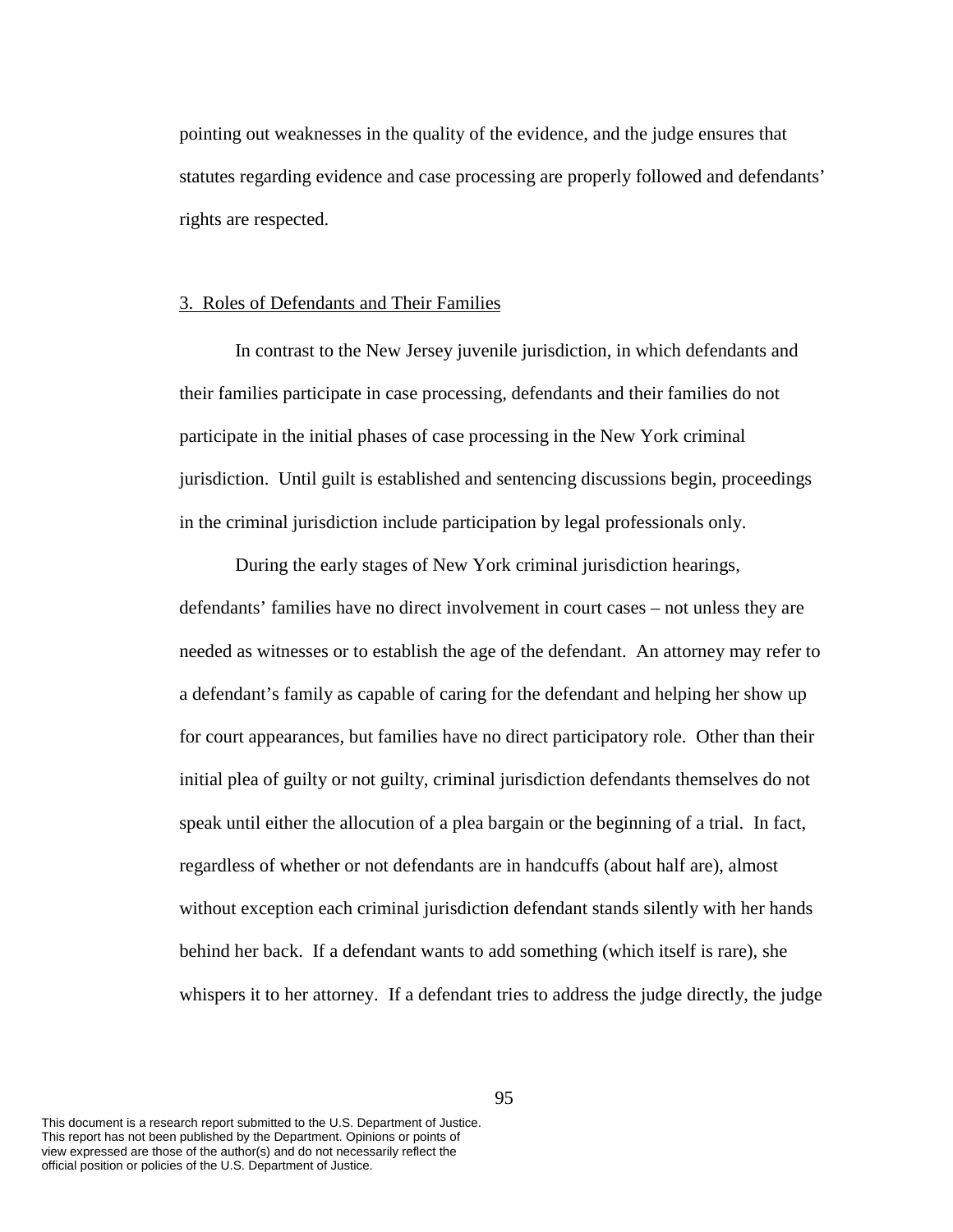stops her and tells her instead to talk to her attorney, who then relays any information to the court.

Hence, during the early stage of case processing, the New York criminal jurisdiction clearly reflects a criminal justice model. The courtroom workgroup consists of only the judge, prosecutor and defense attorney, all interaction is very formal and adversarial, and neither defendants nor their families participate in hearings.

#### *Sentencing Stage*

## 1. Composition of Courtroom Workgroup

Recall that prior to the sentencing phase in the New York criminal jurisdiction the courtroom workgroup is limited to three legal actors: the judge, defense attorney and prosecutor. Yet during the sentencing phase of criminal jurisdiction case processing, the courtroom workgroup expands to include participation of external sponsoring agents. Often, the judges or defense attorneys request the involvement of representatives from treatment program agencies during the sentencing phase. These individuals represent agencies that offer a wide variety of services, such as: mental health assessment, emotional counseling, drug treatment, employment counseling, or anger management therapy. There are a number of privately operated agencies in New York City that offer these services, and the criminal jurisdiction judges both incorporate them into the courtroom workgroups during sentencing. The participation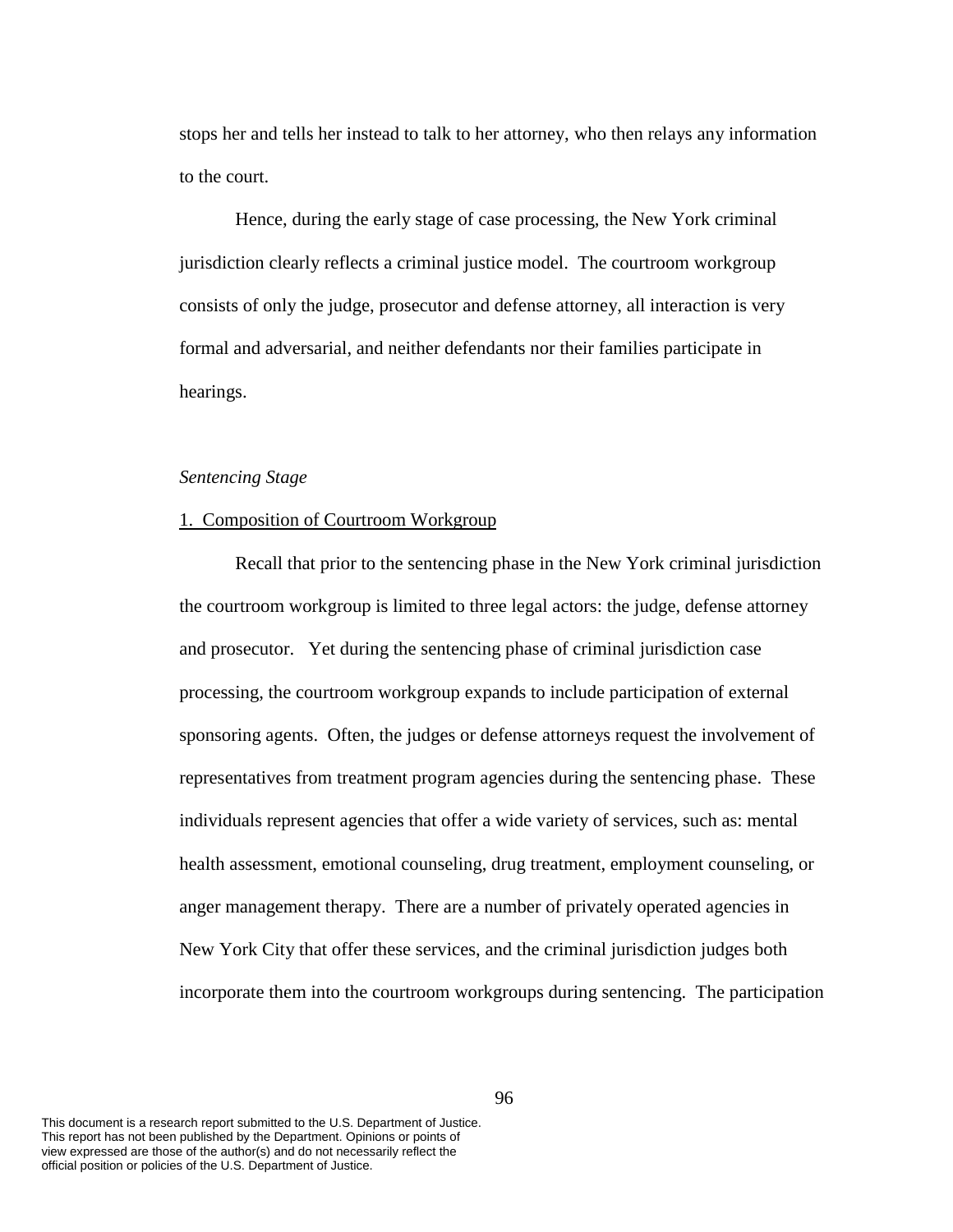of these external agents in hearings consists of submitting a written memo, detailing the defendant's compliance with the program's rules and the defendant's emotional or behavioral progress, and participating in discussions about the defendant. The memos they submit also present investigations of a defendant's court history, school background, family and home life information, and offer diagnostic reports and a recommendation to the court. The program agency representative fully participates – along with the defense attorney, prosecutor and judge – in all court hearings during the sentencing phase. Thus, during the sentencing phase (and only during the sentencing phase), the New York criminal jurisdiction courtroom workgroups are similar to the New Jersey juvenile jurisdiction workgroups in that they reflect juvenile justice by including both treatment and legal professionals.

Relative to one another, only one difference arises between Brady and Brown County criminal jurisdiction courts with regard to external sponsoring agencies' participation in court sentencing hearings. In Brown, the judge incorporates representatives from several different treatment program agencies. In fact, on several occasions the judge told me that his biggest wish for his court is to have a central directory that lists all possible treatment programs and would allow him to choose from among several options. To help further his objective of incorporating a wide range of programs, he hosts quarterly meetings with representatives from probation, the District Attorney's office, and all program agencies he can recruit to attend the meetings. In contrast, the Brady County judge relies primarily on the department of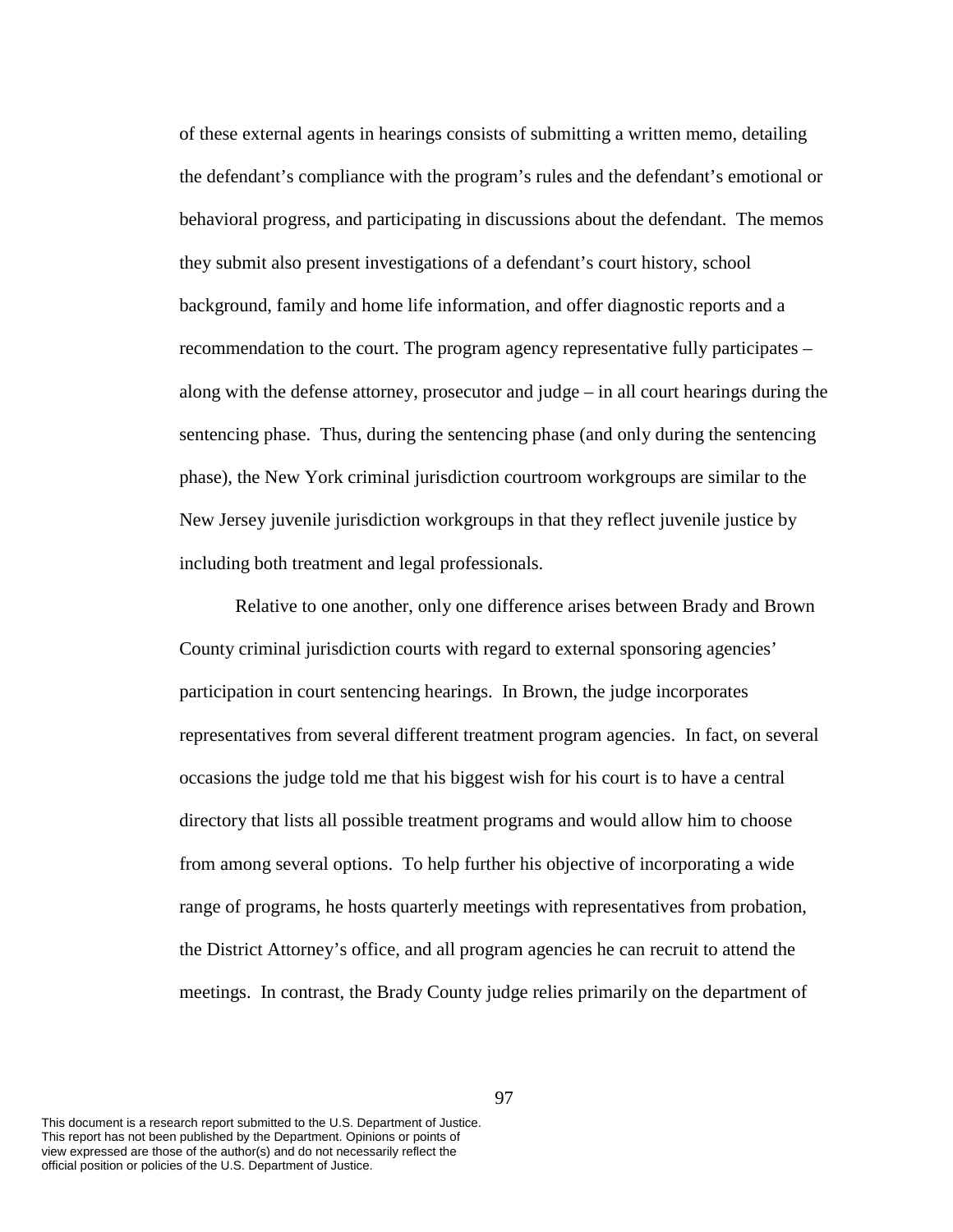probation to supervise defendants, attend court and submit reports about the defendants. Other program agencies do assume cases in this court, but the majority is handled by probation. Despite the more narrow range of external sponsoring agencies, the Brady County judge uses probation representatives for the same function for which the judge in Brown County uses other agencies – to supervise the defendant, offer treatment and counseling services, and report on the defendant's behavior and compliance with court orders.

Thus, during the sentencing phase, the New York criminal jurisdiction courtroom workgroup expands and begins to resemble juvenile justice more than criminal justice. Although the courtroom workgroups of the New Jersey juvenile jurisdiction and the New York criminal jurisdiction are very similar with respect to including external sponsoring agents during the sentencing phase, there is an important distinction between them during this phase. Relative to the close-knit community of the New Jersey juvenile jurisdiction workgroups, the external sponsoring agents who participate in New York criminal jurisdiction sentencing hearings are "outsiders" who visit the court community. Because the criminal jurisdiction courtrooms are larger and more crowded, external sponsoring agents are unable to interact with court staff as easily as those in the New Jersey juvenile jurisdiction. Rather than chatting with all court actors upon arrival as in the juvenile jurisdiction, a criminal jurisdiction external participant will arrive in court, silently find a seat in the audience, come forward when her case is called, and leave afterward.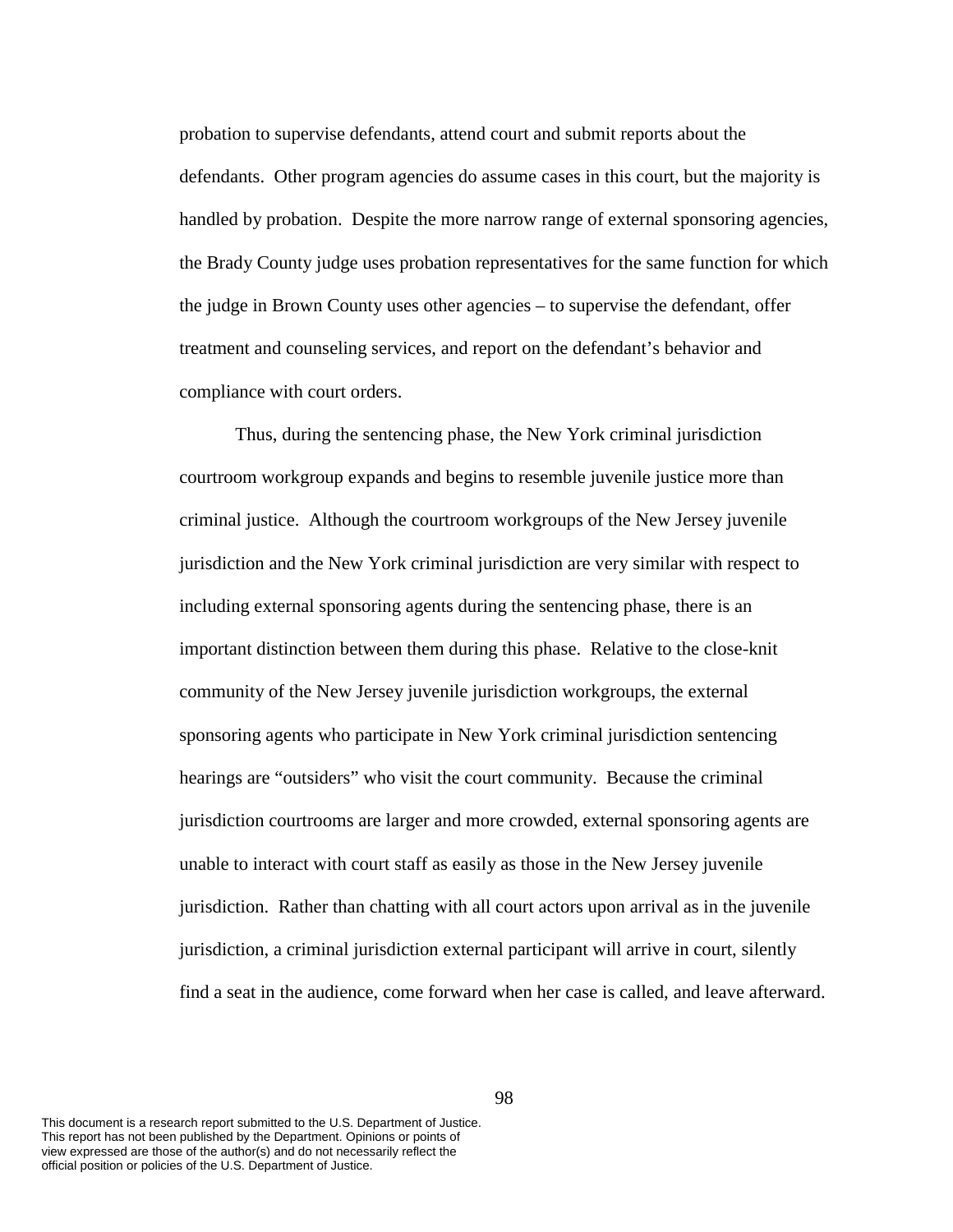As a result, relative to the interaction in the New Jersey juvenile jurisdiction the external participants in the New York criminal jurisdiction are more purposeful – they come for the cases in which they are participating and they leave directly afterward. In addition, their participation usually consists primarily of the introduction of written reports into the court record, rather than the casual verbal participation among "regulars" that occurs in the juvenile jurisdiction.

Furthermore, in contrast to the juvenile jurisdiction in which external sponsoring agents share the court's dual mission of helping and punishing youth, most external sponsoring agents in the criminal jurisdiction are dedicated to treatment rather than to punishment.<sup>24</sup> Social workers and treatment clinicians staff these agencies, therefore they have little incentive to report negative behavior or to pursue social control objectives, in contrast to the "regulars" in the New Jersey juvenile jurisdiction. Treating adolescents as opposed to punishing them resonates with the criminal jurisdiction external sponsoring agents' professional orientations as social workers. Hence they are not as well integrated into courtroom workgroups as their counterparts in the juvenile jurisdiction, though they do participate fully in hearings during the sentencing stage. These criminal jurisdiction treatment programs are privately run but are funded by the state based on their enrollment, thus they often compete with one

 $\overline{a}$ 

 $24$  Of course, "treatment" programs – even rehabilitative ones – are considered by some writers to be subtle versions of social control (Donzelot 1979; Foucault 1977; Platt 1977). The distinction I suggest here is between rehabilitative treatment directed at reforming a defendant's behavior through education and counseling, and a more coercive regime that focuses on supervision and threats of punishment.

This document is a research report submitted to the U.S. Department of Justice. This report has not been published by the Department. Opinions or points of view expressed are those of the author(s) and do not necessarily reflect the official position or policies of the U.S. Department of Justice.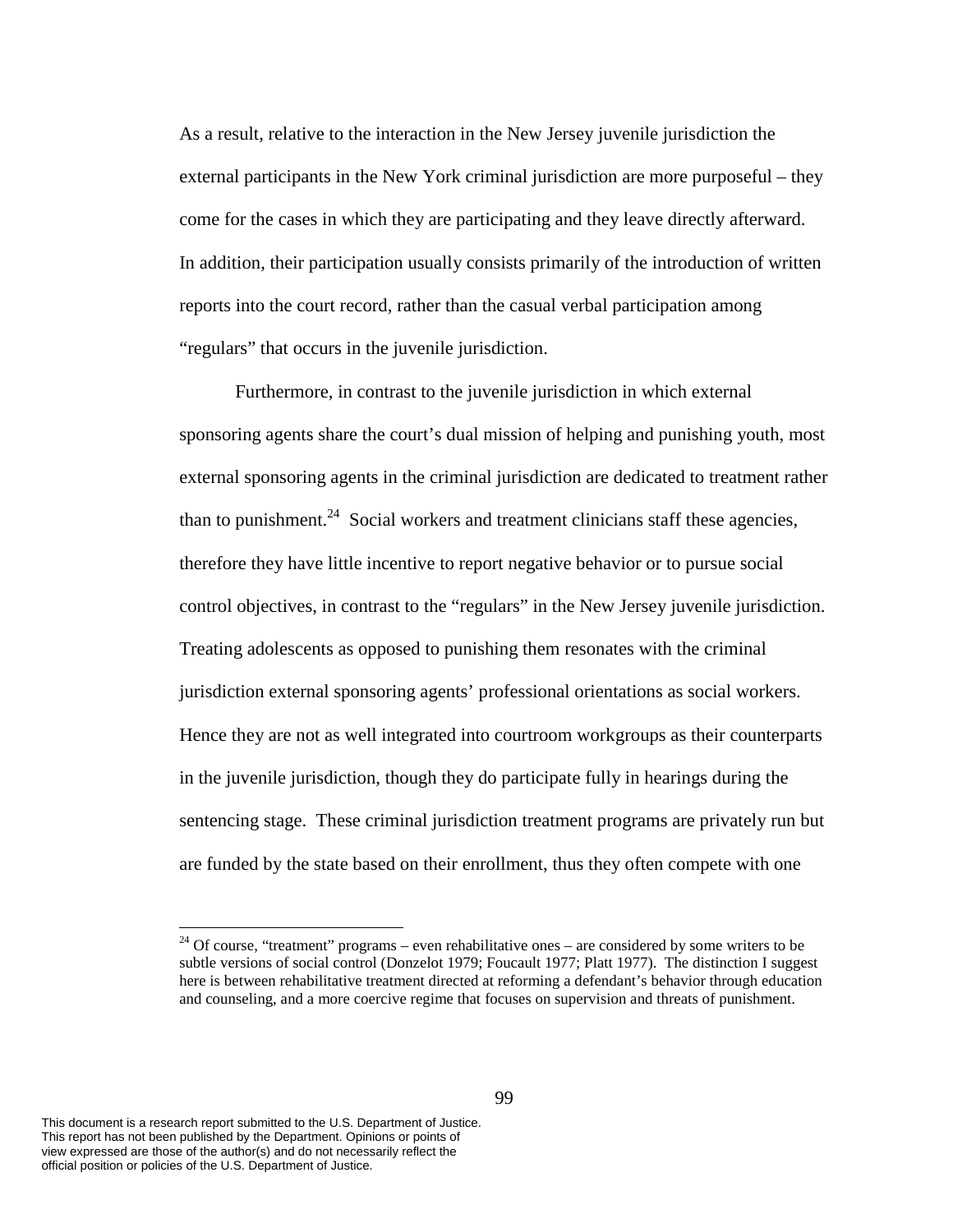another to recruit defendants. Consider the following statement by a criminal jurisdiction prosecutor concerning the disincentive of private treatment programs to report program violations:

We have found over time that most of the programs, and I don't know if it's because they rely on a number of kids to be in the program for them to keep their funding, I don't know what the reason is but [they] never [report a violation of court orders for] anyone… (#3)

In addition, because they might be interpreted as statements by professionals rather than opinions of colleagues, the reports to the criminal jurisdiction courts from external program providers are more explicit and might weigh more heavily than reports given by court "regulars".

# 2. Formality of Courtroom Interaction

In contrast to the formal style of interaction prior to sentencing in the New

York criminal jurisdiction, an informal style of interaction emerges during the

sentencing stage. Once consideration of sentencing begins, the criminal jurisdiction

interaction takes on a more cooperative tone. According to a defense attorney:

We've had cases where it was incredibly adversarial up until we were able to provide a psychiatric report and then it becomes collaborative. Sometimes I think often the relationship changes as the case progresses. They almost always start adversarial because the prosecutor has a victim and we have a client and until we can humanize our client….(#6)

When describing the sentencing process, one youth part judge stated: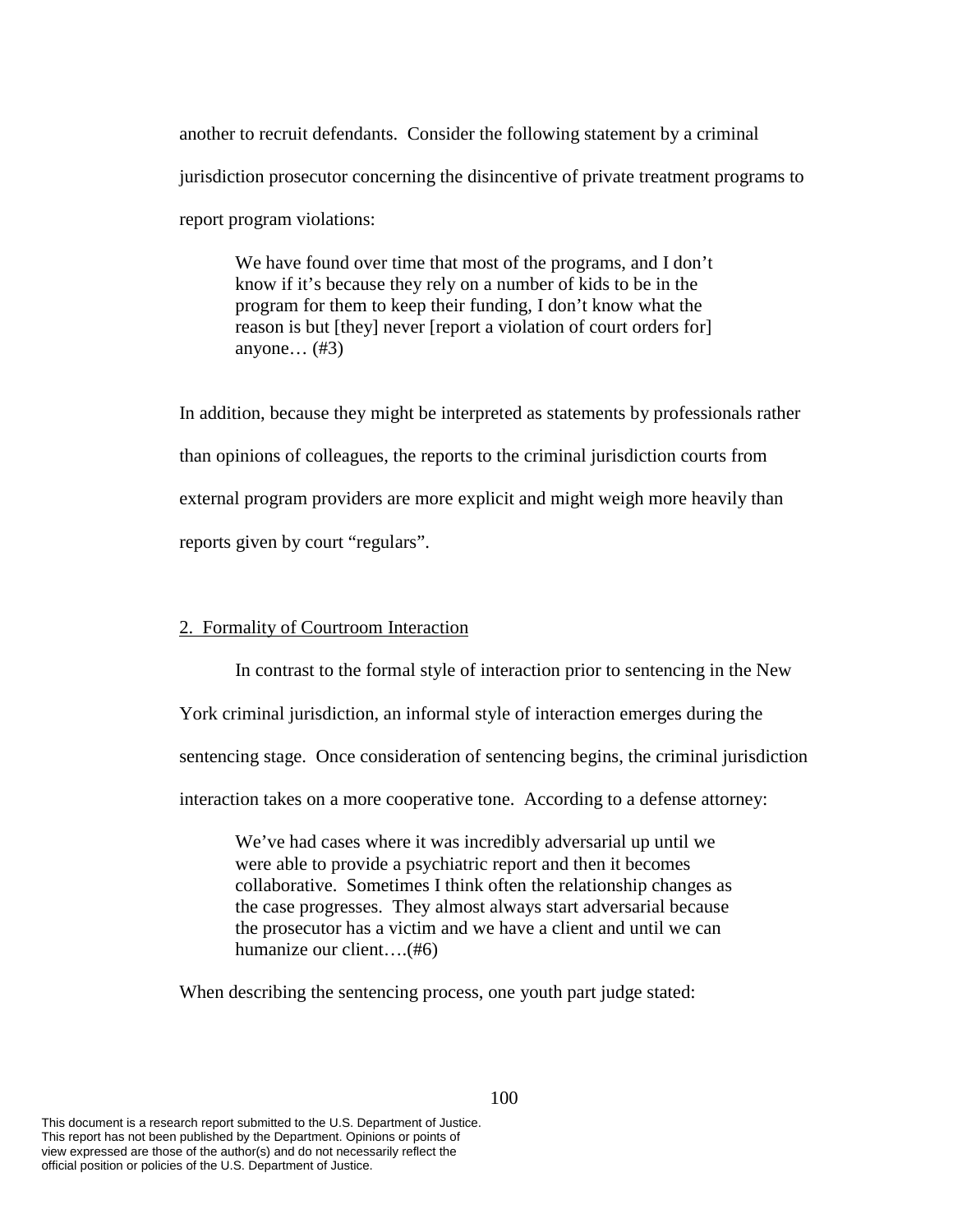…You certainly like to develop an atmosphere in your courtroom, which I think I do, that this is a serious matter and you get people on board and try to use your influence to get them to work together and we do. (#16)

The distinctly noticeable adversarial, competitive nature of the courtroom workgroup abruptly changes once court actors begin to discuss sentencing. At this point, court actors cooperate with one another to a greater extent than before and collectively fashion appropriate sentences for defendants. Of course, the prosecutor typically lobbies for a harsher sanction than requested by the defense attorney. However, the distance between their views is smaller and their differences more nuanced than when debating the dichotomous outcome of guilt versus innocence during the earlier phase.

The language used in New York criminal jurisdiction sentencing hearings is far less formal than the ceremonial language of hearings during the early stage of case processing. The judges comment frequently on the defendant's character and openly make character judgments (see Emerson 1969) – this occurs in most cases with which the judge thinks the defendant has not complied with his previous court orders. For example, during one hearing I observed a probation officer inform a judge that a defendant awaiting sentencing is a suspected gang member. The judge responded by telling the defendant that most gang members 'wind up dead or sent up for a long time', and continues by saying 'you're stupid if you want to be in a gang.' In another hearing the judge told a defendant 'one to three years in prison is a lot for a fourteen year old, isn't it? From my vantage point you're on a fast-track to hell. You're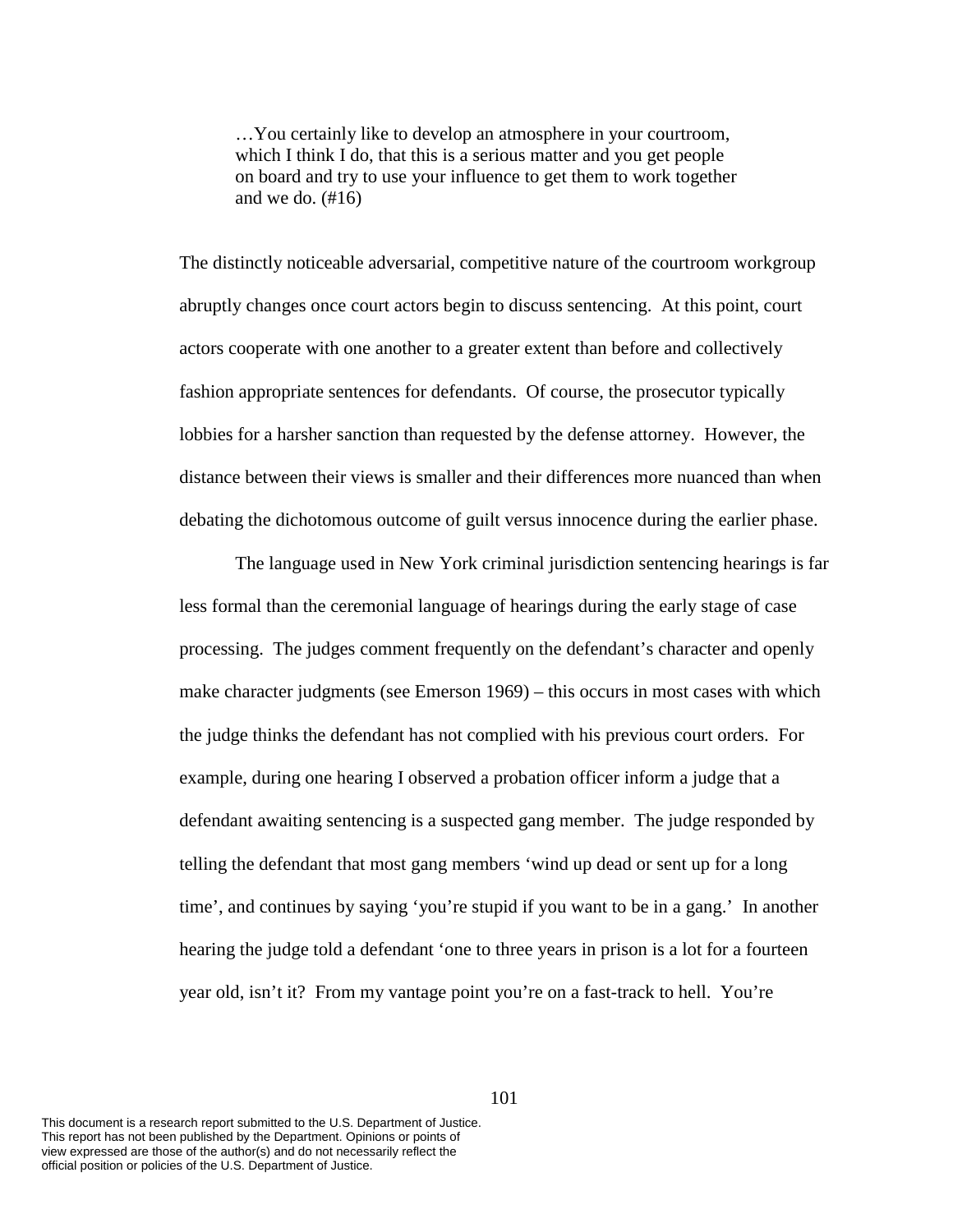throwing your life away…' This type of judgmental discourse is a sharp contrast to the formal nature of hearings prior to sentencing, in which guilt or innocence is discussed strictly in legal terms.

# 3. Roles of Defendants and Their Families

During the sentencing phase in the New York criminal jurisdiction, there is a significant shift from the absence of defendants' participation during the early stages of case processing. Once guilt has been established in the criminal jurisdiction and the court begins to consider sentencing, defendants (though still no parents) participate in court proceedings. This may take either of two forms. One, the judge may ask the defendant direct questions in order to evaluate subjective characteristics such as the defendant's willingness to participate in a treatment program or her level of remorse. Two, the judge may have a direct exchange with the defendant in an attempt to communicate to her the wrongfulness of her acts.

Often, the judge admonishes defendants during sentencing. Consider the following transcript of a hearing in which a JO defendant pleads guilty to a robbery charge by recounting how he and a co-defendant stole a woman's handbag while displaying a handgun. This passage vividly displays the informal interaction between judge and defendant during sentencing; this style of interaction is in stark contrast to the formalistic legal language and lack of interaction between judge and defendant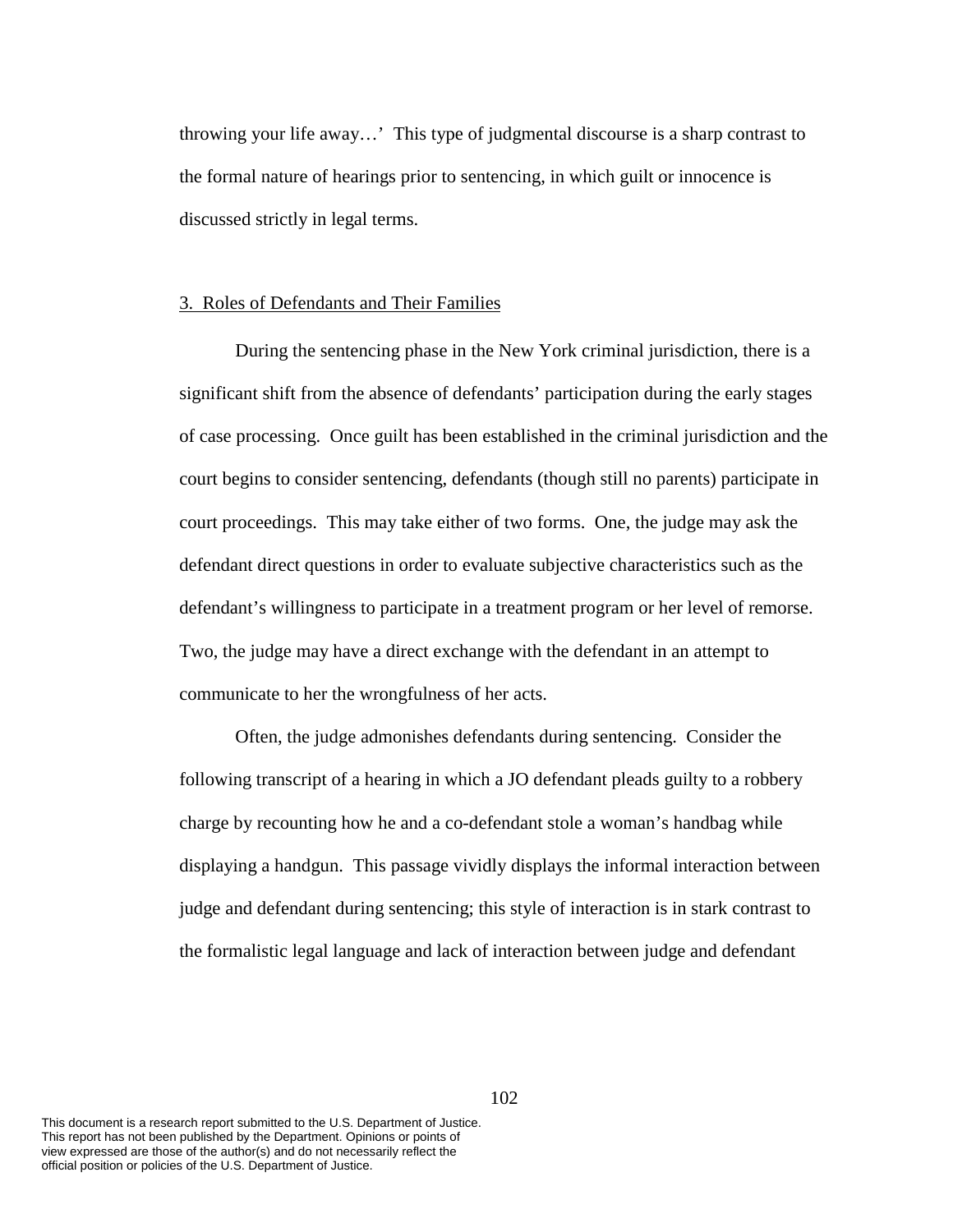prior to the sentencing stage. After asking the defendant several questions about the

incident, the judge continues:

Judge: "Did your mom ever have somebody stick a gun to her head?" Defendant: "No your honor." Judge: "How would you feel if somebody did that to your mother, took her paycheck, she can't buy food or pay the rent?" Defendant: "I'd be angry." Judge: "Why?" Defendant: "Because." Judge: "What if it was somebody that needed money to get on the bus really bad?" Defendant: "It doesn't justify to do what we did." Judge: "I don't understand. Why not?" Defendant: "We wasn't thinking when we did it." Judge: "How much thinking you got to do to stick a loaded automatic twenty-five caliber gun in somebody's head to get carfare? How much thinking does it take? This lady is forty-three years old. She is no different than your mother, probably the same age as your grandmother a few years ago. Just people minding their own business. Now, when you look at your mother now and see how she must feel knowing that her son participated in a gunpoint robbery, can you see the shame you brought on her? So how do I know you are not going to do this again?" Defendant: "Because I learned my lesson." …

Judge: "Tell you what I am going to do, Mr. [ ], you are getting this break, but I promise you that if you slip up on this case, I guarantee you I will sentence you to the maximum that I can. And you're very young to be doing three and a third to ten years, but that's exactly what I'll do. So if you really learned your lesson, learning that lesson is going to include one hundred percent compliance with the terms of this agreement. You are not going to cut school. You are not going to be using any drugs. I am going to have you tested to see that you're drug-free. There will be curfew in place every day of the week. Your life is going to change quite a bit from this day forward so that you can walk freely out this door. If you slip up, I am going to send you away for the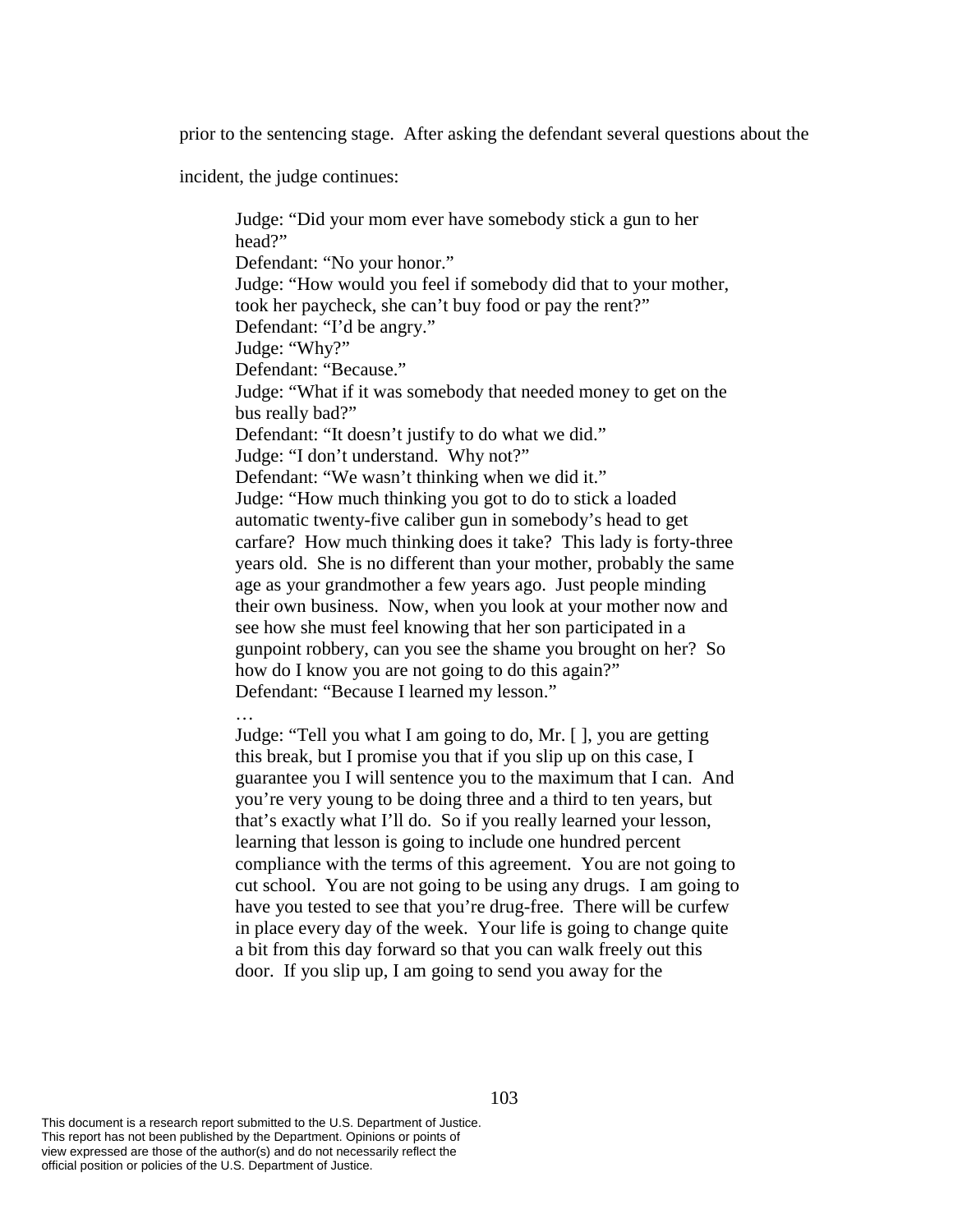maximum. Okay? If you don't slip up, you may get out of this without being a felon."

In this dialogue, the judge shames the defendant by personalizing the offense and asking how the defendant would feel if this act had been done to his mother. Furthermore, he points out to the defendant that his mother feels shame because of his criminal actions. The judge also threatens the defendant with a severe sentence of several years in prison in case the defendant does not comply with the requirements and restrictions ordered by the judge. The judge's comments are personalized and emotive, they are delivered in a hostile tone, and they imply that the offense was a foolish act and the defendant a fool for committing it.

This admonishment is marked by the judge stepping out of his official judicial character and engaging the defendant in language that resembles street talk more than legal jargon. It is clearly an attempt to communicate to the defendant in language that the defendant can understand – in a sense, the judge "disses" the defendant. The admonishment is very noticeable because the judge's tone and mode of interacting with the defendant are vastly different than both the formal language and the lack of interaction between judge and defendant prior to the defendant's admissions of guilt.

In sum, during the sentencing phase, the formality of case processing in the New York criminal jurisdiction differs from that of earlier hearings. During the sentencing phase, case processing reflects a juvenile justice model with regard to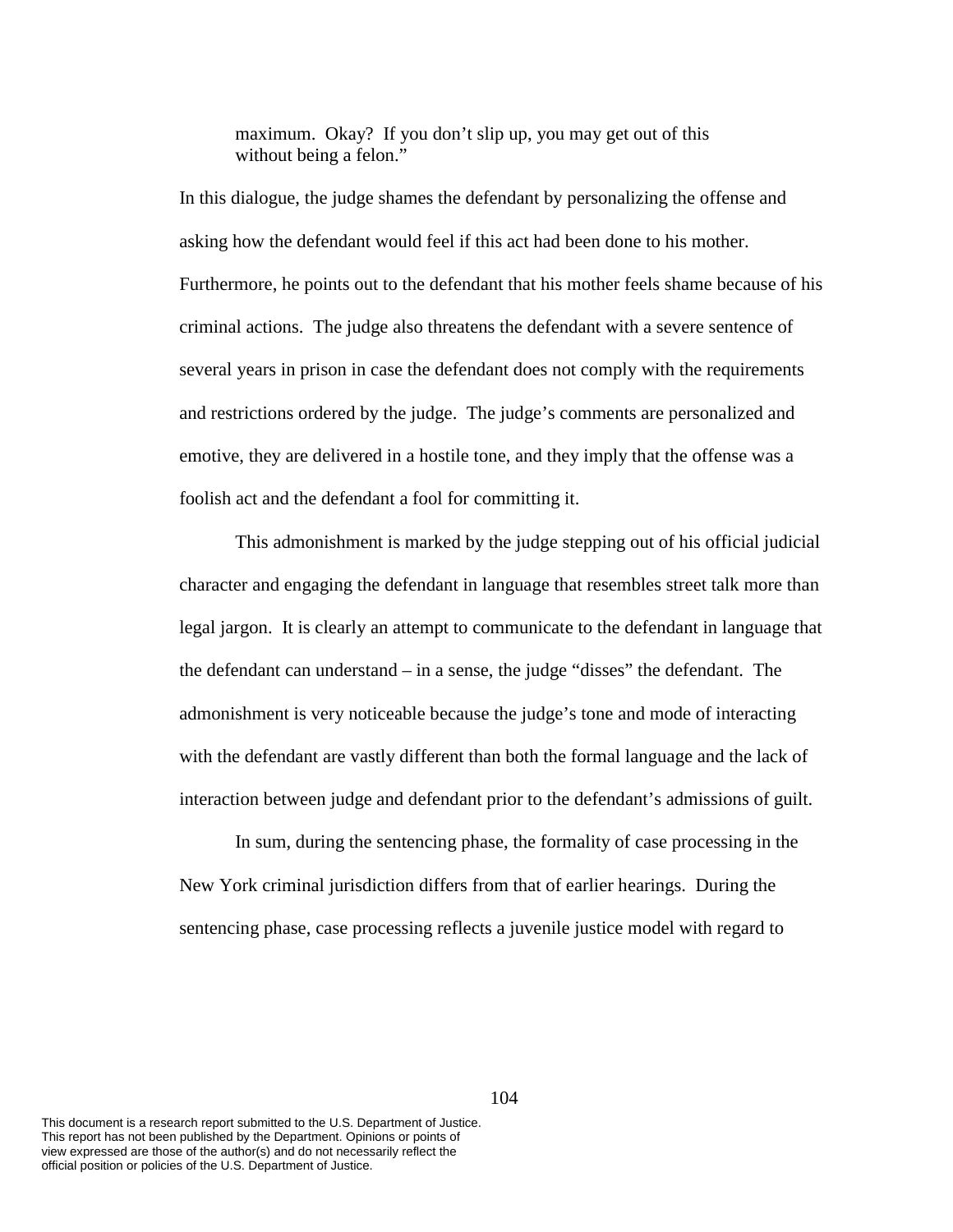formality. The courtroom workgroup expands to include treatment professionals, interaction becomes more cooperative, and defendants actively participate in hearings.

#### *Formality in the New York Criminal Jurisdiction: Sequential Justice*

Overall I find that the formality of the New York criminal jurisdiction depends on the stage of case processing. During the early stage, prior to sentencing consideration, it resembles a criminal justice model along this one dimension, formality of case processing. As predicted by prior research and political rhetoric, courtroom workgroups prior to sentencing include only legal professionals, interaction is very formal and adversarial, and neither defendants nor their parents participate in hearings. Yet during the sentencing phase, the New York criminal jurisdiction resembles a criminal justice model. The courtroom workgroups expand to include external sponsoring agencies, interaction becomes less formal and more cooperative, and defendants participate in hearings. This bifurcation of case processing allows the New York criminal jurisdiction to produce a hybrid form of justice by using a sequential model of justice – a criminal model early on, then a juvenile model during the later stage of case processing – regarding the degree of formality.<sup>25</sup>

 $\overline{a}$ 

 $25$  This finding of sequential justice raises the question of whether all case processing in the criminal jurisdiction – including cases of adults as well as adolescents – is formal during early stages and informal during the sentencing stage. In this dissertation I focus only on adolescent cases, thus I do not address this question here. However, I do return to it briefly in the conclusion (chapter seven) by considering the implications of my results and how they should be extended by future research.

This document is a research report submitted to the U.S. Department of Justice. This report has not been published by the Department. Opinions or points of view expressed are those of the author(s) and do not necessarily reflect the official position or policies of the U.S. Department of Justice.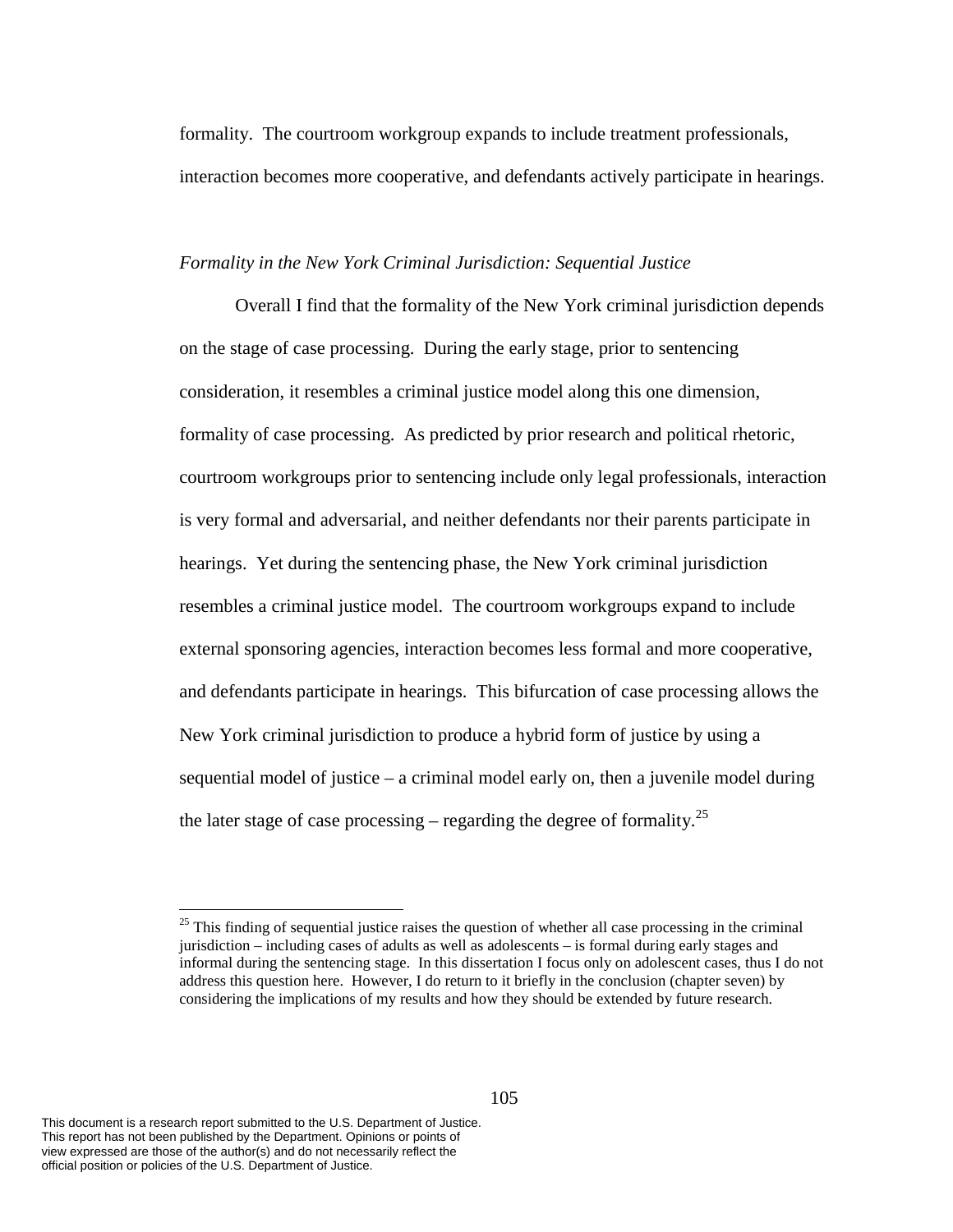# **Conclusion**

My findings suggest that criminal jurisdictions prior to sentencing are formal, adversarial environments that exclude external sponsoring agents, fully rely on adversarial proceedings, and prohibit any participatory role of defendants or their families. However, during sentencing, these formal procedures abruptly end and a less formal procedural mode begins. At this stage, external sponsoring agents participate in proceedings, courtroom interaction becomes more cooperative, and defendants – though not their families – become involved in court hearings. In the juvenile jurisdiction, however, case processing is relatively informal throughout both stages of case processing.

Hence, I find that with regard to formality of case processing the data support the hypothesized distinction between criminal justice in the criminal jurisdiction and juvenile justice in the juvenile jurisdiction prior to sentencing, but not during the sentencing stage. Rather, I find that though the juvenile jurisdiction produces a juvenile justice model throughout both stages, the criminal jurisdiction shifts at the sentencing stage from a criminal justice model to a style more in keeping with the juvenile justice model.

This document is a research report submitted to the U.S. Department of Justice. This report has not been published by the Department. Opinions or points of view expressed are those of the author(s) and do not necessarily reflect the official position or policies of the U.S. Department of Justice.

106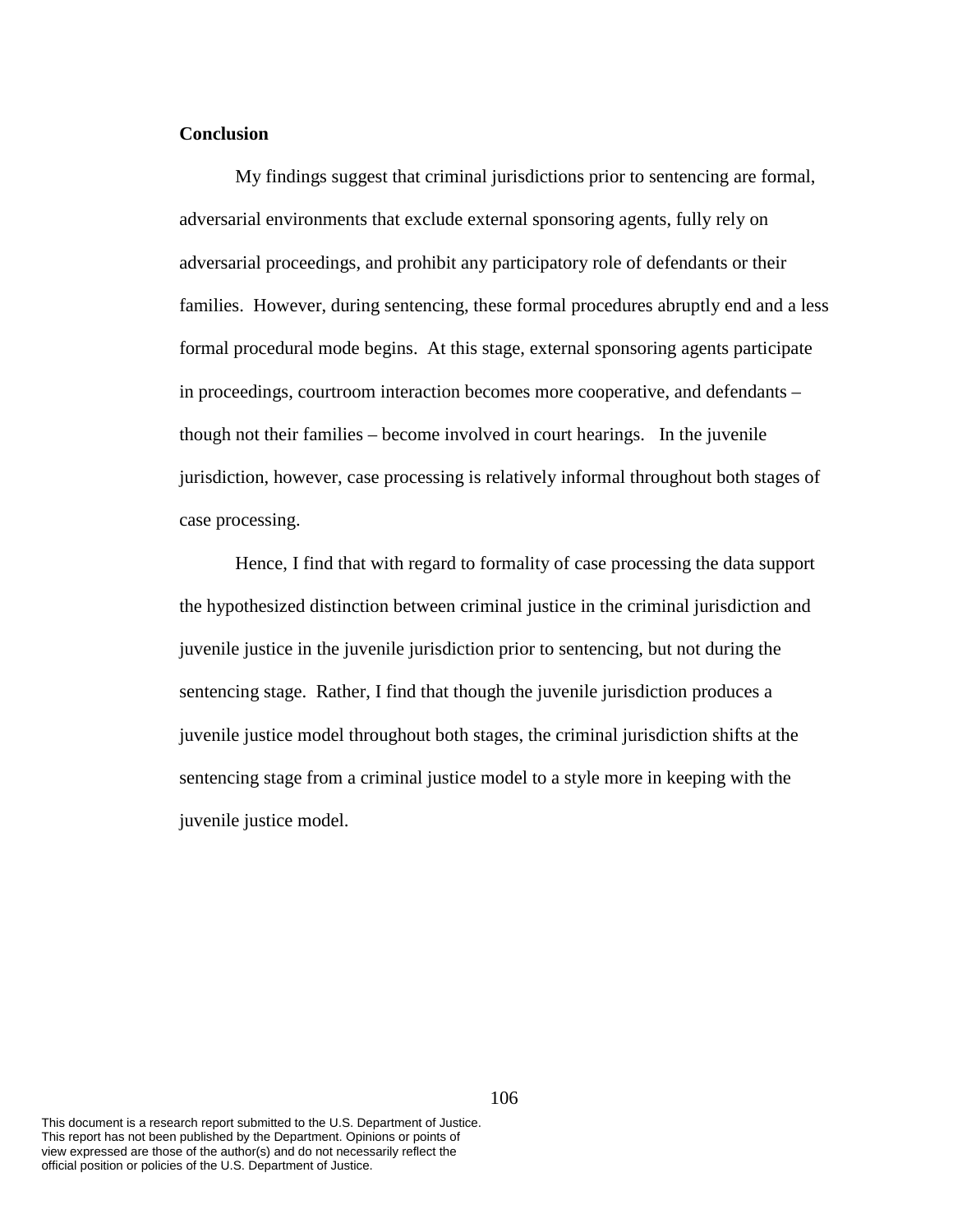## **CHAPTER 5: EVALUATION**

In this chapter I proceed with my analysis by testing whether the evaluation of adolescents in the New Jersey juvenile jurisdiction and the New York criminal jurisdiction conforms to the distinction suggested by juvenile and criminal models of justice. For this comparison and analysis I continue to rely on my interviews with courtroom actors and observations of proceedings of the prosecution of adolescents in the New York criminal jurisdiction and the New Jersey juvenile jurisdiction.

I answer one central question in this chapter: does jurisdiction affect the evaluation of adolescent offenders? If I find that relative to the New Jersey juvenile jurisdiction, (1) the evaluation of adolescents in the New York criminal jurisdiction is more focused on offenses rather than offenders, and (2) New York criminal jurisdiction decision-makers conceive of adolescent defendants as fully culpable for their actions, then I can conclude that (with regard to evaluating adolescents) juvenile justice is practiced in juvenile jurisdictions and criminal justice in criminal jurisdictions. If, however, I find either no difference across jurisdictions, or a relatively greater focus on offenses than on offenders in the juvenile jurisdiction, then my data fail to support the distinction in justice suggested by the juvenile and criminal models of justice.

As I describe in the previous chapter, I focus here on comparing the processing of adolescents in criminal and juvenile jurisdictions rather than comparing courts

This document is a research report submitted to the U.S. Department of Justice. This report has not been published by the Department. Opinions or points of view expressed are those of the author(s) and do not necessarily reflect the official position or policies of the U.S. Department of Justice.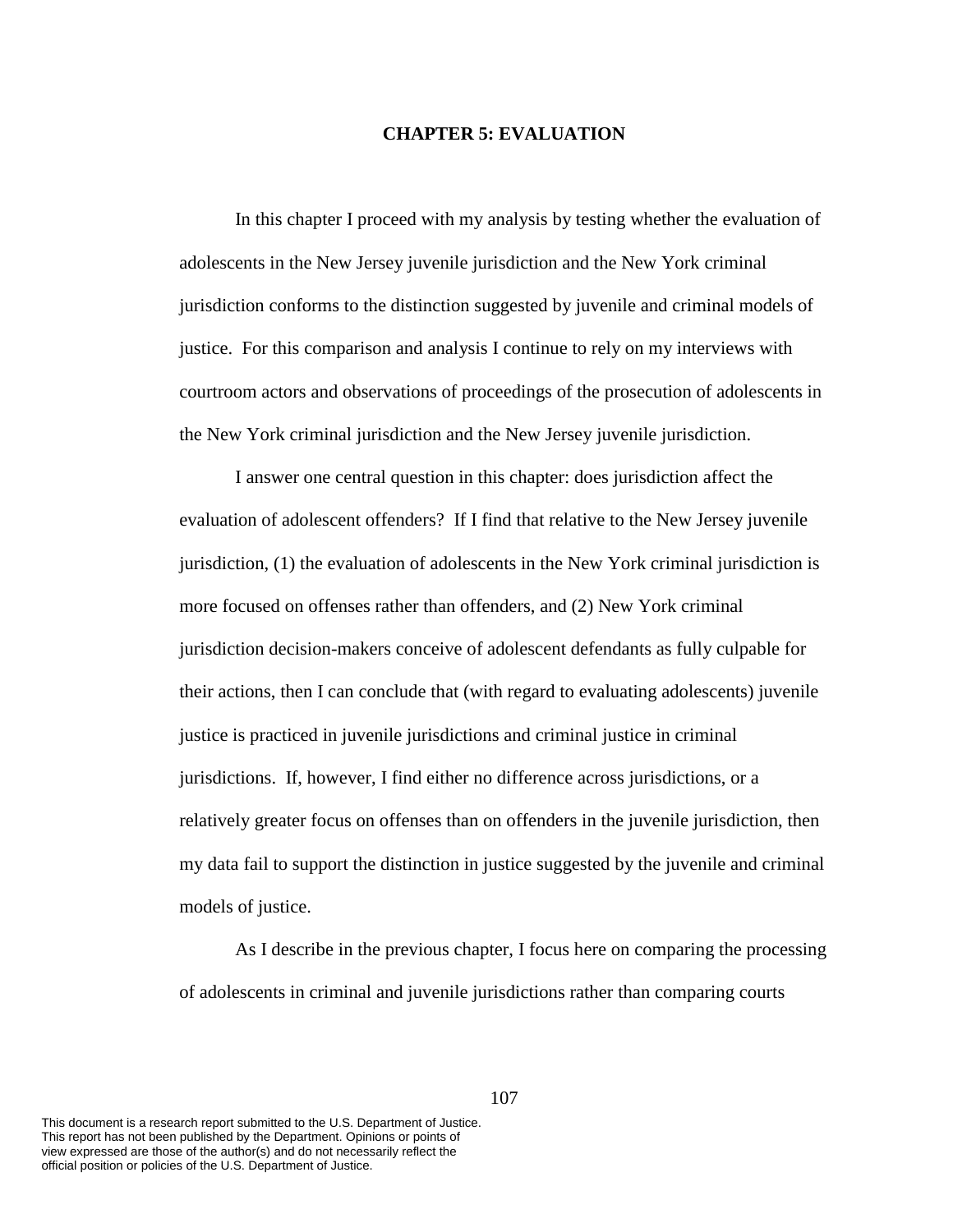within the New York criminal jurisdiction and within the New Jersey juvenile jurisdiction. I restrict the analysis to this jurisdictional comparison because I find that within both jurisdictions, the different courts are nearly identical regarding the evaluation of adolescents.

To analyze differences in evaluating adolescents across jurisdictions, I consider three features of court evaluation that prior research suggests are important: criteria discussed in evaluating adolescents; typifications of offenders, offenses and punishments; and perceptions of criminal culpability of adolescents. I present data to highlight how these characteristics vary by stage of case processing – prior to sentencing and during the sentencing stage – separately within the New Jersey juvenile jurisdiction and the New York criminal jurisdiction. Additionally, while presenting the data, I consider how the evaluation of adolescents varies by professional role (prosecutor, defense attorney and judge) in each stage and for each jurisdiction type. Before I analyze the evaluative criteria in these courts, I first review the literature regarding the evaluation of adolescents in criminal and juvenile jurisdictions.

# **Prior Research on Evaluation**

Prior research suggests that relative to one another, criminal jurisdictions use offense-oriented evaluative criteria and juvenile jurisdictions use offender-oriented evaluative criteria to prosecute and punish adolescents (see Howell 1996; Mears and

This document is a research report submitted to the U.S. Department of Justice. This report has not been published by the Department. Opinions or points of view expressed are those of the author(s) and do not necessarily reflect the official position or policies of the U.S. Department of Justice.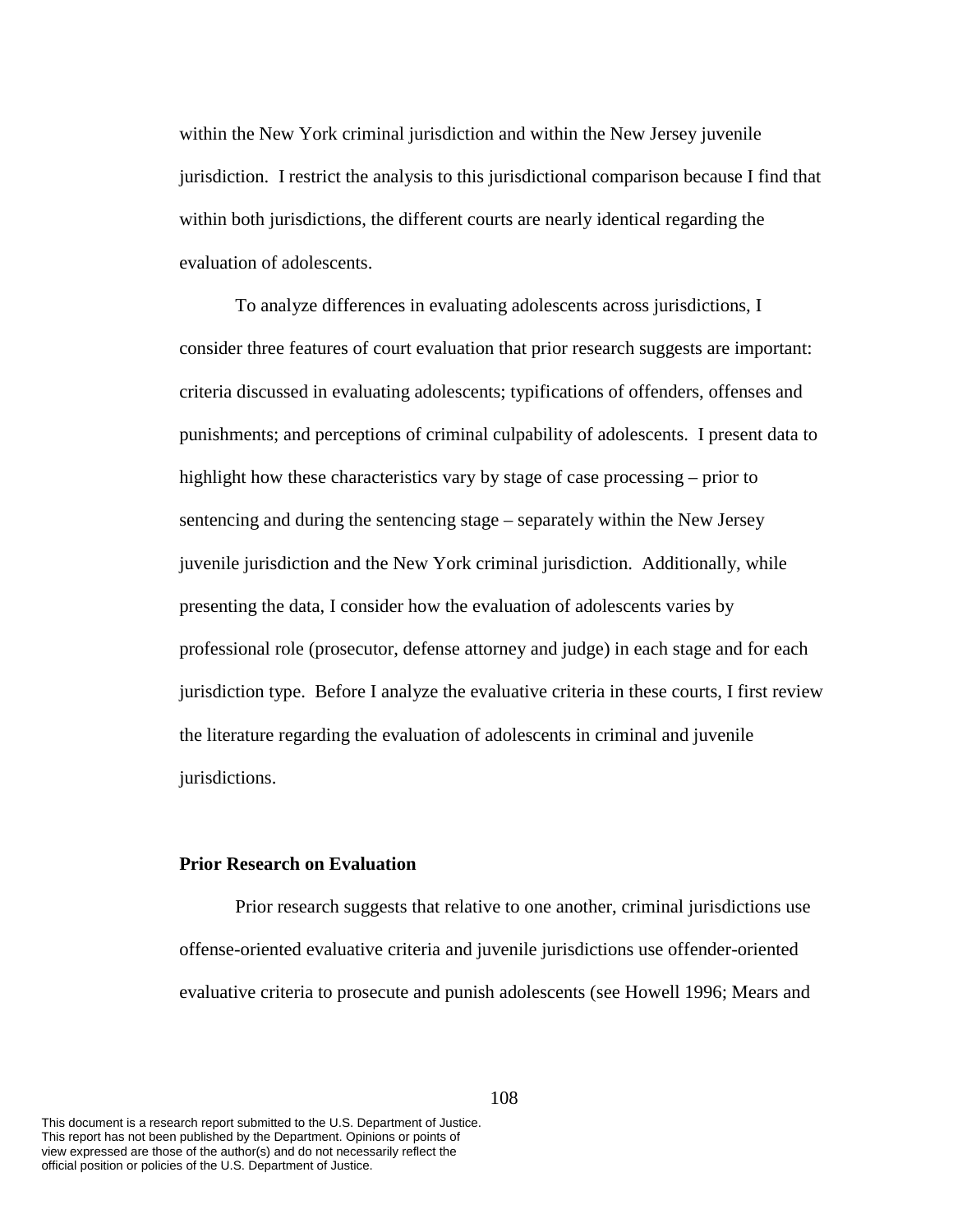Field 2000; Zimring 1998, 2000). Of course, juvenile jurisdictions still consider offenses, but they do so in ways that take individual offenders and their future welfare into account in addition to the protection of the community. Though no prior research directly tests this claim, policy-makers who advocate juvenile transfer policies explicitly endorse the goal of using an offense-based punishment system for adolescents in the criminal jurisdiction (eg. DiFrancesco 1980; National District Attorneys Association 2000).

Corresponding to this distinction between offender-oriented and offenseoriented evaluative criteria for prosecution and sentencing of adolescents, prior research leads one to expect a difference among typifications of offenses and offenders in each jurisdiction. As prior research clearly shows in both juvenile and criminal jurisdictions, courtroom workgroup members develop common typifications of offenses, offenders, and "going rates" of punishment (Albonetti 1991; Cicourel 1968; Emerson 1969; Heumann 1978; Sudnow 1965). These typifications mirror workgroup norms and focal concerns, and allow courtroom workgroup members to reach mutual understandings and dispose of cases efficiently. Given the difference between the offense-based criminal justice evaluative criteria and offender-based juvenile justice evaluative criteria, one might expect distinctions between shared typifications that mirror this distinction. Specifically, the prior research would lead one to expect that for the prosecution and sentencing of adolescents, typifications of offenses would be paramount in the criminal jurisdiction, but not the juvenile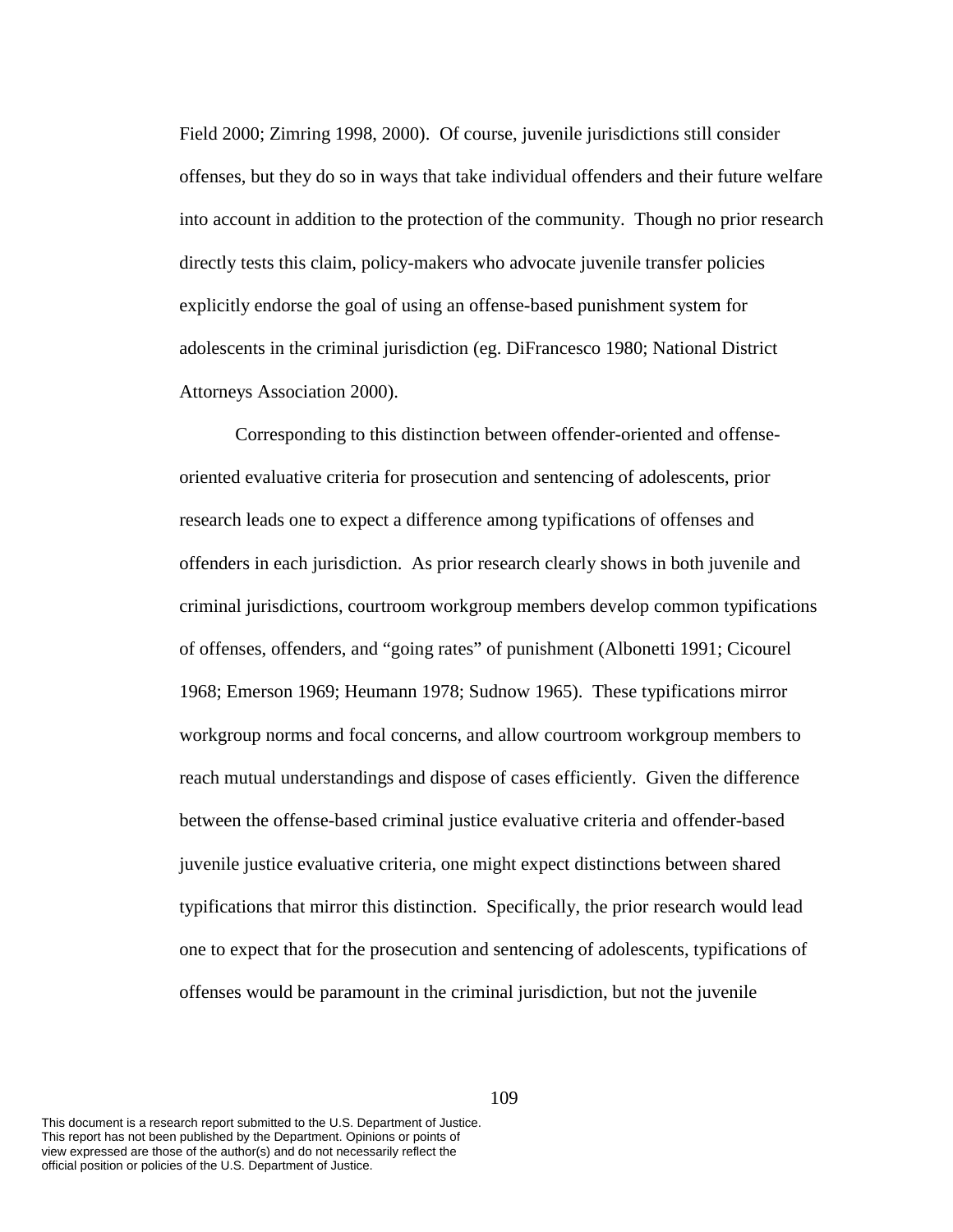jurisdiction; conversely, one would expect that typifications of offenders would be paramount evaluative criteria in the juvenile jurisdiction but not the criminal jurisdiction.

Furthermore, the notion of prosecuting and punishing youth in the criminal jurisdiction presumes that adolescents who commit serious offenses are fully culpable for their crimes, despite their youthfulness. This notion, articulated with the popular catchphrase, "you do the crime, you do the time," suggests that the potential immaturity and developmental deficiencies of adolescents (relative to adults) are discounted when adolescents are prosecuted in the criminal jurisdiction (eg. National District Attorneys Association 2000). Such a discount of adolescents' youthfulness is antithetical to the notion of *parens patriae* that guided the creation of the juvenile justice system (Feld 1999; Platt 1977; see also Donzelot's (1979) description of the *tutelary complex*). As a result, one would expect to find that culpability for one's offenses is weighed more heavily in a criminal jurisdiction than a juvenile jurisdiction, and that adolescents' youthfulness and immaturity would be weighed more heavily in a juvenile jurisdiction than a criminal jurisdiction. Finding such a difference in my analysis would support the hypothesized distinction between criminal and juvenile models of justice.

Finally, prior research suggests that distinctions among evaluative criteria might correspond to the distinct professional roles within each court community. Scholars who study the professional socialization of court actors in both juvenile and

This document is a research report submitted to the U.S. Department of Justice. This report has not been published by the Department. Opinions or points of view expressed are those of the author(s) and do not necessarily reflect the official position or policies of the U.S. Department of Justice.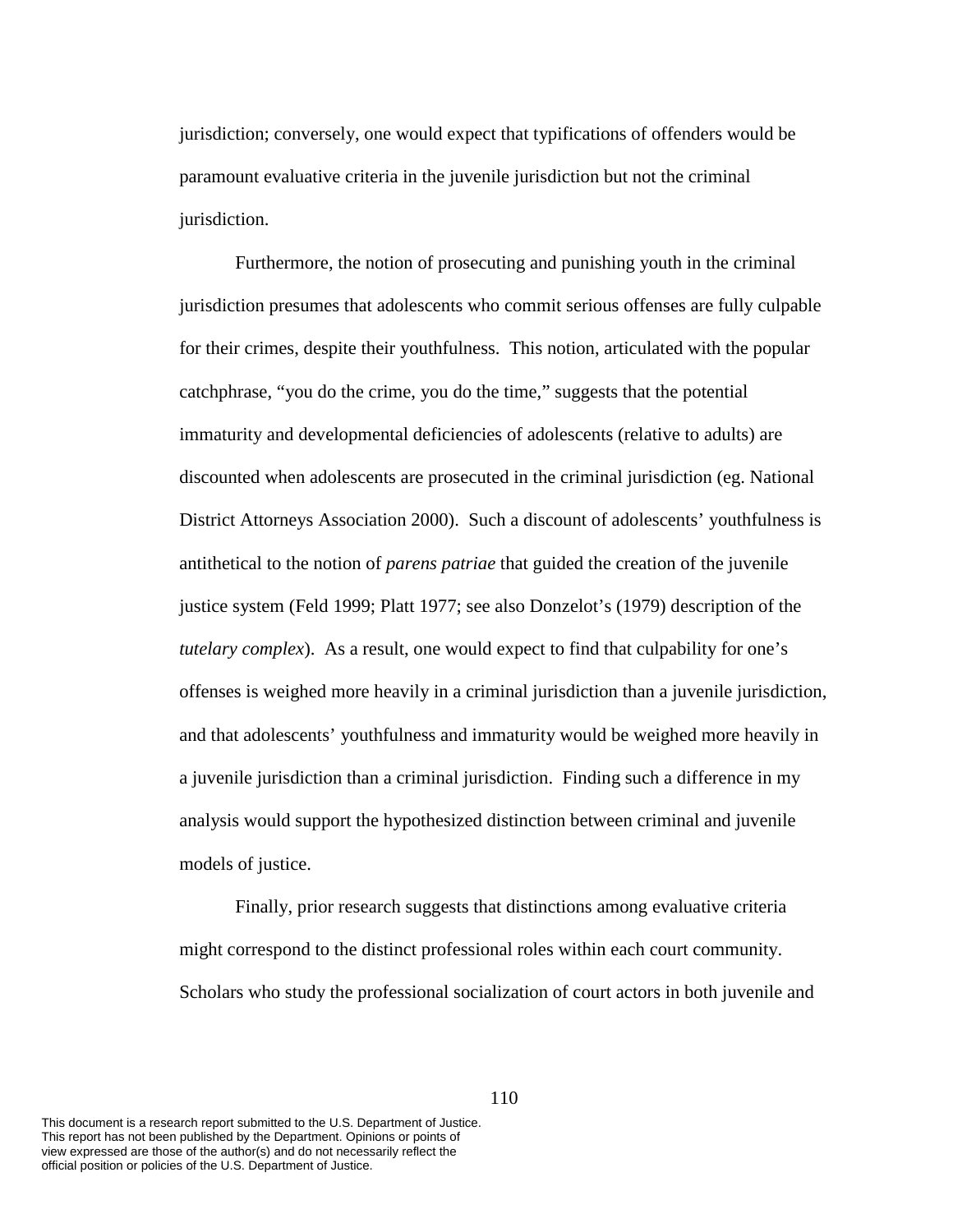criminal jurisdictions repeatedly conclude that the goals and interests of court actors' professional roles shape their methods and criteria for evaluating defendants (Eisenstein et al. 1988; Emerson 1969; Heumann 1978). Thus, because prosecutors' immediate professional objectives (secure convictions, protect the community) are very different from those of defense attorneys (obtain dismissals, protect clients' rights), these two types of court actors should be socialized into holding different conceptualizations of the evaluative process. This framework suggests that prosecutors prioritize the harm inflicted by a defendant, while a defense attorney might conceive of a defendant's social history as the most important evaluative criterion, irrespective of jurisdiction type.

## **New Jersey Juvenile Jurisdiction**

## *Prior to Sentencing*

## 1. Evaluative Criteria

Adding further support to the application of juvenile justice in the New Jersey juvenile jurisdiction, I find that during the early stage of case processing the content of courtroom interaction is focused on individual offenders, rather than solely on offenses. In the New Jersey juvenile jurisdiction, courtroom interaction focuses on defendants' personal lives early and often during court proceedings. Consider the following courtroom interaction, which is typical of many juvenile jurisdiction

This document is a research report submitted to the U.S. Department of Justice. This report has not been published by the Department. Opinions or points of view expressed are those of the author(s) and do not necessarily reflect the official position or policies of the U.S. Department of Justice.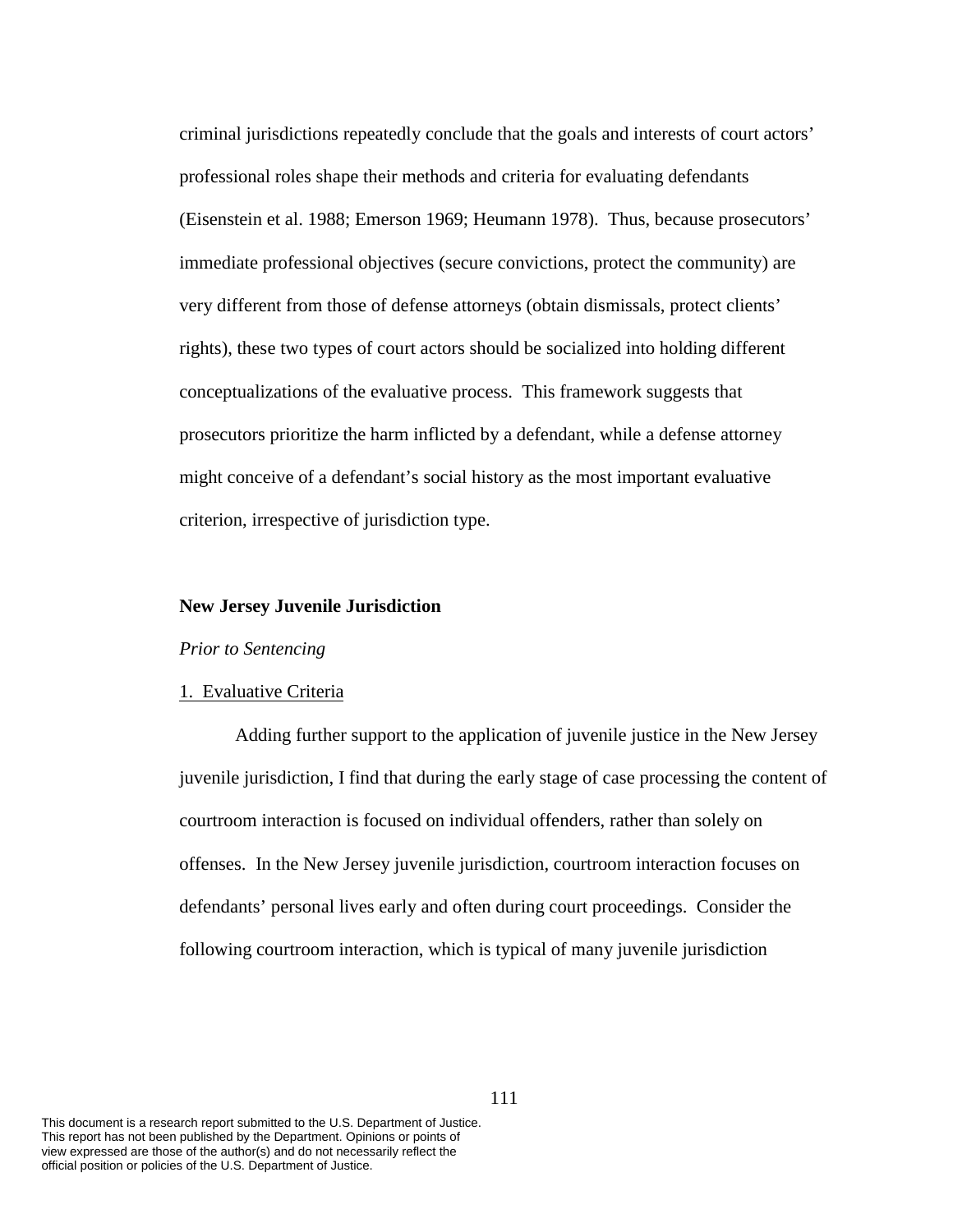hearings. The hearing begins with the judge establishing the defendant's address, date

of birth, and charges pending against him, and continues as follows:

Prosecutor: 'Your honor, the state requests remand because of the seriousness of the case.' Defense attorney: 'Your honor I ask for his release. Unlike the other co-defendant he has no prior contact with the [juvenile court] system. His parents are here and would like to take him home. There was a gun displayed in this offense, but it wasn't pointed at anyone. And there were adults involved. Maybe he can be given in-home detention?' Judge: 'I don't think he's even in school is he?' Defendant's father: 'If he isn't, we'll make him go. Judge: 'I can't release him. … Part of the problem is that he's not in school, he's got all this time on his hands, and he's running around at 11:00 at night. He's involved in what everyone agrees is a very serious offense. I can't release him unless there's some structured program in place. He's not obeying his parents, am I right?' Father nods yes. Judge: 'I can't release him, not with him not listening to his parents. And of course he's innocent until proven guilty, but I can't let him go. …Does he have a drug or alcohol problem?' The parents both say no. Judge: 'Do you use drugs?' Defendant: 'No, I just smoke some [marijuana] blunts.' Judge: 'So that I have it for next time, what was the school situation?' Defendant's mother: 'Sometimes I send him and he doesn't participate.' Defendant's father: 'Bottom line is he doesn't want to go. We're trying to get him into the job corps. He's got an appointment for an interview.' Judge: 'Good, keep trying and tell me what happens next time in court. Because something's got to happen.'

This hearing demonstrates how the defendant's behavior at home, including his drug

use, and his behavior at school are paramount topics of discussion even in early stages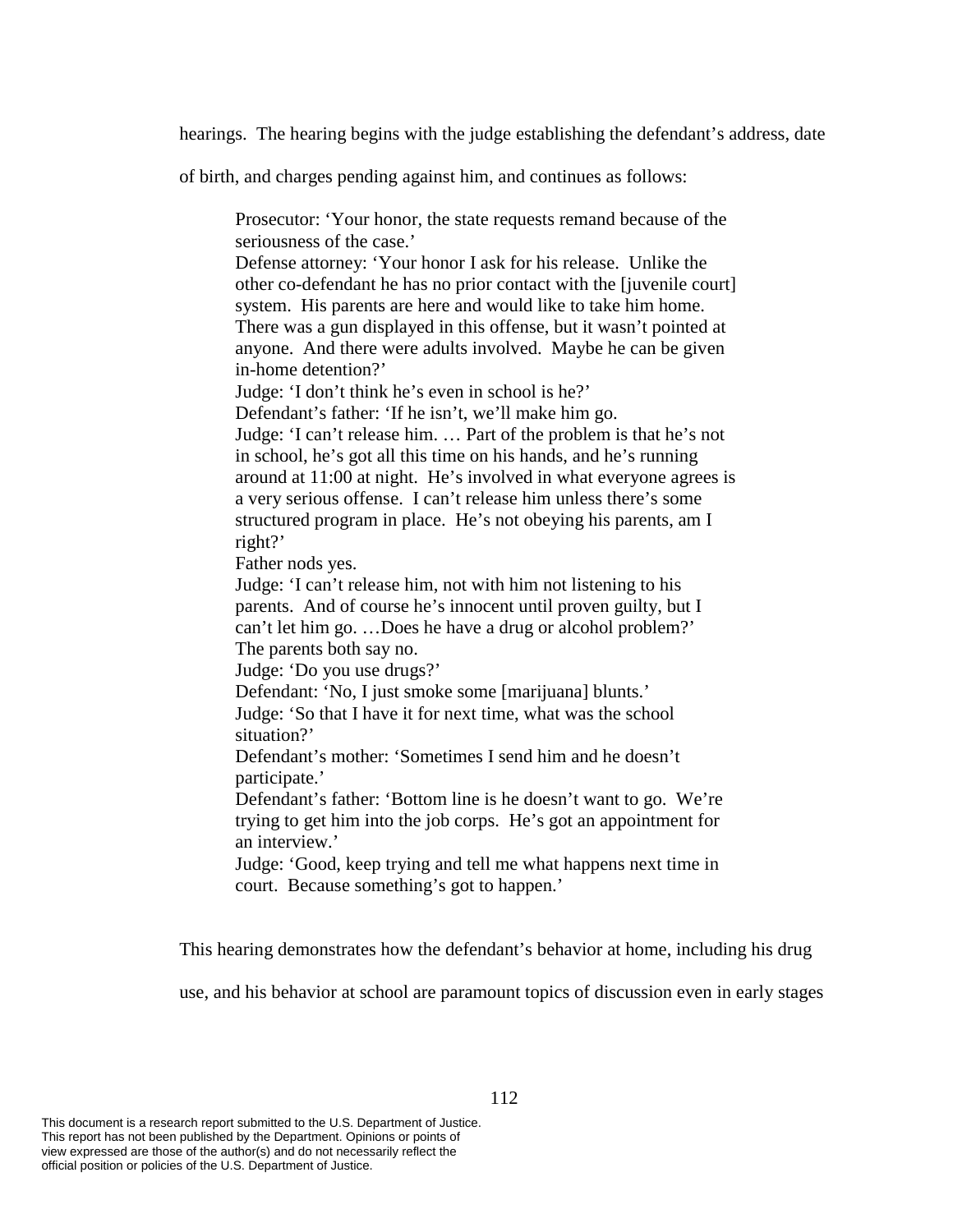of a case. The only discussion during this hearing of the actual offense or the evidence against the defendant comes during the defense attorney's early request to have the defendant released from detention. Following that, the judge asks about the defendant's family and discusses matters not relevant to the offense at hand.

In initial hearings New Jersey juvenile jurisdiction courtroom workgroup members discuss a broad range of topics rather than only debating evidentiary and legal factors that determine legal sufficiency for conviction. Judges, prosecutors and defense attorneys discuss offense severity and circumstances surrounding the offense (eg. number of co-offenders, prior arrests, level of injury of the victim) in addition to the defendant's family, home life, education, drug use, employment, and perceived attitude.

In the New Jersey juvenile jurisdiction, one common method for introducing offender-oriented factors into the court record is through the participation in all hearings of defendants and their families. Judges routinely ask defendants' parents about the defendants' behavior and obedience at home, their peers, and their school attendance and performance. Parents' and defendants' participation introduces peripheral issues that would be considered irrelevant in a criminal jurisdiction prior to the sentencing phase. These issues provide the courtroom workgroup with personal, extra-legal information about defendants, and arm the court with greater knowledge of the defendant and her personality beyond legal issues related to the alleged offense.

This document is a research report submitted to the U.S. Department of Justice. This report has not been published by the Department. Opinions or points of view expressed are those of the author(s) and do not necessarily reflect the official position or policies of the U.S. Department of Justice.

113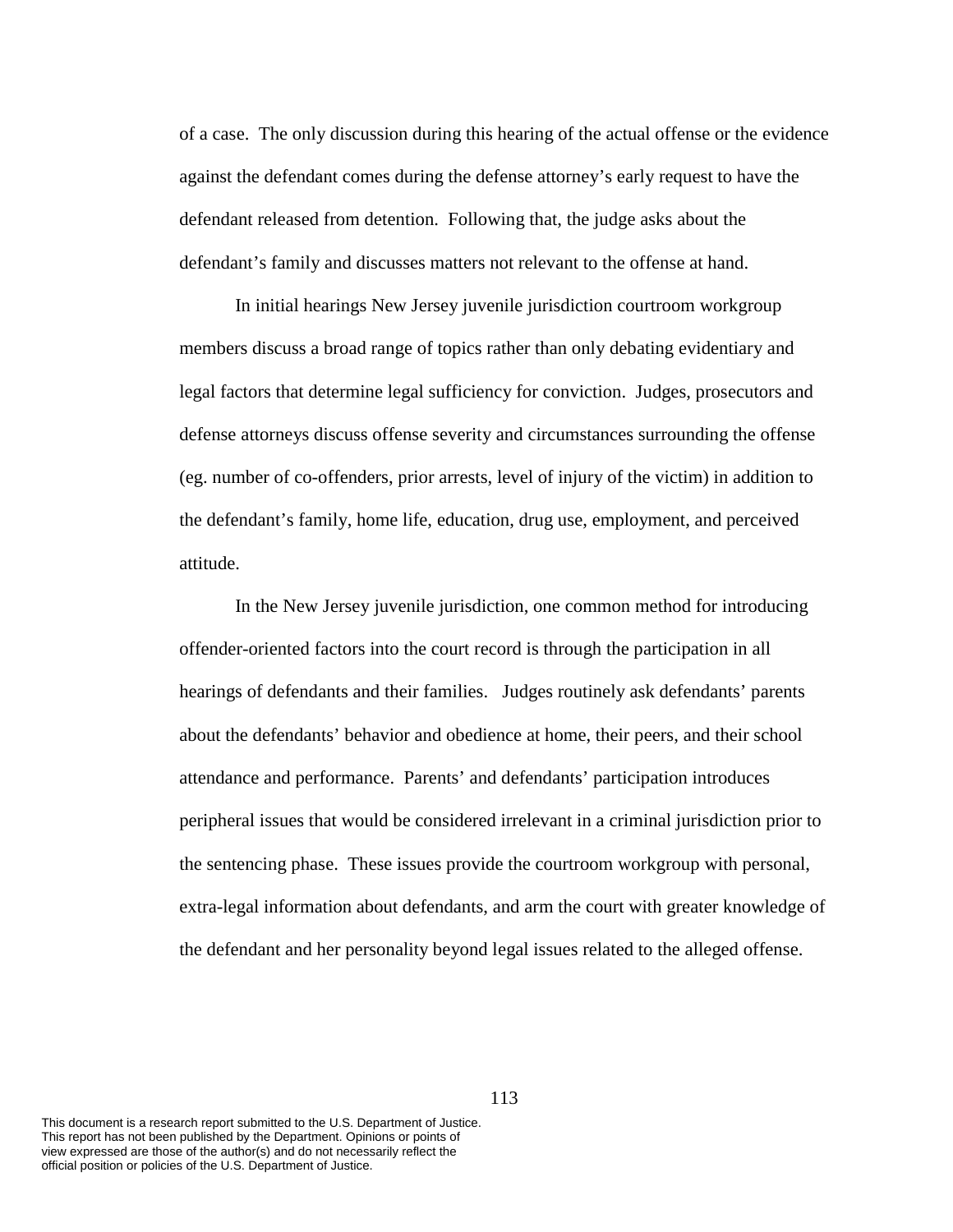The opportunity – and often the necessity (by demand of the judge) – for

parents to report on their children causes parents and defendants to "hang themselves"

(Holstein 1988), or to make statements that the prosecution uses to demonstrate

negative character traits (see Matza 1964). It allows frustrated parents an audience for

whom they can complain about their disobedient children. The parents, too, are under

court orders to appear before the judge or risk a warrant for their arrest. Undoubtedly

some parents feel stigmatized by this and react defensively by portraying themselves

as good parents, and their children as disobedient. This search for validation as

parents can lead to the detention of their children, or even a more severe disposition.

Consider the following excerpt from a Pierce County hearing:

Judge: 'How's his behavior at home?' Mother: 'Bad. I've been trying to get help for over a year. He doesn't listen to me. I've had to pay off two drug dealers that he owes money to. He cusses me out and gives me a lot of problems. I need help.' Judge: 'I'll give you help.' Judge then starts to order the defendant to be detained. Mother: 'I don't want him locked up, I want help.' Judge: 'I'm trying to help. You can't control him. I can have him evaluated in the youth house.' Mother: 'I don't want him locked up.' Judge: 'Do you want to take him home?' Mother: 'I don't want him locked up. I want him on a campus where he can go to school and get an education and get some help. Can you put him on house arrest? I want help.' Mother starts crying. Judge: 'Can you deal with him at home?' Mother: 'Yes, I can deal with him.' (The mother is still crying.) Judge (to defendant): 'Look at your mother. You caused this.' Defendant: 'I didn't cause nothing.'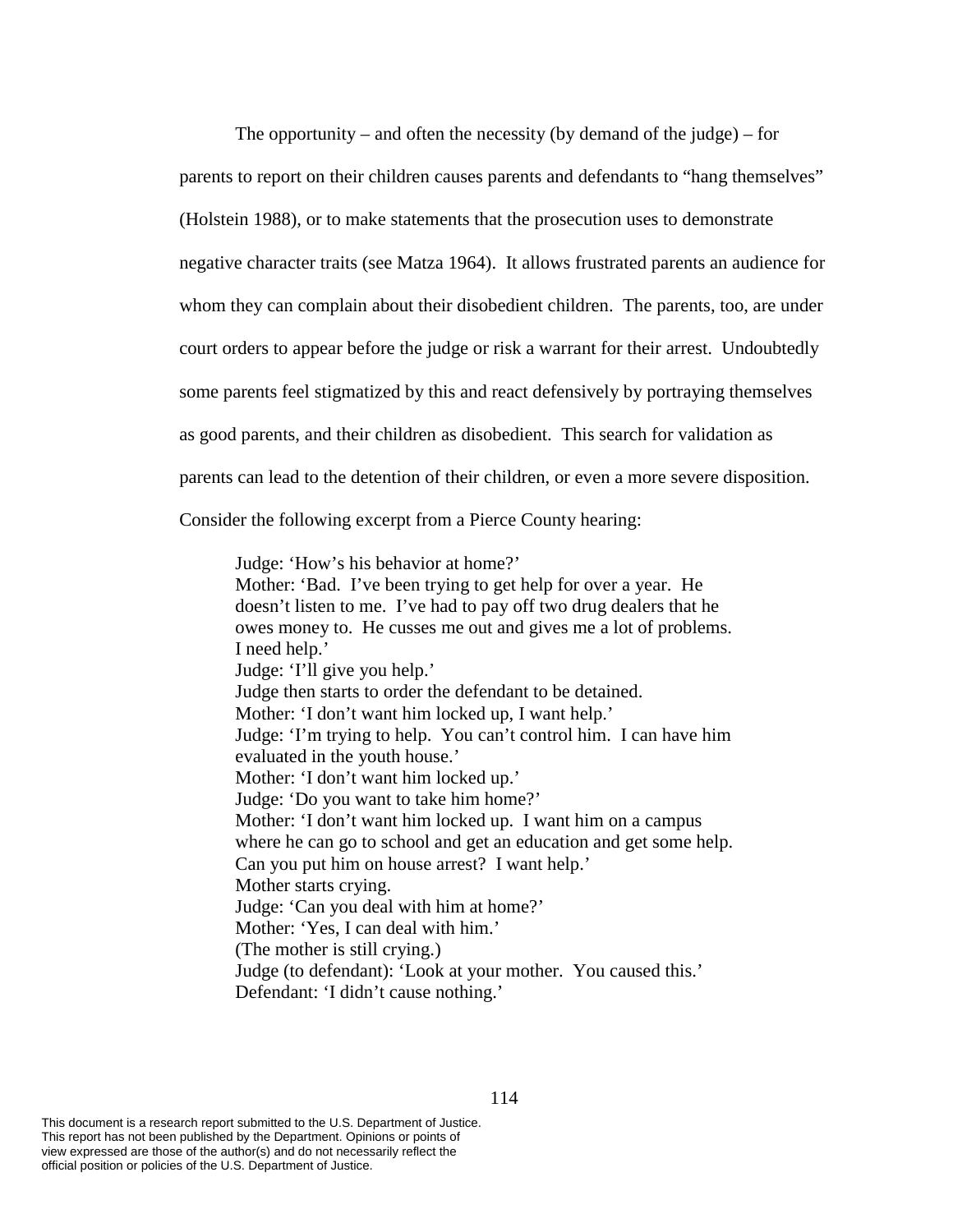Judge: 'Send him to the youth house."

In this hearing, the judge detains the youth as a result of the mother's plea for help,

and despite her repeated plea to not "lock up" her son.

In contrast, some parents request that the judge detain their children. For

example, in the following excerpt of a Pierce County hearing a mother and her

boyfriend requested that the defendant be detained:

Judge: 'Who is this?' Mother: 'My boyfriend' Judge: 'Does he live with you?' Mother: 'Yes' Judge: 'For how long?' Mother: 'About one month' Judge: 'How do you get along with him?' Boyfriend: 'We get along well. I try to be a role model for him, especially because his father ran out. He was doing better with me for awhile.' Judge: 'What do you think should be done with him?' Boyfriend: 'I think he should be off the streets. He's uncontrollable and won't listen to me or to his mother.' Judge: 'So then what should be done?' Boyfriend: 'I guess you could put him in a program, or in jail for a little bit.' Judge: 'Should we keep him locked up until the thirtieth and see if his attitude changes? This is for you too, Ms. [xx].' Mother: 'Yes' Boyfriend: 'I think that's good, but what if he violates probation again?' Judge: 'If he violates again, then he'll get picked up and come back to court. If he still violates we'll lock him up. How long has he been in?' Mother: 'two weeks' Judge: 'Well then it'll be a month. Maybe his attitude will change.' Mother: 'He has a lot of bad influences around him.'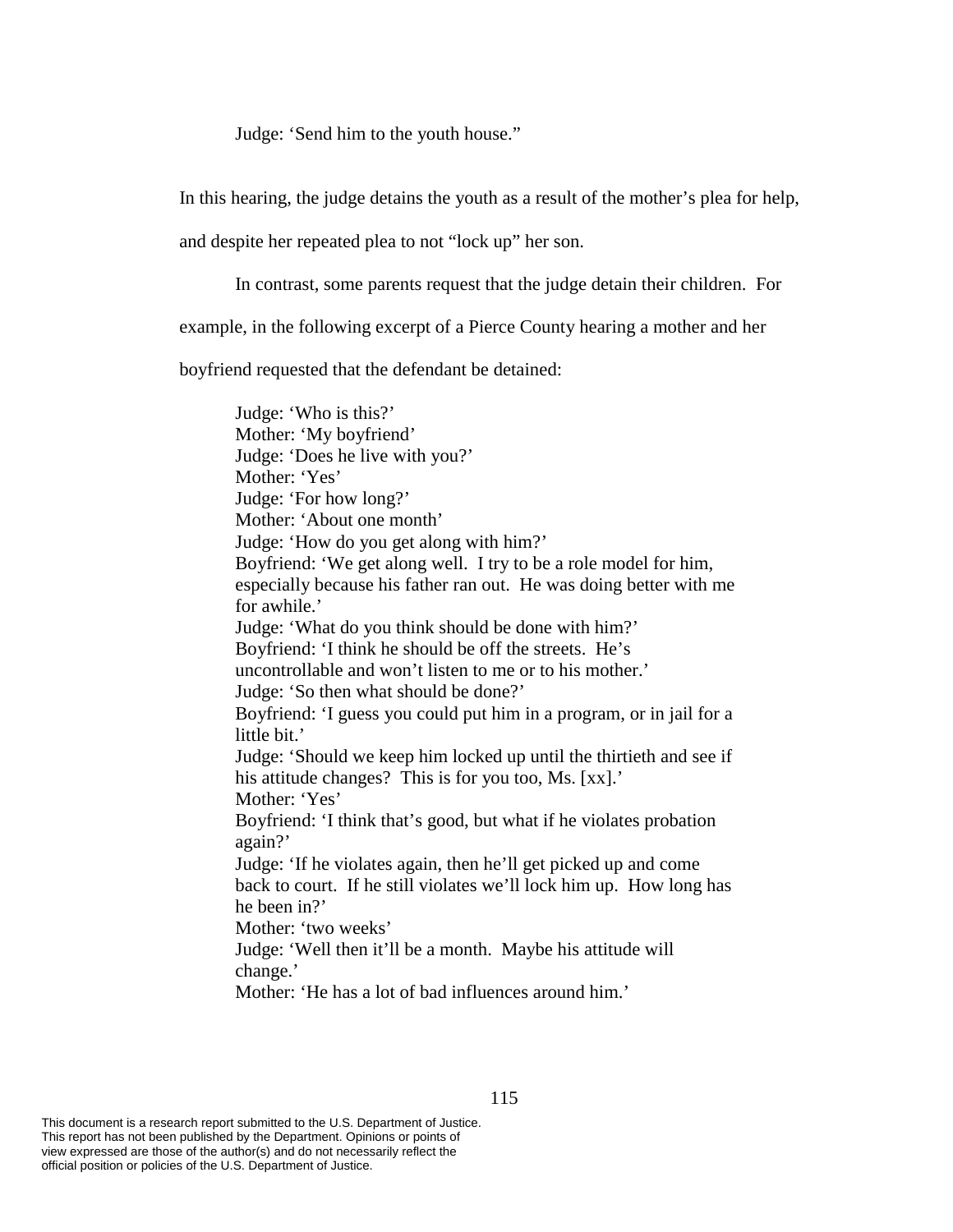Judge: 'I know that. That's what I'm doing  $-$  I'm trying to keep him away from them. We'll keep him locked up until the thirtieth, but you should visit him.'

Moreover, a judge's interpretation of parents' behaviors can have a significant effect

on the judge's decision-making:

…You also have the opportunity here to talk to and observe their parents during the course of the proceedings which is an equally powerful tool in predicting whether or not they are going to be appropriate candidate for probation and maybe decide what conditions you need to impose. You might be parents who are….for example today we had one that was a clear enabler versus somebody who is realistic and understands that in order to help. It's a case-by-case determination based on your life experience, eventually. (#9)

Thus in several ways the involvement of parents in New Jersey juvenile jurisdiction court hearings can either hinder or help the defendant's chances of release, either pretrial or through a non-custodial sentence.

In addition to a disadvantage from parental involvement, adolescents have the opportunity to display bravado or defiance to authority, in response to which the judge usually detains or incarcerates the defendant. Even when neither defendants nor parents act out in court, frequently they give responses that are interpreted by judges as slow-witted or unremorseful. Of course these mannerisms may simply be a result to their lack of understanding what is going on or fear of punishment they may face. According to judges, defendants' bad attitudes can influence a decision of whether to detain a defendant pretrial: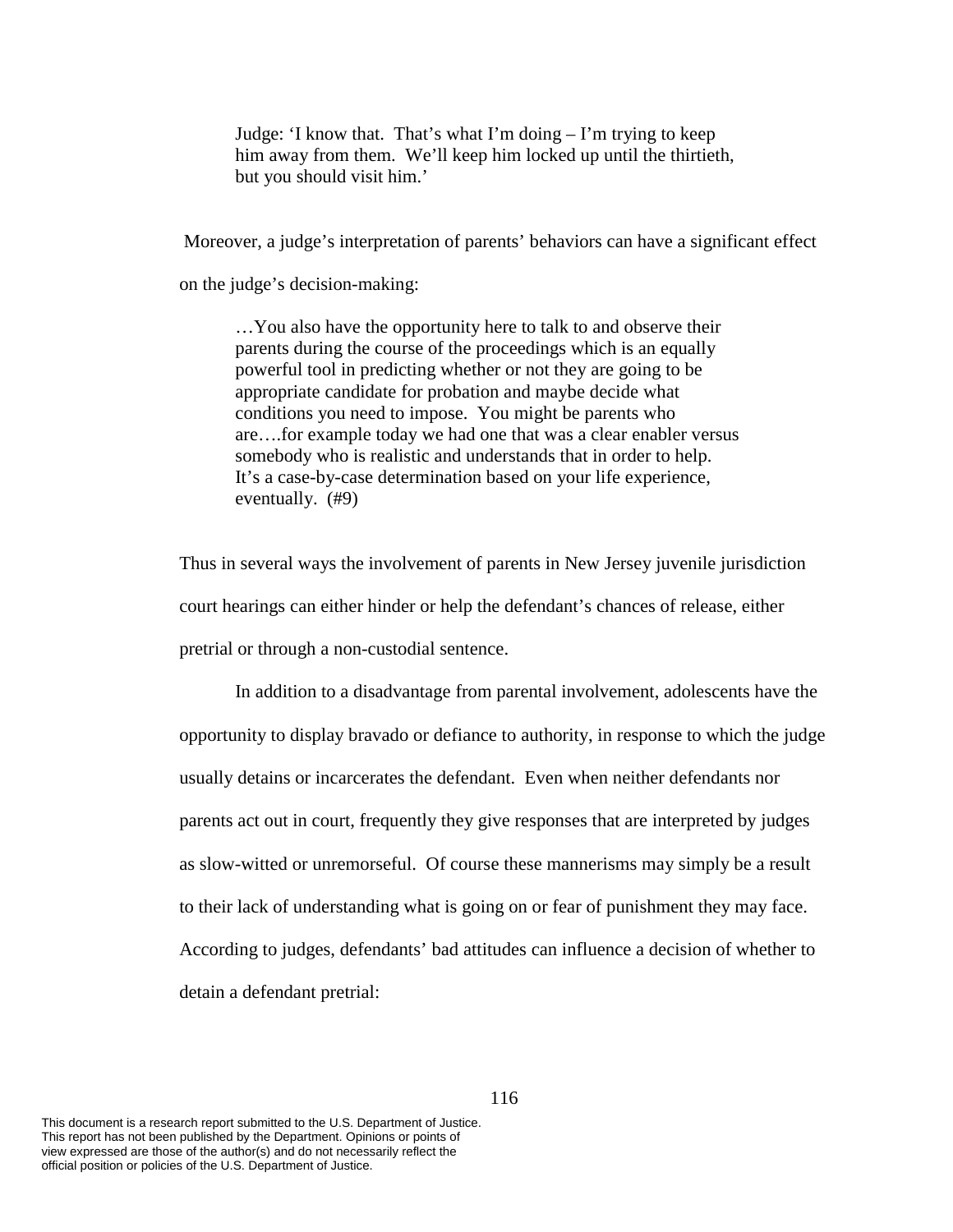A lot of decisions, the kids were mouthing off all the time and they are defiant and they show that attitude as soon as they walk in the court, that's a kid you're going to have to deal with. He is going to be defiant no matter what you do. Actually, with the females. They have an attitude about them, that most of those kids have already been on the streets for a long time and parents don't control them at all and by the time we get them it's almost too late. If they've already learned to live on their own at the age of fifteen or sixteen years old, placement in an institution and they run away from it. But a kid's attitude has a lot to do with whether I keep them in custody or not. It has nothing to do with what I do with them at trial, because you don't consider that. Whether he stays in custody, that's a big factor, his attitude and his way of speech and the way he conducts himself. The way he deals with the parent standing next to him. (#7)

Despite these substantial risks, the involvement of defendants and their families may have positive consequences for the defendants as well. Their involvement may "humanize" them by portraying them as children in need of the state's help, as normally well-behaved adolescents who followed delinquent peers into criminal activity, or as "good kids" whose criminal acts are isolated incidents. The parents may react constructively to the pressure the court places on them by offering positive reports of their children and requesting that their children be returned home. A parent who asks for her child's release from custody and can promise close supervision at home is more likely to secure her child's release than a parent who fails to lobby in this way. In addition, although parents' involvement carries risks, these risks often are mediated by the attorney, who can present the information in a way that might benefit the defendant.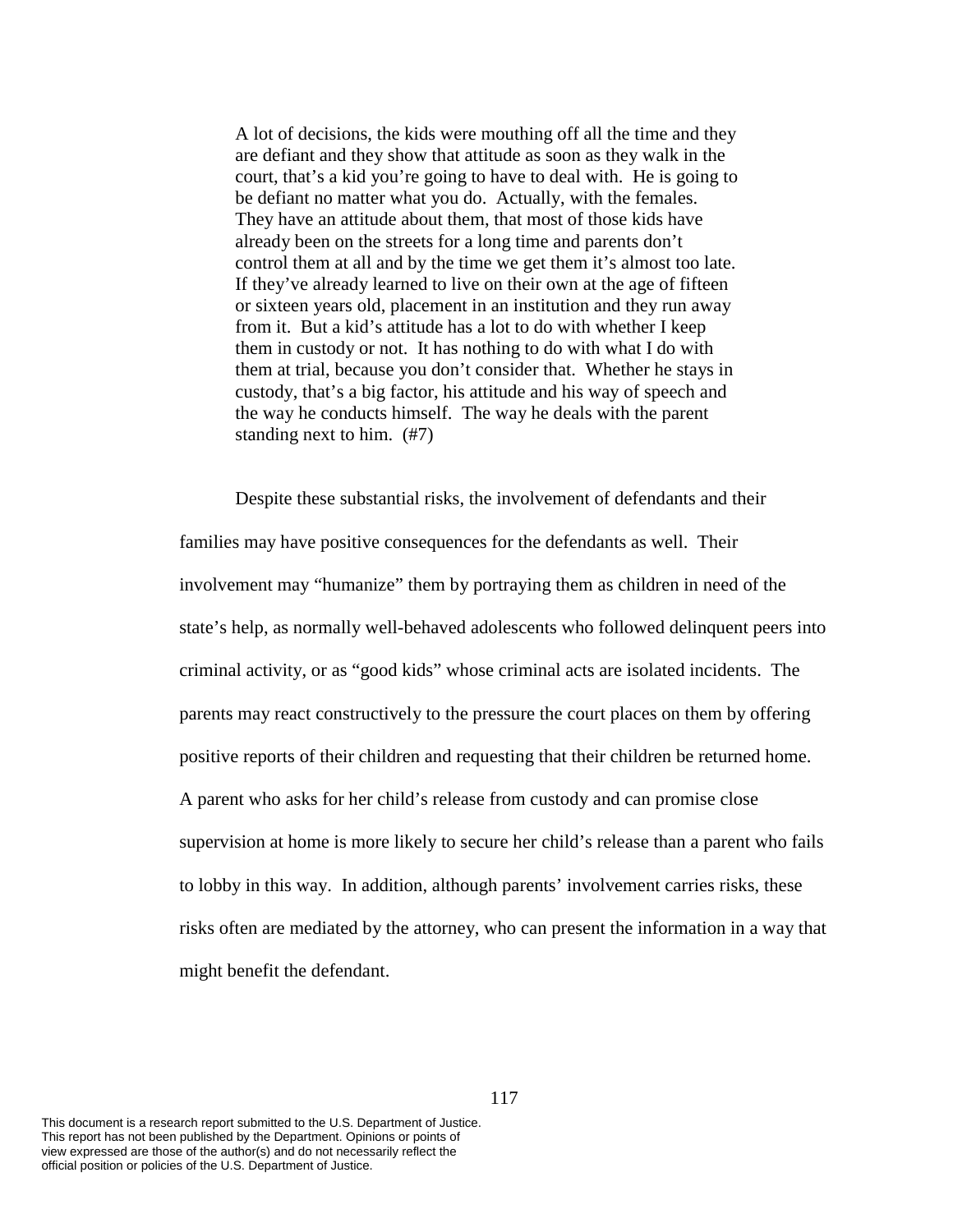## 2. Typifications of Offenses and Offenders

As scholars like Sudnow (1965) and Emerson (1969) demonstrate, court actors develop typifications of offenders and offenses that help them make decisions in court. By coming to see categories of defendants as "normal offenders," or categories of offenses as "normal offenses," they remove uncertainty from their decision-making and rely on patterned, shared understandings of cases.

## a. Offenses

The manner in which court actors rely on typifications of offenses relies in large part on the range, volume and nature of cases in each court. The New Jersey juvenile jurisdiction courts each have very high volumes of cases. According to supplementary data provided on request by the New Jersey Administrative Office of Courts, the Pierce County juvenile court disposed of 6,566 new juvenile delinquency cases in fiscal year 2002, and the Walker County court disposed of 2,447 cases. These are distributed to four judges (only three of whom work full-time) in Pierce and two judges in Walker. And, the caseloads of these courts are very diverse. Adolescents of any age under eighteen appear here, and all offenses are represented. Some case screening does occur – an intake officer diverts some less serious cases to a separate agency prior to any court appearance, and prosecutors screen cases for legal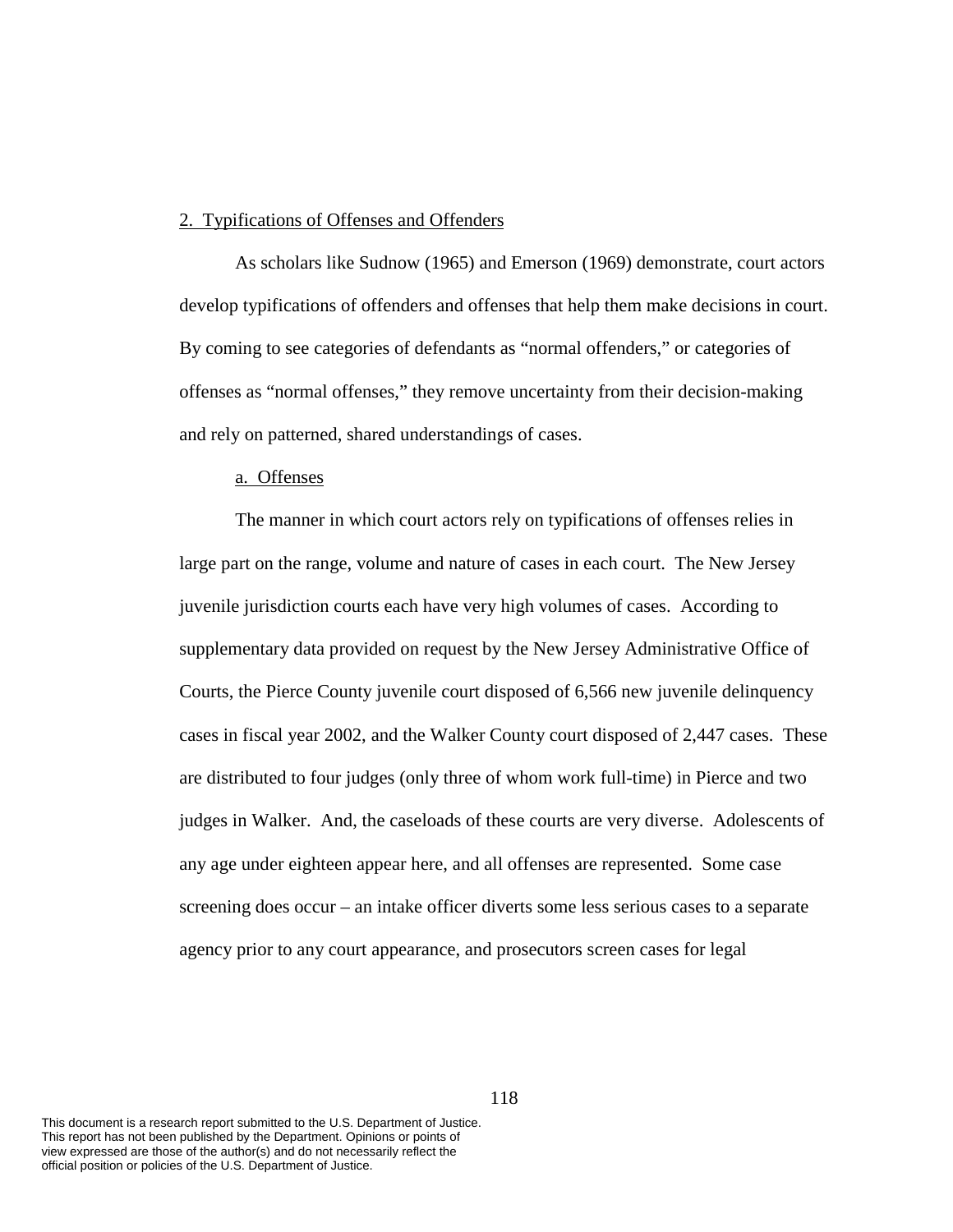sufficiency as well. However, the range of cases heard in these courts is large – much larger than in the New York youth parts (see below).

Though there is a large range of the types of cases heard in the juvenile jurisdiction, court actors utilize three general typifications of offenses: drug offenses, car thefts, and violence. According to the court actors in each New Jersey juvenile court, the cities in which the courts are located each have a flourishing drug trade. These drug businesses often employ poor inner-city youth as drug sellers, who subsequently comprise a significant proportion of each court's caseload:

In the State of New Jersey we have mandatory drug laws for adults. If you get arrested and you are charged with possession with intent to distribute drugs within a thousand feet of a school, you have to spend mandatory time in state prison. Now in [the central city of Pierce County], there are only one or two places in the entire City of [ ] you can go where you're not within a thousand feet of a school. So if you are over eighteen you do time. Juveniles, it doesn't apply. So what happens is the adults go out, they fund them and they send the juveniles out. You've heard me say this in court. That they think nothing is going to happen. And it does happen. And you've also seen me in court ask them, 'Do you use drugs?' 'No.' They are out there trafficking. It's a very difficult problem. (#9 - judge)

As his statement makes clear, this judge sees a frequent pattern of juveniles being used by drug dealers because these dealers know that the juveniles will receive less severe sanctions than other potential street-level drug sellers. In court this judge asks each adolescent charged with selling drugs if she has a drug problem – when she denies a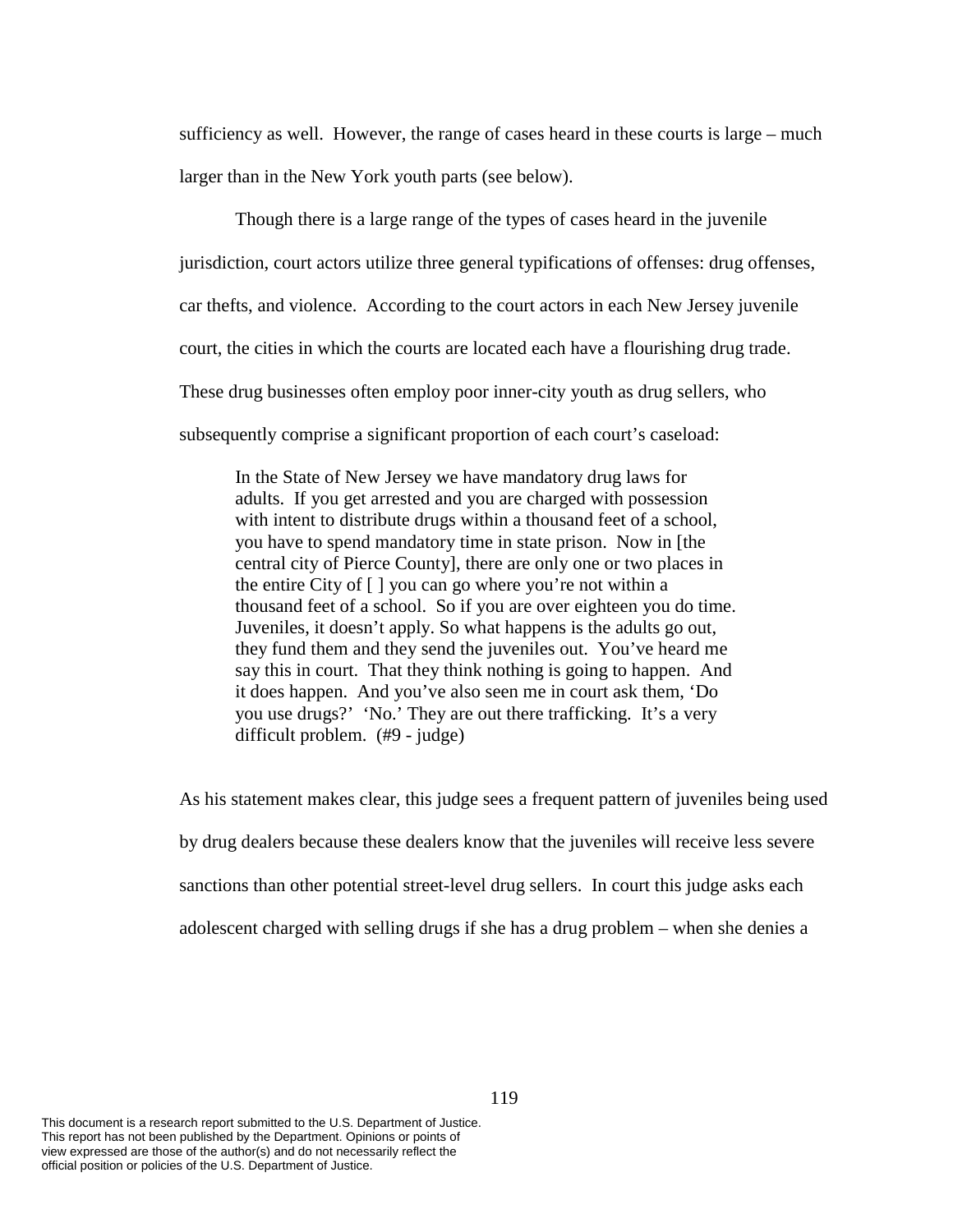drug problem the judge then chastises her for being "caught up" in the drug business, and tells her older drug dealers are using her as a pawn.

Auto theft is the second type of normal offense in the New Jersey juvenile jurisdiction. Northeastern New Jersey has a reputation as a hotbed of auto theft activity, and the juvenile jurisdiction courtroom workgroup members take this offense seriously. When sentencing auto thieves, one of the New Jersey juvenile jurisdiction judges routinely adds a statement he does not make for other offenders: "This is an offense to everyone in [city name], not just the owner of the car. This is the type of thing that makes people not want to come to [city] or work here." These offenders also comprise a significant proportion of the court's caseload. According to one of the public defenders:

It doesn't take long to evaluate a case. Most of our police reports are two to three pages. You can tell right off the bat if you have a good case or a bad case. Many of them deal with cars and many deal with drugs. Those are primarily the two kinds of cases we handle. (#12)

Violent offenses comprise the third broad category of offense in the New Jersey juvenile jurisdiction. These cases stand out for their severity in contrast to the other two broad categories of offenses. Auto thefts and drug offenses are considered "normal" offenses; violent offenses are somewhat typical as well, because there are several of them before the court at any one time, yet because they pose a risk to human life they are considered more serious cases than the "normal" auto and drug offenses.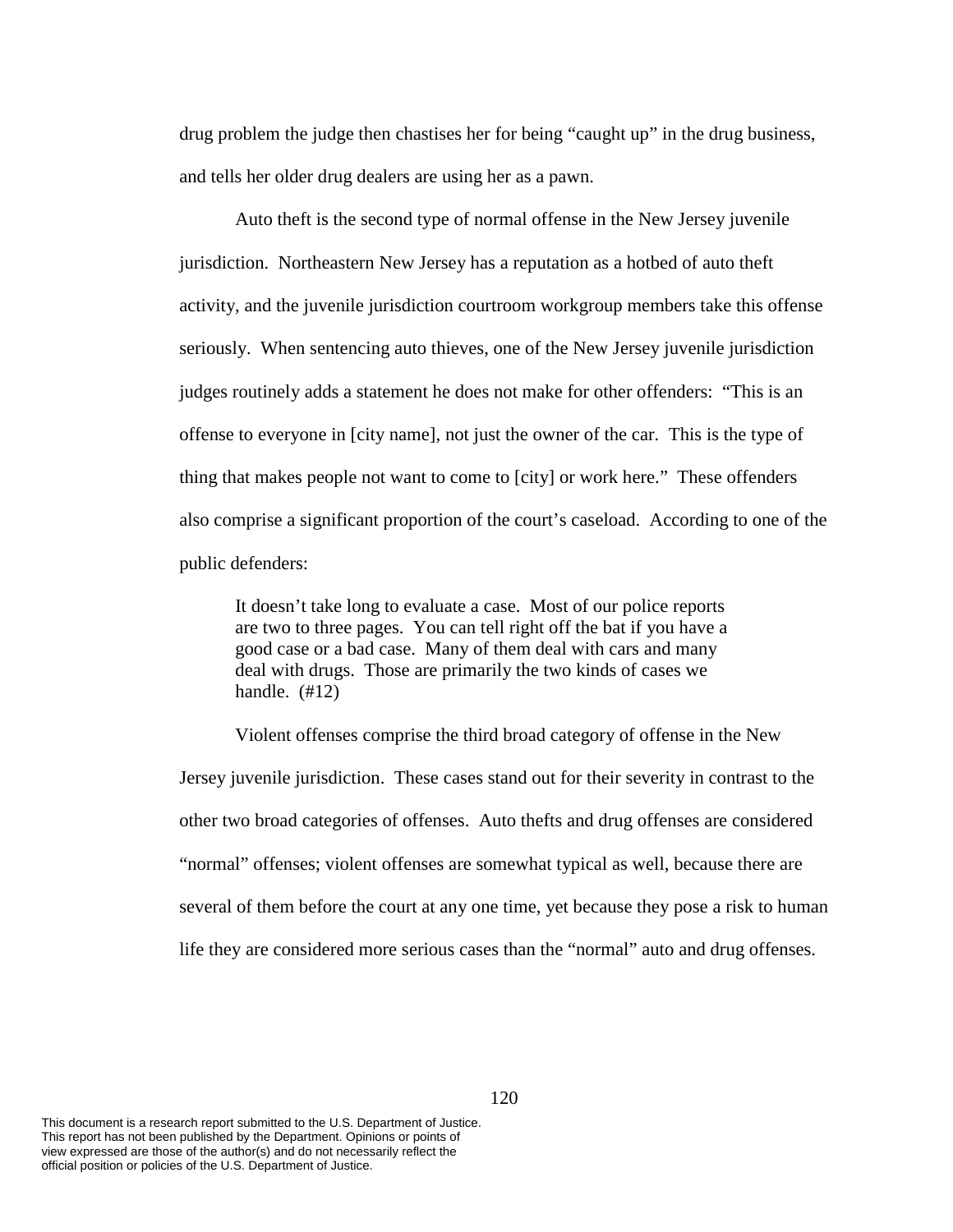Thus these cases receive somewhat greater attention and a more individualized consideration by New Jersey juvenile jurisdiction courtroom workgroups.

# b. Offenders

In his study of the juvenile jurisdiction, Emerson finds that court actors

evaluate defendants with regard to their attitudes and characters, perhaps even more so

than factors related to their criminal offenses (1969). Certainly some character

evaluation occurs in the New Jersey juvenile jurisdiction, but this appears to be far less

important than the defendant's prior arrest record and current offense. When character

evaluations do come into play, they usually benefit defendants. This is because the

courtroom workgroup members stereotype most defendants by assuming they are

poor, come from single-parent families (or foster homes or homes of other relatives

like grandparents), and uneducated:

I think that a lot of these kids don't have hope for themselves or their community for the future. They don't see how they figure in the grand scheme of things. I'm just speculating. They don't see how they can. I think that for some reason drugs seem to find their way disproportionately to these communities and that in turn promotes further criminal activity. Guns seem to find their way disproportionately to these communities and that promotes further criminal activity. (#14 - prosecutor)

…The poorer the person, usually the less parental guidance they receive. A lot of our kids don't have a father. The mothers are on public assistance. And I think that's a contributing factor. The father is dead. You read a lot of predisposition [reports]. My mother's in jail, my father is in a drug rehab and I'm being raised by my grandmother. So what you see your parents do, you do. I don't think it's necessarily race. I think more economics. (#11 – defense attorney)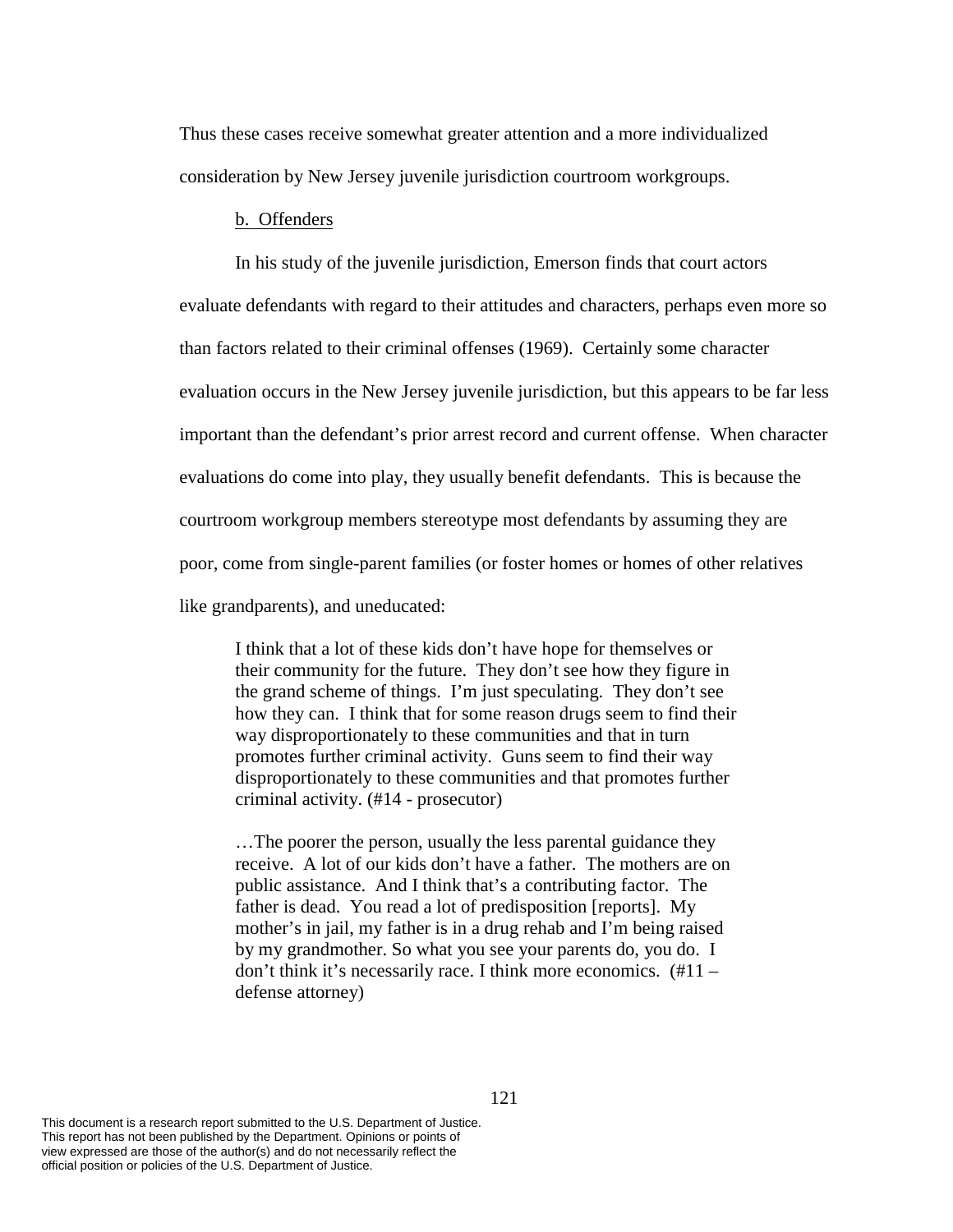Of course there may be some truth to these attributions, especially since almost

all defendants are represented by public defenders (and hence poor). Yet it is

important that the court actors hold these conceptions, and assume most defendants fit

this typification. Thus, when adolescents appear before the court with two parents and

a positive demeanor, they are evaluated positively. Consider the following juvenile

jurisdiction sentencing hearing:

Defense attorney: 'This is his first arrest. He's never been in trouble before. He does well in school and is planning to graduate soon.' Judge: 'Have you had any problems with him?' Defendant's mother: 'Never before.' Defense Attorney: 'The fact that his whole family is here is a good sign. I'm convinced that this offense is aberrational. He says he wasn't participating, but he was with others who were.' Judge (to defendant): 'Do you know what aberrational means? Your attorney just said it about your offense. It means it was out of character. What do you want to do after you graduate?' Defendant: 'Go to college' They discuss where he might go, and where he has applied. Judge: 'This isn't a crime of violence, and he doesn't present a threat to himself, to the community, or to property. He comes from a good family. I think the fact that he's never been in trouble before by this age is commendable. I think he might be hurt by a prior record, so I'll give him a diversionary program. If he successfully completes the program, I'll dismiss the case.'

This transcript exemplifies two court dynamics. One, it demonstrates that having a

positive attitude, a desire to continue with one's education and a supportive family are

interpreted as positive indicators that the offense is aberrational. Two, it reveals the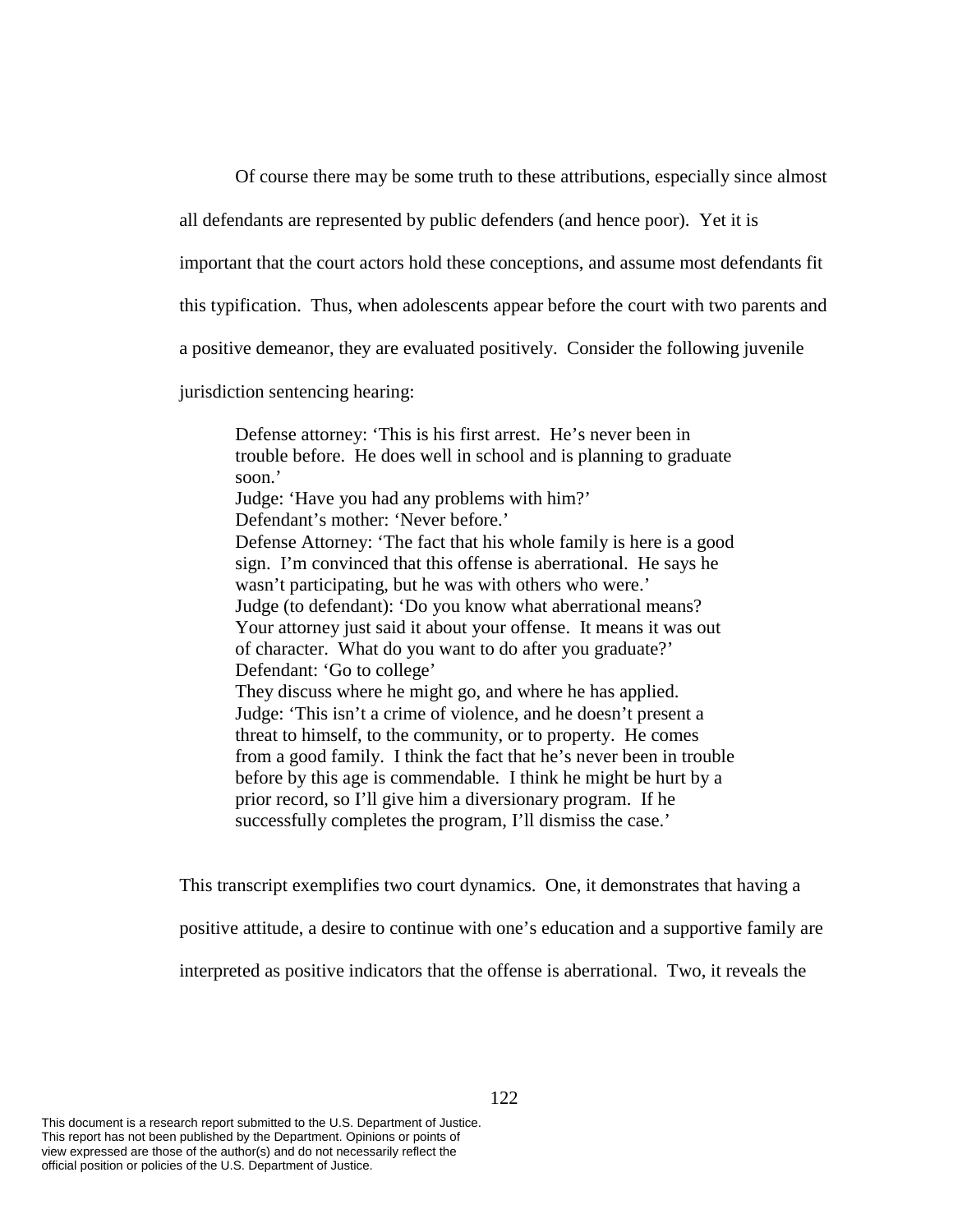judge's assumption that most similarly situated (poor African-American inner-city) youth are arrested during their adolescence. This is revealed when the judge states "I think the fact that he's never been in trouble before by this age is commendable," as if not being arrested deviates from a norm.

#### 3. Attitudes about Culpability

The impetus behind the evaluation of adolescents in the initial juvenile justice system was the idea that juveniles are less culpable, or blameworthy, for offenses than adults (Feld 1999; Rothman 1980; Ryerson 1978). This idea, rooted in a *parens patriae* tradition, follows from the belief that serious crimes committed by young offenders may reflect developmental deficiencies in autonomy and social judgment, suggesting a reduction in their culpability. In this section I examine the attitudes about culpability that guide the evaluation of adolescents by New Jersey juvenile jurisdiction courtroom actors, and these actors' reliance on these attitudes prior to sentencing in each jurisdiction.

Overall, each of the New Jersey juvenile jurisdiction courtroom workgroup members I interviewed expressed a *parens patriae* notion that adolescents have less than an adult-level capacity to make decisions about whether or not to commit crimes, and should not be held responsible for their offenses in the same way or to the same extent as adults. Despite agreement on these basic premises, their conceptions of culpability vary with regard to how they express them and the components of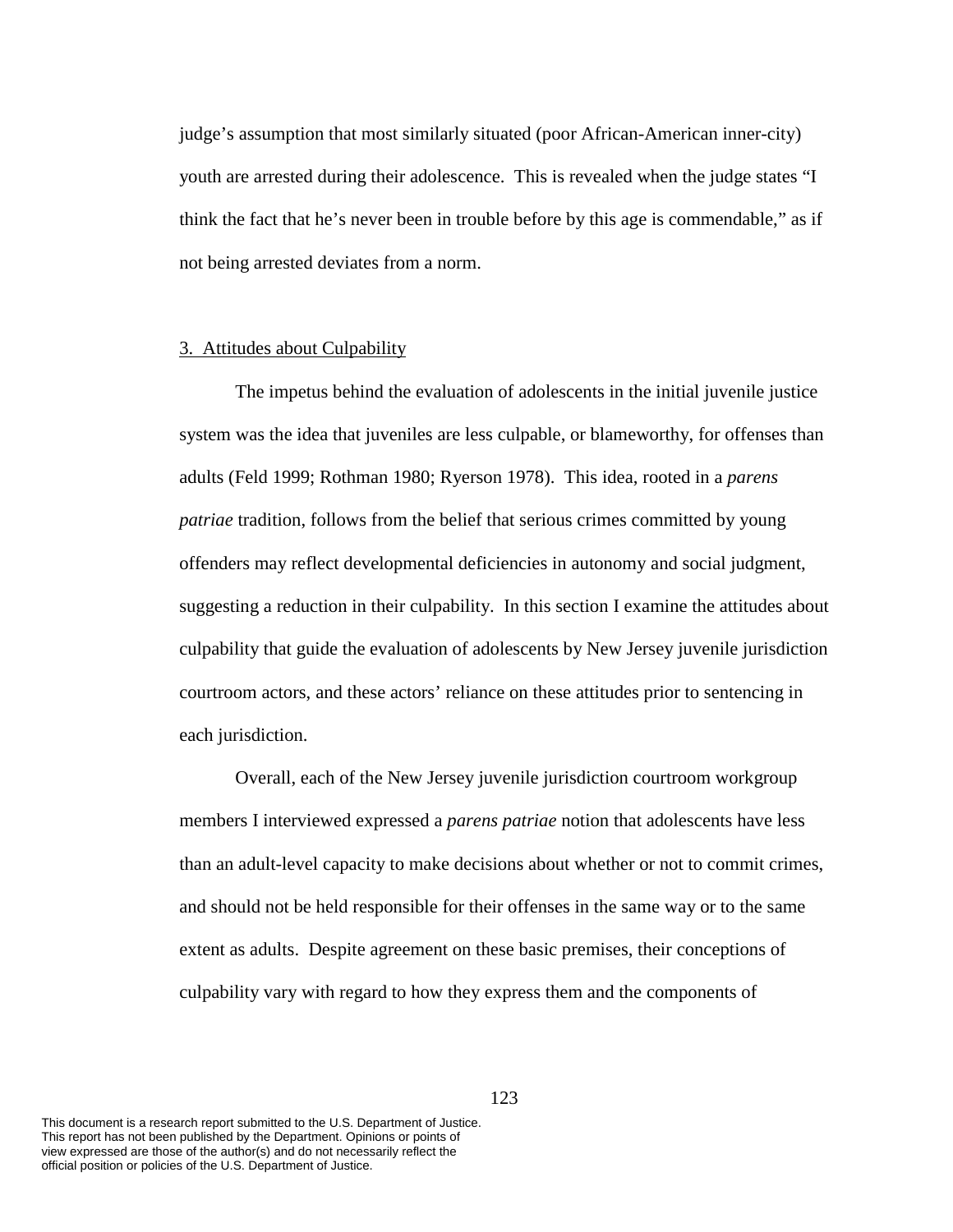culpability. I measure these conceptions through two strategies: open-ended interview questions, and closed-ended questions with scaled responses. The scaled questions disaggregate cognitive development into individual capacities of decision-making.

Some distinctions between the New Jersey juvenile jurisdiction prosecutors, defense attorneys and judges are evident regarding conceptions of culpability. Despite these subtle differences, there are many similarities among conceptions of culpability expressed by the three types of court actors. Each of them believes that culpability is something that can be measured only individually, as it varies by individual juvenile rather than progressing in finite stages. And, they all agree that adolescents should receive reduced punishments and more rehabilitative services relative to how adult offenders are treated. According to one prosecutor:

Prosecutor: We have a system that effectually values rehabilitation more than punishment. That means the system works to take all of those questions you just asked into consideration. When you say the ability to understand the complexity of what is going on, or work with their attorneys or something like that, that is why they have to have their parents or guardian present because nothing can be done outside of a parent's or guardian's presence for that reason. I feel like the system has all of those things worked into it. It already recognizes the problems and the questions that you are asking.

Interviewer: Other than a parent or guardian present, how else does it take those things into consideration?

Prosecutor: Like I said, the system already starts with the whole intake process - the review process. So every time they come into court or meet with the intake officer or do something with their parent's involvement right there and their attorney is present, they are taken by the hand with each step and told, 'This is what you have to do in order to not be in trouble again or not come back here again.' They are made fully aware of what they have to do. 'Don't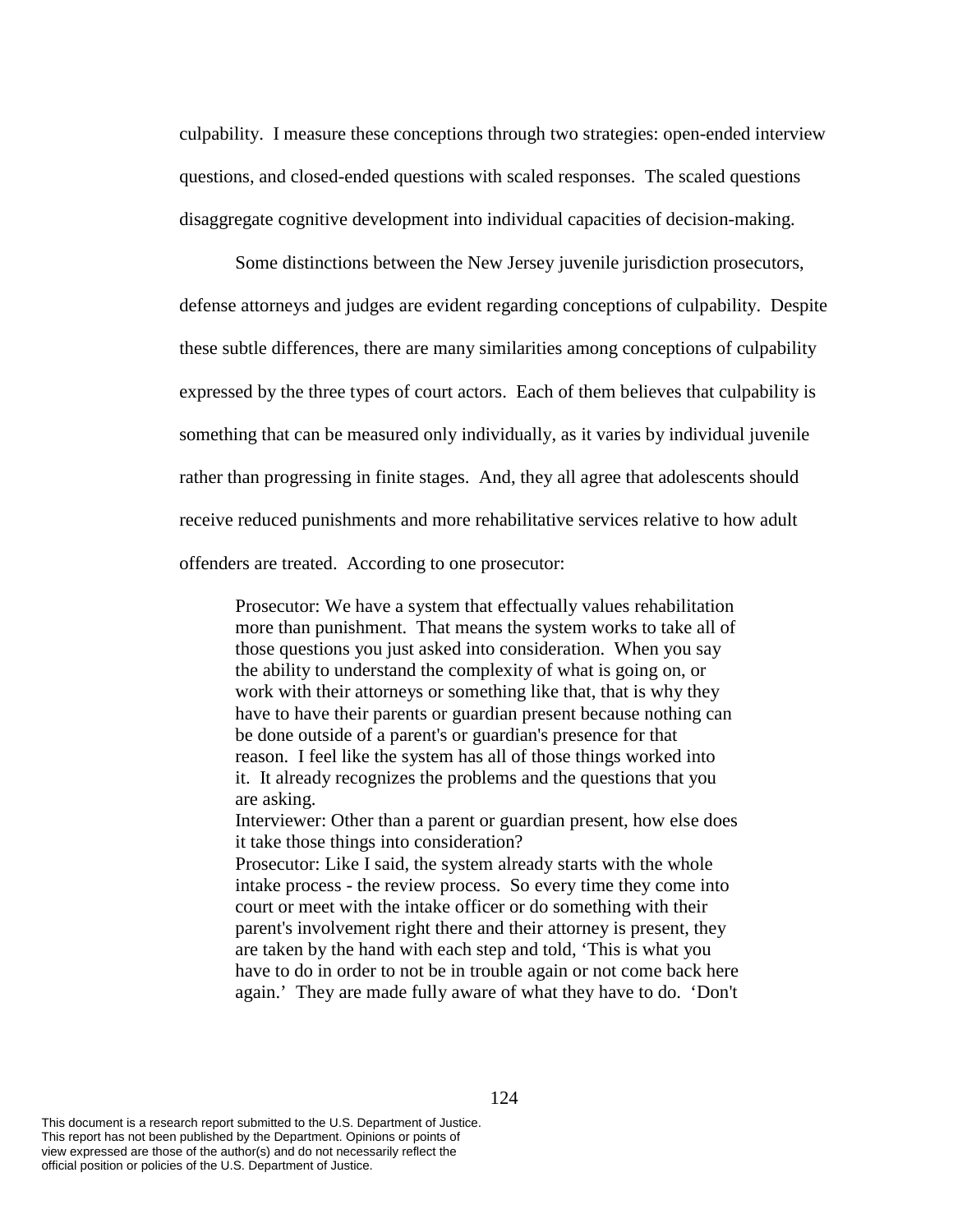get into trouble anymore. Don't get into fights at school. Don't get suspended. Don't mouth off to the teacher.' And, really, how much more can you say it with ABC language than the way it is? There is really no other way to do it any better. (#29)

This understanding is mirrored in the following statement by a judge. This statement exemplifies the child-saving mission of the initial juvenile justice system (see Platt

1977):

I find myself doing the same things that judges that I appeared before did twenty to twenty-five years ago. You basically try to save the kid. As a public defender I tried to save the kid. But you also had to defend constitutionally, legal rights were protected. Here I'm more concerned about doing the right thing for the kid's best interest and trying to rehabilitate him and try to save the kid. (#7)

Thus, the New Jersey juvenile jurisdiction interview respondents in both courts share a basic conception of adolescents having a reduced capacity for decision-making relative to adults. During my interviews I asked each respondent a series of closedended questions concerning several capacities for decision-making, and asked each respondent to compare the capacity of the average fifteen-year-old to that of the average adult. All respondents in the juvenile jurisdiction indicate that adolescents are very different than adults with regard to all capacities for decision-making included in the closed-ended questions as well.

Hence the New Jersey juvenile jurisdiction interview respondents in both courts share a basic conception of adolescents having a reduced capacity for decision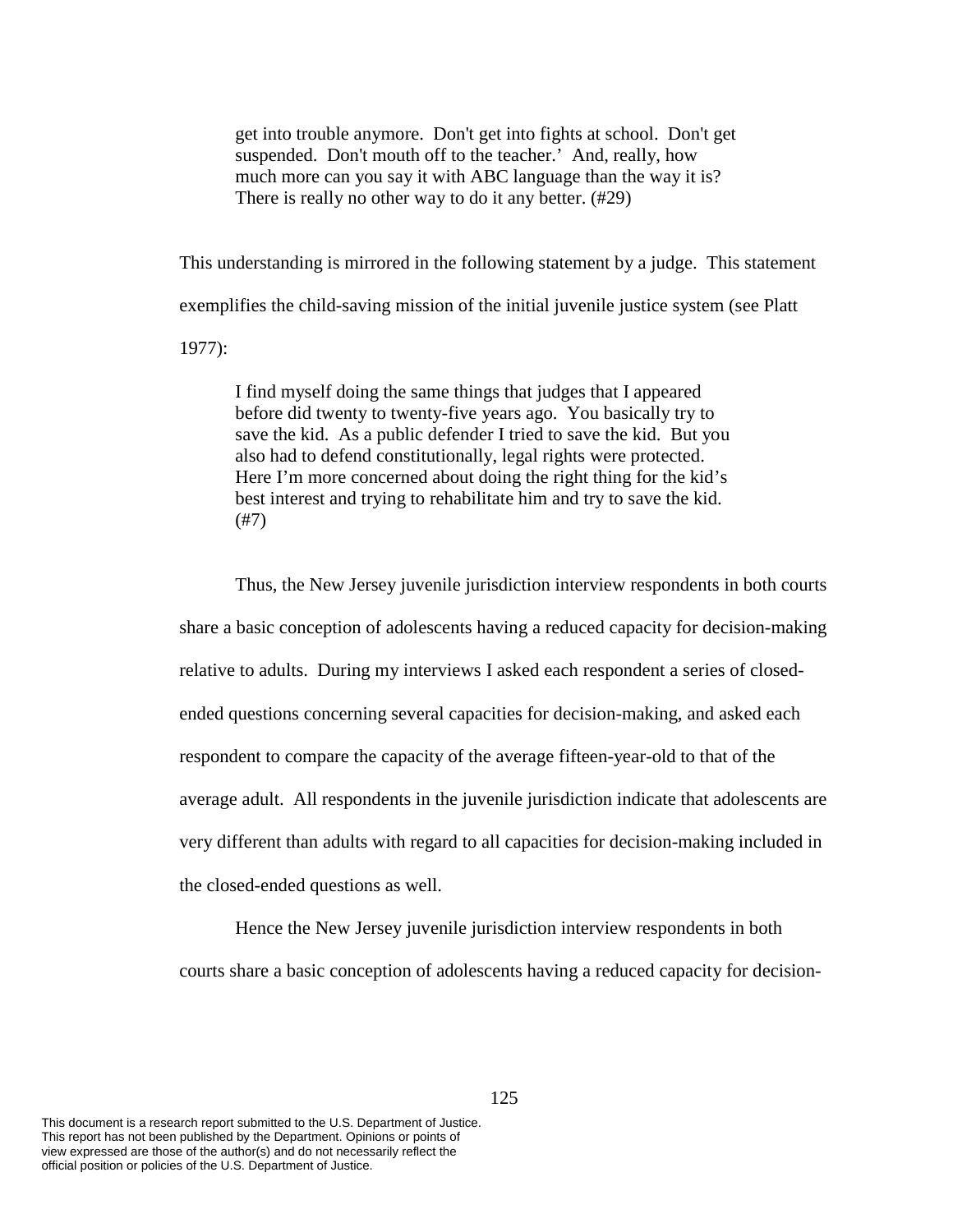making relative to adults. Yet when considering the requirements for being held accountable for one's actions, these three types of court actors express different views. A clear trend is apparent, whereby defense attorneys operationalize level of culpability according to the adolescent's understanding of the consequences of their criminal behavior, and prosecutors consider responsibility in terms of offense severity.

When asked whether or not adolescents have an adult-level, or mature, capacity to make decisions about whether or not to commit crimes, most of the New Jersey juvenile jurisdiction defense attorneys say "no." They indicate that adolescents are very different than adults with regard to all capacities for decision-making included in the closed-ended questions as well; the average response, on a scale of one to four (with one meaning that adolescents are very different than adults, and four meaning they are similar) from these defense attorneys is 1.9. The following response is typical of their expressed beliefs on the reduced maturity of adolescents:

Kids do things because they're stupid and they are stupid because they are uneducated. They are not stupid because they lack intelligence. … [They] lack the ability, like you said earlier, to make judgments, to think abstractly, to realize what tomorrow will bring and also I do think many of them are unable to walk in the shoes of another. I just don't think they realize the permanence of their actions, including killing somebody. (#8)

Defense attorneys cite the reduced ability of adolescents to make sound decisions about committing crimes as a primary reason why adolescents should not be punished as adults. Rather, they should receive more rehabilitative services than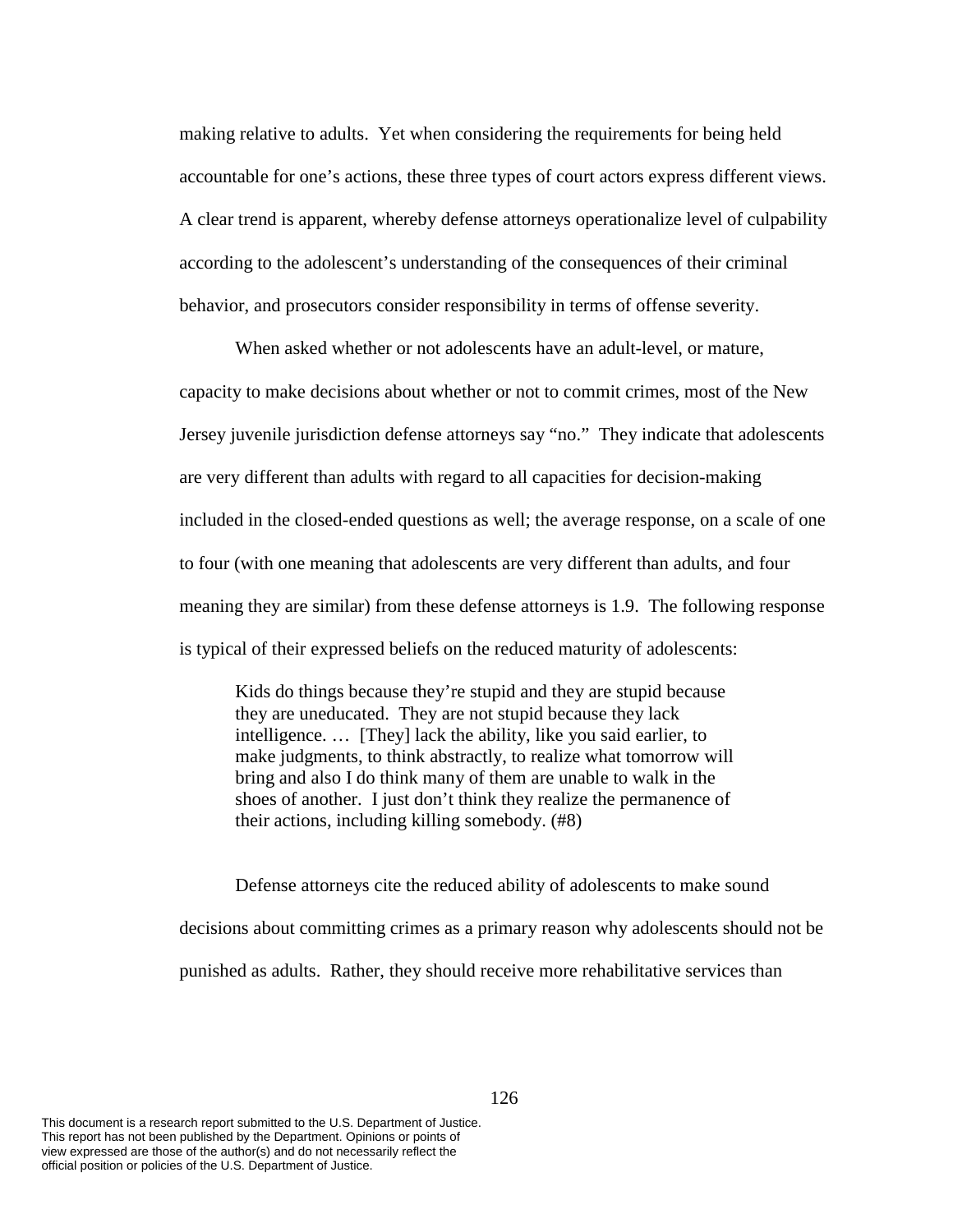offered to adults, and offered second chances rather than held fully accountable. These attorneys consider adolescence to be somewhat of a "training period", during which they should be offered opportunities to make mistakes without paying serious consequences for them (Zimring 1981), though with punishment to communicate wrongfulness and teach proper behavior. A typical response from a defense attorney is as follows:

Interviewer: What are the components of being responsible and being held accountable by the criminal justice system? Defense Attorney: It is ability to comprehend what you did. And understanding the outcome. A lot of times that really will turn on a medical, psychiatric evaluation. (#11)

The responses of prosecutors to questions of maturity and culpability are somewhat more complex than those of defense attorneys. When asked outright, several of the prosecutors state that adolescents do have a mature capacity to make decisions about whether or not to commit crimes. However, when I asked these prosecutors about each individual capacity for decision-making, their responses contradict their earlier answers by demonstrating the underlying belief that adolescents are in fact very different than adults with regard to decision-making. The average response of juvenile jurisdiction prosecutors to the scaled questions about similarity of adolescents and adults is 2.1, which mirrors the responses of the defense attorneys. Moreover, these prosecutors state the beliefs that adolescents are influenced by peer pressure, fail to look ahead to the future, and lack the overall judgment of typical adults.

This document is a research report submitted to the U.S. Department of Justice. This report has not been published by the Department. Opinions or points of view expressed are those of the author(s) and do not necessarily reflect the official position or policies of the U.S. Department of Justice.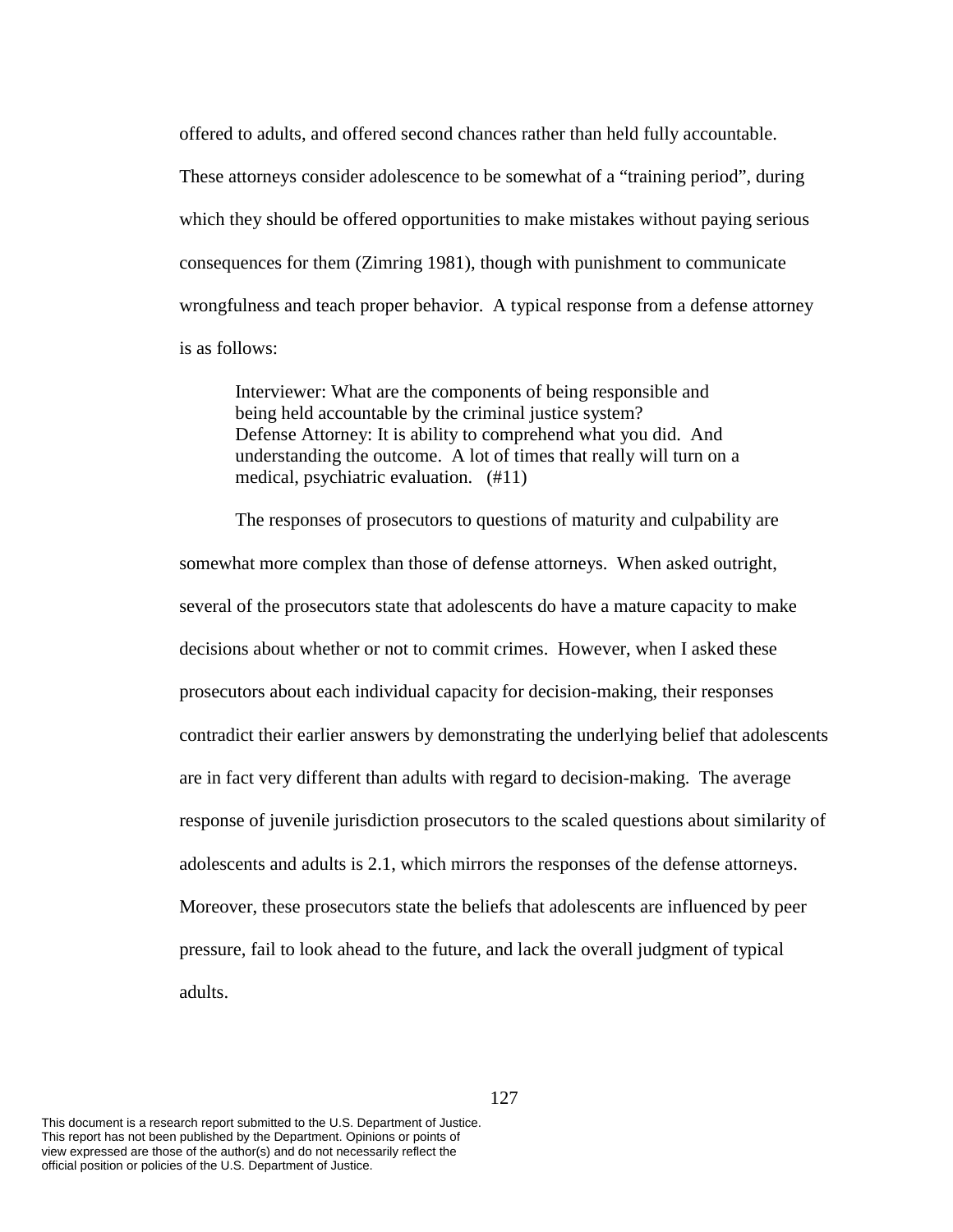This contradiction – between claiming that adolescents have a fully mature capacity to make decisions, and that their judgment is less well developed than that of adults – was acknowledged by one prosecutor.<sup>26</sup> This prosecutor began to laugh at her responses to the scaled question when she realized that they contradict her previous general statement that adolescents have a mature capacity for decision-making. According to her, the interview questions were "ruining her system." While laughing, she said that the questions caused her to rethink her earlier response. Others fail to notice or to comment on this apparent contradiction:

Interviewer: In general would you say that adolescents have a level of mature capacity to make decisions about whether or not to commit crimes? Respondent: I think they do, I think they have that capacity. The question is whether they think forward like adults. So I don't know whether that's the same, or - Do you follow me on that? They may not necessarily think forward or think about the consequence. Though they know whether it is right or wrong, but they don't necessarily think about the consequences. So, I think it is different. (#27)

Another prosecutor, when asked when youth should be held responsible for their criminal actions, seemed confused and stated that he "had never thought about it before." That is, a legal professional responsible for initiating proceedings to transfer youth to the criminal jurisdiction had failed to ever consider what such an action means, or why it should be taken.

This document is a research report submitted to the U.S. Department of Justice. This report has not been published by the Department. Opinions or points of view expressed are those of the author(s) and do not necessarily reflect the official position or policies of the U.S. Department of Justice.

 $\overline{a}$ 

 $26$  This contradiction could be because the result of generalized "party-line" responses to asking a general question about adolescents' maturity, yet more nuanced and thoughtful responses to detailed questions about specific capacities of maturity.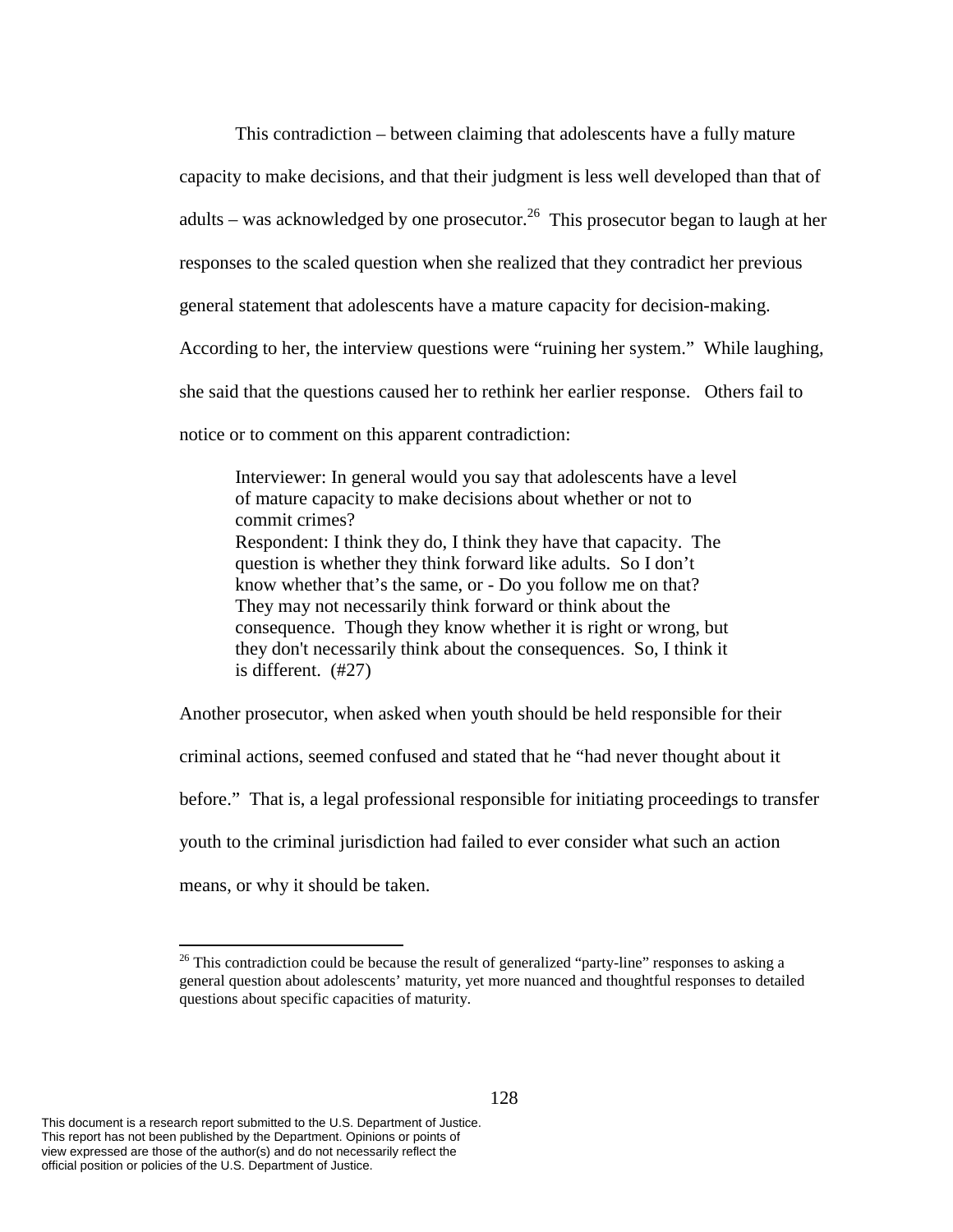Generally, New Jersey juvenile jurisdiction prosecutors evaluate culpability based on whether adolescents understand the difference between right and wrong and on the severity of offense, rather than based on nuances of development and maturity. The following is a typical response from juvenile jurisdiction prosecutors about culpability:

Respondent: I think it depends on the nature of their conduct. I certainly think at a very early age children acquire a sense that killing is wrong. I don't know. I can't… Interviewer: Does that mean a kid who does a more serious offense should be held to a more mature standard than a kid who does a less serious offense? Respondent: Probably. Yeah. (#14)

However, the prosecutors also express the belief that adolescents' level of culpability is lower than that of adults, regardless of other factors.

And, as one might expect, the New Jersey juvenile jurisdiction judges' stated perceptions of maturity and culpability are midway between those of the prosecutors and defense attorneys. Of the two interviewed judges' expressions of culpability for adolescents, one resembles those of the defense attorneys and the other judge resembles the prosecutors. The former states that adolescents are very different than adults with regard to all facets of decision-making; the latter states that they have mature capacities to make decisions about criminal behaviors, but then rates them as very different than adults with regard to individual capacities of decision-making. Thus, judges offer views that accommodate both perspectives. One judge states that responsibility is determined by the following wide array of factors: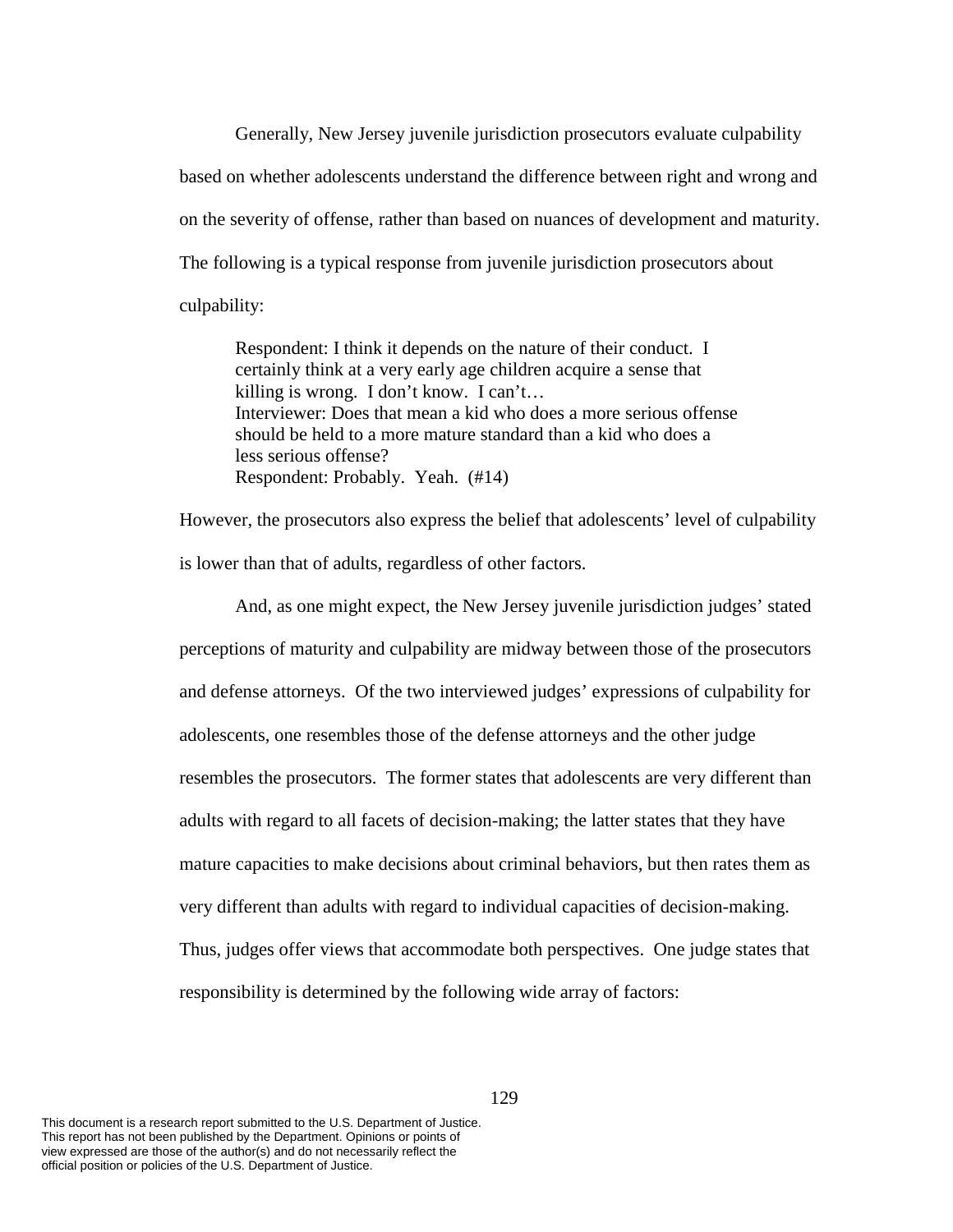The nature of the offense. The circumstances of the offense. The kid's background. You have to know something about the background. Is this a kid with a real serious mental problem, you've got to look at that. (#7)

Overall, with some distinctions, New Jersey juvenile jurisdiction prosecutors, judges and defense attorneys are fairly consistent in their expressed views relating to culpability among adolescents. Generally, they all believe in the juvenile jurisdiction's *parens patriae* mission, or at least that adolescents should be evaluated at a standard of reduced culpability relative to adults. Defense attorneys express the belief that adolescents think differently, are less mature, and should be judged via a reduced standard of responsibility with the individual's development in mind. Judges recognize this as well, and state that development is important in determining level of responsibility, but state that they also have a duty to consider the severity of the offense as well. Prosecutors offer generally similar though somewhat contradicting arguments about culpability. They rate adolescents as having a reduced capacity for decision-making, stating that adolescents commit crimes because of their immaturity and that they should be held to a lower standard than adults; yet they argue that if the adolescent commits a severe offense she should be held fully responsible for it.

In sum, during the early stage of case processing, the evaluation of adolescents in the New Jersey juvenile jurisdiction reflects a juvenile justice model. Evaluative criteria include characteristics of offenders, courtroom workgroups form typifications of normal offenses and offenders that allow room for rehabilitating adolescents

130

This document is a research report submitted to the U.S. Department of Justice. This report has not been published by the Department. Opinions or points of view expressed are those of the author(s) and do not necessarily reflect the official position or policies of the U.S. Department of Justice.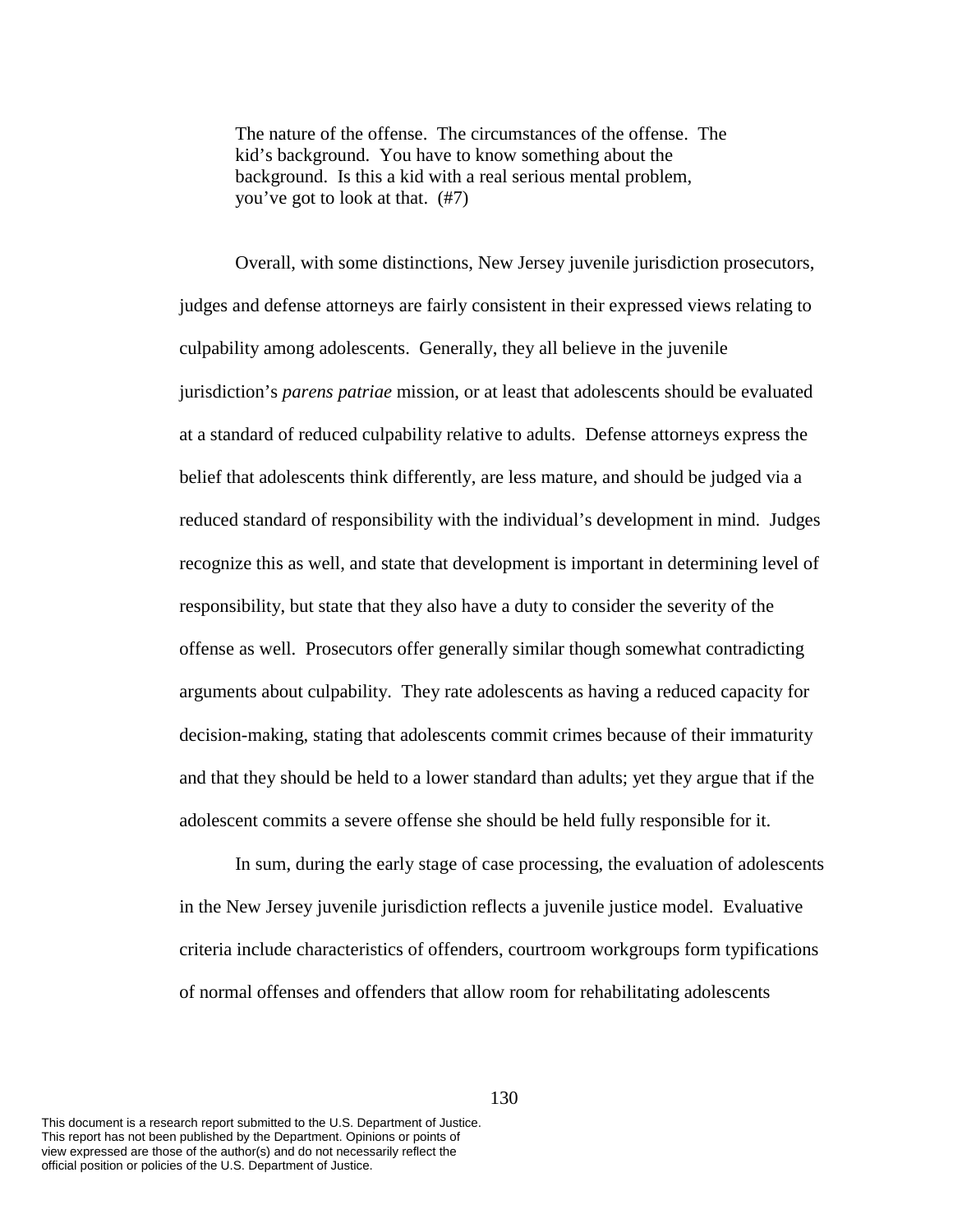perceived as "deserving", and court actors consider adolescents to be less culpable for offenses than adults.

#### *Sentencing Stage*

#### 1. Evaluative Criteria

The evaluative criteria considered by the New Jersey juvenile jurisdiction courtroom workgroups during the sentencing stage are identical to those of the earlier stage of case processing. During this later stage, courtroom interaction focuses on individual offenders, rather than solely on offenses.

In addition to judges asking about "extra-legal" factors such as the defendant's

drug use or behavior at school or home, defense attorneys use this type of offender-

focused information to obtain more favorable final dispositions for their clients:

Interviewer: When you're arguing why a juvenile shouldn't be incarcerated, what are the reasons you would normally give? Defense Attorney: Anything I can come up with. ... If you can come up with anything in their life. I happen to know that Judge [], for instance, used to box when he was young and I have a kid who has been to the gym and can pronounce the name of the gym that he goes to and I might bring that up as almost an aside and then the judge will take the bait and run with it. So you will do little things like that if you know….there are certain things with [another judge] too. (#25)

Thus, from initial hearings to final sentencing hearings New Jersey juvenile jurisdiction courtroom workgroup members discuss a broad range of topics rather than only debating evidentiary and legal factors that determine legal sufficiency for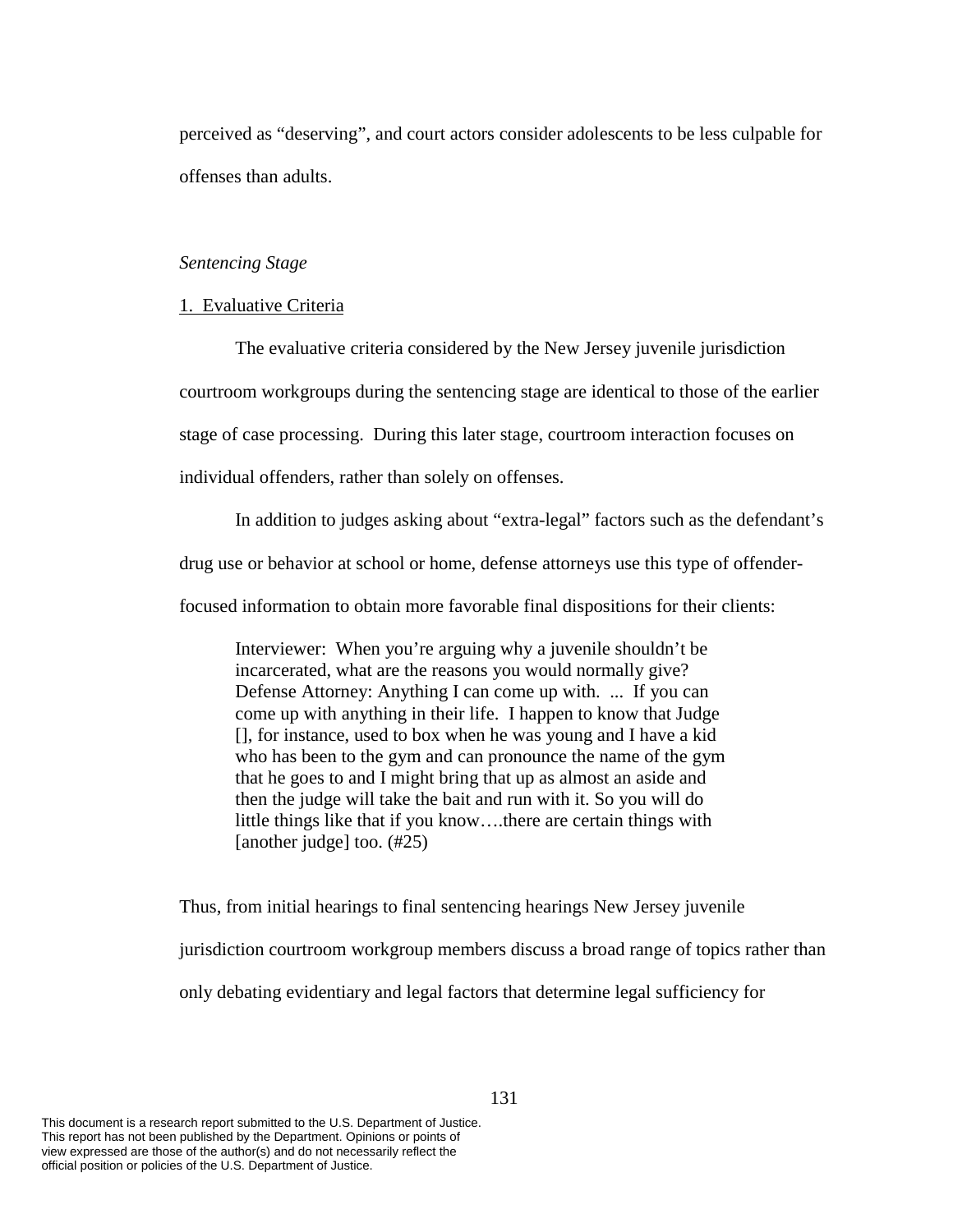conviction. Judges, prosecutors and defense attorneys discuss offense severity and circumstances surrounding the offense (eg. number of co-offenders, prior arrests, level of injury of the victim) in addition to the defendant's family, home life, education, drug use, employment, and perceived attitude.

#### 2. Typifications of Punishments

Above I describe how prior to sentencing, courtroom workgroups in the New Jersey juvenile jurisdiction develop shared typifications of normal offenses and offenders. These shared conceptualizations remain during the sentencing stage of case processing, and are considered in conjunction with an additional shared typifications – normal punishments, or "going rates" of punishment (Sudnow 1965).

The New Jersey juvenile jurisdiction courtroom workgroups in both courts categorize dispositions during the sentencing stage. When I searched through individuals' case files to collect the juvenile jurisdiction quantitative data for two New Jersey counties (see description of data collection, chapter two), a pattern of escalating sanctions was apparent. This pattern is also very clear when observing court proceedings. The pattern of progression is driven by a combination of prior record and offense severity. For all offenses other than severe violence (violence leading to serious injury of the victim): on a first offense the juvenile is diverted from court prior to coming before a judge, on a second offense a judge diverts the case to a counseling program, on a third offense the judge sentences the defendant to a review period of six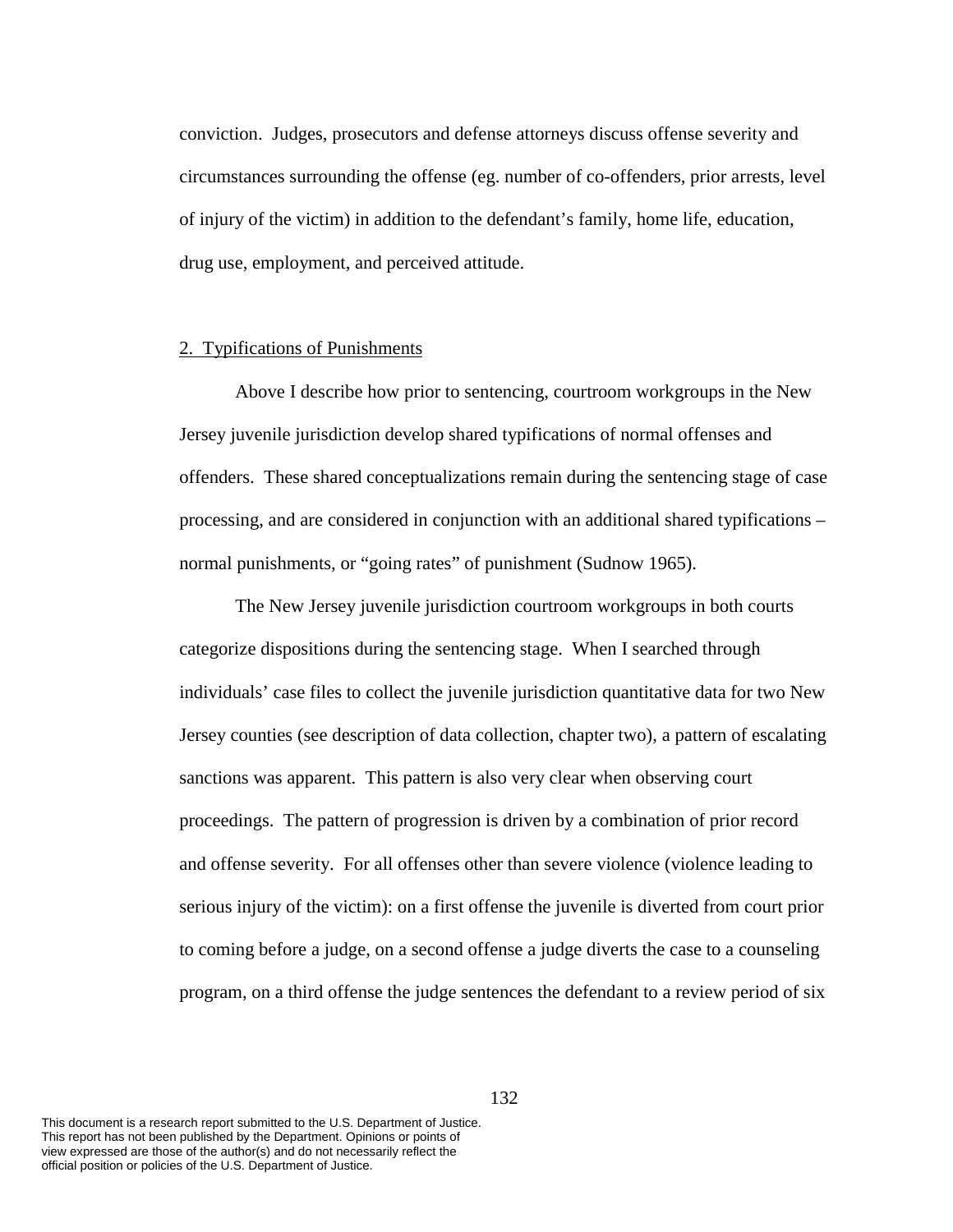to twelve months (after which, if the offender has been compliant and not been rearrested, the case is dismissed), and on a fourth offense the defendant receives probation. Probation might be given more than once, though with continued criminal involvement offenders graduate to the two other available sanctions: suspended sentences (probation with an added threat of a prison term) and incarceration. A defendant's prior record primarily shapes this pattern, though the progression can change based on the severity of offenses; severe offenses involving violence will escalate the progression, and petty offenses lead to non-escalation.

All juvenile jurisdiction court actors with whom I spoke acknowledge the use

of this punishment progression during sentencing. For example:

The kid is supposed to move up in progression. So defense attorneys want that. You don't want to start with the worst penalty. The kids move through a progression of sentences. You give them an opportunity.  $(\text{\#}27 - \text{prosecutor})$ 

Yes, there is a progression. We joke about it a lot because a lot of times defense attorneys will be like, 'he didn't get [a less severe sentence]'. Honestly the first offer is a dismissal. I have dismissed cases where there was no evidence, if I don't think this [the alleged offense] is what happened. We will dismiss. After that, it is just diversion and intake where we take it out of the court system, put [them] in a program and they don't have a record. The next step is a review where they plead guilty, placed on a [review] period, and as long as they follow conditions and don't get reinvolved, the case is dismissed. … If the kid has had a prior even if it is for a diversion, I make an exception because he already had one chance at reforming the conduct, even if he had a diversion beforehand and he successfully pleaded that. The diversion is technically a review period for six months. … Other distinctions that I make personally are home burglaries. I give probation instead of review just because I find it is a more serious crime. There is also crime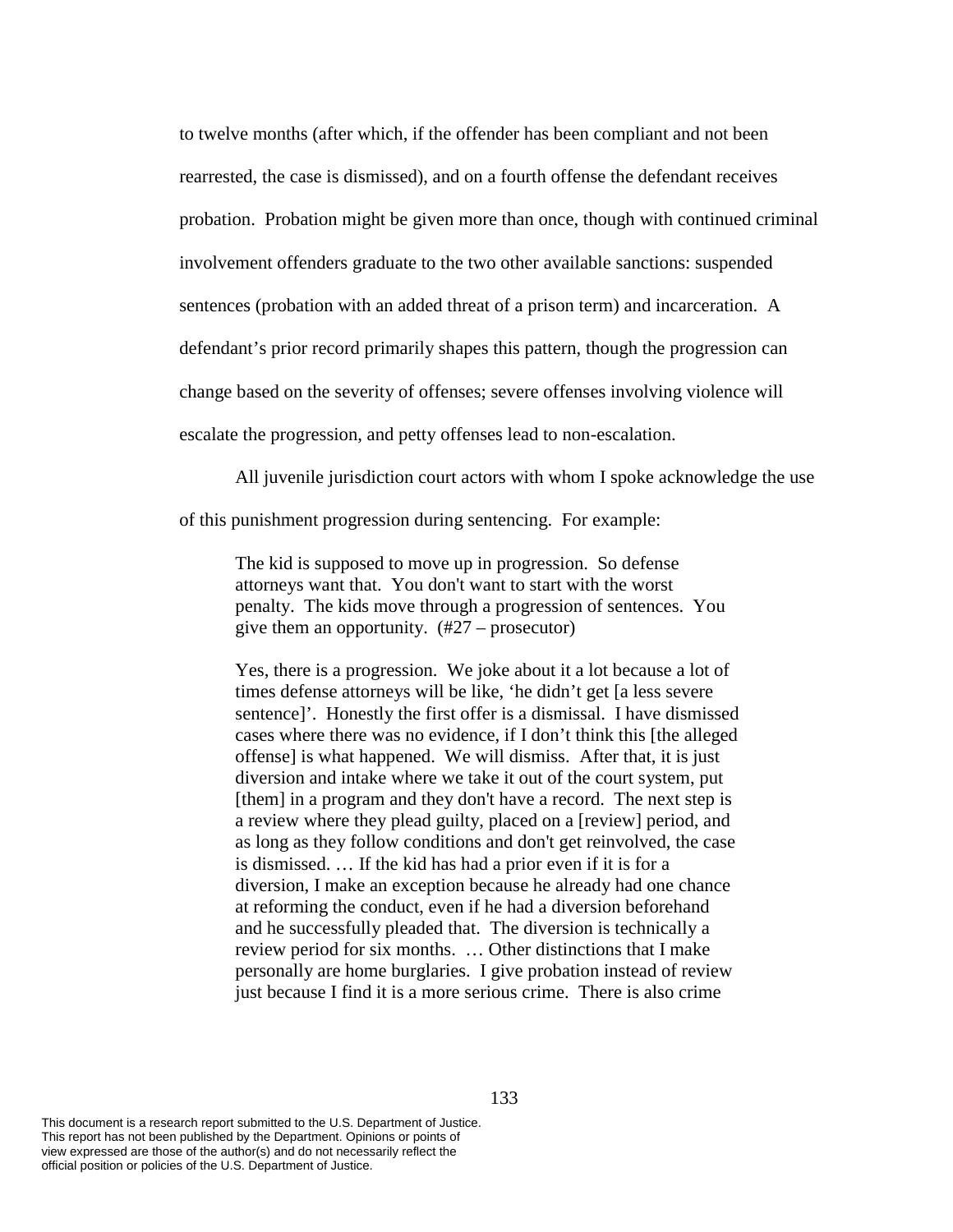where there is more of a chance of injury and becomes more serious such as if there is an assault and there is a weapon involved whereas it may have been a review from just fighting and beat somebody up; but he pulled out not even a knife or gun because obviously then I am looking at probation. That is more threatening. There is the danger someone is going to get hurt.  $(\text{\#30}-\text{prosecutor})$ 

According to these prosecutors, they offer a progression of sentences through plea

bargaining, and this progression changes based on prior record and severity of the

offense (see also Lemert 1970; Parker et al. 1981). Some prosecutors discuss this

progression of dispositions as a strategy for allowing defendants second-chances that

would not be offered to adults:

That is the general progression. It is not like we collaborate on that. It's like we will give them chances really. That is what juvenile is all about, trying to give them chances so they rehabilitate more so than punish them. (#29)

Defense attorneys also describe this gradual escalation of sanctions.

According to one public defender, they use this progression because it indicates what

the prosecutor and judge will accept as a sentence:

That's the prosecutor's philosophy. That prosecutor's philosophy is you got a drug offense. The first time, if it's not a serious drug offense, the first time he goes to the [drug counseling] program, the second time he gets an adjourned disposition. The third time he gets probation. The fourth time he gets a suspended sentence. The fifth time he may get an outpatient or he may have gotten an outpatient along the line. The fifth time or the last clear chance he may get an inpatient drug program. Or he may not even have a drug problem and he may get a residential program. And the sixth time is jail. Now the sixth time you may have a good case. Or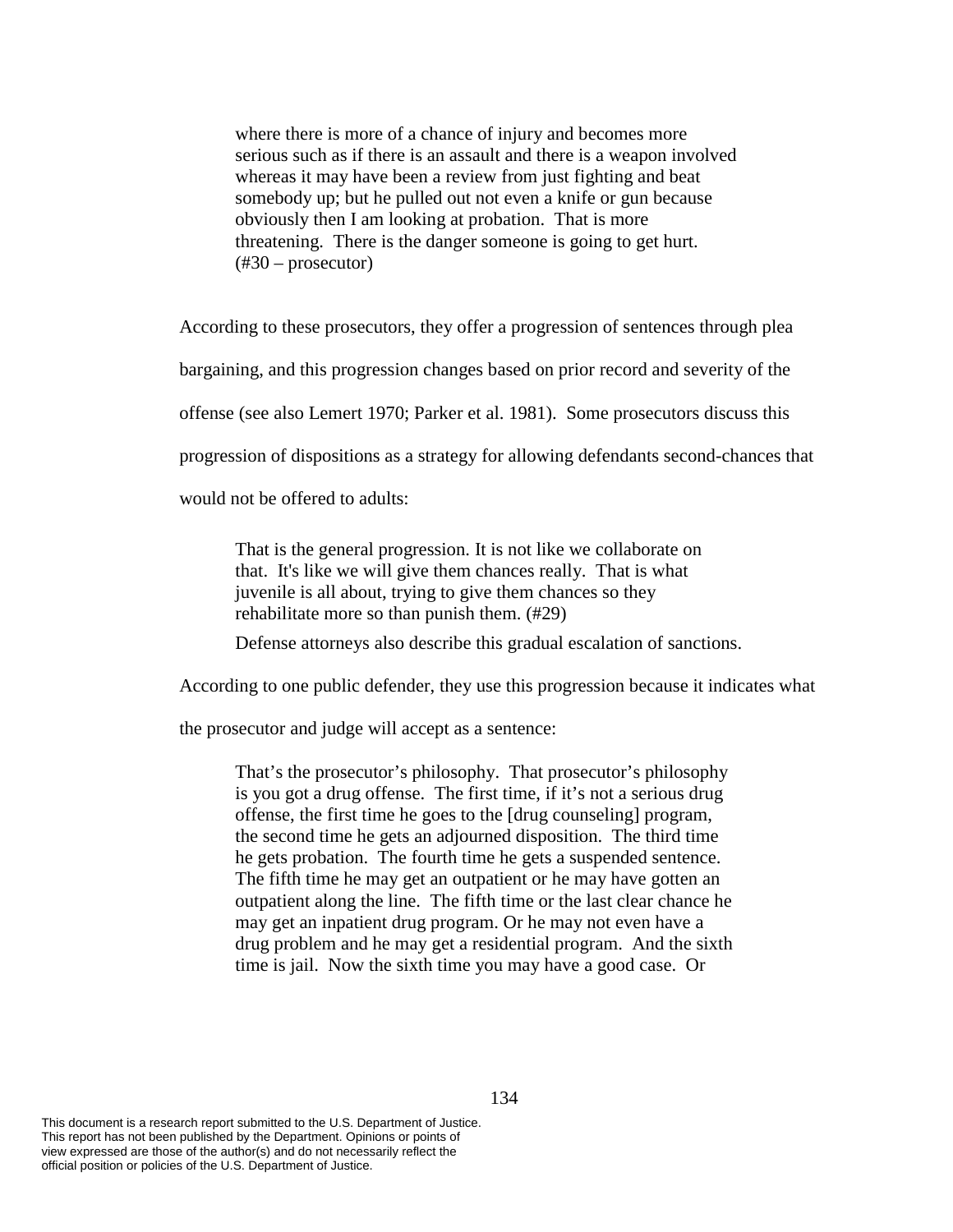somewhere along the time you may have a good case so everything is just stayed. (#12)

As the final stop of this progression, prison is only as a last resort option (see Emerson 1981) in the New Jersey juvenile jurisdiction. Prison is reserved for offenders who are extremely violent, or offenders who have exhausted all other less severe court dispositions:

Generally by the time you are ready to send a kid to [the State training school (prison) for boys], you've been through just about every plea, or the majority of pleas…they've been through every aspect of the system that you can offer unless, of course, they have done something absolutely horrific from the outset – like killing somebody or coming close to killing somebody. But usually we are looking for [training school], the kid has gone through intake review, probation, drug treatment programs whether out-patient or inpatient, on to residential… and a lot of the times they have gone through several residentials. They have exhausted every other remedy they can have, and at that point in time there is literally nothing else to do. Usually the kids who go to [the training school] fit that profile.  $(\#31 -$  prosecutor)

To tell you the truth, the kids that get sent to [the training school] run the whole system and have been given the benefit of anything we have available to us, and actually as it stands we send fewer kids to [the training school] than a lot of other smaller counties do. Fewer capital cases anyway. Kids have exhausted all the programs, probation hasn't been successful, the outpatient programs haven't been successful, the residential programs for the juvenile justice have not been successful. At that point, the kid is usually a serious offender and that's when they go. We have really run out of resources. We try to keep them out of there. (#7 – judge)

Thus, more so than normal offenses, there are normal dispositions in the New Jersey

juvenile jurisdiction. The court actors share an understanding of what sentences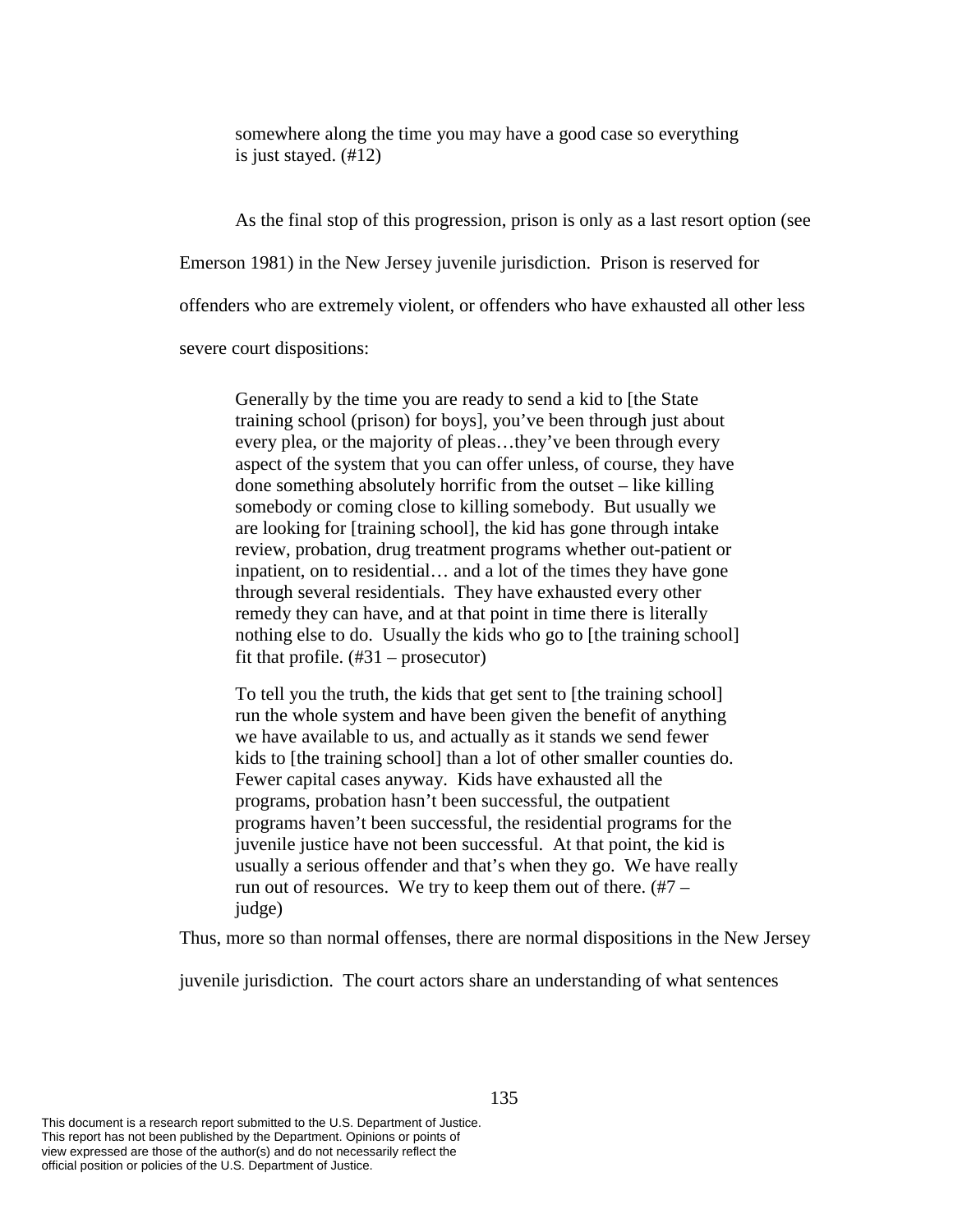should be given for which offenders, based primarily on prior record and offense severity.

#### 3. Attitudes about Culpability

I find no distinction in attitudes about culpability or their role in guiding evaluations of adolescents across the two stages of case processing. New Jersey juvenile jurisdiction courtroom workgroup members share an understanding of reduced culpability for youth, and it guides each phase of case processing. During sentencing, these court actors evaluate adolescents with reduced culpability in mind as they try to prescribe appropriate punishments. Hence, similar to case processing prior to arrest, the sentencing stage of case processing in the New Jersey juvenile jurisdiction likewise reflects a juvenile justice model of evaluating adolescents along each characteristic I analyze.

### *Evaluation in the New Jersey Juvenile Jurisdiction: Juvenile Justice*

Overall, the data confirm that evaluation in the New Jersey juvenile jurisdiction conforms to a juvenile justice model. Throughout both stages of case processing, and in each of the two juvenile courts, courtroom workgroups evaluate adolescents according to principles of juvenile justice. The courtroom workgroup members consider individual offenders and their needs in addition to severity of offenses, they share conceptions of going rates of punishment that allow adolescents

This document is a research report submitted to the U.S. Department of Justice. This report has not been published by the Department. Opinions or points of view expressed are those of the author(s) and do not necessarily reflect the official position or policies of the U.S. Department of Justice.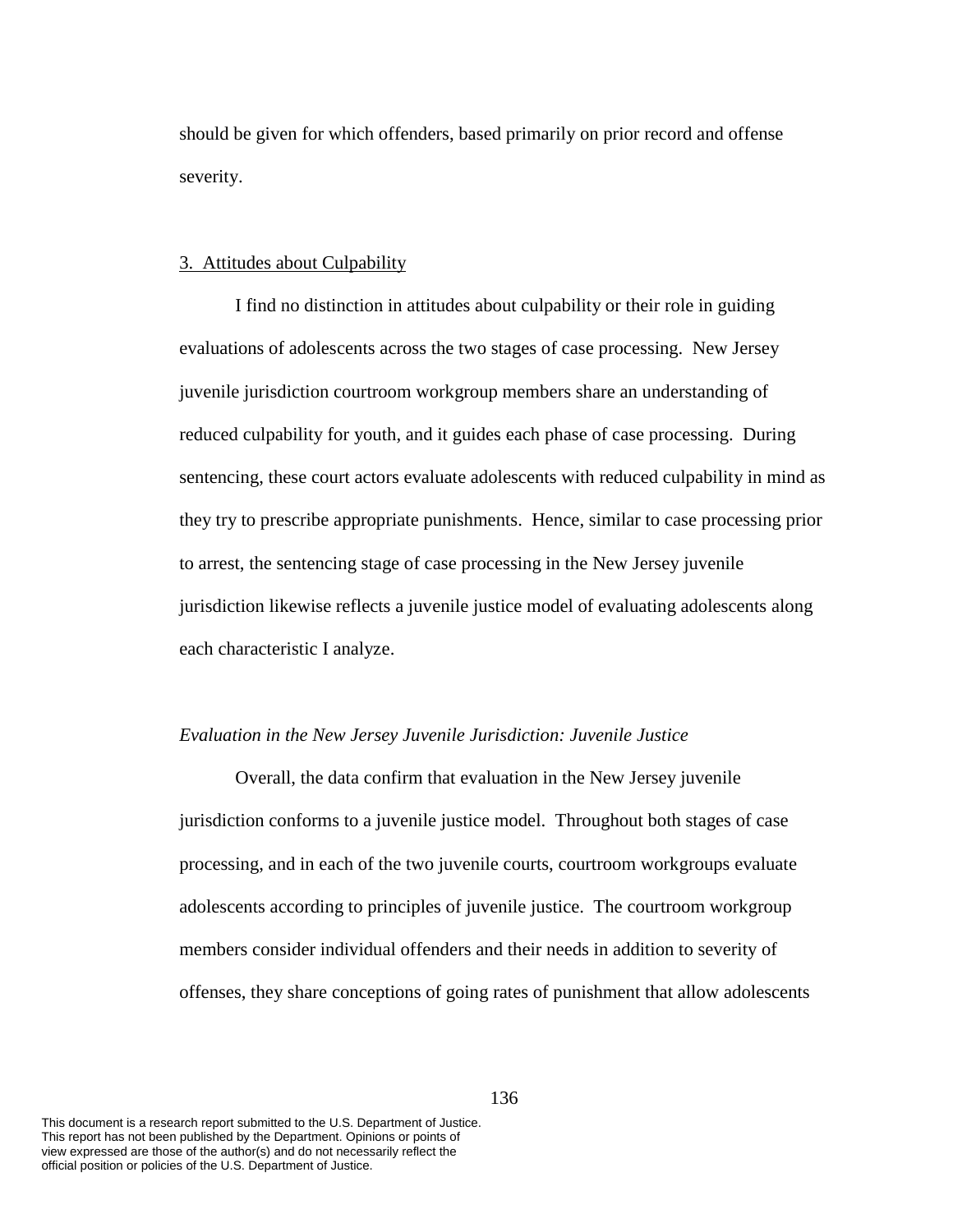chances to reform their behavior, and they recognize the reduced culpability of youth relative to adults. Hence the evaluation of adolescents in the New Jersey juvenile jurisdiction retains elements of a progressive-era notion of *parens patriae*.

In addition, my data do not support prior research predicting that the different professional roles of workgroup members lead to significantly distinct evaluative criteria or perceptions of culpability. Instead, I find that aside from some distinctions between how prosecutors, judges and defense attorneys operationalize culpability, the different court actors in the New Jersey juvenile jurisdiction workgroups approach the evaluation of adolescents with a similar juvenile justice orientation.

## **New York Criminal Jurisdiction**

## *Prior to Sentencing*

### 1. Evaluative Criteria

In contrast to the consistent evaluative criteria throughout both stages of case processing in the New Jersey juvenile jurisdiction, the evaluative criteria in the New York criminal jurisdiction vary considerably by the stage of case processing. Prior to sentencing, the members of the criminal jurisdiction workgroups debate the evidence against the defendant, rather than discussing other, personal information about the offender:

Obviously the first order of business is what are the facts. And the DA has his or her witnesses and they have one version. I have my client and possibly other witnesses and I wouldn't say always but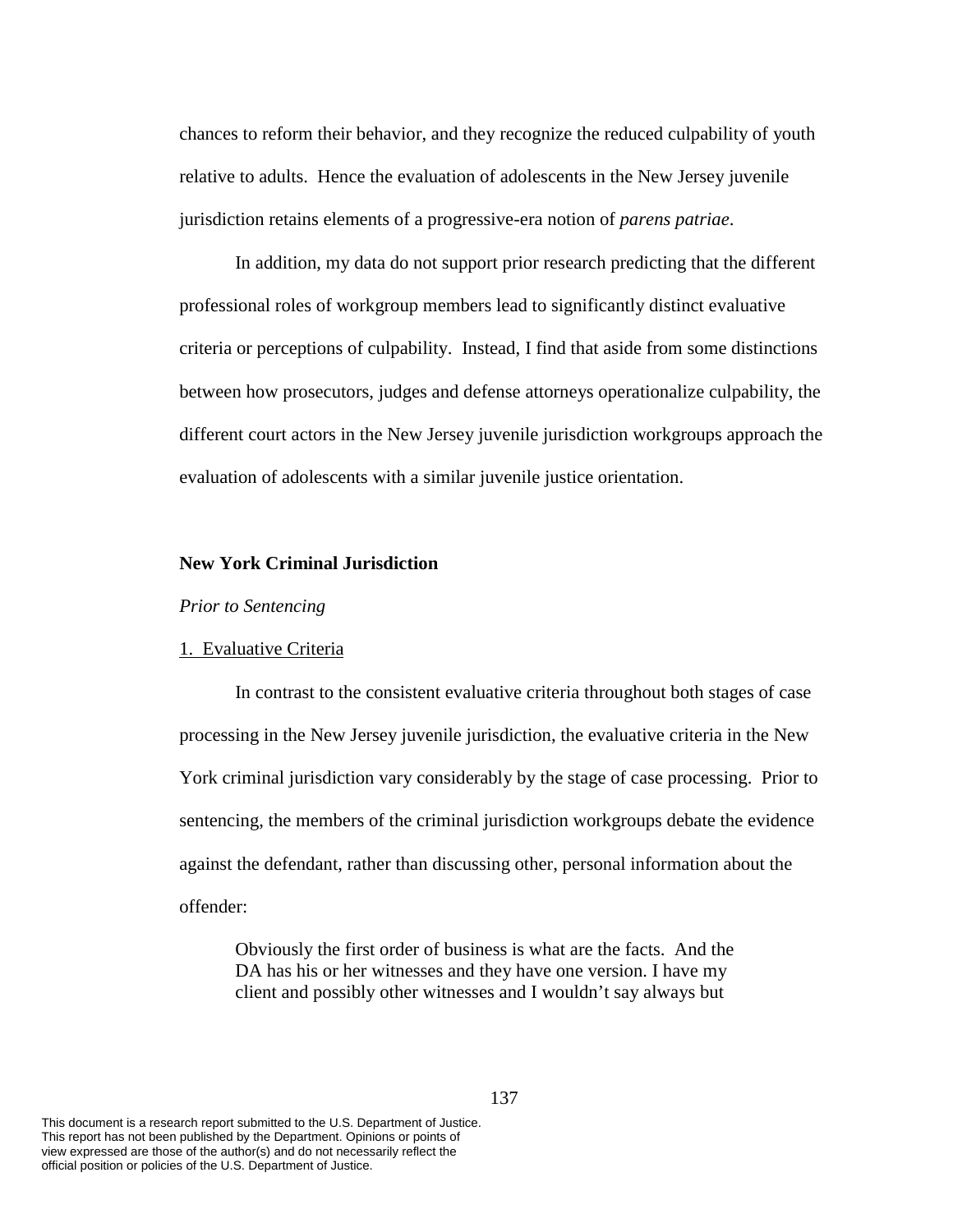quite often the version of the facts is totally different.  $(\text{\#18}-\text{)}$ defense attorney)

Courtroom observations reveal a routine pattern for this interaction during the

early stages of nearly every single case, illustrated by the following typical dialogue.

In the following interaction, the prosecutor and defense attorney debate the facts of the

offense and the severity of the offender's prior record, with a focus on adjusting the

defendant's bail:

Judge: Do the people wish to be heard on bail? Prosecutor: 'Yes your honor. The defendant has been indicted on a second crime while out on the first. Both are violent offenses.' Defense Attorney: 'Your honor, his father is here in court and is interested in the case.<sup>27</sup> I was at the indictment for this second case and saw that bail was set with knowledge of both cases, therefore there's no new development and the bail shouldn't change.' Judge (to prosecutor): "What are your facts on this case?" Prosecutor: 'The victim was on a train, when the defendant and three others approached him with a weapon. They punched the victim and took his money and his metrocard. The defendant and three others were then apprehended on the train. The police recovered fifteen dollars and a metrocard.' Defense Attorney: 'About the property recovered. The weapon that was recovered, a knife, was found on the train tracks. But, the

defendant never left the train, nor did his co-defendants, so they couldn't have put it there.'

Judge: 'I think the bail set in criminal court is inadequate, given the defendant's number of contacts and the seriousness of this case.'

This document is a research report submitted to the U.S. Department of Justice. This report has not been published by the Department. Opinions or points of view expressed are those of the author(s) and do not necessarily reflect the official position or policies of the U.S. Department of Justice.

 $\overline{a}$ 

 $^{27}$  By law in New York, bail conditions reflect only the likelihood of the defendant's return to court. Appearance in court by a family member is one of the conditions factoring into a recommendation for pretrial release by the New York City Criminal Justice Agency, the city's pretrial services agency. Thus the defense attorney mentions the father in this hearing not to discuss the defendant's family background or behavior at home, but to demonstrate community ties and a greater likelihood of returning to court for subsequent appearances.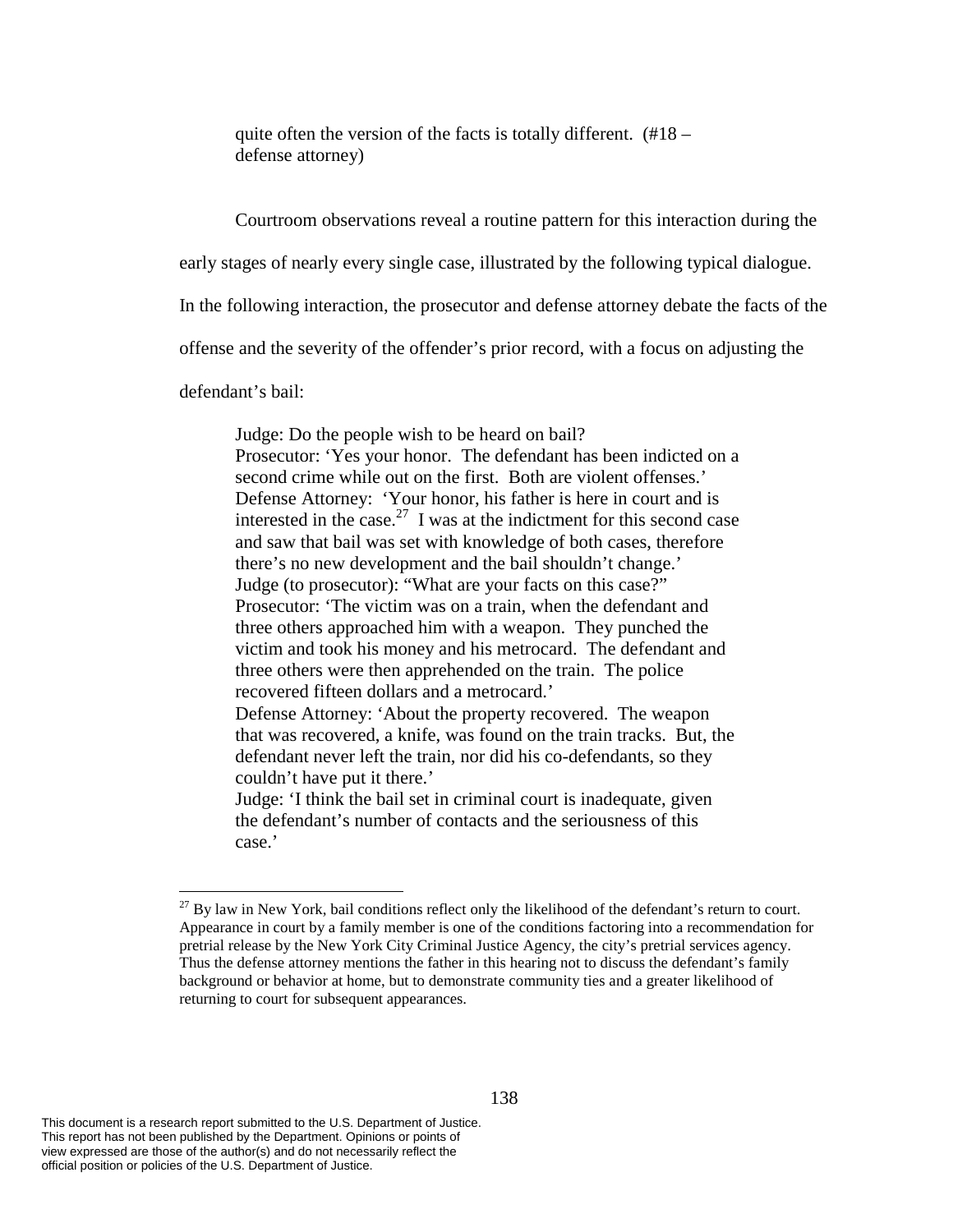Defense Attorney: 'He only has these two arrests, both are close together. …'

As this representation of routine interaction shows, the prosecution and defense compete with one another to establish a case for guilt or innocence. To build a case, the prosecuting attorney describes the physical and circumstantial evidence against the defendant. To weaken the prosecutor's case, the defense attacks the veracity of the evidence against the defendant, describes the defendant as a minor participant within a group rather than a primary offender, or downplays the severity of the offense (eg. by describing an assault as self-defense). The judge oversees this process, ensuring that it is conducted in accordance with the law.

# 2. Typifications of Offenses and Offenders

## a. Offenses

Again, before discussing the shared typifications in the New York criminal jurisdiction courtroom workgroups, I first discuss the caseload and nature of cases that these workgroups handle. The New York criminal jurisdiction processes relatively few cases of adolescents. The caseload of each is at or around sixty cases at any one time, with approximately one hundred cases disposed of per year (Criminal Justice Agency 2000, 2001). Because of their status as specialized 'youth parts', most of the cases they handle are JO cases. This means that most defendants are aged fourteen or fifteen, and charged with a serious felony (from the list of JO eligible charges).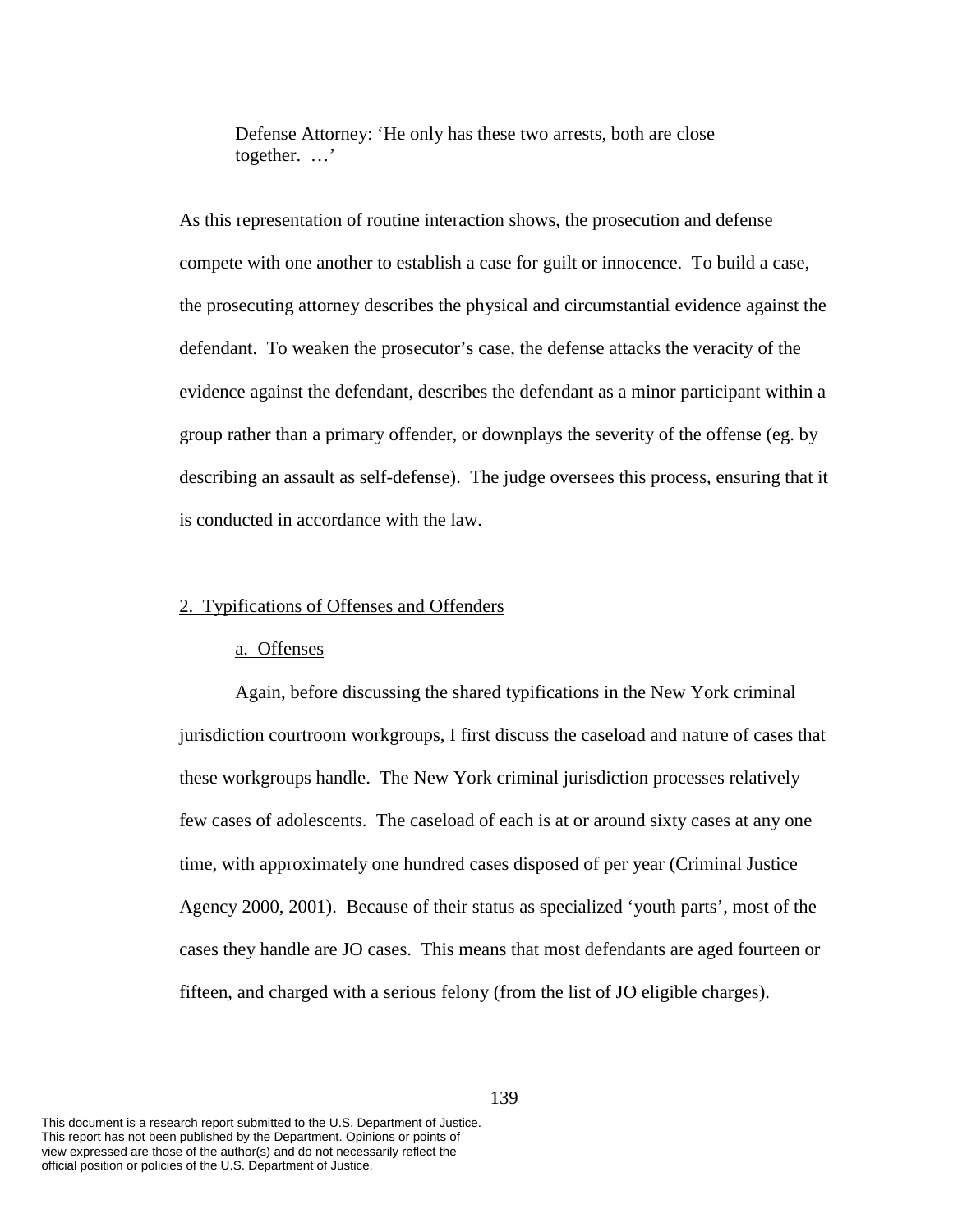Moreover, because of the case screening performed by the prosecutor, only serious cases remain in these courts. These youth parts process other cases aside from those of JO defendants, but usually only if they involve co-defendants of JO defendants, and as a result these defendants tend to be young as well. Hence, the New York criminal jurisdiction workgroups deal with much smaller caseloads and a narrower range of cases than the New Jersey juvenile jurisdiction workgroups.

In contrast to the typifications of normal offenses in the New Jersey juvenile jurisdiction, New York criminal jurisdiction court actors rely on fewer shared categories. In the criminal jurisdiction I study there is little variation among offenses. Only serious felonies appear in these youth parts, due to the exclusion of the designated felony offenses from the juvenile jurisdiction and the prosecutors' screening. With little variation among offenses, there is little need for court actors to form conceptual categories into which they can sort them. Furthermore, as I describe in chapter four there is less stability and familiarity among the criminal jurisdiction courtroom workgroups than the New Jersey juvenile jurisdiction workgroups, which hampers the workgroups' relative ability to develop shared conceptualizations (see Eisenstein et al. 1988).

### b. Offenders

As with the New Jersey juvenile jurisdiction, there is very little diversity of defendants in the New York criminal jurisdiction (see chapter six for quantitative data descriptions). This relative homogeneity makes it very difficult to assess how criminal

This document is a research report submitted to the U.S. Department of Justice. This report has not been published by the Department. Opinions or points of view expressed are those of the author(s) and do not necessarily reflect the official position or policies of the U.S. Department of Justice.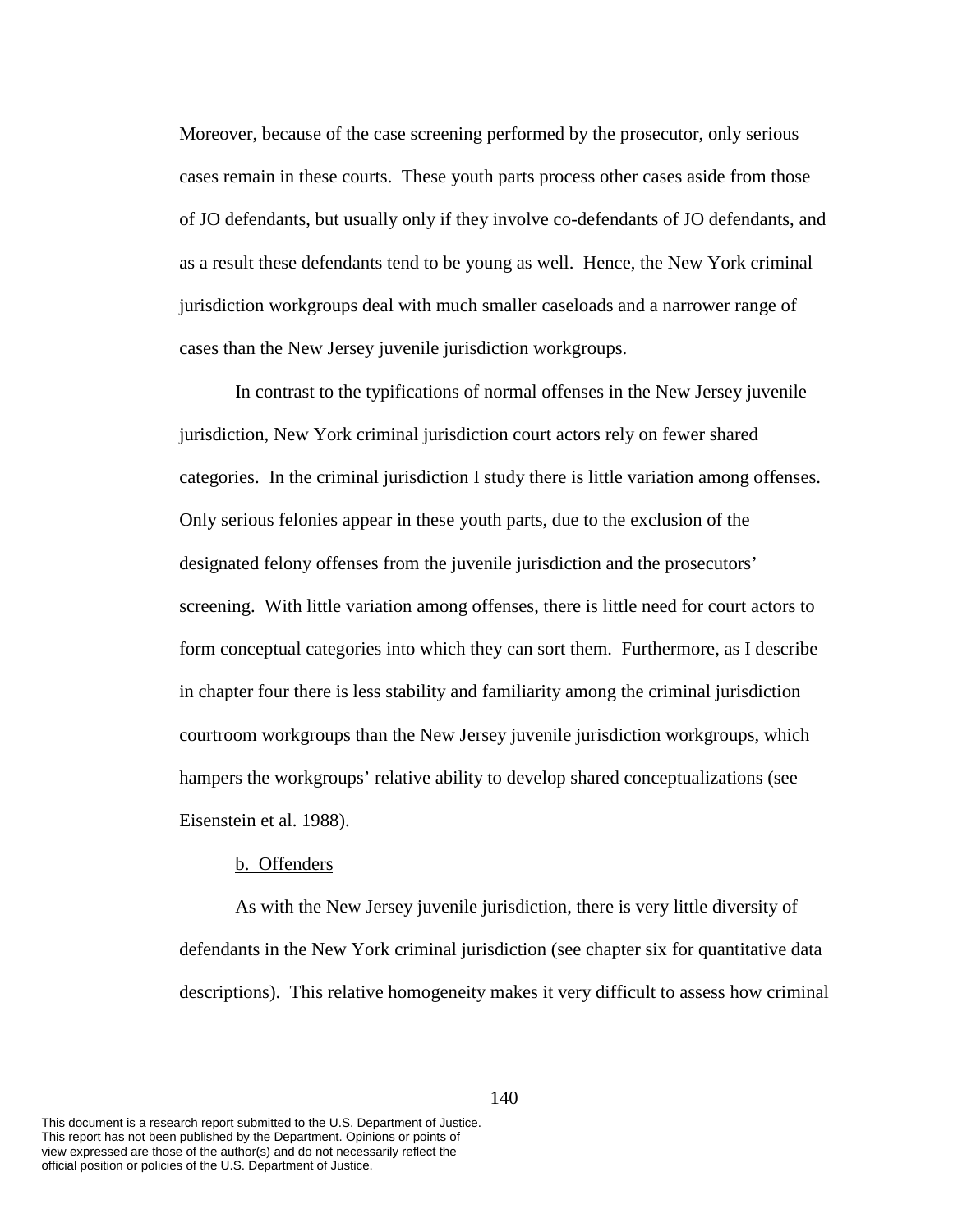jurisdiction court actors assess defendants' personalities. In fact, because fewer personal or social characteristics of defendants are discussed in the New York criminal jurisdiction than in the New Jersey juvenile jurisdiction prior to sentencing, I am unable to form any conclusions based on my court observations about how court actors characterize defendants. Yet during interviews, criminal jurisdiction court actors offer comments that resembled the stereotype of defendants held by juvenile jurisdiction court actors:

Most of the kids I see have parents who are both in jail, grandmother is raising them. They witnessed someone being killed. Bad. (#20)

I think when you grow up in a place like [Brady County], it's hard not to get arrested. If you are asking me what causes people to commit crime as opposed to people being arrested… … When you live in a place where you see cops on the street arresting people all the time, it just becomes part of your way of life. When I pick a jury and we ask people, "Do you know anyone who has ever been arrested or convicted of a crime?" Everyone does. And so when that becomes the norm, it almost becomes normal to commit crime or get arrested. So something about the socialization… (#19)

These comments suggest that court actors in the New York criminal jurisdiction may

hold similar views as New Jersey juvenile jurisdiction court actors of the average, or

"normal" adolescent defendant.

## 3. Attitudes about Culpability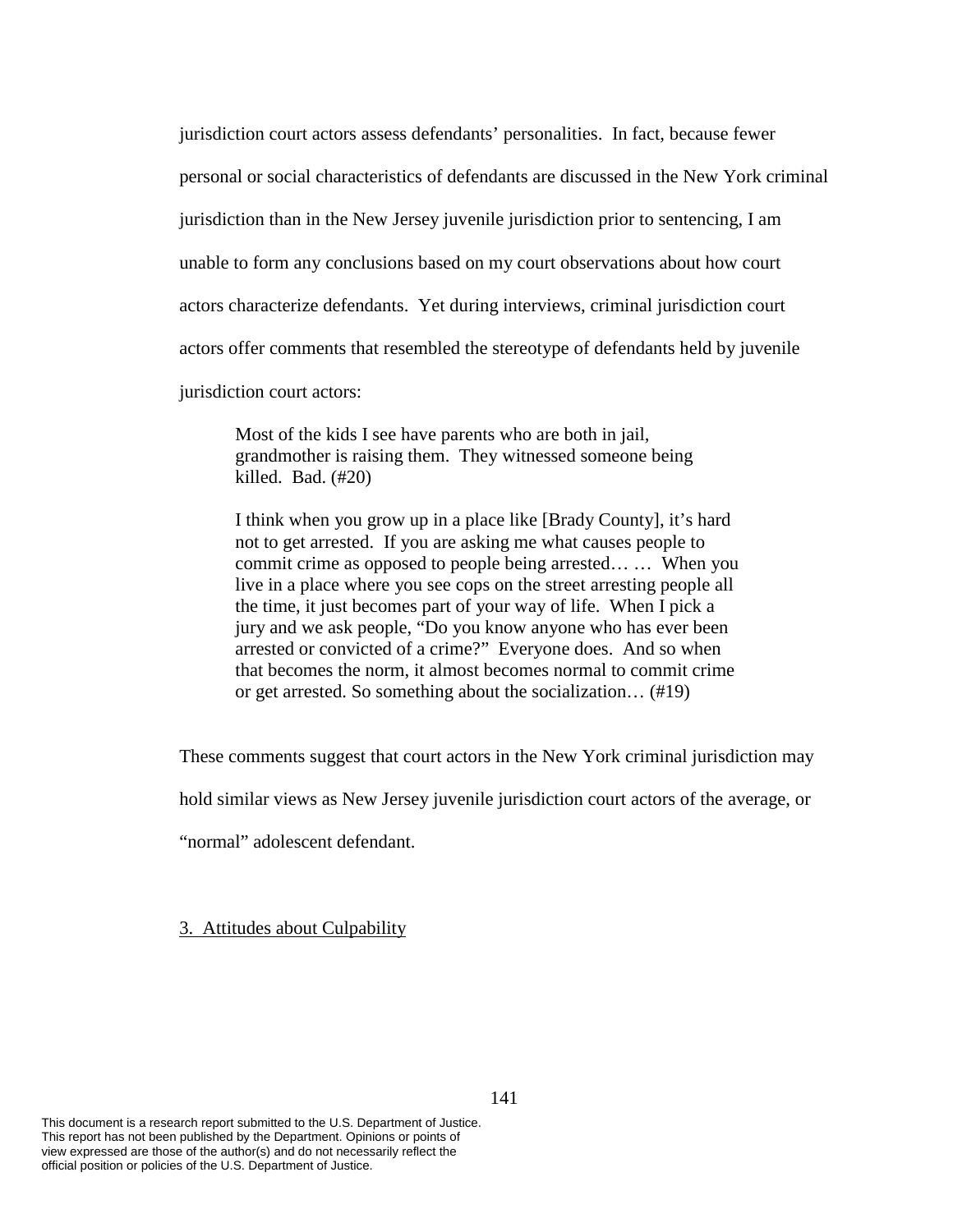Perhaps surprisingly, the attitudes about reduced culpability among adolescents among the New York criminal jurisdiction court actors mirror the views of the New Jersey juvenile jurisdiction court actors. Workgroup members in both jurisdictions express similar views of adolescent decision-making and culpability. Interviews and court observations in the criminal jurisdiction suggest that the mission of *parens patriae* guides court actors' beliefs; I find that in both New York criminal jurisdiction courts, the court community members perceive adolescents as less able to make decisions about whether or not to commit crimes than adults, and most court actors perceive adolescents as less culpable for crime than adults. Furthermore, the court actors believe that the factors that cause adolescents to commit crime differ from those causing adult criminality. And, the New York criminal jurisdiction court actors give almost identical responses as the New Jersey juvenile jurisdiction actors to the closedended questions regarding adolescents' decision-making capacities. Though these general responses are consistent across each professional group and both criminal jurisdiction courts, there are some distinctions between prosecutors, defense attorneys and judges.

The result of general agreement among different court actors in the New Jersey juvenile jurisdiction, but a more offense-based judgment of culpability from the prosecutors than from defense attorneys or judges, is mirrored by the New York criminal jurisdiction results. The New York criminal jurisdiction judges who preside over the youth court parts both express judicial philosophies that closely resemble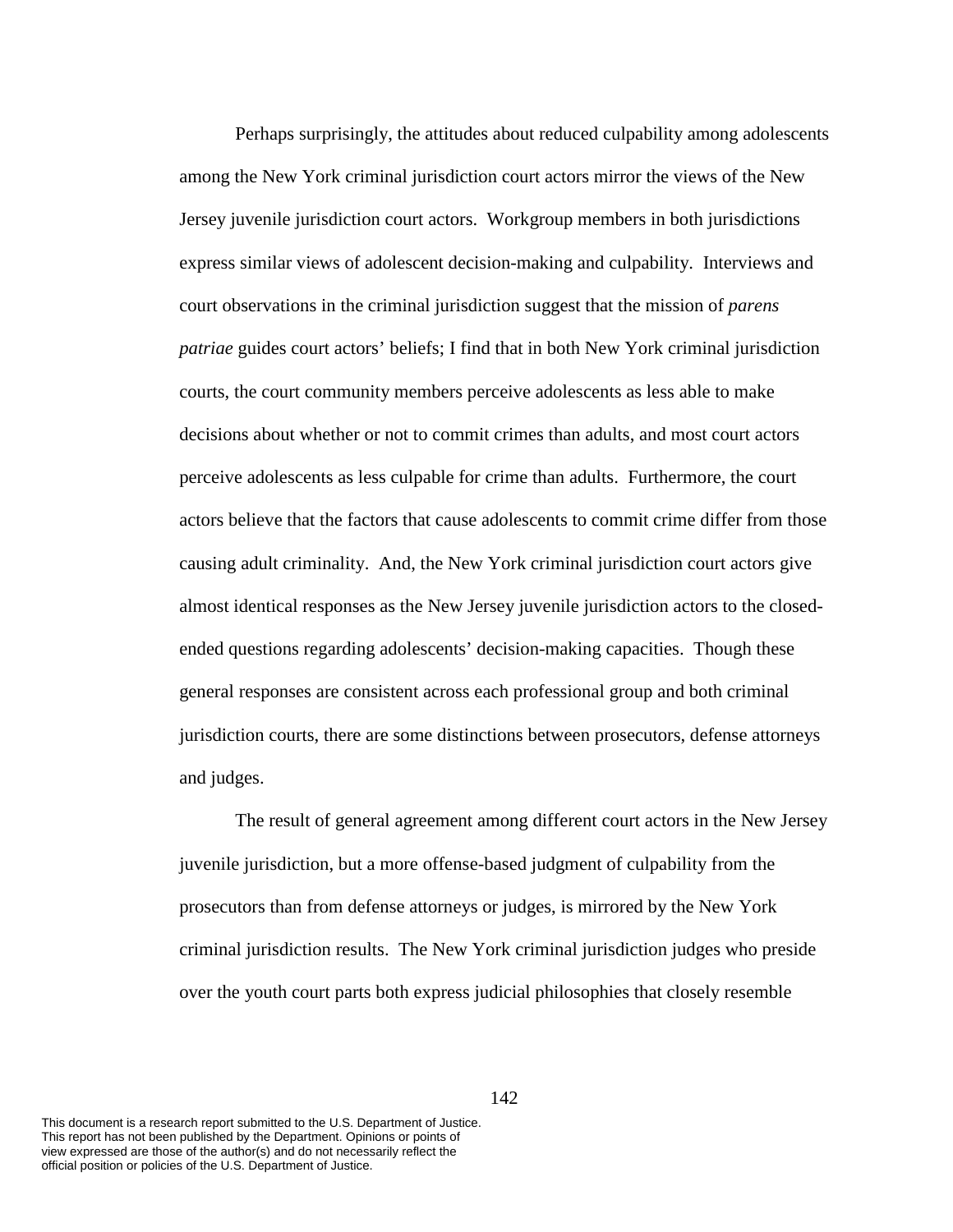premises of juvenile justice. One of these judges identifies himself in public as a "child-saver," stating that he "wants to save as many children as possible."28 With this self-identification he borrows language from the Progressive-era founders of the juvenile justice system, who envisioned judges as paternal figures who would prevent delinquency through reform-oriented court intervention. He states that he approaches his decision-making role with the understanding that young adolescents are "works in progress," and that one must take into account their mental development and maturity as well as other individualized assessments. His stated views are clear examples of the notion of *parens patriae* applied to contemporary juvenile justice*.* In response to being asked how he would ideally like to handle cases of adolescents he states:

…if I was going to do social engineering, I suppose what I would do is create a system where the courts would deal with these issues, the Family [Juvenile Court] and the Supreme [Criminal Court], would be permitted access to impaneled and certified experts in child psychology, child behavior, mental health, where assessments could be done that would be state-of-the-art to evaluate the child's cognitive skills and educational level, where we would have the benefit of a full analysis of the capacity of the individual in front of us and access to expertise at will. And then we can do what is appropriate based on a better understanding [of] who is in front of us. (#2)

This response bears striking resemblance to the positivist philosophies stressed by the

Progressive-era founders of the initial juvenile justice system (Platt 1977; see also

Garland 1985).

 $\overline{a}$ 

 $^{28}$  The judge stated this on November 12, 2000 at a meeting held by the judge with all agencies who work in the court.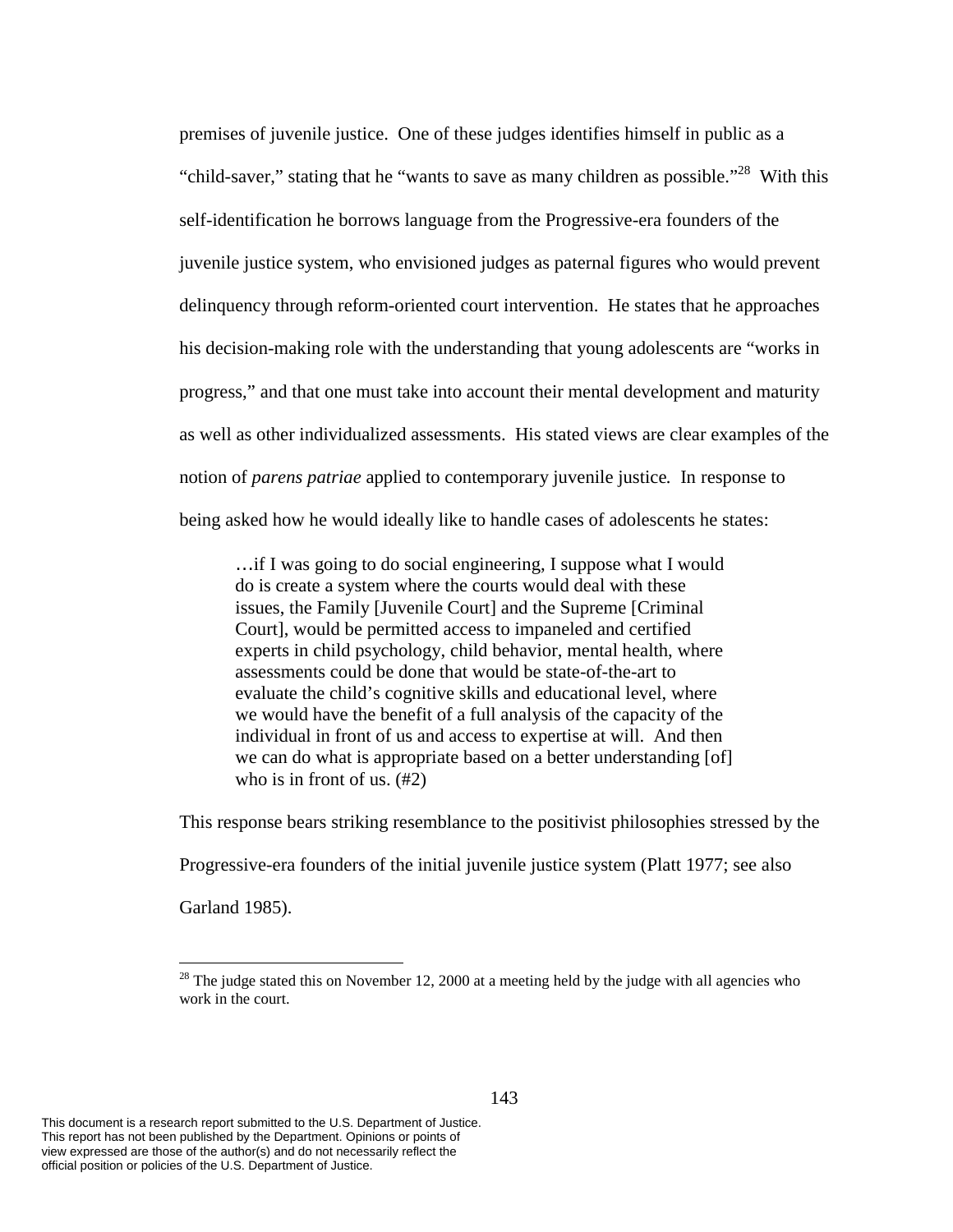The other judge offers similar, though not as strongly worded, sentiments about giving youth second chances and attempting to treat them rather than simply punish them. With regard to their reduced culpability, he states:

I don't think they are functioning on the same level as adults. The punishment is not as severe and for a crime that an adult commits I give a fourteen year old probation and I wouldn't dream of giving a twenty-two-year-old or twenty-five-year-old probation for the same crime because I think youngsters are influenced by peers. I don't think their sense of decision-making and maturity and responsibility and understanding is fully developed. Also they act sometimes impulsively. I think these are all mitigating factors and they certainly have a certain level of conduct. Give them a second chance … depending on the seriousness of the crime. I don't think they function like an adult. (#16)

The defense attorneys who work in the criminal jurisdiction likewise profess a belief in the reduced culpability of adolescents relative to adults. These attorneys work with both adolescent and adult defendants; all attorneys with whom I spoke indicate that their adolescent clients are less mature and less able to understand the consequences of their actions than their older clients. All attorneys believe that as a result, these defendants should receive a "youth discount" rather than punished as if they are fully responsible citizens.<sup>29</sup> According to one attorney:

I don't think they [adolescent defendants] have a<sup>[n adult]</sup> level of maturity. They should have some sort of recognition and understanding that what they are doing is right or wrong but when

This document is a research report submitted to the U.S. Department of Justice. This report has not been published by the Department. Opinions or points of view expressed are those of the author(s) and do not necessarily reflect the official position or policies of the U.S. Department of Justice.

 $\overline{a}$ 

<sup>&</sup>lt;sup>29</sup>It is important to note that unlike prosecutors and judges, defense attorneys do not have a conflict between juvenile and criminal models of justice regarding strategies for defending their clients. Their role in both models is to attack the State's case and to humanize the defendants (make them appear more deserving of compassion) by presenting mitigating evidence.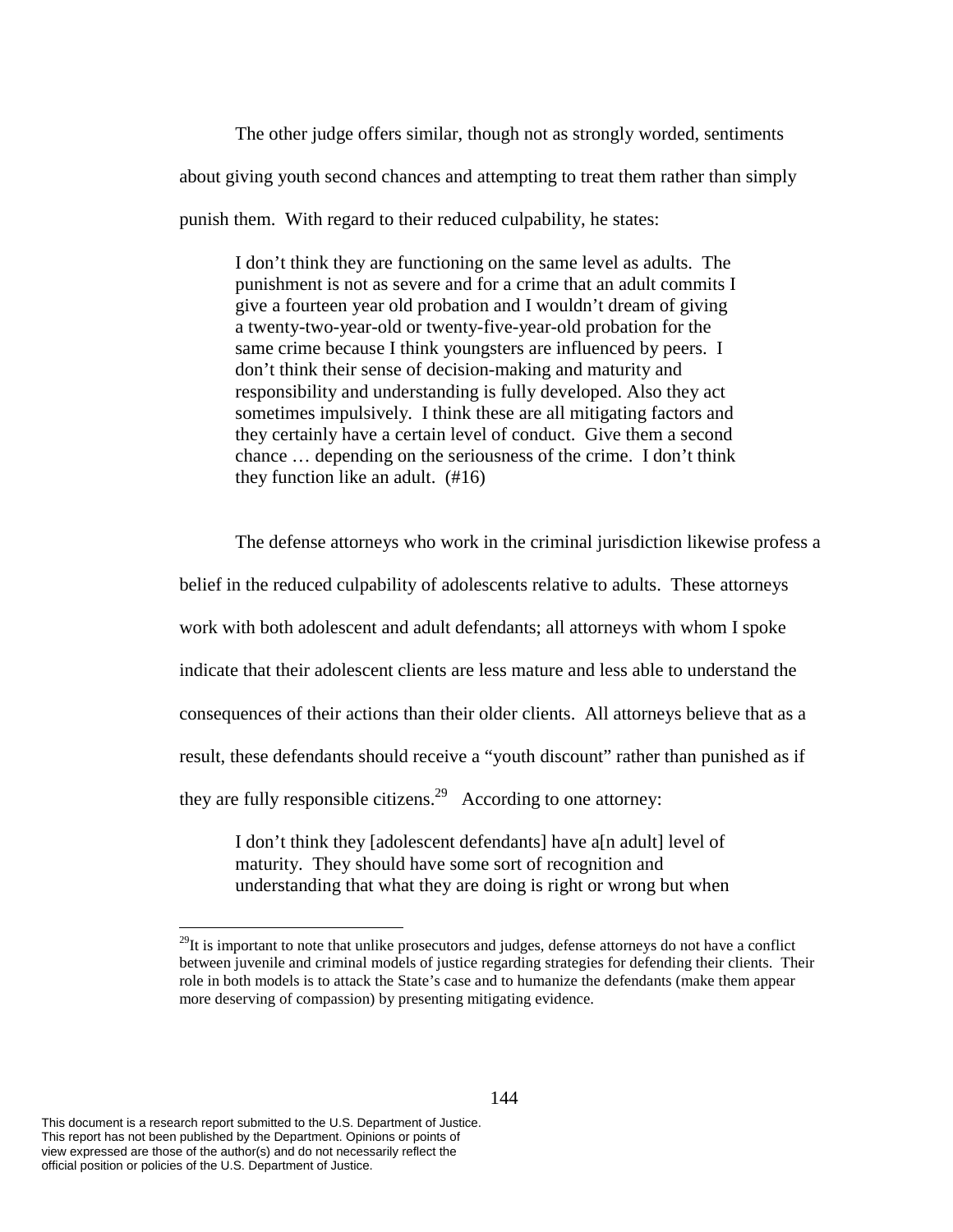you're talking straight maturity, particularly inner city kids, I would say they are not anywhere at the maturity level of an adult. (#1)

Most of the prosecutors who work in the New York criminal jurisdiction also express beliefs that adolescents are less culpable for crime than adults. The supervising prosecutors for both the youth parts are former New York City public school teachers, and both understand adolescents to be very different than adults. Both state that most adolescents who commit crimes should be supervised and receive therapeutic services rather than punished as if they were adults. These prosecutors offer statements that adolescents indeed are less mature than adults and – unless their crimes are so severe as to necessitate incarceration to protect the community – should be given individualized treatment rather than punished based solely on offenses. For example, one supervising prosecutor states that plea negotiations for adolescents should focus on "the best thing for the kid [defendant]". And, regarding the culpability of adolescents relative to adults, she states:

You might be stupid enough when you're fourteen to do something reckless and kill someone and I don't know that you should be held criminally responsible for that, because you're acting like a teenager. (#3)

Other prosecutors offer similar comments about adolescents' reduced maturity and

corresponding level of culpability:

Because they can't defer gratification and they are not goal oriented and they don't think. They don't have the thought processes of adults. And I recognize that. … They should be held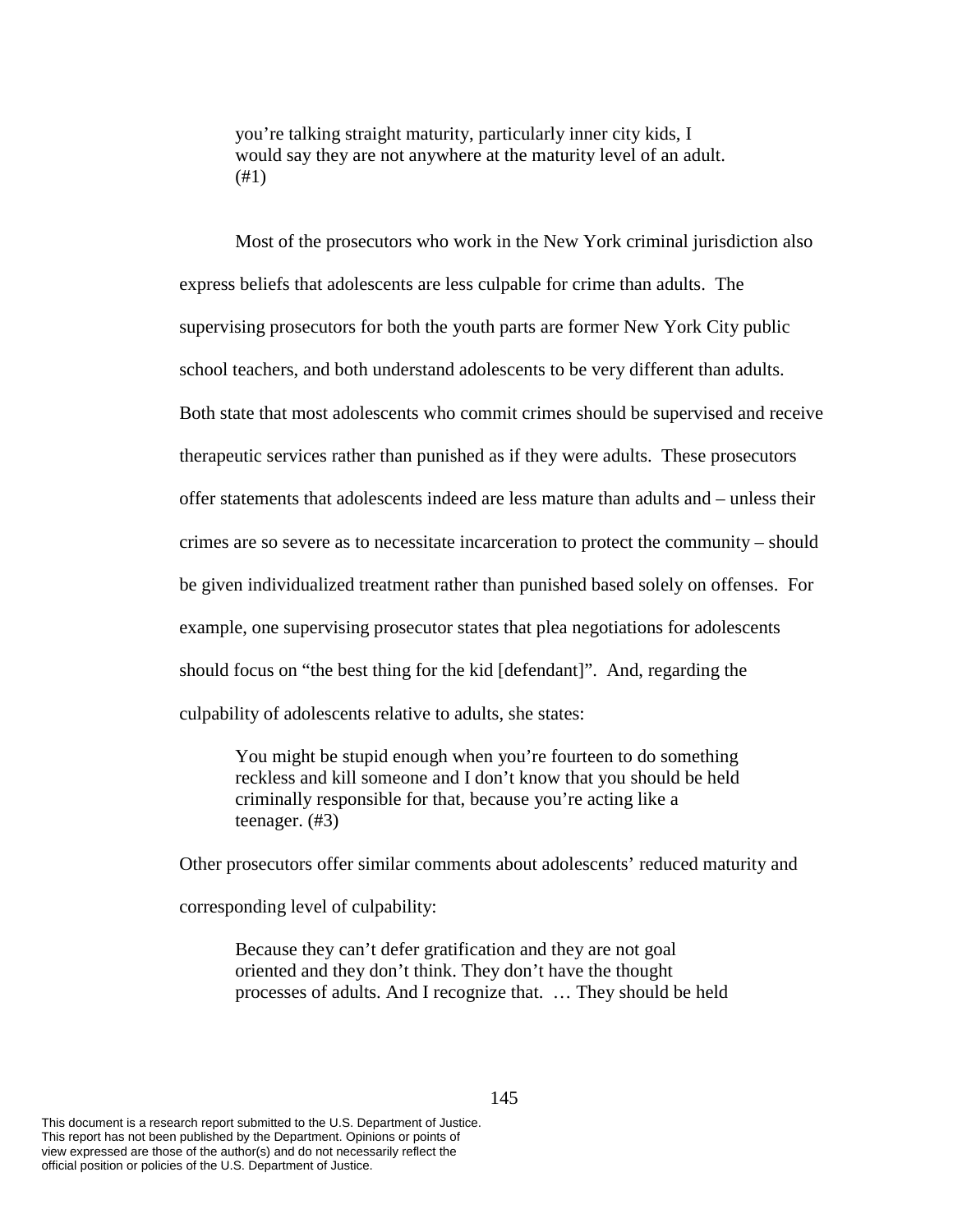accountable for adult activity but I don't think the consequences should be the same. (#17)

However, as with the New Jersey juvenile jurisdiction prosecutors, a few New York criminal jurisdiction prosecutors offer contradicting arguments with regard to adolescents' culpability. All respondents state that adolescents' capacities for decision-making are lower than the average capacity of an adult, and that adolescents are less cognizant of future consequences of their behaviors. Yet some prosecutors continue by saying that adolescents who commit serious crimes should be held responsible for those crimes at an adult level, regardless of their reduced cognitive abilities:

And kids of fourteen, fifteen years old, that committed these crimes, but you know what, they are old…I think if they are old enough to commit crime, they are old enough to understand the ramification of any plea bargain or any disposition and if they have an attorney who will explain it to them. And Judge [xx] is excellent in explaining to them the criteria for any disposition. It's like, 'If you can do the crime, you can do the time.'… And unfortunately, I've seen a lot of these juveniles, they are fourteen, fifteen years old, they look like they are twenty years old and it's physical maturity, it's the lifestyle that they live. …they seem to be so much more mature at such a young age, it's probably a result of the life they live. And certain crimes it's evidence how serious it is. And at fourteen, fifteen years old. So they really should be able to understand the ramifications of what they are doing and they also need to know this is not something they can continue to do and therefore they are being punished. (#23)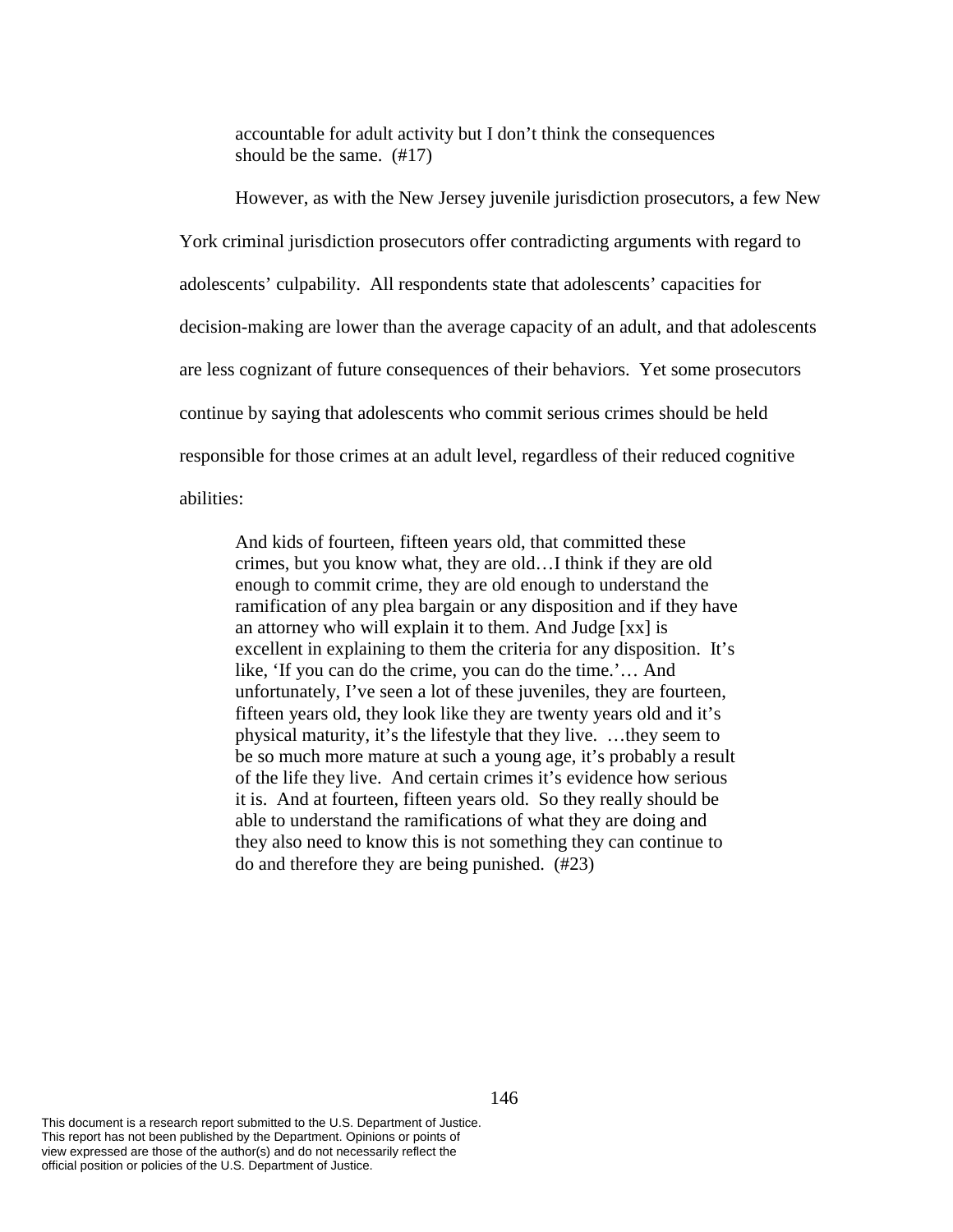Others state that criminal jurisdiction prosecution is a good crime control strategy

*because* adolescents are less mature; they express the view that punishment helps

teach adolescents how to behave:

Prosecutor: I would say most of the offenses that I have here, I feel like this person should be treated as an adult and I feel it is appropriate that they are in court. Most of them are gunpoint robberies. There is a lot of those. It's like Chinese delivery guys and things like that and I think it is appropriate that those people be dealt with as adults in Supreme Court. So to the extent to the system now sends those kinds of cases up, I think it's fine. Interviewer: What distinguishes them as appropriate? Prosecutor: Part of it is, to put a gun in the hands of a kid, is a frightening thing for society, for the community. *Especially a kid who I don't think necessarily understands what it means to kill somebody or the danger inherent in putting a gun to somebody's head.* (emphasis added) Interviewer: So that danger necessitates criminal court prosecution? Prosecutor: I should hope that it makes them understand the severity of what they've done a little bit more than going to Family Court. Yeah. That this is really serious. And we mean business, that this is not appropriate conduct. And we're not just going to

call you a juvenile delinquent and put you in foster care for a year and give you some counseling. (#22)

As these examples illustrate, most court actors in both jurisdiction types and

across professional roles agree that adolescents fall short of an average adult's ability

to make decisions about whether or not to commit crimes. Most agree that adolescents

are therefore less culpable for their offenses than adults, though a few prosecutors

suggest that the need for punishment proportional to adolescents' offenses outweighs

the mitigation of reduced understanding or maturity.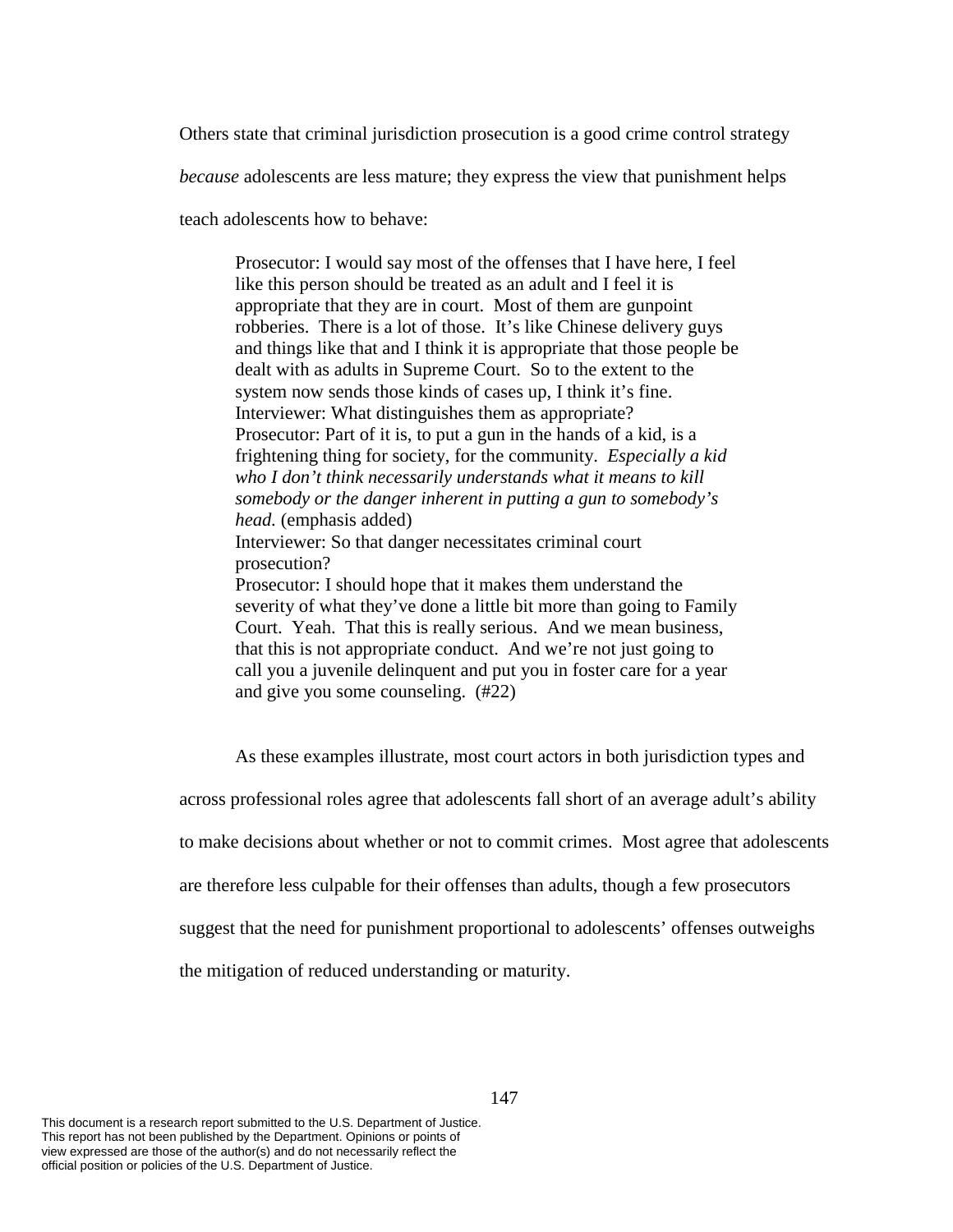Hence, prior to sentencing in the New York criminal jurisdiction, a criminal justice model characterizes the evaluation of adolescents. Court actors evaluate defendants based on characteristics and evidence of offenses only, rather than characteristics of offenders. Although courtroom workgroup members consider adolescents to be less culpable for offenses than adults, these attitudes are not enacted in case processing during this early stage.

### *Sentencing Stage*

#### 1. Evaluative Criteria

In contrast to the criminal justice practice of only discussing evidence and characteristics of offenses during the early stages of case processing, once the sentencing phase of case processing begins the New York criminal jurisdiction courtroom workgroups begin to produce juvenile justice by discussing offenderoriented factors. Often defense attorneys introduce offender focused considerations in an attempt to present mitigating circumstances and thus to achieve reduced sentences for their clients. According to one defense attorney, her strategy for dealing with difficult cases – cases in which the evidence is strong enough for conviction and the offense is severe – is:

To make excuses for the person. They've had a hard life so far, been abused, if they've been neglected, if you can capsulate them from the blame, then there's a chance to make people understand where they're coming from. Try to humanize them.  $(\#5)$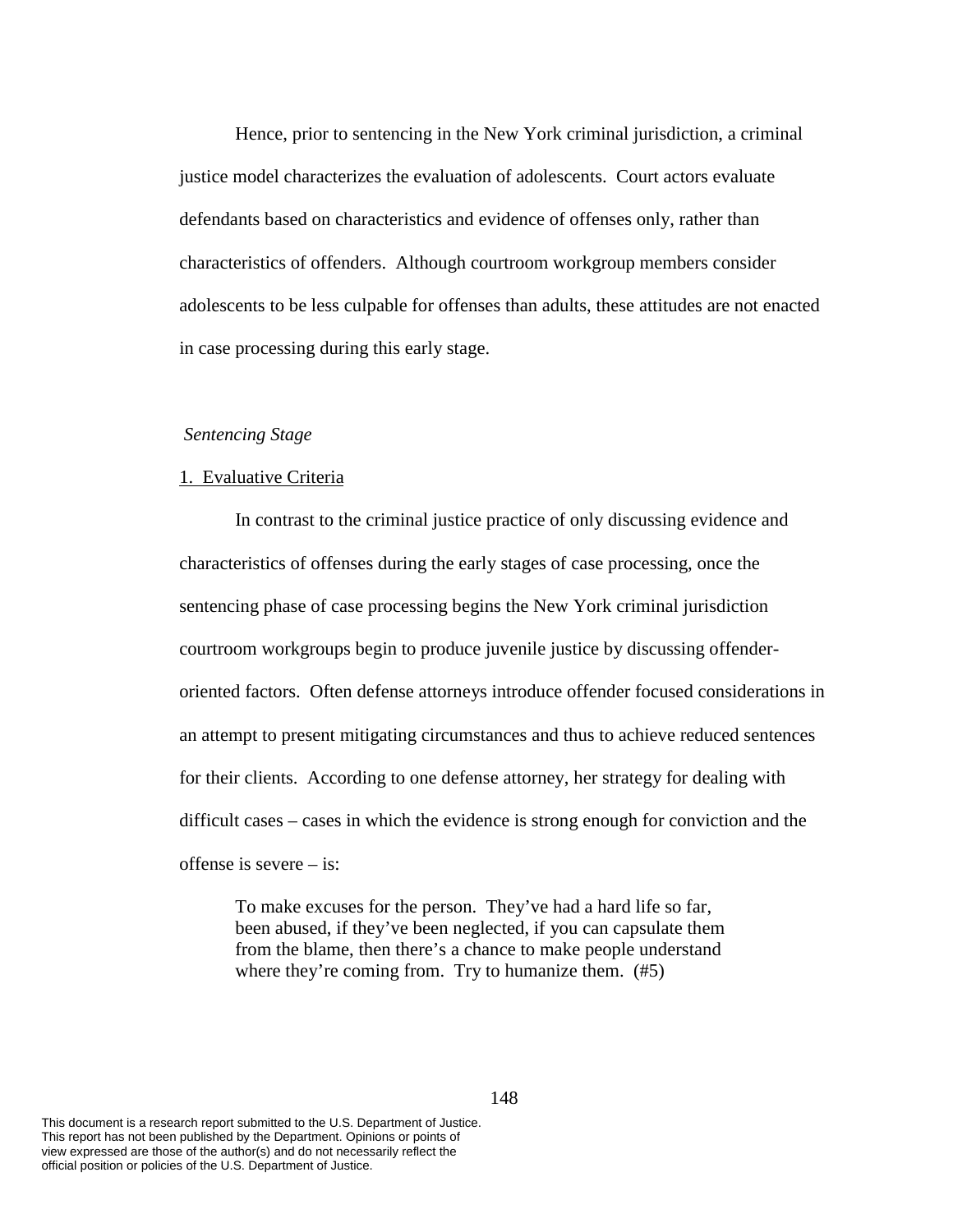Thus, defense attorneys in the New York criminal jurisdiction use characteristics of the defendant to "humanize" the defendants or to offer mitigation for offenses once defendants are convicted and facing the potential for severe punishment.

Other defense attorneys state that they introduce the potential future consequences to the defendant as reasons not to imprison youth during sentencing hearings:

Well, the pitch is usually to me that my experience has been that any young man that spent any significant amount of time incarcerated is going to come out the worst for it, not the better. Because I don't care if it's [a local juvenile detention facility] or Attica or whatever it may be, it becomes survival of the fittest and a kid who can't survive is going to learn to be tough and he's going to learn a certain edge, I think, that he may…may serve him no purpose down the line other than to defend himself on the street and get into fights and things like that. (#1)

Interviewer: What reasons would you usually give for why an adolescent shouldn't be incarcerated as a final sentence? Defense Attorney: That incarceration is not rehabilitative or remedial and long periods of incarceration are unduly harsh for most of the defendants that I work with. (#4)

As both of these examples illustrate, defense attorneys introduce the rehabilitative goal

of protecting the future welfare of the defendant into the sentencing calculus, thereby

introducing elements of a juvenile justice model into the criminal jurisdiction

sentencing process.

Another method of introducing offender characteristics into the court's

discussion is through the external sponsoring agents who participate in New York

criminal jurisdiction sentencing hearings. At this point, the external treatment

This document is a research report submitted to the U.S. Department of Justice. This report has not been published by the Department. Opinions or points of view expressed are those of the author(s) and do not necessarily reflect the official position or policies of the U.S. Department of Justice.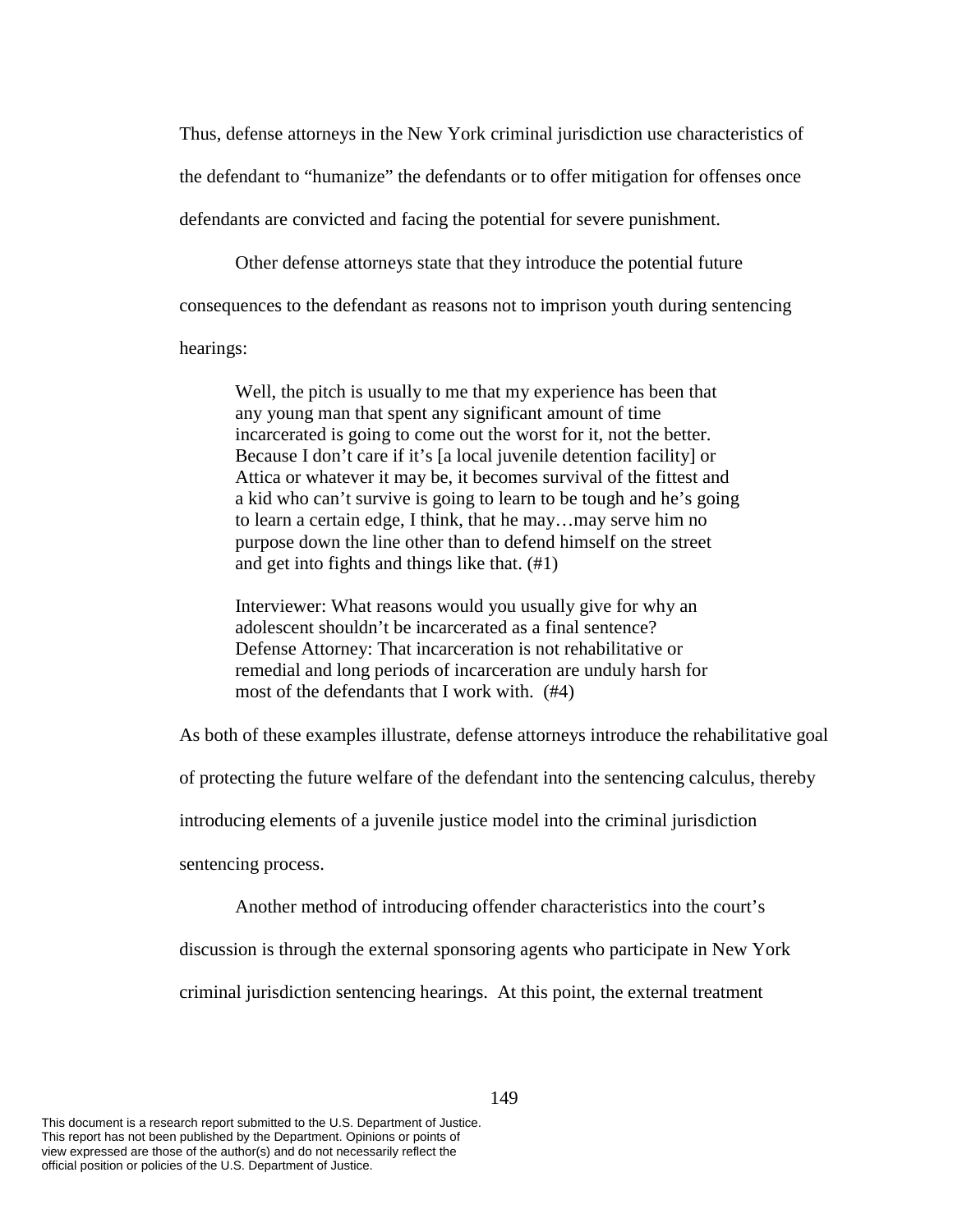program representatives assume a considerable role in proceedings (see chapter four). The judges use these programs to gather information on the defendant's home life and educational background, and to fashion a treatment program that fits each defendant's individual needs. By sending defendants to counseling programs prior to final sentencing, the judge enrolls them in programs that supervise the defendants. These programs then send representatives to court who can report on each defendant, including: their educational background; occupational skills; mental, learning or behavioral disabilities; and family support and supervision. The judge uses this information in deciding on the defendant's status, as in the following hearing:

The defense attorney reads a report from the educational program in which the defendant has been participating while remanded (incarcerated waiting final sentencing). The report says that the defendant has shown outstanding achievement and a great attitude. The defense attorney then argues for the defendant to be released to his own recognizance, because remand is inappropriate given his compliance and success in the program.

Judge: 'Who would care for the defendant if I released him, since his Mom is in the Dominican Republic?' Defense attorney: 'His older siblings would – they're in their mid twenties.' Judge: 'I don't think that would be adequate supervision, so I won't [release] the defendant [from custody]. Defense attorney: 'Your honor, we'd like you to reconsider. The [outpatient program agency name] program found the defendant to be acceptable, and they'll take him if you release him.'

The judge asks the defense attorney and prosecutor to approach. He considers releasing the defendant to the program, as requested by the defense attorney.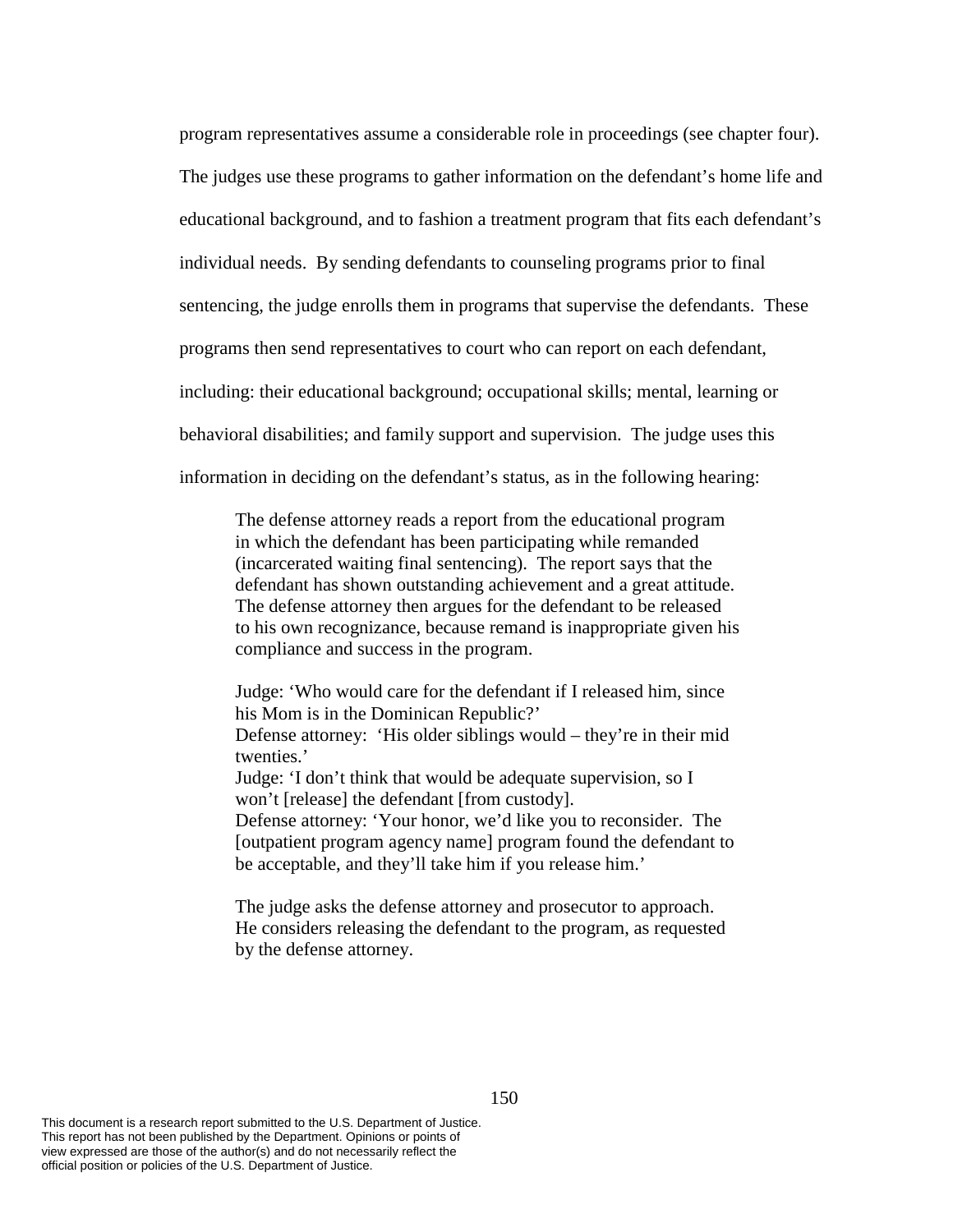Judge: 'But I think that [program agency] alone would not be enough supervision, though, because they don't do curfew checks. This defendant would need a closer watch.'

A judge considering the level of care and supervision, curfew, and presence of parents in the house is characteristic of juvenile justice, not of a criminal justice model in which the primary principles guiding decision-making are severity of offense and length of prior record.

In sum, again I find a bifurcation of case processing in the New York criminal jurisdiction. Prior to the sentencing stage of case processing, the criminal jurisdiction courts only discuss offense-relevant factors in evaluating defendants. Yet during the sentencing stage, offender-relevant factors arise as prominent factors for consideration, as court actors begin to discuss offenders' characters, offenders' social, educational and family background, and future consequences of court actions for the offenders. However, this inclusion of individualized juvenile justice criteria occurs only when the judge (who has extensive discretion in sentencing) perceives the defendant as deserving leniency. According to the judge, most adolescents deserve leniency and second chances – usually the leniency is only denied if court intervention has failed on several prior occasions, or if the offense is so severe (eg. murder, rape or aggravated assault resulting in permanent injury) that protecting the community outweighs his desire to rehabilitate. Thus, a juvenile justice model is applied during sentencing in the criminal jurisdiction to "normal'" cases (Sudnow 1965; Emerson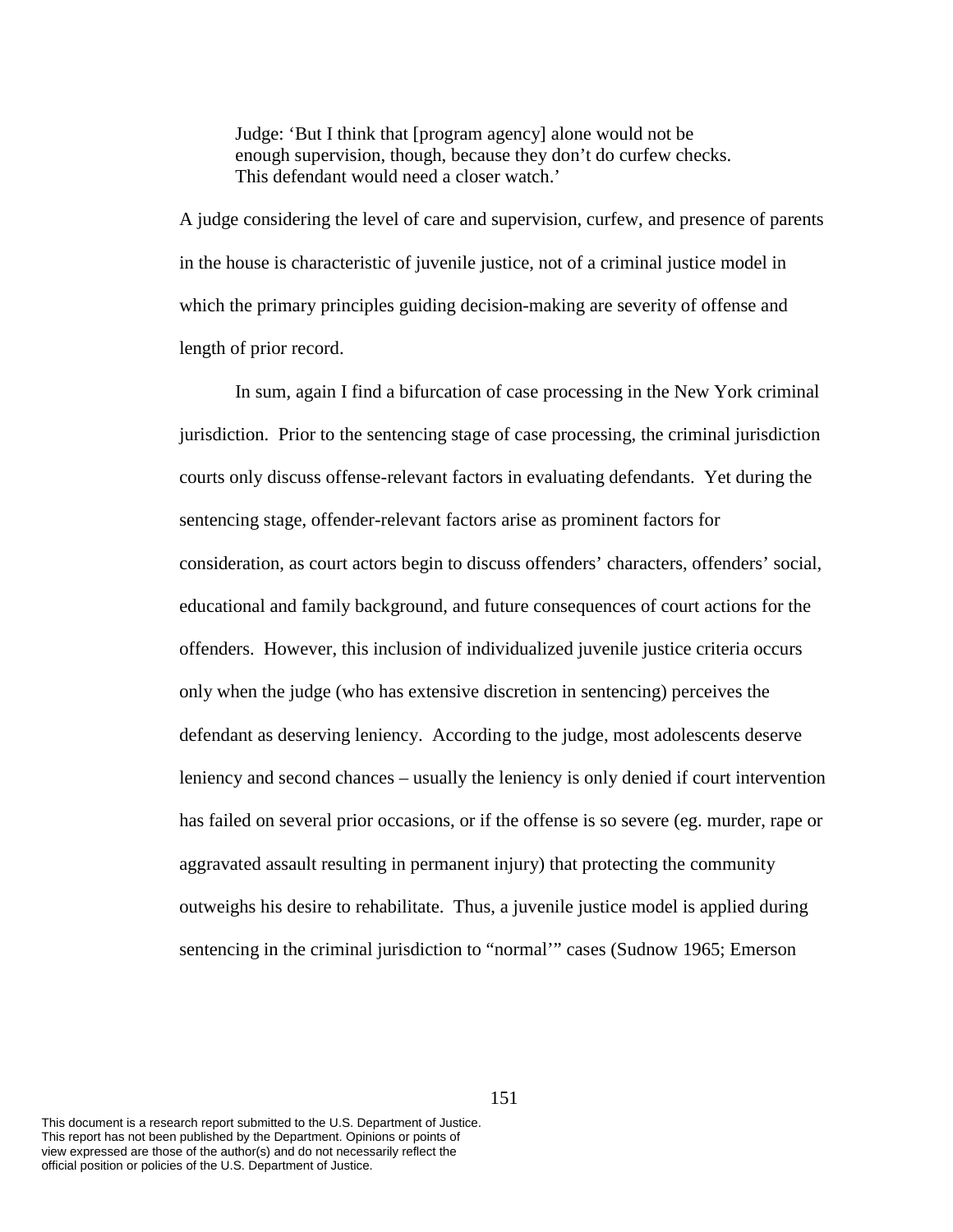1969) but not to the most severe cases, for which "last resort" punishments are saved (Emerson 1981).

### 2. Typifications of Punishments

Because shared conceptualizations of offenders and offenses do not change between stages of case processing, I focus here on shared ideas that shape sentencing: shared typifications of punishments. Similar to the New Jersey juvenile jurisdiction, in the New York criminal jurisdiction shared typifications of punishments – shared ideas of "going rates" of sentences – play a significant role in evaluating defendants during the sentencing stage. I find that instead of categorizing punishments based on an incremental progression (as in the New Jersey juvenile jurisdiction), the New York criminal jurisdiction courtroom workgroup members make distinctions based on the defendant's role in the offense and the level of injury that results from the act.

The criminal jurisdiction court actors recognize that adolescents often commit crimes in groups, and that peer pressure often leads adolescents into illegal activity:

I don't know about kids these days. I think that there's a lot of peer pressure that they are dealing with. Just even gangs are just taking over the schools. And they are almost dictating patterns of behavior for these other students. It's almost either 'I join them or they are going to beat me up or they are going to rob me.' It's just a matter of doing things to survive, even though they may know it's wrong. (#23 – prosecutor)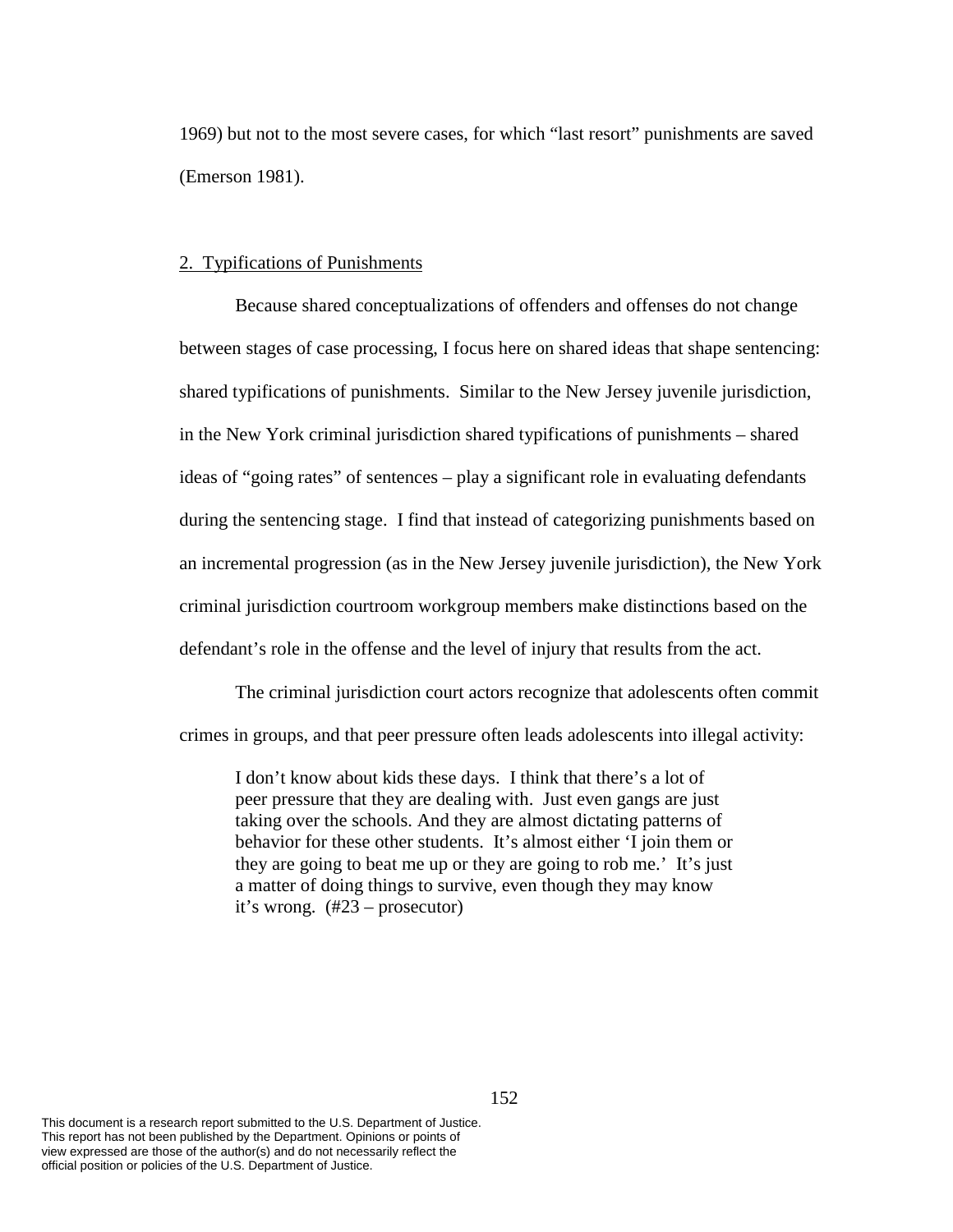Whether the defendant is a leader or a follower in the criminal act is a very important

determinant of how court actors interpret an offense.

The second factor by which court actors typify offenses, level of injury, allows decision-makers to sort offenses conceptually based on the amount of harm caused by

defendants:

On certain cases I would say I am willing to take more of a risk, on certain types of young people because I think I've learned that some kids can in a short period of time do some things that get them in trouble that maybe if they get the right type of help. And some other things, I've learned. My wife is a social worker and also a Ph.D. and she works with kids. She sees things. I'm not saying I know what she knows but we discuss these things occasionally in terms of her profession and I think I may have a better handle on it but still a lot of times it's difficult. You want to help them, you want to help somebody, but you're concerned…And one of the things I've learned is that when you see a youngster who's actually hurting other people doing, violence, it really sets off an alarm. This is a whole area of psychology and social work that tells you that there is a big difference between stealing some things or even robbing someone, but not hurting them. Robbing from them but not hurting them. And actually doing physical harm. I think it always sets off alarms and a lot of times it really concerns me that some kids may have unfortunately the capacity for violence that I cannot afford them any help really. (#16 – judge)

This judge uses the level of injury inflicted as an indicator of defendants'

psychological well-being, as well as a marker of danger to the community.

These two factors combine to form an *imprisonment threshold* in the New

York criminal jurisdiction. Whether or not adolescents go to prison depends primarily

on the subjective interpretation of these two factors. Defendants who have hurt others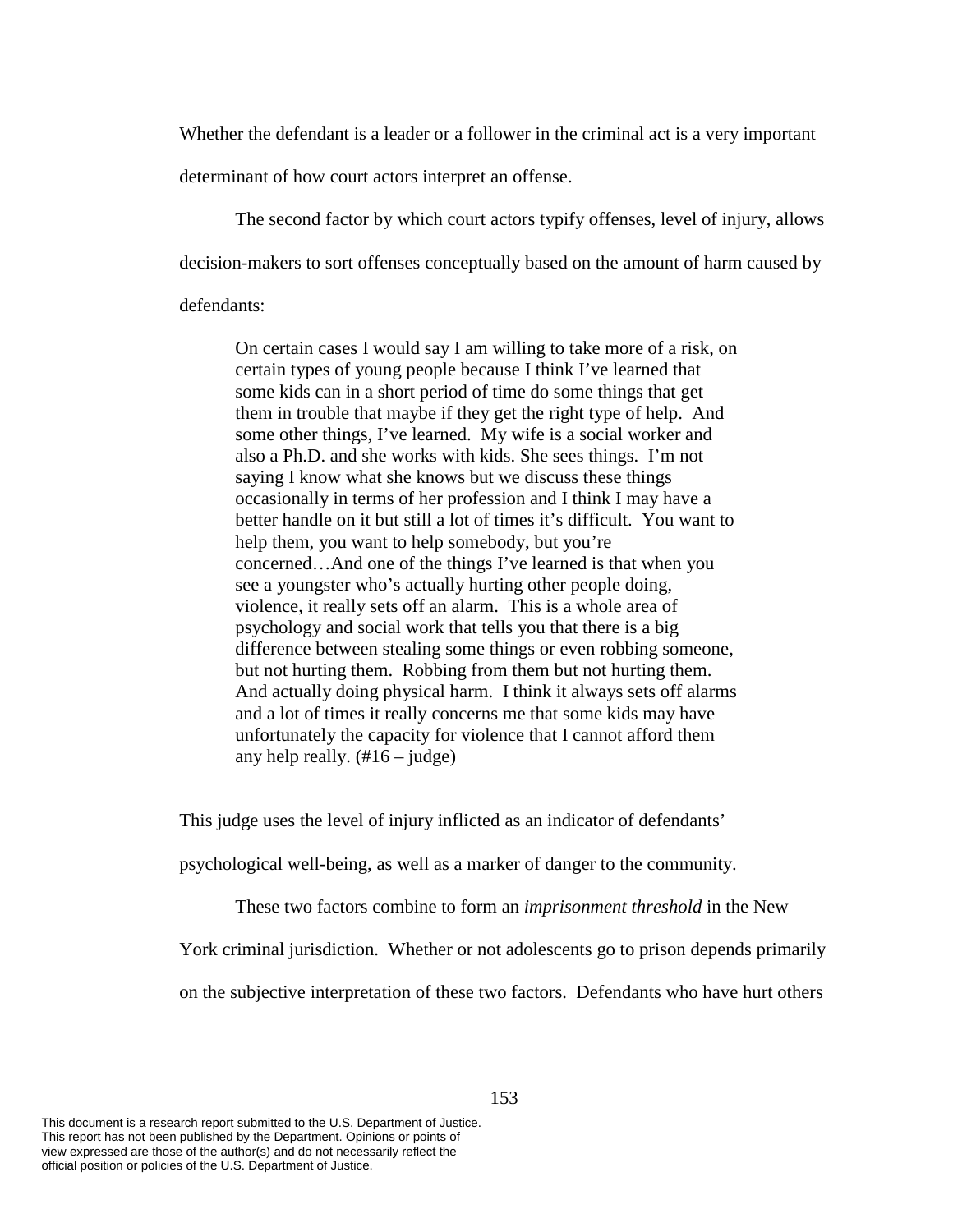physically and who cannot claim peer pressure as a mitigating factor face near certain

imprisonment in the New York criminal jurisdiction. The following transcript

illustrates this imprisonment threshold at work:

There are two co-defendants here, each with an attorney. Each defendant is charged with two incidents of robbery and assault. The judge begins the hearing by stating the facts of the case that have been presented to him.

Judge: 'The defendants beat the shit out of a forty-year-old. He gets kicked, hit on the head, hit in the chest, and his wallet removed… This would appear that all defendants were acting in concert. The victim ran from them, and they chased him and ran him down like a dog. With the other case they chased him, got him in a choke hold, and hit him with a bottle... In terms of disposition, this just isn't a YO and probation case. I'll look it over, though. … This is a pack of wolves.… In the second case they pulled out a razor and said 'give it up or die.''

One of the attorneys argues repeatedly with the judge that they shouldn't go to prison.

Judge: The fact that Mom and Dad are nice people isn't going to work on this... The fact is that [one co-defendant] is the heavy on this case, that he's the most culpable, so I can't take him out of the case. .. So what I'm saying is that I won't give him YO and probation for belting a forty-year-old man on the head.' Attorney 1: 'According to the indictment the victim was ok, he only had a bruise.'

Judge: 'Here's how it works. When you start using violence with a robbery, you go to jail. That's how it works in this part. If you get violent with a robbery, you've got problems, personal and legal problems. I'm not talking about sending him to state prison for long periods of time. But I am saying he can't get YO and probation. Instead of asking for probation, you should be arguing for YO and one to three years [in prison]. Probation just isn't going to work.'

Attorney 1 continues with his argument that the injury was minor.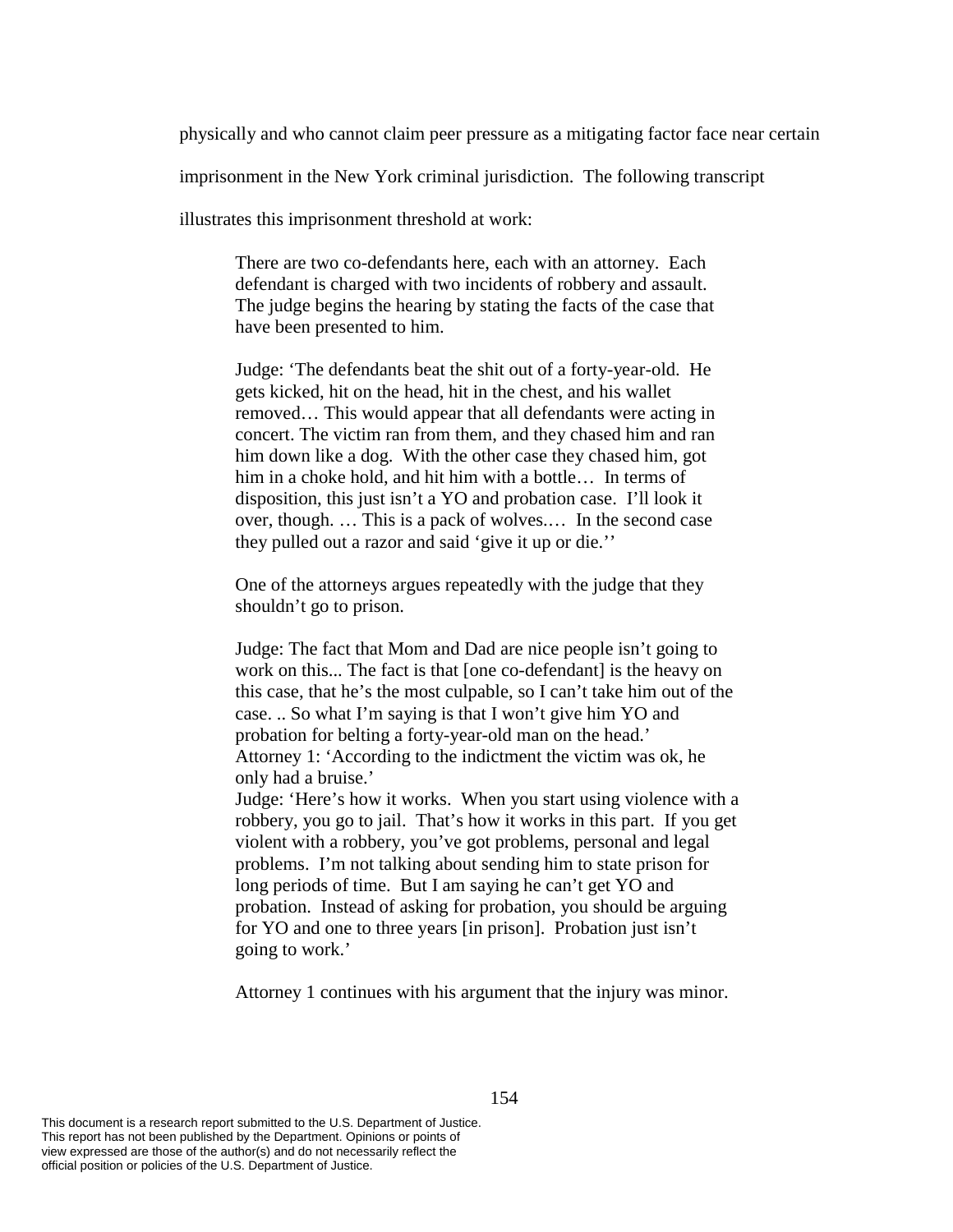Judge (to Attorney  $1 - \text{with a raised voice}$ ): 'I've heard enough from you.' Attorney 2: 'Your honor, this was a street fight, not a random robbery.' Judge (with a dramatically changed tone – much softer): 'Oh, I didn't realize that. I don't see it like that, but maybe it is. (To prosecutor) Does that fit with what you know?' Prosecutor: 'Your honor, I don't know if it was a street fight, I'll ask the [Assistant District Attorney] handling this case.'

The judge ends the hearing by rescheduling to learn if this was a street fight or a random robbery.

Initially in this hearing, the judge understands the crimes to be offenses in which innocent victims are injured, and refuses to accept the defense attorney's argument that the injury is too minor to warrant concern. Yet when the judge hears that these acts may have occurred amidst a group fight with other adolescents, he leaves the door open for reconsidering his interpretation of the offense and downgrading its significance. A group fight implies that peer pressure is involved, that the defendants acted as part of a misbehaving gang of youths, rather than calculating criminals, and that the victims are not innocent bystanders. These possibilities cause him to reconsider his understanding of this case.

In the above hearing, the judge mentions YO, or Youthful Offender, status (see chapter two). The judge's decision to ascribe youthful offender status is tantamount to deciding on the imprisonment threshold. If the defendant does not receive YO status, he most likely goes to prison for a sentence length set by statute. If he does receive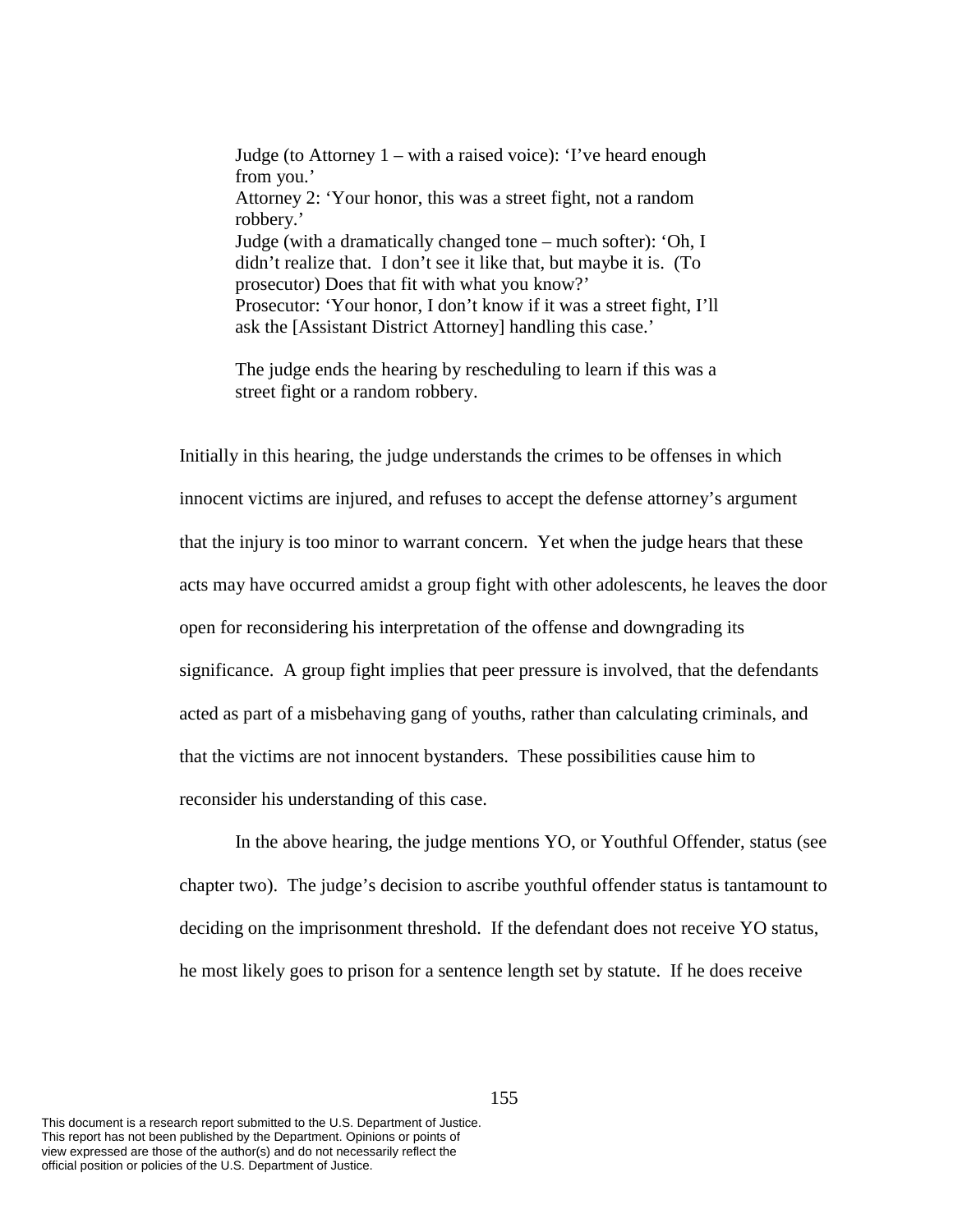YO status, the judge can opt to either place him on probation or send him to prison for a maximum of one and one-third to four years, a significantly shorter sentence than the defendant would receive without YO status. The majority of YO cases receive probation. However, judges occasionally do use YO status to imprison a defendant but to give him a lower prison term than mandated by sentencing statutes. Cases in which the judge gives YO status and a prison term are those that straddle the imprisonment threshold – they are serious enough to necessitate some prison time, but not so serious that the defendant should be imprisoned for a long sentence and left with a felony conviction. The following transcript of a sentencing hearing for such a case demonstrates how the judge struggles with the competing considerations that place this defendant on the imprisonment threshold:

Judge: 'Miss [ ], you weren't the prime person in this incident, but you participated in a terrible, terrible act. The victim in this act will be permanently affected by it. If this was done out of friendship, or trying to belong, then you need to think about why you do what you do. The victim had a gun to her head, she was burned, she was sodomized with a broom, and she was raped by several people. You think about what happened. (There are gasps in audience as the judge recounts the offense). … I'm satisfied that your role in this was minor, but not so minor as to constitute a defense. This is because you were young, only fifteen years old. This is sufficient reason to give you YO status'. … Judge (for the record, not directed at the defendant): 'The interests of justice wouldn't be served by giving her a felony record. I'm sentencing the defendant on two counts of sodomy in the first degree, with a sentence of one year [in prison] on each, to run concurrent, and YO status.'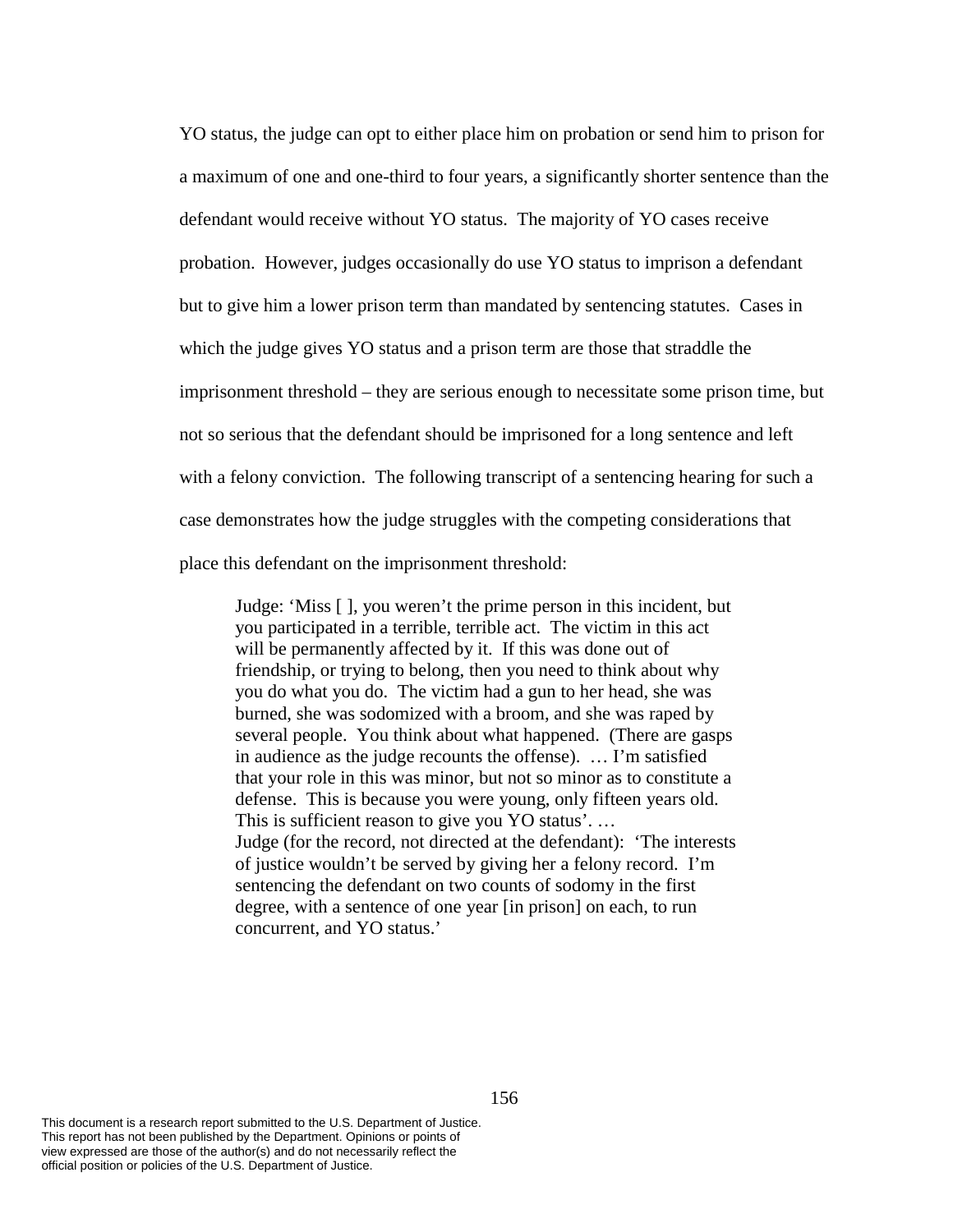In this case, the defendant's lack of direct participation and youthfulness convince the judge to sentence her to only one year in prison, and to give her YO status, despite the horrendous nature of the offense.

### 3. Attitudes about Culpability

Because the evaluation of adolescents in the sentencing stage of the New York criminal jurisdiction focuses primarily on offenders and their needs rather than offenses, the courtroom workgroup members' perceptions of reduced culpability for youth influence this stage of case processing. Their attitudes do not change as a function of case processing, though unlike the offense-driven earlier stage of case processing, they are able to enact these attitudes during the sentencing stage. Defendants who are below the imprisonment threshold – marked by level of injury and the defendant's role in the offense – receive the benefit of the shared attitudes stemming from a *parens patriae* mission in the form of reduced punishments relative to the punishments given to older offenders.

Hence, I find that during the sentencing stage of case processing in the New York criminal jurisdiction, the evaluation of adolescents approximates a juvenile justice model. Evaluative criteria expand to include characteristics of offenders, shared typifications of punishment establish an imprisonment threshold that allows most adolescents to avoid custodial sentences, and courtroom workgroup members enact their attitudes of reduced culpability for youth.

This document is a research report submitted to the U.S. Department of Justice. This report has not been published by the Department. Opinions or points of view expressed are those of the author(s) and do not necessarily reflect the official position or policies of the U.S. Department of Justice.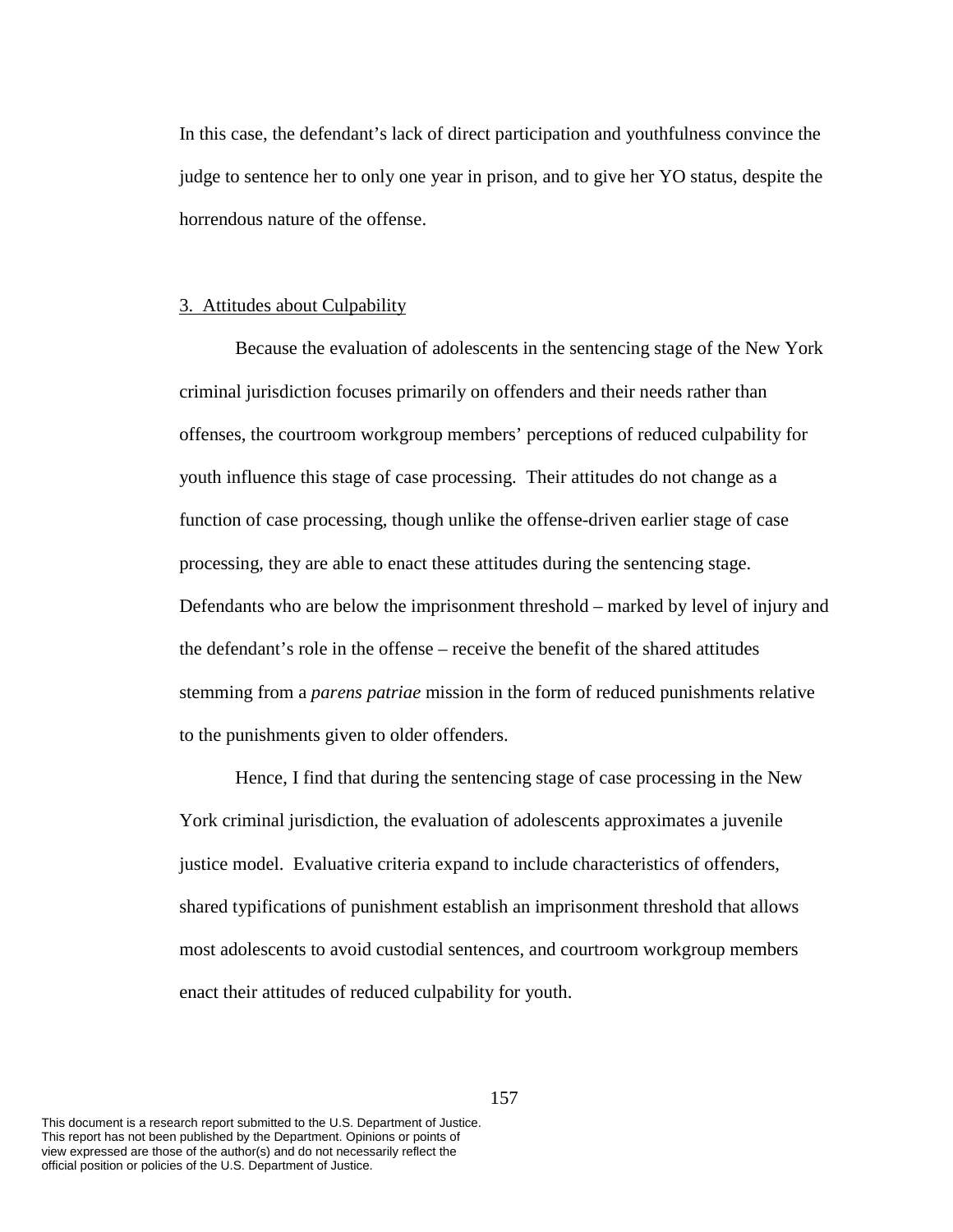#### *Evaluation in the New York Criminal Jurisdiction: Sequential Justice*

The data I present in this chapter show that the model of justice guiding case processing in the New York criminal jurisdiction varies depending on the stage of case processing, with regard to the evaluation of adolescent offenders. During the initial stage of case processing, defendants are evaluated according to principles of criminal justice; offense severity and prior arrest record are the primary evaluative criteria, and shared typifications of offenses guide proceedings. Yet during the sentencing stage, the evaluation of adolescents in the criminal jurisdiction resembles juvenile justice; offender characteristics become salient evaluative criteria, and shared conceptions of reduced culpability for youth lead decision-makers to give many adolescents reduced punishments.

Additionally, the data I present do not support prior research suggesting that court actors in different professional roles (prosecutors, defense attorneys and judges) have very different approaches to evaluating adolescents. Rather, I find that aside from some subtle distinctions in how court actors evaluate culpability – with prosecutors using a more offense-based calculation of adolescents' blameworthiness – the evaluation of adolescents is very similar across court actors within the New York criminal jurisdiction.

## **Conclusion**

This document is a research report submitted to the U.S. Department of Justice. This report has not been published by the Department. Opinions or points of view expressed are those of the author(s) and do not necessarily reflect the official position or policies of the U.S. Department of Justice.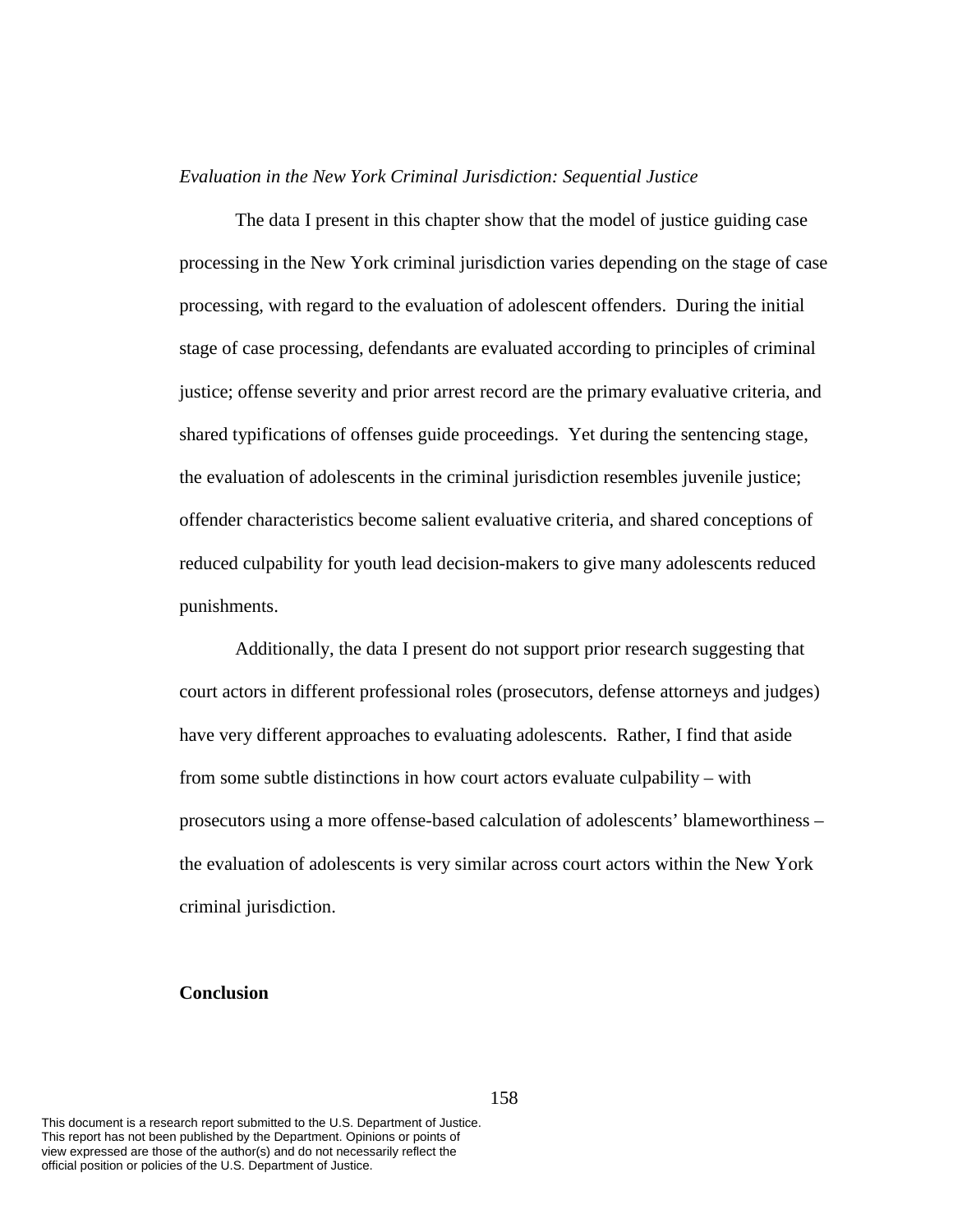In this chapter, I demonstrate that the evaluations of adolescents during the early stage of case processing in the New Jersey juvenile jurisdiction and the New York criminal jurisdiction are very different from one another, just as the prior literature and hypothesized distinction between juvenile and criminal justice predict. Yet during sentencing, evaluations of adolescents in the two jurisdictions are more alike than the conventional distinction between juvenile justice and criminal justice would lead one to believe.

In the juvenile jurisdiction, adolescents are evaluated according to a juvenile justice model throughout all stages of case processing: court actors express a belief in evaluating individual offenders with an eye towards rehabilitation, offender-oriented factors are discussed in court, and court actors conceive of youth as less mature and criminally culpable for offenses than adults. Yet in the criminal jurisdiction, I again find a bifurcation of case processing. Initially, only offense-relevant factors are discussed, but then offender-relevant factors take center stage during criminal jurisdiction sentencing hearings.

Again, the data demonstrate a sequential model of justice in the New York criminal jurisdiction. As a result of this sequential model of justice, I find that the juvenile and criminal jurisdictions pursue juvenile and criminal justice models, respectively, during the early stage of case processing, but that they both pursue a juvenile justice model during the sentencing phase.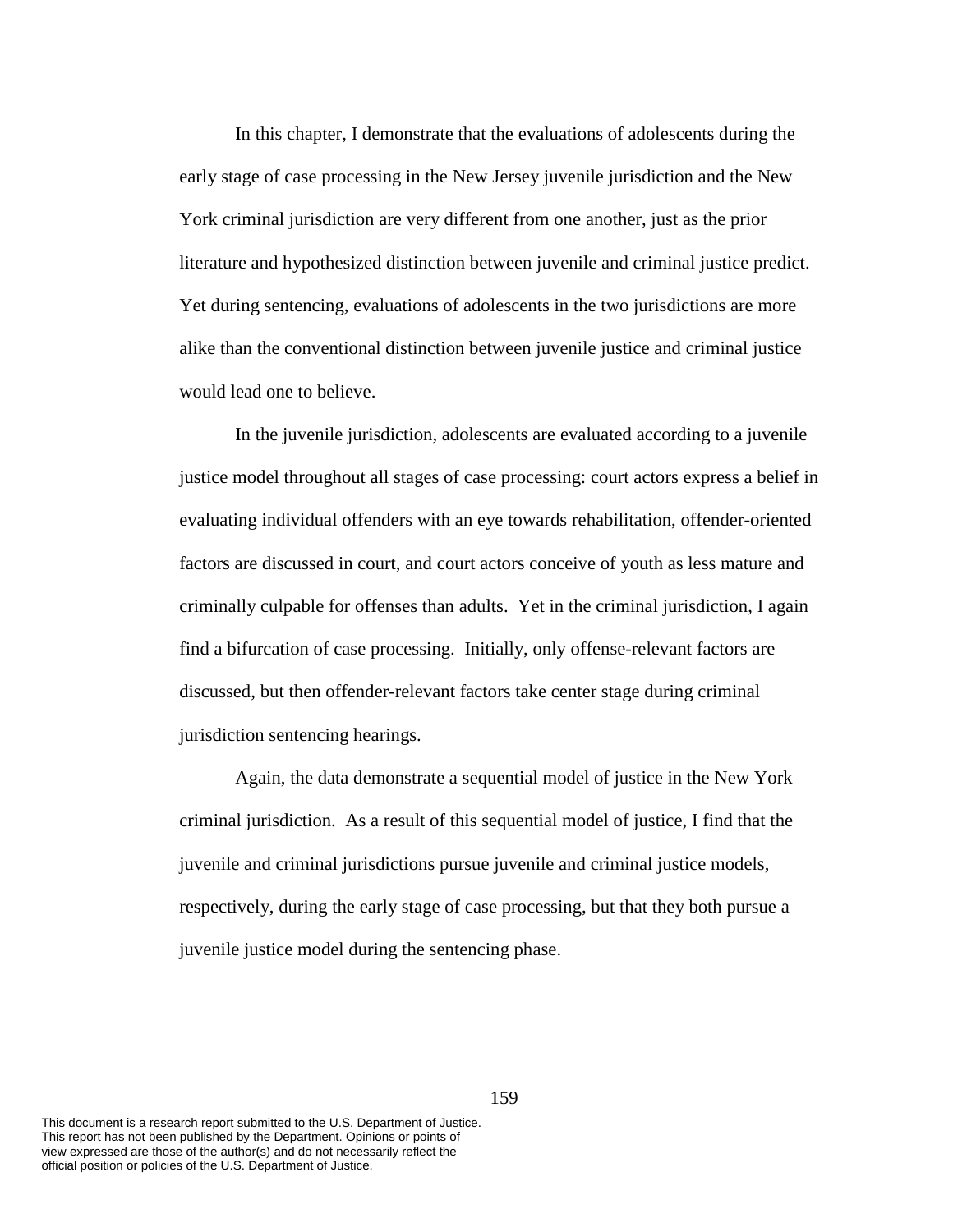### **CHAPTER 6: PUNISHMENT**

In this chapter I test whether the juvenile jurisdiction and the criminal jurisdiction reflect a criminal or juvenile model of justice regarding the last of the three dimensions that distinguishes the two models of justice: punishment. Using both quantitative and qualitative data, I answer three central questions in this chapter:  $(1)$ does jurisdiction type affect punishment severity when controlling for other relevant factors?, (2) does court context affect punishment severity when controlling for jurisdiction type?, and (3) does jurisdiction type affect the sanctioning goals of courtroom workgroups? I analyze quantitative data to compare punishment severity across jurisdiction types and across courts, and qualitative data to compare sanctioning goals across jurisdiction types.

A finding that the New York criminal jurisdiction prescribes more severe punishments for adolescents than the New Jersey juvenile jurisdiction (controlling for offense and offender level case factors) would suggest that the criminal jurisdiction reflects a criminal justice model of punishment and the juvenile jurisdiction reflects a juvenile justice model of punishment. If I find that New York criminal jurisdiction court actors express punitive sanctioning goals such as retribution, and that New Jersey juvenile jurisdiction court actors express rehabilitation as a primary sanctioning goal, then this also would support the distinction between a criminal and juvenile model of justice in the criminal and juvenile jurisdictions, respectively, regarding

This document is a research report submitted to the U.S. Department of Justice. This report has not been published by the Department. Opinions or points of view expressed are those of the author(s) and do not necessarily reflect the official position or policies of the U.S. Department of Justice.

160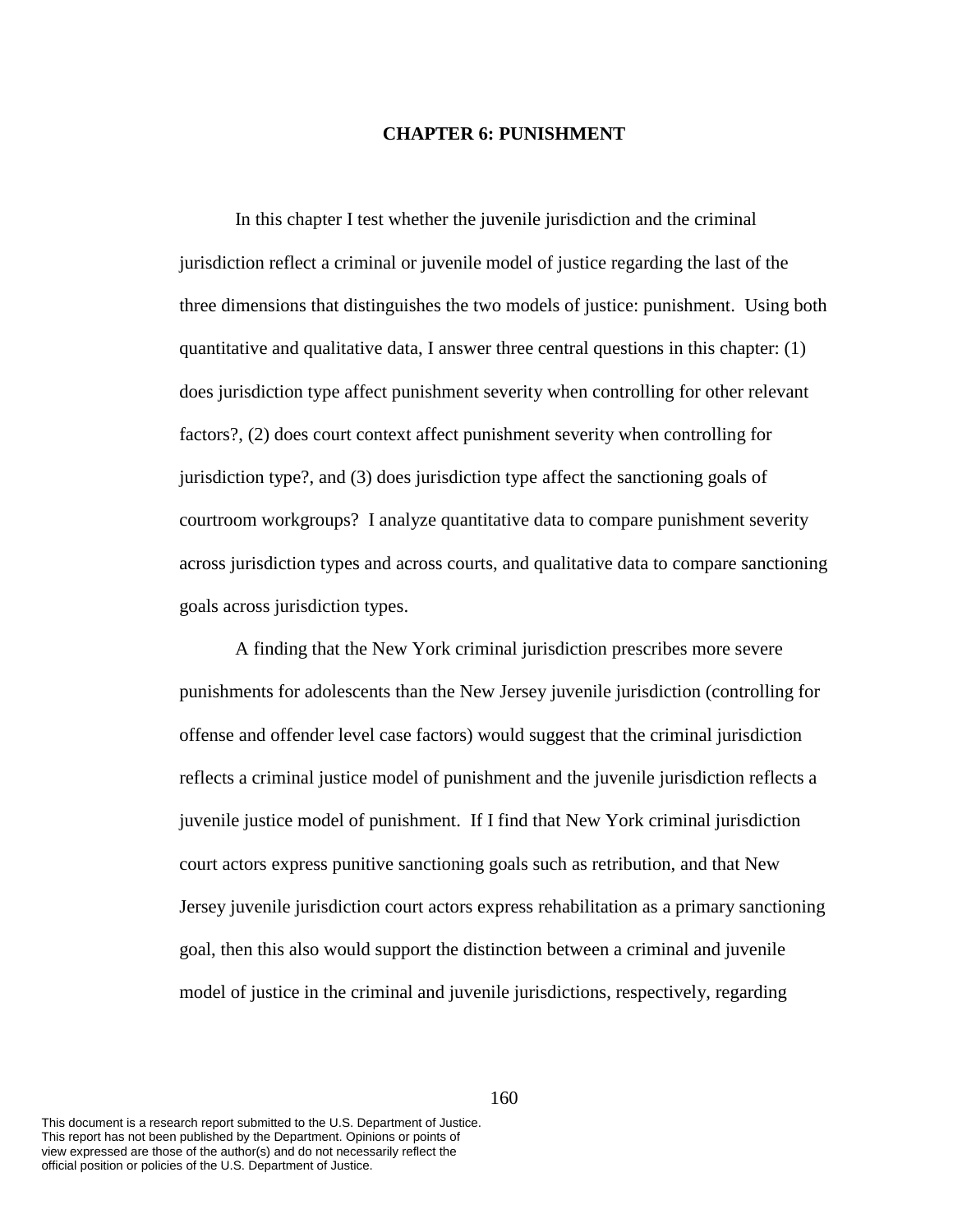punishment. However, if I find that the sanctioning goals and punishment severity do not vary across jurisdiction types, or that the juvenile jurisdiction court actors prescribe more severe punishments and hold more punitive sentencing goals, then the evidence will fail to support the difference in punishments suggested by the prior literature between a criminal and juvenile model of justice.

If I find that the severity of punishment or sanctioning goals are significantly different between courts within both jurisdiction types, then I can conclude that court context shapes punishment regardless of jurisdiction type. If I find that sanctioning goals or punishment severity vary between courts within the New Jersey juvenile jurisdiction but not the New York criminal jurisdiction, or within the New York criminal jurisdiction but not the New Jersey juvenile jurisdiction, this suggests that court context affects punishment conditionally on jurisdiction type. If I find no significant distinctions across courts within either jurisdiction type, this would suggest that the variations among court contexts have little effect on punishment.

To test these suppositions I first compare the punishment outcomes of prosecuting adolescents in juvenile and criminal jurisdictions. Using quantitative data I test the degree to which the punishment severity differences between adolescents processed in the New York criminal jurisdiction and the New Jersey juvenile jurisdiction reflect the distinction between juvenile and criminal justice models in the theoretical literature. I then use quantitative data to test whether court context affects punishment severity when controlling for jurisdiction type. Finally, I use qualitative

This document is a research report submitted to the U.S. Department of Justice. This report has not been published by the Department. Opinions or points of view expressed are those of the author(s) and do not necessarily reflect the official position or policies of the U.S. Department of Justice.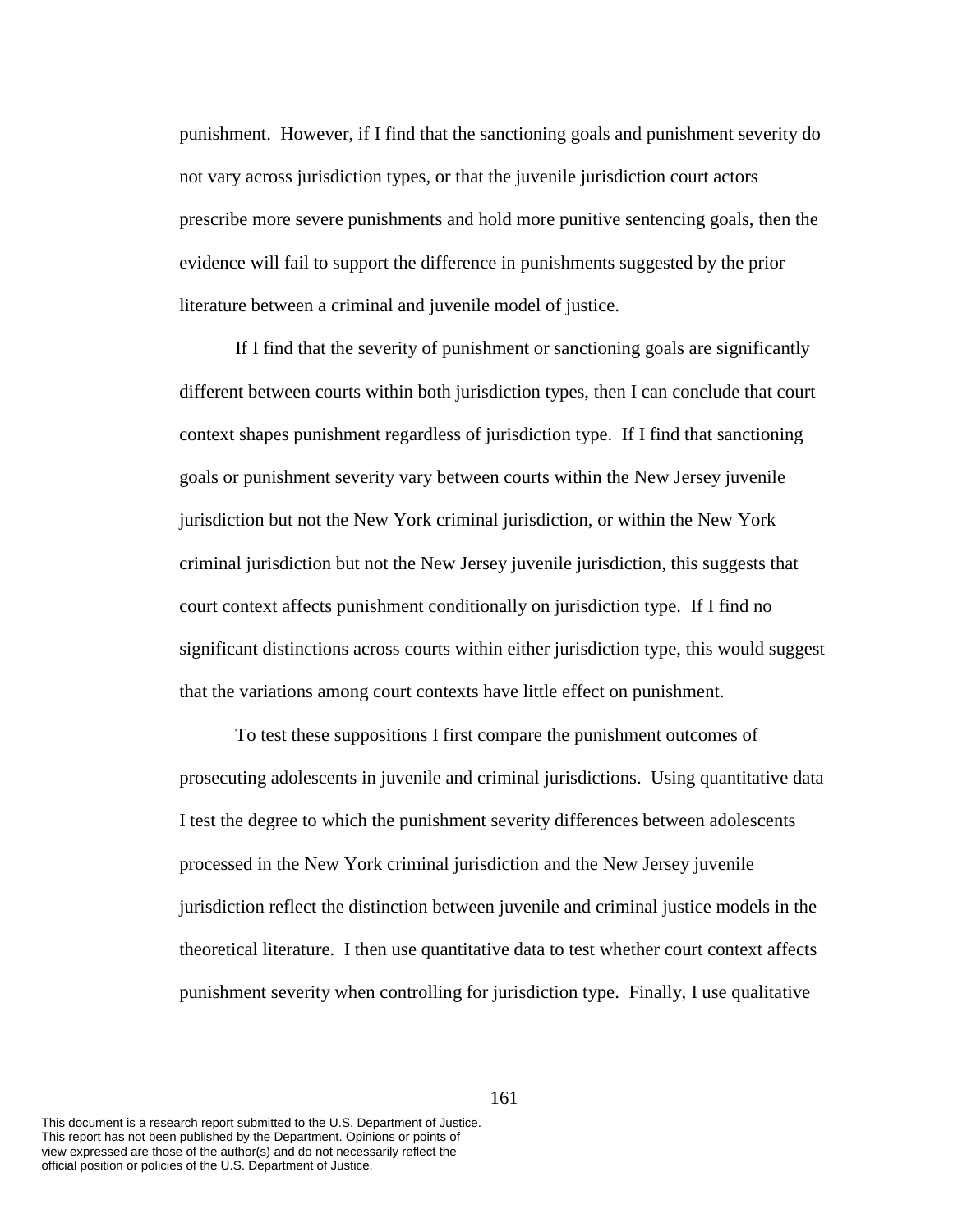data to test the degree to which the sanctioning goals held by courtroom workgroup members in the two jurisdiction types reflect a juvenile and criminal justice model.

Below I begin by reviewing the existing literature on the relationship between jurisdiction type and punishment. I continue by describing the samples of quantitative data that I analyze. I then compare punishment severity across jurisdiction types by using the quantitative data to perform descriptive analyses of three punishment outcomes – pretrial detention, final case disposition (whether there was any court action, and if so, the final sentence), and length of custodial sentences (for those who are incarcerated) – across the two jurisdiction types, and multivariate equations estimating the impact of jurisdiction type on sentencing while controlling for other factors. I then perform descriptive comparisons (of pretrial detention, final case disposition, and custodial sentence length) across courts within each jurisdiction type, and estimate multivariate equations to determine the effect of court context on punishment within each jurisdiction type when controlling for other variables. Following these quantitative analyses, I turn to the qualitative data to compare the goals of sanctioning adolescents among court actors in the two jurisdiction types.

### **Prior Research on Punishment Across Jurisdiction Types**

### *Punishment Severity*

According to both political rhetoric and the prior literature, jurisdiction type is important in shaping the punishment outcomes for adolescents because criminal and

This document is a research report submitted to the U.S. Department of Justice. This report has not been published by the Department. Opinions or points of view expressed are those of the author(s) and do not necessarily reflect the official position or policies of the U.S. Department of Justice.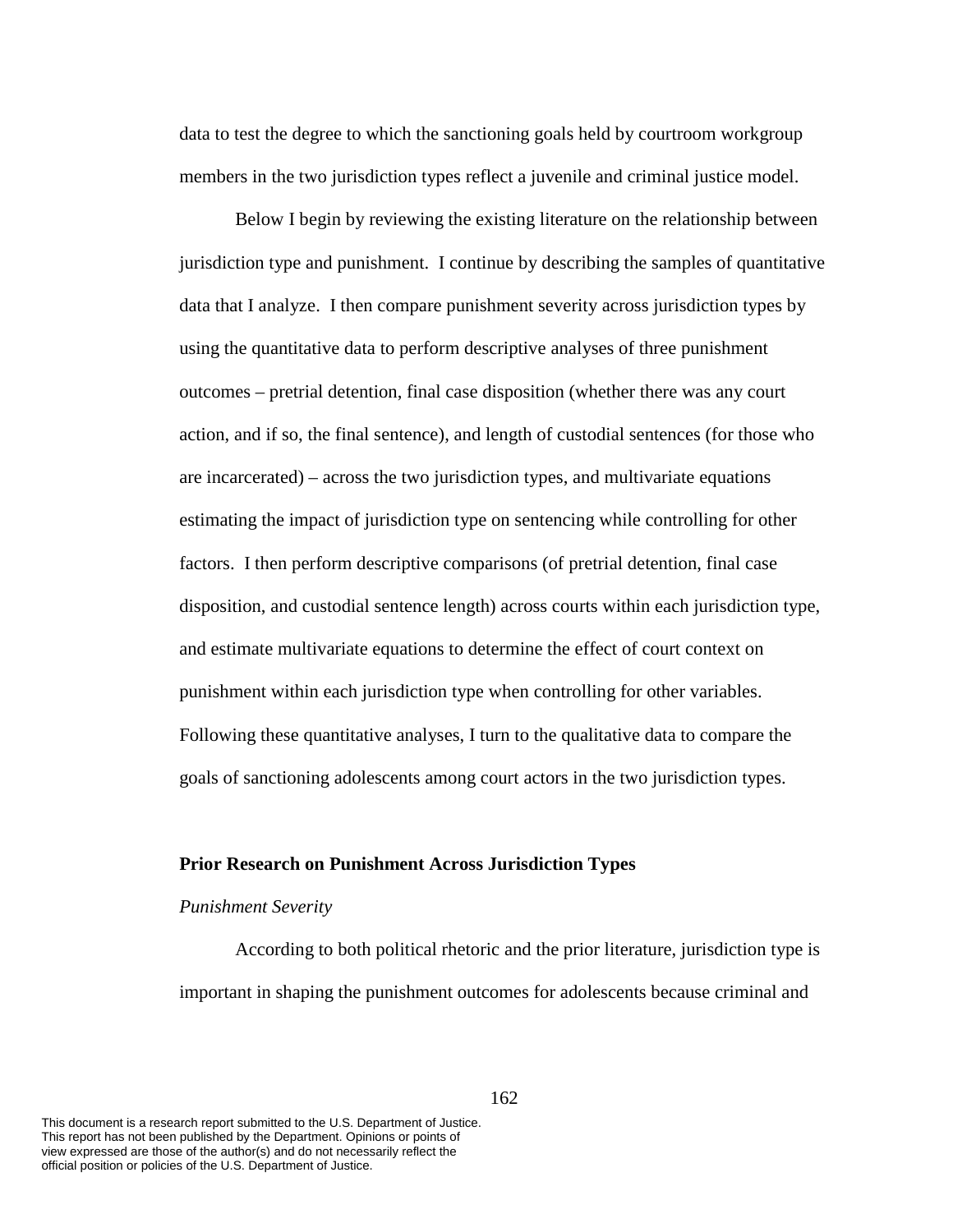juvenile jurisdictions follow different models of justice. Policy-makers who create adolescent transfer policies promote these policies as a means to provide more severe punishments for violent and chronically offending youth (DiFrancesco 1980; National District Attorneys Association 2000). Jurisdiction type is thought to be an important predictor of punishment severity because the range of punishments in the criminal jurisdiction's portfolio includes more severe sentences than in the juvenile jurisdiction (Zimring 2000), and because incarceration is prescribed more frequently than in the juvenile jurisdiction.

Prior research on punishment of adolescents in criminal and juvenile jurisdictions generally supports the distinctions among punishments between a criminal justice and juvenile justice model. This body of research generally concludes that criminal jurisdictions more often pursue a sanctioning goal of retribution and prescribe severe punishments, relative to juvenile jurisdictions (Myers 2001). In contrast, this literature concludes that juvenile jurisdictions pursue a goal of rehabilitation rather than punishment and prescribe more lenient punishments such as probation rather than incarceration. Thus the existing prior research assumes that the punishment of adolescents in the criminal jurisdiction reflects a criminal justice model, and the punishment of adolescents in the juvenile jurisdiction reflects a juvenile justice model. Yet both of these conclusions suffer from a paucity of appropriate comparisons. No comparative research analyzes data to test whether the two jurisdiction types pursue different sanctioning goals in practice. And, prior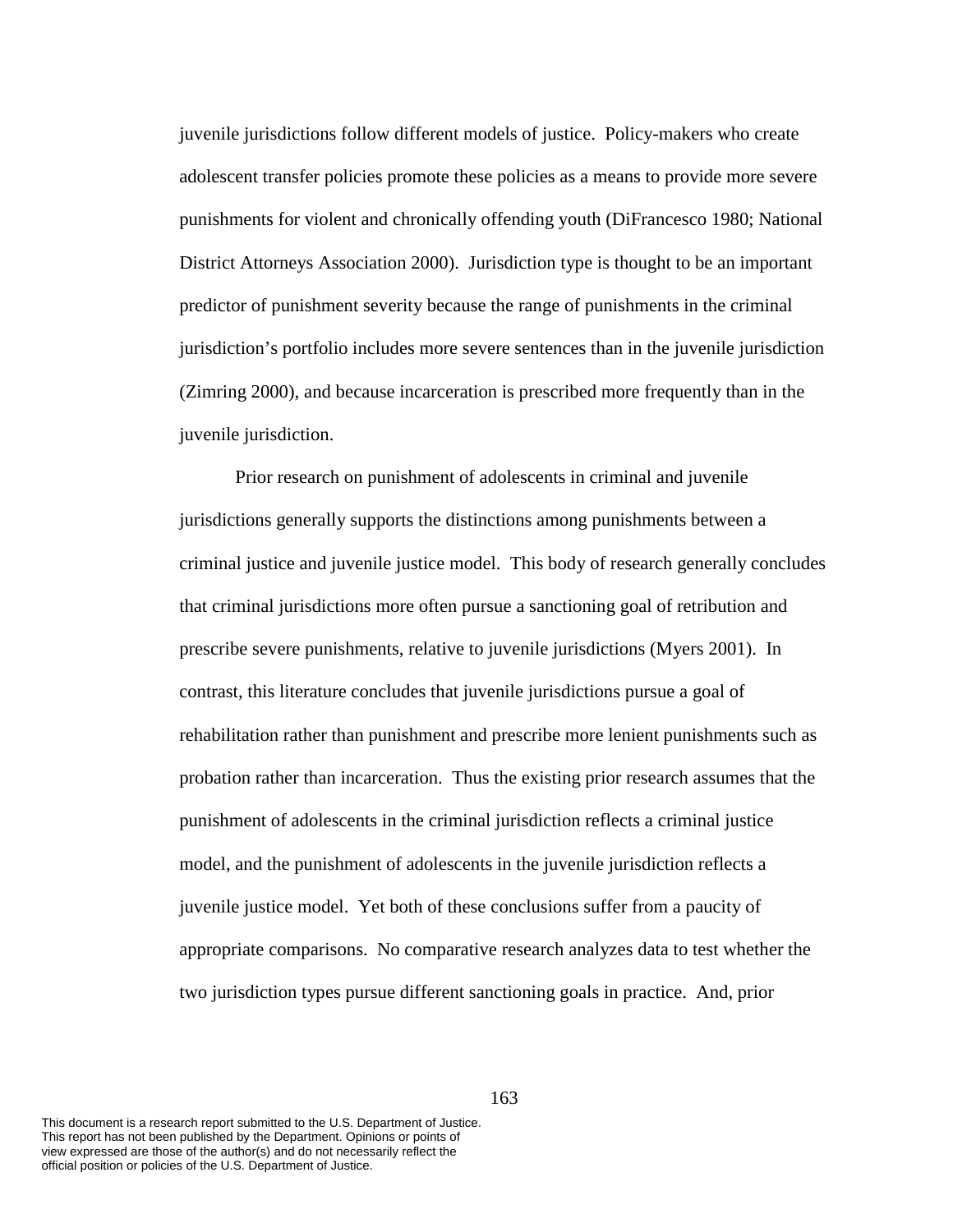comparisons of punishment severity have been plagued by the difficulty of finding comparable cases across juvenile and criminal jurisdictions (see Kupchik, Fagan and Liberman 2003).

The few published studies that analyze punishment severity across jurisdiction type report equivocal results with regard to whether adolescents in criminal jurisdictions receive more certain or severe punishment than adolescents in juvenile jurisdictions. Some early research suggests that juveniles may appear less serious in the "stream of cases" (see Emerson 1991) in criminal jurisdictions in contrast to older, more experienced offenders (Greenwood, Abrahamese and Zimring 1984; see also Kinder et al. 1995; Sagatun et al. 1985). A greater number of studies, however, find that youth transferred to criminal jurisdictions are detained pretrial, convicted and incarcerated more often than youth in juvenile jurisdictions (Bishop et al. 1996; Eigen 1981; Fagan 1996; Fritsch, Caeti and Hemmens 1996; Houghtalin and Mays 1991; Lanza-Kaduce et al. 2002; Podkopacz and Feld 1996; Rudman et al. 1986; Strom, Smith and Snyder 1998; Winner et al. 1997).

In sum, the prior research comparing punishment severity in juvenile and criminal jurisdictions suggests that criminal jurisdictions reflect a criminal justice model and prescribe more severe punishments than juvenile jurisdictions. In contrast, juvenile jurisdictions are more likely to reflect a juvenile justice model and prescribe non-custodial sentences such as probation more often than criminal jurisdictions. Yet this general result largely may reflect a selection process whereby only fairly serious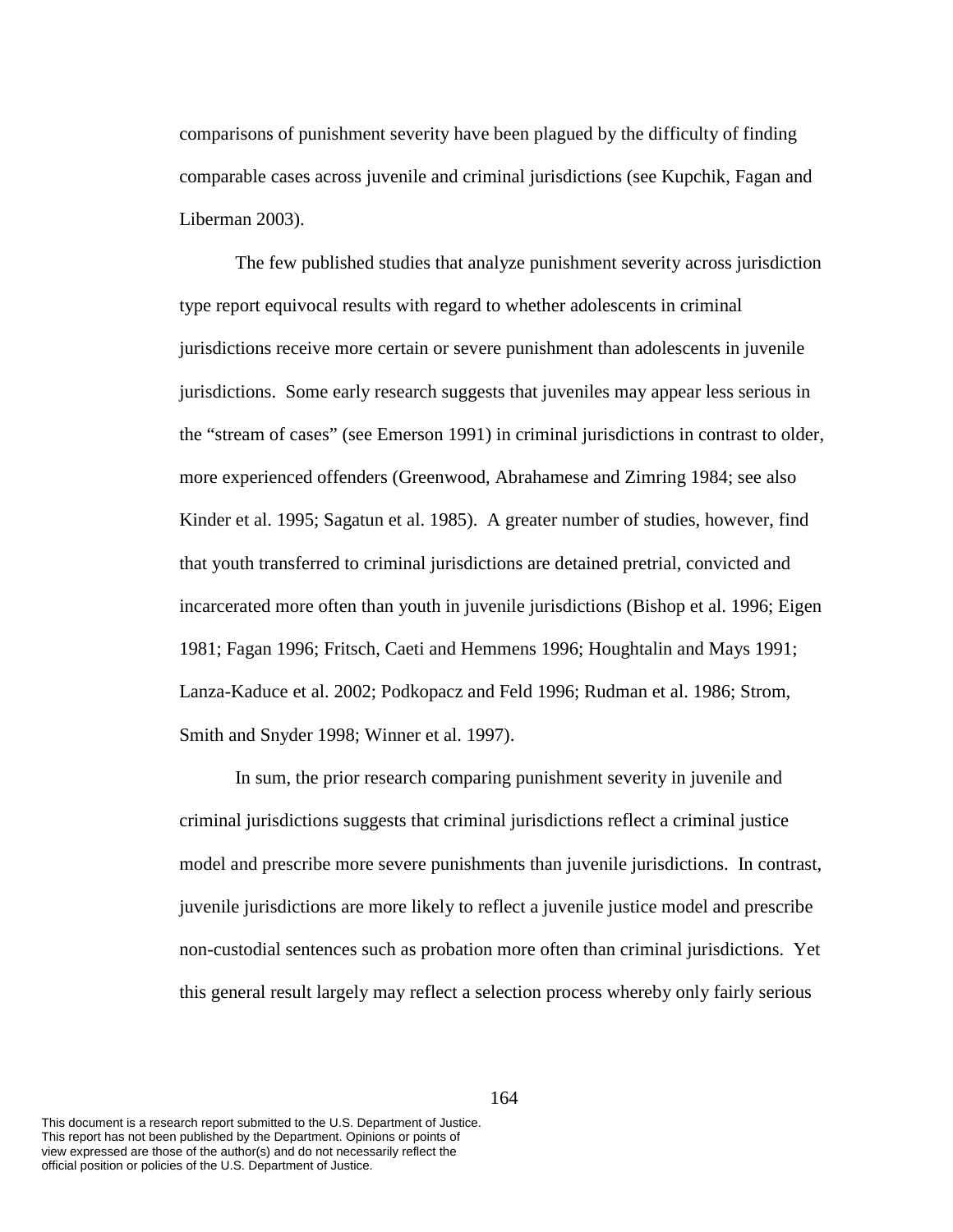cases are chosen for waiver to the criminal jurisdiction by prosecutors, judges, or both. As a result, the prior research confounds jurisdiction with important case characteristics that themselves might provoke the jurisdiction transfer: offense severity, level of injury to the victim, and length of defendant's prior record. By comparing cases of adolescents in two states with different thresholds for criminal jurisdiction prosecution, New York and New Jersey, my research design precludes the confounding of jurisdiction and case characteristics that handicaps these prior studies.

### *Sanctioning Goals*

In addition to affecting the severity of punishment, jurisdiction type also may shape the sanctioning goals court actors follow to sentence adolescent offenders. The creation of the juvenile justice system at the turn of the twentieth century was inspired in part by the Progressive-era reformers' desire for adolescents to be sentenced with a goal of rehabilitation rather than retribution (Feld 1999; Platt 1977; Rothman 1980; Ryerson 1978). And, the recent proliferation of laws mandating transfer of youth from the juvenile to criminal jurisdiction was inspired in part by the desire to apply a more retributive and proportional sanctioning goal for the prosecution of violent adolescents (Feld 1999; Zimring 1998). These justice system reforms demonstrate the assumption by policy-makers (mirrored by the literature) that a criminal justice model leads to more punitive sentencing goals in the criminal jurisdiction than in the juvenile jurisdiction (see Mears and Field 2000). Thus, the prior research assumes that a

This document is a research report submitted to the U.S. Department of Justice. This report has not been published by the Department. Opinions or points of view expressed are those of the author(s) and do not necessarily reflect the official position or policies of the U.S. Department of Justice.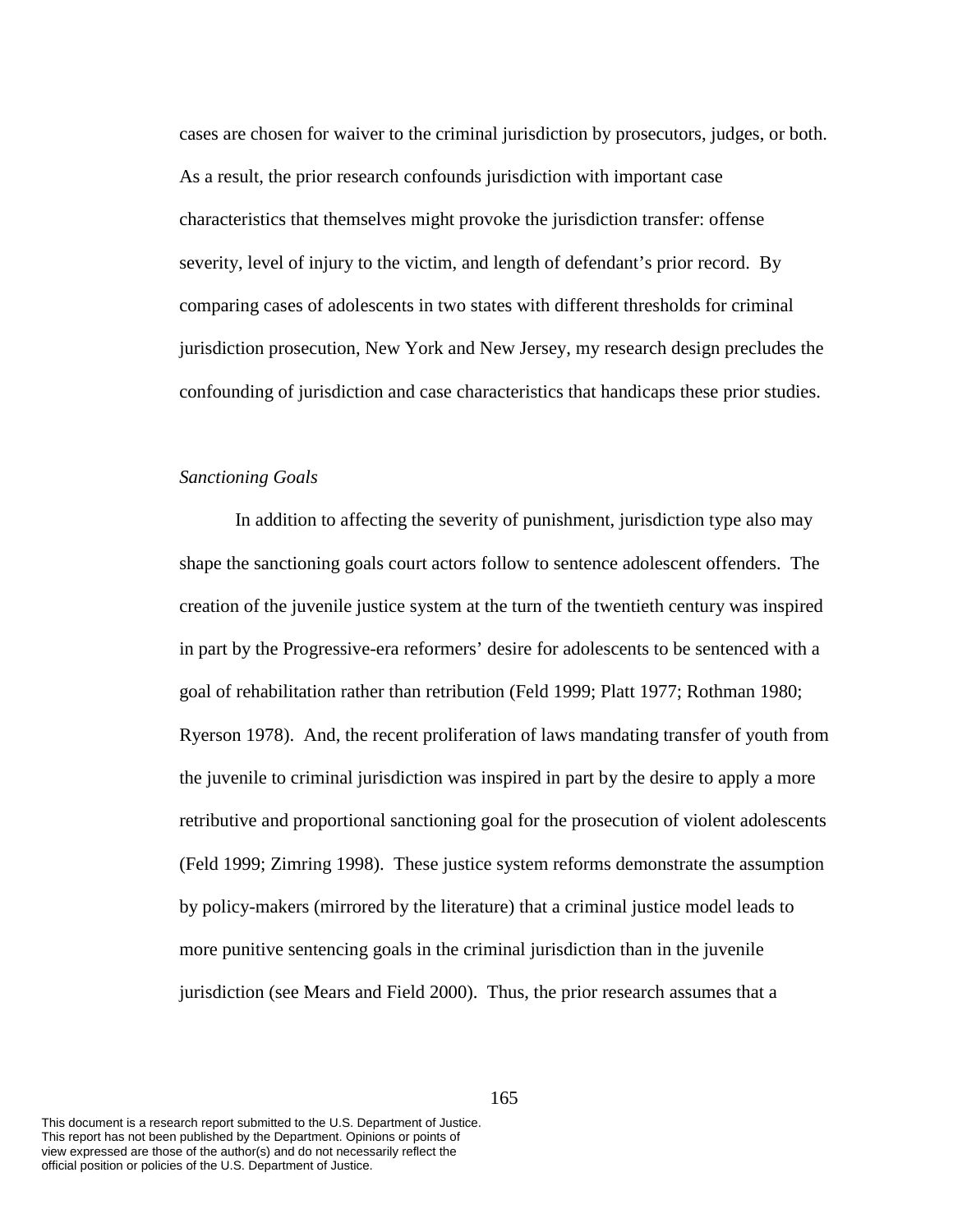criminal justice model describes sentencing goals in the criminal jurisdiction and a juvenile justice model describes sentencing goals in the juvenile jurisdiction, yet no research tests the accuracy of this assumption using comparative data across jurisdiction types.

### **Quantitative Sample Descriptions**

Before analyzing the quantitative data, I describe the sample of cases from New York's criminal jurisdiction and New Jersey's juvenile jurisdiction. Table 6.1 displays a description of the offense and offender characteristics for the entire sample, and separated into the two jurisdiction types. Though the cases from each jurisdiction type are similar along most dimensions, they differ in a few important ways with regard to both offender and offense characteristics.

## *Offender Characteristics*

The offender characteristics in the sample include age, sex and race of defendants. As table 6.1 illustrates, the New York criminal jurisdiction sub-sample consists of greater percentages of sixteen-year olds, minority defendants and male defendants than in the New Jersey juvenile jurisdiction. The two jurisdictions show roughly similar breakdowns of racial categories, though there is a larger proportion of white defendants in the juvenile jurisdiction than the criminal jurisdiction, with this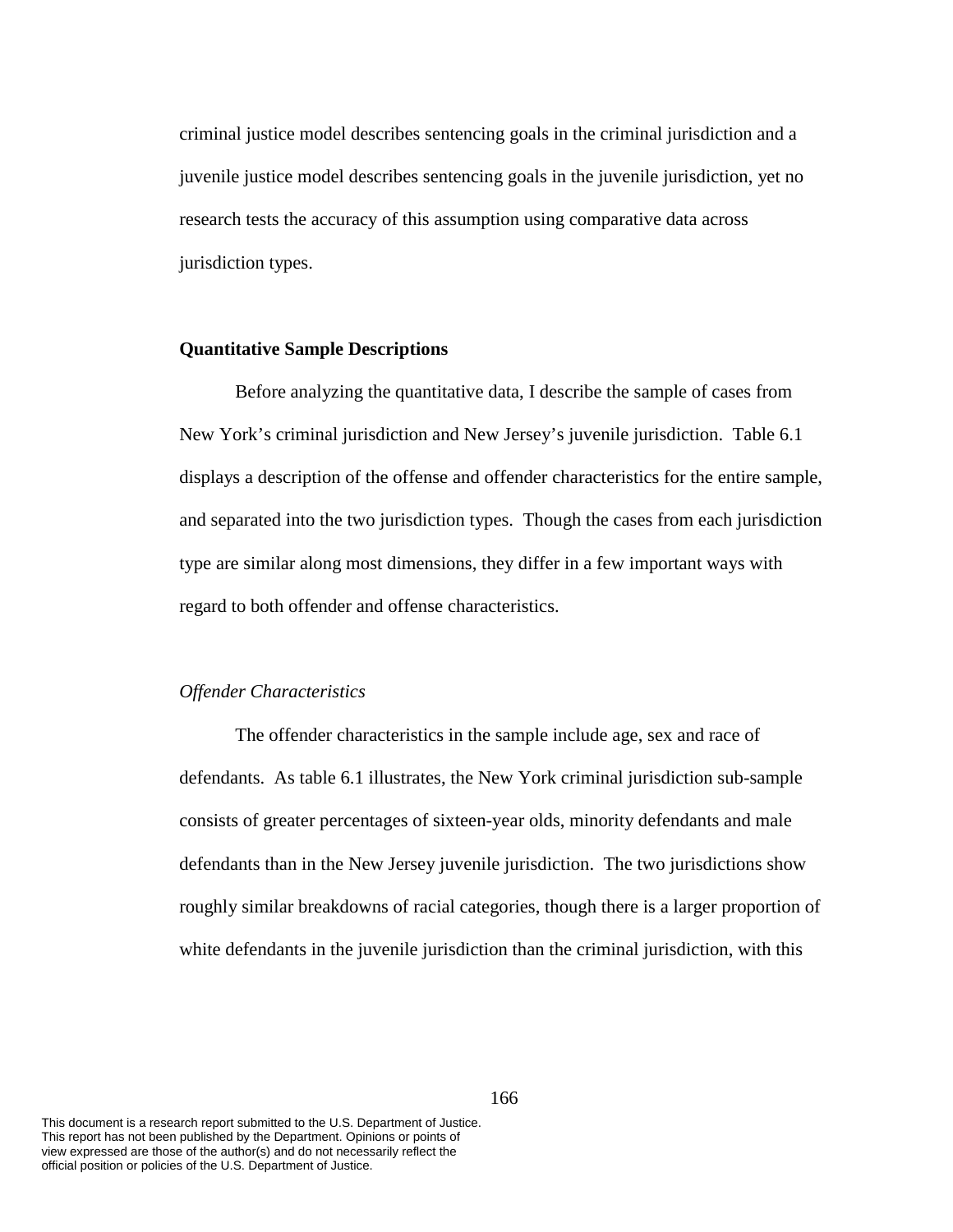difference offset by a larger proportion of Hispanic defendants in the criminal jurisdiction.

#### *Offense Characteristics*

The offense characteristics in the dataset include the offense type at case filing, whether the offense was committed with a weapon, imposition of pretrial detention, prior arrest record, arrests during case processing, whether the defendant has been previously incarcerated, and whether an arrest warrant for the defendant was ordered during case processing. In the New Jersey juvenile jurisdiction a greater percentage of individuals have prior arrest records, are arrested during sampled case processing, and have arrest warrants issued by a judge during case processing.

The distribution of offense types at case filing is another noticeable difference between cases in the two jurisdictions. The New Jersey juvenile jurisdiction cases are nearly equally divided among the three sampled offense types, though the New York criminal jurisdiction cases consist of mostly robbery cases. This is the result of the sampling procedure – cases are selected based on their representation within each state's court system. Thus, sample differences result from natural variation between the two populations sampled. This sampling method includes the most serious fifteenand sixteen-year old offenders in each state other than adolescents arrested for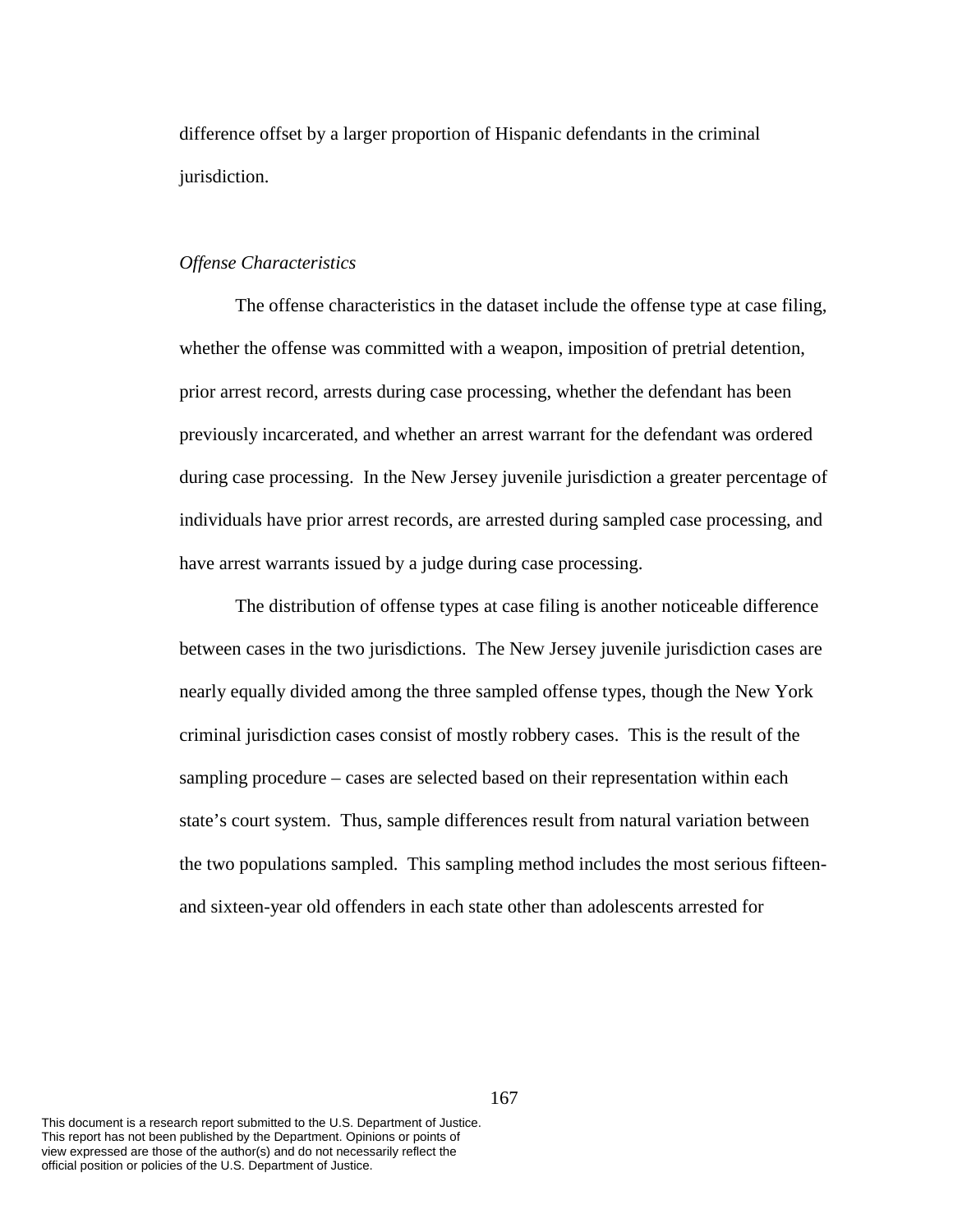homicide or sexual assault.<sup>30</sup> It should be noted that though they involve different behaviors, charges of first degree aggravated assault and first degree robbery are of equal legal severity in New York. In addition to including offense type as control variables in all analyses, to ensure further that accurate comparisons are made between comparable groups of cases, I conduct multivariate analyses using the entire sample as well as separately for robbery cases.

 $30$  We did not include adolescents arrested for homicide or sexual assault because, although these cases receive great attention by policy-makers and the media, they are rare and potentially atypical. Rather, robbery, assault and burglary represent prototypical serious felonies committed by adolescents (see Zimring 1998).

This document is a research report submitted to the U.S. Department of Justice. This report has not been published by the Department. Opinions or points of view expressed are those of the author(s) and do not necessarily reflect the official position or policies of the U.S. Department of Justice.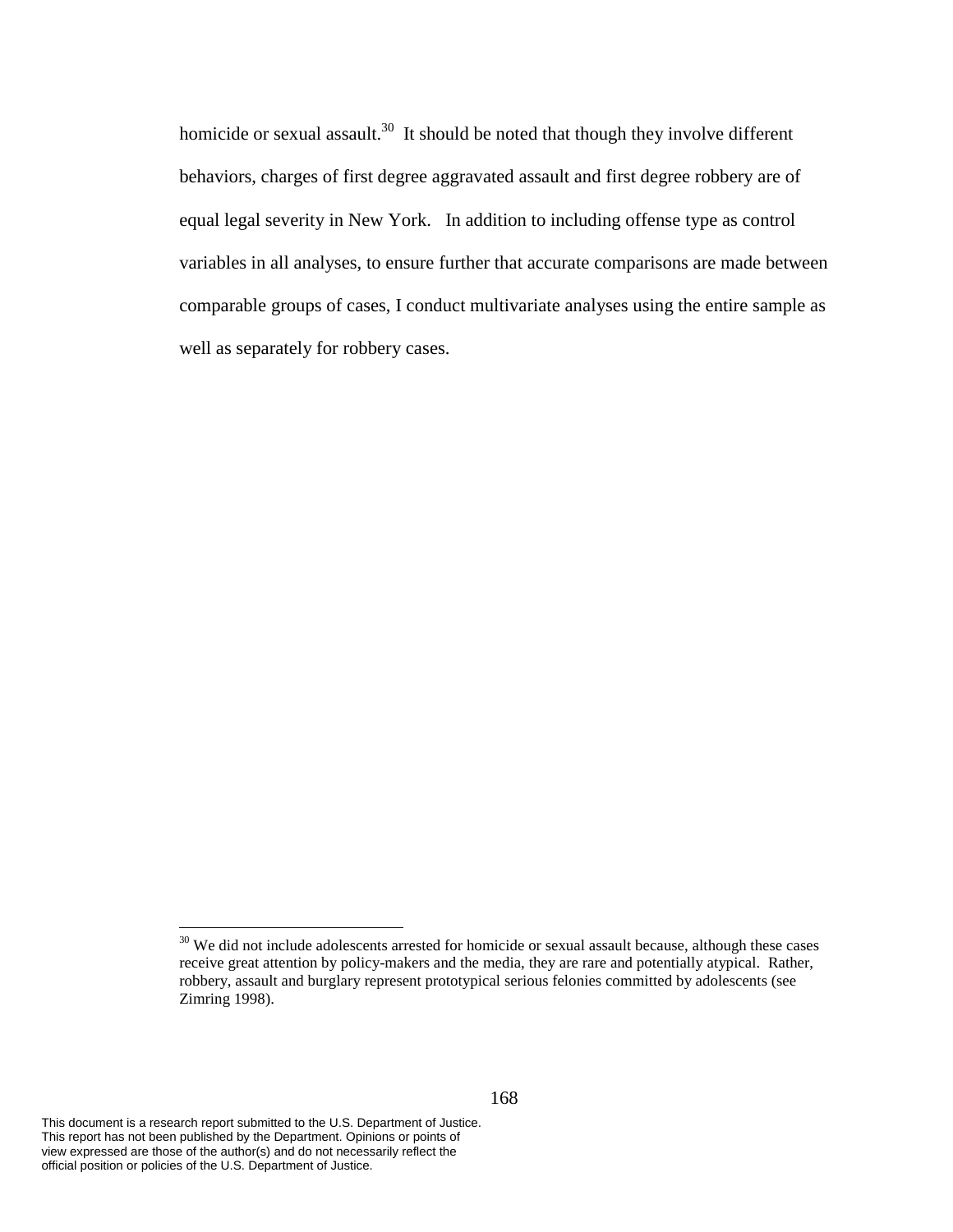|         |                                        | <b>Total Sample</b><br>$(n=2223)$ | Juvenile<br>Jurisdiction/<br>New Jersey<br>$(n=1048)$ | Criminal<br>Jurisdiction/<br>New York<br>$(n=1175)$ |
|---------|----------------------------------------|-----------------------------------|-------------------------------------------------------|-----------------------------------------------------|
|         |                                        | $\%$                              | %                                                     | %                                                   |
|         | <b>Offender Characteristics</b>        |                                   |                                                       |                                                     |
| Age:    | 15                                     | 33.9                              | 46.9                                                  | 22.2                                                |
|         | 16                                     | 66.1                              | 53.1                                                  | 77.8                                                |
| Sex:    | Male                                   | 86.1                              | 82.7                                                  | 89.1                                                |
|         | Female                                 | 13.9                              | 17.3                                                  | 10.9                                                |
| Race:   | White                                  | 8.9                               | 13.3                                                  | 4.9                                                 |
|         | African-American                       | 56.1                              | 54.4                                                  | 57.5                                                |
|         | Hispanic                               | 29.7                              | 26.4                                                  | 32.6                                                |
|         | Other and Unknown                      | 5.3                               | 5.9                                                   | 4.9                                                 |
| Offense | <b>Offense Characteristics</b>         |                                   |                                                       |                                                     |
| Type:   | Robbery                                | 53.6                              | 24.9                                                  | 79.1                                                |
|         | <b>Aggravated Assault</b>              | 29.2                              | 43.9                                                  | 16.2                                                |
|         | <b>Burglary</b>                        | 17.2                              | 31.2                                                  | 4.7                                                 |
|         | <b>Associated Weapon Charge</b>        | 38.2                              | 34.6                                                  | 41.4                                                |
|         | Pre-Adjudication Detention             | 45.7                              | 41.3                                                  | 49.9                                                |
|         | Presence of Prior Arrests              | 56.0                              | 66.8                                                  | 46.3                                                |
|         | <b>Arrested During Case Processing</b> | 26.5                              | 36.5                                                  | 17.5                                                |
|         | Previously Incarcerated                | 10.0                              | 3.9                                                   | 15.4                                                |
|         | <b>Arrest Warrant Executed</b>         | 13.2                              | 18.6                                                  | 8.5                                                 |

## **Table 6.1. Offense and Offender Characteristics of Cases in Descriptive Tests and Sentence Severity Model, Total Sample and in each Jurisdiction**

*Summary Statistics*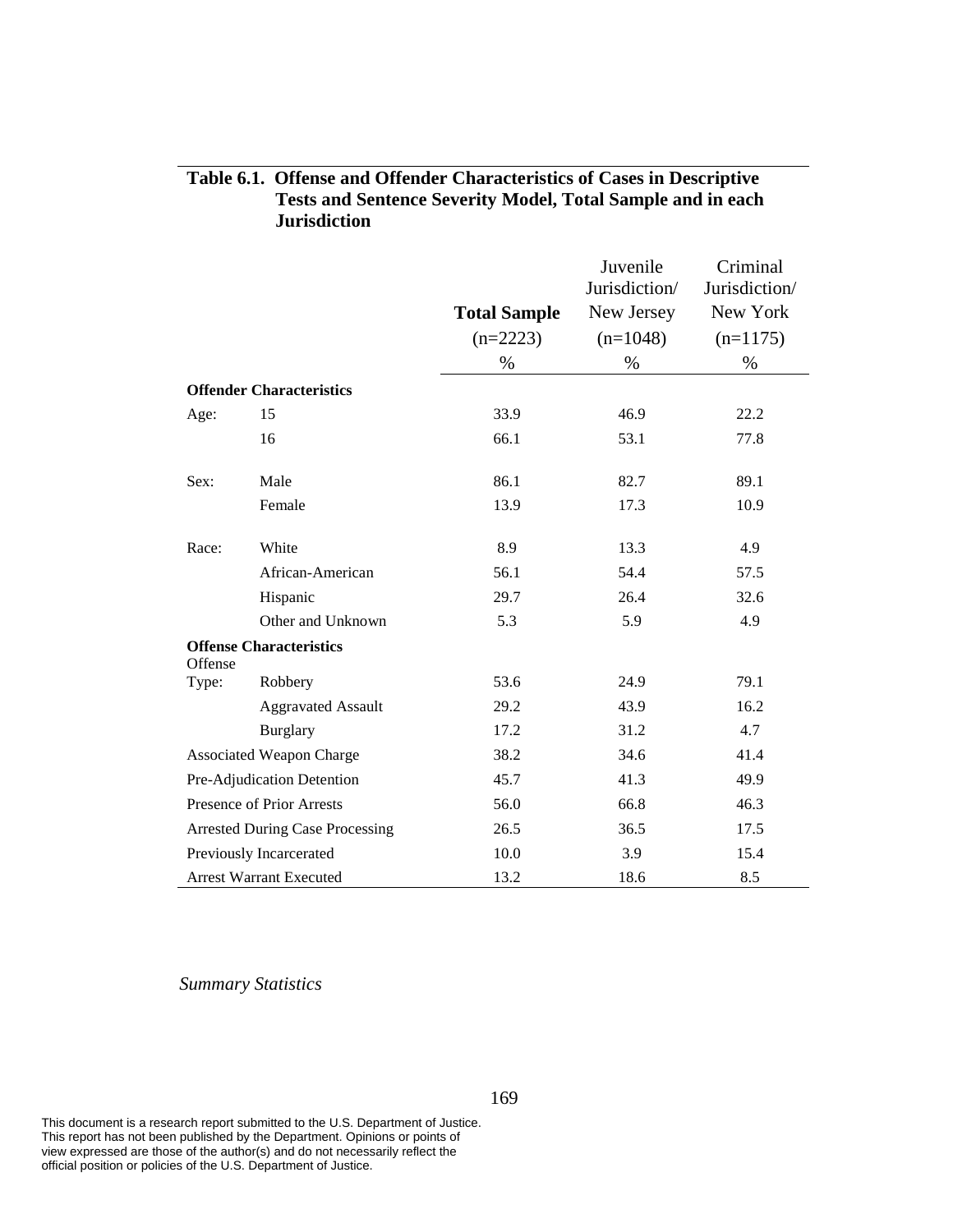To facilitate the interpretation of my data analysis, I display the mean, standard deviation and range of each offender- and offense-level variables in table 6.2. The offender-relevant variables include: age; sex (coded 1=male, 0=female); and ethnicity (dummy variables indicating white, Hispanic, African-American, and all other ethnicities). A significant debate exists in the current literature with regard to whether offender-relevant variables predict court outcomes (eg. see Albonetti 1997; Kleck 1981; Steffensmeier and Demuth 2000, 2001). I include these variables because this debate focuses primarily on the impact of sex and race on sentencing, which I estimate in the following analyses.

The offense-relevant variables in table 6.2 are: number of prior arrests; number of arrests during the time the sampled case was being processed (labeled concurrent arrests); if the defendant was previously incarcerated (coded 1=yes, 0=no); presence of an associated weapon charge (coded 1=yes, 0=no); most serious offense type (dummy variables indicating robbery, aggravated assault and burglary); if the defendant was detained by the court pending adjudication (coded 1=yes, 0=no); whether a warrant for the defendant's arrest was executed during case processing (coded 1=yes, 0=no); and jurisdiction type (coded 2=criminal, 1=juvenile). I include the variable indicating a weapon charge associated with the three sampled offenses to account for when the sampled offenses are committed with weapons, and thus to help control for offense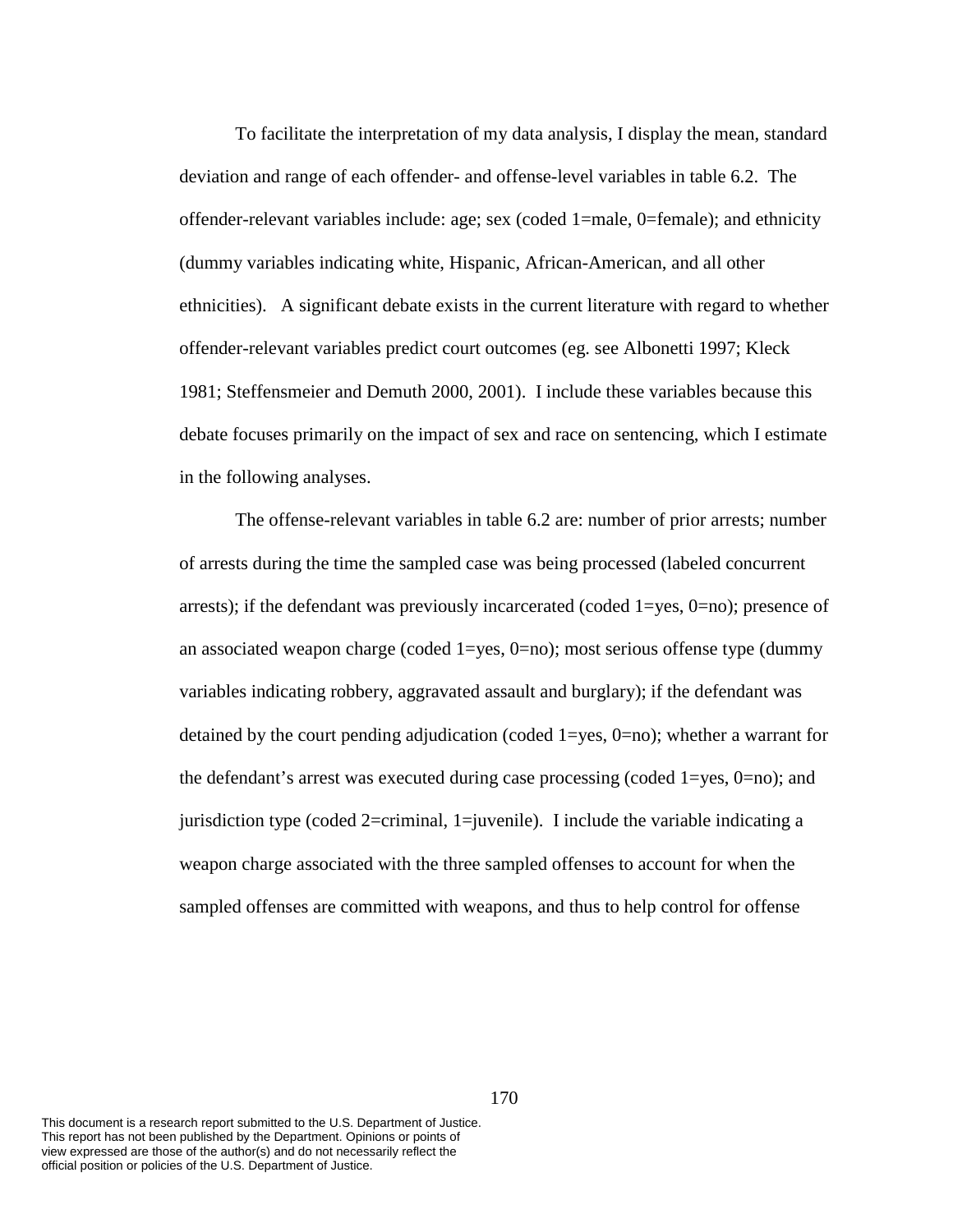severity.<sup>31</sup> Variation Inflation Factors reveal that no independent variables are sufficiently correlated with each other to risk multicollinearity in the following multivariate models.<sup>32</sup> This list of variables is equal to or exceeds those used by many other studies on court outcomes (see, eg. Kleck 1981; Steffensmeier and Demuth 2001; Thomson and Zingraff 1981).

<sup>&</sup>lt;sup>31</sup> When a weapon charge is present it is a secondary, less serious, offense. For all sampled cases, the sampled arrest charge (robbery, aggravated assault or burglary) was the most legally severe charge. Other indicators of offense severity – level of injury and defendant's role in the offense (primary vs. secondary) were collected but not used in the final dataset. These data, which were taken from police reports, were discarded because they were unreliable, often contradicting (depending on which reports were used to gather the information), and not available for all counties.

<sup>&</sup>lt;sup>32</sup> All Variation Inflation Factors were less than 2.0.

This document is a research report submitted to the U.S. Department of Justice. This report has not been published by the Department. Opinions or points of view expressed are those of the author(s) and do not necessarily reflect the official position or policies of the U.S. Department of Justice.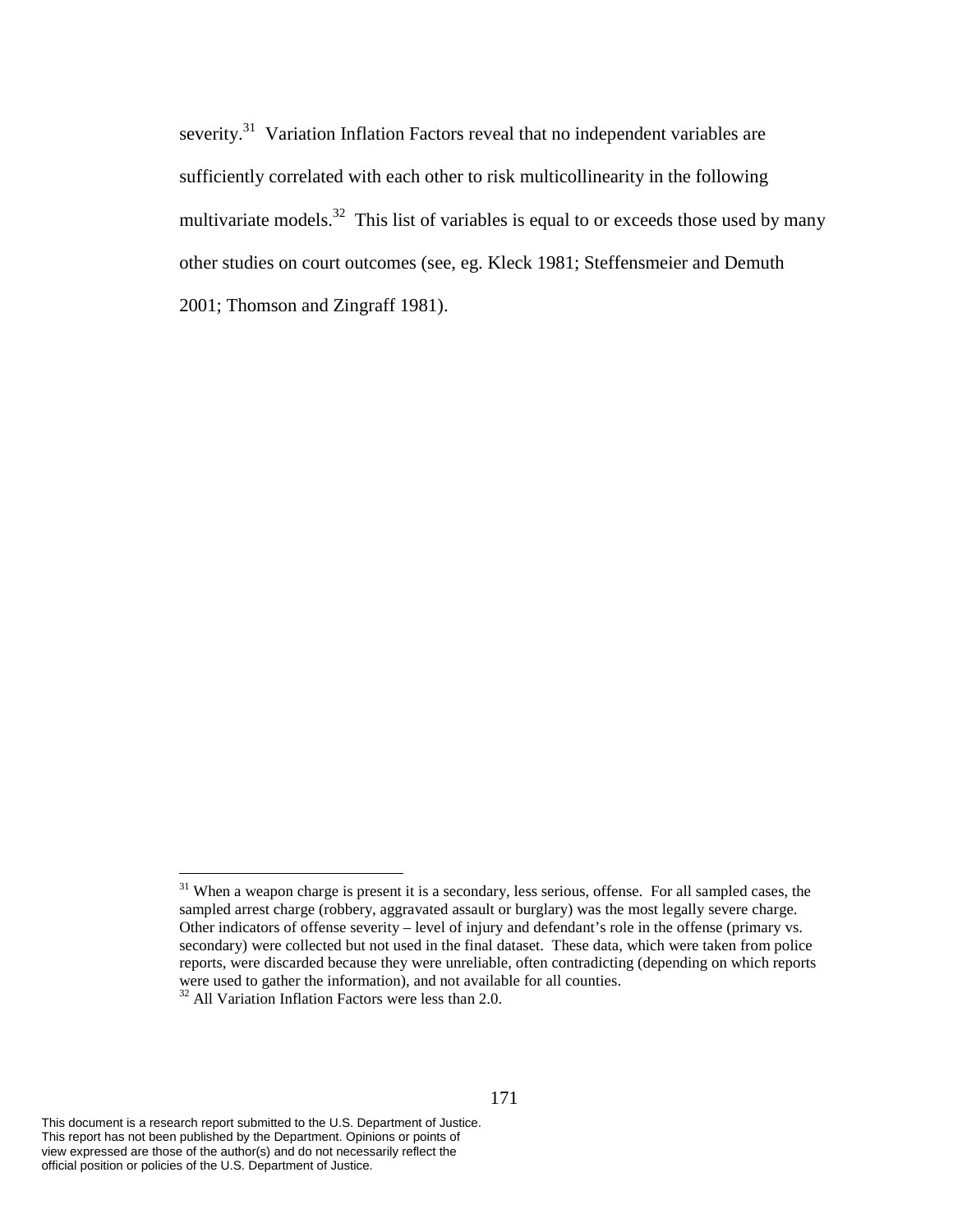|                                 |       | Std       |           |
|---------------------------------|-------|-----------|-----------|
|                                 | Mean  | Deviation | Range     |
| <b>Offender Characteristics</b> |       |           |           |
| Age (years)                     | 16.20 | 0.55      | 15.0-17.0 |
| Ethnicity                       |       |           |           |
| White                           | 0.09  | 0.28      | $0-1$     |
| African-American                | 0.56  | 0.50      | $0-1$     |
| Hispanic                        | 0.30  | 0.46      | $0-1$     |
| Other Ethnicity                 | 0.05  | 0.22      | $0-1$     |
| Sex (Male)                      | 0.86  | 0.35      | $0-1$     |
| <b>Offense Characteristics</b>  |       |           |           |
| # Prior Arrests                 | 2.40  | 4.17      | $0 - 26$  |
| # Concurrent Cases              | 0.45  | 0.96      | $0 - 9$   |
| Previously Incarcerated         | 0.10  | 0.30      | $0 - 1$   |
| <b>Associated Weapon Charge</b> | 0.38  | 0.49      | $0 - 1$   |
| Offense Type                    |       |           |           |
| Robbery                         | 0.54  | 0.50      | $0 - 1$   |
| <b>Aggravated Assault</b>       | 0.29  | 0.46      | $0-1$     |
| <b>Burglary</b>                 | 0.17  | 0.38      | $0-1$     |
| Detained Pre-Adjudication       | 0.46  | 0.50      | $0-1$     |
| <b>Arrest Warrant</b>           | 0.13  | 0.34      | $0 - 1$   |
| Dependent Variable              |       |           |           |
| Incarcerated                    | 0.15  | 0.36      | $0 - 1$   |

## **Table 6.2. Summary Measures of Offender and Offense Characteristics in Sentencing Severity Models**

## **Jurisdictional Analysis of Punishment Severity**

I use these quantitative data to test whether the criminal jurisdiction pursues criminal justice and the juvenile jurisdiction pursues juvenile justice, regarding punishment severity. I compare punishment severity across jurisdiction by examining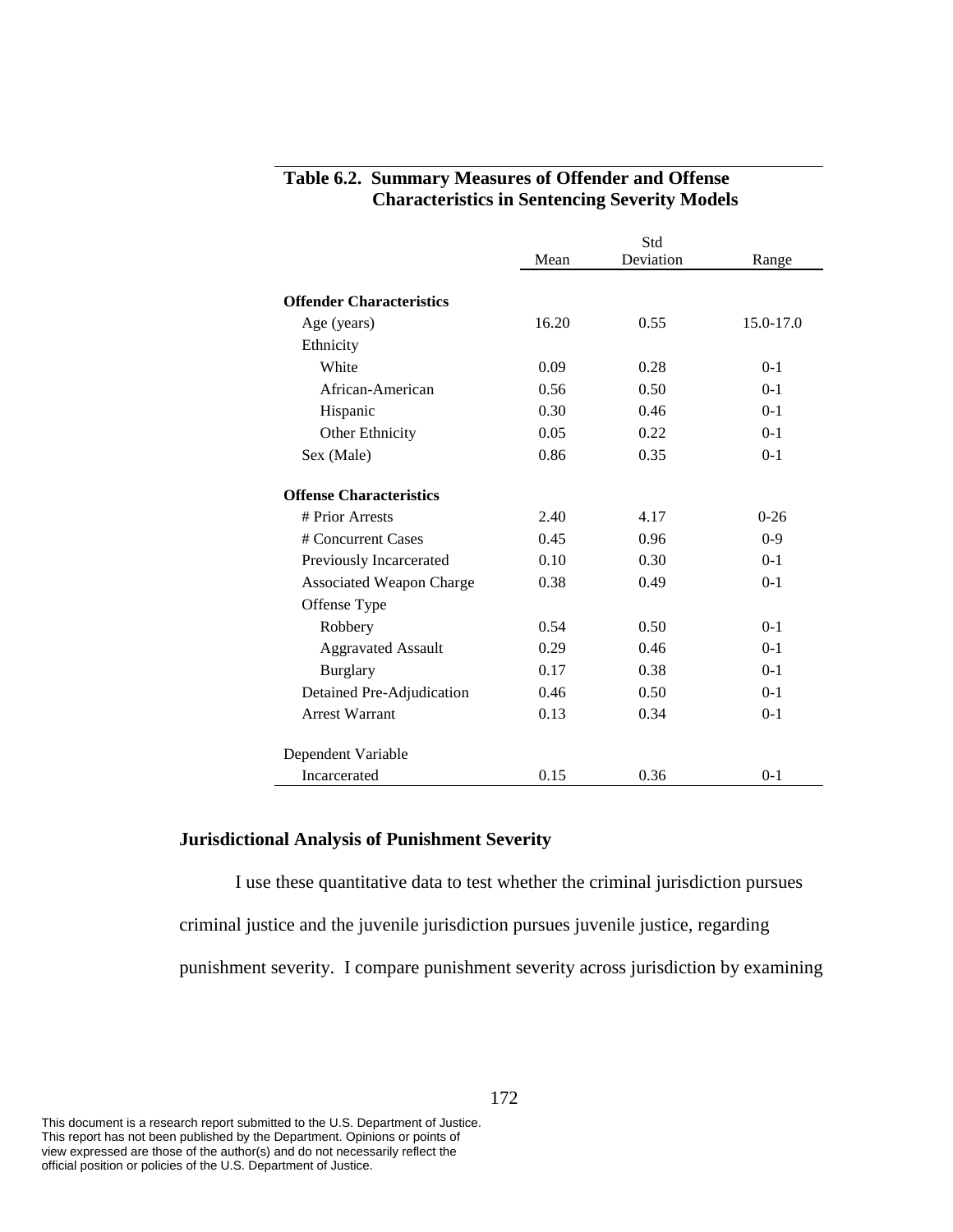three case outcomes, pretrial detention, final case disposition (whether there is any court action, and if so, the final sentence), and length of custodial sentence. If I find that the New York criminal jurisdiction detains a larger proportion of defendants pretrial, sentences a larger proportion of defendants to custodial sentences, and prescribes lengthier custodial sentences than the New Jersey juvenile jurisdiction, then I can conclude that a criminal and juvenile model of justice applies to criminal and juvenile jurisdictions, respectively. I begin by examining pretrial detention, final case disposition and custodial sentence length through descriptive comparisons, and then continue by estimating likelihood of incarceration with multivariate equations.

### *Descriptive Comparisons*

### 1. Pretrial Detention

In table 6.3 I test the hypothesized distinction in punishment severity between the New Jersey juvenile jurisdiction and New York criminal jurisdiction by comparing the percentages of adolescents detained pretrial in the two jurisdiction types. As table 6.3 illustrates, pretrial detention is more likely for adolescents prosecuted in the criminal jurisdiction than in the juvenile jurisdiction. This result holds true for two of the three sampled offense types, robbery and burglary, but not for aggravated assault defendants. This result supports the theoretical contrast between criminal and juvenile justice; it suggests that, with regard to punishment severity as measured by an intermediate punishment (detention), the criminal jurisdiction prescribes more severe

This document is a research report submitted to the U.S. Department of Justice. This report has not been published by the Department. Opinions or points of view expressed are those of the author(s) and do not necessarily reflect the official position or policies of the U.S. Department of Justice.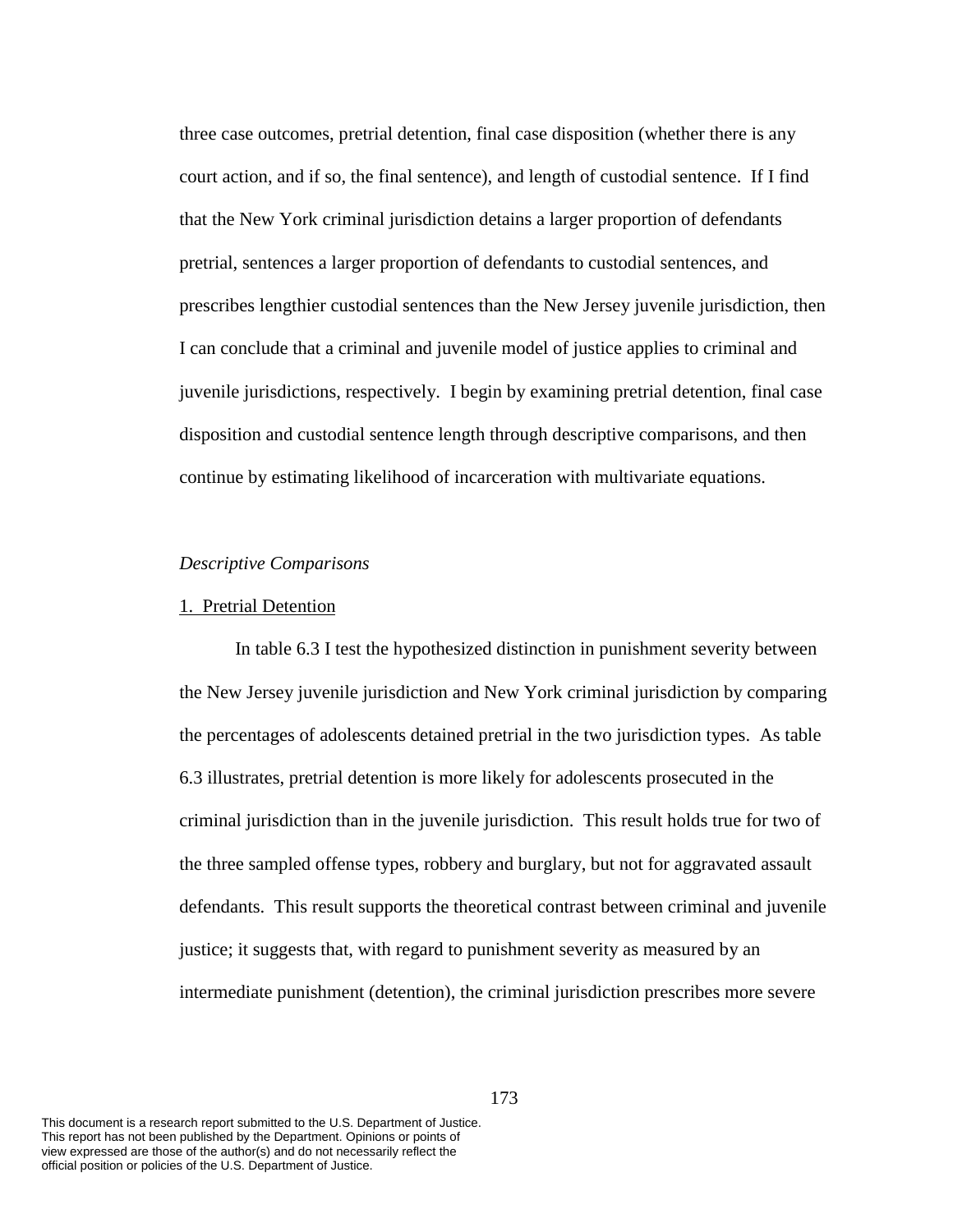punishment and thus produces a criminal justice model relative to the juvenile jurisdiction for two of three offenses.

I should note that statutorily, the decisions to detain pretrial are guided by different factors in the two jurisdictions. In the New York criminal jurisdiction, the detention result is shaped by a defendant's economic status, because most defendants are offered some monetary bail. According to statute, the bail should be set at a level that will ensure the defendant's reappearance in court, with no other factor being considered. In contrast, New Jersey juvenile jurisdiction judges have greater discretion in this area, and no monetary bail is allowed. As a result, juvenile jurisdiction judges are allowed to consider a wide array of offense and offender oriented factors in deciding simply whether the defendant should be detained or released.

# **Table 6.3. Percent of Cases Detained Pretrial by Jurisdiction Type and Offense Type**

|                                 | <b>Juvenile Jurisdiction</b> | <b>Criminal Jurisdiction</b> |
|---------------------------------|------------------------------|------------------------------|
|                                 | $(n=1048)$                   | $(n=1175)$                   |
|                                 | %                            | $\%$                         |
| Total                           | 40.9                         | 49.9                         |
| <b>Robbery Cases</b>            | 49.4                         | 54.0                         |
| <b>Aggravated Assault Cases</b> | 39.3                         | 31.1                         |
| Burglary<br>Cases               | 36.4                         | 45.5                         |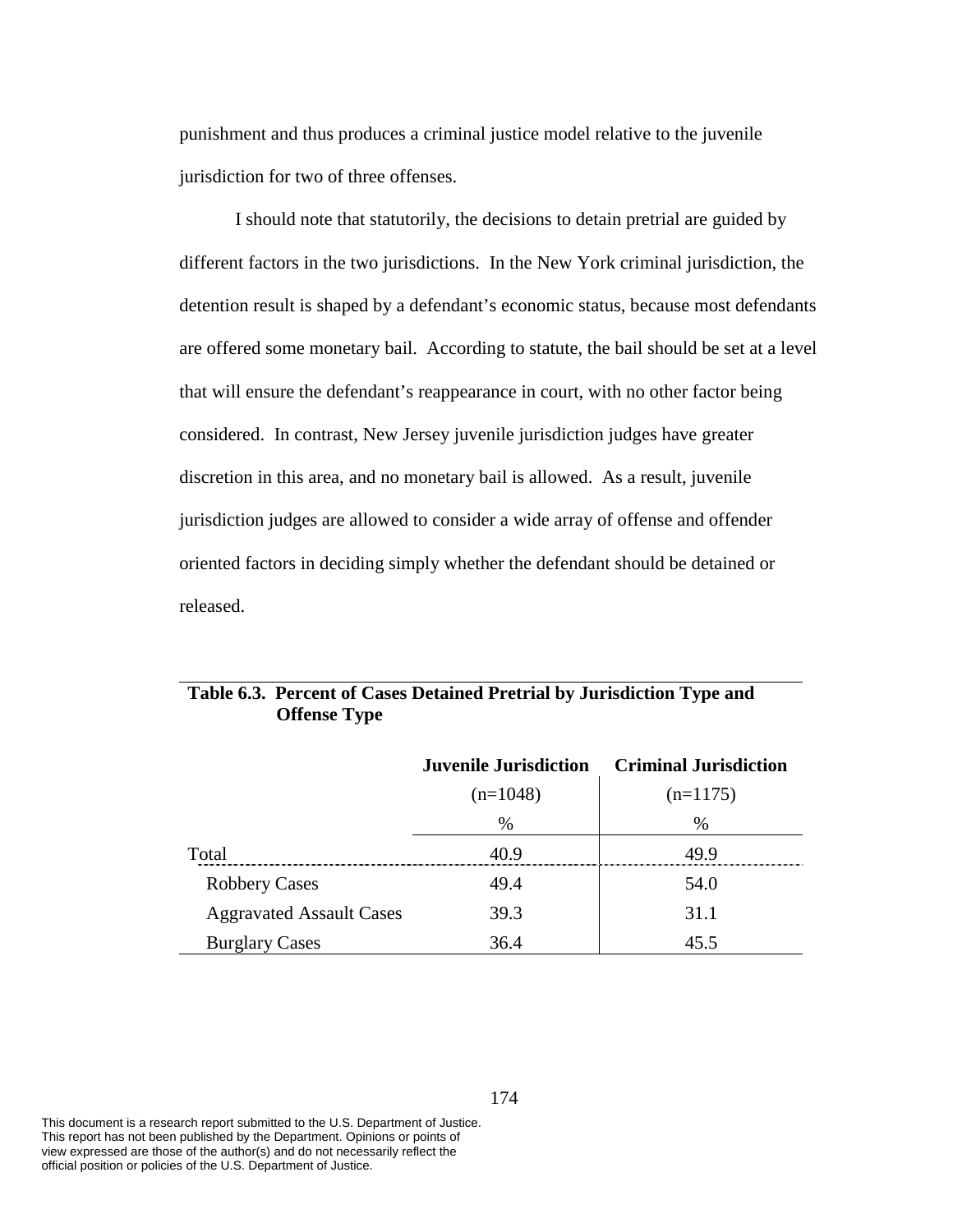#### 2. Final Case Disposition (Any Court Action and Sentencing)

Table 6.4a continues with the descriptive comparison of the two jurisdiction types by comparing frequency of court action and imposition of different sentences. I use the term "court action" rather than conviction because the meaning of conviction is not clearly equivalent across the two jurisdictions. Both jurisdiction types have middle-ground adjudicatory options that are ambiguously defined as convicted or notconvicted. In New York, this option is called adjourned in contemplation of dismissal, and in New Jersey it is called an adjourned disposition. These options in both states are identical in content; they involve a suspension of the case for a specified period of time. If the defendant is not arrested in that time and complies with all court orders (eg. attending school regularly), the case will be dismissed after the time period. An important distinction between them is that in New Jersey, the juvenile must plead guilty to the charged offense in order to receive this disposition, thus it is clearly a sentence following a conviction. Yet in New York, the resolution occurs without any plea or admission of guilt. Thus, technically this same disposition involves a conviction in New Jersey but not in New York. For the sake of comparing the practical actions of each jurisdiction, I include both as sentencing options, because in both jurisdictions the court supervises the defendant rather than dismissing the case outright.

Overall, a few patterns emerge. One, the criminal jurisdiction takes action in a greater percentage of cases than the juvenile jurisdiction. This adds further support for

This document is a research report submitted to the U.S. Department of Justice. This report has not been published by the Department. Opinions or points of view expressed are those of the author(s) and do not necessarily reflect the official position or policies of the U.S. Department of Justice.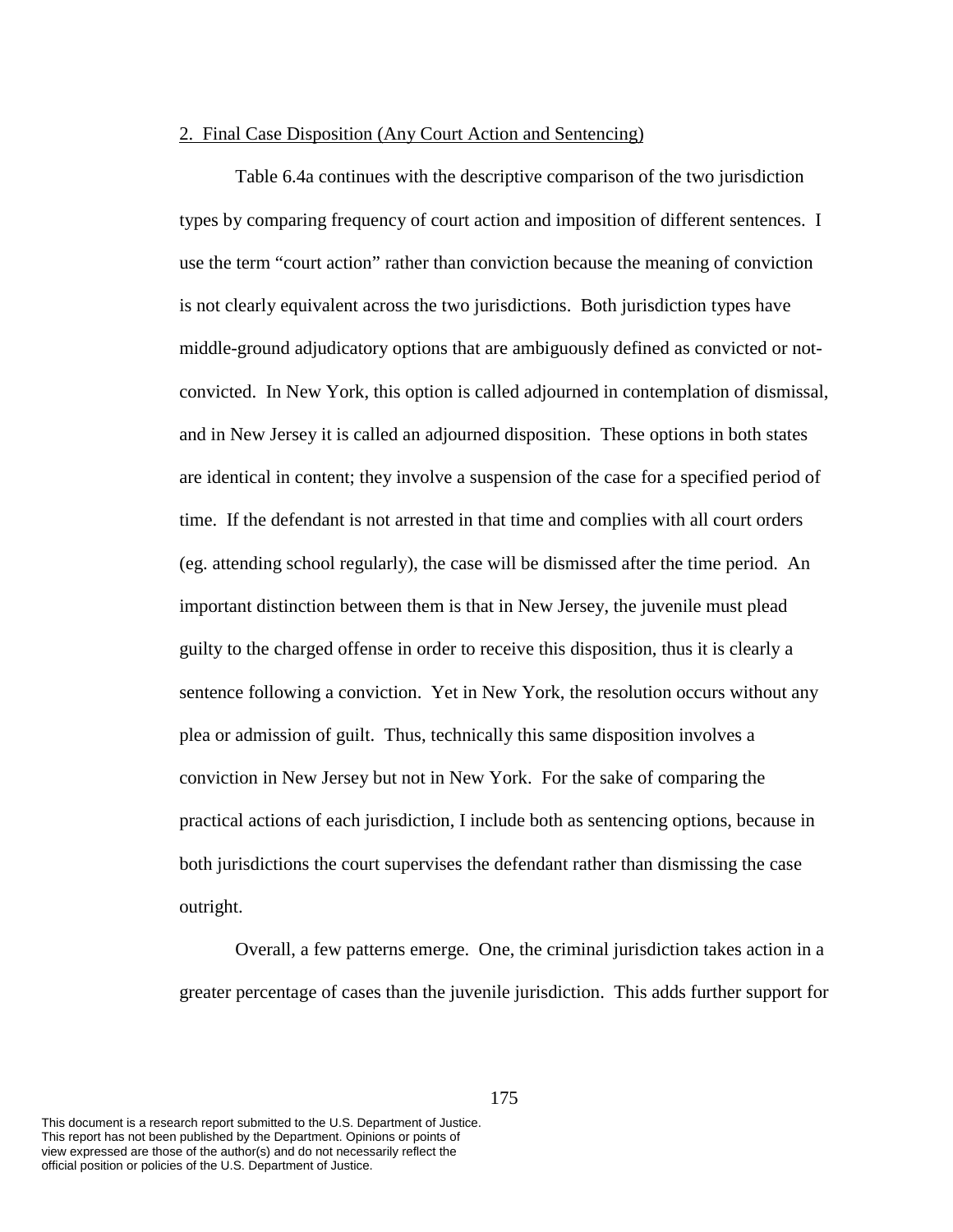the theoretical contrast between a juvenile and criminal model of justice, by showing that the criminal jurisdiction is more likely to give some punishment than the juvenile jurisdiction. To pursue further empirical inquiry into why the criminal jurisdiction takes action in more cases, one would need additional data that was not available to the researcher. Variables such as the level of injury to the victim, the relationship between the offender and victim, and the quality of evidence the prosecutor possesses would be very helpful, as they have been shown by previous research to be significant predictors of conviction (Adams 1983; Mather 1979; Miethe 1987; Rauma 1984; Vera Institute of Justice 1977).

Table 6.4a also displays the different sentencing patterns of each jurisdiction type. As predicted by the theoretical models of justice, the New York criminal jurisdiction is significantly more likely to incarcerate defendants, and the New Jersey juvenile jurisdiction is more likely to impose probation or a suspended sentence. Hence, when measured by the sentences allocated in each jurisdiction type, the criminal jurisdiction prescribes relatively more severe punishments than the juvenile jurisdiction. I group together probation and suspended sentences for two reasons: there is no option of a suspended sentence in this criminal jurisdiction, and receiving one in the juvenile jurisdiction is equivalent to being put on probation in the criminal jurisdiction (but with an added warning that if one is noncompliant with probation rules or gets rearrested, then a prison sentence will be imposed).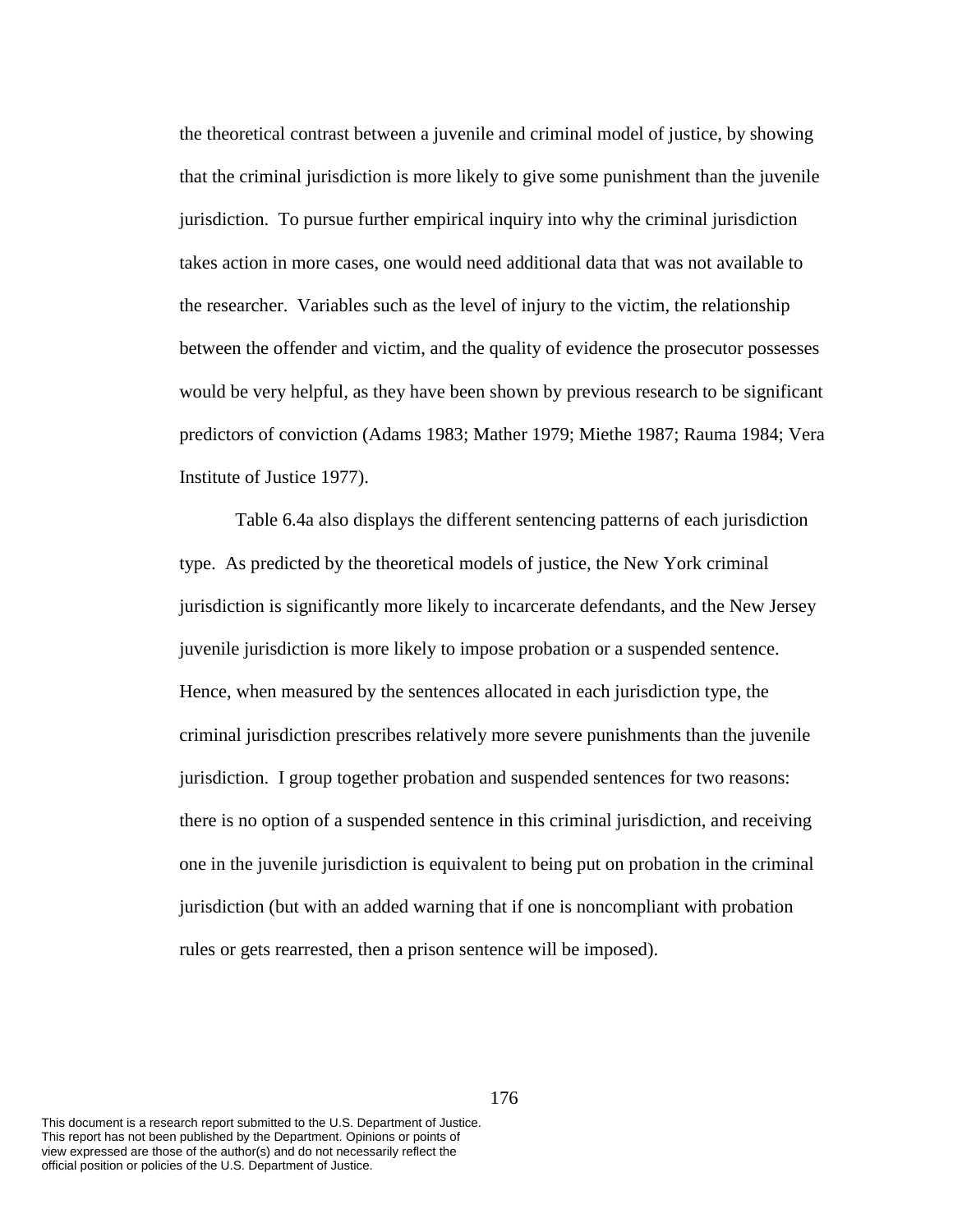These results do vary somewhat as a function of offense type. The most significant departures from this pattern are an equal likelihood of incarceration for aggravated assault cases in both jurisdictions, and a slightly greater use of probation in the criminal jurisdiction for burglary cases. Because of these distinctions I include offense type as a series of dummy control variables in all multivariate analyses that follow.

The two different age groups (fifteen-year-olds and sixteen-year-olds) in the criminal jurisdiction sub-sample are almost identical regarding all case outcomes. Among the fifteen-year-olds in this jurisdiction, 58.5% receive some court action and 13.9% are incarcerated; among the sixteen-year-olds these numbers are 58.6% and 16.1%. And, age is not a significant predictor of outcomes in any multivariate models (below). Thus, despite the different statuses of fifteen- and sixteen-year-olds within New York's criminal justice system<sup>33</sup>, they are treated similarly.

### 3. Custodial Sentence Length

Finally, table 6.4b displays the average custodial sentence lengths, in months, for those who are incarcerated. The average custodial sentence length in the New York criminal jurisdiction is nearly three times greater than the average in the New Jersey juvenile jurisdiction. Though the results fluctuate somewhat by offense type, none of the average sentence lengths in the juvenile jurisdiction matches the lowest

<sup>&</sup>lt;sup>33</sup> Recall that because fifteen-year-olds fall under the Juvenile Offender Law they are a distinct category of offender by New York Law than the sixteen-year-olds, who are above the general age of majority.

This document is a research report submitted to the U.S. Department of Justice. This report has not been published by the Department. Opinions or points of view expressed are those of the author(s) and do not necessarily reflect the official position or policies of the U.S. Department of Justice.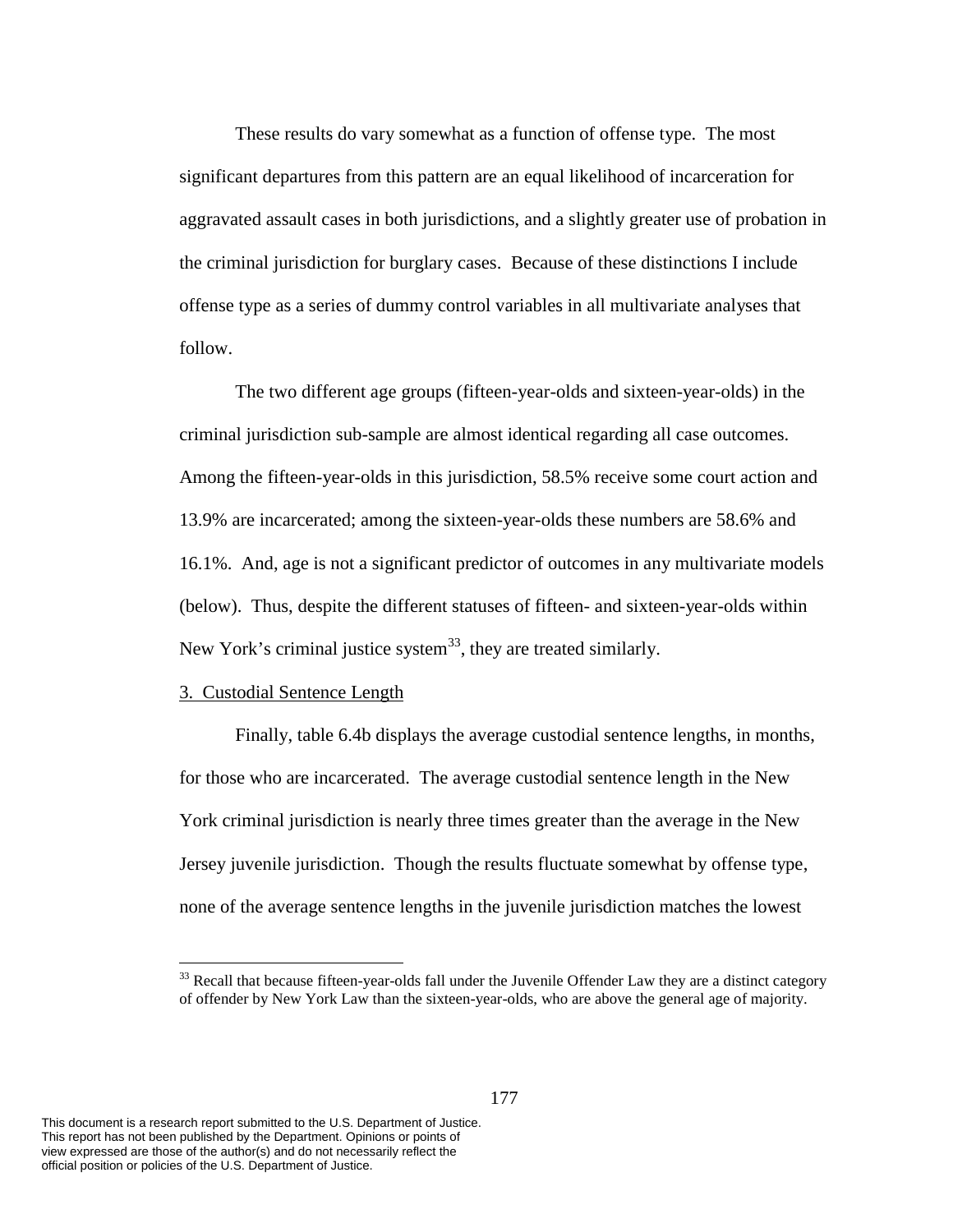average in the criminal jurisdiction. This table clearly demonstrates that adolescents sentenced to incarceration in the criminal jurisdiction are sentenced to significantly longer prison terms than adolescents incarcerated in the juvenile jurisdiction.

Each of the three descriptive comparisons – pretrial detention, final disposition, and custodial sentence length – clearly supports the distinction between a juvenile model of justice and criminal model of justice. By finding that the criminal jurisdiction produces more severe punishments as measured by three court outcomes, the results suggest that with regard to punishment severity, a criminal justice model is pursued in the criminal jurisdiction, relative to a juvenile justice model in the juvenile jurisdiction.

### *Multivariate Tests*

Next, to determine the impact of jurisdiction type on sentence severity while controlling for characteristics of offenders and offenses, I estimate multivariate equations predicting a dependent variable of incarceration. I use multivariate analyses to determine if jurisdiction type significantly predicts the likelihood of incarceration when controlling for individual and case factors. If I find that prosecution in the New York criminal jurisdiction is significantly and positively related to likelihood of incarceration, then the results will add further support to the distinction between a juvenile justice model in the juvenile jurisdiction and a criminal justice model in the criminal jurisdiction.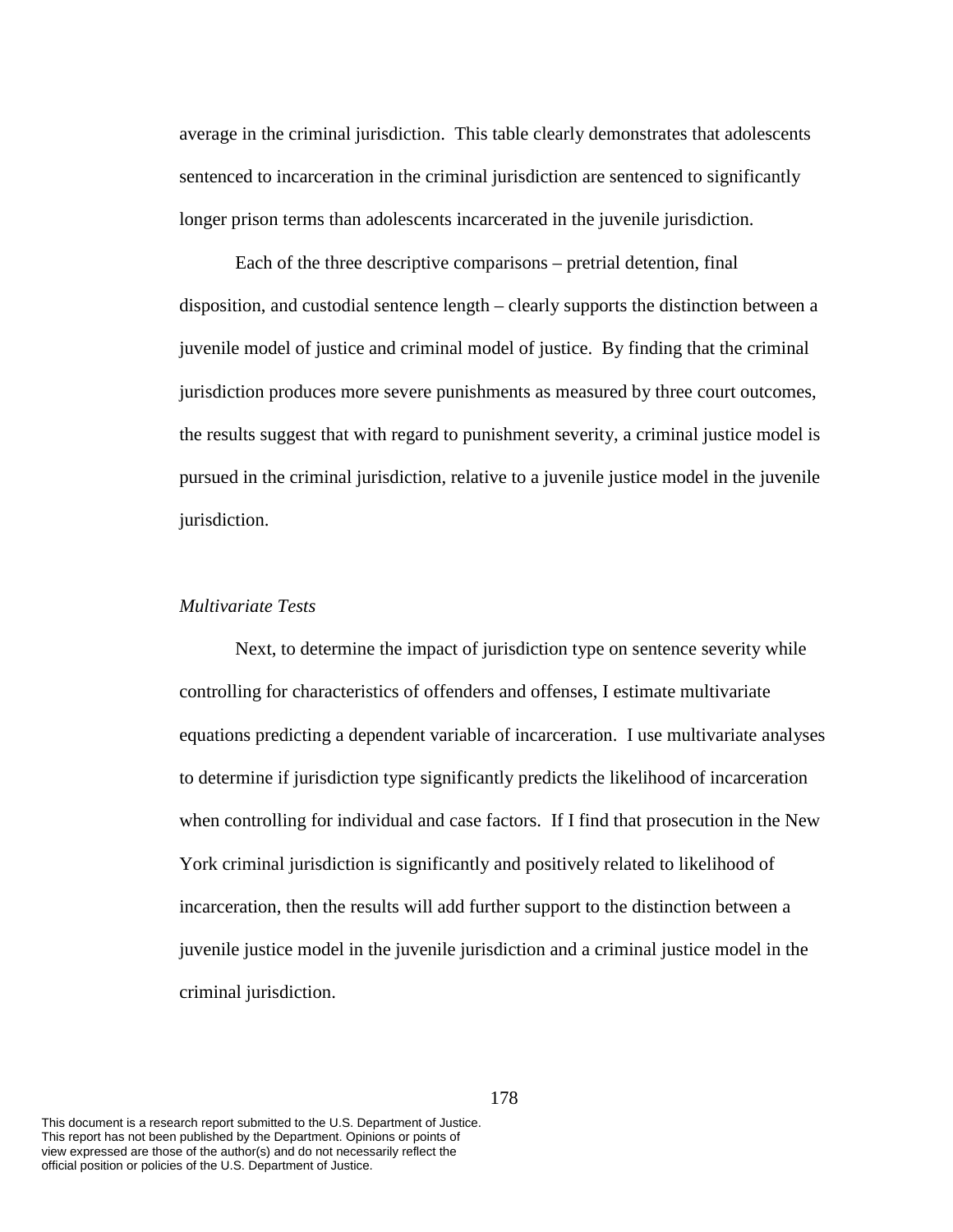I use incarceration as a dependent variable, because the decision to incarcerate is perhaps the most crucial sentencing decision. It offers a clearer comparison of jurisdiction types than would the juxtaposition of other sentencing decisions, which may have different meanings across jurisdictions, or may be invoked and enforced differently. Of course custodial sanctions imposed by juvenile and criminal jurisdictions differ from each other regarding duration, type of institution, and conditions of confinement (Forst, Fagan and Vivona 1989). Yet on a basic level of comparison imprisonment is a fairly similar punishment in both systems, in that it always involves deprivation of liberty through coercive means in custodial institutions.

### 1. Modeling Methods

I use Heckman two-stage models to predict incarceration. I do so because any model predicting sentencing practices includes a censored sample, in that only convicted cases are included in models with sentencing as the dependent variable (Berk 1983; Breen 1996).<sup>34</sup> The Heckman two-stage model produces parameter estimates that take censoring into account – a censoring parameter is estimated and then incorporated into the probit analysis of the dependent variable.<sup>35</sup> I use probit analyses because the dependent variable is dichotomous; probit models take into consideration that the dependent variable only varies between 0 and 1, and are thus

This document is a research report submitted to the U.S. Department of Justice. This report has not been published by the Department. Opinions or points of view expressed are those of the author(s) and do not necessarily reflect the official position or policies of the U.S. Department of Justice.

 $34$  For the sake of caution, I experimented with an alternative modeling method to confirm my results using the Heckman two-stage method. I discuss this in Appendix 2.

<sup>&</sup>lt;sup>35</sup> After much experimentation, I included following predictors of the first stage analysis, the selection stage: age, sex, white, bench warrant, detained, number of prior arrests, associated weapon charge, the total number of charges, and dummy variables for each individual court other than the contrast.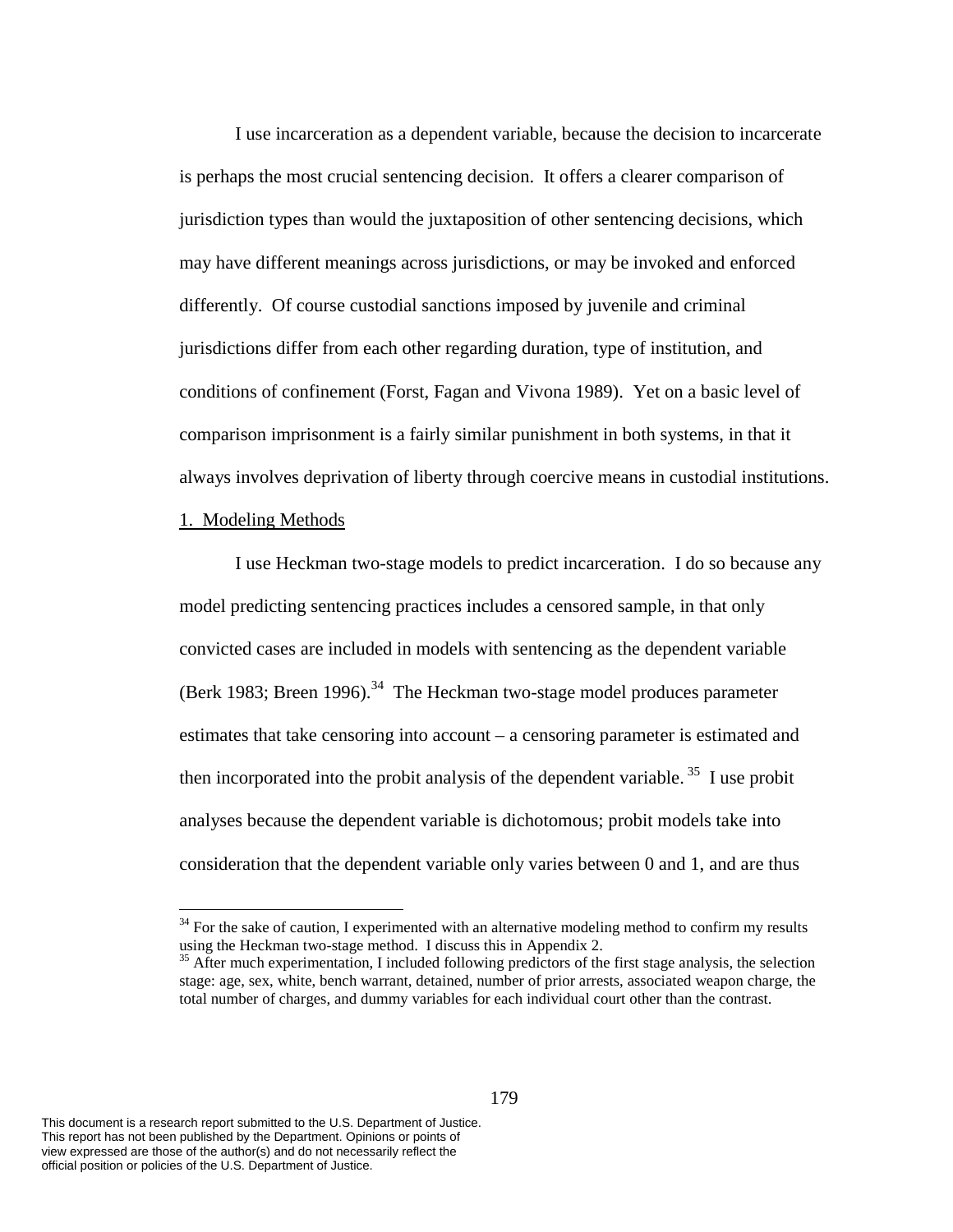better suited for a dichotomous dependent variable than OLS regression, which assume the dependent variable to be continuous (see Greene 1997).<sup>36</sup> Conviction in the original court is the censorship value included in each model, meaning that cases only remain in the censored sample if they result in conviction.<sup>37</sup>

I estimate the models using a robust cluster by court, which adjusts the standard error of each coefficient to account for any systematic differences among cases from each of the six included courts. The robust cluster procedure is a form of estimation that allows for non-independence of observations within a given group, in this case within each court.

I estimate two separate models to examine the effect of jurisdiction on the likelihood of incarceration, controlling for other factors – I display these models in table 6.5. The first model estimates the imposition of a custodial sentence for the total sample, using the independent variables.<sup>38</sup> The second model restricts the analysis to only robbery cases. I do this to test whether the results from the first model are the result of the greater proportion of robbery cases in New York.<sup>39</sup> A statistically significant coefficient for jurisdiction type would signify that, controlling for all other factors, jurisdiction type affects punishment severity. A positive coefficient would

This document is a research report submitted to the U.S. Department of Justice. This report has not been published by the Department. Opinions or points of view expressed are those of the author(s) and do not necessarily reflect the official position or policies of the U.S. Department of Justice.

 $36$  All multivariate analyses are performed in the STATA 7 statistical package.

 $37$  Consistent with the above descriptive analysis, I consider "conviction" to mean any court action other than diversion from court, acquittal, or dismissal.

 $38$  In Appendix 3, I return to this first model and compare it to a model with interaction terms. I analyze these two models to test for a significant interaction between jurisdiction type and other predictor variables on the likelihood of incarceration.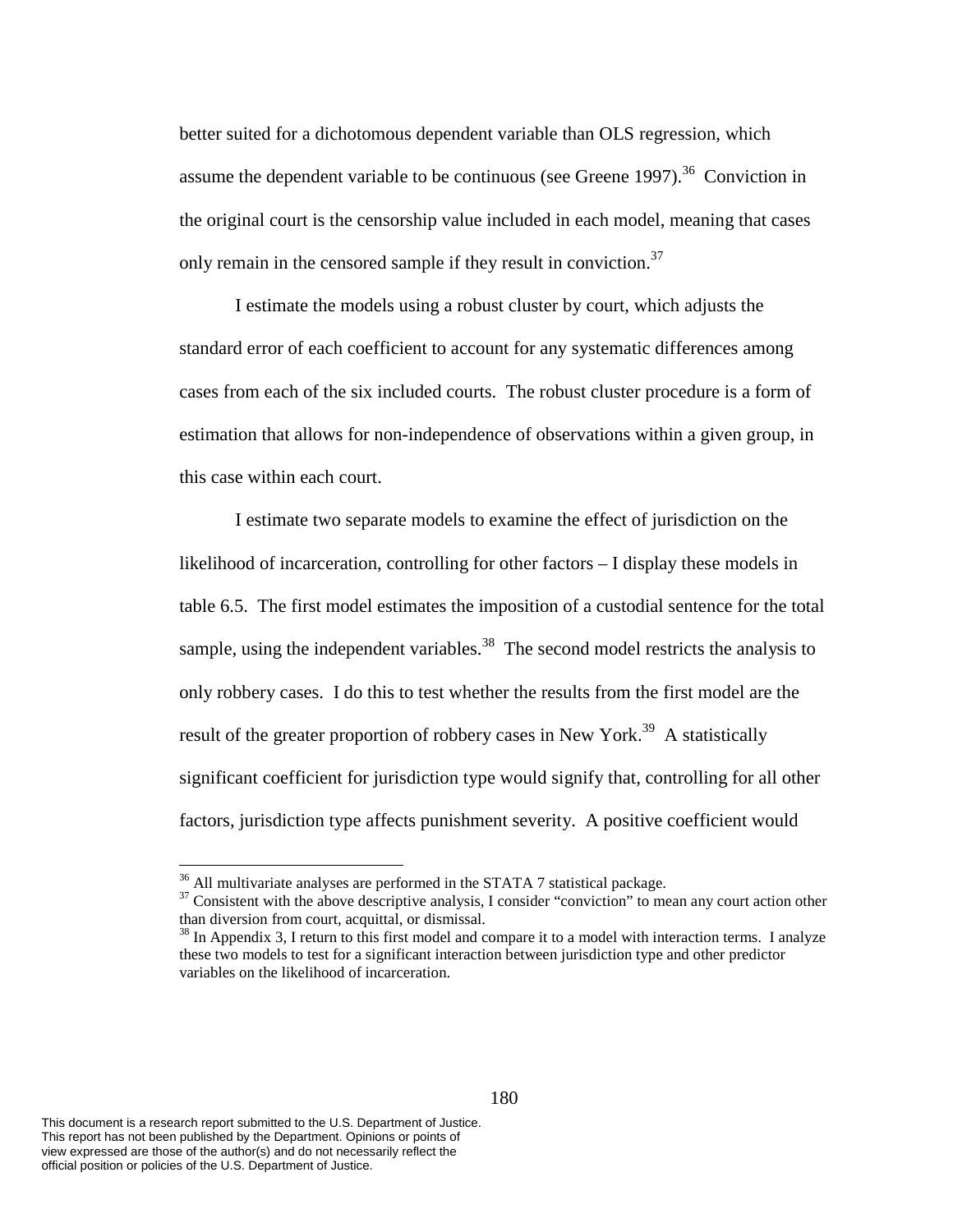indicate greater punitiveness in the criminal jurisdiction (as hypothesized); a negative coefficient would indicate greater punitiveness in the juvenile jurisdiction.

It should be noted that I do not empirically model the likelihood of conviction or custodial sentence length. Conviction is not modeled here (other than being included as the censorship parameter in the Heckman two-stage procedure) for two reasons. One, the data do not include what has been found to be one of the most important determinants of conviction – quality of evidence presented by the prosecutor (Adams, 1983; Rauma, 1984; Vera Institute of Justice, 1977). Without variables measuring quality of evidence, models of conviction would suffer from omitted variable biases. Two, because the dispositional categories and court procedures for reaching conviction vary across the two jurisdictions, one cannot accurately compare them using multivariate procedures. $40$ 

I do not estimate length of custodial sentence in the multivariate analyses because the data are not comparable across jurisdictions. In New York, the data-set includes estimated sentence lengths, with the estimate calculated as two-thirds of the maximum sentence. $^{41}$  No such estimate is feasible in New Jersey; because New Jersey juvenile jurisdiction judges prescribe indeterminate prison sentences, there is great variation in actual amounts of time served. Instead, I obtained the actual

 $39$  I perform this analysis for robbery but not for the other two arrest charges included, aggravated assault and burglary, because of the small numbers of New York burglary and assault cases. <sup>40</sup> See the above discussion of the "adjourned in contemplation of dismissal" disposition in New York and "adjourned disposition" in New Jersey.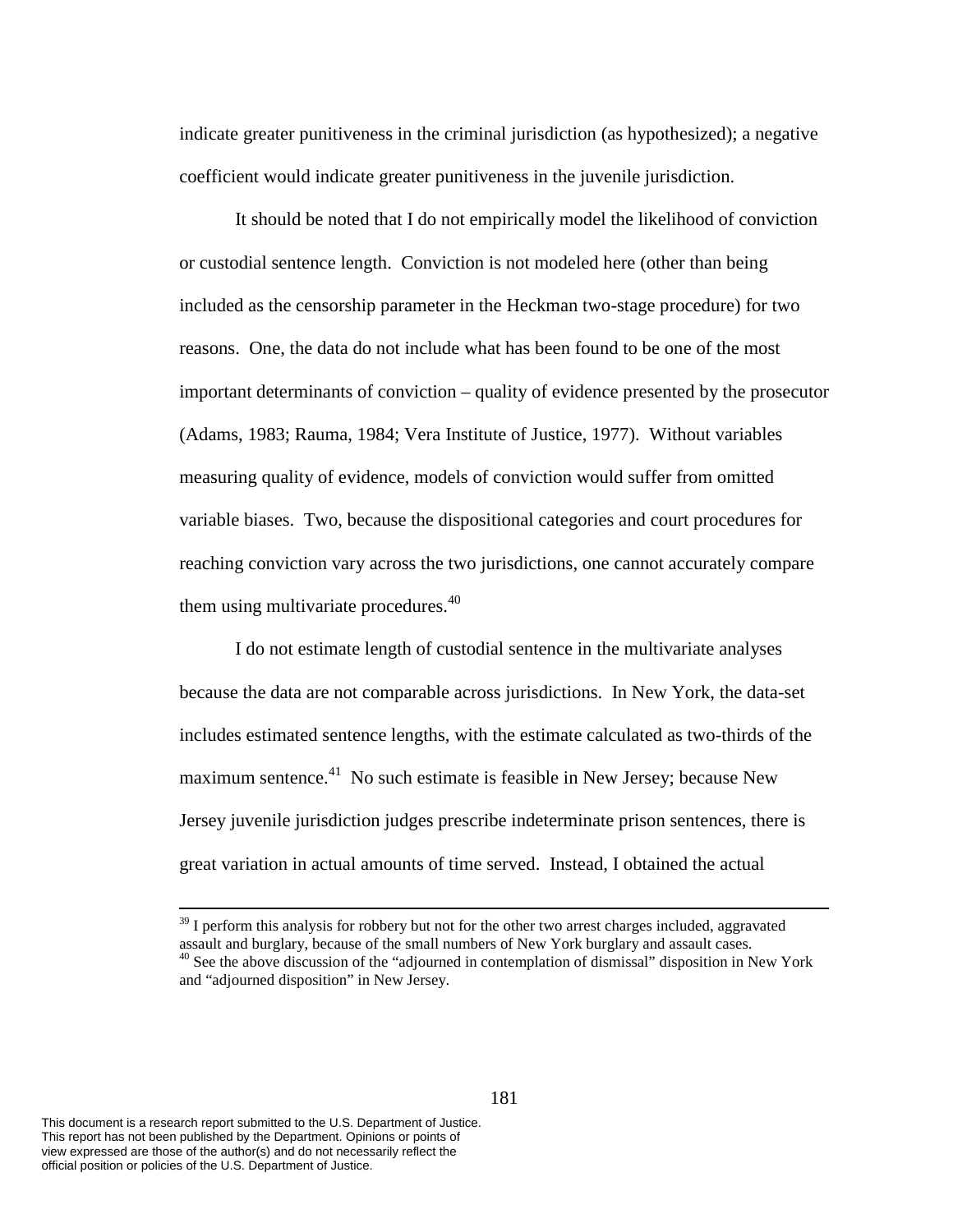custodial release dates for each sampled individual and calculated the length of custodial sentence served. In addition, the data-set contains no information on custodial facility bed-space or parole board decision-making, both of which would be crucial for predicting the length of sentences that are served. Restricting the analyses to whether or not courts prescribe prison sentences allows for analysis of accurate and complete data bearing upon a highly significant sentencing choice (i.e. incarceration).

#### 2. Model Results

### a. Jurisdiction

Table 6.5 presents the results of the first two probit models with a dependent variable of incarceration. Looking at the results of model 1, the total sample model, we see that the coefficient for jurisdiction type is positive and statistically significant. In fact, as measured by its coefficient size (B) and its standardized coefficient (z), jurisdiction type tells us more about the likelihood of incarceration than any other variable in model 1. This result supports the distinction between a juvenile justice model and criminal justice model by demonstrating that sentencing is more punitive in the criminal jurisdiction than the juvenile jurisdiction. This suggests that, with regard to punishment severity, criminal jurisdictions do indeed follow a criminal justice model and juvenile jurisdictions do indeed follow a juvenile justice model.

b. Offense Characteristics

 $41$  This estimate was used after consulting with the New York City Criminal Justice Agency, who provided the data and have tested this ratio and found it to be the best available estimate.

This document is a research report submitted to the U.S. Department of Justice. This report has not been published by the Department. Opinions or points of view expressed are those of the author(s) and do not necessarily reflect the official position or policies of the U.S. Department of Justice.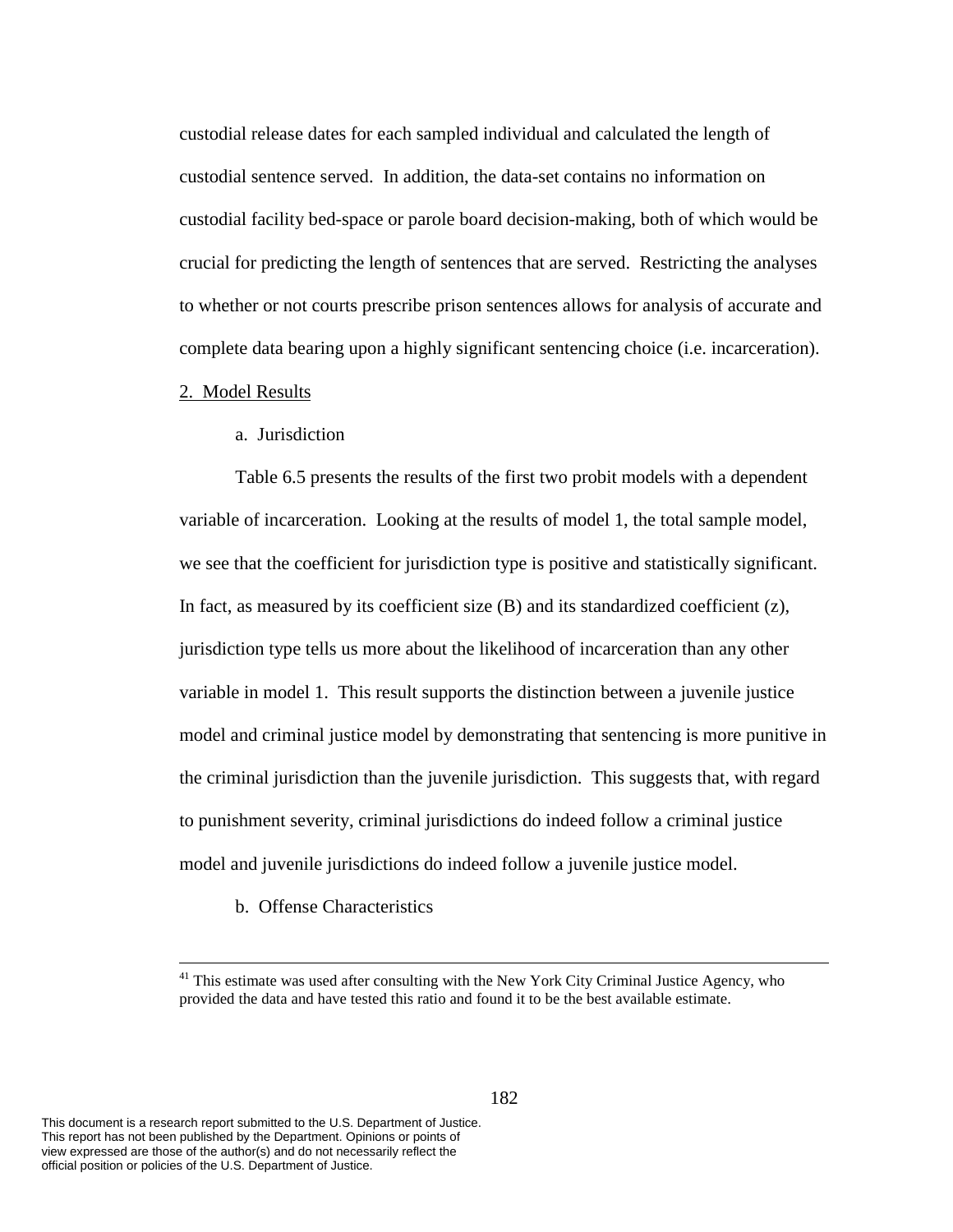Overall, model 1 suggests that more serious cases are more likely to end in incarceration, and that jurisdiction type matters when controlling for all other variables. A number of variables relating to offense severity are significant: number of prior arrests, being detained during case processing, having an associated weapon charge, having an arrest warrant filed during case processing, and a history of incarceration. Pretrial detention may be significant either because it acts as a proxy for offense severity (assuming more serious offenses are more likely to be detained), or because judges' decision-making at previous stages of case processing informs subsequent sentencing decisions (Albonetti 1997; Bortner 1982; Emerson 1991). The significance of prior arrest records and histories of incarceration may indicate either the importance of offending background, that decision-makers are less willing to offer second chances to more persistent offenders due to considerations of risk of reoffending (and thereby jeopardizing public safety), or that defendants with prior justice system experience are "labeled" as having a bad character and punished more severely due to the personal degradation (eg. Emerson 1969; Lemert 1967; Schur 1979). Having an associated weapon charge is a decent measure of offense severity, as it indicates whether the defendant committed one of the sampled offenses (robbery, burglary or assault) with a weapon rather than without one. Finally, an arrest warrant indicates that the defendant either failed to appear before court or was suspected of a crime while the case was progressing; this variable might be used as an indicator by court decision-makers of untrustworthiness or continued offending behavior.

This document is a research report submitted to the U.S. Department of Justice. This report has not been published by the Department. Opinions or points of view expressed are those of the author(s) and do not necessarily reflect the official position or policies of the U.S. Department of Justice.

183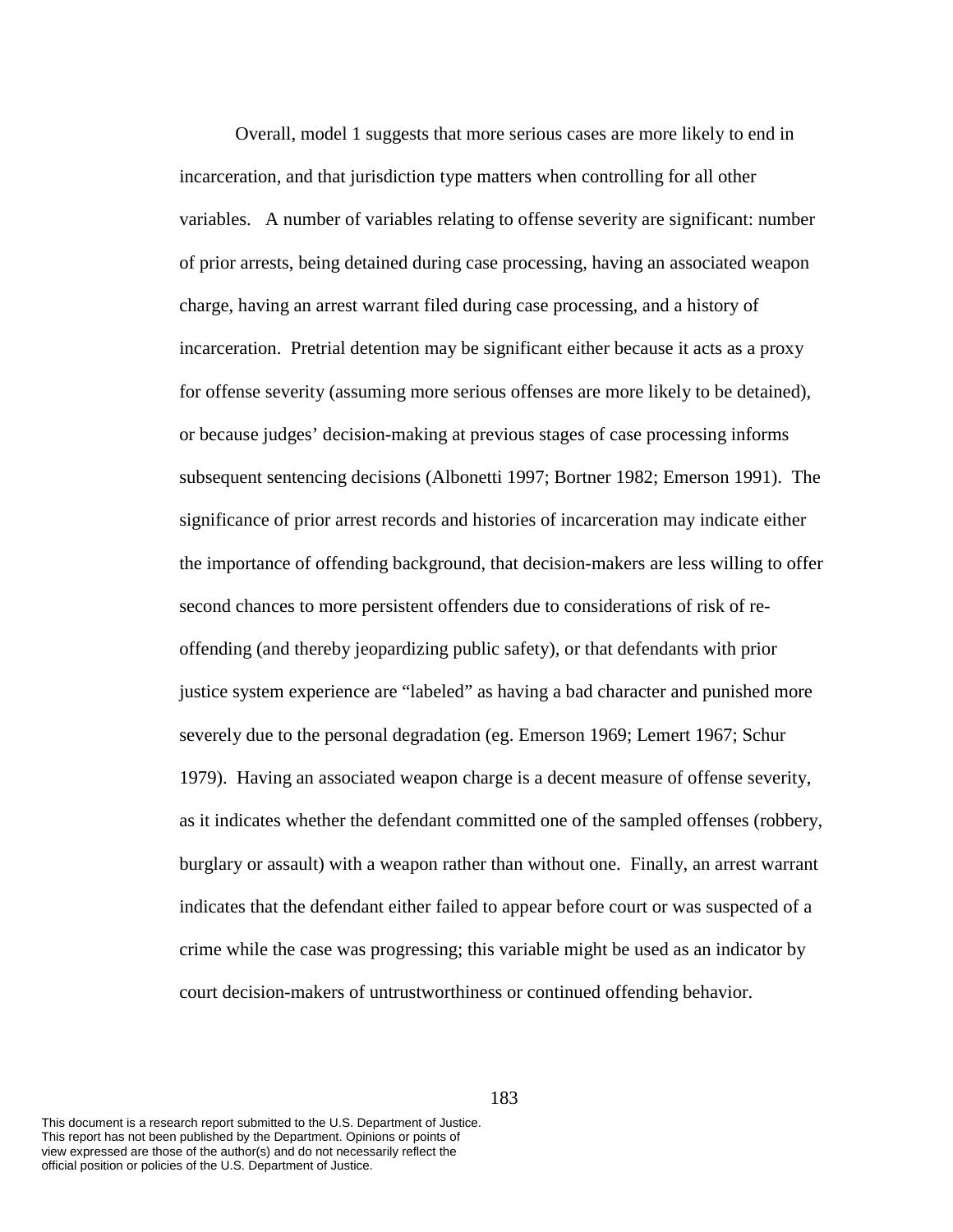### c. Offender Characteristics

The only significant variable in the model (other than jurisdiction) that is not at least indirectly related to offense severity or severity of the defendant's offending history is sex. The coefficient for the variable for sex indicates that male defendants are more likely to be incarcerated when controlling for other factors. It comes as no surprise to find that males stand a greater risk of incarceration than females, though a more thorough test of sex differences in sentencing would need to add cases of less serious and status offenses to the sample and test whether females are punished more severely for status offenses. Status offenses would allow for a better test of sex differences among adolescents because prior research focuses on juvenile jurisdictions' efforts to police girls' morality through punishment for status offenses (Chesney-Lind 1977, 1988; Chesney-Lind and Shelden 1992).

Race is not a significant predictor of incarceration in this model. Previous research on the influence of race on outcomes of prosecution has found mixed results (for a review see Albonetti 1997; Steffensmeier and Demuth 2000). However, there are very few white youth in this sample; according to a recent citywide report on minority overrepresentation among JO defendants in New York, only 4% of JO cases filed in New York City's criminal jurisdiction – and 2% of cases convicted there – involved white defendants (Liberman et al. 1996). The under-representation of white youth makes statistical comparisons difficult, and suggests a racial filtering process occurring before court at prior decision-making junctures such as the decision to arrest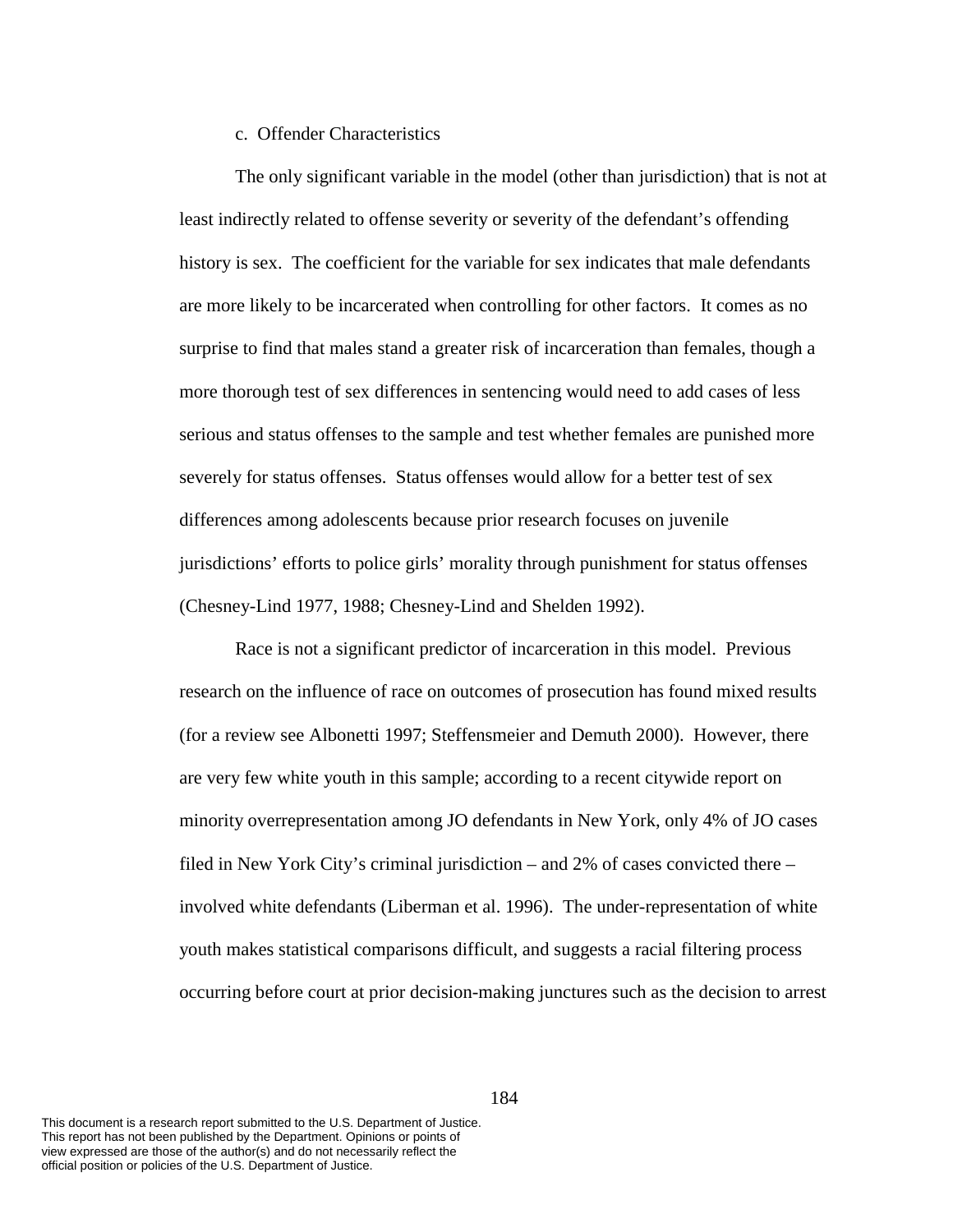or to formally prosecute. Of course, it is possible that few whites commit these crimes, and that the rarity of their appearance in court is representative of their offending rates. Yet this would contradict previous evidence concerning racial screening of juveniles (Bishop and Frazier 1988; Dannefer and Schutt 1982; Sealock and Simpson 1998), as well as self-reported offending rates (Huizinga and Elliott 1987).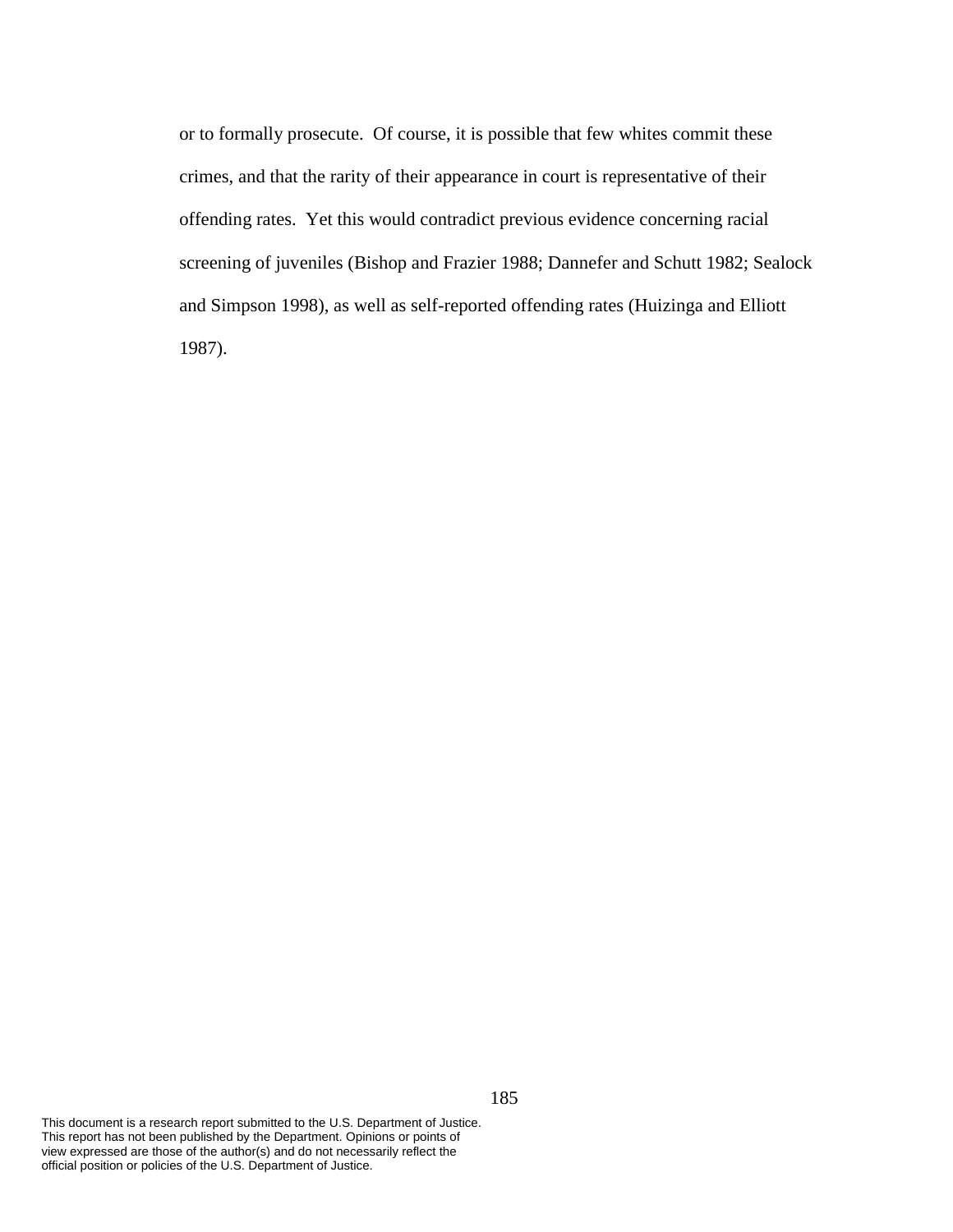|                                                                                                                                                |                       |                 | Juvenile Jurisdiction (New Jersey) |                                            | Criminal Jurisdiction (New York)<br>All |                 |                       |                                        |
|------------------------------------------------------------------------------------------------------------------------------------------------|-----------------------|-----------------|------------------------------------|--------------------------------------------|-----------------------------------------|-----------------|-----------------------|----------------------------------------|
|                                                                                                                                                | Robbery               | Agg.<br>Assault | Burglary                           | <b>All Juvenile</b><br><b>Jurisdiction</b> | Robbery                                 | Agg.<br>Assault | <b>Burglary</b>       | <b>Criminal</b><br><b>Jurisdiction</b> |
|                                                                                                                                                | $(n=261)$             | $(n=460)$       | $(n=327)$                          | $(n=1048)$                                 | $(n=930)$                               | $(n=190)$       | $(n=55)$              | $(n=1175)$                             |
|                                                                                                                                                | $\%$                  | $\%$            | $\%$                               | $\frac{6}{6}$                              | $\%$                                    | $\%$            | $\%$                  | $\frac{6}{6}$                          |
| Any Court Action                                                                                                                               | 55.6                  | 51.3            | 66.7                               | 57.2                                       | 68.2                                    | 58.2            | 72.7                  | 66.8                                   |
| if any court action:<br>Adjourned<br>Disposition/Adjourned<br>in Contemplation of                                                              |                       |                 |                                    |                                            |                                         |                 |                       |                                        |
| Dismissal<br>Fine / Alternative to                                                                                                             | 26.2                  | 27.1            | 22.5                               | 25.2                                       | 24.1                                    | 57.3            | 35.0                  | 29.4                                   |
| Incarceration<br>Probation or Suspended                                                                                                        | 6.9                   | 3.4             | 4.2                                | 4.5                                        | 0.6                                     | 3.6             | $0.0\,$               | 1.0                                    |
| Sentence                                                                                                                                       | 52.4                  | 54.3            | 67.9                               | 58.8                                       | 37.2                                    | 23.6            | 30.0                  | 34.9                                   |
| Incarceration                                                                                                                                  | 14.5                  | 15.3            | 5.5                                | 11.5                                       | 38.0                                    | 15.5            | 35.0                  | 34.7                                   |
| Table 6.4b. Average Custodial Sentence Length for Incarcerated Cases, in Months by Jurisdiction Type and Offense Type at<br><b>Case Filing</b> |                       |                 |                                    |                                            |                                         |                 |                       |                                        |
|                                                                                                                                                | Juvenile Jurisdiction |                 |                                    |                                            |                                         |                 | Criminal Jurisdiction |                                        |
|                                                                                                                                                | Robberv               | Agg.            |                                    | <b>All Juvenile</b><br><b>Jurisdiction</b> |                                         | Agg.            |                       | All Crim.<br><b>Jurisdiction</b>       |
| <b>Average Sentence</b>                                                                                                                        |                       | Assault         | Burglary                           |                                            | Robbery                                 | Assault         | <b>Burglary</b>       |                                        |
| Length                                                                                                                                         | 12.2                  | 8.0             | 9.4                                | 9.5                                        | 28.1                                    | 15.1            | 26.2                  | 27.2                                   |

## **Table 6.4a. Percentage of Cases Acted on, and Percentage Receiving Each Sentence Category, by Jurisdiction Type and Offense Type at Case Filing**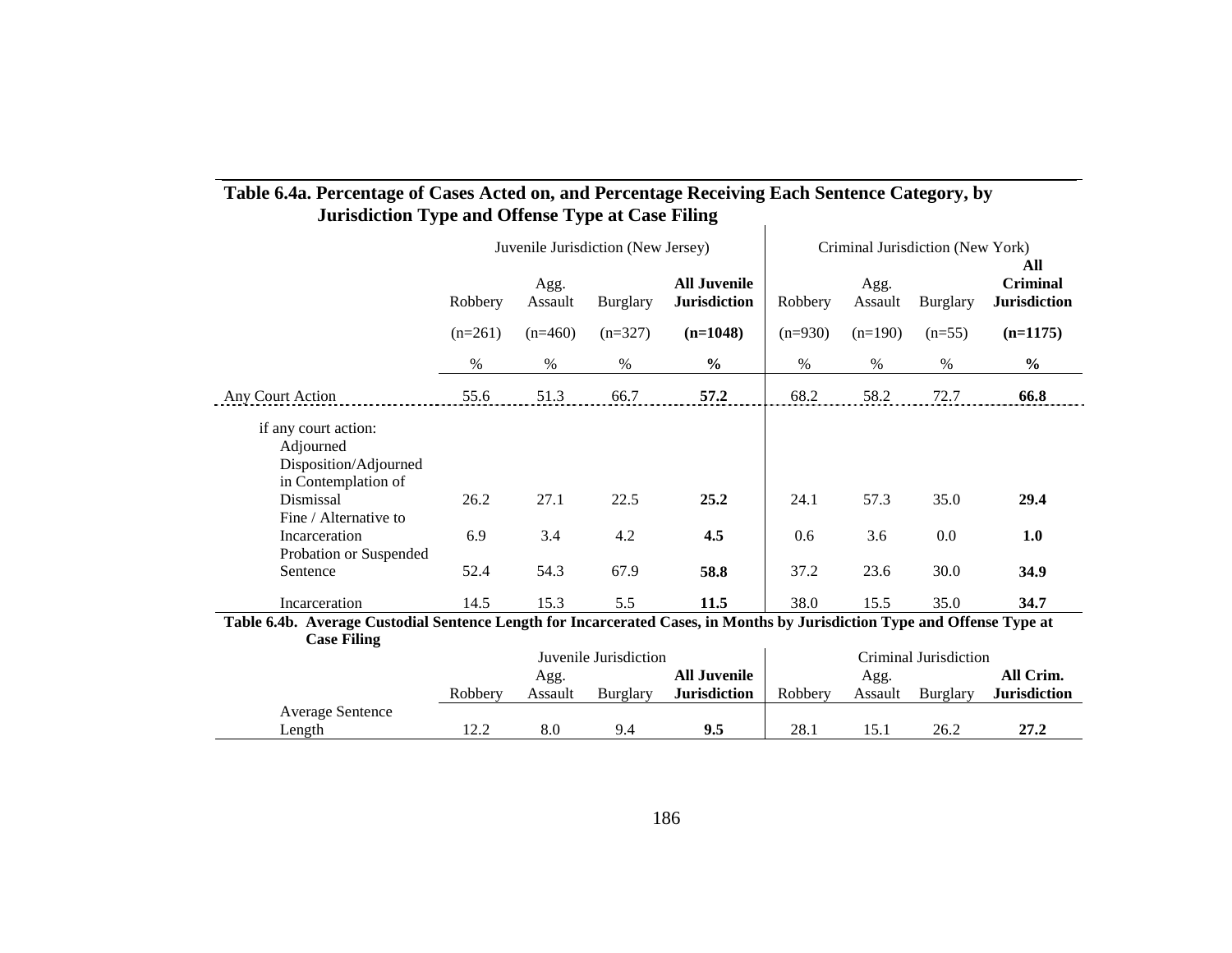| Table 6.5. Unstandardized and Standardized Coefficients for Two-stage Probit |  |
|------------------------------------------------------------------------------|--|
| <b>Regression of Incarceration, Total Sample and Robbery Cases</b>           |  |

|                                               | <b>Model 1: Total Sample</b> |              |         |     | <b>Model 2: Robbery Cases</b> |              |         |        |
|-----------------------------------------------|------------------------------|--------------|---------|-----|-------------------------------|--------------|---------|--------|
|                                               | Std.                         |              |         |     |                               | Std.         |         |        |
|                                               | B                            | <b>Error</b> | Z       |     | B                             | <b>Error</b> | Z       |        |
|                                               |                              |              |         |     |                               |              |         |        |
| Age                                           | $-0.053$                     | 0.072        | $-0.73$ |     | $-0.112$                      | 0.089        | $-1.26$ |        |
| Sex $(0=female; 1=male)$                      | 0.413                        | 0.156        | 2.62    | **  | 0.487                         | 0.279        | 1.75    |        |
| Ethnicity Dummies (contrast=African American) |                              |              |         |     |                               |              |         |        |
| White                                         | $-0.114$                     | 0.157        | $-0.73$ |     | 0.230                         | 0.366        | 0.63    |        |
| Hispanic                                      | 0.071                        | 0.124        | 0.57    |     | $-0.023$                      | 0.202        | $-0.11$ |        |
| Other Ethnicity                               | $-0.151$                     | 0.139        | $-1.09$ |     | $-0.196$                      | 0.128        | $-1.53$ |        |
| Offense Type (contrast=robbery)               |                              |              |         |     |                               |              |         |        |
| <b>Burglary</b>                               | $-0.365$                     | 0.199        | $-1.84$ |     |                               |              |         |        |
| <b>Aggravated Assault</b>                     | $-0.149$                     | 0.096        | $-1.55$ |     |                               |              |         |        |
| <b>Associated Weapon Charge</b>               | 0.270                        | 0.112        | 2.42    |     | 0.268                         | 0.136        | 1.96    | $\ast$ |
| Detained                                      | 0.873                        | 0.239        | 3.66    | *** | 1.296                         | 0.185        | 7.01    | ***    |
| Number of prior arrests                       | 0.064                        | 0.006        | 10.72   | *** | 0.037                         | 0.013        | 2.75    | **     |
| Number of concurrent arrests                  | 0.101                        | 0.052        | 1.95    |     | 0.147                         | 0.067        | 2.20    |        |
| Previously Incarcerated                       | 0.928                        | 0.125        | 7.43    | *** | 1.097                         | 0.149        | 7.36    | ***    |
| <b>Arrest Warrant</b>                         | 0.312                        | 0.149        | 2.10    |     | 0.487                         | 0.297        | 1.64    |        |
| Jurisdiction Type (1=juvenile;                |                              |              |         | *** |                               |              |         | ***    |
| $2 = criminal)$                               | 1.200                        | 0.103        | 11.62   |     | 1.163                         | 0.143        | 8.16    |        |
|                                               |                              |              |         |     |                               |              |         |        |
| Constant                                      | $-2.814$                     |              |         |     | $-2.584$                      |              |         |        |
| Log Likelihood                                | $-1803.608$                  |              |         |     | $-1047.983$                   |              |         |        |
| *p<.05; ** p<.01; ***p<.001                   |                              |              |         |     |                               |              |         |        |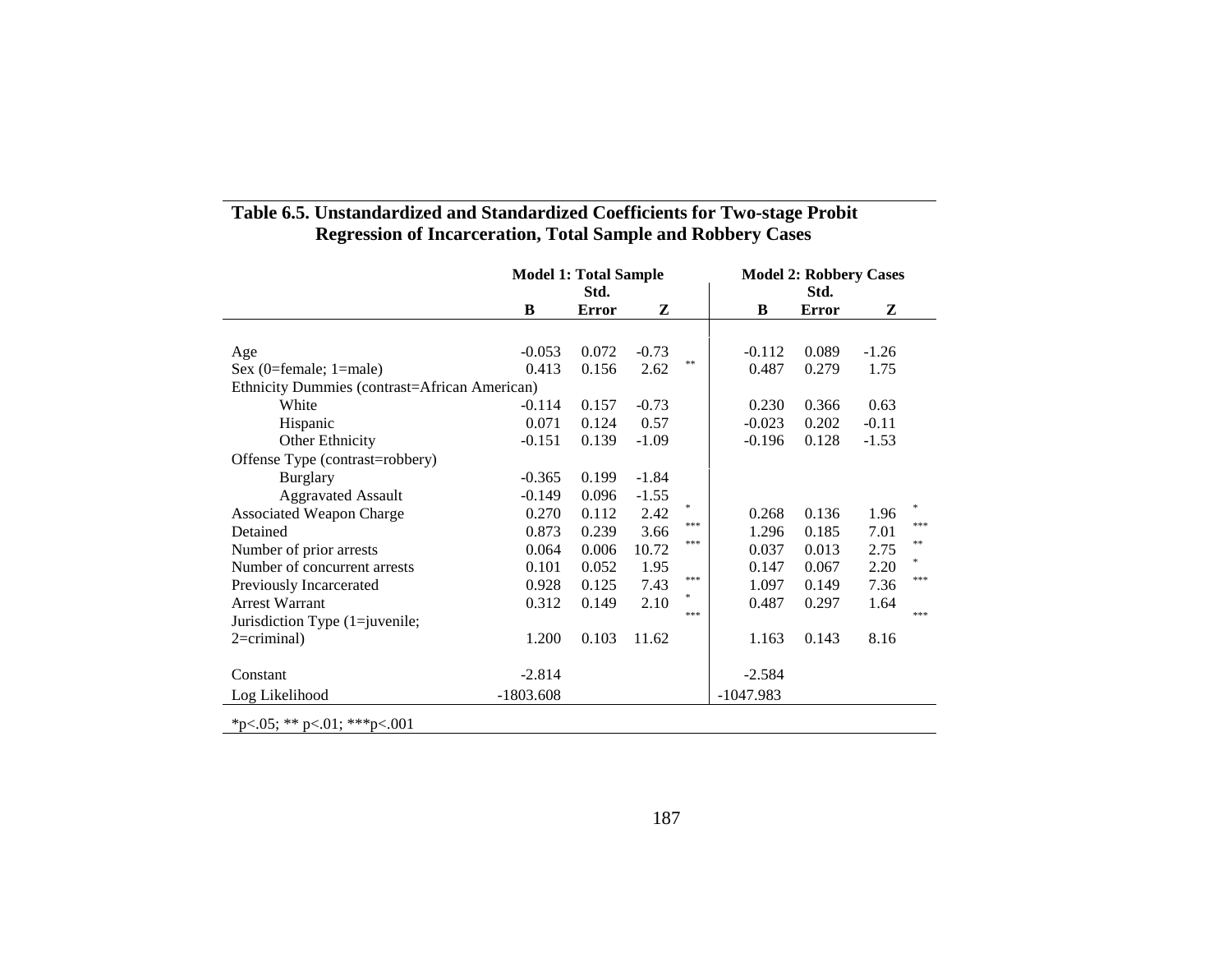### d. Model With Robbery Cases Only

Model 2 in Table 6.5 presents the results of the analysis using only robbery cases. If the results of model 2 are vastly different than model 1, this would suggest that the sentencing process for robbery cases varies from the sentencing process for assault and burglary cases, which would complicate the comparisons between the two jurisdiction types (given their disparate distributions of offense types). However this is not the case. Most of the statistically significant coefficients in model 1 also are significant in model 2 (despite some differences: coefficients for sex and arrest warrants are not significant in model 2, but the variable for concurrent arrests is significant<sup>42</sup>), and all significant coefficients are of the same sign. Overall one can conclude that the sentencing process for robbery cases empirically is very similar to the sentencing process for the entire sample.<sup>43</sup> Hence, regardless of the distribution of offense types, the criminal jurisdiction reflects a criminal justice model and the juvenile jurisdiction reflects a juvenile justice model regarding punishment severity, as measured by likelihood of incarceration.

In sum, the results demonstrate clear and robust support for the hypothesized distinction between models of justice. Adolescents prosecuted in the New York criminal jurisdiction are significantly more likely to be incarcerated than adolescents

This document is a research report submitted to the U.S. Department of Justice. This report has not been published by the Department. Opinions or points of view expressed are those of the author(s) and do not necessarily reflect the official position or policies of the U.S. Department of Justice.

 $42$  Although these coefficients vary between the two models, the differences are not large. The coefficients for sex and arrest warrants are close to statistical significance in model 2, as is the variable for concurrent arrests in model 1.

 $^{43}$  I repeat this analysis by excluding burglary offenses from the full sample. Using only the aggravated assault and robbery cases, the results mirrored those of both previous models.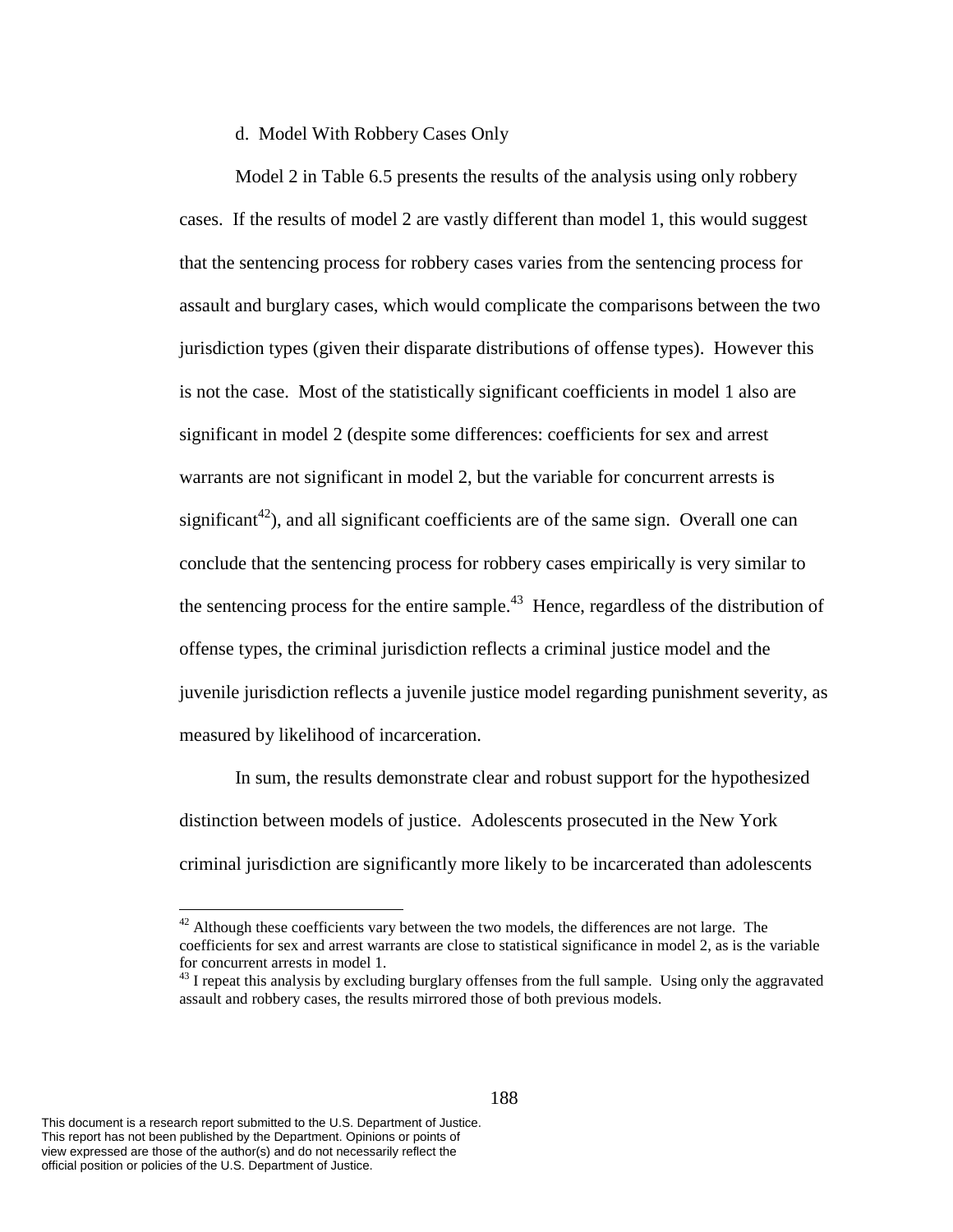prosecuted in the New Jersey juvenile jurisdiction, controlling for offense- and offender-level variables. This significant disparity in punishment severity supports the theoretical distinction between a criminal justice model in the criminal jurisdiction and a juvenile justice model in the juvenile jurisdiction.

#### **Court Context Analysis of Punishment Severity**

In addition to testing the effect of *jurisdiction type* on punishment severity, I also test the effect of *court context* on punishment severity when controlling for jurisdiction type. In the two previous chapters I find no significant effect of court context on either formality of case processing or the evaluation of adolescents; I now use quantitative data to test whether court context shapes punishment outcomes – pretrial detention, final case disposition and custodial sentence length – within each jurisdiction. If I find that punishment severity is significantly different across court context within each jurisdiction, then I can conclude that court context does influence this one dimension of the models of justice guiding criminal and juvenile jurisdictions. Mirroring the above tests of jurisdictional differences, I begin by examining pretrial detention, final case disposition and custodial sentence length through descriptive comparisons, and then continue by estimating likelihood of incarceration with multivariate equations.

### *Descriptive Tests*

This document is a research report submitted to the U.S. Department of Justice. This report has not been published by the Department. Opinions or points of view expressed are those of the author(s) and do not necessarily reflect the official position or policies of the U.S. Department of Justice.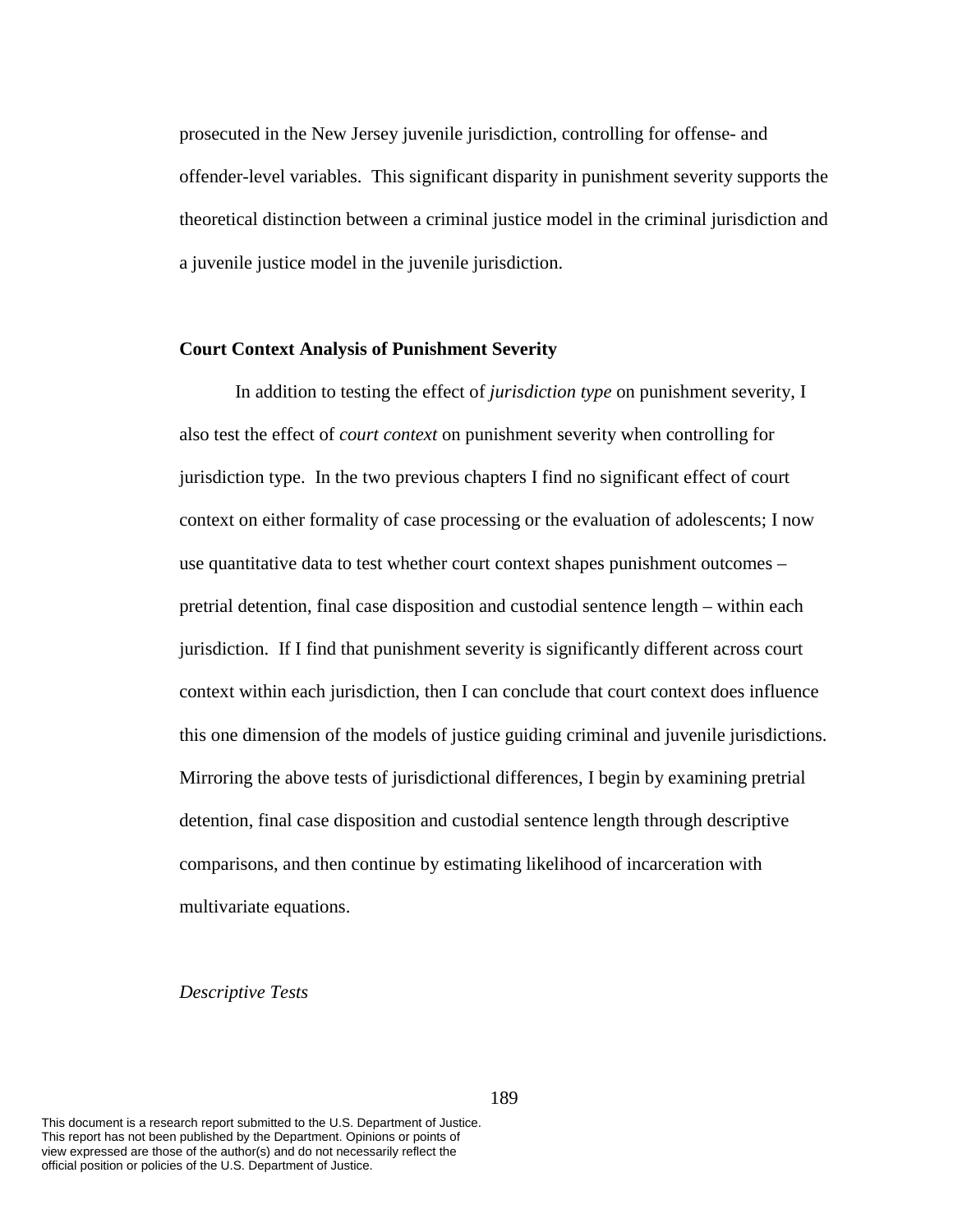Table 6.6a displays frequency of detention, court action and imposition of sentences across the six different courts – three within each jurisdiction type. Table 6.6b displays the average custodial sentence length for incarcerated cases. These tables show that the use of detention and the frequency of any court action vary considerably by court within each jurisdiction. However, the likelihood of incarceration (for defendants given any court action) and custodial sentence lengths (among defendants who are incarcerated) both are fairly consistent within each jurisdiction type, and show a larger disjuncture as a function of jurisdictional difference than court difference within jurisdiction. This result lends limited support to the idea that local legal factors shape punishments within jurisdiction type. Yet this result is not robust, and provides an uncertain answer to my question of whether court context matters in shaping punishment severity. I continue with the multivariate analysis to look further for significant court-level effects on punishment severity.

190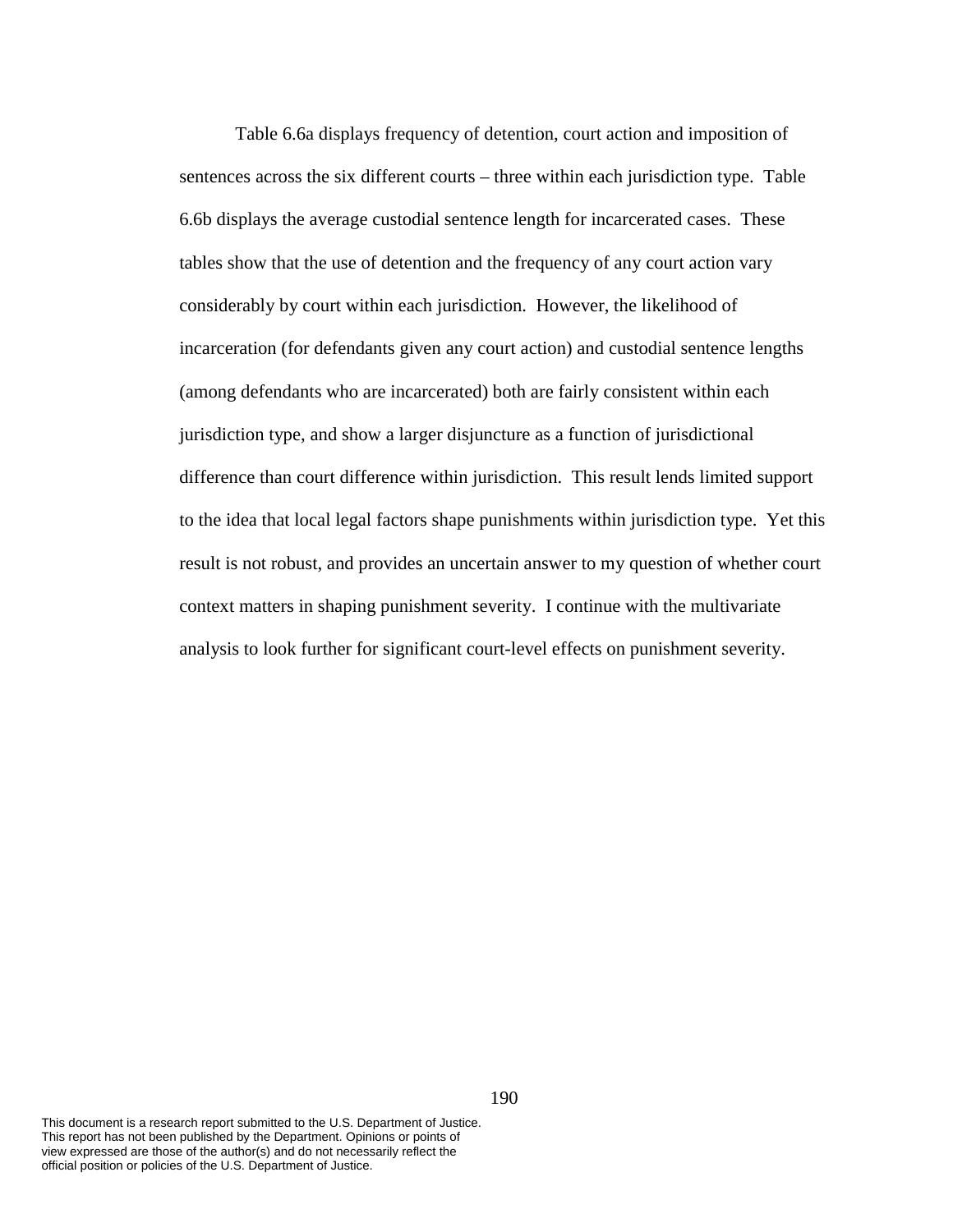# **Table 6.6a. Percentage of Cases Detained Pretrial, Percentage Acted on, and Percentage Receiving Each Sentence Type, by Jurisdiction Type and Court Within Jurisdiction**

|                                                                                   | Juvenile Jurisdiction (New Jersey)<br>All Juv. |           |           |                     | Criminal Jurisdiction (New York)<br>All Crim. |           |           |                     |
|-----------------------------------------------------------------------------------|------------------------------------------------|-----------|-----------|---------------------|-----------------------------------------------|-----------|-----------|---------------------|
|                                                                                   | Court 1                                        | Court 2   | Court 3   | <b>Jurisdiction</b> | Court 1                                       | Court 2   | Court 3   | <b>Jurisdiction</b> |
|                                                                                   | $(n=401)$                                      | $(n=490)$ | $(n=157)$ | $(n=1048)$          | $(n=377)$                                     | $(n=398)$ | $(n=400)$ | $(n=1175)$          |
|                                                                                   | %                                              | $\%$      | $\%$      | $\frac{6}{9}$       | $\%$                                          | %         | $\%$      | $\frac{6}{9}$       |
| <b>Detained Pretrial</b>                                                          | 43.1                                           | 35.1      | 53.5      | 40.9                | 57.8                                          | 49.9      | 42.4      | 49.9                |
| Any Court Action                                                                  | 71.1                                           | 36.7      | 85.4      | 57.2                | 71.1                                          | 67.8      | 61.7      | 66.8                |
| if any court action:<br>Adjourned<br>Disposition/Adjourned<br>in Contemplation of |                                                |           |           |                     |                                               |           |           |                     |
| Dismissal<br>Fine / Alternative to                                                | 34.0                                           | 27.8      | 3.0       | 25.2                | 24.3                                          | 32.0      | 31.4      | 29.4                |
| Incarceration<br>Probation or Suspended                                           | 3.2                                            | 10.0      | 0.0       | 4.5                 | 1.5                                           | 0.7       | 0.8       | 1.0                 |
| Sentence                                                                          | 49.9                                           | 53.9      | 84.3      | 58.8                | 33.2                                          | 35.3      | 36.7      | 34.9                |
| Incarceration                                                                     | 13.0                                           | 8.3       | 12.7      | 11.5                | 41.0                                          | 32.0      | 31.0      | 34.7                |

**Table 6.6b. Average Custodial Sentence Length for Incarcerated Cases, in Months, by Jurisdiction Type and Court Within Jurisdiction** 

|                         | Juvenile Jurisdiction |         |         |                     |         |         | Criminal Jurisdiction |                     |
|-------------------------|-----------------------|---------|---------|---------------------|---------|---------|-----------------------|---------------------|
|                         |                       |         |         | <b>All Juvenile</b> |         |         |                       | All Crim.           |
|                         | Court                 | Court 2 | Court 3 | <b>Jurisdiction</b> | Court 1 | Court 2 | Court 3               | <b>Jurisdiction</b> |
| <b>Average Sentence</b> |                       |         |         |                     |         |         |                       |                     |
| Length (months)         | 7.9                   | 8.9     | 13.7    | 9.5                 | 25.0    | 29.8    | 27.4                  | 27.2                |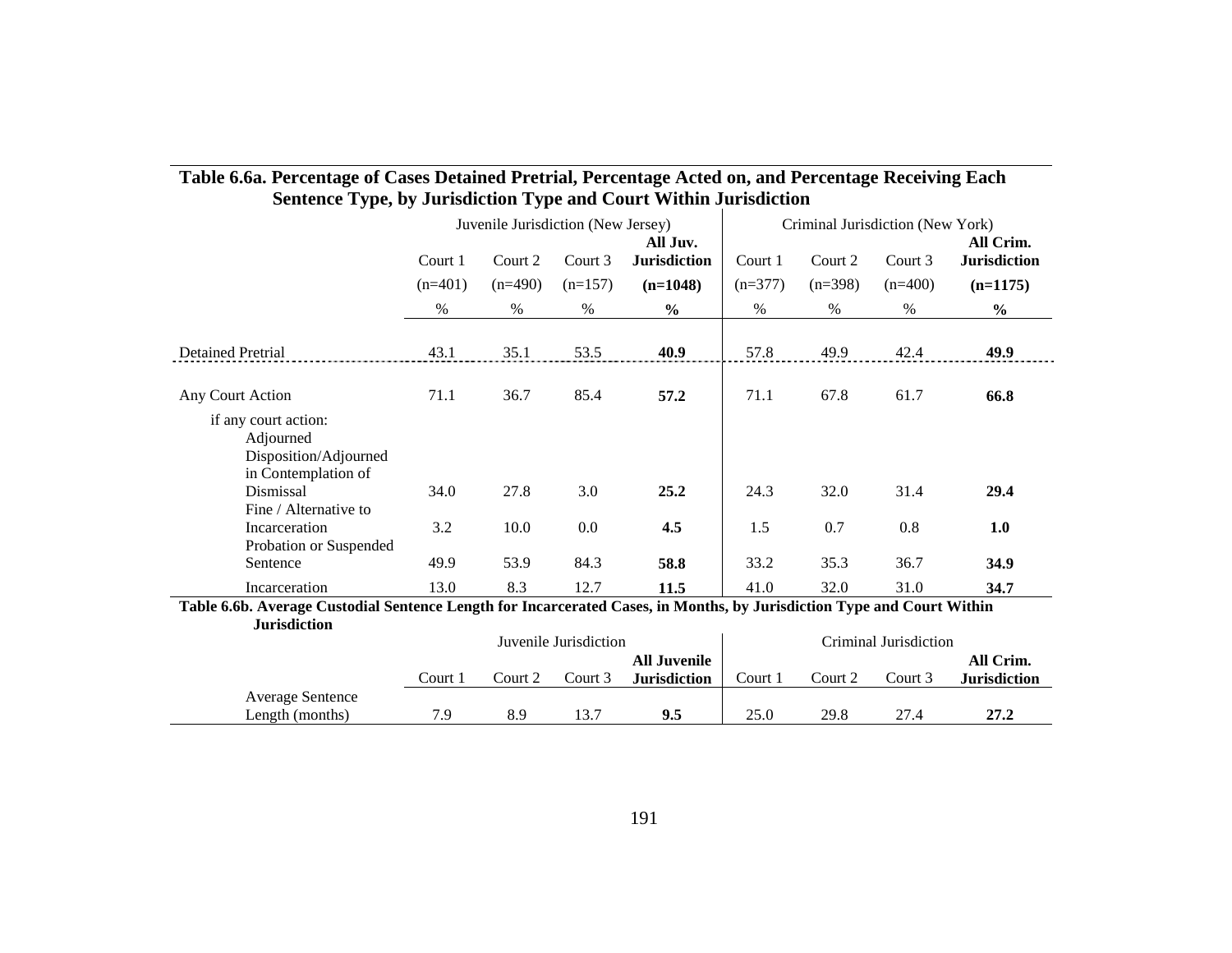### *Multivariate Tests*

Estimating the effects of court context on the imposition of custodial sentences within each jurisdiction type allows me to use a more robust test than descriptive analysis to assess the influence of court context on punishment severity. I examine court influences by separating the jurisdictional model into two separate models, one for each jurisdiction, and introducing indicator (dummy) variables for two of the three courts in each jurisdiction. This allows me to examine whether prosecution in different courts within each jurisdiction type is significantly related to the likelihood of incarceration, and thus whether court context significantly shapes punishment severity.

For the sake of simplicity I use logit analyses to test the predictive ability of court context when modeling incarceration.<sup>44</sup> In table 6.7, I present two models – one for each jurisdiction. These models are similar to the models in table 6.5, in that they estimate the likelihood of incarceration, and use all the same independent variables other than jurisdiction type. Rather than including jurisdiction type, I perform the analyses separately for each jurisdiction and include dummy variables indicating individual courts. If I find that the court context variables significantly predict the likelihood of incarceration within the New Jersey juvenile jurisdiction but not the New York criminal jurisdiction, or within the New York criminal jurisdiction but not the

<sup>&</sup>lt;sup>44</sup> Using a logit analysis rather than Heckman two-stage models avoids the problem of specifying county differences in two places – in both the censor selection criteria and in the main model.

This document is a research report submitted to the U.S. Department of Justice. This report has not been published by the Department. Opinions or points of view expressed are those of the author(s) and do not necessarily reflect the official position or policies of the U.S. Department of Justice.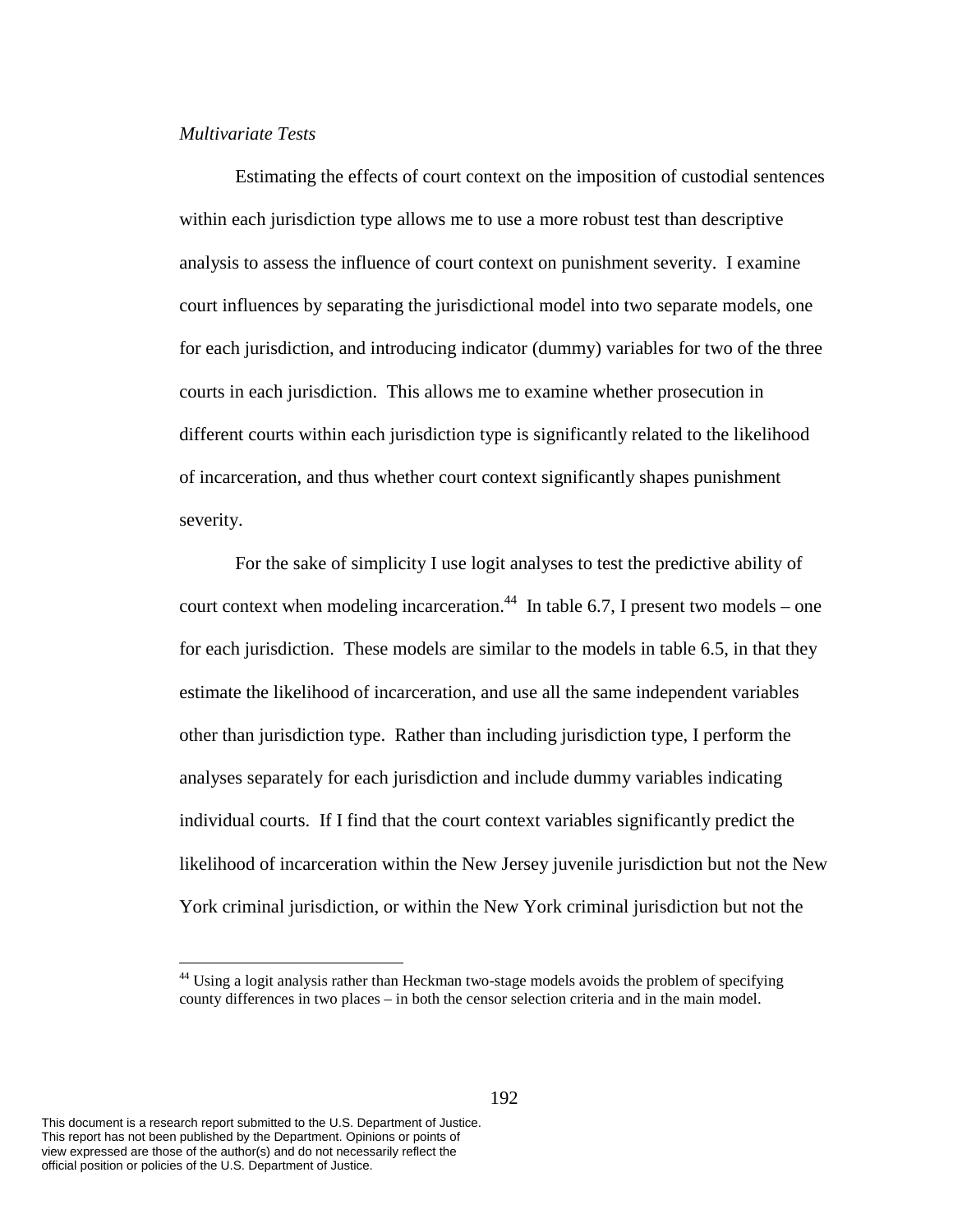New Jersey juvenile jurisdiction, this suggests that court context affects punishment conditionally on jurisdiction type. If I find no significant distinctions across courts within either jurisdiction, this would suggest that the variations among court contexts have little effect on punishment.

The results of models 3 and 4 both demonstrate no effect of individual court context on the likelihood of incarceration. This fails to show evidence that court context significantly shapes the severity of punishment within either the criminal or the juvenile jurisdiction.<sup>45</sup> Thus, by finding no significant effect of court context on punishment severity, once again my results fail to support prior research suggesting the importance of local legal culture.

Despite this lack of effect of court context variables in models predicting incarceration, the dummy indicators for courts do assist our ability to model punishment outcomes. Recall that dummy variables for court were part of the first stage (the censoring stage) of the Heckman two-stage equations in the jurisdictional analysis. In considering the effect of individual court, I replaced these variables with the variable for jurisdiction type. The results indicate that unlike predicting incarceration, the first stage of the two-stage model is better estimated by using court

<sup>&</sup>lt;sup>45</sup> I re-estimate these models with county-level demographic characteristics as well, to look for any broader contextual influences. I test the models by adding variables for the following: the percentage of residents who are counted as white and not Hispanic, the percentage of youth population under the poverty line, the percent of residents who are unemployed, and the percent of the population younger than eighteen. None of these variables produce statistically significant coefficients, nor do they add to the predictive ability of either model.

This document is a research report submitted to the U.S. Department of Justice. This report has not been published by the Department. Opinions or points of view expressed are those of the author(s) and do not necessarily reflect the official position or policies of the U.S. Department of Justice.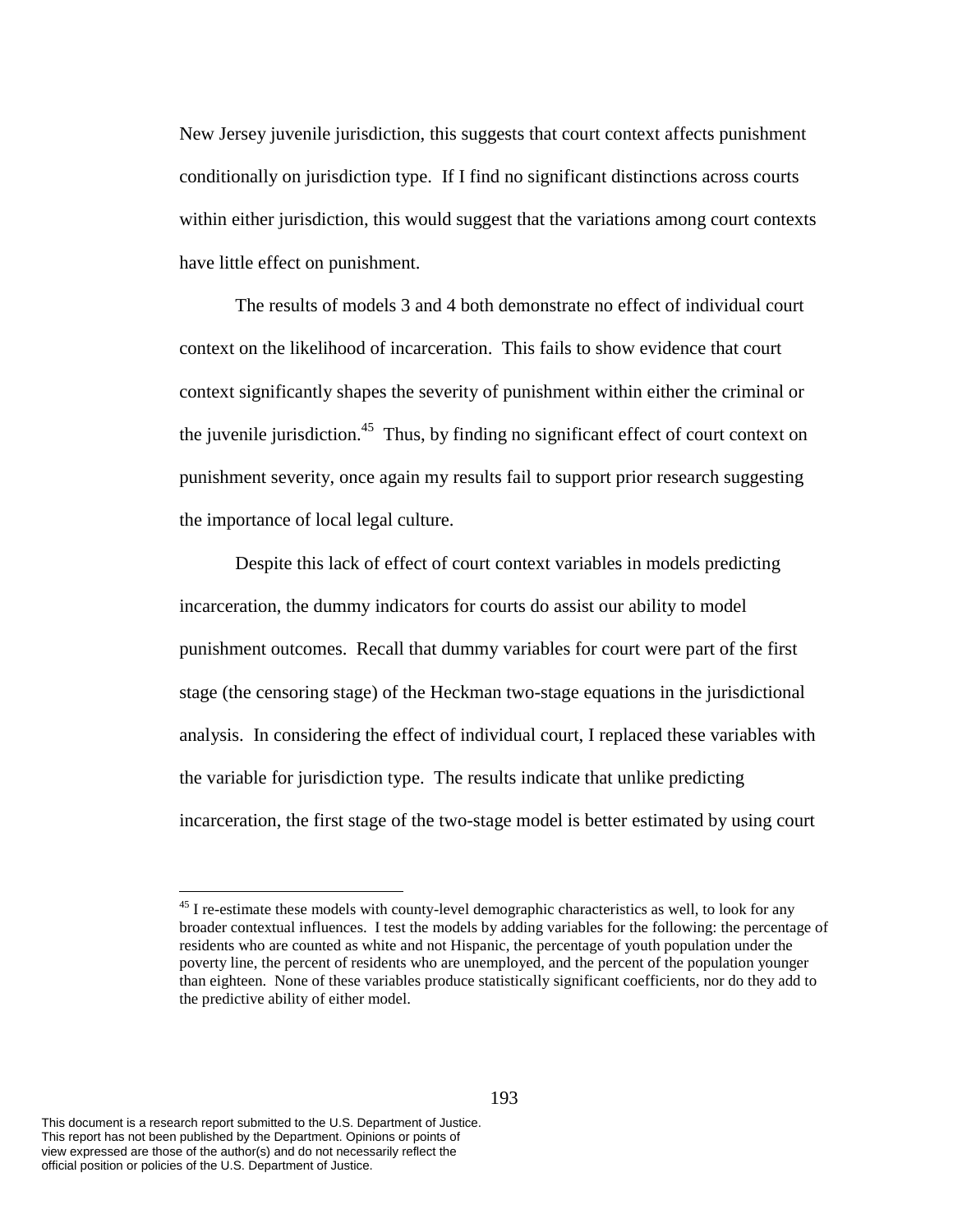rather than jurisdiction type. In other words, rates of any court action are influenced by court identity even if incarceration rates are not.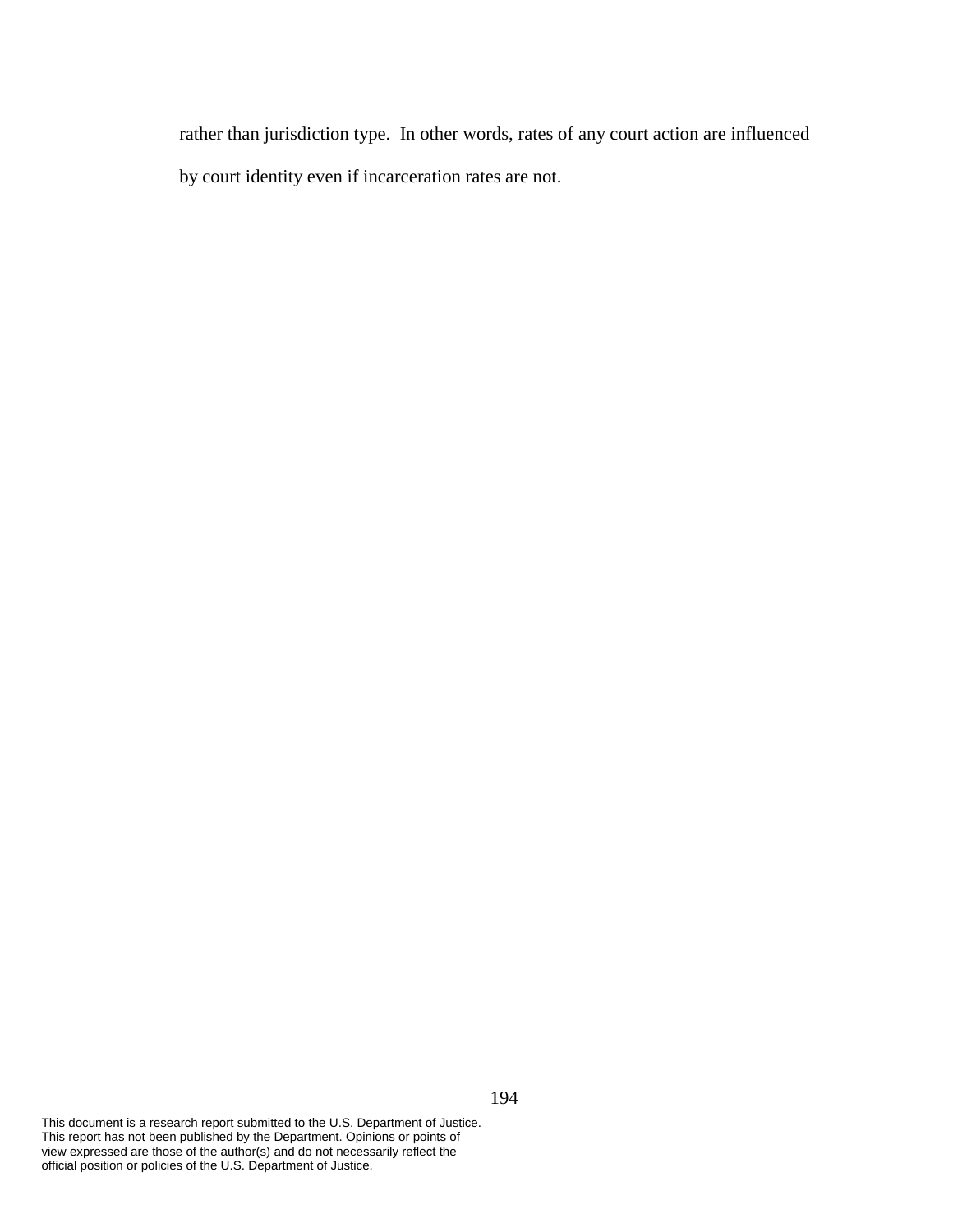|                                            | Juvenne Jurisuichon Model and Criminal Jurisuichon Model<br><b>Model 1: New Jersey</b><br><b>Juvenile Jurisdiction</b> |            |        |               |            | Model 2: New York<br><b>Criminal Jurisdiction</b> |        |     |  |
|--------------------------------------------|------------------------------------------------------------------------------------------------------------------------|------------|--------|---------------|------------|---------------------------------------------------|--------|-----|--|
|                                            | $\bf{B}$                                                                                                               | Std. Error | Exp(B) |               | B          | <b>Std. Error</b>                                 | Exp(B) |     |  |
| Age                                        | 0.062                                                                                                                  | 0.288      | 1.064  |               | $-0.336$   | 0.193                                             | 0.715  |     |  |
| Sex $(0=female; 1=male)$                   | 1.719                                                                                                                  | 0.784      | 5.576  |               | 0.404      | 0.366                                             | 1.498  |     |  |
| Ethnicity Dummies (contrast=Afr. American) |                                                                                                                        |            |        |               |            |                                                   |        |     |  |
| White                                      | 0.477                                                                                                                  | 0.760      | 1.611  |               | $-0.278$   | 0.499                                             | 0.758  |     |  |
| Hispanic                                   | 0.284                                                                                                                  | 0.417      | 1.329  |               | 0.041      | 0.224                                             | 1.042  |     |  |
| Other Ethnicity                            | 0.059                                                                                                                  | 0.871      | 1.061  |               | $-0.430$   | 0.436                                             | 0.650  |     |  |
| Offense Type (contrast=robbery)            |                                                                                                                        |            |        |               |            |                                                   |        |     |  |
| <b>Burglary</b>                            | $-1.248$                                                                                                               | 0.542      | 0.287  | $\frac{1}{2}$ | $-0.019$   | 0.464                                             | 0.981  |     |  |
| <b>Aggravated Assault</b>                  | $-0.040$                                                                                                               | 0.402      | 0.960  |               | $-0.741$   | 0.350                                             | 0.477  |     |  |
| <b>Associated Weapon Charge</b>            | 0.734                                                                                                                  | 0.388      | 2.083  |               | 0.361      | 0.203                                             | 1.435  |     |  |
| Detained                                   | 2.043                                                                                                                  | 0.537      | 7.715  | ***<br>***    | 2.342      | 0.246                                             | 10.398 | *** |  |
| Number of prior arrests                    | 0.155                                                                                                                  | 0.028      | 1.168  |               | 0.063      | 0.058                                             | 1.065  | *** |  |
| Number of concurrent arrests               | 0.064                                                                                                                  | 0.116      | 1.066  |               | 0.538      | 0.161                                             | 1.713  | *** |  |
| Previously Incarcerated                    | 1.761                                                                                                                  | 0.597      | 5.819  | **            | 1.745      | 0.301                                             | 5.728  |     |  |
| <b>Arrest Warrant</b>                      | 0.751                                                                                                                  | 0.419      | 2.118  |               | 0.571      | 0.351                                             | 1.771  |     |  |
| County Variables (contrast=county 1)       |                                                                                                                        |            |        |               |            |                                                   |        |     |  |
| County 2 Juvenile Jurisdiction             | $-0.642$                                                                                                               | 0.463      | 0.526  |               |            |                                                   |        |     |  |
| County 3 Juvenile Jurisdiction             | 0.297                                                                                                                  | 0.428      | 1.345  |               |            |                                                   |        |     |  |
| County 2 Criminal Jurisdiction             |                                                                                                                        |            |        |               | 0.104      | 0.239                                             | 1.109  |     |  |
| County 3 Criminal Jurisdiction             |                                                                                                                        |            |        |               | 0.065      | 0.252                                             | 1.067  |     |  |
| Constant                                   | $-7.574$                                                                                                               |            |        |               | 2.209      |                                                   |        |     |  |
| Log Likelihood                             | $-255.035$                                                                                                             |            |        |               | $-668.122$ |                                                   |        |     |  |

## **Table 6.7. Unstandardized and Exponentiated Coefficients for Logit Regression of Incarceration, Juvenile Jurisdiction Model and Criminal Jurisdiction Model**

\*p<.05; \*\*p<.01; \*\*\*p<.001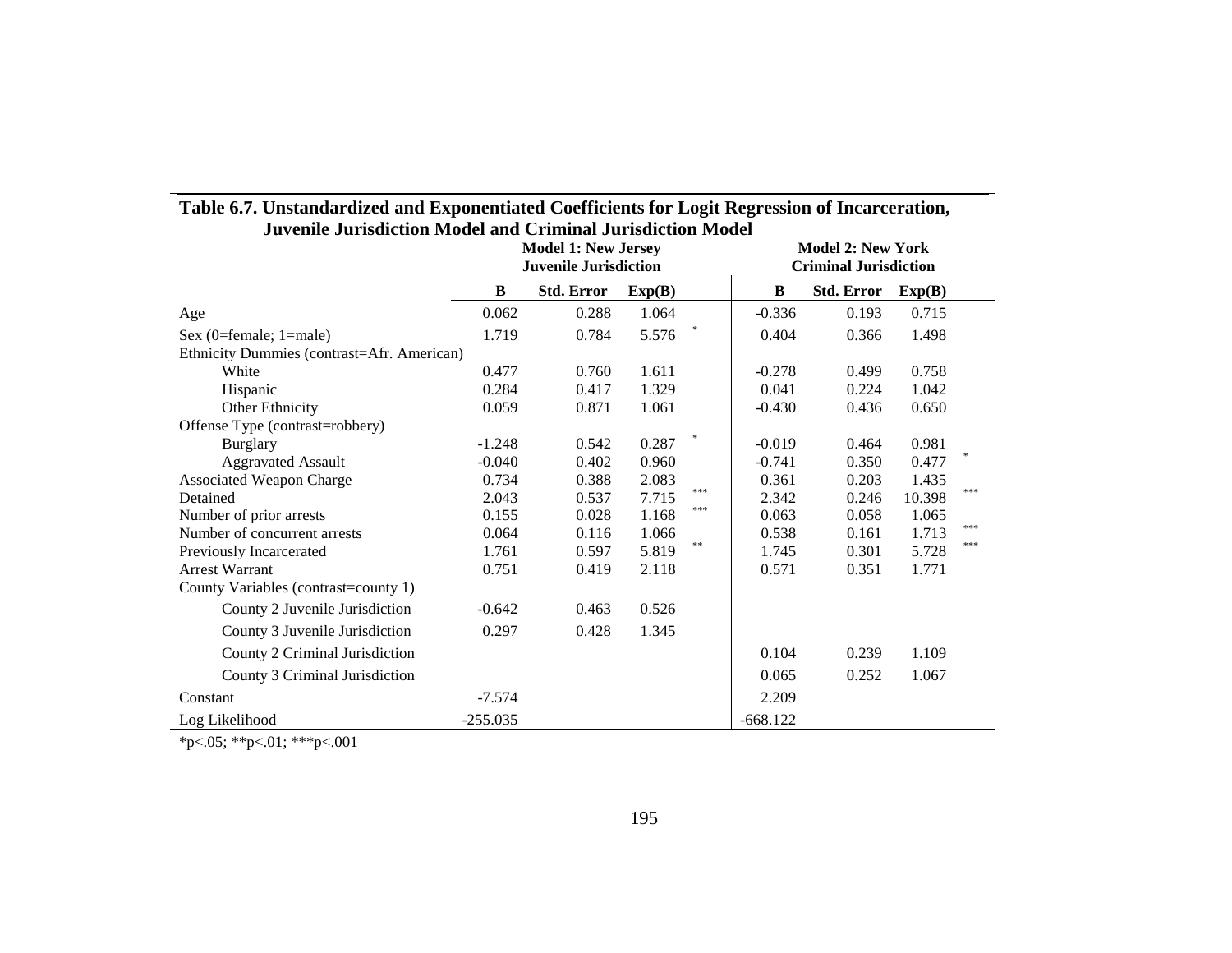#### **Sanctioning Goals**

At this point, I turn to the qualitative data to analyze the sanctioning goals held by court actors in the two jurisdiction types. According to a juvenile justice model and a criminal justice model, one would expect that the sanctioning goals in the criminal jurisdiction are more punitive than in the juvenile jurisdiction. If this is the case, I should find that a sanctioning goal of retribution or incapacitation guides sentencing in the criminal jurisdiction, and a sanctioning goal of rehabilitation guides sentencing in the juvenile jurisdiction. To compare sanctioning goals across jurisdiction types, I consider the courtroom observations and interviews on which I rely for the qualitative analyses in previous chapters.

As I illustrate in chapter two, the statutory goals of each jurisdiction are very different from one another. The New Jersey juvenile jurisdiction follows a dual statutory mission of community protection and rehabilitation; court actors are instructed to consider a defendant's best interests and future welfare in addition to protecting the community. In contrast, the New York criminal jurisdiction is not statutorily guided by any rehabilitative goal such as the defendant's future welfare or best interests. Rather, New York law establishes goals of retribution and incapacitation for sentencing in the criminal jurisdiction.

However, this statutory distinction of sentencing goals may or may not correspond to actual sanctioning goals held by courtroom decision-makers in the

This document is a research report submitted to the U.S. Department of Justice. This report has not been published by the Department. Opinions or points of view expressed are those of the author(s) and do not necessarily reflect the official position or policies of the U.S. Department of Justice.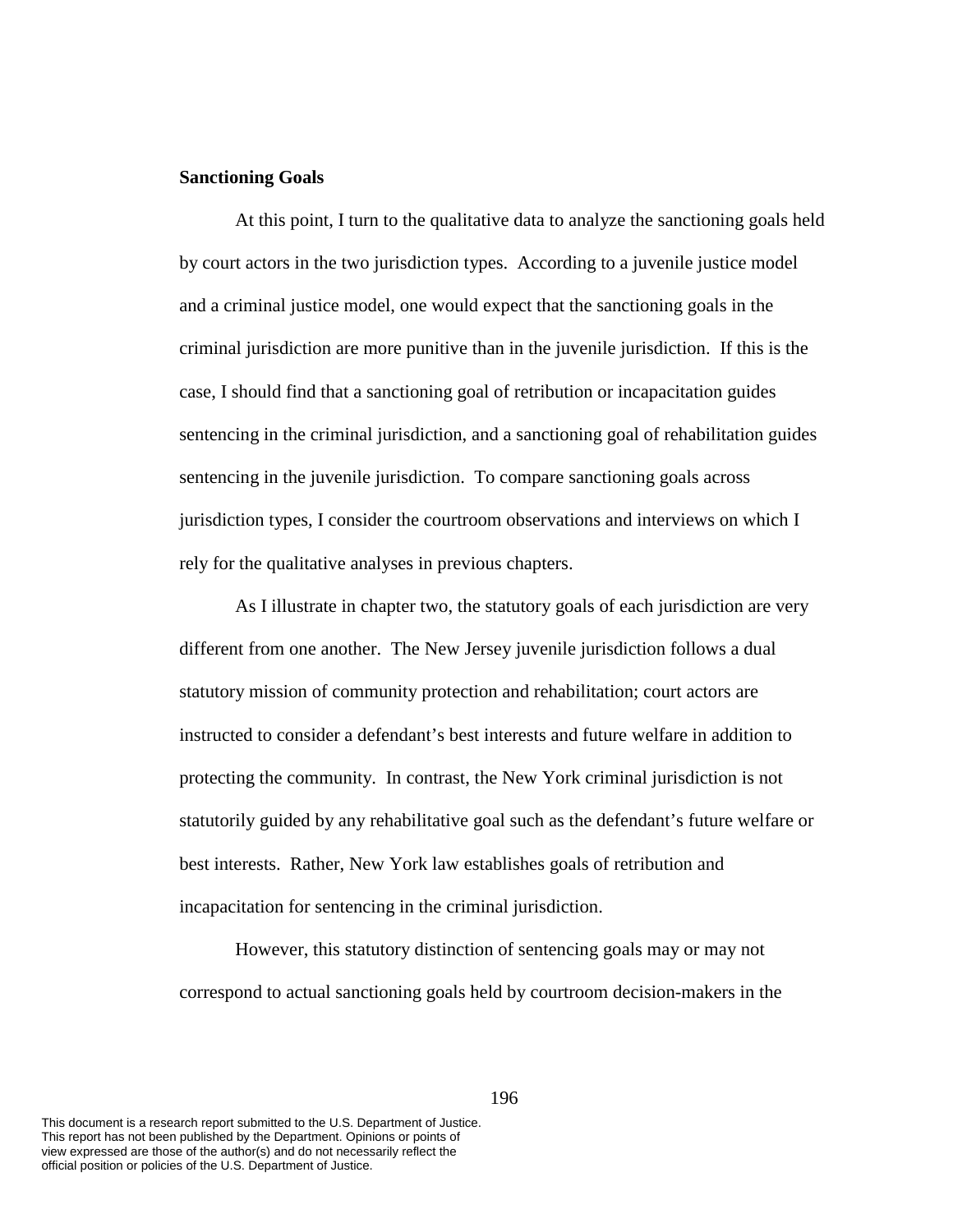criminal jurisdiction and juvenile jurisdiction. If the juvenile jurisdiction court actors do indeed hold rehabilitative goals relative to criminal jurisdiction court actors, and the criminal jurisdiction court actors hold more punitive sanctioning goals than the juvenile jurisdiction court actors, then this will add further support to a criminal justice model of punishment in the criminal jurisdiction and a juvenile justice model of punishment in the juvenile jurisdiction.

### *New Jersey Juvenile Jurisdiction*

Overall, I find that New Jersey juvenile jurisdiction court actors in each professional role do indeed follow the statutory dual mission of rehabilitation and punishment. Each court actor I interviewed in the juvenile jurisdiction expresses a belief that sentencing in the juvenile jurisdiction should attempt to rehabilitate juveniles, but also to protect the community by incarcerating "last resort" cases (see Emerson 1981):

When you do juvenile, it's a lot different than doing adult. With adult, you really are just dealing with crime and punishment. With juvenile you're dealing with rehabilitation. And when I look at the police report, I am thinking only as a lawyer, who is trying to win a case. When I speak to the parents, I am thinking more of social worker part of my job, where I have the best interest of the child at heart, trying to work towards his rehabilitation. What is wrong with the kid? What is his background? (#25 – defense attorney)

This isn't an adult [jurisdiction] where you are looking for the idea of retribution and punishment before rehabilitation. In juvenile, you are looking at rehabilitation first. (#30 – prosecutor)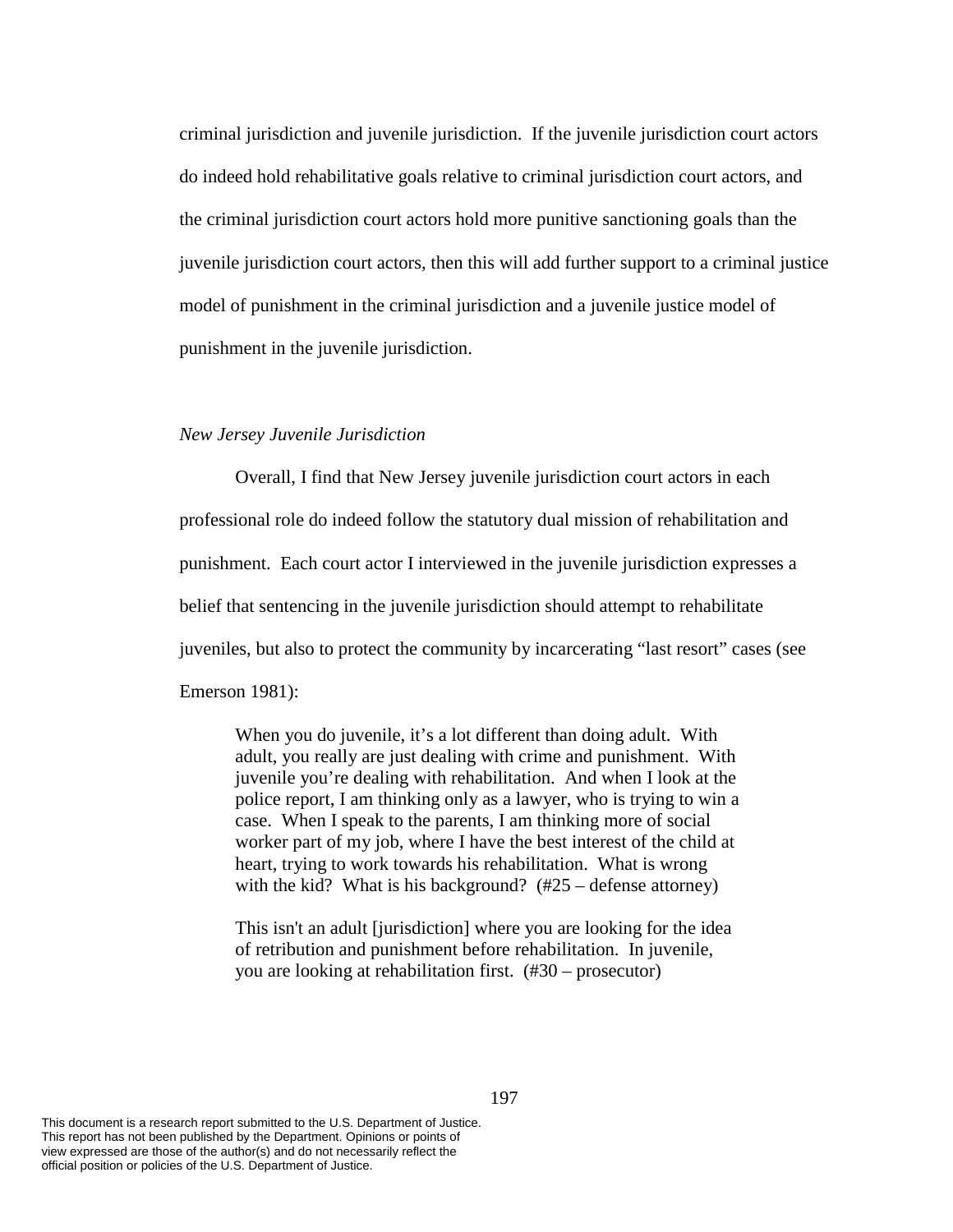There is a little bit more expectation [in the juvenile jurisdiction than in the criminal jurisdiction] that these kids are going to have several shots at some sort of rehabilitation and not just punishment straight out from the beginning unless they have done something horrifically awful from the get go. (#31 – prosecutor)

The juvenile jurisdiction's statutory mandate requires that defendants are

evaluated with an eye toward whether or not they can be treated through education or

counseling. The following court transcript illustrates the juvenile jurisdiction's focus

on treatment through a medical model, as prescribed by the progressive-era founders

of the juvenile justice system:

Judge: '[defense attorney], you and I have discussed this many times before. You know I don't believe in outpatient treatment without inpatient treatment. He's messed up before, how do I know he won't do it again?' Judge (to defendant): 'What drugs are you using?' Defendant: 'Angel dust and marijuana.' The judge then lectures the defendant on telling the truth, asks again, and defendant says same thing. Judge: 'Tell me the truth. Understand that we're asking in order to help you, so we know how to help you. If you go to the Doctor with a heart problem, you wouldn't lie, you'd be honest so that he could help you.' The judge then sentences the defendant to probation of eighteen months with an outpatient program. Judge: 'If you come back, you better bring a toothbrush!'

Thus the juvenile jurisdiction court actors approach punishment with a presumption of

finding a disposition that meets the treatment needs of the defendant.

Because they are linked to the state's family welfare system, the juvenile

jurisdiction has many non-custodial sentencing options that can be prescribed in an

attempt to rehabilitate. Agencies connected with the juvenile jurisdiction courts – with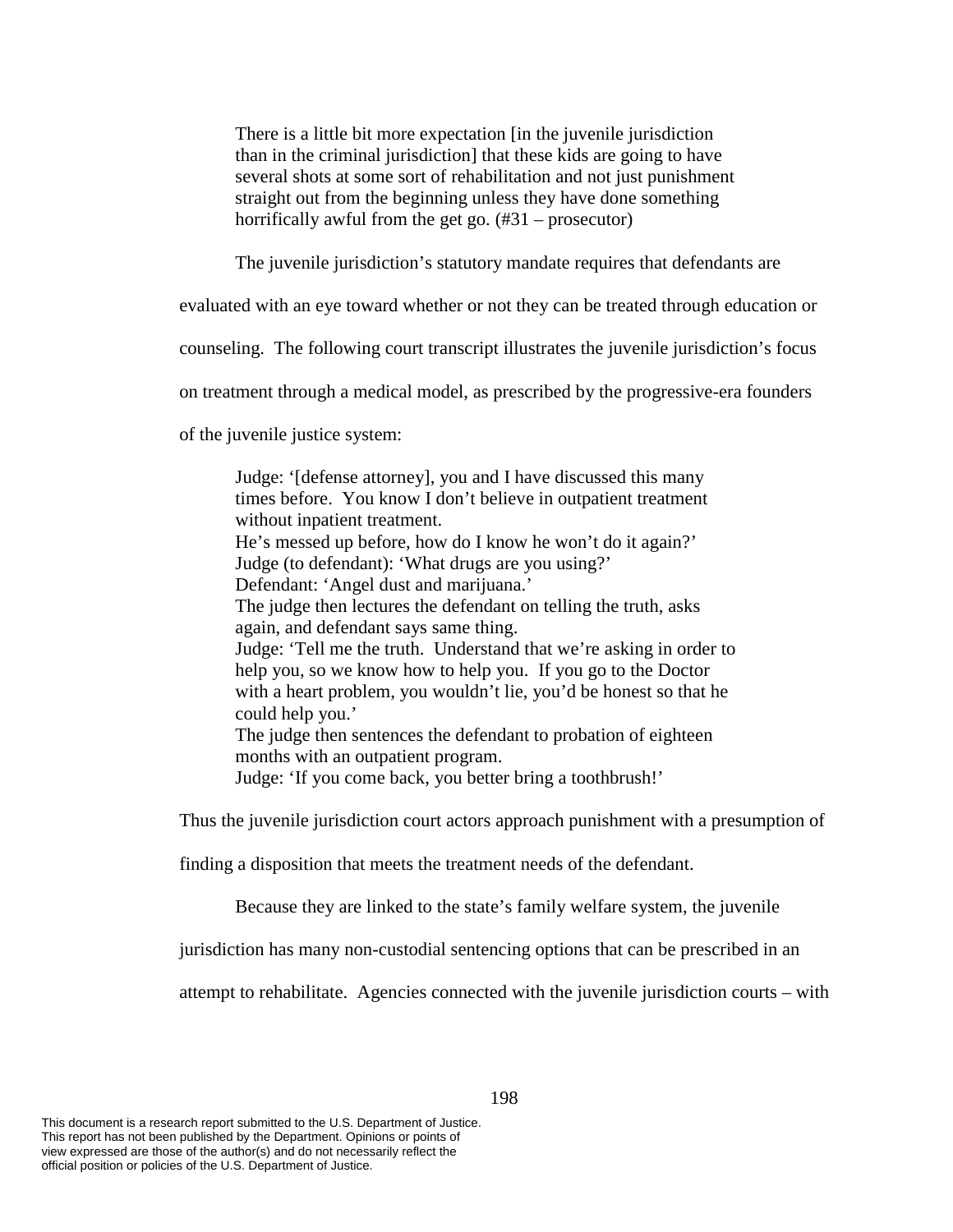whom they even share office space on the same floor in both courts – are able to provide the court with alternatives to incarceration. The Office of Probation, the Division of Youth and Family Services, and other State funded agencies offer counseling and treatment programs that the juvenile jurisdiction uses as non-custodial punishments. These agencies provide services such as anger management counseling and workshops encouraging youth to avoid drugs. When adolescents are sent to these programs, they are required to abide by rules such as curfews, drug testing, and reporting regularly to counselors.

To be clear, despite the non-custodial options available in the juvenile jurisdiction and the statutory goal of achieving rehabilitation, punishment is still a consideration. The sentencing statutes make both goals explicitly clear. Juvenile jurisdiction court actors give serious consideration to harsh punishments such as incarceration in order to protect the community from predatory youth when they believe it necessary:

I think the purpose [of juvenile court] is twofold, to get them the help that they might need. At least for me it's twofold. And obviously punitive in nature. I don't think anyone will deny this, sentences often reflect the nature of the crime. So while certainly the advocates for the juveniles are for rehabilitation, you can go just about anywhere…there are many different types of outlets for rehabilitation. Not all of them are at [the state juvenile prison] or [residential juvenile justice commission] programs. So obviously the system recognizes the need to keep the community safe and the need to punish offenders. (#14 – prosecutor)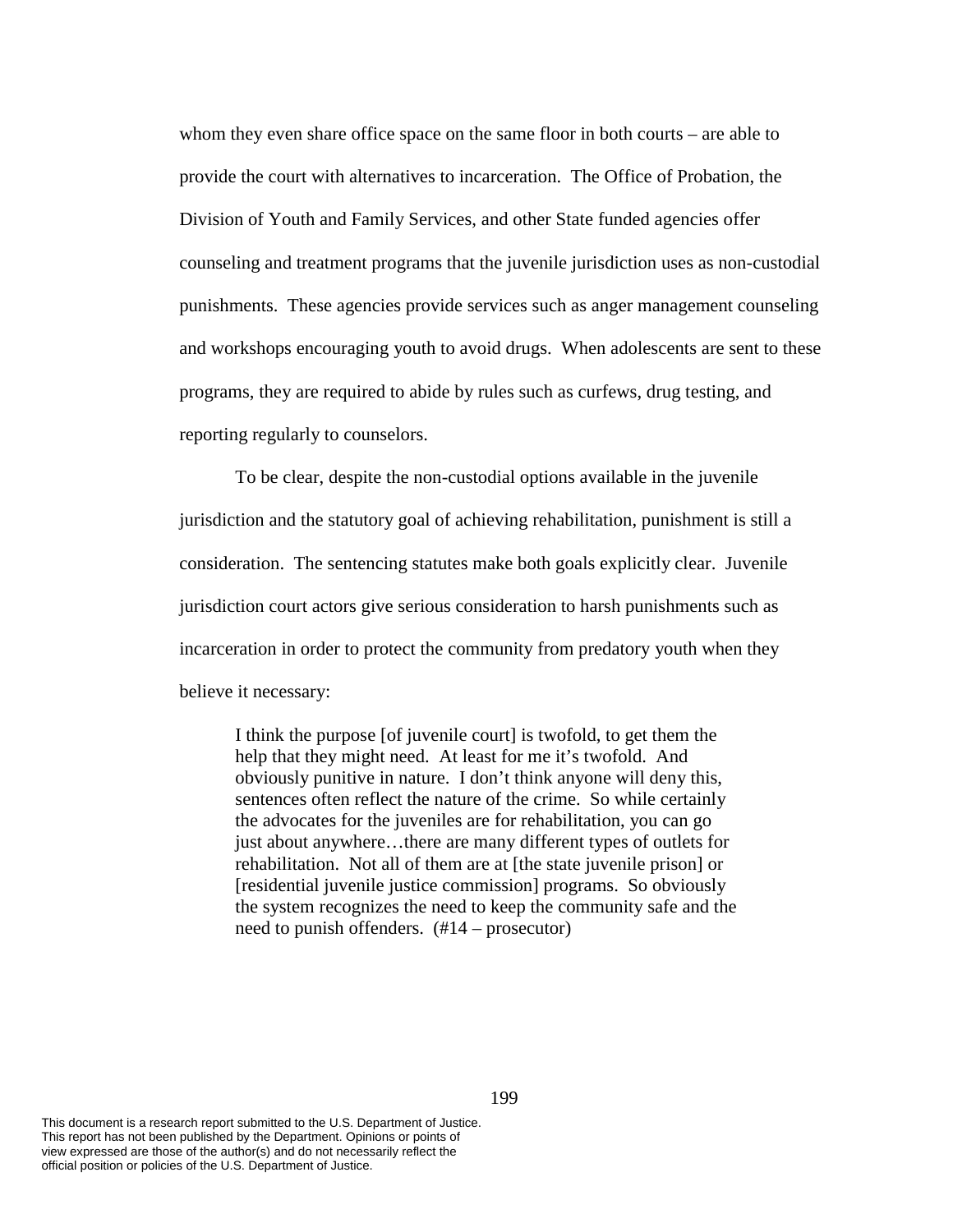This dual goal of rehabilitation and punishment is mentioned by several court actors in interviews, and even stated in court:

Judge (to defendant): 'Given that there are two purposes to the juvenile justice system, punishment and rehabilitation, you're to be put on probation. This is an offense for which an adult would almost certainly go to prison.' (Walker County juvenile court)

The sanctioning goals of juvenile jurisdiction actors are consistent across the two courts I studied and invariant across stage of case processing. As the above statements by court actors make clear, juvenile jurisdiction courtroom workgroup members take seriously the statutorily defined dual purpose of the juvenile jurisdiction: to punish and to rehabilitate. Both of these goals guide their apparent behaviors in court, suggesting that the juvenile jurisdiction courtroom workgroups do indeed pursue a juvenile justice model of rehabilitative sanctioning goals.

### *New York Criminal Jurisdiction*

Perhaps surprisingly, the criminal jurisdiction court actors pursue a similar goal of rehabilitating adolescents. Recall how criminal jurisdiction workgroups bifurcate case processing into two phases, whereby they practice elements of a criminal justice model during the early stages but a juvenile justice model during the sentencing stage. As part of this bifurcation into what I have called a sequential model of justice, the courtroom workgroups pursue a goal of sentencing deserving youth (below the imprisonment threshold) to treatment-oriented sentences. This is best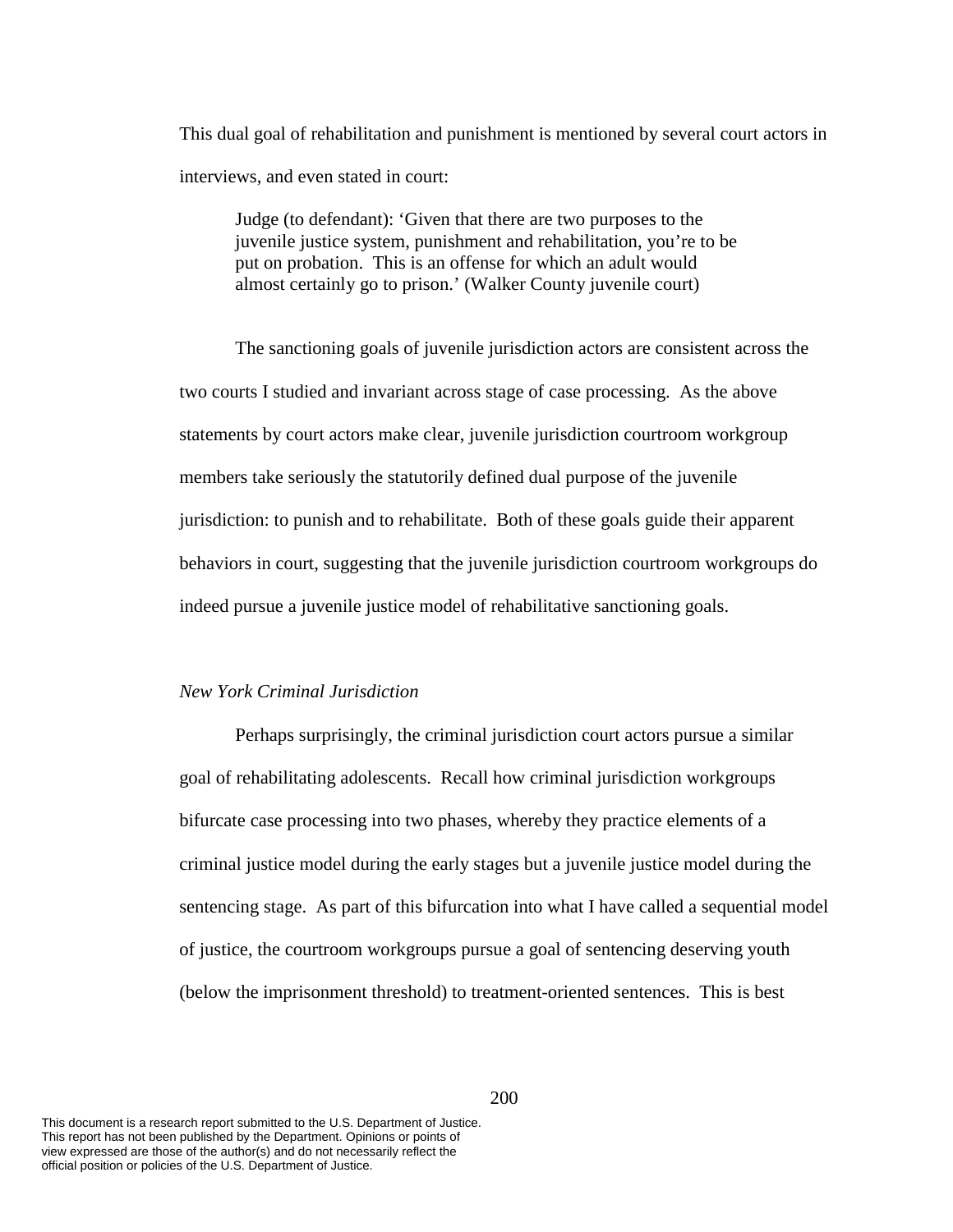displayed by the comments of one criminal jurisdiction youth part judge who calls himself a "child-saver," stating that his goal is to "save as many children as possible."

This sentiment is shared in varying degrees by court actors in both criminal jurisdiction courts and each professional role. Though most criminal jurisdiction court actors do not phrase their goals as "rehabilitative" or "treatment-oriented", they offer the goal of reduced punishment for youth relative to the punitive sentences given to adults:

The punishment is not as severe and for a crime that an adult commits I give a fourteen-year-old probation and I wouldn't dream of giving a twenty-two-year-old or twenty-five-year-old probation for the same crime... $(\text{\#}16 - \text{judge})$ 

[Adolescents] should be held accountable for adult activity but I don't think the consequences should be the same. (#17 – prosecutor)

Thus, I find that the criminal jurisdiction workgroups actually pursue a juvenile justice model of rehabilitative treatment – or at least reduced punishment relative to the punitive sentences given to older offenders – relative to a criminal justice model of punitive sanctioning goals that one would anticipate based on the prior literature.

This raises an interesting question: if criminal jurisdiction courtroom workgroups pursue rehabilitative sentencing goals, why is punishment more severe in the criminal jurisdiction? As I show in this chapter, adolescents prosecuted in the criminal jurisdiction are significantly more likely to be incarcerated, controlling for offense and offender characteristics.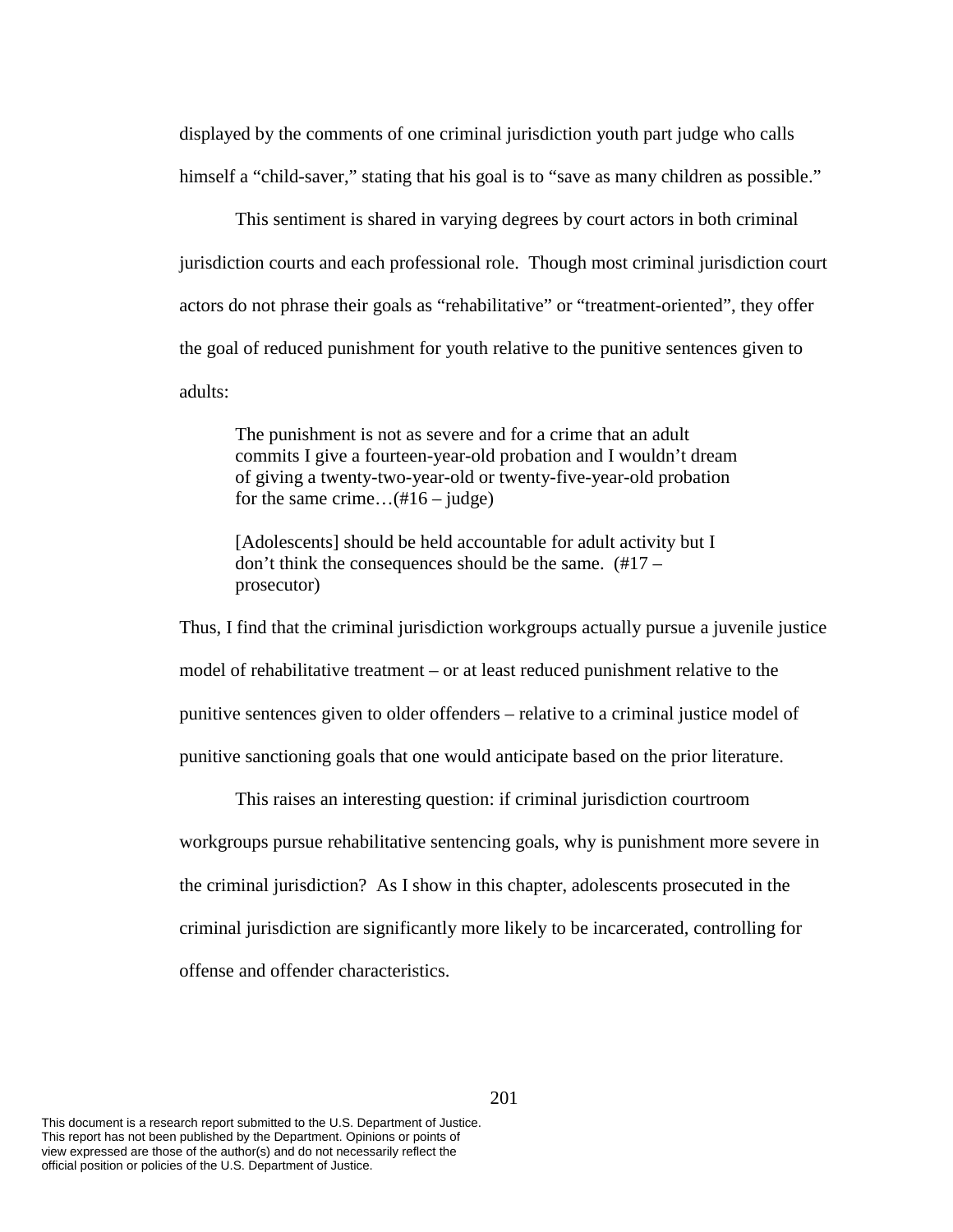According to criminal jurisdiction judges, this disparity in punishment severity largely is a result of the sentencing options available to them. Criminal jurisdiction court actors claim to be hampered by a lack of sentencing options, relative to the sentencing options of juvenile jurisdiction courts. These court actors discussed with me the disparity between non-custodial options in the juvenile and criminal jurisdictions. The criminal jurisdictions do not have as many liaisons with treatment agencies or professionals as do juvenile jurisdictions, nor do they have as many treatment-oriented dispositions available to them. According to one criminal jurisdiction judge:

Family courts and juvenile courts have more options [than the criminal jurisdiction]. They have more options to provide help in a number of ways, plus when the court's goal is not punishment, but rather rehabilitation, you can expedite cases. …Some kids that you would like to – some of these kids need what's called a structured setting, which is a euphemism for 'well they can't be on probation at home, because that's not a structured setting'. It means there's not enough structure in the family of this child, even coupled with a supervising probation officer to provide an appropriate place to supervise the kid. So then a structured setting to a family court judge could mean places that are short of jail, that provide all sorts of services that are not, you know, a jail. For me there is no such place. I have – there is nothing intermediate to me. … There is no state [treatment] facility [short of prison] where I can mandate the kid. A family court judge does have facilities where the judge says I'm mandating that someone take this kid. … The state doesn't have these intermediate things for these juveniles that we choose to treat as adults. (#16)

The relative lack of intermediate sentencing options is a severe constraint on the criminal jurisdiction judges' decision-making (see Morris and Tonry 1990). The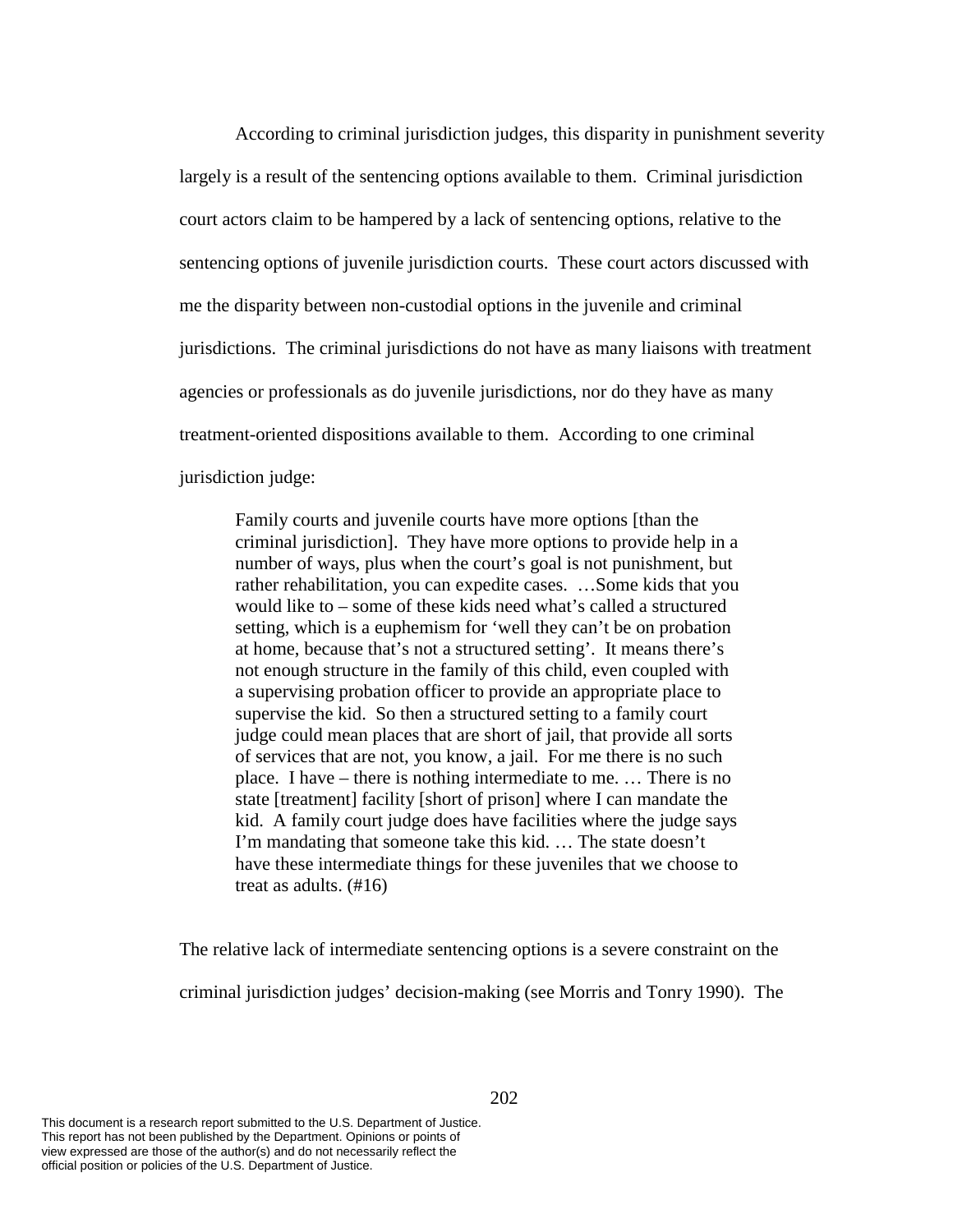judges attempt to overcome this constraint by inviting external sponsoring agencies into court during the sentencing stage of case processing, but they report that this is insufficient to match their rehabilitative sentencing goals.

Thus, I find that New York criminal jurisdiction court actors pursue a juvenile justice model of rehabilitative sentencing goals (or at least a goal of reduced punishments), though they are constrained in their ability to enact this model. New Jersey juvenile jurisdiction court actors also pursue a juvenile justice model of rehabilitative sentencing goals, and they face fewer constraints in enacting these goals.

#### *Scaled Responses of Sanctioning Goals*

To examine further the sanctioning goals of courtroom workgroups in each jurisdiction type, I collected surveys from each interview respondent (see chapter two) that inquire about what sentencing goals or ideas *should* influence sentencing of adolescents, in their opinions. In table 6.8 I report the mean responses to survey questions asking respondents to evaluate how important sentencing goals or ideas should be. The numbers in table 6.8 are the average responses to scaled questions of how valuable each sanctioning goal should be on a scale of one to four, with one being not important at all and four being very important. The respondents rated each goal independently, rather than ranking the goals relative to one another.

Table 6.8 illustrates that New Jersey juvenile jurisdiction court actors value several goals in near equal proportions. New Jersey juvenile jurisdiction decision-

This document is a research report submitted to the U.S. Department of Justice. This report has not been published by the Department. Opinions or points of view expressed are those of the author(s) and do not necessarily reflect the official position or policies of the U.S. Department of Justice.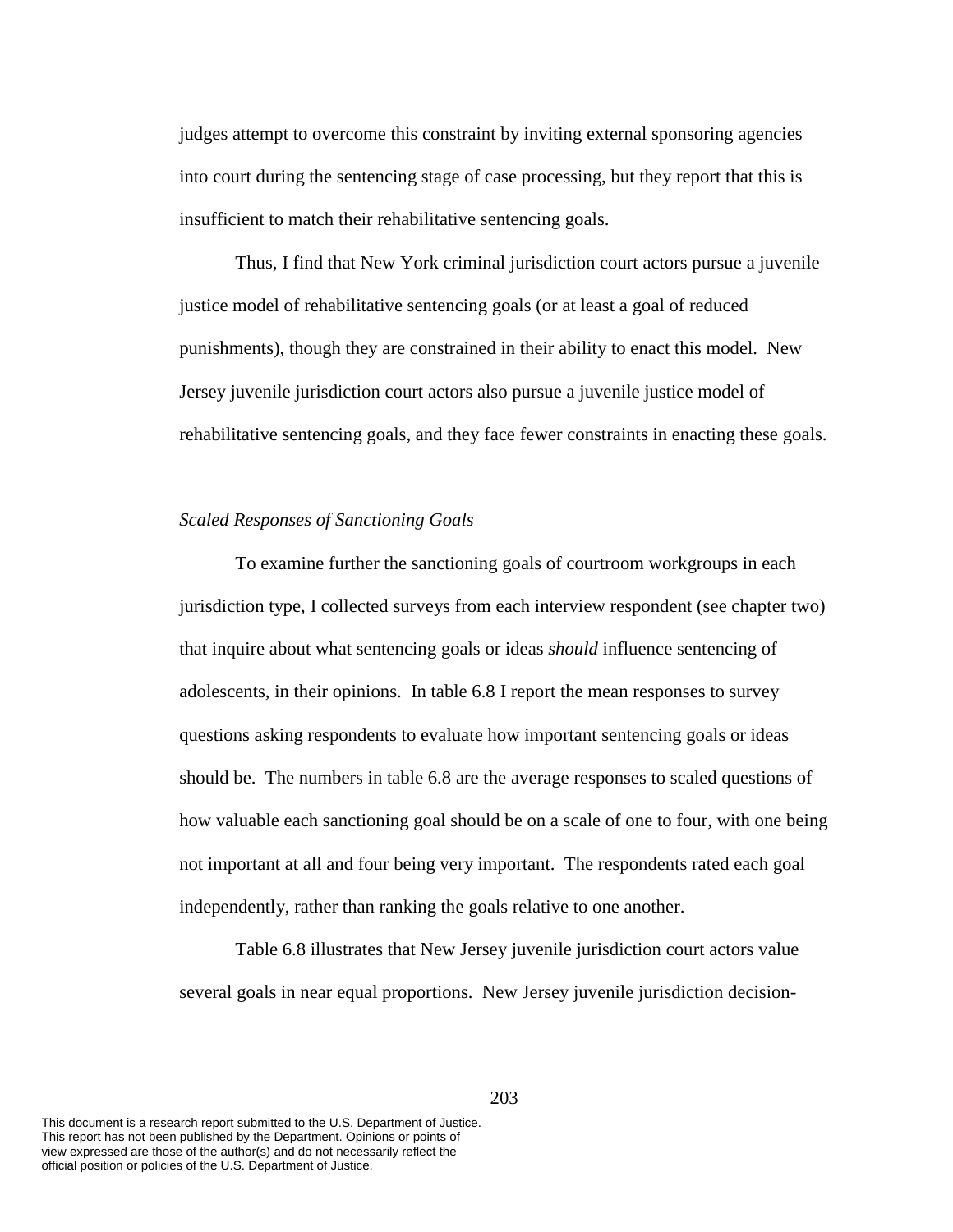makers express ideas that correspond to the statutory mandate governing the jurisdiction's sentencing criteria – an equal emphasis on both a defendant's future welfare and crime control. The only goals not rated as important by New Jersey juvenile jurisdiction court actors are just deserts, retribution and (other than prosecutors) maintaining moral order by establishing right from wrong.

Contrary to the expectation that criminal jurisdiction court actors will hold more punitive goals, the New York criminal jurisdiction survey respondents offer similar accounts as the New Jersey juvenile jurisdiction respondents of the sentencing criteria that should be prioritized. Mirroring the survey results from the New Jersey juvenile jurisdiction respondents, I find that the New York criminal jurisdiction respondents rate almost all of the goal options as important (table 6.8). The only exceptions to this are retribution, and making an example of the offender as a general deterrent.

Hence, overall, it seems that both New Jersey juvenile jurisdiction actors and New York criminal jurisdictions actors follow goals of both punishment and rehabilitation when sentencing adolescents. This result suggests that with regard to sanctioning goals, a juvenile justice model is pursued in both jurisdiction types, rather than different models of justice across jurisdiction types.

This document is a research report submitted to the U.S. Department of Justice. This report has not been published by the Department. Opinions or points of view expressed are those of the author(s) and do not necessarily reflect the official position or policies of the U.S. Department of Justice.

204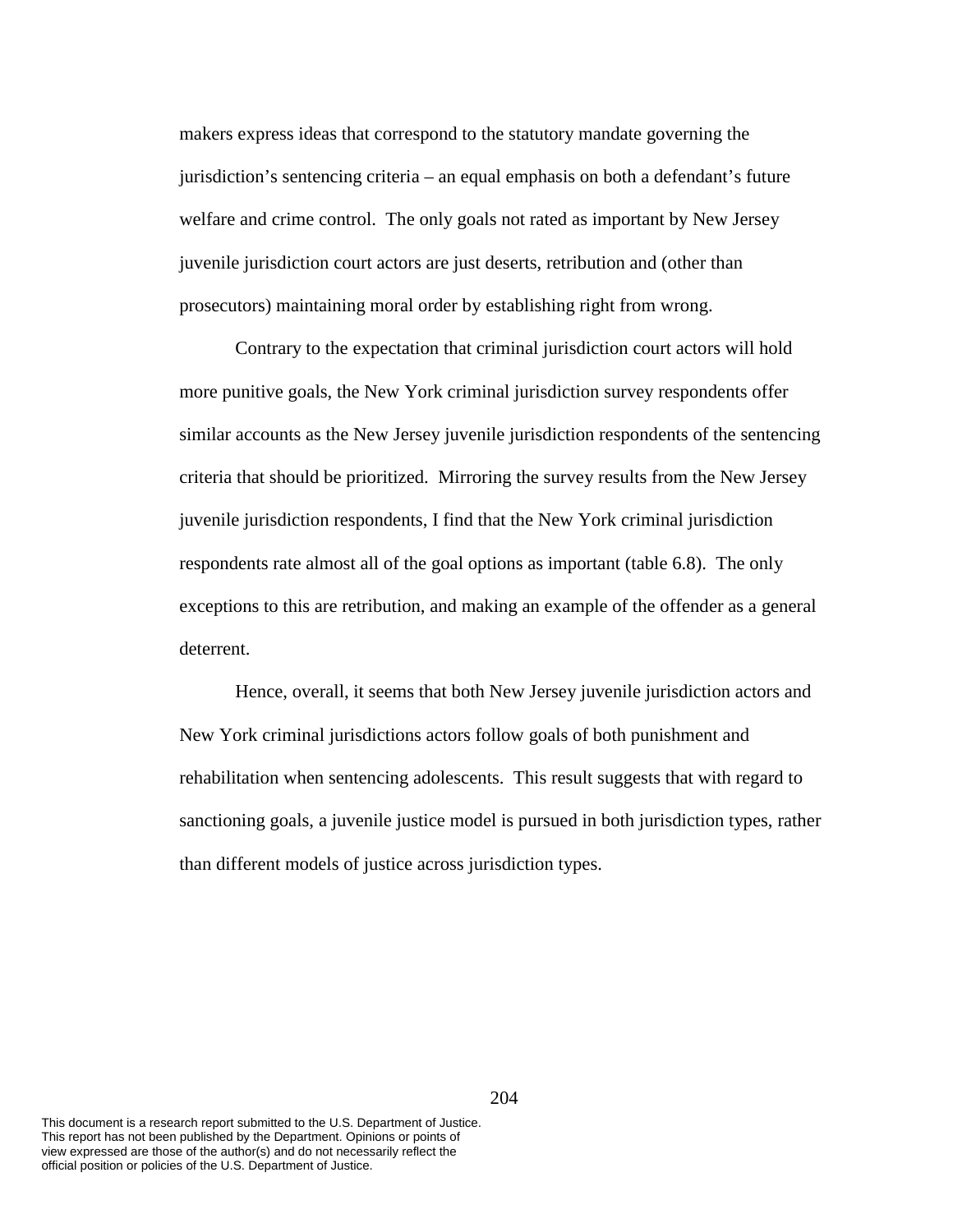|                           | Juvenile Jurisdiction Mean<br>Responses |                      | Criminal Jurisdiction Mean<br>Responses |        |                      |                  |
|---------------------------|-----------------------------------------|----------------------|-----------------------------------------|--------|----------------------|------------------|
| 1. Offenders' Needs       | Judges                                  | Defense<br>Attorneys | Prosecu-<br>tors                        | Judges | Defense<br>Attorneys | Prosecu-<br>tors |
| Treatment /               |                                         |                      |                                         |        |                      |                  |
| Rehabilitation            | 4.0                                     | 3.9                  | 3.5                                     | 4.0    | 4.0                  | 3.0              |
| Recognizing               |                                         |                      |                                         |        |                      |                  |
| <b>Emotional or Other</b> |                                         |                      |                                         |        |                      |                  |
| Needs of Offender         | 3.0                                     | 3.7                  | 3.0                                     | 2.5    | 3.4                  | 2.4              |
| 2. Crime Prevention       |                                         |                      |                                         |        |                      |                  |
| Preventing the            |                                         |                      |                                         |        |                      |                  |
| Individual from           |                                         |                      |                                         |        |                      |                  |
| <b>Committing Future</b>  |                                         |                      |                                         |        |                      |                  |
| $C$ rime                  | 3.0                                     | 3.4                  | 3.8                                     | 4.0    | 3.3                  | 4.0              |
| Making an Example         |                                         |                      |                                         |        |                      |                  |
| of the Offender in        |                                         |                      |                                         |        |                      |                  |
| Order to Prevent          |                                         |                      |                                         |        |                      |                  |
| Crime in General          | 3.0                                     | 1.9                  | 3.3                                     | 1.5    | 1.1                  | 2.0              |
| Protecting the            |                                         |                      |                                         |        |                      |                  |
| Community                 | 4.0                                     | 3.4                  | 3.5                                     | 4.0    | 2.4                  | 3.8              |
| 3. Punishment & Justice   |                                         |                      |                                         |        |                      |                  |
| Retribution - "An         |                                         |                      |                                         |        |                      |                  |
| eye for an eye"           | 1.0                                     | 1.1                  | 1.5                                     | 1.0    | 1.0                  | 1.4              |
| Just Deserts -            |                                         |                      |                                         |        |                      |                  |
| Providing the most        |                                         |                      |                                         |        |                      |                  |
| appropriate legal         |                                         |                      |                                         |        |                      |                  |
| punishment to fit the     |                                         |                      |                                         |        |                      |                  |
| crime                     | 2.0                                     | 2.3                  | 3.3                                     | 3.0    | 1.9                  | 2.8              |
| Finding a Morally         |                                         |                      |                                         |        |                      |                  |
| <b>Fitting Punishment</b> | 1.0                                     | 1.4                  | 3.0                                     | 3.5    | 2.0                  | 3.2              |
| 4. Due Process            |                                         |                      |                                         |        |                      |                  |
| Fairness and Equal        |                                         |                      |                                         |        |                      |                  |
| Justice for all           |                                         |                      |                                         |        |                      |                  |
| Defendants                | 4.0                                     | 4.0                  | 3.8                                     | 4.0    | 3.4                  | 4.0              |
| Protecting the Legal      |                                         |                      |                                         |        |                      |                  |
| Rights of the             |                                         |                      |                                         |        |                      |                  |
| Offender                  | 4.0                                     | 3.7                  | 3.3                                     | 3.0    | 3.9                  | 3.2              |
| 5. Victims / Moral Order  |                                         |                      |                                         |        |                      |                  |
| Looking After the         |                                         |                      |                                         |        |                      |                  |
| Rights and Needs of       |                                         |                      |                                         |        |                      |                  |
| the Victims               | 4.0                                     | 2.7                  | 3.5                                     | 3.5    | 2.1                  | 3.6              |
| <b>Maintaining Moral</b>  |                                         |                      |                                         |        |                      |                  |
| Order by                  |                                         |                      |                                         |        |                      |                  |
| <b>Establishing Right</b> |                                         |                      |                                         |        |                      |                  |
| and Wrong Behavior        | 1.0                                     | 1.6                  | 3.0                                     | 3.0    | 1.9                  | 2.8              |

# **Table 6.8. Survey Responses to Factors That Should be Considered**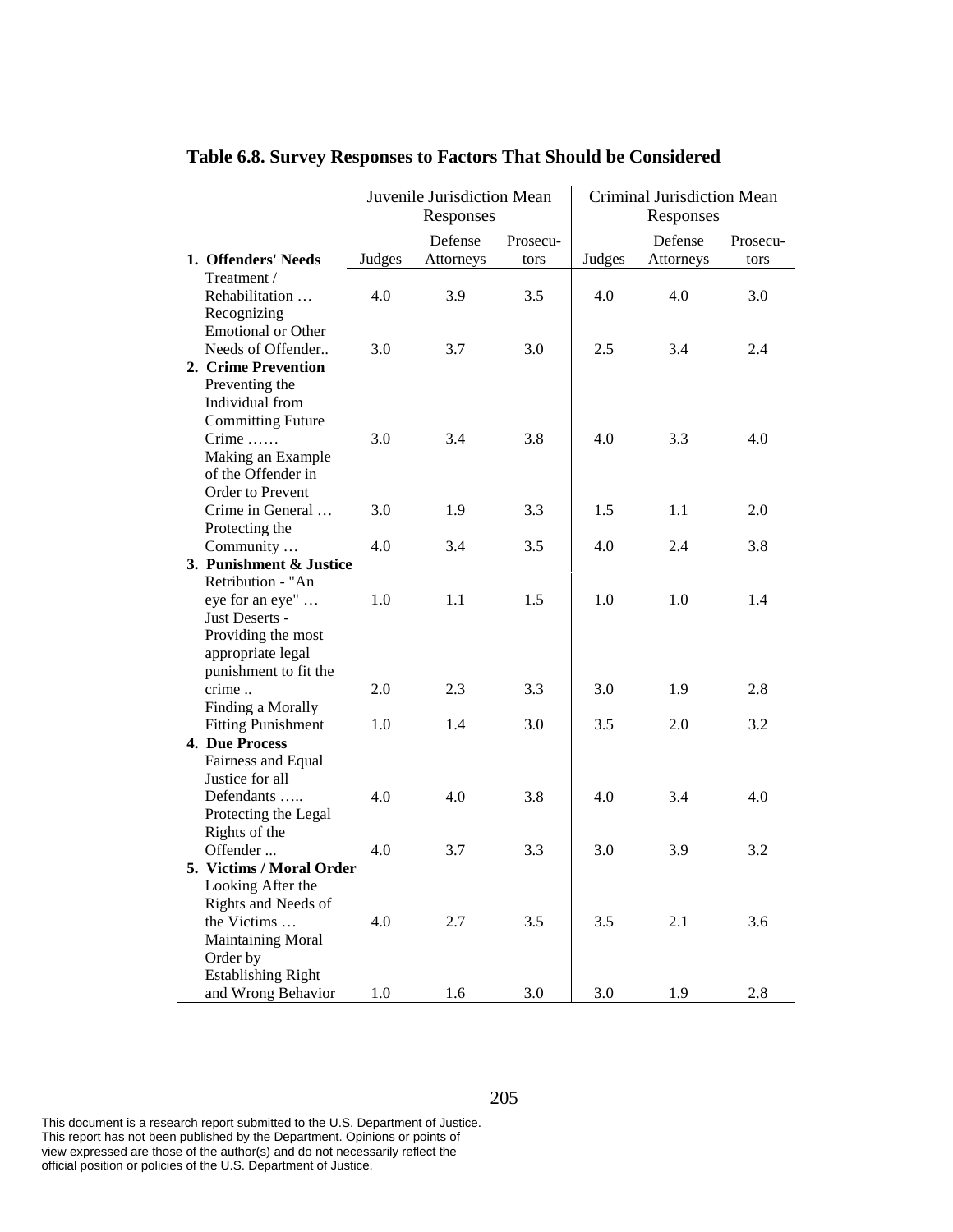## **Conclusion**

In this chapter, I test whether juvenile and criminal jurisdictions fit the last of three dimensions distinguishing between a juvenile justice model and a criminal justice model: punishment. With regard to punishment severity, I find that adolescents prosecuted in the New York criminal jurisdiction are much more likely to be detained pretrial, given any court action (analogous to convicted), and sentenced to incarceration than adolescents in the New Jersey juvenile jurisdiction. And, among adolescents who are incarcerated, those in the criminal jurisdiction receive much longer sentences than those in the juvenile jurisdiction. These results are clear from both descriptive comparisons and (for likelihood of incarceration) multivariate analyses controlling for offense and offender characteristics. They clearly show that with regard to punishment severity, criminal jurisdictions reflect a criminal justice model of relatively severe punishments and juvenile jurisdictions reflect a juvenile justice model with relatively less severe punishments.

In this chapter I also analyze the effect of jurisdiction type on sanctioning goals. Although the criminal and juvenile jurisdictions follow disparate statutory goals – with the New York criminal jurisdiction statutes suggesting sanctioning goals of retribution and incapacitation, and the New Jersey juvenile jurisdiction statutes suggesting goals of rehabilitation and community protection – I find that the individual court actors in both jurisdiction types hold similar sentencing goals. That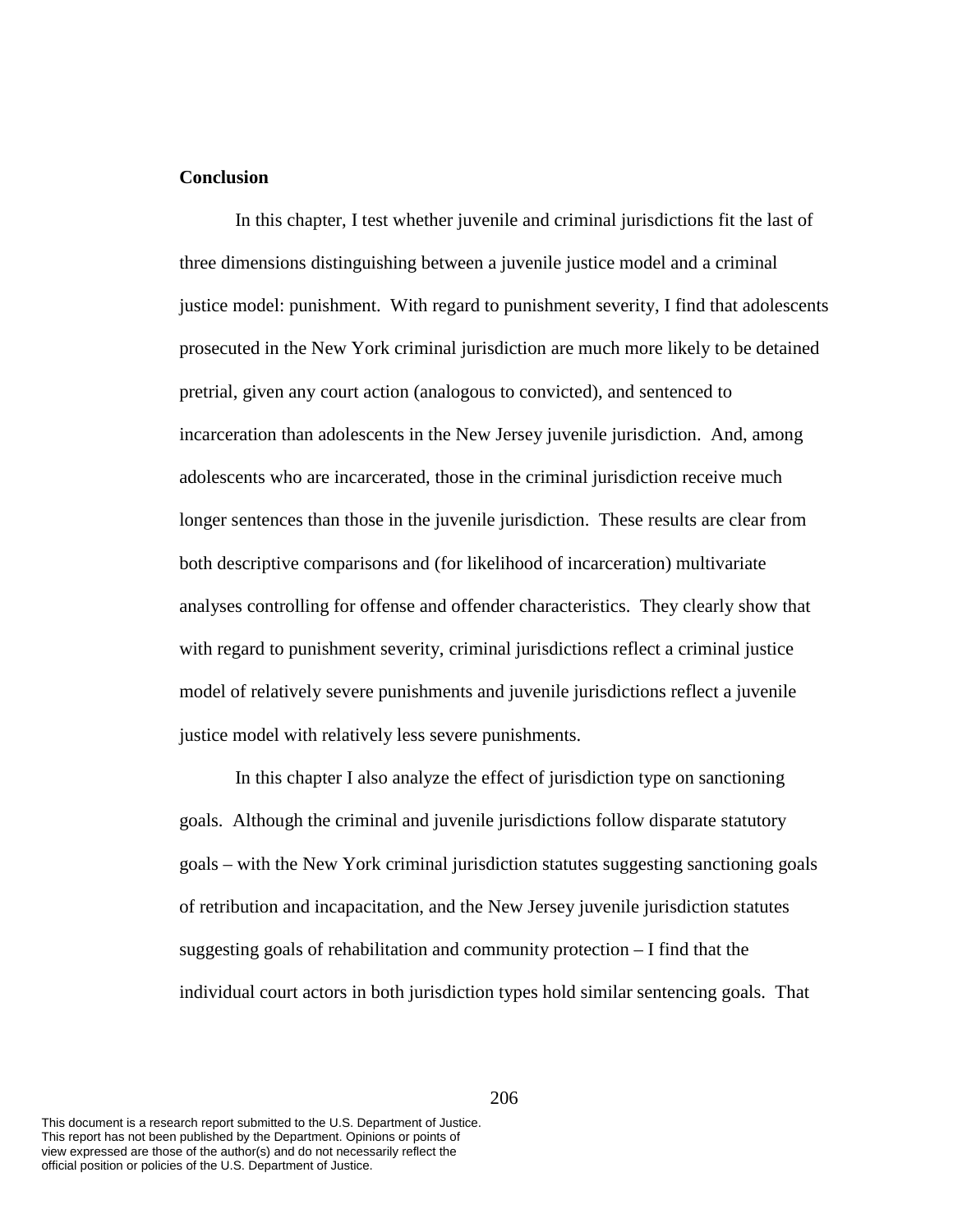is, courtroom actors in both the juvenile jurisdiction and the criminal jurisdiction pursue a juvenile justice model of sanctioning goals by seeking to rehabilitate youth, or at least to offer reduced sentences relative to those given to older offenders.

This result is surprising, given the robust effect of jurisdiction type on sentencing, with much more severe punishments in the New York criminal jurisdiction. I find that the mismatch between the sanctioning goals of court actors within the criminal jurisdiction (holding a juvenile justice model of rehabilitative sanctioning goals) and the actual punishments prescribed by the criminal jurisdiction (a criminal justice model of severe punishments) is a result of the constrained sentencing options within the criminal jurisdiction.

Finally, when considering the effect of court context on punishment severity, my results mirror those of the previous chapters. That is, I find that court context plays very little role in determining punishment severity. Though the percentages of adolescents detained pretrial and given any court action fluctuate between courts within both the New Jersey juvenile jurisdiction and the New York criminal jurisdiction, there is no significant relationship between court context and likelihood of incarceration. Thus, again my results fail to support prior research on the important effect of local legal culture of individual court communities (eg. Dixon 1995; Eisenstein et al. 1988).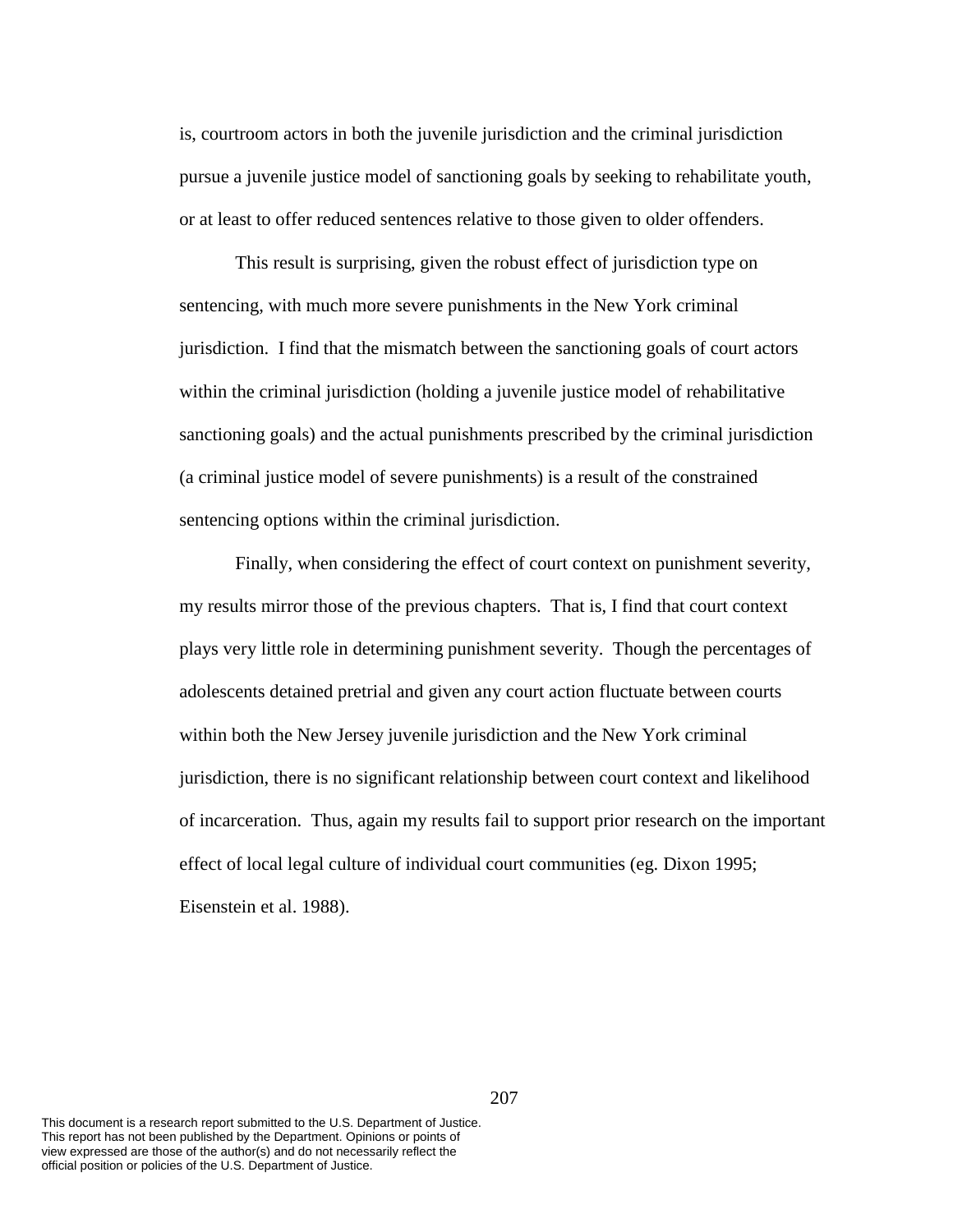#### **CONCLUSION**

In this dissertation I compare the prosecution and punishment of adolescents in the New Jersey juvenile jurisdiction and the New York criminal jurisdiction. To determine whether criminal or juvenile justice is pursued when adolescents are prosecuted and punished in the juvenile and criminal jurisdictions, I analyze quantitative and qualitative data on the process and outcomes of cases in these two jurisdiction types. The lower threshold for criminal jurisdiction prosecution in New York than in New Jersey allows me to compare cases of defendants with similar arrest charges and of similar ages across the two jurisdiction types, and across county-level courts within the New York criminal jurisdiction and within the New Jersey juvenile jurisdiction. More specifically, I analyze quantitative and qualitative data to determine if the prosecution and punishment of adolescents reflect a criminal justice model or a juvenile justice model in the criminal and juvenile jurisdictions, along three dimensions: formality of case processing, evaluation of adolescents, and punishment.

Prior research suggests and political rhetoric assumes that relative to one another, juvenile and criminal jurisdictions differ significantly along these three dimensions, corresponding to the distinction between a juvenile justice model and a criminal justice model. According to a juvenile justice model, juvenile jurisdiction case processing is less formal than criminal jurisdiction case processing, evaluation of adolescents in the juvenile jurisdiction focuses on characteristics of offenders rather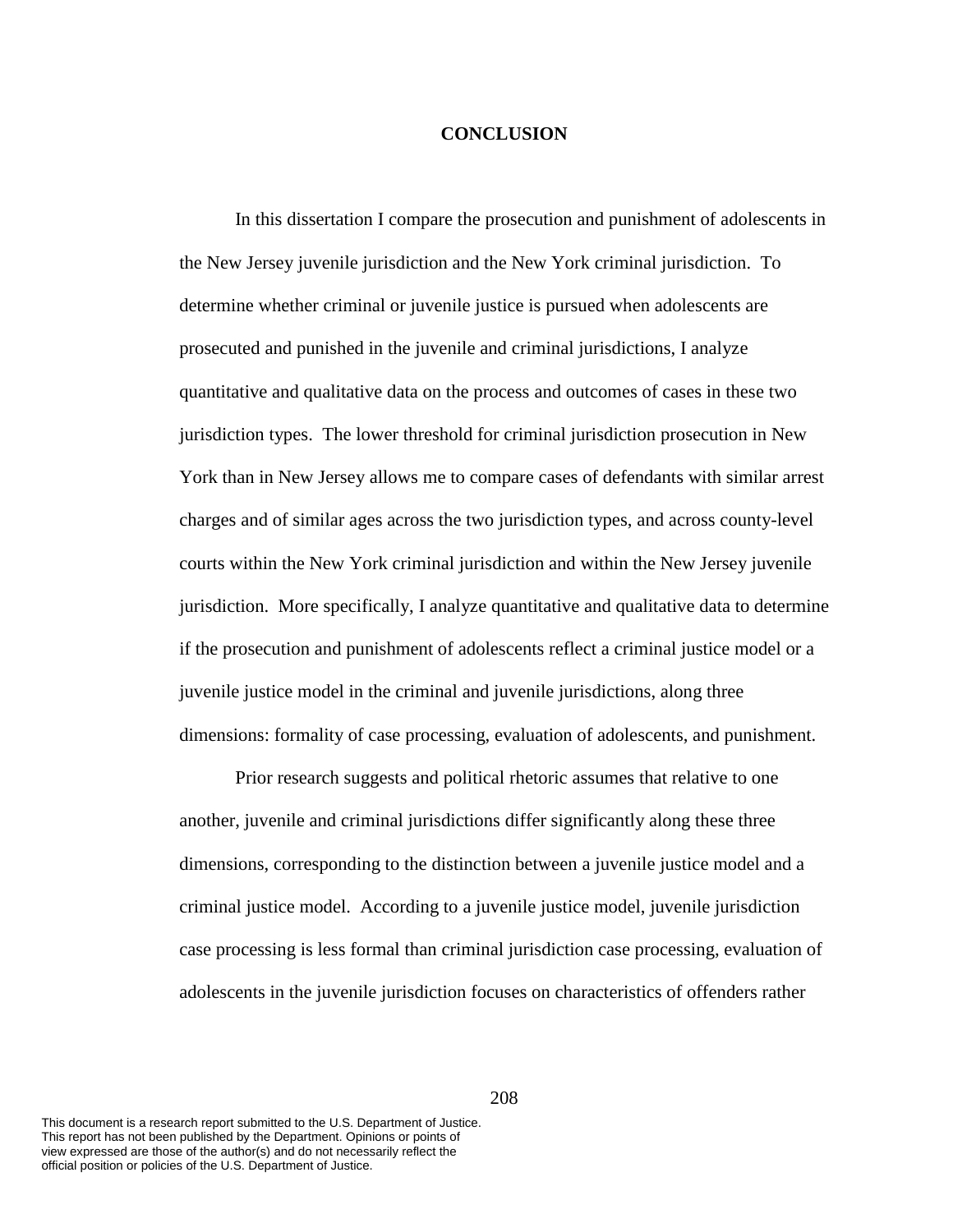than only characteristics of offenses, and punishment is less severe and more focused on rehabilitation than in the criminal jurisdiction. In contrast, according to a criminal justice model, criminal jurisdiction case processing is formal, evaluations are based on characteristics of offenses, and punishments are relatively more severe and more focused on retribution or incapacitation.

I find that the prosecution and punishment of adolescents in the New Jersey juvenile jurisdiction fits the juvenile justice model. Case processing indeed is informal, decision-makers evaluate adolescents with both offender and offense characteristics in mind, and sentencing proceeds through rehabilitative goals and is relatively lenient. These conclusions hold true for both stages of case processing – prior to sentencing and during the sentencing stage – as well as for both courts within the New Jersey juvenile jurisdiction. Hence I conclude that the juvenile jurisdiction does reflect a juvenile justice model.

Despite the neat fit of data to the theoretical model in the juvenile jurisdiction, the prosecution and punishment of adolescents in the New York criminal jurisdiction is more complex because it fits neither a criminal justice model nor a juvenile justice model throughout case processing. I find that during the early stage of case processing, the New York criminal jurisdiction reflects a criminal justice model. Case processing during this stage is formal and evaluations are based on offenses rather than offenders. Yet once the sentencing stage of case processing begins, a juvenile justice model better describes proceedings in the New York criminal jurisdiction.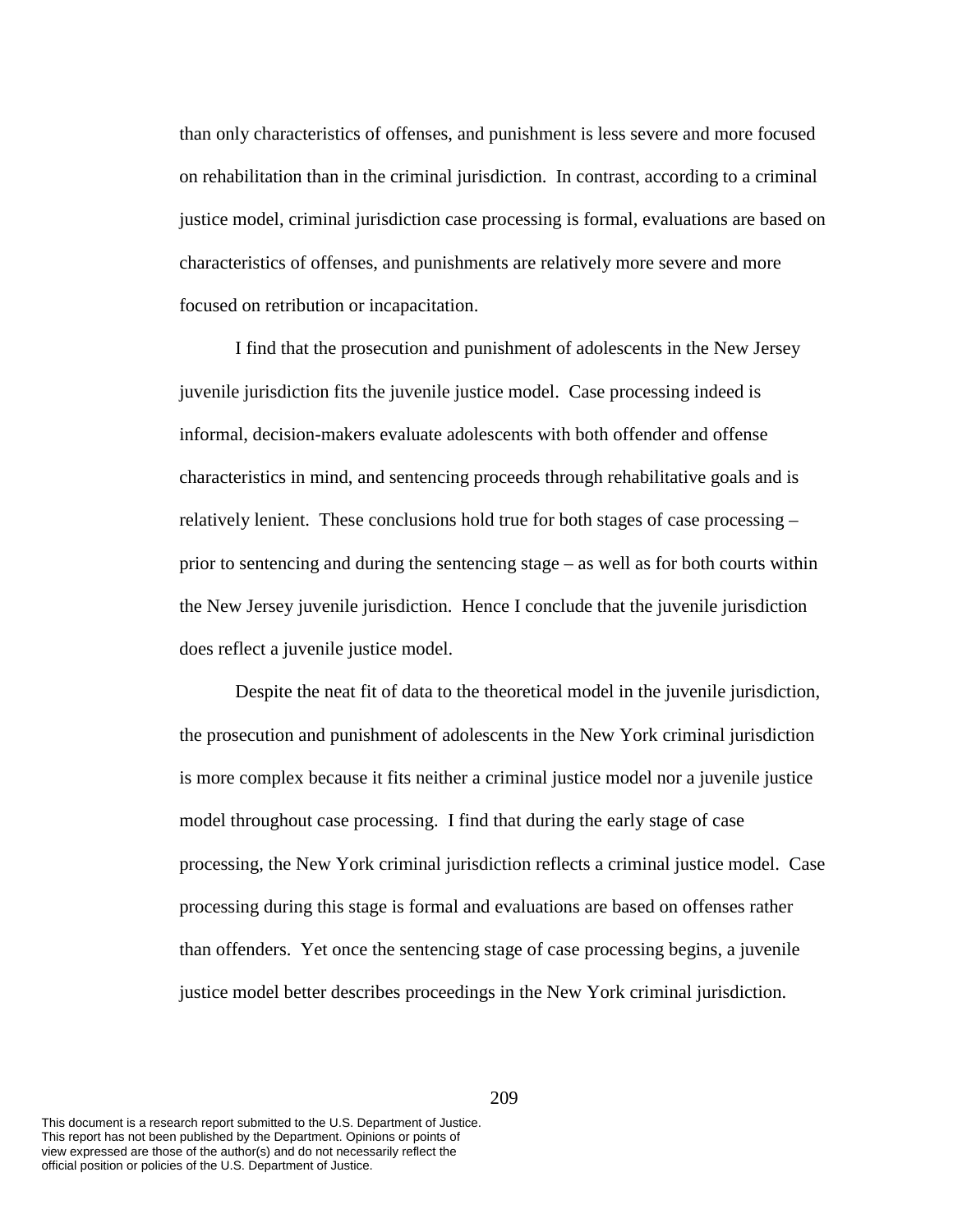Case processing is less formal during sentencing, as the courtroom workgroup expands to include external treatment professionals, the language and courtroom interaction are less formal and adversarial, and defendants participate in hearings. The evaluation of offenders during sentencing focuses on characteristics of offenders, rather than only their offenses. And, I find that New York criminal jurisdiction courtroom workgroup members apply rehabilitative sentencing goals to the punishment of adolescents. Hence, when considering formality of case processing, evaluation of adolescents, and sanctioning goals, the New York criminal jurisdiction reflects a juvenile justice model during sentencing.

However, the actual punishments given to adolescents in the New York criminal jurisdiction are significantly more severe than the punishments for adolescents in the New Jersey juvenile jurisdiction. Although the case processing and behaviors of court actors during the sentencing stage in the New York criminal jurisdiction reflect a juvenile justice model regarding every other dimension I examine (formality, evaluation, and sentencing goals), defendants are more likely to be convicted, more likely to be incarcerated, and if incarcerated, they receive much longer prison terms than in the New Jersey juvenile jurisdiction. As I describe in chapter six, criminal jurisdiction courtroom workgroup members claim to be constrained in their non-custodial sentencing options. This constraint, in conjunction with the statutorily framed goal of punitive treatment in the criminal jurisdiction,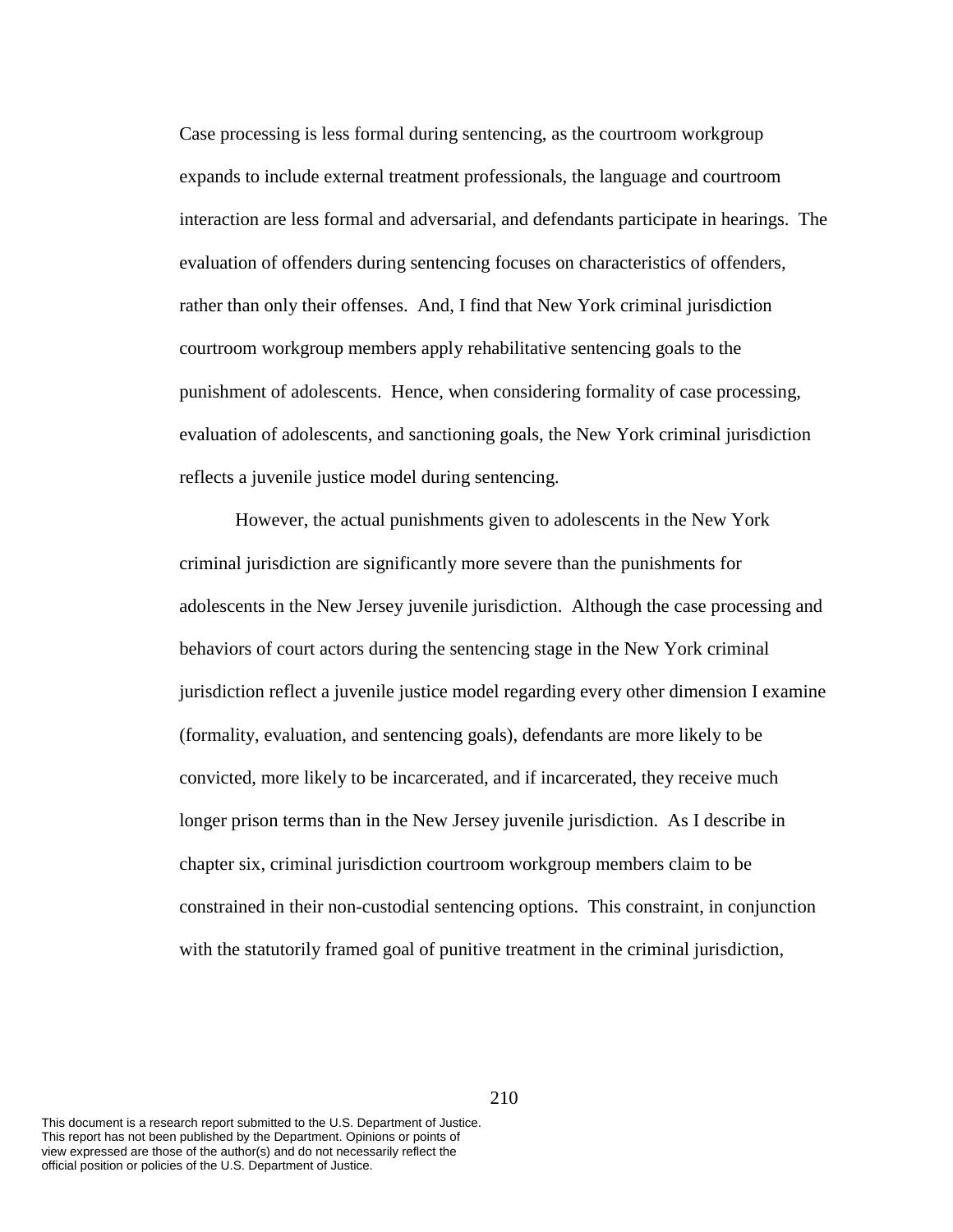largely is responsible for these relatively greater penalties despite a juvenile justice model regarding formality and evaluation during the sentencing stage.

Hence, I conclude that the criminal jurisdiction approximates a criminal justice model during the early stage of case processing, and a juvenile justice model during the late stage of case processing for all dimensions other than punishment severity (formality, evaluation, and sentencing goals). Because the criminal jurisdiction reflects a hybrid form of justice that incorporates elements of both juvenile and criminal justice at different stages of case processing, I call this a *sequential model of justice*. However, despite the similarity during the sentencing stage of this sequential model of justice in the criminal jurisdiction and the juvenile justice model in the juvenile jurisdiction, the severity of punishments are very different across jurisdiction type. This distinction in punishment severity, with more severe punishments in the criminal jurisdiction than the juvenile jurisdiction, supports the hypothesized distinction between juvenile and criminal justice.

# **Court Context and Organizational Filtering**

In contrast to prior research (eg. Eisenstein et al. 1988; Flemming et al. 1992; Nardulli et al. 1988; Ulmer 1997), I find very few differences between individual courts within the New Jersey juvenile jurisdiction and within the New York criminal jurisdiction. The county-level courts within each jurisdiction type are very similar to one another regarding formality of case processing, evaluation of adolescents, and

This document is a research report submitted to the U.S. Department of Justice. This report has not been published by the Department. Opinions or points of view expressed are those of the author(s) and do not necessarily reflect the official position or policies of the U.S. Department of Justice.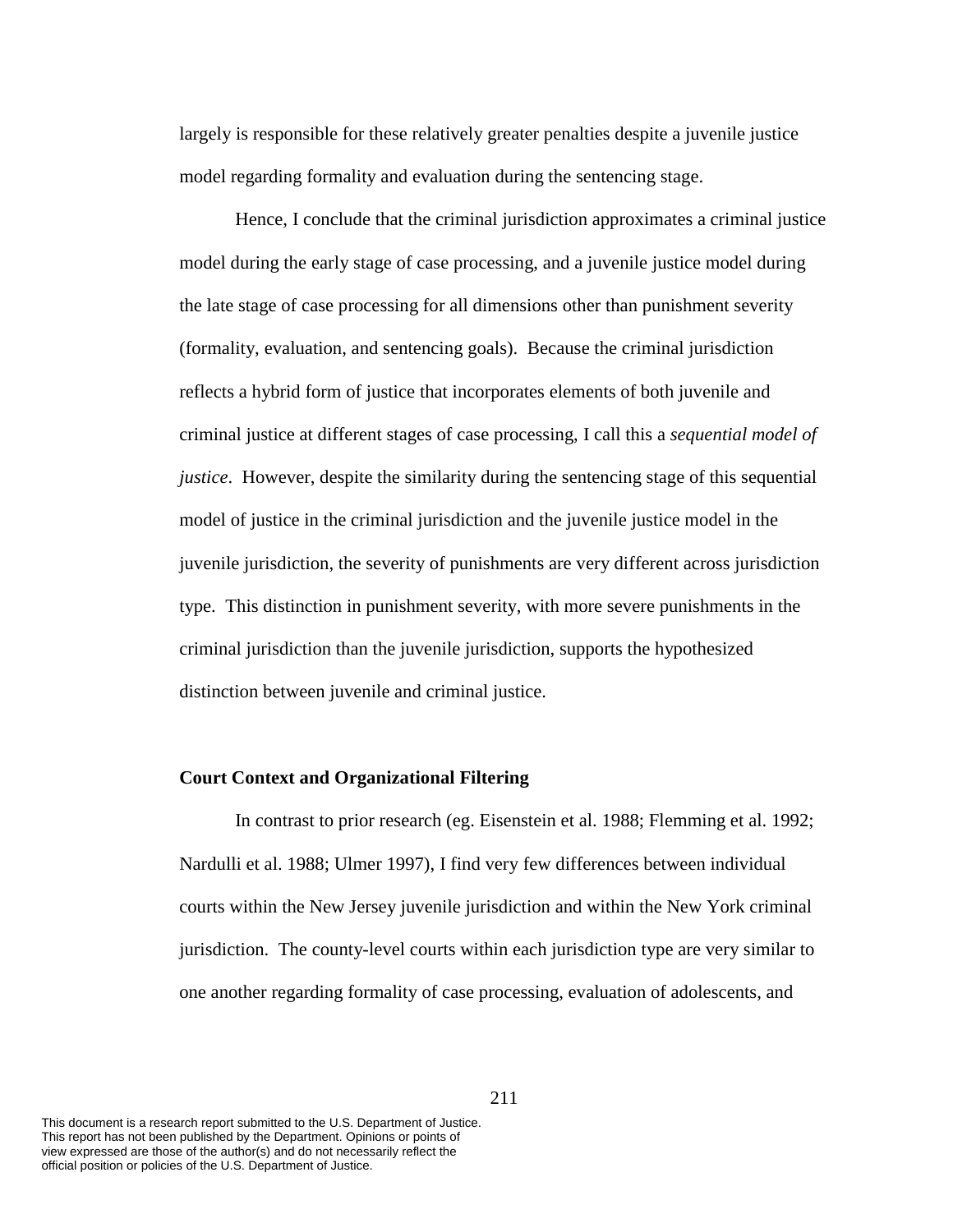sanctioning goals and punishment severity. Hence, my research fails to support the argument that local court contexts and particular modes of interaction among individual courtroom workgroups shape case processing and punishment. Instead, I find that the jurisdictional differences between the juvenile and criminal forums are far greater than local court differences.

By finding relatively minor differences among county-level courts, my findings contradict previous studies on court contexts. Yet this may be a product of my research site selection. As I discuss in chapter two, I compare six counties that are adjacent to one another, and that comprise a unitary metropolitan area. The New Jersey and New York City counties in my study all have similar economic, demographic, political and criminal justice system characteristics. By holding these broader factors constant, I am able to assess the impact of distinctions due to being a juvenile jurisdiction or a criminal jurisdiction. As a result, I make different types of comparisons than previous studies on court context, most of which compare jurisdictions with varying social characteristics. Jeffery Ulmer, for example, compares counties he renames "Metro", "Rich" and "Southwest", which vary significantly among economic, demographic and political dimensions (1997). If my research compared counties that varied along these dimensions, it is likely that I would find greater county differences as well. Furthermore, it is important to note that the prior literature on local court contexts considers cases of adults, not adolescents. The distinctions between my results and those of prior research may be a result of looking

This document is a research report submitted to the U.S. Department of Justice. This report has not been published by the Department. Opinions or points of view expressed are those of the author(s) and do not necessarily reflect the official position or policies of the U.S. Department of Justice.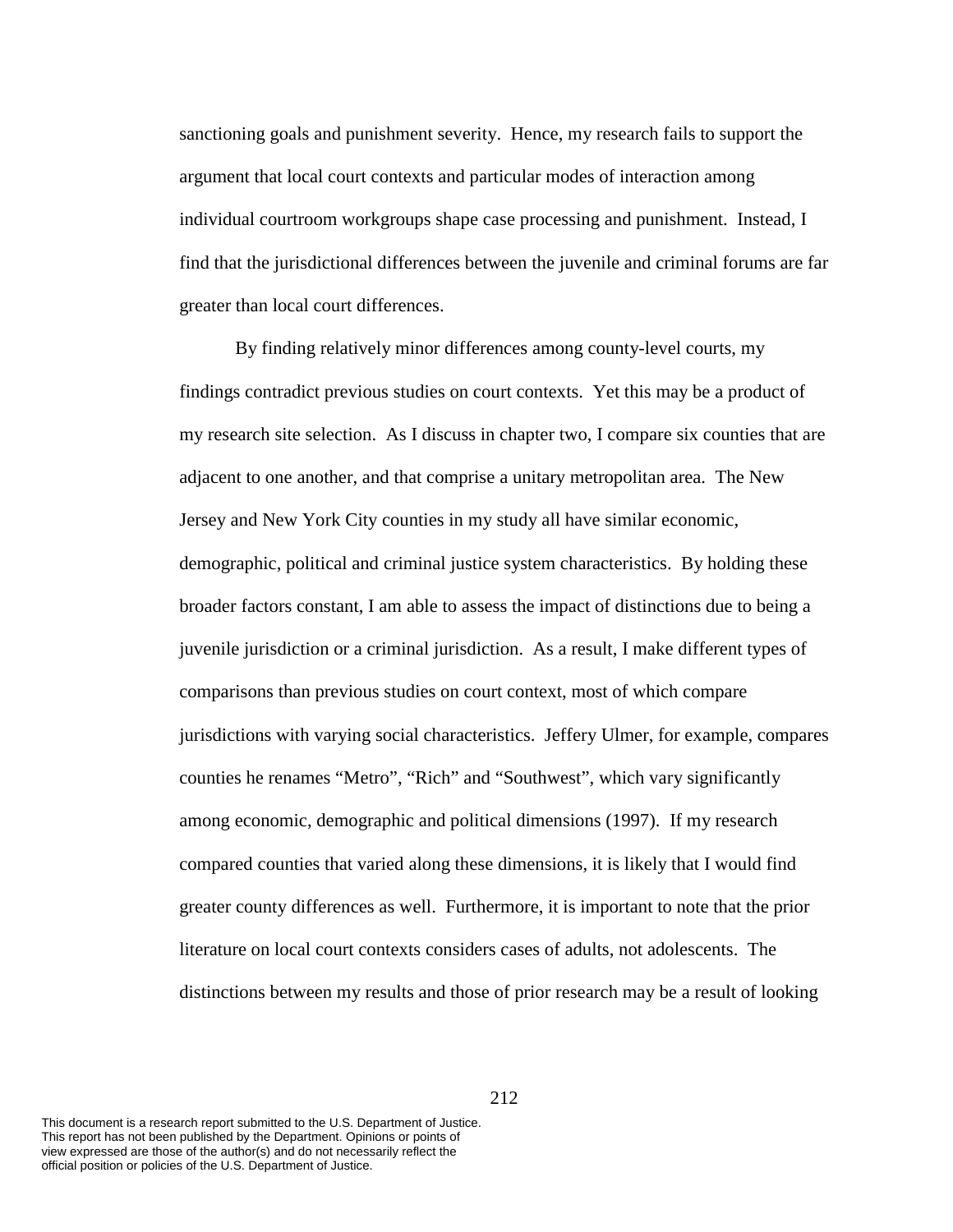specifically at adolescent offenders' cases. It is possible, for example, that concerns of youthfulness and reduced culpability that guide case processing across courts prosecuting adolescents in both jurisdictions might mask contextual distinctions that arise during cases of older defendants.

Despite the fact that my results contradict the literature on local court contexts, the insights informing this body of literature help explain my results comparing jurisdiction types. Much of this body of research demonstrates how courtroom workgroups "filter" externally imposed policies such as sentencing guidelines by enacting these policies in ways that help them meet organizational imperatives (eg. Dixon 1995; Engen and Steen 2000; Ulmer and Kramer 1996; 1998) or broader structural and cultural scripts (Savelsberg 1992). For example, in his analysis of sentencing guidelines in the U.S. federal courts and in Minnesota, Joachim Savelsberg (1992) demonstrates that broad structural and cultural forces impede efforts to formalize sentencing through neoclassical sentencing guidelines. He finds that formal rational sentencing guidelines (see Weber 1968) do not "fit society" because they clash with the substantively rational norms guiding courtroom workgroups' decisionmaking as well as with the organizational characteristics of courts (Savelsberg 1992).

This insight explains why I find a sequential justice model in the New York criminal jurisdiction. During the early stage of case processing, New York criminal jurisdiction courtroom workgroups satisfy their obligation to follow legally prescribed due process procedures, and to protect defendants through adversarial proceedings.

This document is a research report submitted to the U.S. Department of Justice. This report has not been published by the Department. Opinions or points of view expressed are those of the author(s) and do not necessarily reflect the official position or policies of the U.S. Department of Justice.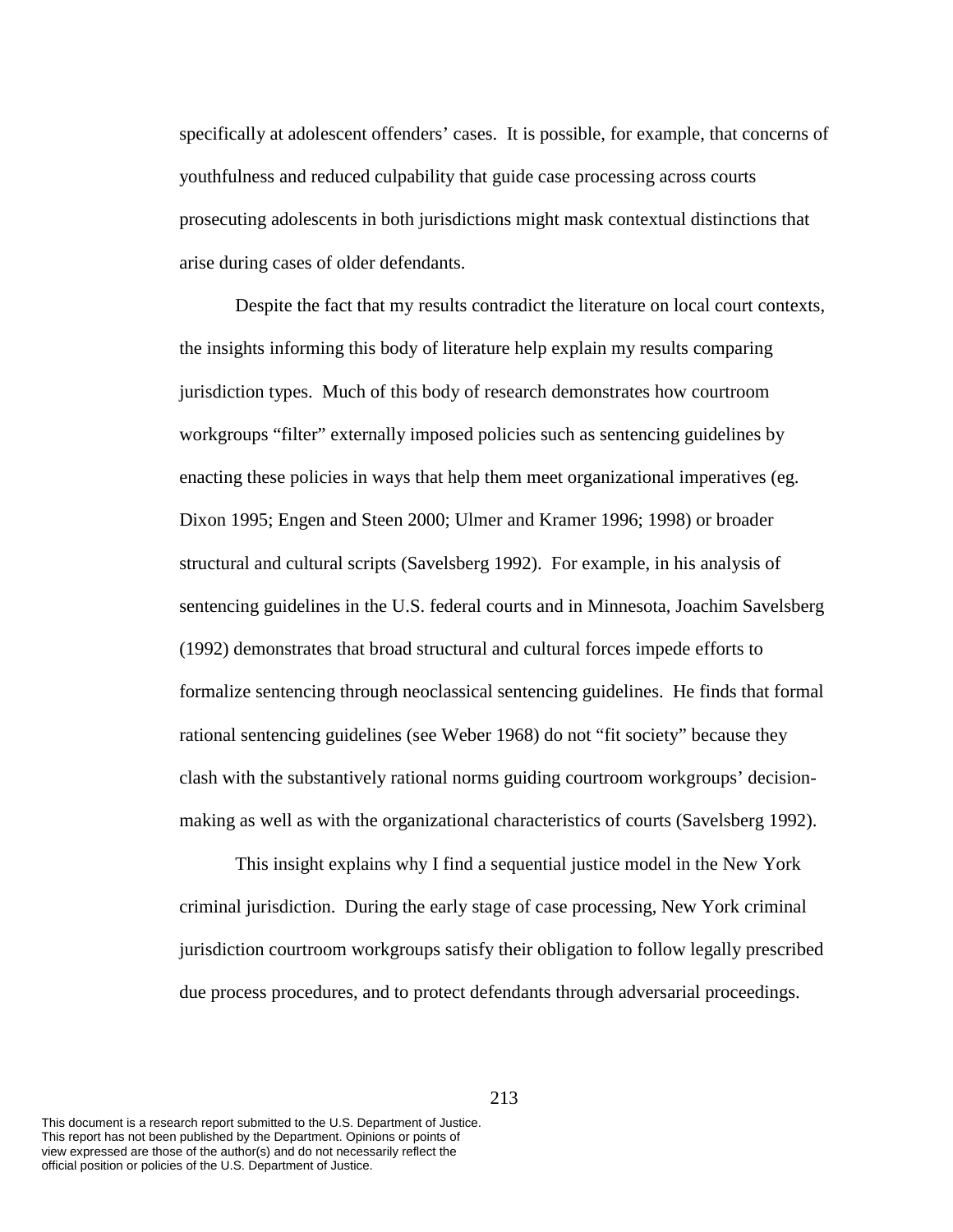Yet during sentencing, the criminal jurisdiction courtroom workgroups filter case processing by implementing their conceptions of adolescence and reduced culpability for youth relative to adults.

According to the New York criminal jurisdiction court actors I study through observation and interviews, they follow a less formal model of case processing, consider characteristics of offenders, and pursue rehabilitative goals during sentencing because of their beliefs of reduced maturity and culpability among adolescents. For example, according to one of the New York youth part judges, adolescent defendants are sent to external treatment programs during the sentencing stage because this practice provides information about individual defendants that can be used to help them. In his words, this relatively informal sentencing process "Gives me room to do what's appropriate."

Recall that each criminal jurisdiction courtroom workgroup member expresses the belief that adolescents are less mature than adults, less able to make decisions about whether to commit crimes, and should be punished less severely than adults. One judge actually calls himself a "child-saver." To enact these beliefs during case processing, the courtroom workgroups discuss characteristics of offenders, include external treatment providers and defendants in hearings, and attempt to rehabilitate defendants during the sentencing stage.

Hence the reproduction of a juvenile justice model during the sentencing stage of criminal jurisdiction case processing is a result of courtroom workgroups filtering

This document is a research report submitted to the U.S. Department of Justice. This report has not been published by the Department. Opinions or points of view expressed are those of the author(s) and do not necessarily reflect the official position or policies of the U.S. Department of Justice.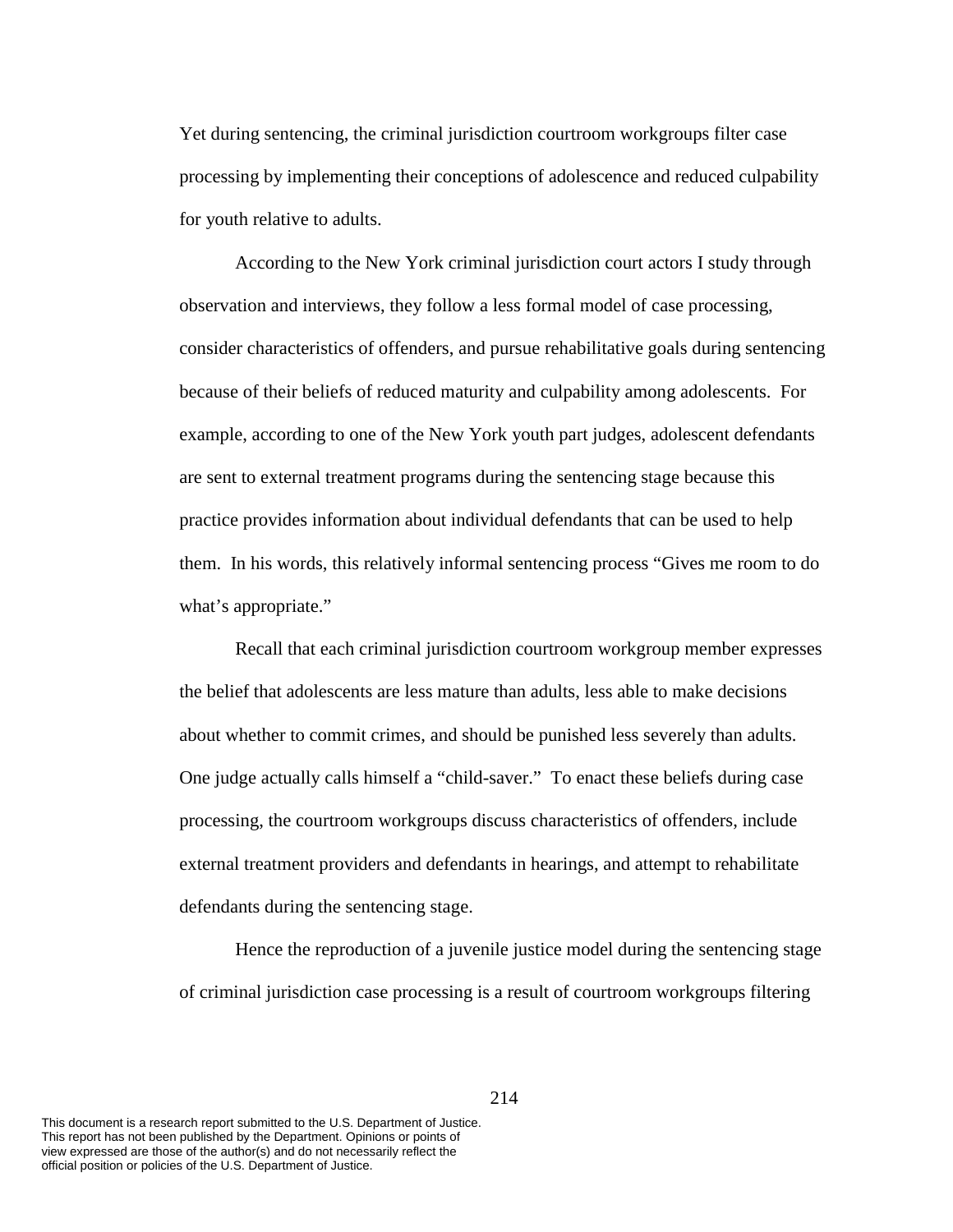case processing through their beliefs about reduced culpability among adolescents. These beliefs are reminiscent of the doctrine of *parens patriae* that guided the creation of the initial juvenile justice system. Thus, despite the rapid proliferation of laws over the past three decades mandating the criminal jurisdiction prosecution of adolescents (Feld 1999; Snyder and Sickmund 1999), it seems that "child-saving" is still alive when adolescents are prosecuted in the criminal jurisdiction. Such a filtering process is not necessary in the New Jersey juvenile jurisdiction, because statutory goals and procedures allow courtroom workgroup members to acknowledge and to follow their beliefs of reduced culpability for youth throughout each stage of case processing.

# **Implications**

# *Understandings of Juvenile and Criminal Justice*

My findings have significant implications for understanding both the organization of criminal and juvenile jurisdictions, and the impact of prosecuting and punishing adolescents in the criminal jurisdiction. The results of my research challenge an often repeated but rarely examined hypothesis that adolescents transferred to the criminal jurisdiction are subjected to a criminal model of justice. I show that there are greater similarities between the two jurisdiction types than previously considered, and that the veracity of these previous hypotheses depends on the stage of case processing; during the early stage of case processing, the two jurisdictions indeed practice distinct models of justice, yet they converge somewhat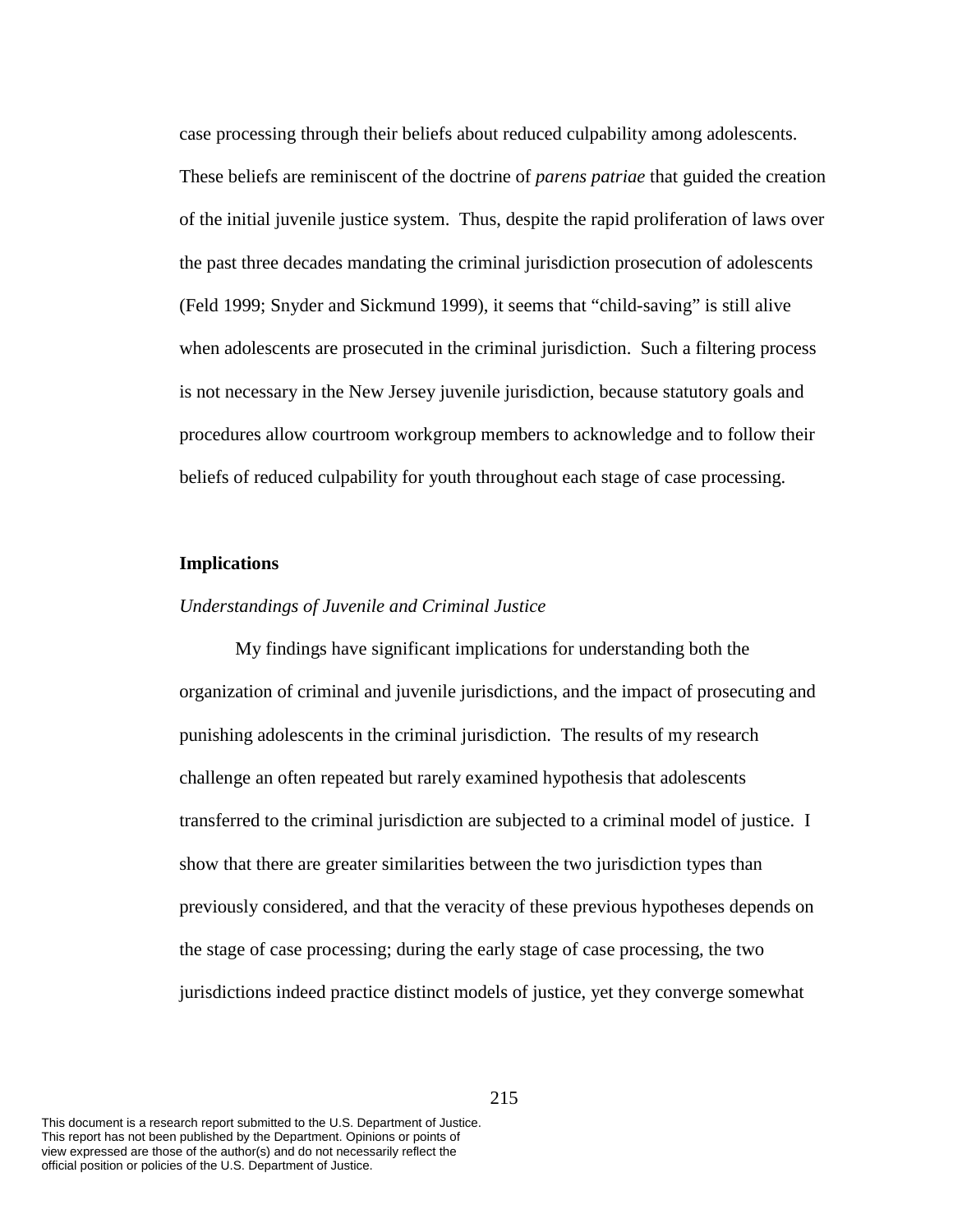during the sentencing stage. Thus, the categorizations often applied by academics and policy-makers to the contrast between juvenile and criminal jurisdictions may be misleading.

My results add to an emerging picture of contemporary punishment regimes as described by other scholars. For example, in describing the "Culture of Control," Garland (2001) illustrates how a new penal regime has displaced previous ways of thinking and acting about punishing offenders; one result of this is the condition of mass incarceration. Here, I show how one particular policy (transfer to the criminal jurisdiction) within a broader culture of control has an effect that is both similar and different than the punitive regime described by Garland (2001). That is, despite increased levels of punishment resulting from jurisdictional transfer, transfer to the criminal jurisdiction does not subject adolescents to a vastly different model of justice than in the juvenile jurisdiction when considering other dimensions of juvenile and criminal justice. Hence, my results add to current research and theory by describing the effect of this punitive regime on the prosecution and punishment of a particular group of offenders: adolescents.

Furthermore, this project adds to the organizational literature on courts and court contexts. My results suggest that by examining counties in which courts are situated in very different social, political and economic contexts, previous studies may exaggerate the dissimilarities between most local legal cultures. When comparing courts with similar social characteristics, I find similarity among attitudes, patterns of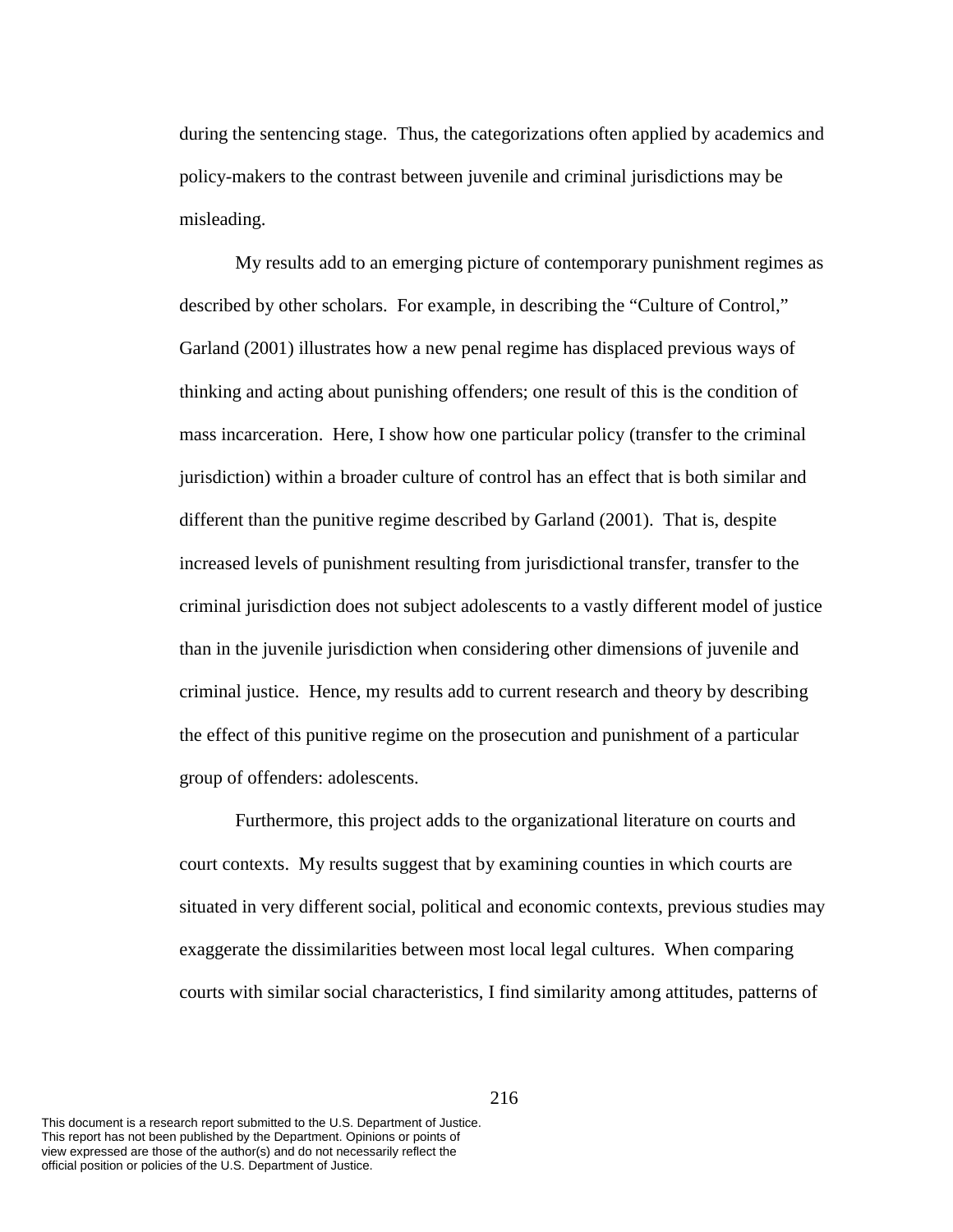interaction and other local legal cultural factors. Thus, prior research may tend to focus too little on shared beliefs among court actors across court contexts, especially when considering cases of adolescent defendants.

## *Persistence of Child-Saving*

My findings are important for understanding adolescence as a social category as well. I show that despite laws mandating the criminal jurisdiction prosecution of adolescents, court actors still process, evaluate and punish these adolescents with their youthfulness and reduced culpability in mind. I find that the same idea of child-saving that gave birth to the initial juvenile justice system has survived jurisdictional transfer, and still exists when adolescents are prosecuted in an adult forum.

Considering this surprising result on a larger societal level, it contradicts recent thoughts about the conceptual boundaries of childhood and adolescence. Some suggest that the social category of childhood is disappearing, due to increased accessibility to information through television and the internet (Postman 1982; see also Applebome 1998; Elkind 1981). And, following several high profile murders by youth between the ages of 11 and 14 – Nathaniel Brazill, Lionel Tate, and Alex and Derek King – others have argued that these horrible murders suggest the erosion of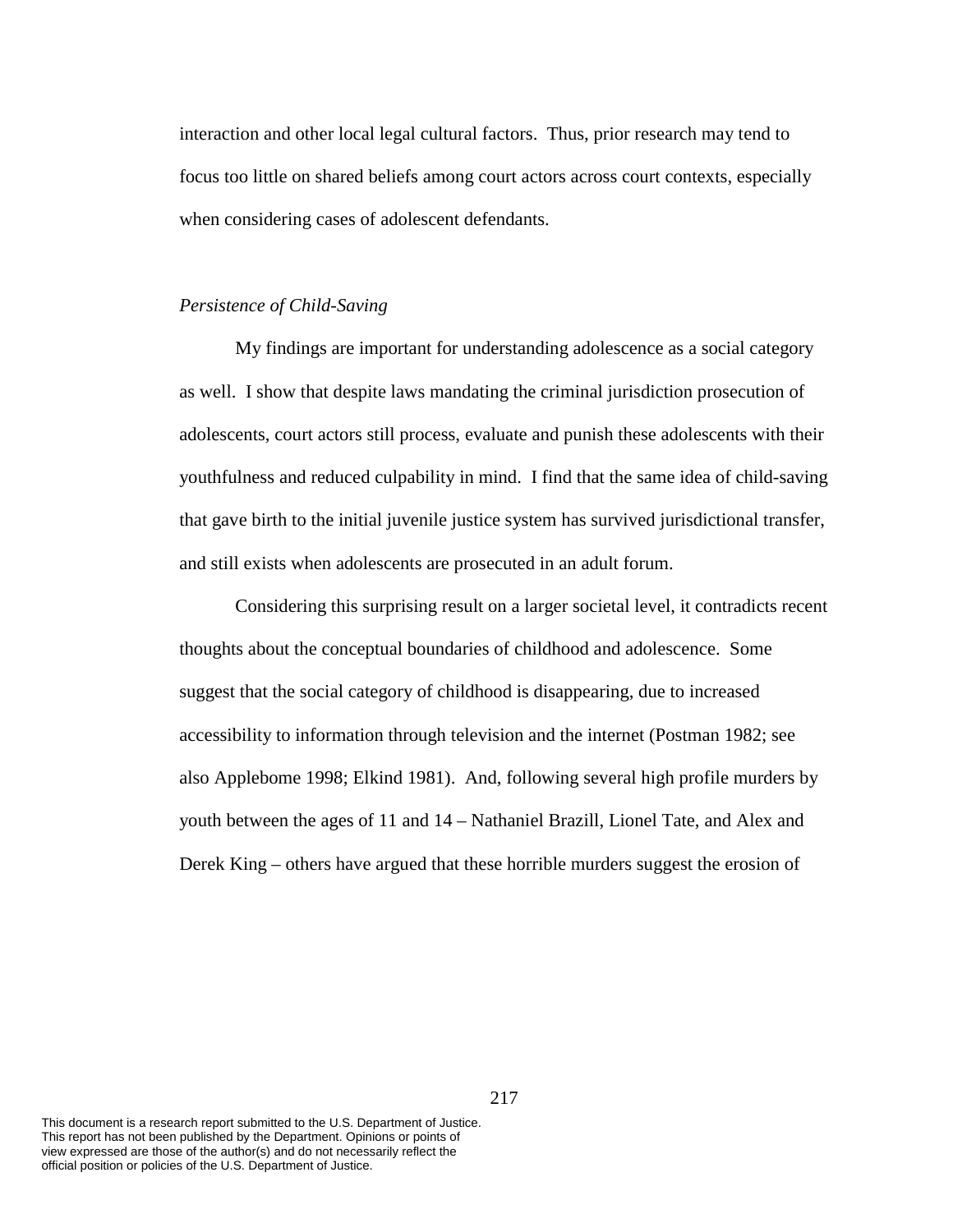immaturity and reduced culpability among youth $46$  (see Butts and Harrell 1998; Canedy 2002; Ghetti and Redlich 2001; Patchett 2002).

Though I do not address directly broad social conceptions of adolescence and its boundaries, my results speak to how these conceptions are reflected by the court actors responsible for judging delinquents. My results contradict these prior arguments (eg. Applebome 1998; Elkind 1981; Postman 1982) by finding that criminal jurisdiction courtroom workgroup members rely largely on a late  $19<sup>th</sup>$  century notion of *parens patriae* when sentencing adolescents. Thus, rather than finding that adolescents are no longer treated as juveniles, I find that reduced culpability among youth is an important consideration in both juvenile and criminal jurisdictions. Regardless of the legal jurisdiction in which adolescents are prosecuted and punished, they are still treated to some extent as adolescents rather than as adults.

# *Peculiarity of Adolescent Cases*

One of the central findings in this dissertation is that adolescents prosecuted in the criminal jurisdiction receive sequential justice rather than either criminal justice or juvenile justice. This result begs the question of whether sequential justice is a product of prosecuting adolescents, or if it is simply a feature of criminal jurisdiction case processing for all defendants. That is, it is possible that adult defendants as well

 $\overline{a}$ 

<sup>&</sup>lt;sup>46</sup> Allison James and Chris Jencks (1996) consider a similar offense in Britain, the murder of Jamie Bulger in 1993, and how it led to similar shifts in popular conceptions of childhood.

This document is a research report submitted to the U.S. Department of Justice. This report has not been published by the Department. Opinions or points of view expressed are those of the author(s) and do not necessarily reflect the official position or policies of the U.S. Department of Justice.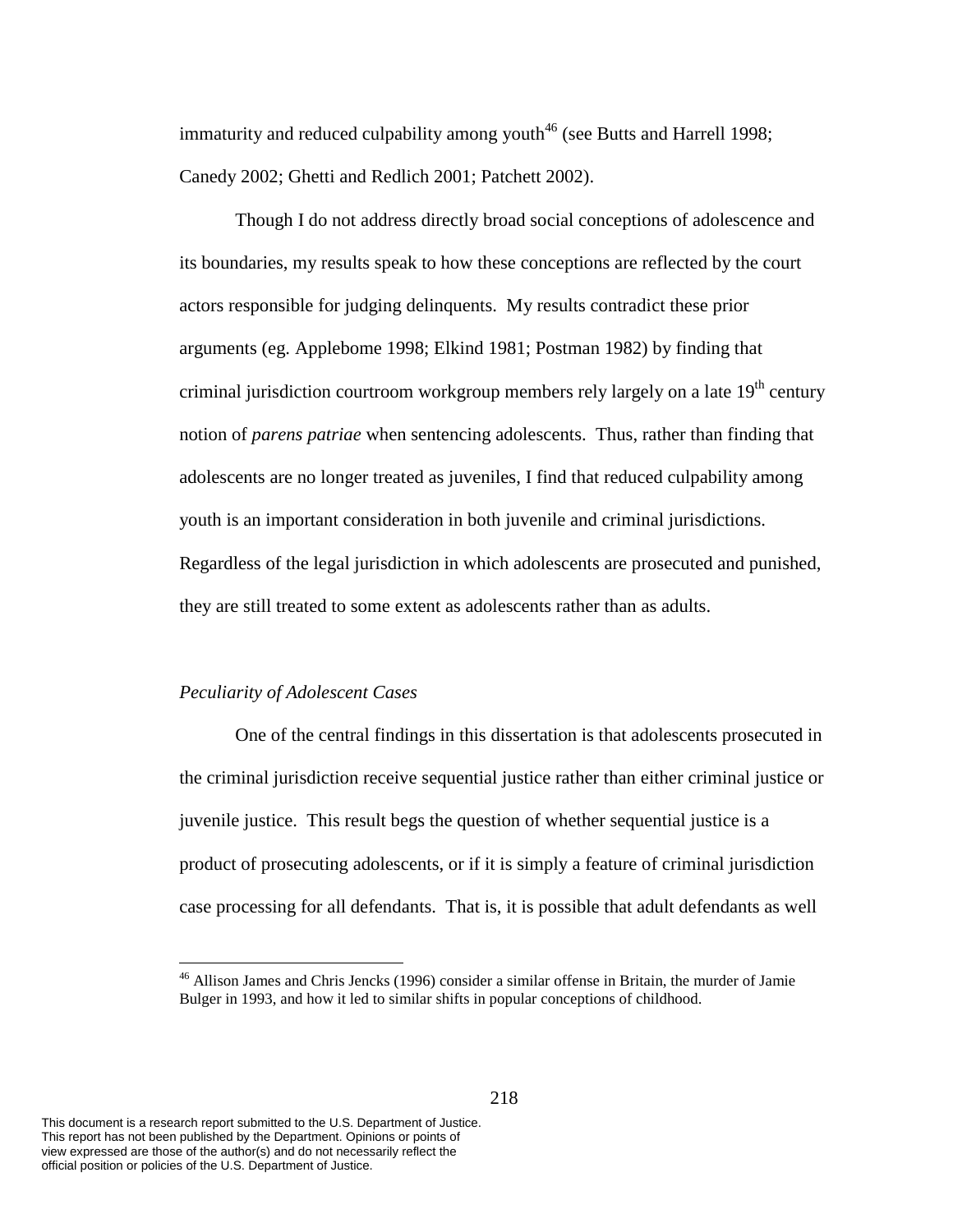are prosecuted in a formal environment in which only offense severity is considered during early stages of case processing, yet during sentencing the court operates with a less formal style, considers characteristics of offenders as mitigating evidence, and pursues a rehabilitative sentencing goal.

Because I only study cases of adolescents, I am unable to answer this question with empirical evidence. However, the "child-saving" orientation of criminal jurisdiction court actors that I discover suggests that the case processing of adolescents is somewhat different than that of adults. The criminal jurisdiction decision-makers I study cite adolescents' immaturity and reduced culpability as their reason for evaluating characteristics of individual offenders and trying to offer rehabilitative sentences. Their statements suggest that they consider adolescents to be different than adults, less mature, less culpable for their crimes, and deserving of a different style of justice than adults. Their actual behaviors bear this out as well, based on my court observations. Thus, even if case processing of adult defendants in the criminal jurisdiction is bifurcated into two distinct stages, the characteristics of these stages are likely to be different than the characteristics of case processing for adolescents. This, however, is an empirical question that requires data on processes and outcomes of adult defendants to answer. It is important for future research to address this question by comparing the two stages of case processing for adult defendants along the dimensions I establish here.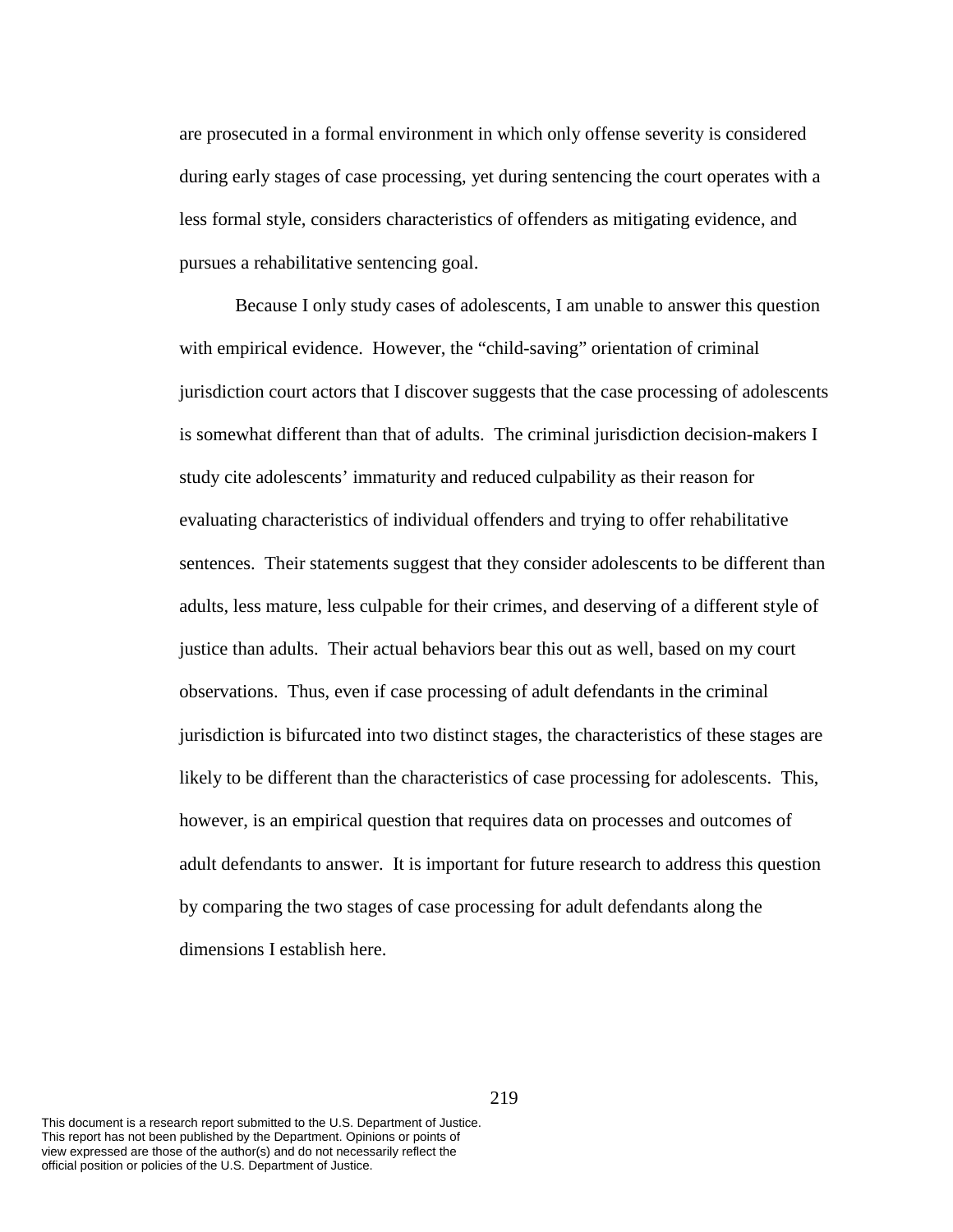#### *Race and the Prosecution of Adolescents*

My findings have implications for current understandings of the effect of race on the process and outcomes of prosecuting adolescents. Though my analysis does not focus directly on the impact of defendants' race on the prosecution and punishment of adolescents, it does imply that a racial screening process occurs prior to adolescents' appearances in court. The limited role of race in my analysis is due to the near total absence of white youth in the New York criminal jurisdiction and the New Jersey juvenile jurisdiction. As the descriptive data in chapter six illustrate, very small proportions of each jurisdiction type's caseload are white adolescents. During my eighteen months of court observations, I observed only three cases of white adolescents across both jurisdiction types. The small numbers of white adolescents hamper comparisons between the treatment of whites and minority adolescents, yet this lack of diversity among the populations of defendants itself suggests that race might have a significant impact on prior decision-making junctures (i.e. arrest and case filing).

Prior research has shown that minorities fare worse in courts than whites, especially when decision-makers have discretion to consider blameworthiness (eg. Bridges and Steen 1998; see also Sampson and Laub 1993 for a discussion of racial effects in different social contexts). The vast over-representation of minorities in the New Jersey juvenile jurisdiction and the New York criminal jurisdiction certainly suggests a racial filtering process occurring prior to court prosecution, but I am unable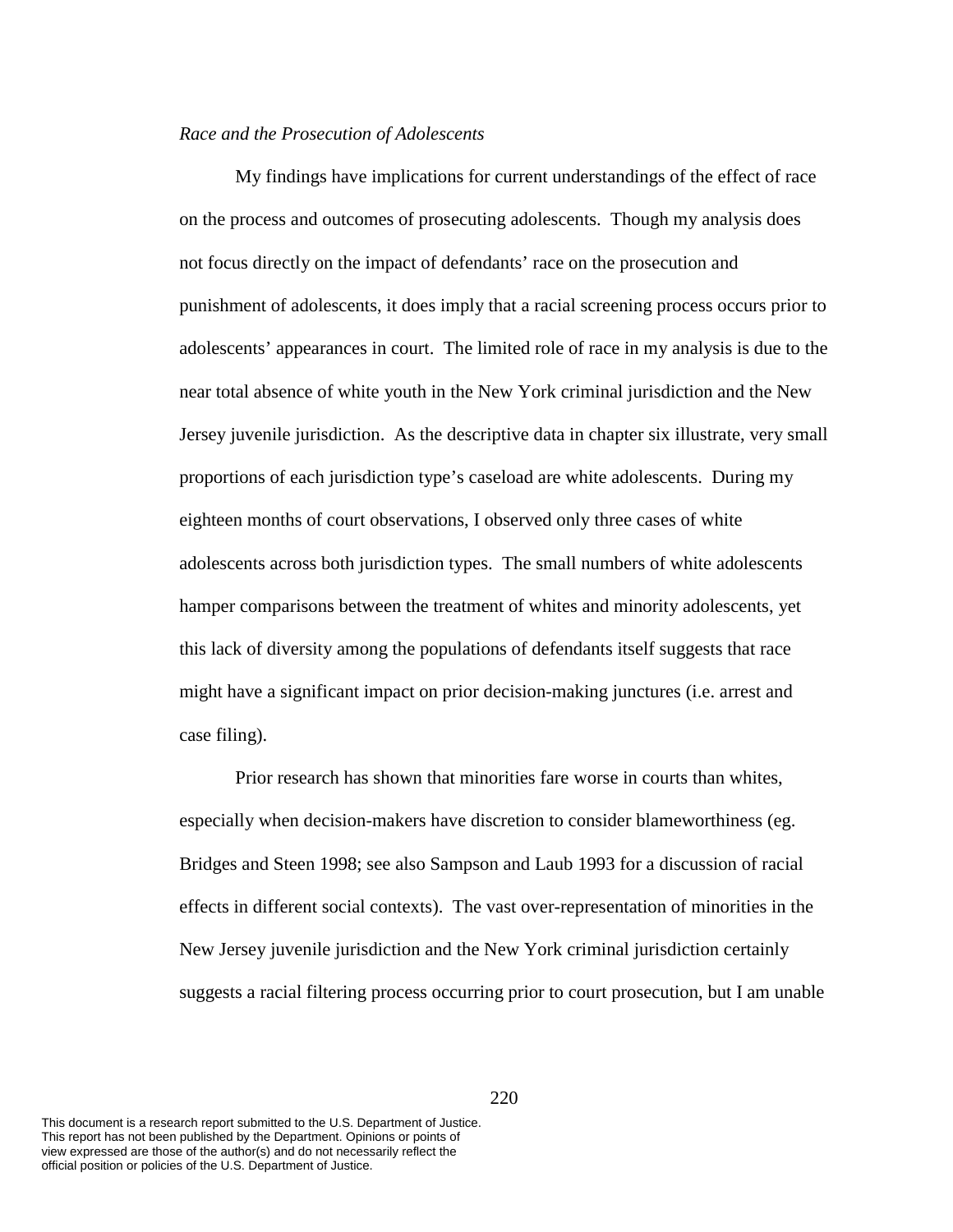to test this possible result with my data. Of course, it is possible that few whites commit these crimes, and that the rarity of their appearance in court is representative of their offending rates. Yet this would contradict previous evidence concerning racial screening of juveniles (Bishop and Frazier 1988; Leiber and Jamieson 1995; Leiber and Stairs 1999; Sealock and Simpson 1998), as well as self-reported offending rates (Huizinga and Elliott 1987).

Despite the lack of racial diversity among adolescent defendants in the courts I study, I am able to comment on the courtroom workgroups members' ideas about racial over-representation. During my interviews, I ask all court actors why they thought there were so many more minority adolescents than white adolescents in court. To my surprise, I received only three different responses to this question. In order of how often each response is offered, they are: demographics, a higher rate of crime among minorities due to social conditions, and a racial filtering process by the police. Some respondents offer more than one explanation, others offer only one.

The demographic view of minority over-representation – the most commonly stated view – is that there are so many more minorities in court than whites because the areas presided over by the courts are home to more minorities than whites. In truth, according to the 2000 Census the New York counties' populations are 29.9% (Brady County) and 41.2% (Brown County) white, and the New Jersey counties' populations are 44.5% (Pierce County) and 55.6% (Walker County) white. These numbers illustrate that the urban counties in which the courts are situated do contain

221

This document is a research report submitted to the U.S. Department of Justice. This report has not been published by the Department. Opinions or points of view expressed are those of the author(s) and do not necessarily reflect the official position or policies of the U.S. Department of Justice.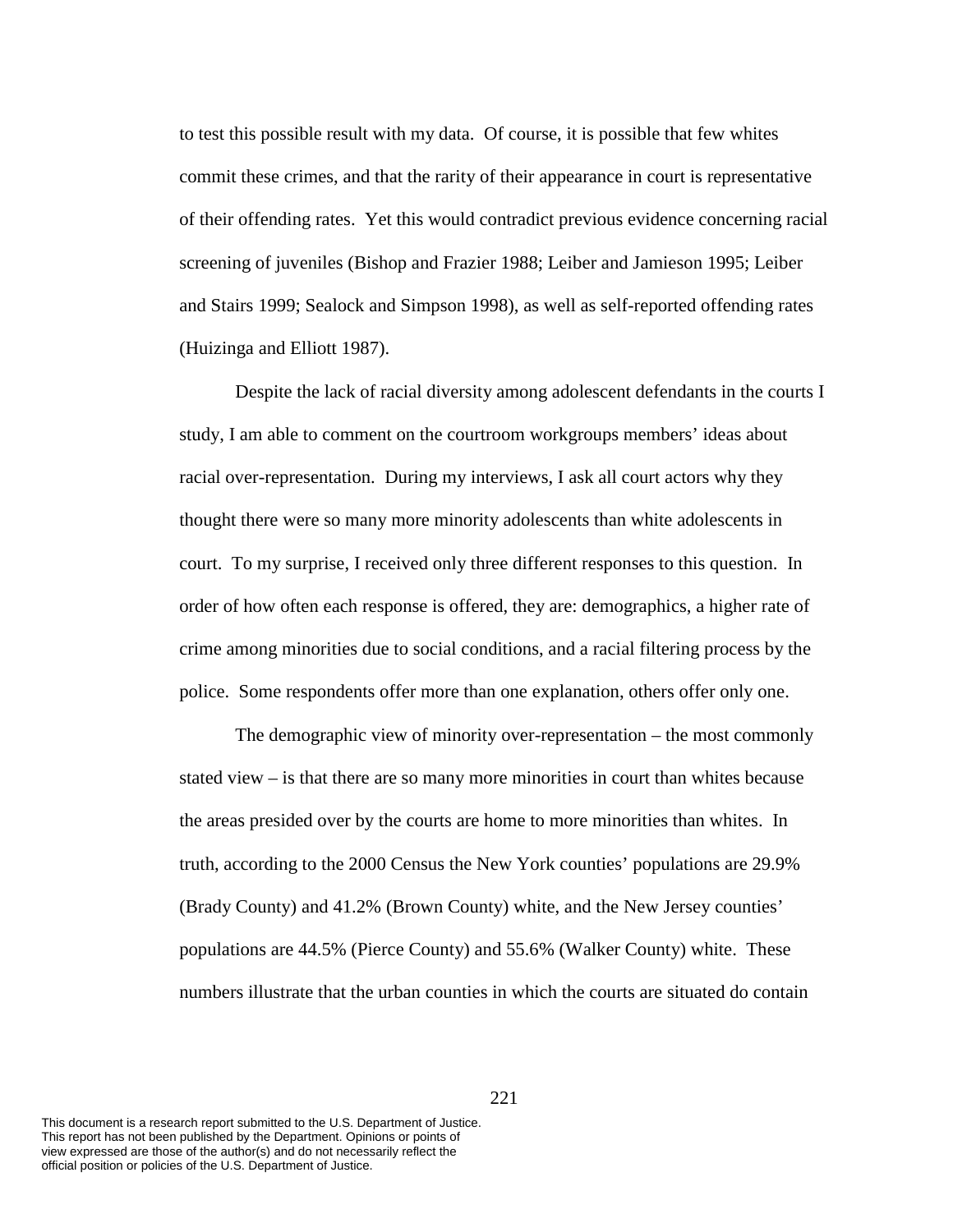large proportions of racial and ethnic minorities, but these percentages are nowhere near the racial composition of the courts' defendants. In the data I analyze in chapter six, 86.7% of the New Jersey cases are racial minorities, and 95.0% of the New York cases. Therefore, this demographic explanation can hardly account for the full extent of the racial disproportion.

The second explanation is of a racial filtering process, which is precisely what

prior research would lead one to expect as an answer to the problem of racial over-

representation (see Bishop and Frazier 1988; Dannefer and Schutt 1982). According

to one prosecutor, this occurs on a geographic basis, with police in the suburban areas

of the county (in which more white adolescents live than minorities) handling cases

informally rather than through official arrest:

Interviewer: Why do you think there are more minority adolescents coming before the court than white adolescents? Prosecutor: Because the police departments selectively enforce the

laws. I've been told that by police officers. That they have been told in these certain towns to look the other way, to take the kids who are caught doing drugs home to their parents with a stern warning, to refer the kids to [diversionary program]....

… Then I have other cops in another small town, a very nice town, that because they want New Yorkers to come and live in these suburbs and bedroom communities of New York, they don't want to move into a place where the kids….where there are gangs. … There are Bloods and Crips here but they don't want to move to that. You can't sell them houses if they know they are going to move to that. You can sell them houses if they don't know about that. ...

Interviewer: So they divert them?

Prosecutor: They give them a stern talking to, they send them home with a warning or they take them home. They call their parents to the police department but they never spend the night in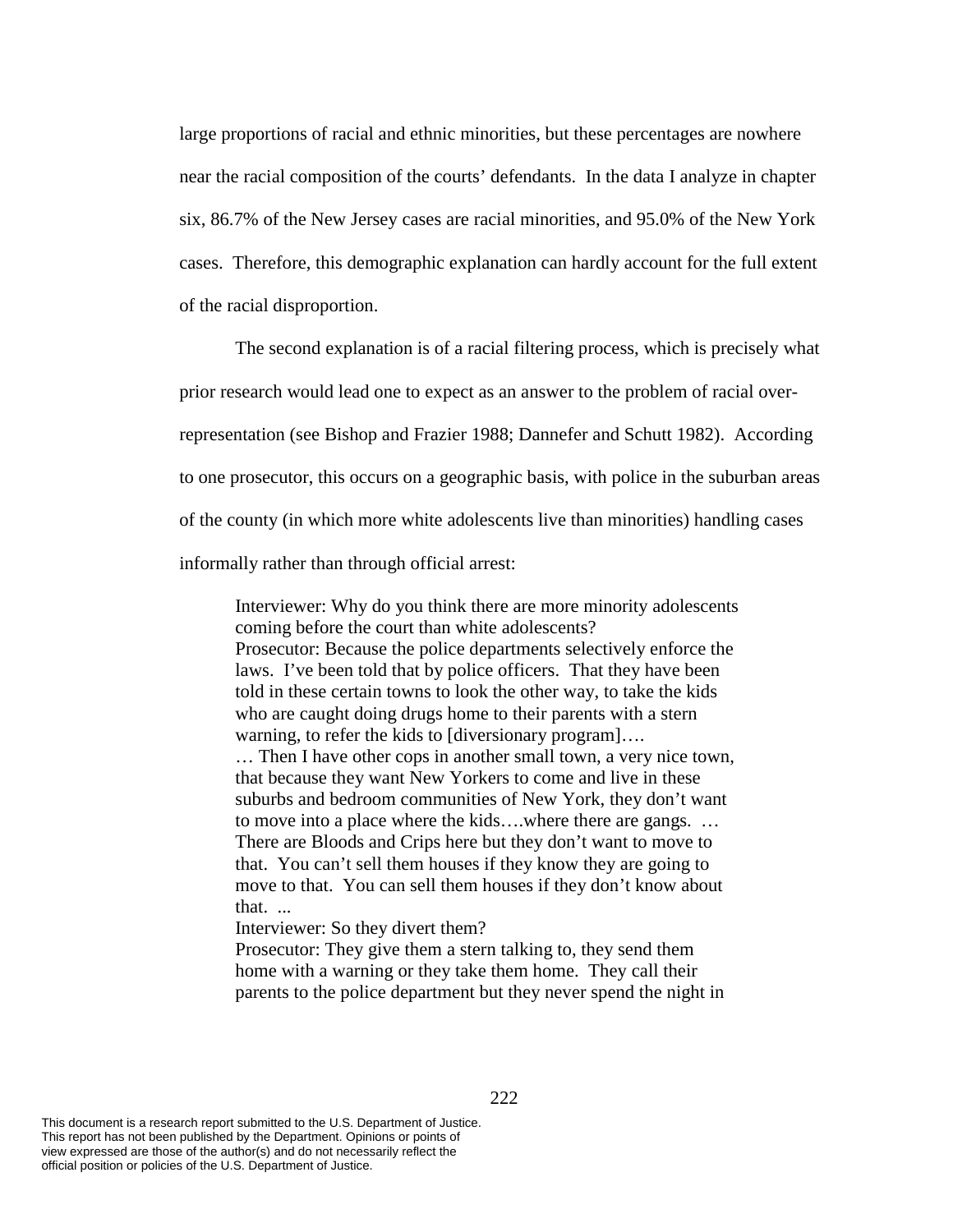jail. They really have to screw up to spend a night in youth house. (#15)

The third explanation given for minority over-representation is that minorities commit more crimes than whites. When respondents offer this explanation, they do so by couching it in social structural terms. They state that because of poverty and other negative living conditions (eg. environmental influences, lack of employment opportunities), minorities are more likely to engage in crime than relatively more advantaged whites:

I think the social conditions are just ripe for producing criminal activity. I think that a lot of these kids don't have hope for themselves or their community for the future. They don't see how they figure in the grand scheme of things. I'm just speculating. They don't see how they can. I think that for some reason drugs seem to find their way disproportionately to these communities and that in turn promotes further criminal activity. Guns seem to find their way disproportionately to these communities and that promotes further criminal activity. I don't think the images that these kids are exposed to through music videos and movies, which they are the target audiences, help the situation at all. Much of the violence you see in these movies and videos glorify the conduct that land these kids into the youth house, the court and ultimately in [the State Training School]. (#14)

Among the thirty-two interviews I conducted, there are no evident divisions along professional position or jurisdiction concerning how respondents explained this over-representation. Defense attorneys, prosecutors and judges give fairly similar answers as one another to the question of minority over-representation, as do juvenile jurisdiction and criminal jurisdiction actors. These responses illustrate the courtroom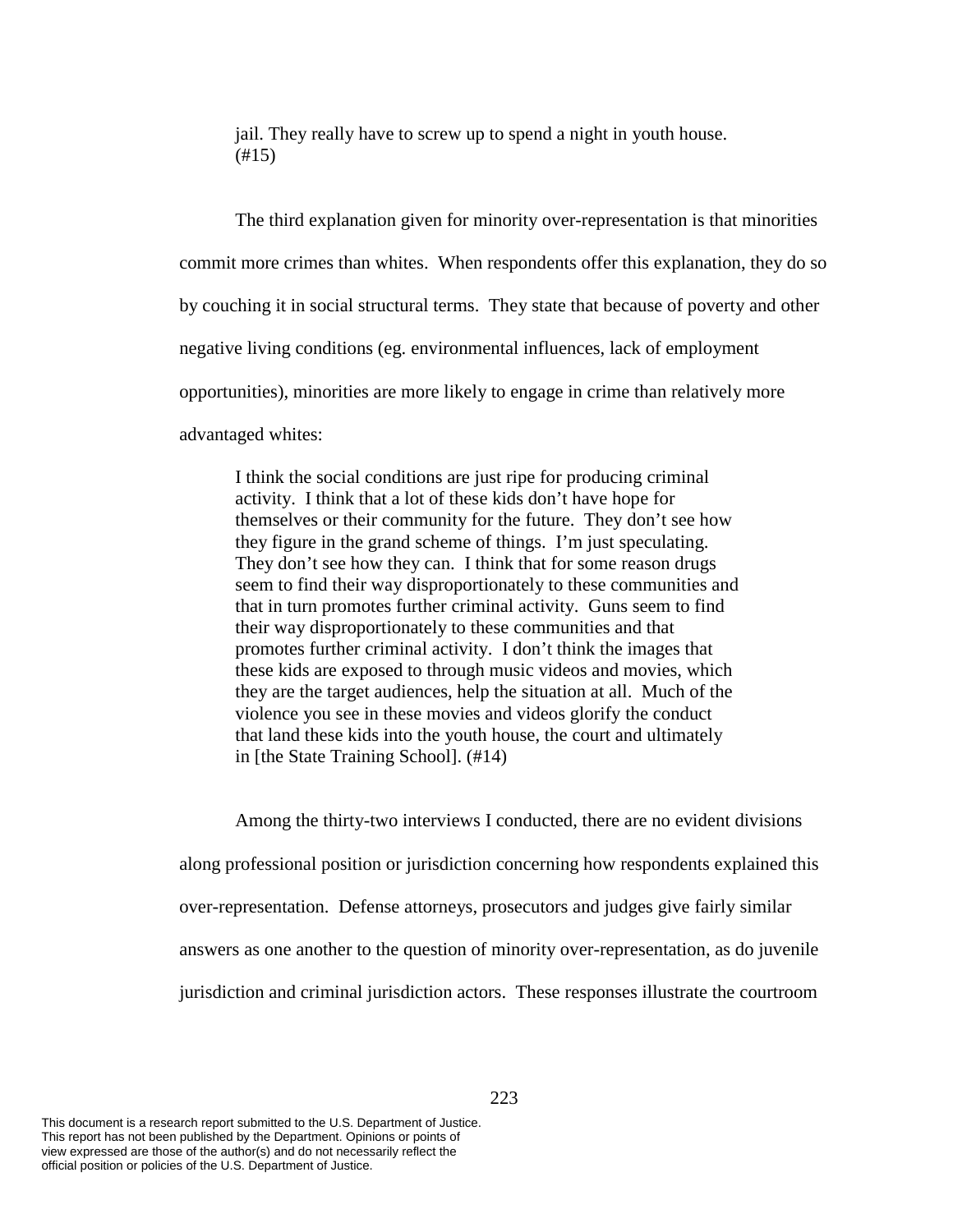workgroup members' belief that the prosecution and punishment of adolescents in juvenile and criminal jurisdictions are not influenced by race. Even those interview respondents who acknowledge the influence of race on the justice process attribute this influence to case screening by police, prior to court involvement. It is important for future research to address this topic of racial disproportionality, and whether the respondents are correct in denying that racial considerations influence the practice of criminal and juvenile jurisdiction case processing.

#### *Gender and the Prosecution of Adolescents*

In addition to race, my findings have important implications for understanding the impact of gender on the processes and outcomes of prosecuting adolescents. Due to the small numbers of females prosecuted in the jurisdictions I study (see chapter six), it is difficult for me to make conclusions about the effect of gender. However, the fact that defendants' families participate in juvenile jurisdiction hearings begs the question of whether a familial style of justice – in which parental roles are enforced – might be exerted differently on males and females (eg. Chesney-Lind 1977). Furthermore, the large discretion and broad range of evaluative criteria utilized in both jurisdictions during sentencing might result in a significant influence of gender-based stereotypes. As a result, further research needs to collect more data specifically on cases of female adolescent defendants to consider whether my results apply to males and females equally.

This document is a research report submitted to the U.S. Department of Justice. This report has not been published by the Department. Opinions or points of view expressed are those of the author(s) and do not necessarily reflect the official position or policies of the U.S. Department of Justice.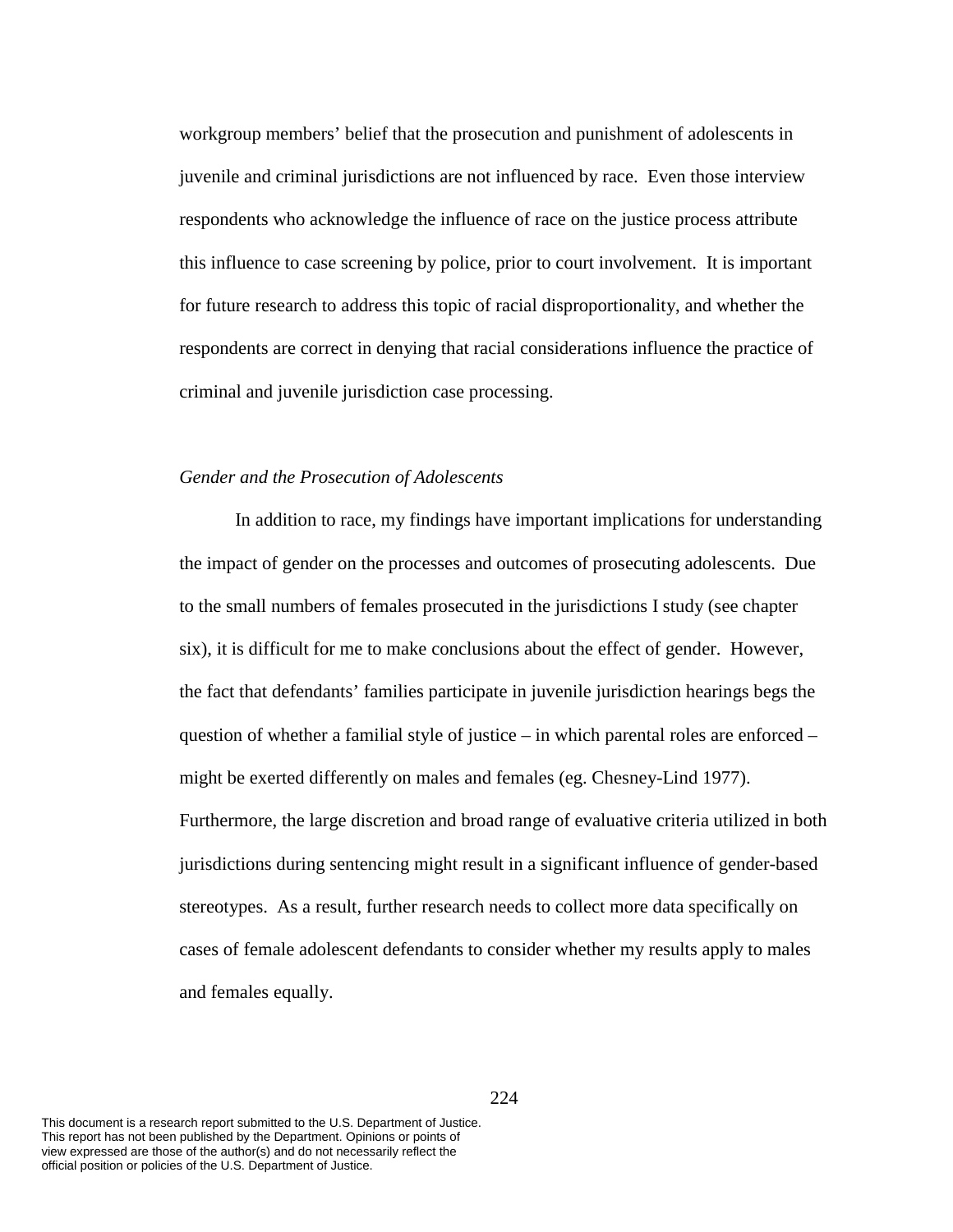Despite my inability to compare the actual effect of gender across the New York criminal jurisdiction and the New Jersey juvenile jurisdiction, I am able to comment on the courtroom workgroup members' perceptions of how gender relates to case processing. During my interviews, I asked each respondent whether boys and girls who commit similar crimes should be dealt with similarly or differently. All respondents answered that sex should not be a factor in determining court treatment. However, many also stated that although sex should not have an independent effect, it often does. Respondents suggested that girls have a potential advantage over boys with regard to court dispositions. Girls who care for children may be more likely to receive discounted sentences than either boys or girls without children. Whether or not a defendant cares for a child is a factor often discussed off-the-record during bench conferences, and may influence the decision to incarcerate; recall that when estimating the likelihood of incarceration in my quantitative analyses using the full sample, I find that females are significantly less likely to be incarcerated (see chapter six, table 6.5). According to one criminal jurisdiction prosecutor:

Interviewer: Do you think males and females who commit similar crimes should be dealt with similarly? Prosecutor: Yes, and it really annoys me that if there is an unfairness in the criminal justice system, it's not necessarily racial, it's gender. I think that girls get, particularly in front of male judges, more lenient treatment. … I think they tend to be more lenient. They feel sorry for them. "Look at her, my God, she's pregnant." These are the kinds of comments they make so it's very obvious. Particularly for the male judges, that they have a difficulty and it may be because they don't see enough. (#17)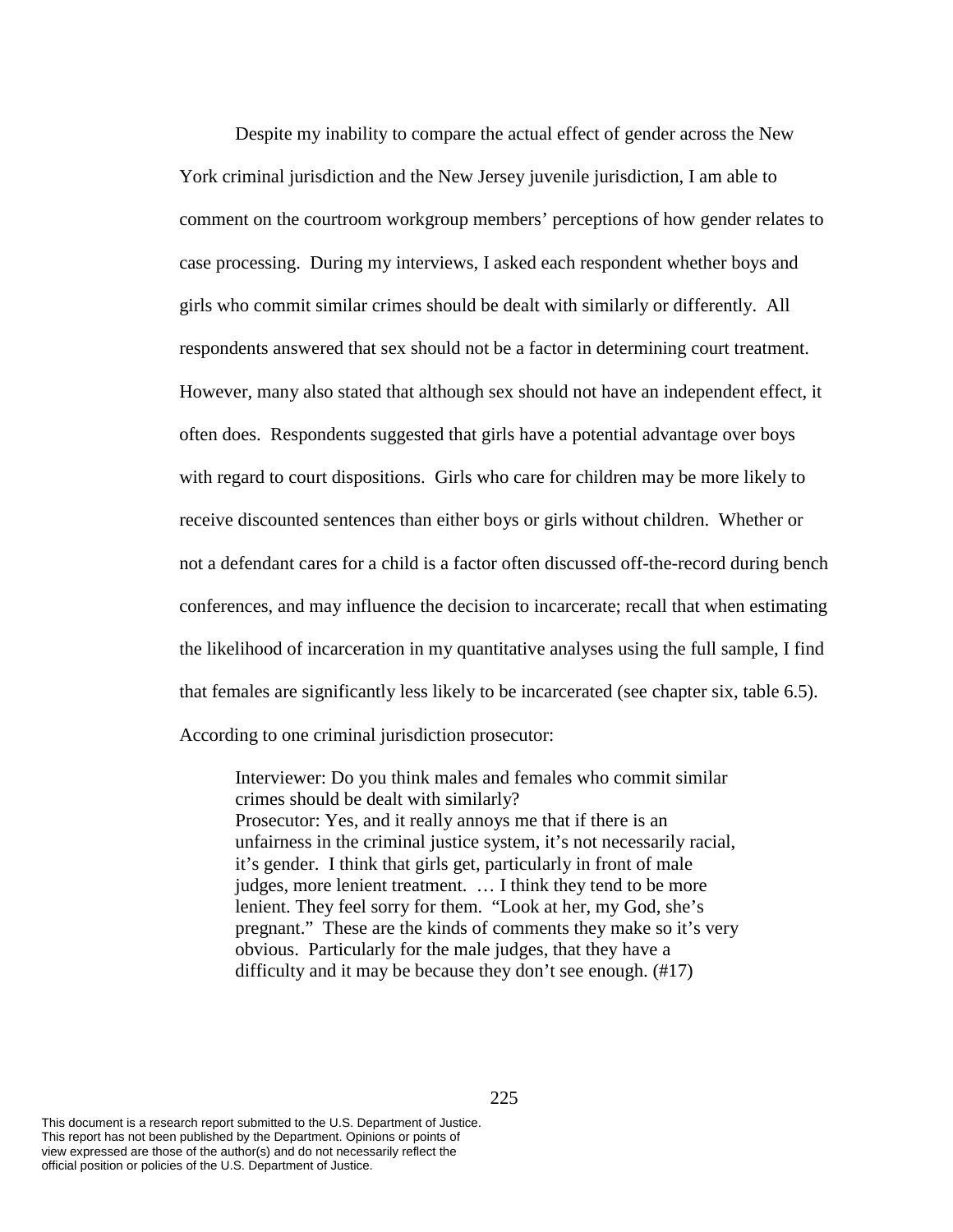According to one juvenile jurisdiction defense attorney as well, "The girls will always get a better break." Thus, gender may influence decision-making, with girls – especially girls who are pregnant or care for children – receiving a discount in both jurisdictions. Further research should consider this possibility by comparing greater numbers of cases involving females across juvenile and criminal jurisdictions.

Additionally, in my interviews I also asked respondents whether there are any significant differences between the boys and girls who appear before the court. A majority of respondents answered that the girls tend to be more violent and less compliant with court sanctions than the boys:

…Girls have a tendency to…and somebody said this to me when I was first down there and I thought that was sort of a sexist thing to say but it seems as though the girls tend…have a tendency to getting involved in more of a minimal sort of offense and then having problems dealing with the resolution of that. That is to say, they will get picked up or have a fight or some kind of marijuana or something minimal like that but then they just won't do what they are supposed to after. They won't listen. There will be problems at home. There is a very tense relationship between mother and daughter. Daughter is going out at all hours and not listening at home and grades are bad and hanging around with the wrong people or what the parent perceives to be the wrong people. And this is what someone told me when I first came down here. Girls are the worst clients to deal with. (#26)

Quite honestly, I find the girls to be more…I don't know what the word is. I don't want to say "vicious" but the girls just take things more personally and attack one another. We have a lot of girls with the slashings. If you sit in court and you see….you don't have girls necessarily committing robberies or burglaries for the most part. The girls are committing assaults and they are usually on girls that they know and they're usually over boys. … They don't slash the boy, they slash each other, because they are both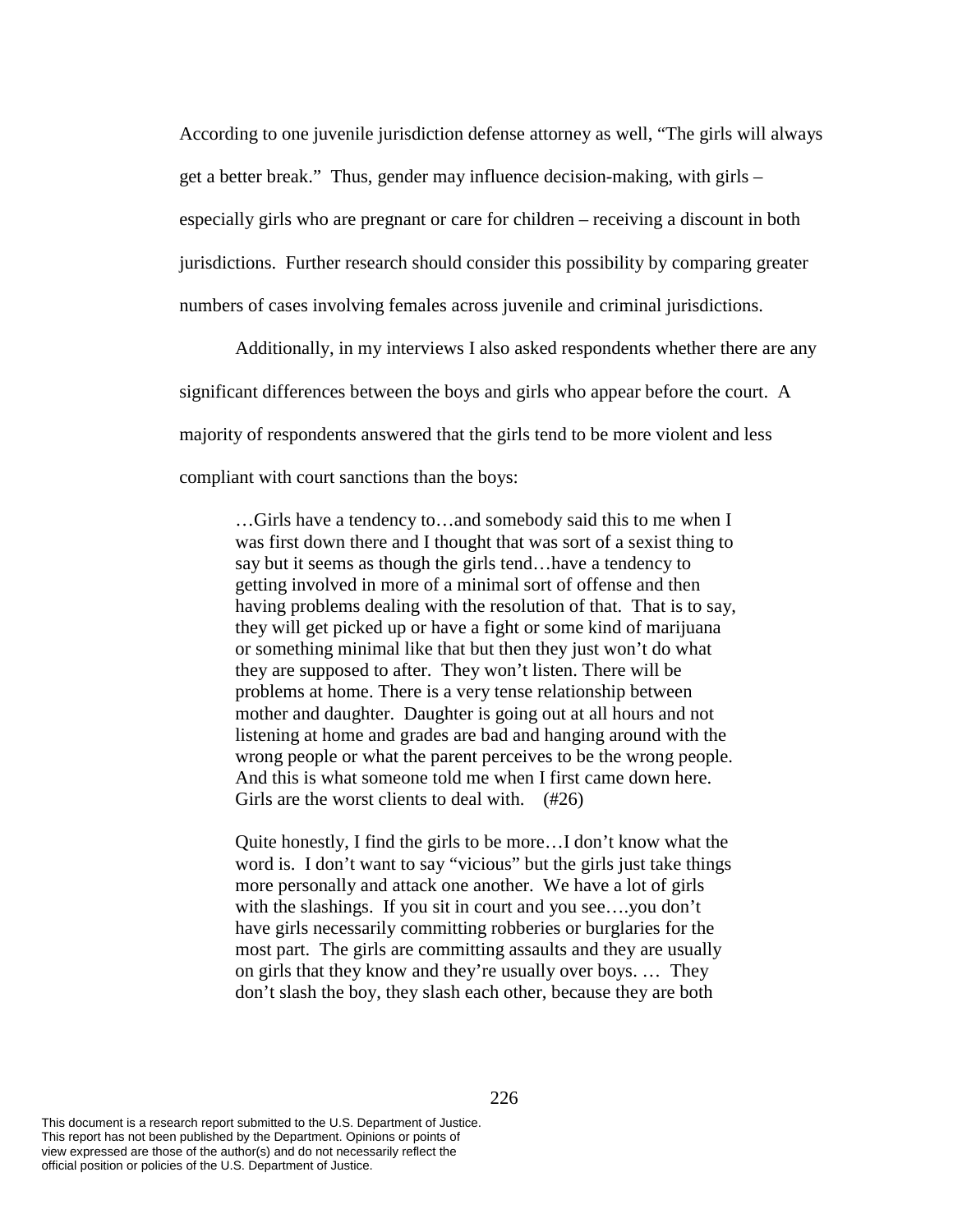pregnant by the same guy, which is very interesting that is occurring at this time in our society. So there's a viciousness there. And a vindictiveness that you don't necessarily see with the males. (#17)

Comments similar to these were offered by several of the respondents, both male and female, and in both jurisdictions.

It is possible that, instead of female defendants actually being more violent overall, respondents assume that the females who are violent represent the norm rather than the exception; this could occur if they find violent females more shocking than violent males, thus these cases are more noticeable. Alternatively, the respondents may be correct and the few females in court may actually be more violent, overall, than the males in court. This possibility could be the result of pre-trial screening mechanisms diverting most non-violent cases of females away from court, or because of the violent tendencies among girls noted by the respondents in the above passages. Again, to examine this more thoroughly, one would need to observe a larger number of cases with female defendants, and a wider range of offenses.

# *Juvenile Justice Policy*

In this dissertation, I challenge taken-for-granted assumptions of policy-makers about the distinctions between juvenile and criminal jurisdictions that prosecute and punish adolescents. Challenging the conventional wisdom about the relative

This document is a research report submitted to the U.S. Department of Justice. This report has not been published by the Department. Opinions or points of view expressed are those of the author(s) and do not necessarily reflect the official position or policies of the U.S. Department of Justice.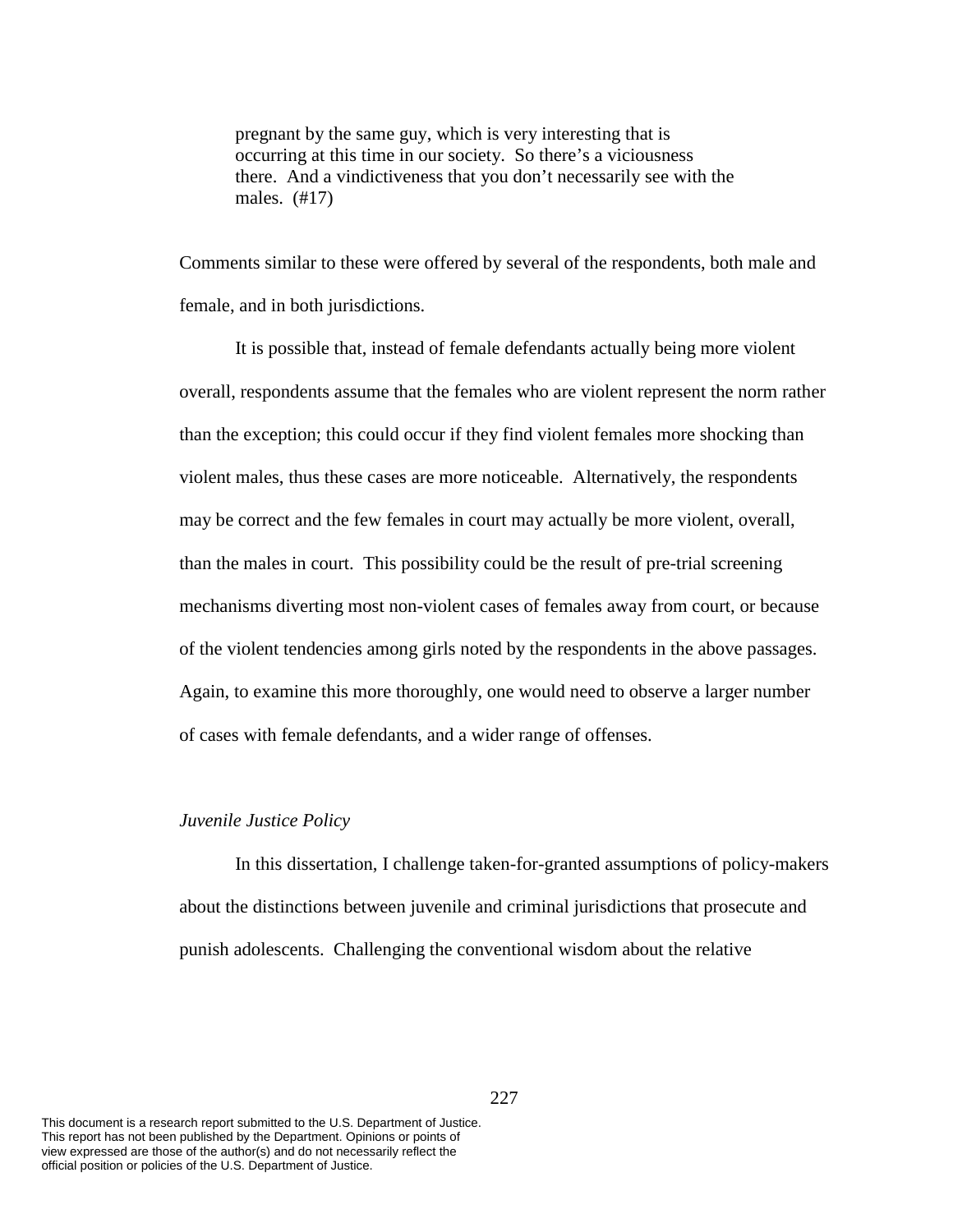differences between these two jurisdictions is important for informing juvenile justice policy. As Franklin Zimring (2000:208) notes:

The design of sensible provision for transfer depends on clearly understanding the functions and limits of juvenile and criminal courts, and the differences between these two institutions. Finding the appropriate methods of transfer from juvenile to criminal courts thus demands that we comprehend the entire context in which such decisions must be made.

By showing that the distinctions between these two legal forums are less than political rhetoric and prior research assume, I am not suggesting that both are equally suitable forums for prosecuting adolescents. Rather, based on my results I have no reason to disagree with the body of prior research that measures the effects on crime rates of jurisdictional transfer. This body of research, which includes a variety of studies using different methodologies, unanimously concludes that adolescents punished in the criminal jurisdiction are more likely to be rearrested than similar adolescents punished in the juvenile jurisdiction (Bishop et al. 1996; Fagan 1991; 1996; Myers 2001; Winner et al. 1997). In addition to this lack of specific deterrence, research finds that jurisdiction transfer laws have no general deterrent effect following their implementation (Jensen and Metsger 1994; Singer 1996; Singer and MacDowall 1988). Given my finding that despite the convergence during the sentencing stage of many characteristics of juvenile and criminal jurisdiction case processing, the criminal jurisdiction provides more severe punishments, it is therefore likely that prosecution in this criminal jurisdiction will increase defendants' likelihood of rearrest rather than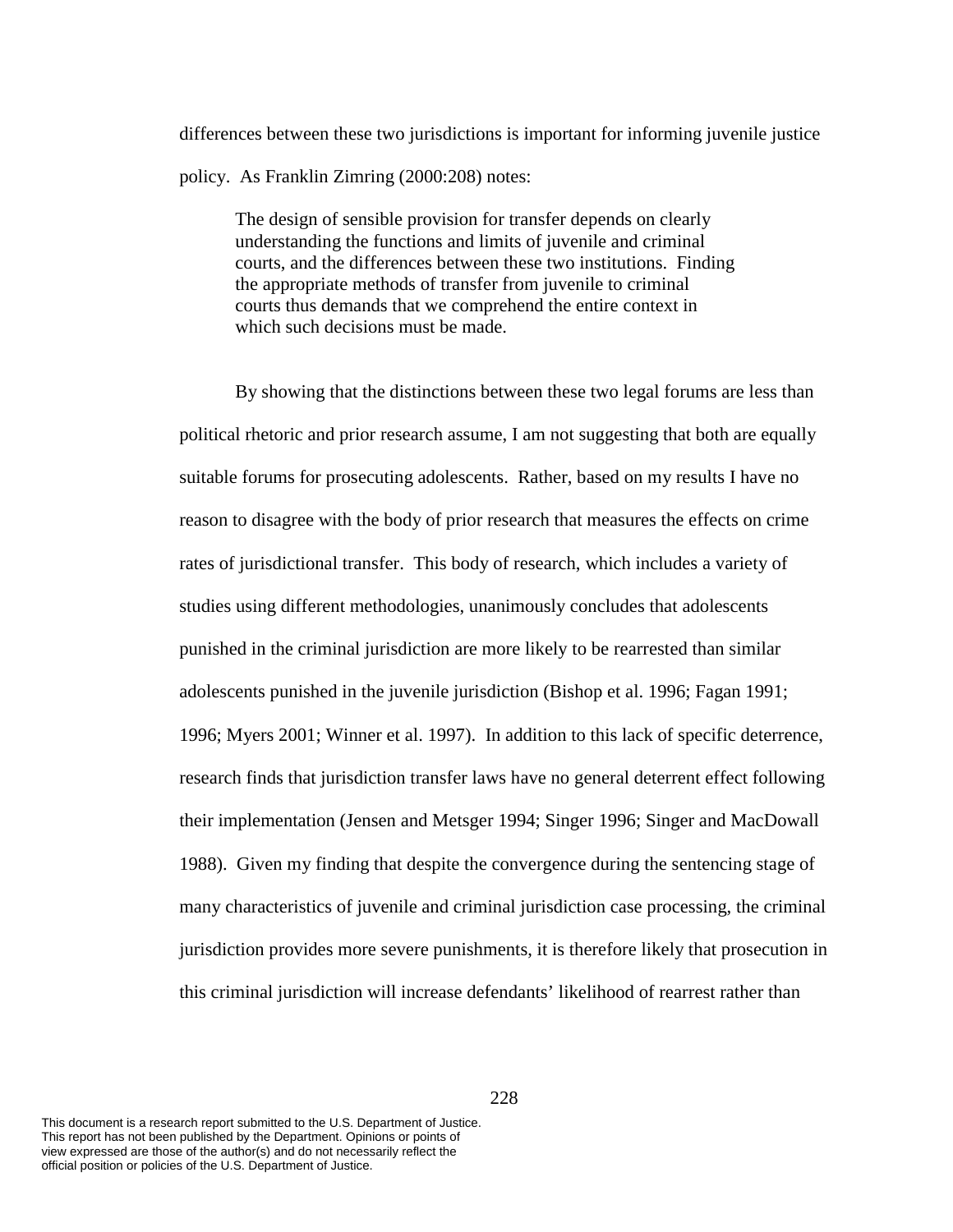decrease it, relative to the juvenile jurisdiction. If anything, my results strengthen appeals to maintain most adolescent offenders in the juvenile jurisdiction rather than prosecuting and punishing them in the criminal jurisdiction (see Zimring 1998).

## **Generalizability**

The extent to which my results are generalizable, or true in other states that prosecute adolescents in juvenile jurisdictions and in criminal jurisdictions, remains to be tested by further research. It is likely that the results are in fact generalizable, because the factors that shape the similarities and differences between the New Jersey juvenile jurisdiction and the New York criminal jurisdictions are likely to be found in other jurisdictions as well.

The method of transfer to the criminal jurisdiction that I examine here is perhaps the most rapidly proliferating method nationally, as other states recently have enacted transfer provisions that resemble New York's 1978 Juvenile Offender Law. Greater numbers of states have both recently lowered their jurisdictional boundaries between juvenile and criminal jurisdictions and excluded greater numbers of offenders from the juvenile jurisdiction by statutory exclusion (Feld 1998; 2000). In addition, the sentencing scheme in the New York criminal jurisdiction – fixed sentencing with room for judicial discretion (by giving Youthful Offender status) – is similar to that of criminal jurisdictions in many other states (see Savelsberg 1992) and increasingly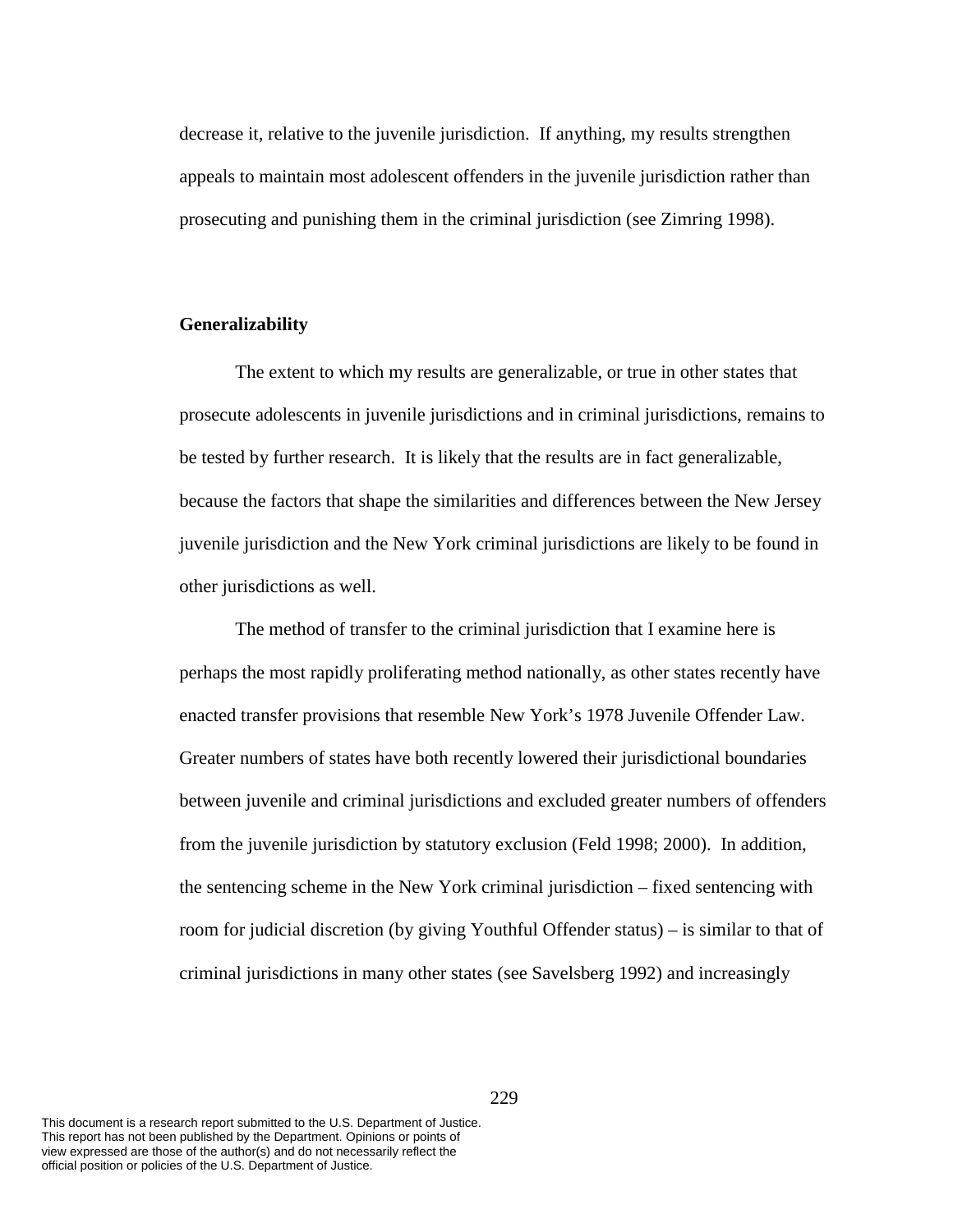common with regard to the criminal jurisdiction prosecution of adolescents (Feld 1998). Because New York's method of prosecuting adolescents in the criminal jurisdiction demonstrates increasingly common characteristics of states' efforts to criminalize delinquency, there is ample cause to think that my results concerning the criminal jurisdiction may be generalizable to other locations as well.

Furthermore, my results from the New Jersey juvenile jurisdiction are likely to resemble results of juvenile jurisdictions in other locations as well. By retaining most adolescents rather than transferring them to the criminal jurisdiction, and by maintaining a dual statutory purpose emphasizing both treatment and punishment, the New Jersey juvenile jurisdiction has maintained a traditional juvenile justice system. The New Jersey juvenile jurisdiction is therefore a good example of "juvenile justice" as referred to by scholars and policy-makers, and serves as an excellent comparison to the criminal jurisdiction prosecution of adolescents.

Moreover, many of the similarities I find across the two jurisdiction types are likely to be found in other jurisdictions. My results show that these similarities – especially the similar model of justice during the sentencing stage – primarily are the result of common perceptions of youth as less culpable for crime than adults, regardless of jurisdiction type. Criminal jurisdiction judges, prosecutors and defense attorneys subscribe to notions about juveniles and juvenile delinquency that are similar to some of the ideas that provoked the creation of the juvenile justice system. Given the resilience of this belief in reduced culpability of adolescents, one might expect this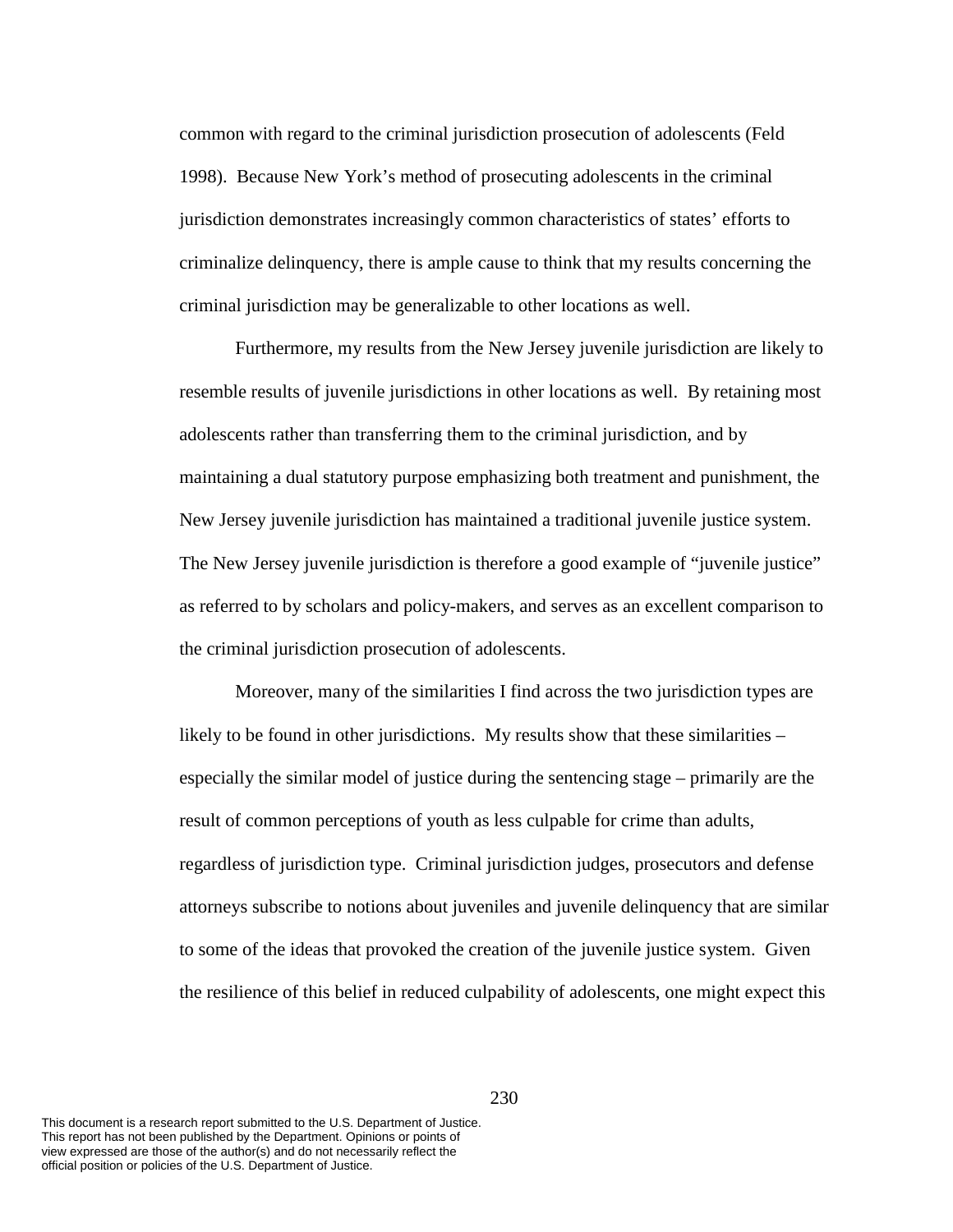culturally rooted idea to cause a strain for other criminal jurisdiction court communities prosecuting adolescents as well.

To test the generalizability of my results, future research needs to include a greater number of jurisdictions and study the prosecution of adolescents across criminal and juvenile jurisdictions using the dimensions I establish in this project. Future research needs to test these results in courts that vary by both statutory and social contexts (eg. courts in rural areas, courts without discretion in sentencing, or courts that mix adolescents with a general adult caseload), to examine the impact of local legal culture across different contexts.

In particular, it is important for future research to evaluate the impact on case processing of the individual judges who preside over adolescent offenders' cases (see Bortner 1982; Gibson 1978; Hagan 1975; Hogarth 1971). As the data demonstrate, judges in both jurisdiction types exercise a significant amount of discretion, especially during the sentencing phase of case processing. It is during this phase that the criminal jurisdiction judges depart from a criminal justice model of case processing to put in motion the juvenile justice practices that correspond to their attitudes and beliefs.

231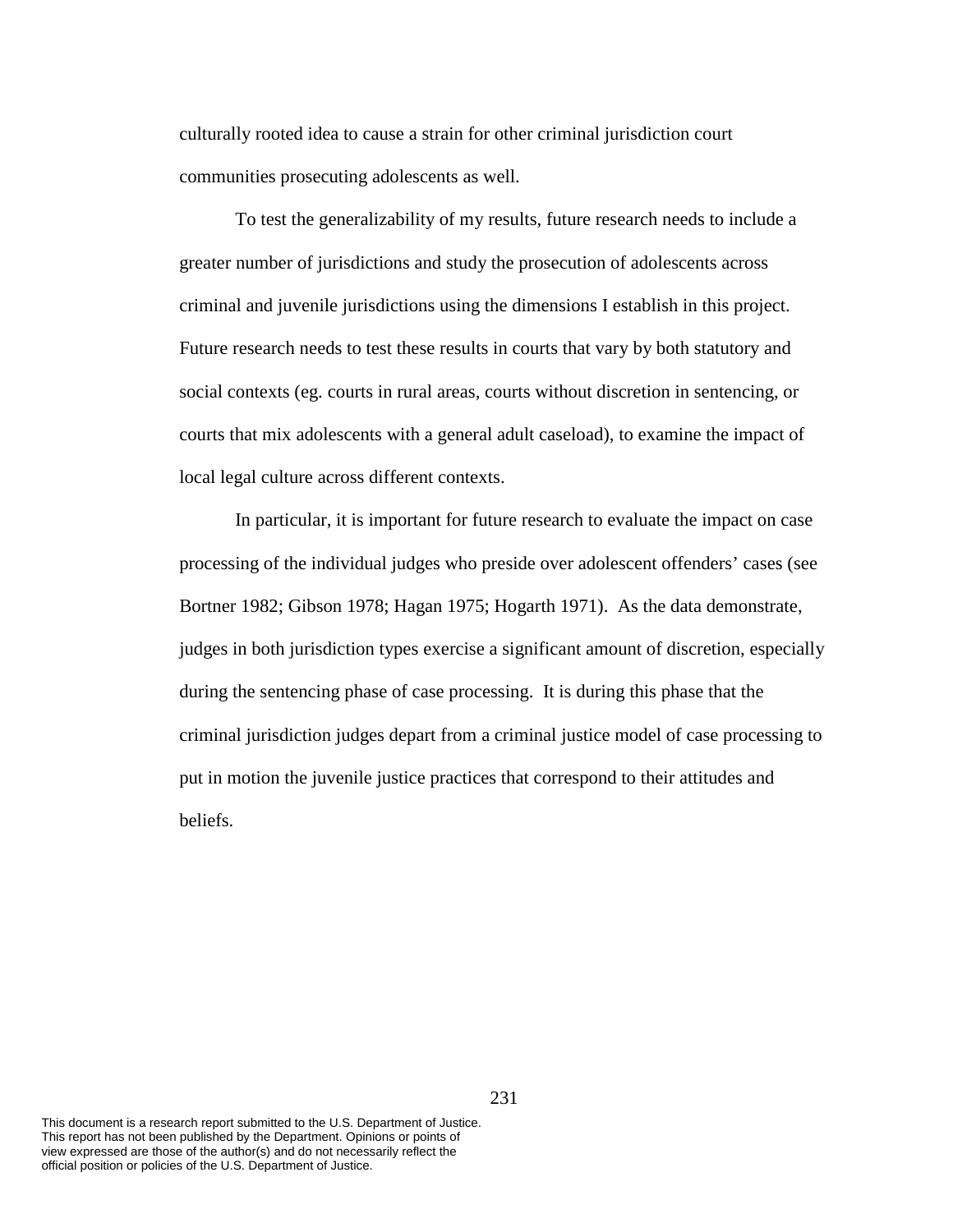## **Directions for Future Research**

The results of my research provide a more nuanced analysis than current studies comparing juvenile and criminal jurisdictions. Future research can expand on this study by incorporating my findings and using the analytic dimensions of juvenile and criminal justice models that I test. First, as mentioned above, it is important to study a greater number of courts, especially courts in varying social contexts. By adding greater variation of court context, further research could better evaluate the importance of local legal culture. Though I do not find that different court contexts bring about significant distinctions among courts within each jurisdiction, this could be a result of looking specifically at cases of adolescents. Further research that considers cases of both adults and adolescents could test the possibility that local legal culture matters more for cases of adults than cases of adolescent defendants.

Second, future researchers need to speak to a greater number of courtroom decision-makers (Mears 2000). Surveys sent to large numbers of people, assessing their views of childhood culpability and whether adolescents are fully responsible for their criminal behaviors, would be very helpful. These surveys could be sent to noncourt actors as well, to compare the attitudes of courtroom workgroup members to widely held conceptions of childhood and culpability. The results I find here – of criminal jurisdiction courtroom workgroup members holding juvenile justice conceptions of adolescents' maturity and culpability – can guide further analysis into perceptions of culpability.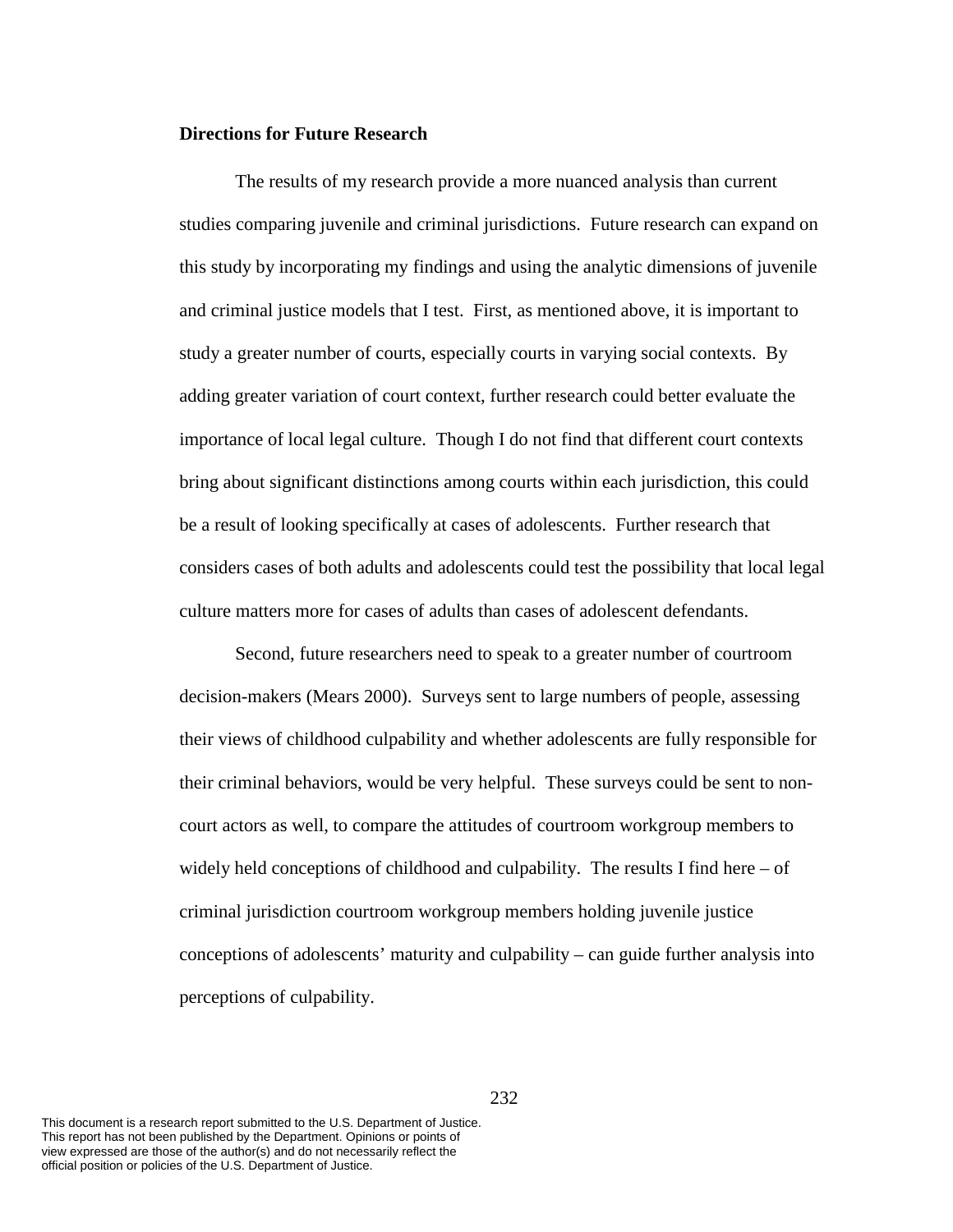Third, it is important for researchers to study a greater number of decisionmaking points, using the dimensions I utilize. Future research could compare the models of justice reflected by criminal and juvenile jurisdictions regarding level of formality and evaluation of other decision-making junctures, such as arrest or case filing. The decision to arrest and the process of screening cases for prosecution are particularly important, as they establish the pool of cases that reach courts. As prior research notes, it is likely that racial filtering processes during these early stages of decision-making are responsible for the over-representation of minority youth observed in many courts, including the ones I study (Bishop and Frazier 1988). This finding of discrimination in the prior research might be due to the level of formality or method of evaluating adolescents at different decision-making points, thus my results will be helpful in guiding future research on other stages of case processing.

Fourth, researchers could collect a broader array of data. Others could repeat my quantitative analyses by including data concerning strength of the evidence against the defendant, level of injury that resulted from the offense, the defendant's role in the offense (whether he or she was the leader or a follower), defendant's school status and family characteristics, and plea bargaining. With regard to qualitative comparisons, further research could extend my work by including interviews of defendants and their families, if possible. Though these interviews would not assess the decision-making of court actors, they would add to our understanding of these courts by measuring effects of court actions and the perceptions of the courts' clients.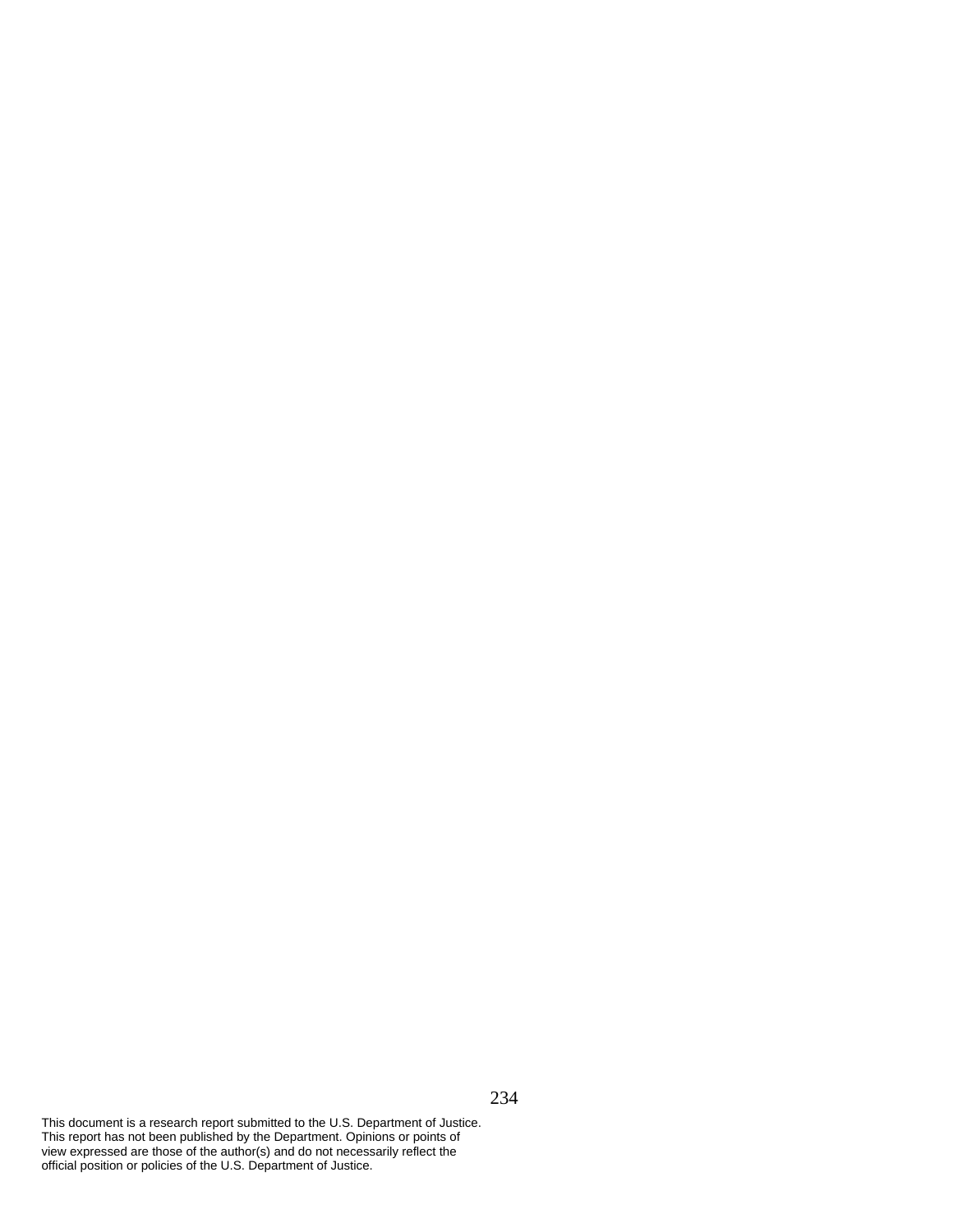#### **APPENDIX 1: SUPPLEMENTARY DATA ANALYSIS**

Given the gap in time between the quantitative data I analyze in chapter six (cases from 1992-1993 arrests) and the qualitative data I analyze in chapters four, five and six (collected from 2000 to 2002), I perform further analyses with a more recent quantitative dataset. The second dataset also includes fifteen- and sixteen-year-olds charged with aggravated assault (1<sup>st</sup> and  $2^{nd\circ}$ ), robbery (1<sup>st</sup> and  $2^{nd\circ}$ ), or burglary  $(1<sup>sto</sup>)$  in the same six counties. Yet these data are more recent than the data in the first dataset I analyze in chapter six – they are from cases disposed of in 1998. In addition, these data are the populations of all eligible cases rather than samples across two years. This more recent dataset contains fewer variables than the 1992-1993 dataset, thus, my analyses using this more recent data are not as rigorous as those using the older data. Their importance is that they permit me to verify that the courts I study produced similar outcomes in the years following 1993, closer to the time during which I collected qualitative data in these courts (2000-2002).

# *Sample Description – Dataset 2*

In Appendix 1.1 I display a comparison of the juvenile jurisdiction and criminal jurisdiction cases in the second dataset. Though missing several variables included in the first dataset, this second dataset is very similar in composition to the first dataset with regard to both offender and case characteristics. The two state sub-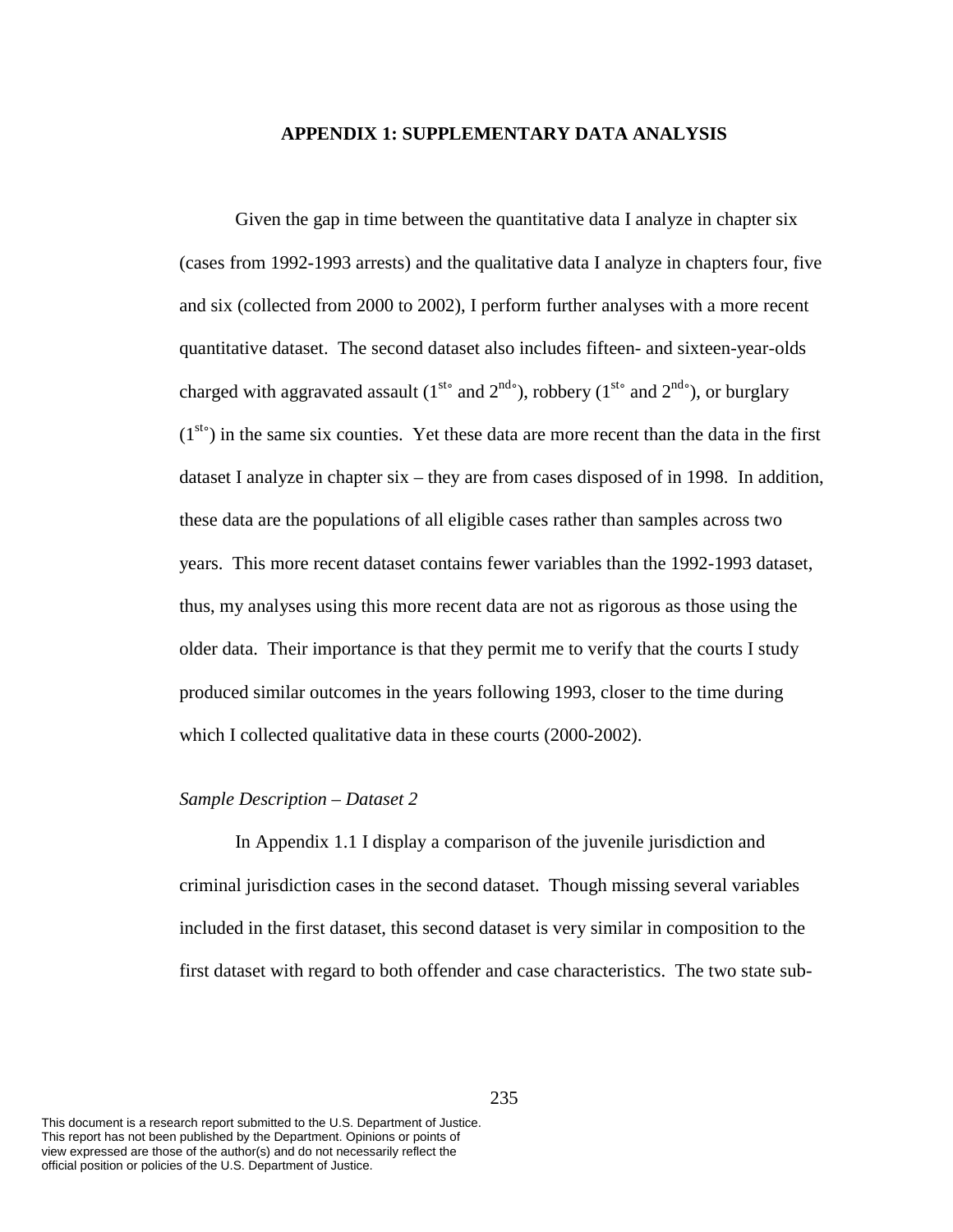samples here show similar age, sex, and race distributions as in the first dataset. Again, the criminal jurisdiction sub-sample contains more sixteen-year-olds, more males, and more robbery defendants than the juvenile jurisdiction sub-sample. And, again the juvenile jurisdiction cases are more likely to have prior arrests than the criminal jurisdiction cases. Unfortunately, this second dataset does not contain information on pre-adjudication detention, arrests during case processing, previous incarceration and bench warrants.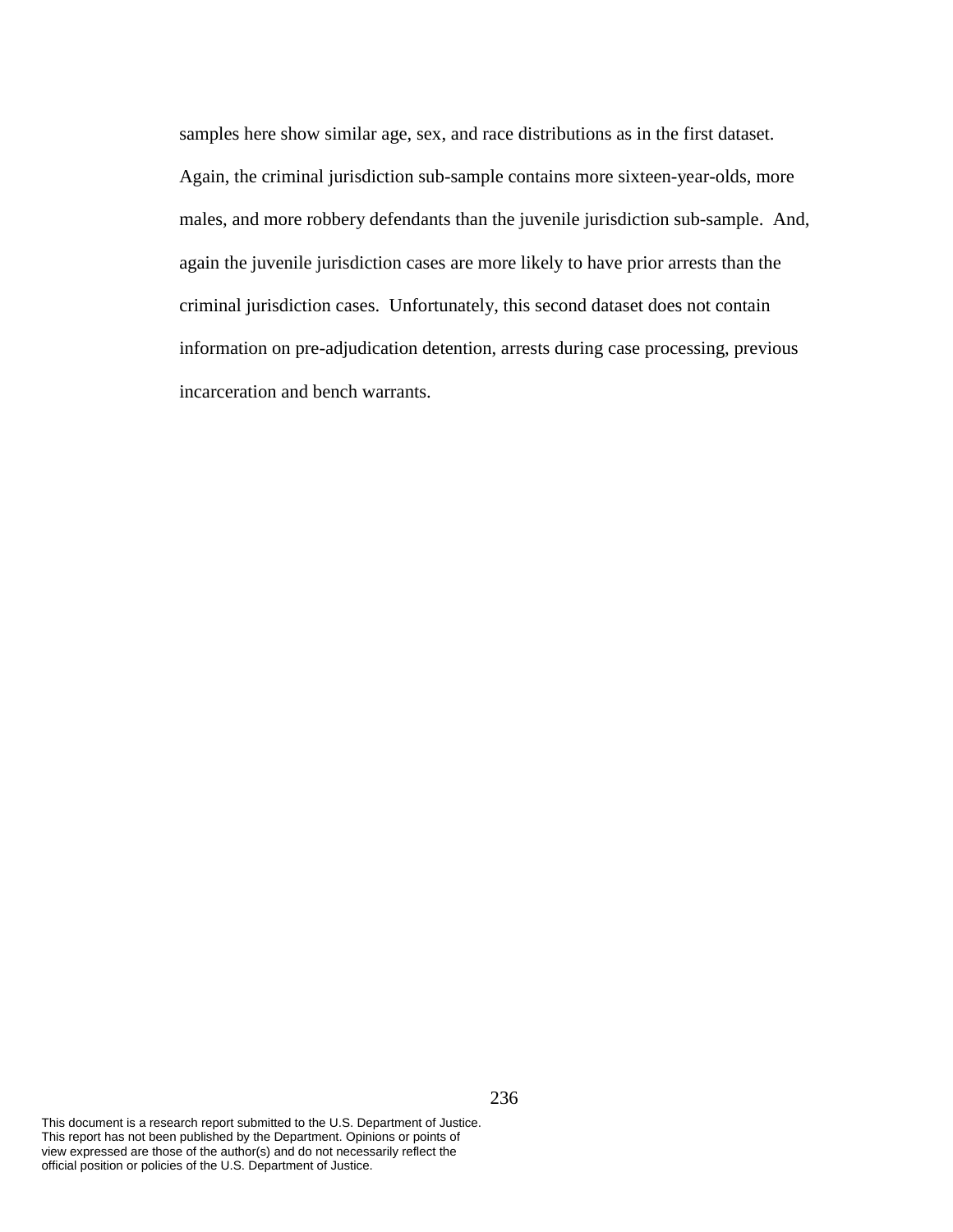|                                 |                                  | Juvenile Court/   | <b>Criminal Court/</b> |  |  |
|---------------------------------|----------------------------------|-------------------|------------------------|--|--|
|                                 |                                  | <b>New Jersey</b> | <b>New York</b>        |  |  |
|                                 |                                  | $(n=864)$         | $(n=1577)$             |  |  |
|                                 |                                  | $\%$              | $\%$                   |  |  |
|                                 | <b>Offender Characteristics</b>  |                   |                        |  |  |
| Age:                            | 15                               | 44.3              | 17.9                   |  |  |
|                                 | 16                               | 55.7              | 82.1                   |  |  |
| Sex:                            | Male                             | 82.2              | 87.9                   |  |  |
|                                 | Female                           | 17.8              | 12.1                   |  |  |
| Race:                           | White                            | 13.3              | 5.0                    |  |  |
|                                 | African-American                 | 60.4              | 65.8                   |  |  |
|                                 | Hispanic                         | 23.7              | 25.5                   |  |  |
|                                 | Other and Unknown                | 2.7               | 3.7                    |  |  |
|                                 | <b>Offense Characteristics</b>   |                   |                        |  |  |
| Offense                         |                                  |                   |                        |  |  |
| Type:                           | Robbery                          | 23.4              | 81.8                   |  |  |
|                                 | <b>Aggravated Assault</b>        | 49.2              | 7.2                    |  |  |
|                                 | <b>Burglary</b>                  | 27.4              | 11.0                   |  |  |
| <b>Associated Weapon Charge</b> |                                  | 28.1              | 32.8                   |  |  |
|                                 | <b>Presence of Prior Arrests</b> | 64.6              | 41.0                   |  |  |

# **Appendix 1.1. Offense and Offender Characteristics of Cases in each Jurisdiction**

# *Data Sources*

The New York Department of Criminal Justice Services and the New Jersey Administrative Office of Courts provided the data in this second dataset. During the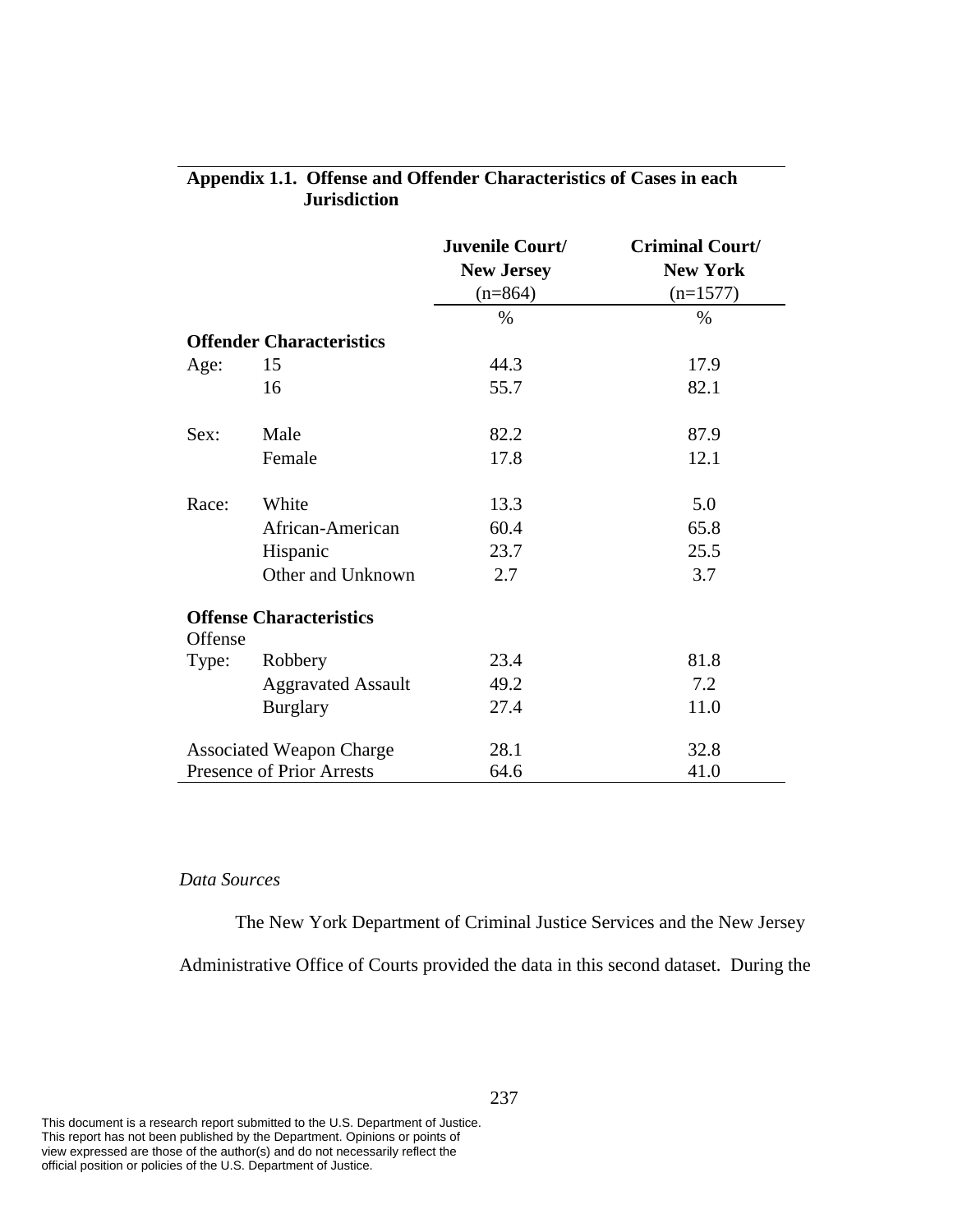time elapsed between collecting the data in the two datasets, each statewide criminal justice system improved its automated data collection systems. As a result, one agency provided each statewide dataset for the second dataset without any manual data collection.

#### *Punishment Comparison*

The primary importance of this second dataset is to verify that no significant changes in court outcomes occurred across the time period separating my quantitative cases (1992-1993) and my qualitative data (2000-2002). Therefore I use these data to compare adjudication and sentencing rates across the two quantitative datasets.

Appendix 1.2a displays the punishment outcomes in the second dataset. Comparing this table to table 6.4 verifies that the courts I study do indeed produce very similar outcomes in 1998 and in 1992-1993. The frequency of court action in each jurisdiction in 1998 is lower than in the first dataset, though the disparity between the two jurisdictions is consistent with the older data. A larger percentage of cases are acted on in the criminal jurisdiction than in the juvenile jurisdiction. The percentages of adolescents incarcerated are slightly higher in the more recent dataset than in the first dataset, but again the discrepancy between the two jurisdiction types is almost identical in both datasets.

As appendix 1.2b illustrates, the sentence lengths among cases incarcerated in the juvenile jurisdiction in the second dataset is higher than in the first dataset, though once again the disparity between the two jurisdiction types remains. Adolescents

This document is a research report submitted to the U.S. Department of Justice. This report has not been published by the Department. Opinions or points of view expressed are those of the author(s) and do not necessarily reflect the official position or policies of the U.S. Department of Justice.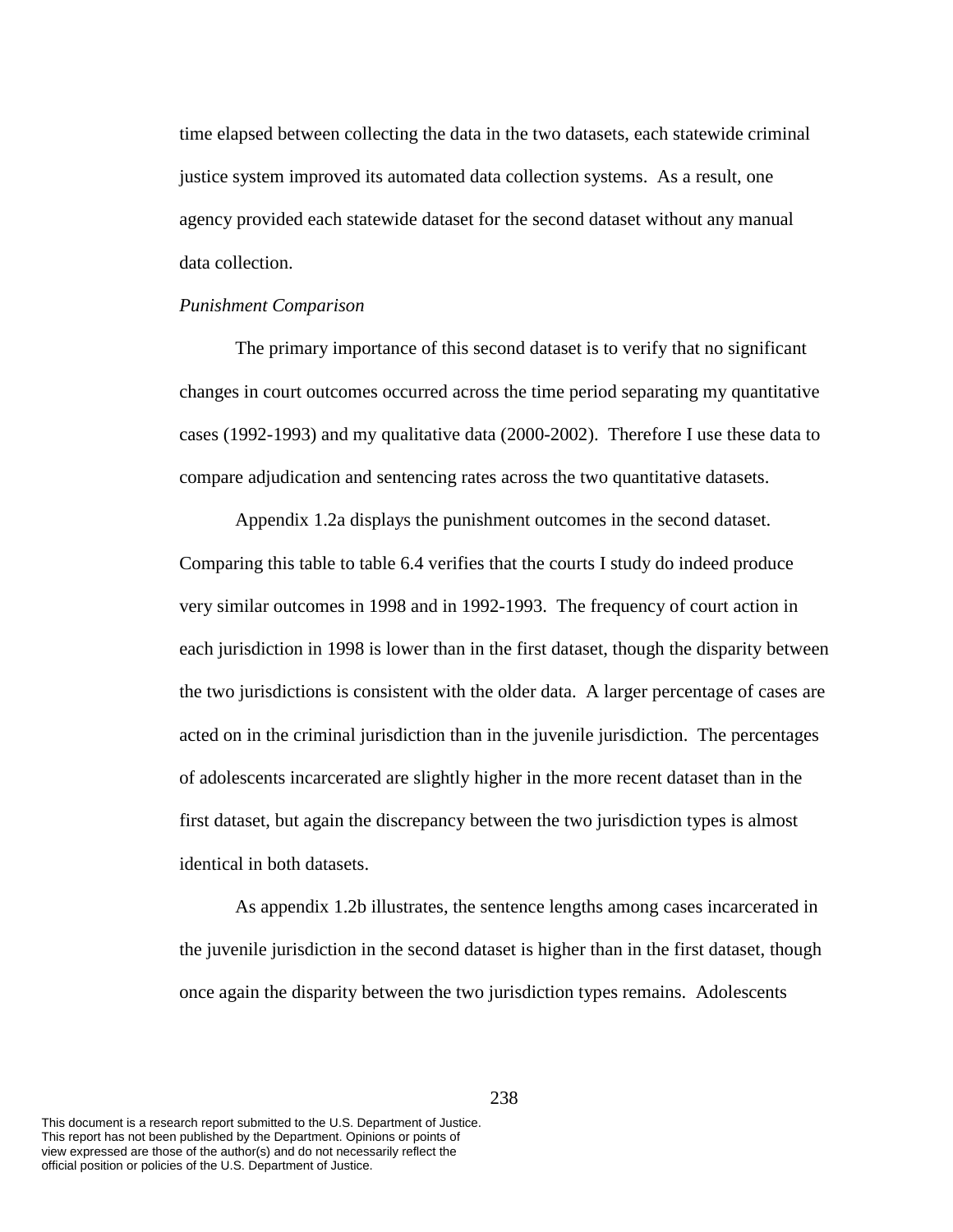incarcerated in the New York criminal jurisdiction receive sentences that are an average of twice the length of time served by adolescents in the New Jersey juvenile jurisdiction.

Thus, the newer data demonstrate that the relative court outcomes across jurisdiction types did not change markedly from 1992-1993 to 1998. Despite some shifts among the distribution of punishments in the two jurisdiction types, the changes they underwent maintain a consistent distinction between the two jurisdictions; the base punishment rates may have changed, but if so, they seemed to have changed consistently in both jurisdictions.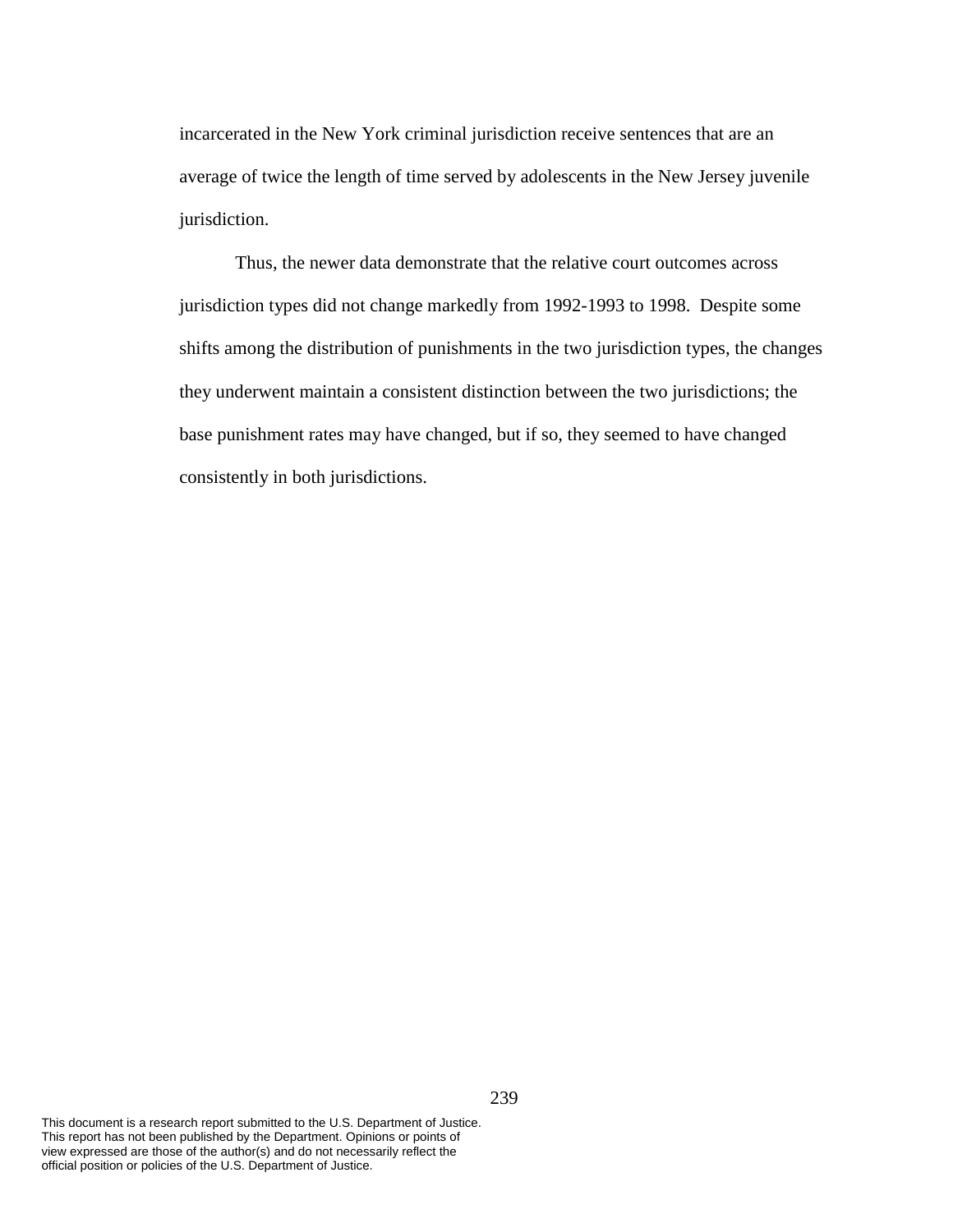|                                                                                                                        |                                                           | Juvenile Jurisdiction (New Jersey)<br><b>All Juvenile</b><br>Agg. |         |          |                     | Criminal Jurisdiction (New York)<br>All Crim.<br>Agg. |         |           |                     |  |
|------------------------------------------------------------------------------------------------------------------------|-----------------------------------------------------------|-------------------------------------------------------------------|---------|----------|---------------------|-------------------------------------------------------|---------|-----------|---------------------|--|
|                                                                                                                        |                                                           | Robbery                                                           | Assault | Burglary | <b>Jurisdiction</b> | Robbery                                               | Assault | Burglary  | <b>Jurisdiction</b> |  |
|                                                                                                                        |                                                           | $\%$                                                              | $\%$    | $\%$     | $\frac{0}{0}$       | $\%$                                                  | $\%$    | $\%$      | $\frac{0}{0}$       |  |
| Any Court Action                                                                                                       |                                                           | 44.1                                                              | 40.2    | 44.7     | 42.4                | 58.8                                                  | 65.5    | 63.2      | 59.7                |  |
| if any court action:                                                                                                   | Adjourned<br>Disposition/Adjourned<br>in Contemplation of |                                                                   |         |          |                     |                                                       |         |           |                     |  |
|                                                                                                                        | Dismissal                                                 | 6.0                                                               | 15.2    | 11.4     | 11.9                | 20.4                                                  | 11.0    | 27.8      | 20.5                |  |
|                                                                                                                        | Fine / ATD<br>Probation or                                | 6.0                                                               | 9.0     | 13.4     | 9.6                 | 0.0                                                   | 0.0     | 0.9       | 0.1                 |  |
|                                                                                                                        | <b>Suspended Sentence</b>                                 | 63.9                                                              | 58.4    | 61.0     | 60.5                | 37.0                                                  | 32.9    | 39.8      | 37.0                |  |
|                                                                                                                        | Incarceration                                             | 24.1                                                              | 17.5    | 14.3     | 18.1                | 42.6                                                  | 56.2    | 31.5      | 42.4                |  |
| Appendix 1.2b. Average Custodial Sentence Length for Incarcerated Cases, in Months by Jurisdiction and Offense Type at |                                                           |                                                                   |         |          |                     |                                                       |         |           |                     |  |
|                                                                                                                        | <b>Case Filing</b>                                        | Juvenile Jurisdiction                                             |         |          |                     | Criminal Jurisdiction                                 |         |           |                     |  |
|                                                                                                                        |                                                           | <b>All Juvenile</b><br>Agg.                                       |         |          |                     | Agg.                                                  |         | All Crim. |                     |  |

### **Appendix 1.2a. Percentage of Cases Acted on, and Percentage Receiving Each Sentence Type, by Jurisdiction and Offense Type at Case Filing**  $\mathcal{A}$

|                  |         | Juvenile Jurisdiction |     |                                              |         | Criminal Jurisdiction |                  |                                  |  |  |
|------------------|---------|-----------------------|-----|----------------------------------------------|---------|-----------------------|------------------|----------------------------------|--|--|
| if incarcerated: | Robbery | Agg.<br>Assault       |     | All Juvenile<br>Burglary <b>Jurisdiction</b> | Robbery | Agg.                  | Assault Burglary | All Crim.<br><b>Jurisdiction</b> |  |  |
| Avg Sent Length  |         |                       |     |                                              |         |                       |                  |                                  |  |  |
| (months)         | 18.5    | 13.1                  | 9.1 | 13.9                                         | 27.7    | 27.0                  | 14.8             | 26.5                             |  |  |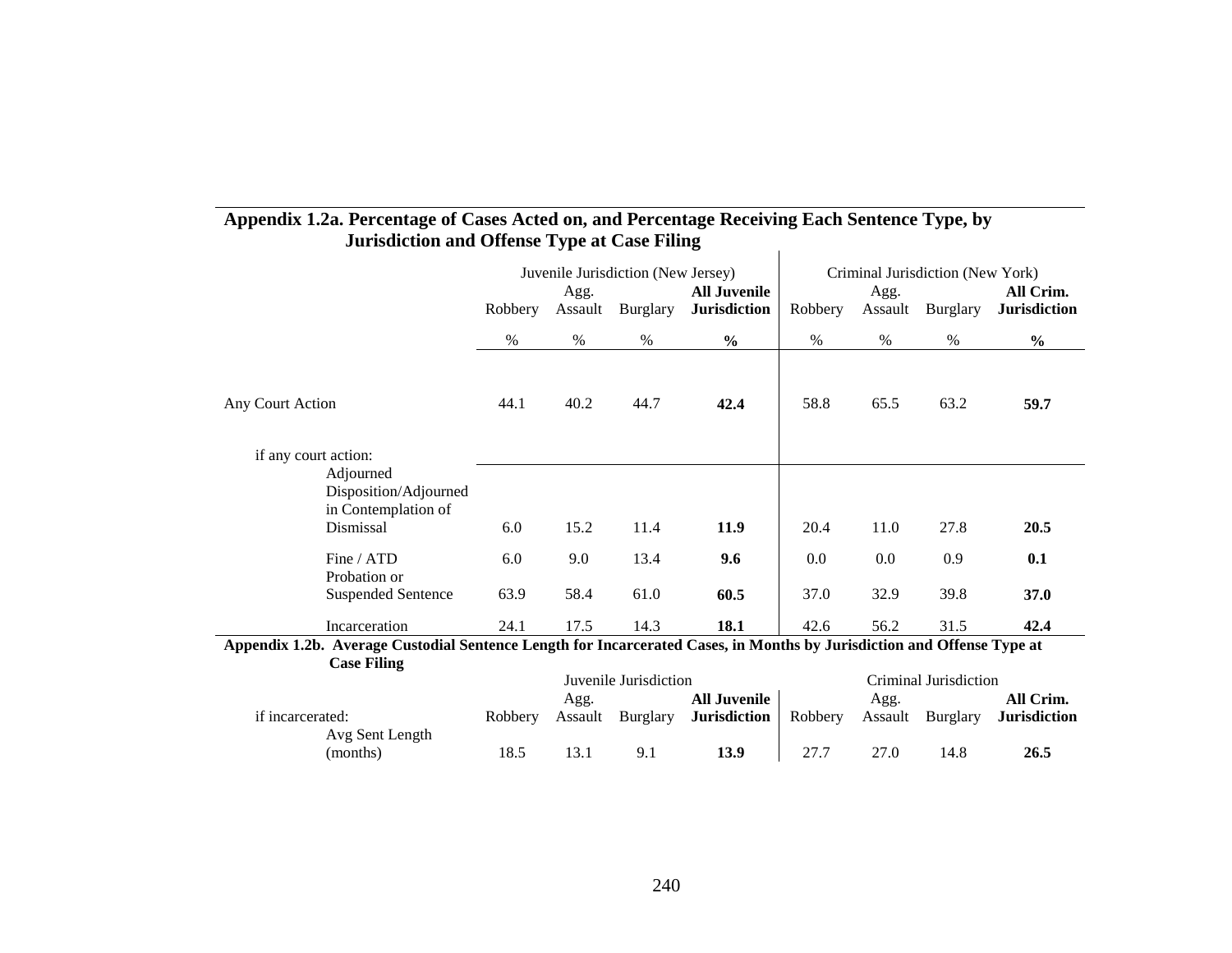Repeating the multivariate analyses to predict likelihood of incarceration with the second dataset poses a problem. Because several potentially important variables are missing from the second dataset (detention, arrest warrant, arrests during case processing, previous incarceration, and presence of an associated weapon charge), using these data could result in omitted variable bias. To be thorough, I estimate the model despite the missing data. The results, shown in Appendix 1.3, do not replicate the results of the first dataset, in that the coefficient for jurisdiction type is not a significant predictor of incarceration.

I then re-estimated the models using the first dataset, but with only the variables present in the second dataset. The results of this model still demonstrated a significant effect of jurisdiction type on likelihood of incarceration (results not shown). The fact that the second dataset results were not identical to those of the first is cause for some concern. However, since the descriptive comparisons of the two datasets are very similar, I proceed with confidence that the first, fuller, dataset provides an adequate measure of punishment severity. I use these data to compare one dimension of the distinction between a criminal justice model and a juvenile justice model, rather than to explain or be explained by the qualitative data.

This document is a research report submitted to the U.S. Department of Justice. This report has not been published by the Department. Opinions or points of view expressed are those of the author(s) and do not necessarily reflect the official position or policies of the U.S. Department of Justice.

241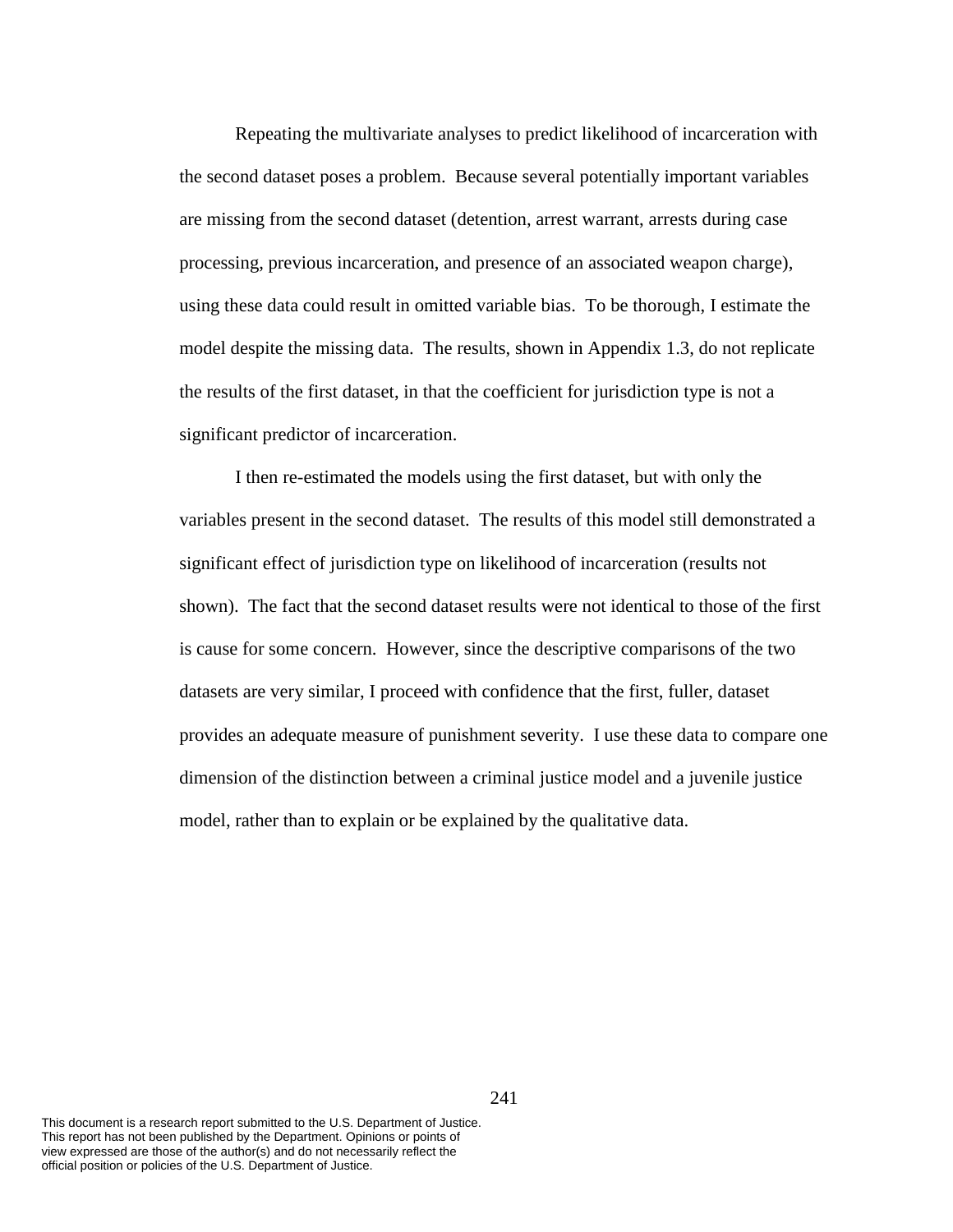|                                               |           | Std.  |         |     |
|-----------------------------------------------|-----------|-------|---------|-----|
|                                               | В         | Error | Z       |     |
|                                               |           |       |         |     |
| Age                                           | $-0.103$  | 0.201 | $-0.52$ |     |
| Sex $(0=female; 1=male)$                      | $-0.386$  | 0.103 | $-3.75$ | *** |
| Ethnicity Dummies (contrast=African American) |           |       |         |     |
| White                                         | $-0.301$  | 0.182 | $-1.66$ |     |
| Hispanic                                      | $-0.198$  | 0.068 | $-2.93$ | **  |
| Other Ethnicity                               | $-0.097$  | 0.061 | $-1.59$ |     |
| Offense Type (contrast=robbery)               |           |       |         |     |
| <b>Burglary</b>                               | $-0.004$  | 0.032 | $-0.11$ |     |
| <b>Aggravated Assault</b>                     | 0.014     | 0.164 | 0.08    |     |
| <b>Associated Weapon Charge</b>               | 0.444     | 0.073 | 6.06    | *** |
| Number of prior arrests                       | 0.118     | 0.050 | 2.35    | *   |
| Jurisdiction (1=juvenile; 2=criminal)         | 0.061     | 0.760 | 0.08    |     |
| Constant                                      | 1.124     |       |         |     |
| Log Likelihood                                | -1702.772 |       |         |     |
| *p<.05; ** p<.01; ***p<.001                   |           |       |         |     |

### **Appendix 1.3. Undstandardized and Standardized Coefficients for Two- Stage Regression of Incarceration in 1998 Dataset**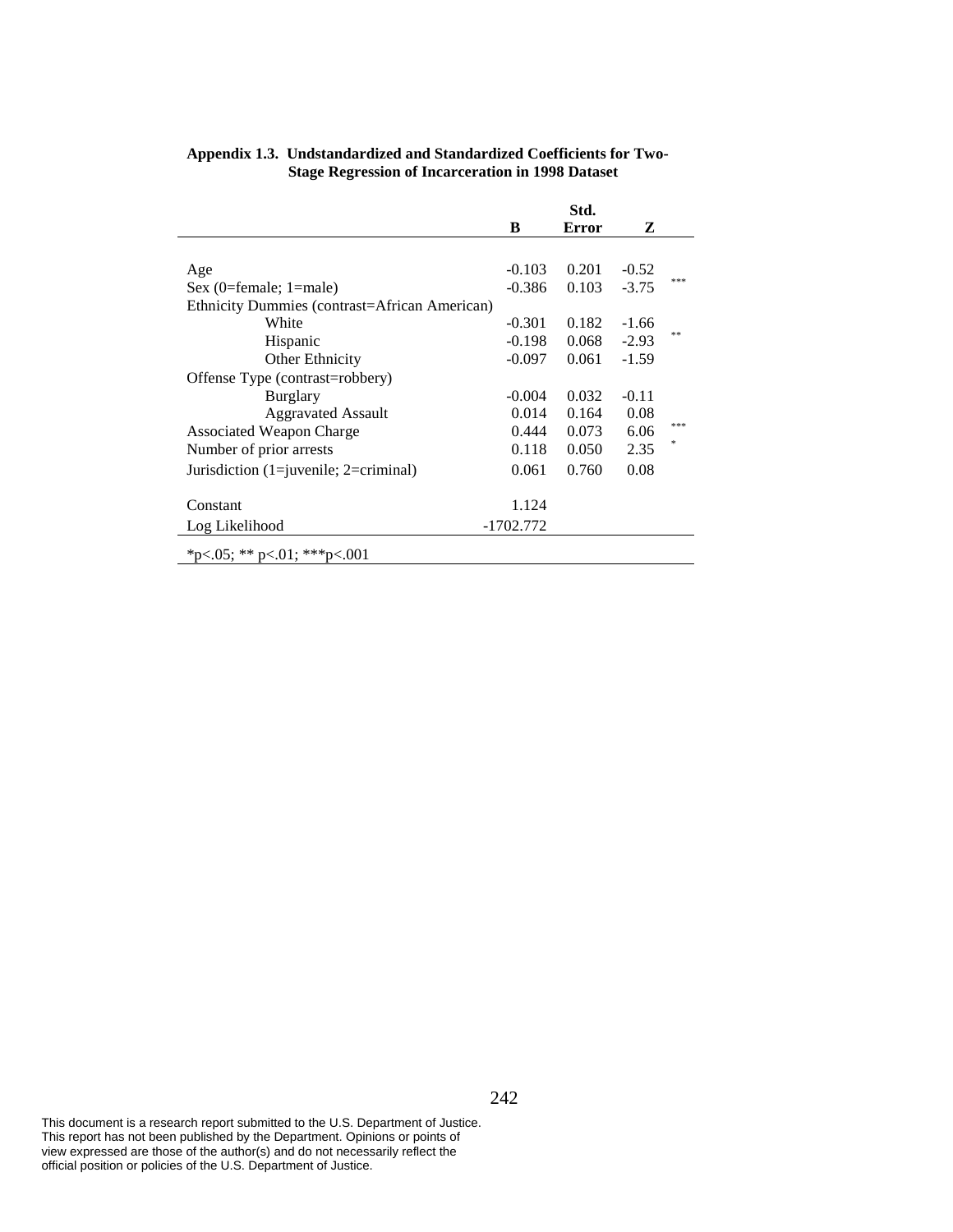### **APPENDIX 2: LOGIT TESTS OF HECKMAN TWO-STAGE METHOD**

As I state in chapter six, I use the Heckman two-stage probit regression procedure to account for sample selection bias in predicting incarceration. This is necessary because the prediction of incarceration involves the use of a censored sample, in that only cases resulting in conviction are eligible for sentencing. Yet because there is some debate over whether to correct for sample selection (see Greene 1997), I estimate the first equation without the Heckman two-stage correction as well. Deciding which method is more appropriate depends on whether one wants to be able to generalize to the entire sample, or only to those who are convicted. A case can be made for both methods. If conviction decisions are based on quality of evidence rather than on other factors related to sentencing (Vera Institute of Justice 1977), then the question of what factors predict incarceration is relevant for the entire sample of arrestees, and the two-stage estimates are methodologically superior. By correcting for a truncated sample the results can then be generalized to the entire sample, and not just to the portion of the sample that resulted in conviction. In addition, most research on court sentencing has used the two-stage sample selection bias correction method or variations thereof (eg. Steffensmeier and Demuth 2000; Ulmer 1997). However, one could also argue that standard logit regression will be sufficient because the results should only be generalizable to those who are convicted and who thus comprise the population for whom incarceration is an option. To be cautious, I use both methods.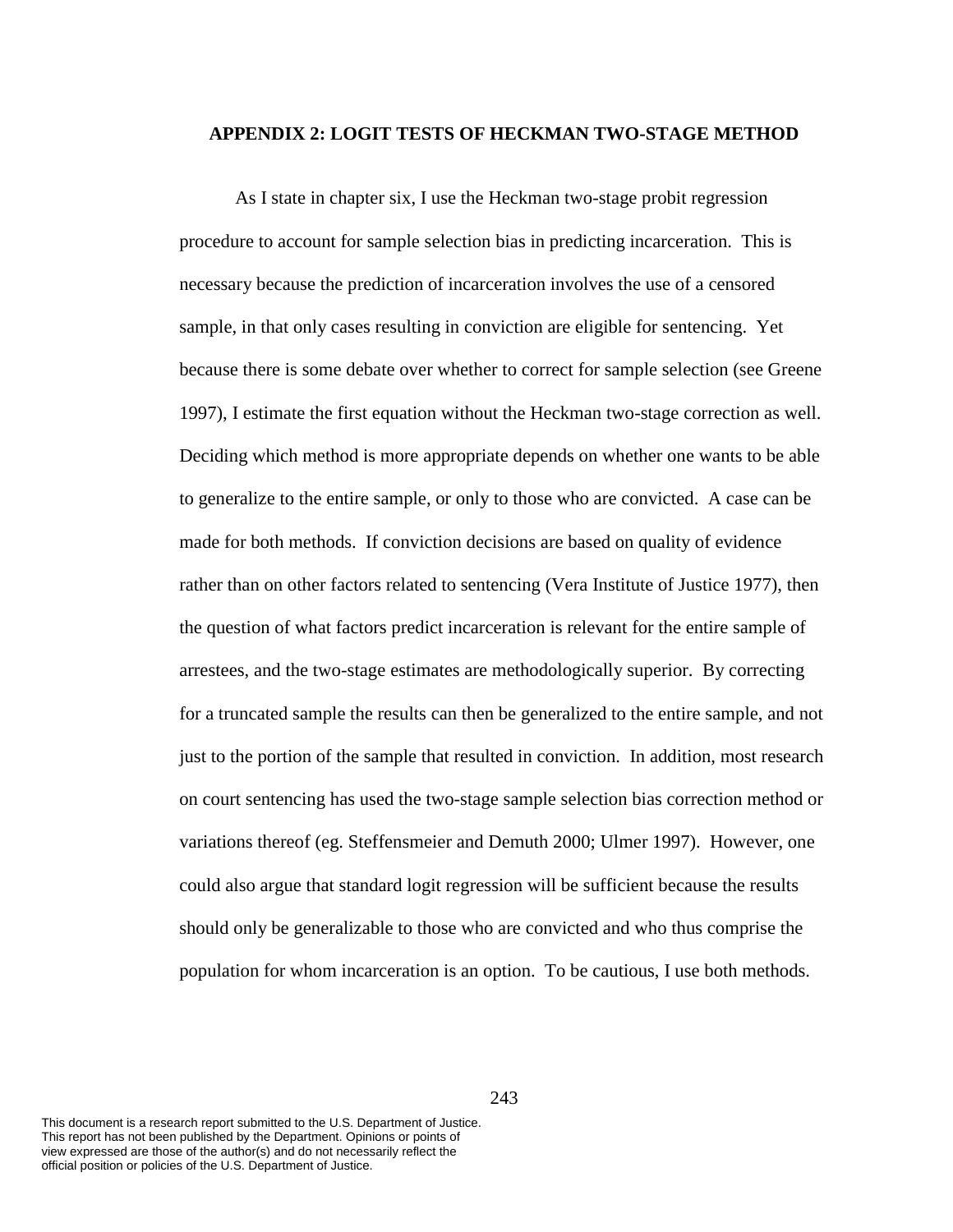Replicating model 1 from table 6.5 using a logit analysis without any correction for sample selection bias produces identical results (table not shown). That is, jurisdiction is still significant and the most robust predictor of incarceration. Given that these two methods produce the same substantial result, I display the analysis with the more cautious procedure, the Heckman two-stage, which also stays closer to the previous literature.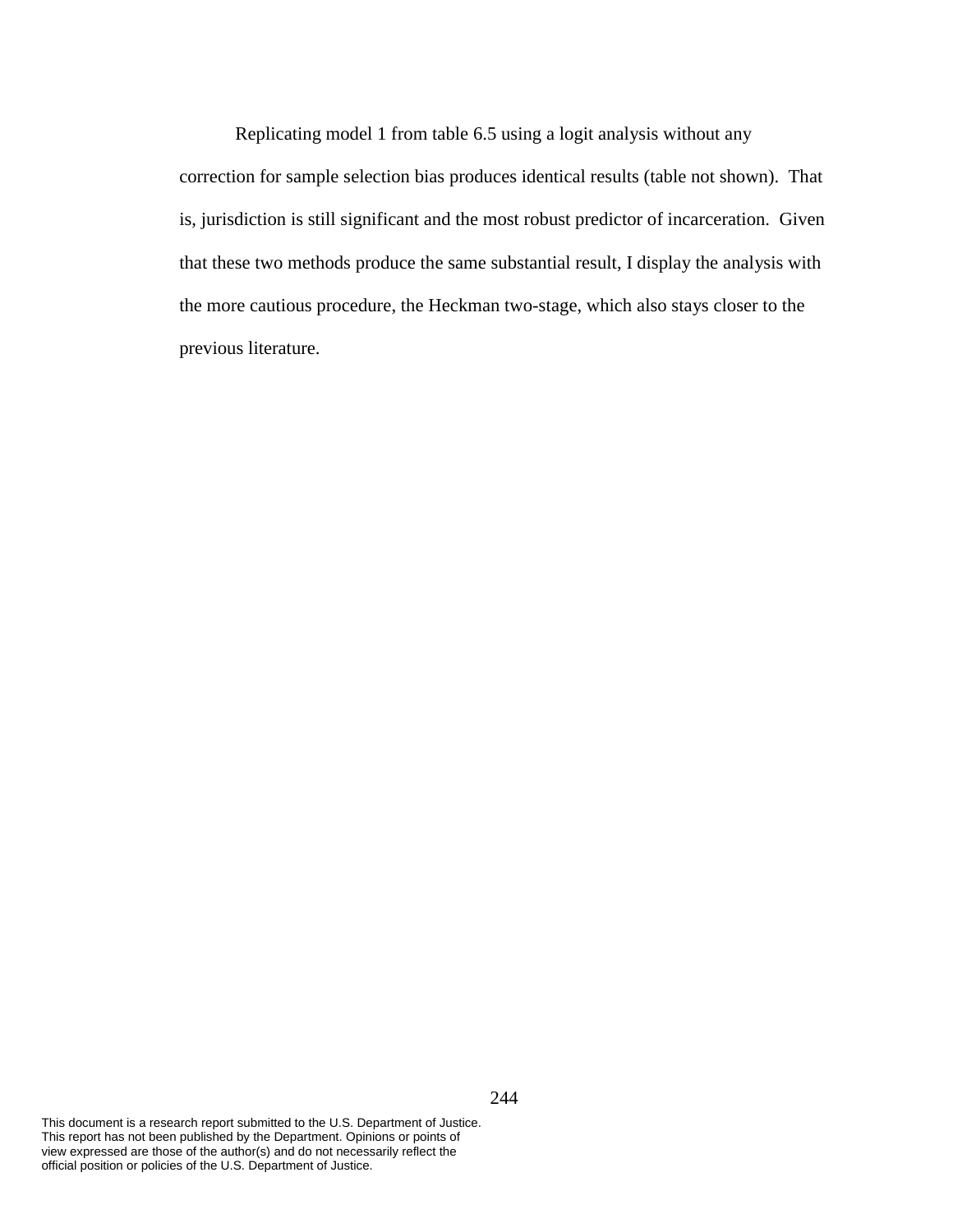# **APPENDIX 3: TESTING MULTIVARIATE MODELS WITH INTERACTION TERMS**

In my multivariate analysis I estimate the impact of jurisdiction type on the likelihood of incarceration, controlling for other relevant factors. The equations I estimate in chapter six include only models in which the two jurisdiction types are differentiated by an additive indicator (dummy) variable. This method is the most direct method of answering my research question of whether jurisdiction type is related to punishment severity, but it ignores the possibility that differences in procedures in the New Jersey juvenile jurisdiction and the New York criminal jurisdiction could manifest themselves by giving different weight to other variables in the model. In other words, though I estimate the additive effect of jurisdiction type, I ignore the potential for an interaction effect between jurisdiction type and other predictor variables.

To explore whether an interaction effect might be responsible for jurisdictional differences, I estimate an additional model. This additional model includes each independent variable in the model estimating the effect of jurisdiction type on likelihood of incarceration for the full sample, and adds interaction terms of each independent variable times jurisdiction type (eg. jurisdiction type x sex, jurisdiction type x age, etc.). I compute these interaction terms using a centering technique to avoid multicollinearity (Aiken and West 1991). If the additional model with

This document is a research report submitted to the U.S. Department of Justice. This report has not been published by the Department. Opinions or points of view expressed are those of the author(s) and do not necessarily reflect the official position or policies of the U.S. Department of Justice.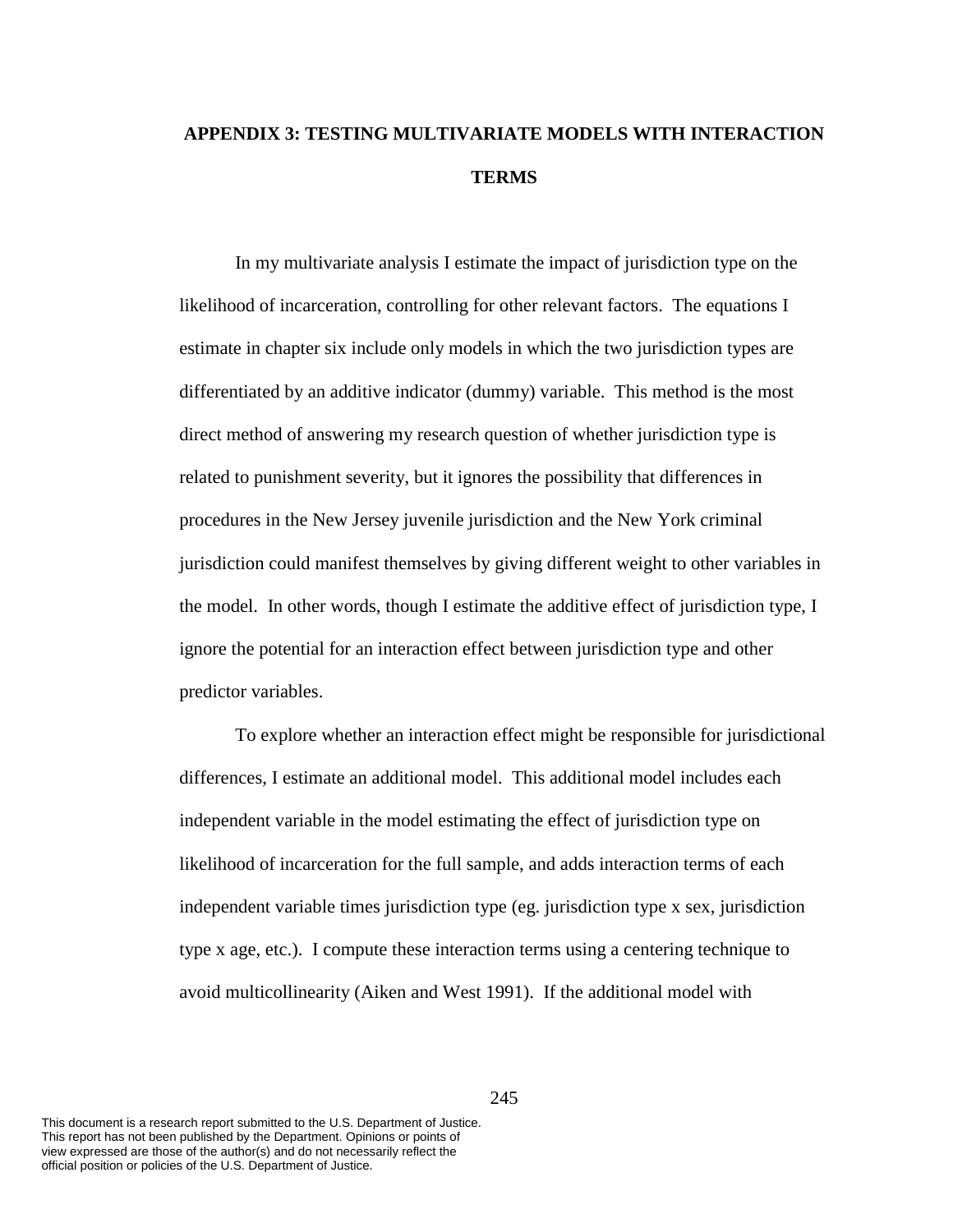interaction terms is a significantly better fit than the main effects model, then the predictor variables have a significantly different impact in the New Jersey juvenile jurisdiction and the New York criminal jurisdiction.

In Appendix 3.1, I display two models: model 1 is the same main effects model shown in table 6.5, and model 2 includes the interaction terms of jurisdiction type with each other independent variable. To compare the goodness of fit of these two models, I consider their log-likelihoods, which conform to a chi-square distribution. I find that model 2 is not a significantly better fit than model 1 ( $p > .10$ ); this suggests that the jurisdictional difference I find in model 1 (and reported in chapter six) is not due to interactive effects. Moreover, the model with interaction terms produces very similar results as the main effects model, with jurisdiction type as the best predictor of incarceration when controlling for all other variables. Thus, estimating this additional model allows me to conclude that an additive model estimating the effect of jurisdiction type through a single indicator variable is the most parsimonious test of the impact of jurisdiction type on punishment severity.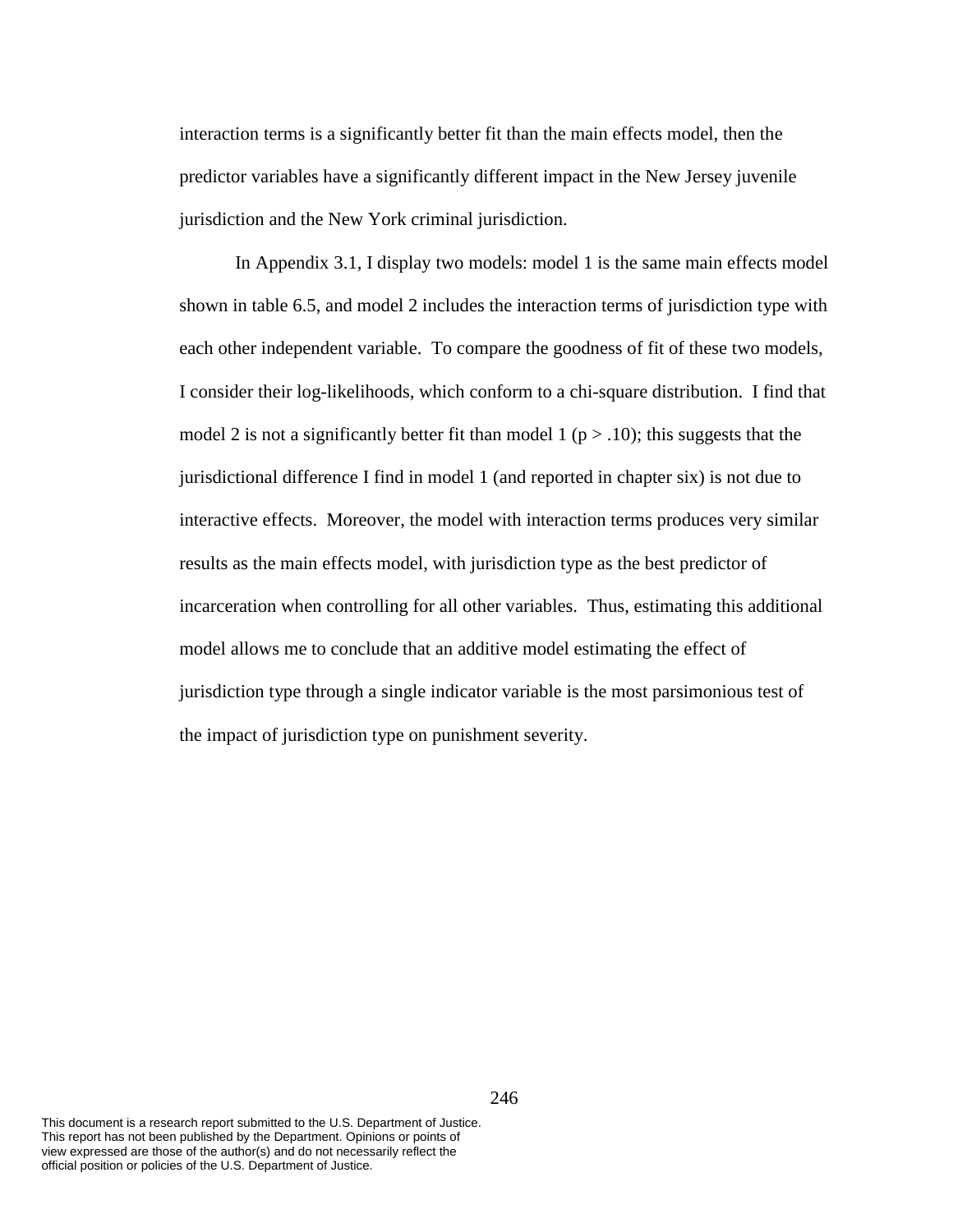|                                               | <b>Model 1: Total Sample</b><br>Std. |       |         |                       | <b>Model 2: Interaction Terms</b><br>Std. |              |         |        |  |
|-----------------------------------------------|--------------------------------------|-------|---------|-----------------------|-------------------------------------------|--------------|---------|--------|--|
|                                               | B                                    | Error | z       |                       | B                                         | <b>Error</b> | z       |        |  |
|                                               |                                      |       |         |                       |                                           |              |         |        |  |
| Age                                           | $-0.053$                             | 0.072 | $-0.73$ |                       | 0.301                                     | 0.169        | 1.78    |        |  |
| Sex $(0=female; 1=male)$                      | 0.413                                | 0.156 | 2.62    | $**$                  | 1.361                                     | 0.640        | 2.13    |        |  |
| Ethnicity Dummies (contrast=African American) |                                      |       |         |                       |                                           |              |         |        |  |
| White                                         | $-0.114$                             | 0.157 | $-0.73$ |                       | 0.908                                     | 0.382        | 2.38    |        |  |
| Hispanic                                      | 0.071                                | 0.124 | 0.57    |                       | 0.319                                     | 0.254        | 1.26    |        |  |
| Other Ethnicity                               | $-0.151$                             | 0.139 | $-1.09$ |                       | 0.269                                     | 0.914        | 0.29    |        |  |
| Offense Type (contrast=robbery)               |                                      |       |         |                       |                                           |              |         |        |  |
| <b>Burglary</b>                               | $-0.365$                             | 0.199 | $-1.84$ |                       | $-1.341$                                  | 0.640        | $-2.10$ |        |  |
| <b>Aggravated Assault</b>                     | $-0.149$                             | 0.096 | $-1.55$ |                       | 0.213                                     | 0.260        | 0.82    |        |  |
| <b>Associated Weapon Charge</b>               | 0.270                                | 0.112 | 2.42    |                       | 0.685                                     | 0.198        | 3.46    | **     |  |
| Detained                                      | 0.873                                | 0.239 | 3.66    | ***                   | 0.581                                     | 0.651        | 0.89    |        |  |
| Number of prior arrests                       | 0.064                                | 0.006 | 10.72   | ***                   | 0.128                                     | 0.017        | 7.33    | ***    |  |
| Number of concurrent arrests                  | 0.101                                | 0.052 | 1.95    |                       | $-0.206$                                  | 0.139        | $-1.48$ | $\ast$ |  |
| Previously Incarcerated                       | 0.928                                | 0.125 | 7.43    | ***<br>$\mathbb{R}^2$ | 0.805                                     | 0.342        | 2.36    |        |  |
| <b>Arrest Warrant</b>                         | 0.312                                | 0.149 | 2.10    | ***                   | 0.426                                     | 0.317        | 1.34    | ***    |  |
| Jurisdiction Type                             | 1.200                                | 0.103 | 11.62   |                       | 1.055                                     | 0.128        | 8.22    |        |  |
| Jurisdiction x Age                            |                                      |       |         |                       | $-0.215$                                  | 0.098        | $-2.19$ |        |  |
| Jurisdiction x Sex                            |                                      |       |         |                       | $-0.572$                                  | 0.319        | $-1.79$ |        |  |
| Jurisdiction x White                          |                                      |       |         |                       | $-0.597$                                  | 0.249        | $-2.40$ |        |  |
| Jurisdiction x Hispanic                       |                                      |       |         |                       | $-0.139$                                  | 0.175        | $-0.79$ |        |  |
| Jurisdiction x Other Ethnicity                |                                      |       |         |                       | $-0.230$                                  | 0.469        | $-0.49$ |        |  |
| Jurisdiction x Burglary                       |                                      |       |         |                       | 0.729                                     | 0.325        | 2.24    |        |  |
| Jurisdiction x Assault                        |                                      |       |         |                       | $-0.278$                                  | 0.150        | $-1.85$ |        |  |
| Jurisdiction x Weapon Charge                  |                                      |       |         |                       | $-0.248$                                  | 0.160        | $-1.55$ |        |  |
| Jurisdiction x Detained                       |                                      |       |         |                       | 0.155                                     | 0.292        | 0.53    | $**$   |  |
| <b>Jurisdiction x Prior Arrests</b>           |                                      |       |         |                       | $-0.055$                                  | 0.017        | $-3.20$ |        |  |
| Jurisdiction x Conc. Arrests                  |                                      |       |         |                       | 0.243                                     | 0.082        | 2.97    | $**$   |  |
| Jurisdiction x Prev. Incarc.                  |                                      |       |         |                       | 0.093                                     | 0.187        | 0.50    |        |  |
| Jurisdiction x Warrant                        |                                      |       |         |                       | $-0.023$                                  | 0.257        | $-0.09$ |        |  |
| Constant                                      | $-2.814$                             |       |         |                       | $-9.431$                                  |              |         |        |  |
| Log Likelihood                                | $-1803.608$                          |       |         |                       | $-1790.456$                               |              |         |        |  |
| *p<.05; ** p<.01; ***p<.001                   |                                      |       |         |                       |                                           |              |         |        |  |

## **Appendix 3.1. Unstandardized and Standardized Coefficients for Two-stage Probit Regression of Incarceration, Total Sample and With Interaction Terms**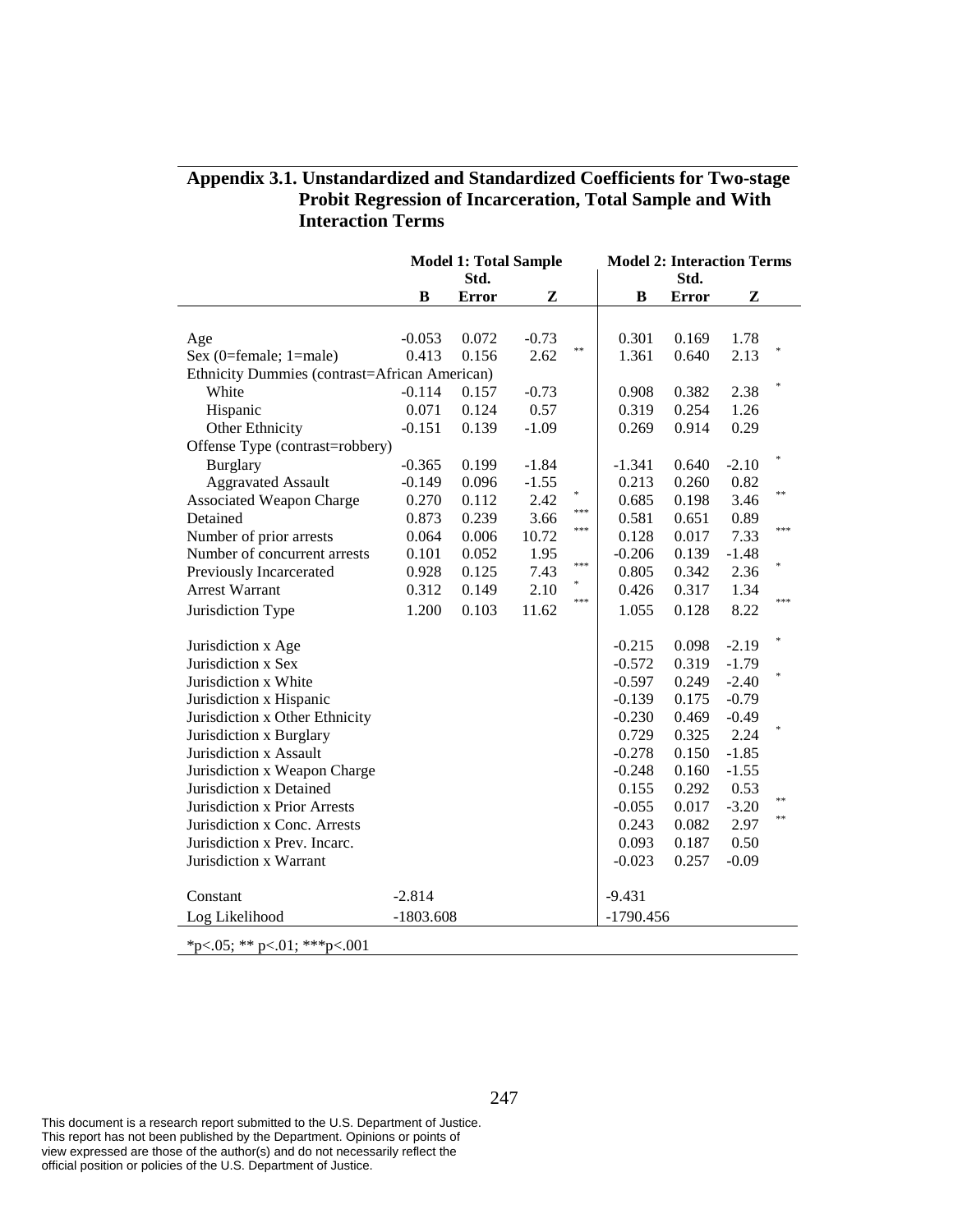### **References**

- Adams, Kenneth. 1983. "The Effect of Evidentiary Factors on Charge Reduction." *Journal of Criminal Justice* 11: 525-537.
- Aiken, Leona S., and Stephen G. West. 1991. *Multiple Regression: Testing and Interpreting Interactions*. Newbury Park: Sage Publications.
- Ainsworth, Janet E. 1991. "Re-imagining Childhood and Re-Constructing the Legal Order: The Case for Abolishing the Juvenile Court." *North Carolina Law Review* 69: 1083-1133.
- Albonetti, Celesta A. 1991. "An Integration of Theories to Explain Judicial Discretion." *Social Problems* 38:247-266.
- \_\_\_\_\_.1997. "Sentencing Under the Federal Sentencing Guidelines: Effects of Defendant Characteristics, Guilty Pleas, and Departures on Sentence Outcomes for Drug Offenses, 1991-1992." *Law & Society Review* 31:789-822.
- Allen, Francis A. 1981. *The Decline of the Rehabilitative Ideal: Penal Policy and SocialPurpose*. New Haven: Yale University Press.
- Applebome, Peter. 1998. "No Room For Children in a World of Little Adults." *New York Times.* May 10, 1998, section 4, page 1.
- Aries, Phillip. 1967. *Centuries of Childhood: A Social History of Family Life.* New York: Vintage Books.
- Asquith, Stewart. 1983. *Children and Justice: Decision-making in Children's Hearings and Juvenile Courts.* Edinburgh: Edinburgh University Press.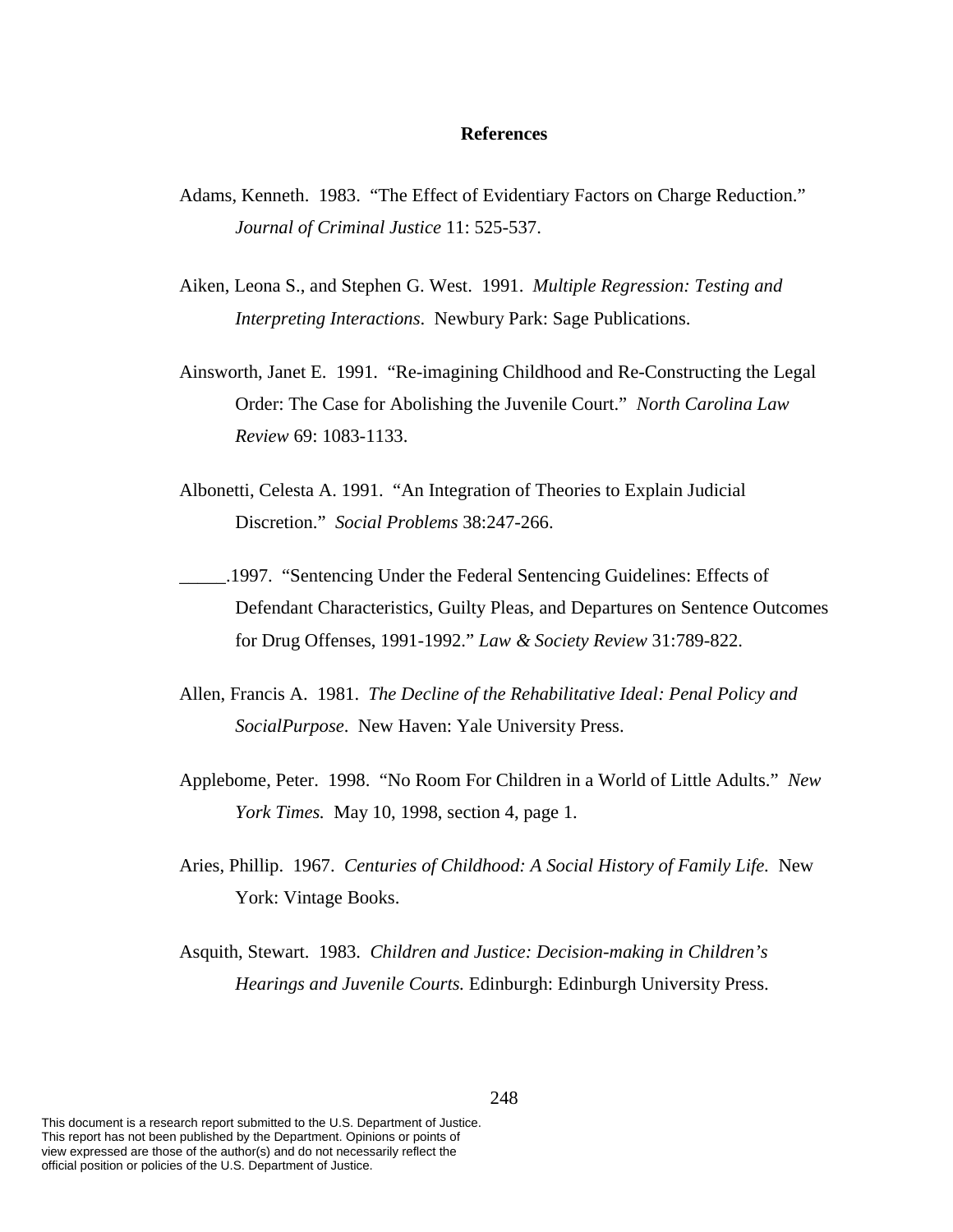- Atkinson, J. Maxwell and Paul Drew. 1979. *Order in Court: the Organisation of Verbal Interaction in Judicial Settings*. Atlantic Highlands, NJ: Humanities Press.
- Balbus, Isaac D. 1977. *The Dialectics of Legal Repression*. New Brunswick, NJ: Transaction.
- Baldwin, John, and Michael McConville. 1977. *Negotiated Justice: Pressures to Plead Guilty*. London: Martin Robertson.
- Barnes, Carole Wolff, and Randall S. Franz. 1989. "Questionably Adult: Determinants and Effects of the Juvenile Waiver Decisions." *Justice Quarterly* 6: 117-135.
- Beckett, Katherine and Theodore Sasson. 2000. *The Politics of Injustice: Crime and Punishment in America*. Thousand Oaks, CA: Sage.
- Berk, Richard A. 1983. "An Introduction to Sample Selection Bias in Sociological Data." *American Sociological Review* 48:386-398.
- Bernard, Thomas J. 1992*. The Cycle of Juvenile Justice*. New York: Oxford University Press.
- Bishop, Donna M., Charles E. Frazier, Lonn Lanza-Kaduce, and Lawrence Winner. 1996. "The Transfer of Juveniles to Criminal Court: Does it Make a Difference?" *Crime & Delinquency* 42:171-191.
- Bishop, Donna M., and Charles E. Frazier. 1988. "The Influence of Race in Juvenile Justice Processing." *Journal of Research in Crime and Delinquency* 25:242- 263.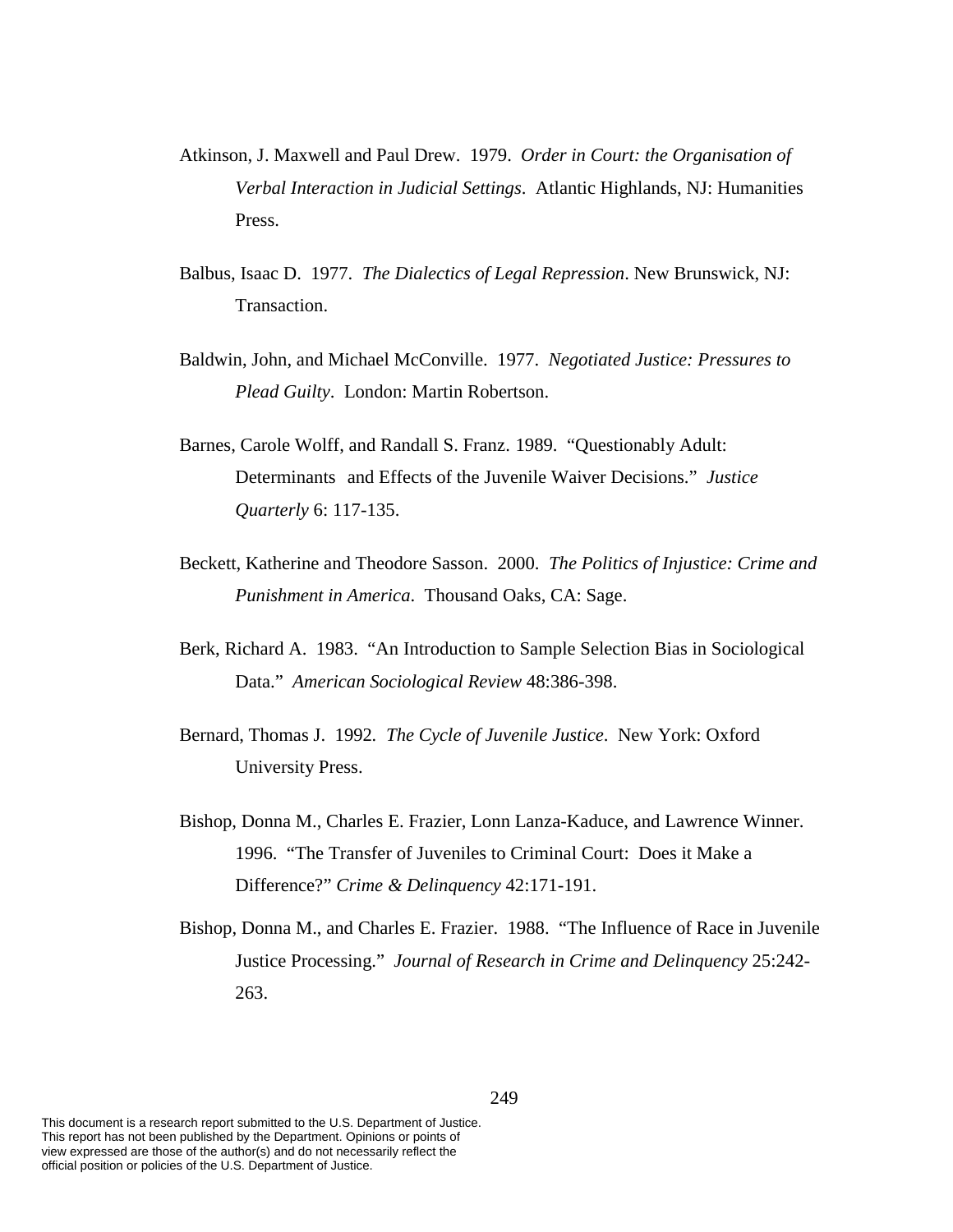- \_\_\_\_\_. 1991. "Transfer of Juveniles to Criminal Court: A Case Study and Analysis of Prosecutorial Waiver." *Notre Dame Journal of Law, Ethics, and Public Policy* 5:281-302.
- \_\_\_\_\_. 2000. "Consequences of Transfer." In *The Changing Borders of Juvenile Justice*, ed. Jeffrey Fagan and Franklin E. Zimring. Chicago: University of Chicago Press.
- Blumberg, Abraham. 1967. *Criminal Justice.* Chicago: Quadrangle Books.
- Bortner, M.A. 1982. *Inside a Juvenile Court: The Tarnished Ideal of Individualized Justice.* New York: New York University Press.
- \_\_\_\_\_. 1986. "Traditional Rhetoric, Organizational Realities: Remand of Juveniles to Adult Court." *Crime and Delinquency* 32:53-73.
- Braithwaite, John. 1989. *Crime, Shame and Reintegration*. NY: Cambridge University Press.
- Braithwaite, John and Stephen Mugford. 1994. "Conditions of Successful Reintegration Ceremonies: Dealing with Juvenile Offenders." *British Journal of Criminology* 34.
- Breen, Richard. 1996. *Regression Models: Censored, Sample Selected, or Truncated Data.* Thousand Oaks, CA: Sage.
- Bridges, George, and Sara Steen. 1998. "Racial disparities in official assessments of juvenile offenders: Attributional stereotypes as mediating mechanisms." *American Sociological Review* 63.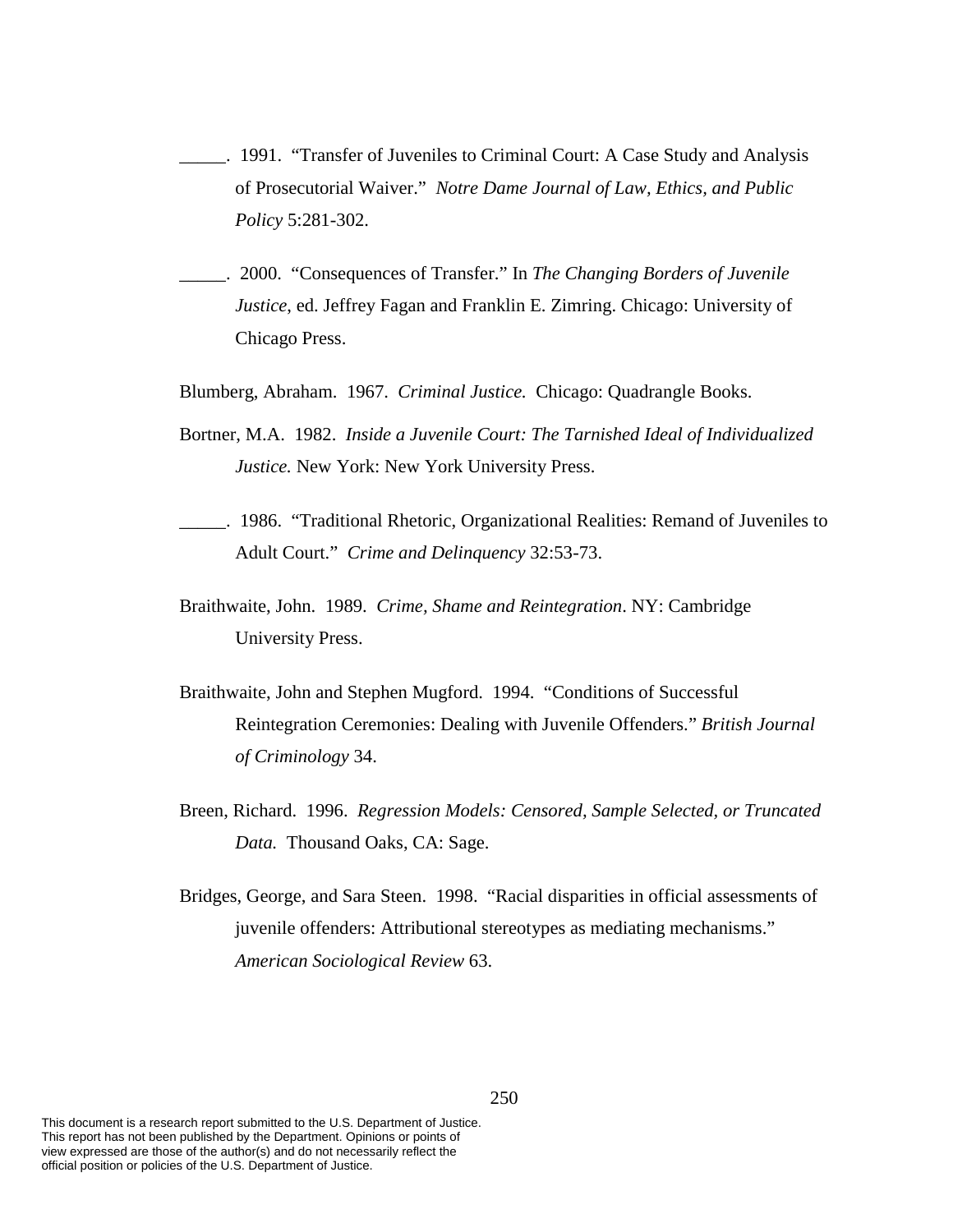- Butts, Jeffrey A., and Adele V. Harrell. 1998. *Delinquents or Criminals: Policy Options for Young Offenders*. Washington, DC: Urban Institute
- Canedy, Dana. 2002. "Boys' Case is Used in Bid to Limit Trials of Minors as Adults." *The New York Times*. October 6, 2002.
- Carlen, Pat. 1976. *Magistrate's Justice*. London: Martin Robertson.
- Cavender, Gray, and Paul Knepper. 1992. "Strange Interlude: An Analysis of Juvenile Parole Revocation Decision Making." *Social Problems* 39.
- Chesney-Lind, Meda. 1977. "Judicial Paternalism and the Female Status Offender: Training Women to Know Their Place." *Crime & Delinquency* 23.
- \_\_\_\_\_. 1988. "Girls and Status Offenses: Is Juvenile Justice Still Sexist?" *Criminal Justice Abstracts* 20.
- Chesney-Lind, Meda and Randall G. Shelden. 1992. *Girls, Delinquency, and Juvenile Justice*. Pacific Grove, CA: Brooks and Cole.
- Cicourel, Aaron. 1968. *The Social Organization of Juvenile Justice.* New York: Wiley.
- Collier, Linda J. 1998. "Adult Crime, Adult Time: Outdated Juvenile Laws Thwart Justice." *Washington Post*, March 29, 1998.
- Criminal Justice Agency. 2000. *Annual Report on the Adult Court Case Processing of Juvenile Offenders in New York City, January through December 1999*. New York: Criminal Justice Agency.

\_\_\_\_\_. 2001. *Annual Report on the Adult Court Case Processing*

This document is a research report submitted to the U.S. Department of Justice. This report has not been published by the Department. Opinions or points of view expressed are those of the author(s) and do not necessarily reflect the official position or policies of the U.S. Department of Justice.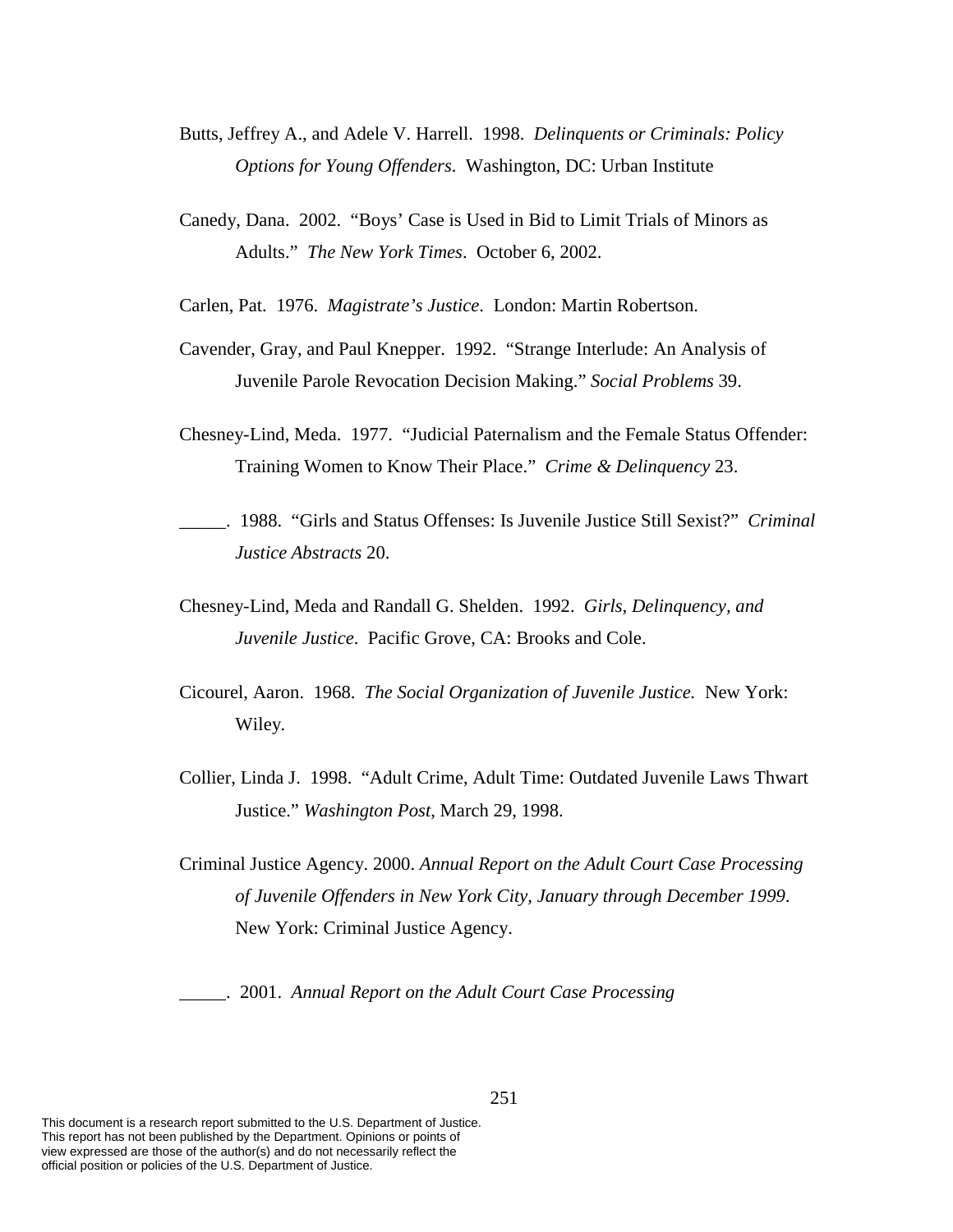*of Juvenile Offenders in New York City, January through December 2000*. New York: Criminal Justice Agency.

- Cullen, Francis T., Kathryn M. Golden, and John B. Cullen. 1983. "Is Child Saving Dead? Attitudes Toward Juvenile Rehabilitation in Illinois." *Journal of Criminal Justice* 11.
- Dannefer, Dale, and Russell K. Schutt. 1982. "Race and Juvenile Justice Processing in Court and Police Agencies." *American Journal of Sociology* 87:1113-1132.
- DiFrancesco, Donald T. 1980. "Juvenile Crime Must be Handled With Maturity." *New York Times*, November 16, 1980.
- Dixon, Jo. 1995. "The Organizational Context of Criminal Sentencing." *American Journal of Sociology* 100:1157-1198.
- Donzelot, Jacques. 1979. *The Policing of Families* (Robert Hurley, trans.). Baltimore, MD: Johns Hopkins University Press.
- Eigen, Joel. 1981. "Punishing Youth Homicide Offenders In Philadelphia." *Journal of Criminal Law and Criminology* 72: 1072-1093.
- Eisenstein, James, Roy Flemming, and Peter Nardulli. 1988. *The Contours of Justice: Communities and their Courts.* Boston: Little, Brown.
- Eisenstein, James, and Herbert Jacob. 1977. *Felony Justice: An Organizational Analysis of Criminal Courts.* Boston: Little, Brown.
- Elkind, David. 1981. *The Hurried Child.* Reading, MA: Addison-Wesley.

Emerson, Robert M. 1969. *Judging Delinquents: Context and Process in Juvenile* 

This document is a research report submitted to the U.S. Department of Justice. This report has not been published by the Department. Opinions or points of view expressed are those of the author(s) and do not necessarily reflect the official position or policies of the U.S. Department of Justice.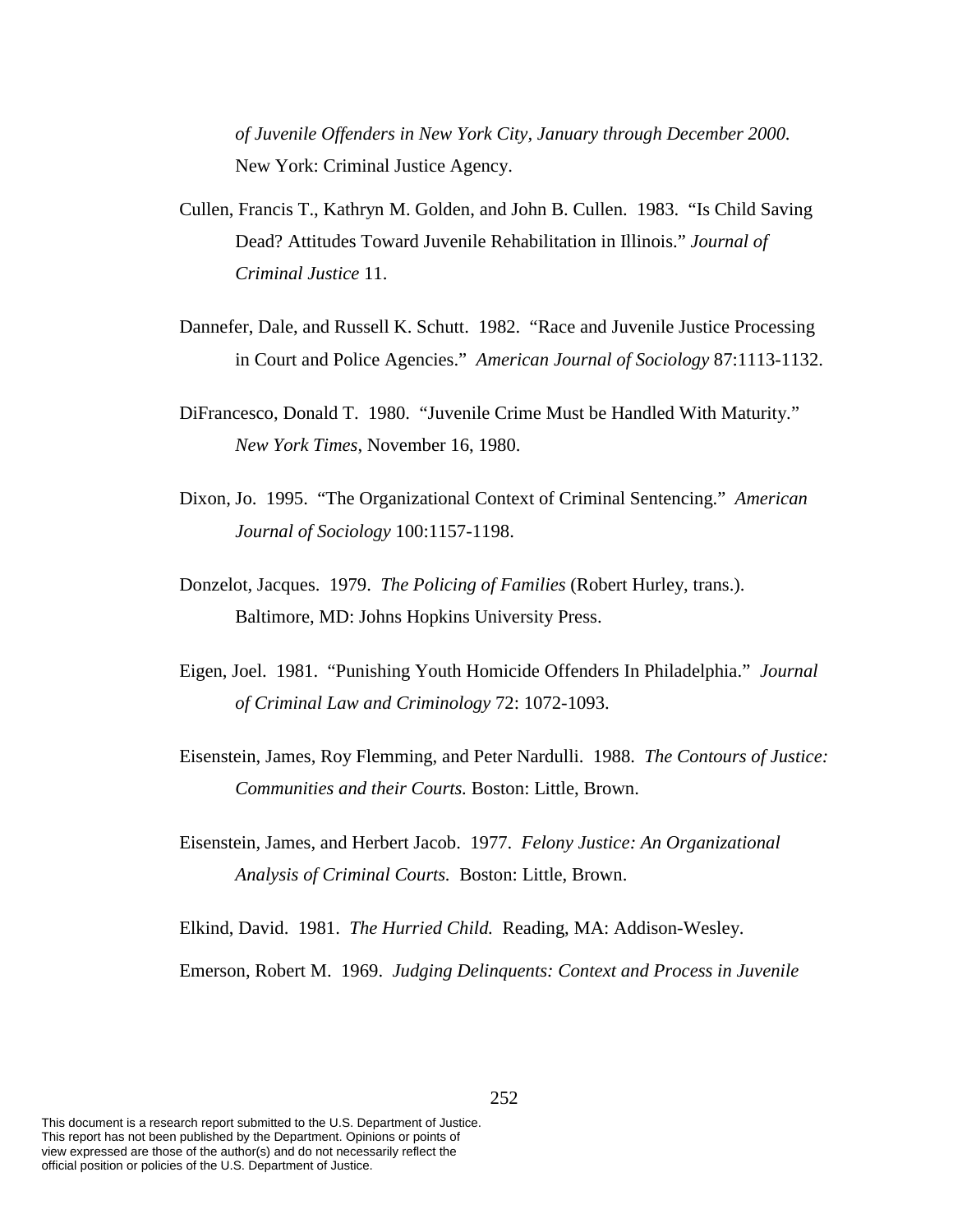*Court*. Chicago: Aldine.

- \_\_\_\_\_. 1981. "On Last Resorts." *American Journal of Sociology* 87:1-22.
- \_\_\_\_\_. 1991. "Case Processing and Interorganizational Knowledge: Detecting the 'Real Reasons' for Referrals." *Social Problems* 38:198-212.
- Emerson, Robert M., Rachel I. Fretz, and Linda L. Shaw. 1995. *Writing Ethnographic Fieldnotes*. Chicago: U. Chicago Press.
- Emmelman, Debra S. 1996. "Trial by Plea Bargaining: Case Settlement as a Product of Recursive Decisionmaking." *Law and Society Review* 30:335-360.
- Engen, Rodney L. and Sara Steen. 2000. "The Power to Punish: Discretion and Sentencing Reform in the War on Drugs." *American Journal of Sociology* 105: 1357-95.
- Fagan, Jeffrey. 1991. *The Comparative Impacts of Juvenile and Criminal Court Sanctions on Adolescent Felony Offenders*. Report to National Institute of Justice.
	- \_\_\_\_\_. 1995. "Separating the Men From the Boys: The Comparative Advantage of Juvenile versus Criminal Court Sanctions on Recidivism among Adolescent Felony Offenders." In *Serious, Violent and Chronic Juvenile Offenders: a Sourcebook*, (ed.) James C. Howell, Barry Krisberg, J. David Hawkins, and John J. Wilson. Thousand Oaks, CA: Sage.
	- \_\_\_\_\_. 1996. "The Comparative Advantage of Juvenile verses Criminal Court Sanctions on Recidivism Among Adolescent Felony Offenders," *Law & Policy.* 18: 79-113.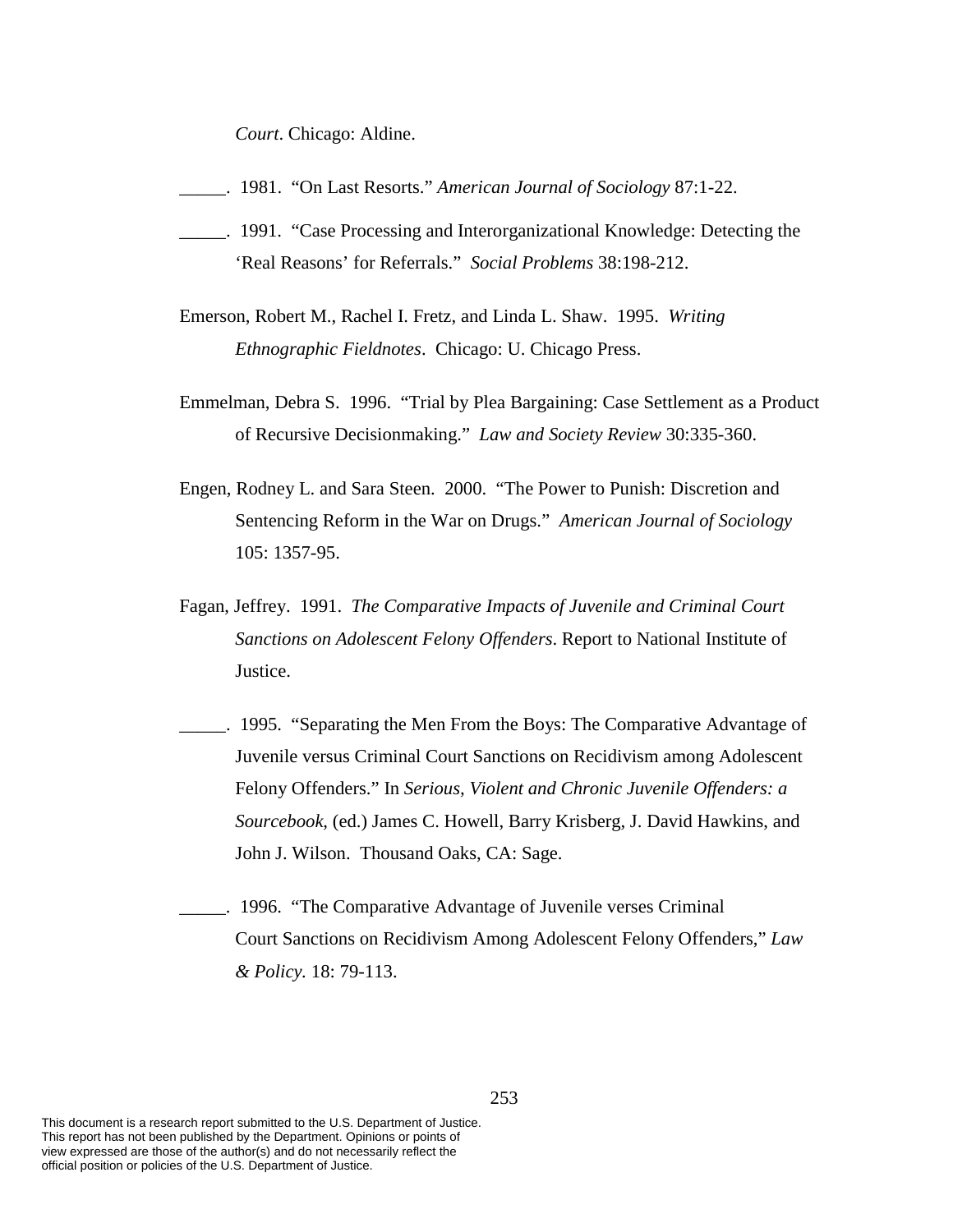- \_\_\_\_\_. 2002. "This Will Hurt Me More Than it Hurts You: Social and Legal Consequences of Criminalizing Delinquency." *Notre Dame Journal of Legal Ethics and Public Policy* 16.
- Fagan, Jeffrey, and Franklin E. Zimring. 2000. "Editor's Introduction." In *The Changing Borders of Juvenile Justice*, ed. Jeffrey Fagan and Franklin E. Zimring. Chicago: University of Chicago Press.
- Federle, Katherine Hunt. 1999. "Is There a Jurisprudential Future for the Juvenile Court?" *The Annals of the American Academy of Political Science* 564:28-36.
- Feeley, Malcolm. 1973. "Two Models of the Criminal Justice System: An Organizational Perspective. *Law and Society Review* 7.
- \_\_\_\_\_. 1979. *The Process is the Punishment: Handling Cases in a Lower Criminal Court*. New York: Russell Sage Foundation.
- Feeley, Malcolom and Jonathan Simon. 1992. "The New Penology: Notes on the Emerging Strategy of Corrections and its Implications." *Criminology* 30:449- 474.
- Feld, Barry C. 1987. "The Juvenile Court Meets the Principle of the Offense: Legislative Changes in Juvenile Waiver Statutes." *Journal of Criminal Law and Criminology* 78.
	- 1989. "The Right to Counsel in Juvenile Court: An Empirical Study of When Lawyers Appear and the Difference They Make." *Journal of Criminal Law and Criminology* 79:1185-1346.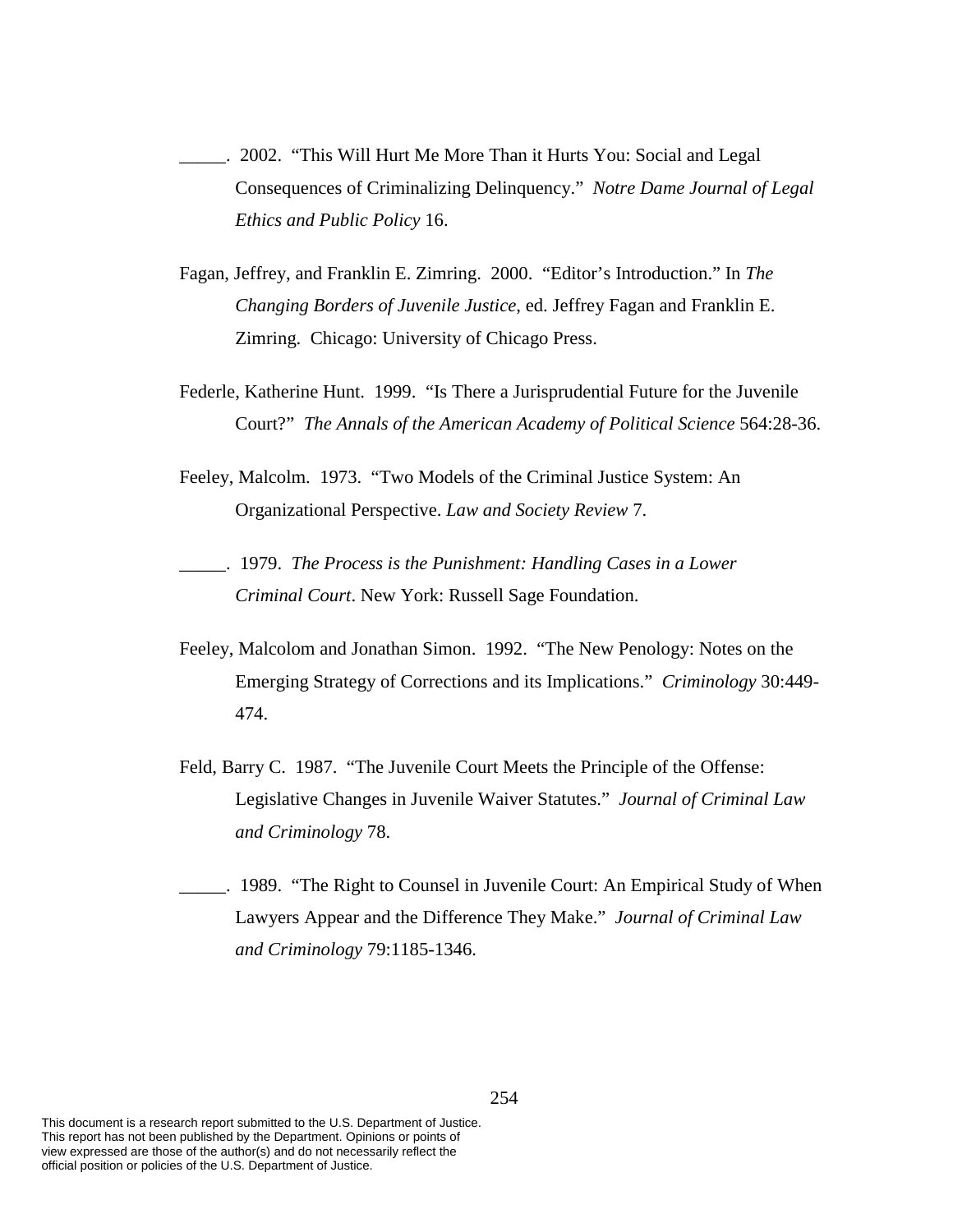- \_\_\_\_\_. 1998. "Juvenile and Criminal Justice Systems' Responses to Youth Violence." *Crime and Justice: an Annual Review* 24.
- \_\_\_\_\_. 1999. *Bad Kids: Race and the Transformation of Juvenile Court*. New York: Oxford University Press.
- \_\_\_\_\_. 2000. "Legislative Exclusion of Offenses from Juvenile Court Jurisdiction: A History and Critique." In *The Changing Borders of Juvenile Justice*, ed. Jeffrey Fagan and Franklin E. Zimring. Chicago: University of Chicago Press.
- Flemming, Roy, Peter Nardulli, and James Eisenstein. 1992. *The Craft of Justice: Work and Politics in Criminal Court Communities*. Philadelphia: University of Pennsylvania Press.
- Forst, Martin, Jeffrey Fagan, and T. Scott Vivona. 1989. "Youth in Prison and Training Schools: Perceptions and Consequences of the Treatment Custody Dichotomy." *Juvenile and Family Court Journal* 43.
- Foucault, Michel. 1977. *Discipline and Punish: The Birth of the Prison*. London: Allen Lane.
- Fried, Carrie S., and N. Dickon Repucci. 2001. "Criminal Decision Making: The Development of Adolescent Judgment, Criminal Responsibility, and Culpability." *Law and Human Behavior* 25:45-61.
- Fritsch, Eric J., Tory Caeti, and Craig Hemmens. 1996. "Spare the Needle but Not the Punishment: the Incarceration of Waived Youth in Texas Prison." *Crime & Delinquency* 42:593-609.

Fritsch, Jane and David Rohde. 2001a. "Lawyers Often Fail New York's Poor." *The*

This document is a research report submitted to the U.S. Department of Justice. This report has not been published by the Department. Opinions or points of view expressed are those of the author(s) and do not necessarily reflect the official position or policies of the U.S. Department of Justice.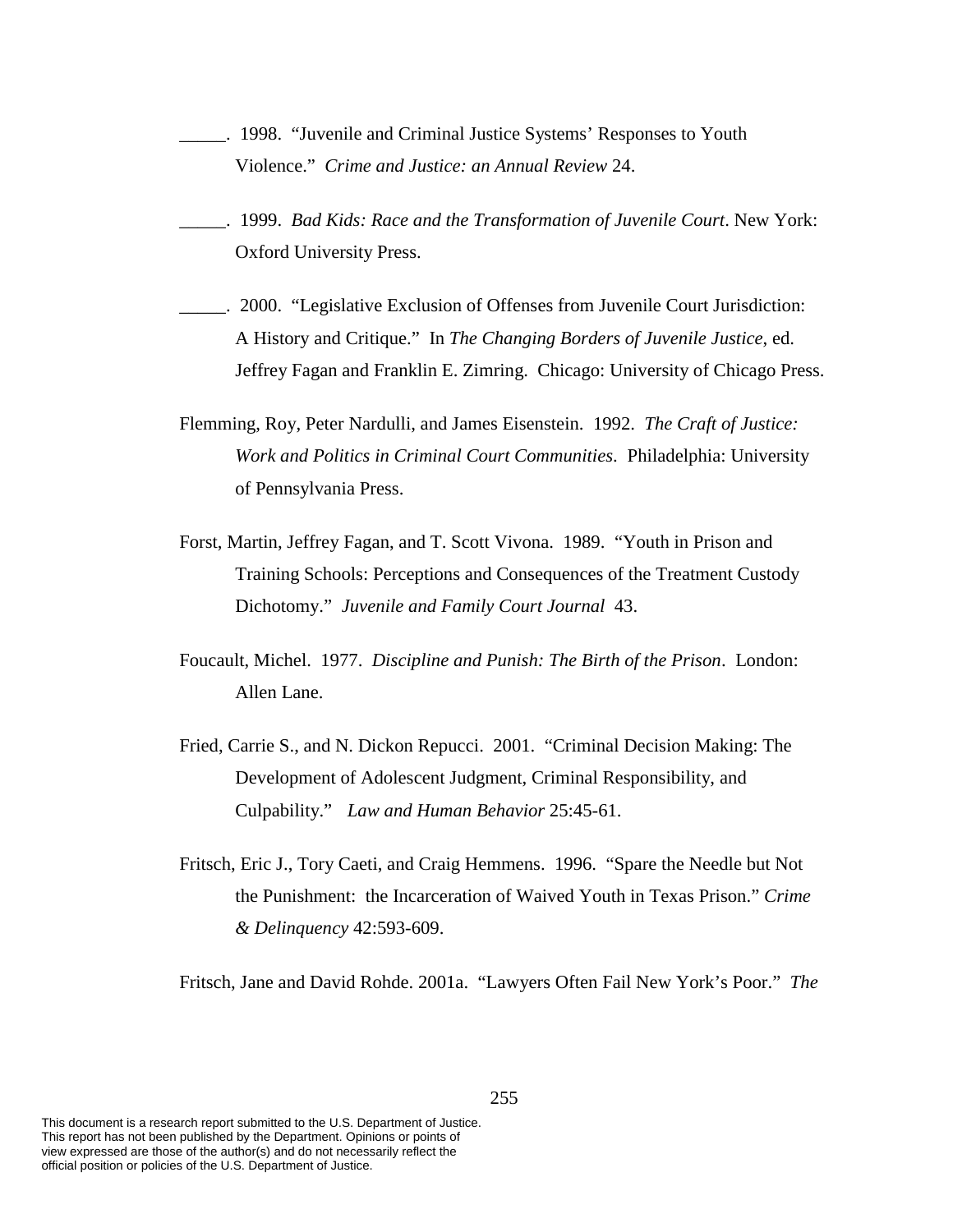*New York Times.* April 8, 2001, page 1.

- \_\_\_\_\_. 2001b. "For the Poor, a Lawyer With 1,600 Clients." *The New York Times.* April 9, 2001, page 1.
- \_\_\_\_\_. 2001c. "For Poor, Appeals are Luck of the Draw." *The New York Times.* April 10, 2001, page 1.
- Garfinkel, Harold. 1956. "Conditions of Successful Degradation Ceremonies." *American Journal of Sociology* 61.
- Garland, David. 1985. *Punishment and Welfare: A History of Penal Strategies*. Vermont: Ashgate.
- \_\_\_\_\_. 1995. "Penal Modernism and Post-Podernism." In *Punishment and Social Control*, ed. Thomas G. Blomberg and Stanley Cohen. New York: Aldine De Gruyter.
- \_\_\_\_\_. (ed.). 2000. Mass *Imprisonment: Social Causes and Consequences*. California: Sage Publications.
- \_\_\_\_\_. 2001. *The Culture of Control*. New York: Oxford University Press.
- Ghetti, Simona, and Allison D. Redlich. 2001. "Reactions to Youth Crime: Perceptions of Accountability and Competence." *Behavioral Sciences and the Law* 19:33-52.
- Giardino, Linda F. 1997. "Statutory Rhetoric: The Reality Behind Juvenile Justice Policies in America." *Journal of Law and Policy* 5:223-276.

Gibson, James L. 1978. "Judges' Role Orientations, Attitudes, and Decisions: An

This document is a research report submitted to the U.S. Department of Justice. This report has not been published by the Department. Opinions or points of view expressed are those of the author(s) and do not necessarily reflect the official position or policies of the U.S. Department of Justice.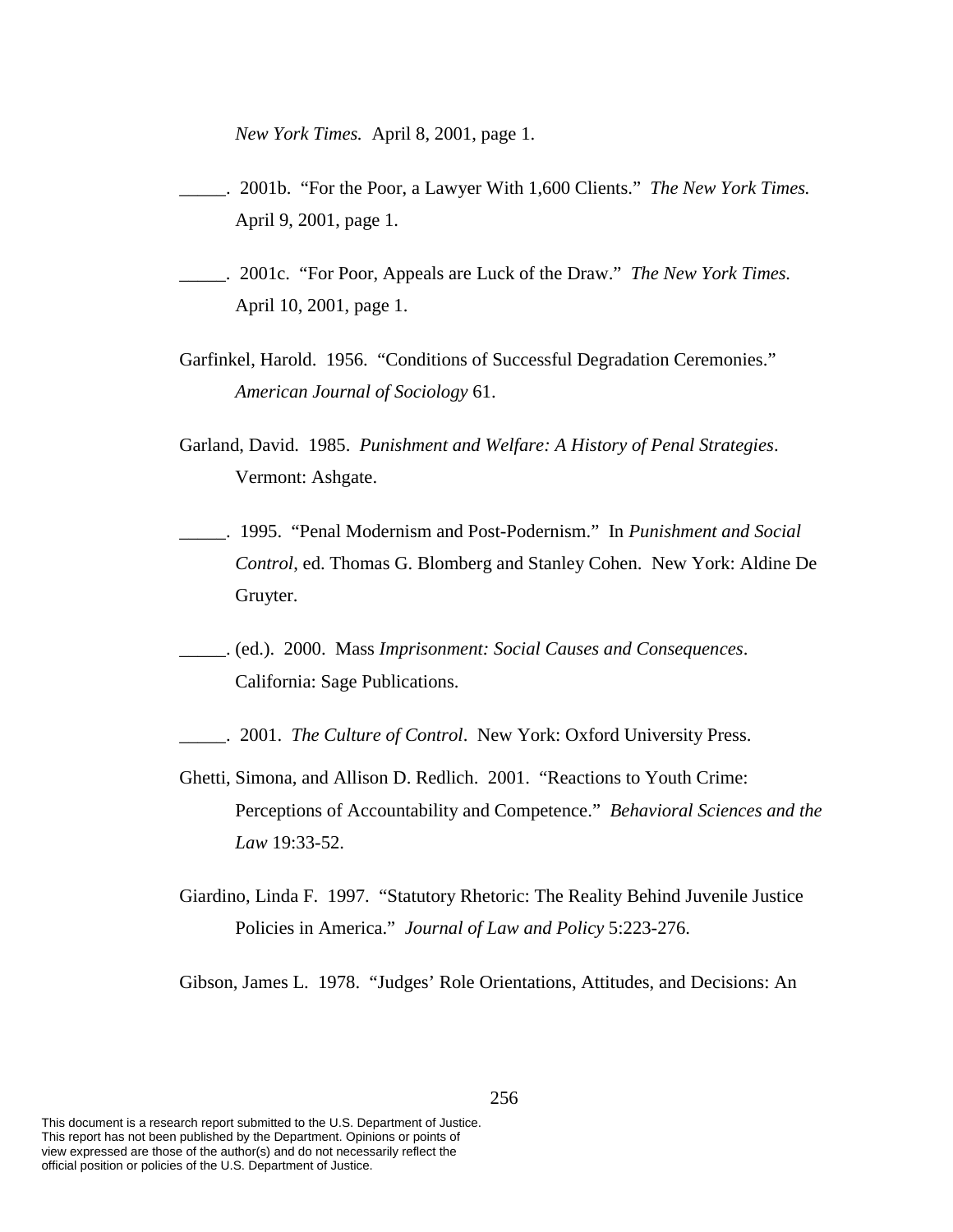Interactive Model." *American Political Science Review* 72:911-924.

- Gottfredson, Don M. 1999. *Effects of Judges' Sentencing Decisions on Criminal Careers*. Washington DC: U.S. Department of Justice, Office of Justice Programs.
- Greene, William H. 1997. *Econometric Analysis.* Upper Saddle River, NJ: Prentice Hall.
- Greenwood, Peter, Allan Abrahamese, and Franklin Zimring. 1984. *Factors Affecting Sentence Severity for Young Adult Offenders*. Santa Monica, CA: RAND Corp.
- Grisso, Thomas, and Robert Schwartz, eds. 2000. *Youth on Trial: A Developmental Perspective on Juvenile Justice*. Chicago: University of Chicago Press.
- Grisso, Thomas, Alan Tomkins and Pamela Casey. 1988. "Psychosocial Concepts in Juvenile Law." *Law and Human Behavior* 12: 403-437
- Grisso, Thomas, Laurence Steinberg, Jennifer Woolard, Elizabeth Cauffman, Elizabeth Scott, Sandra Graham, Fran Lexcen, N. Dickon Reppuci, and Robert Schwartz. In press. "Juveniles' Competence to Stand Trial: A Comparison of Adolescents' and Adults' Capacities as Trial Defendants." *Law and Human Behavior.*
- Guggenheim, Martin, and Randy Hertz. 1998. "Reflections on Judges, Juries and Justice: Ensuring the Fairness of Juvenile Delinquency Trials." *Wake Forest Law Review* 33:553-593.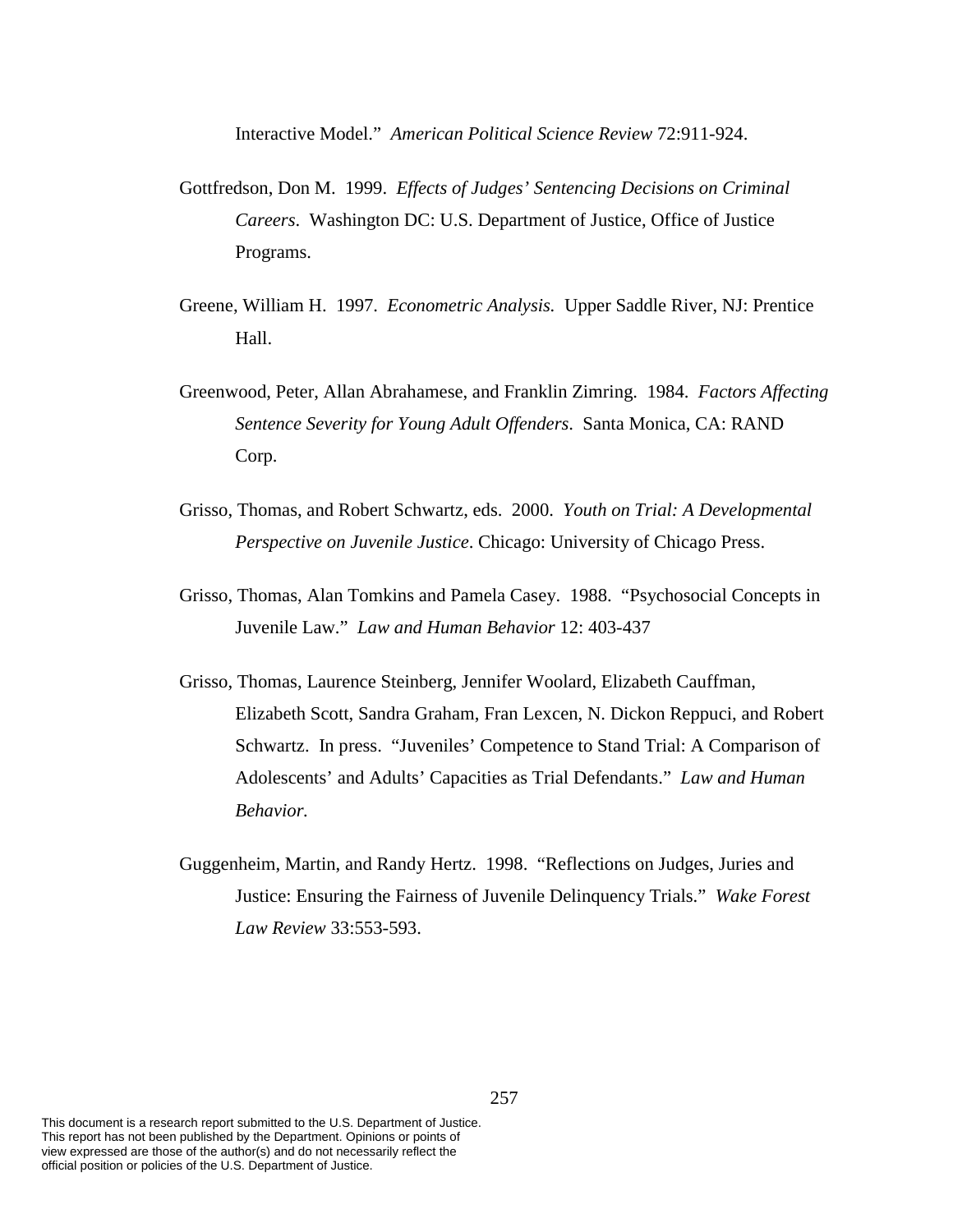- Hagan, John. 1974. "Extra-Legal Attributes and Criminal Sentencing: An Assessment of a Sociological Viewpoint." *Law and Society Review* 8:357-383.
- \_\_\_\_\_. 1975. "Law, Order and Sentencing: A Study of Attitude in Action." *Sociometry* 38:374-384.
- Hagan, John, John D. Hewitt, and Duane F. Alwin. 1979. "Ceremonial Justice: Crime and Punishment in a Loosely Coupled System." *Social Forces* 58.
- Hasenfeld, Yeheskel, and Paul P. L. Cheung. 1985. "The Juvenile Court as a Peopleprocessing Organization: A Political Economy Perspective." *American Journal of Sociology*. 90:801-824.
- Heumann, Milton. 1978. *Plea Bargaining: The Experiences of Prosecutors, Judges and Defense Attorneys*. Chicago: University of Chicago Press.
- Heumann, Milton, and Colin Loftin. 1979. "Mandatory Sentencing and the Abolition of Plea Bargaining: The Michigan Felony Firearm Statute." *Law and Society Review* 13: 393-430.
- Hogarth, John. 1971. *Sentencing as a Human Process*. Toronto: University of Toronto Press.
- Holstein, James. 1988. "Court Ordered Incompetence: Conversational Organization in Involuntary Commitment Hearings." *Social Problems* 35:458-473.
- Houghtalin, Marily, and G. Larry Mays. 1991. "Criminal Dispositions of New Mexico Juveniles Transferred to Adult Court." *Crime & Delinquency* 37: 393- 407.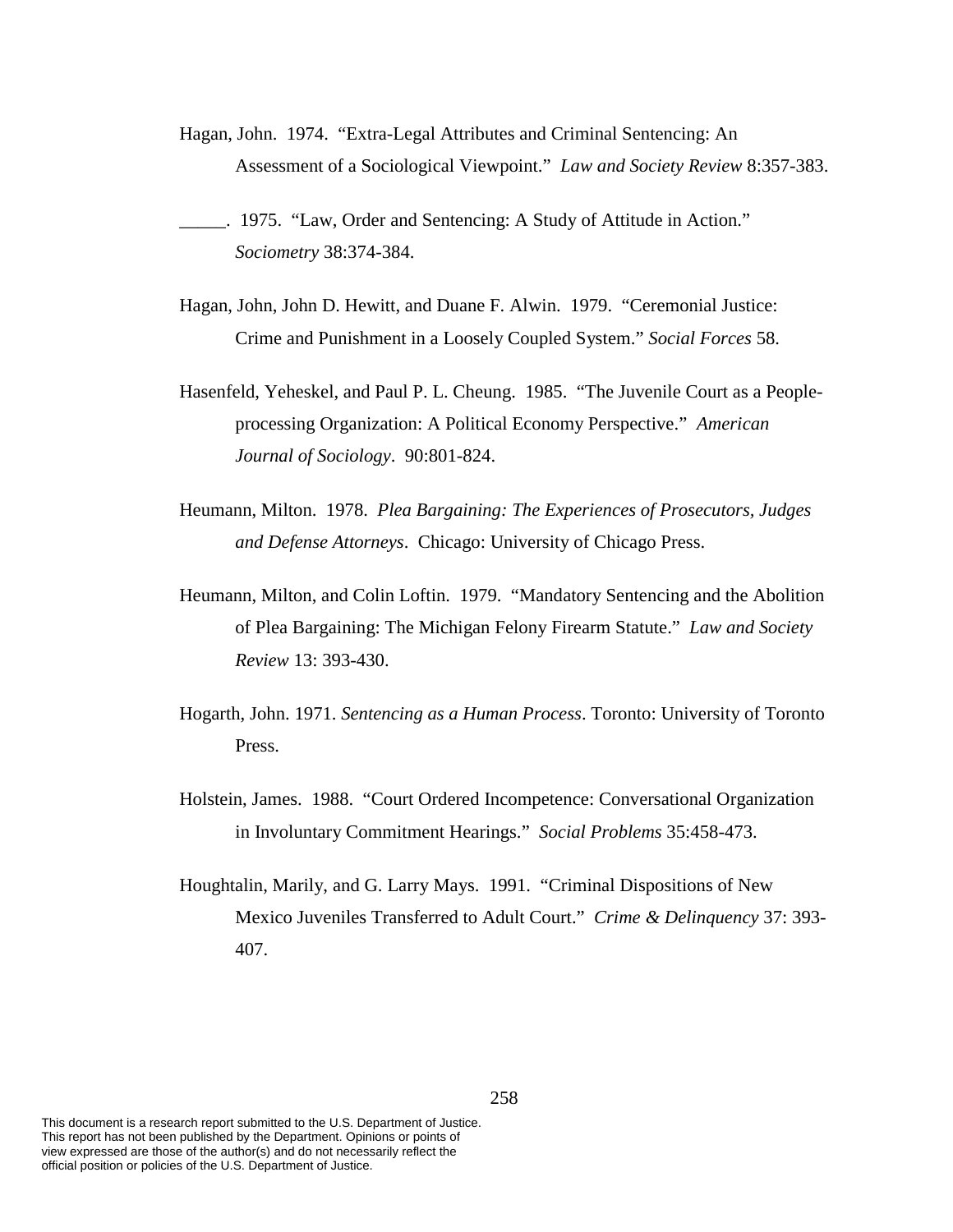- Howell, James C. 1996. "Juvenile Transfers to the Criminal Justice System: State of the Art." *Law & Policy Review* 18:17-60.
- Huizinga, David and Delbert S. Elliott. 1987. "Juvenile Offenders: Prevalence, Offender Incidence, and Arrest Rates by Race." *Crime and Delinquency* 33:206-223.
- Jacobs, Mark D. 1990. *Screwing the System and Making it Work: Juvenile Justice in the No-Fault Society*. Chicago: U. Chicago Press.
- James, Allison, and Chris Jencks. 1996. "Public Perceptions of Childhood Criminality." *British Journal of Sociology* 47:315-331.
- Jensen, Eric L., and Linda K. Metsger. 1994. "A Test of the Deterrent Effect of Legislative Waiver on Violent Juvenile Crime." *Crime & Delinquency* 40:96-104.
- Johnson, Heather Beth. 2001. "From the Chicago School to the New Sociology of Children: The Sociology of Children and Childhood in the United States 1900- 1999." Pp 53-93 in *Children at the Millenium: Where Have We Come From, Where Are We Going?* Sandra L. Hofferth and Timothy J. Owens (eds.). New York: JAI.
- Kinder, Kristine, Carol Veneziano, Michael Fichter, and Henry Azuma. 1995. "A Comparison of the Dispositions of Juvenile Offenders Certified as Adults with Juvenile Offenders Not Certified." *Juvenile and Family Court Journal.*
- Kleck, Gary. 1981. "Racial Discrimination in Criminal Sentencing: A Critical Evaluation of the Evidence with Additional Evidence on the Death Penalty." *American Sociological Review* 46:783-805.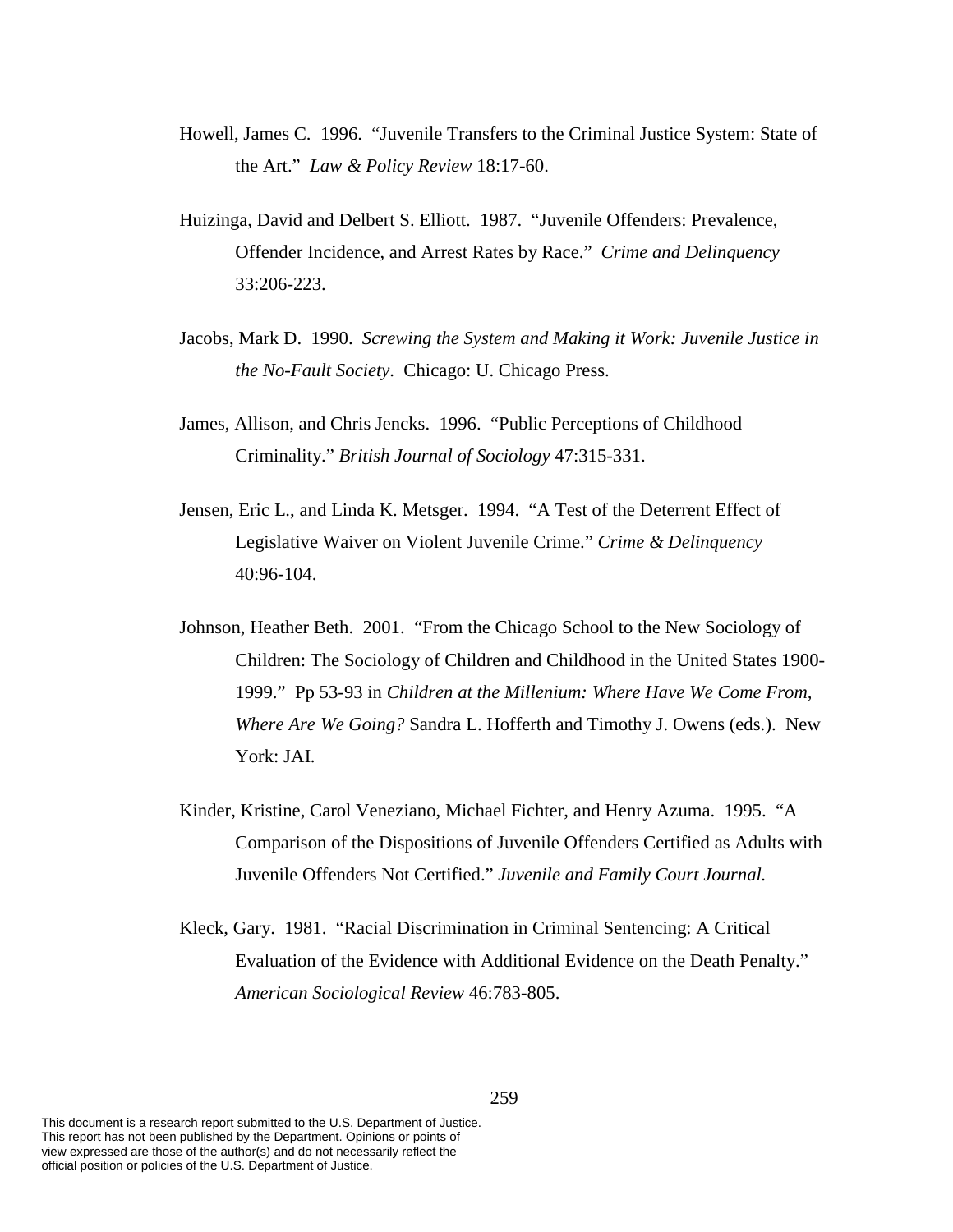- Klein, Eric K. 1998. "Dennis the Menace or Billy the Kid: An Analysis of the Role of Transfer to Criminal Court in Juvenile Justice." *American Criminal Law Review* 35:371-412.
- Kupchik, Aaron, Jeffrey Fagan, and Akiva Liberman. 2003. "Punishment, Proportionality and Jurisdictional Transfer of Adolescent Offenders: A Test of the Leniency Gap Hypothesis." *Stanford Law & Policy Review* 14.
- Lanza-Kaduce, Lonn, Charles E. Frazier, Jodi Lane, and Donna M. Bishop. 2002. *Juvenile Transfer to Criminal Court Study: Final Report*. Report to Florida Department of Juvenile Justice.
- Leiber, Michael J., and Katherine M. Jamieson. 1995. "Race and Decision Making Within Juvenile Justice: The Importance of Context." *Journal of Quantitative Criminology* 11:363-388.
- Leiber, Michael J., and Jayne M. Stairs. 1999. "Race, Contexts, and the Use of Intake Diversion." *Journal of Research in Crime and Delinquency* 36: 56-86.
- Lemert, Edwin. 1970. *Social Action and Legal Change: Revolution within the Juvenile Court*. Chicago: Aldine.
- Levitt, Steven D. 1998. "Juvenile Crime and Punishment." *Journal of Political Economy* 106:1156-1185.
- Liberman, Akiva, Laura Winterfield, and Jerome McElroy. 1996. *Minority Over-Representation Among Juveniles in New York City's Adult and Juvenile Court Systems During Fiscal Year 1992*. New York: New York City Criminal Justice Agency.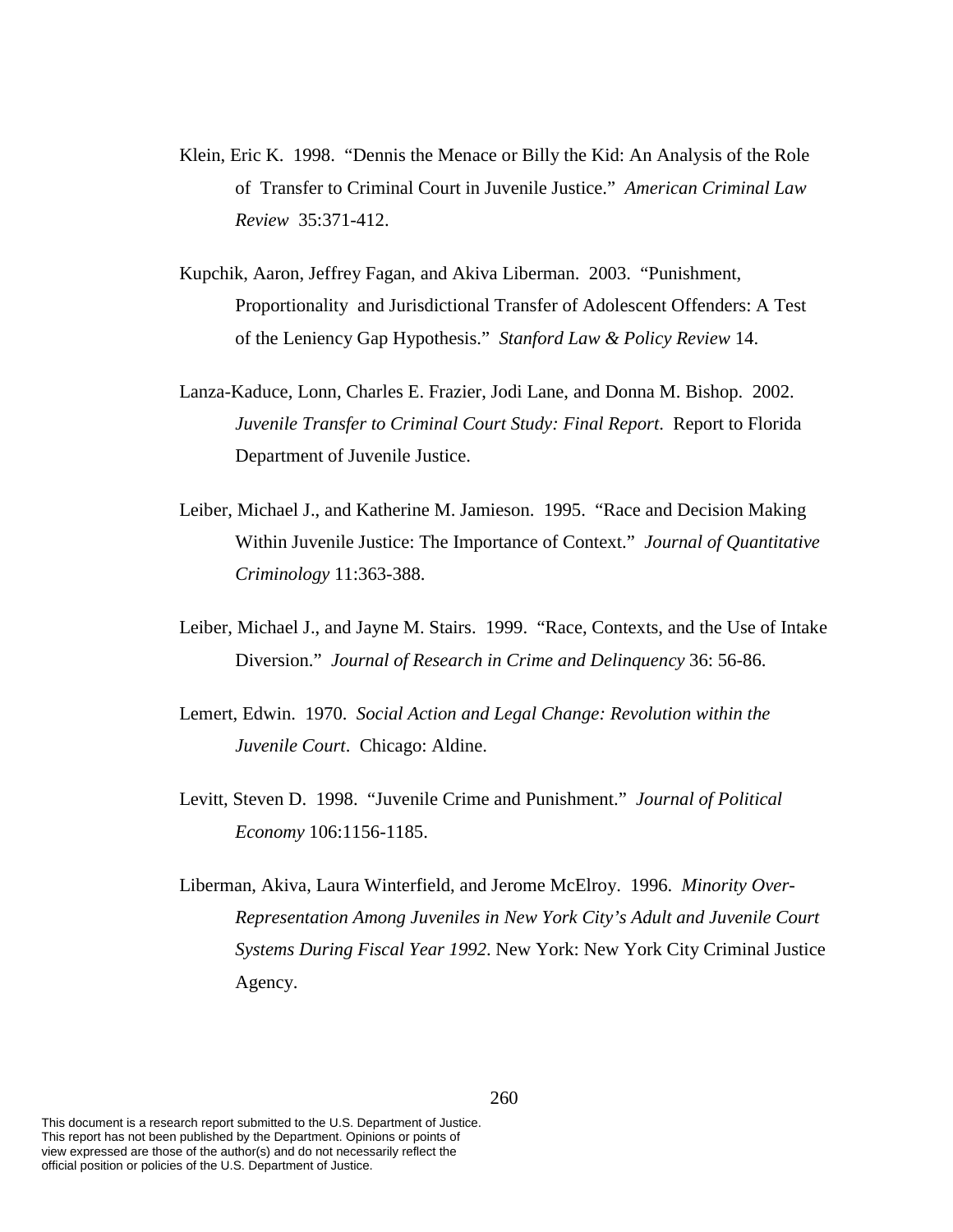- Liberman, Akiva, William Raleigh, and Freda Solomon. 2000*. Specialized Court Parts for Juvenile Offenders in New York City's Adult Felony Courts: Case Processing in 1994-1995 and 1995-1996.* New York: New York City Criminal Justice Agency.
- Lofland, John and Lyn H. Lofland. 1984. *Analyzing Social Settings: A Guide to Qualitative Observation and Analysis*. CA: Wadsworth.
- Lucken, Karol. 1998. "Contemporary Penal Trends: Modern or Postmodern?" *British Journal of Criminology* 38(1).
- Lynott, Patricia Passuth, and Barbara J. Logue. 1993. "The 'Hurried Child': The Myth of Lost Childhood in Contemporary American Society." *Sociological Forum* 8:471-491.
- Mahoney, Anne Rankin. 1987. *Juvenile Justice in Context*. Boston: Northeastern University Press.
- Manfredi, Christopher P. 1998. *The Supreme Court and Juvenile Justice*. Kansas: Kansas University Press.
- Martin, Gordon A. 1992. "The Delinquent and the Juvenile Court: Is There Still a Place for Rehabilitation?" *Connecticut Law Review* 25: 57-93.
- Mather, Lynn M. 1979. *Plea Bargaining or Trial? The Process of Criminal-Case Disposition*. Lexington, MA: Lexington Books.

Matza, David. 1964. *Delinquency and Drift*. New York: Wiley.

Maynard, Douglas. 1984. *Inside Plea Bargaining: The Language of Negotiation*.

This document is a research report submitted to the U.S. Department of Justice. This report has not been published by the Department. Opinions or points of view expressed are those of the author(s) and do not necessarily reflect the official position or policies of the U.S. Department of Justice.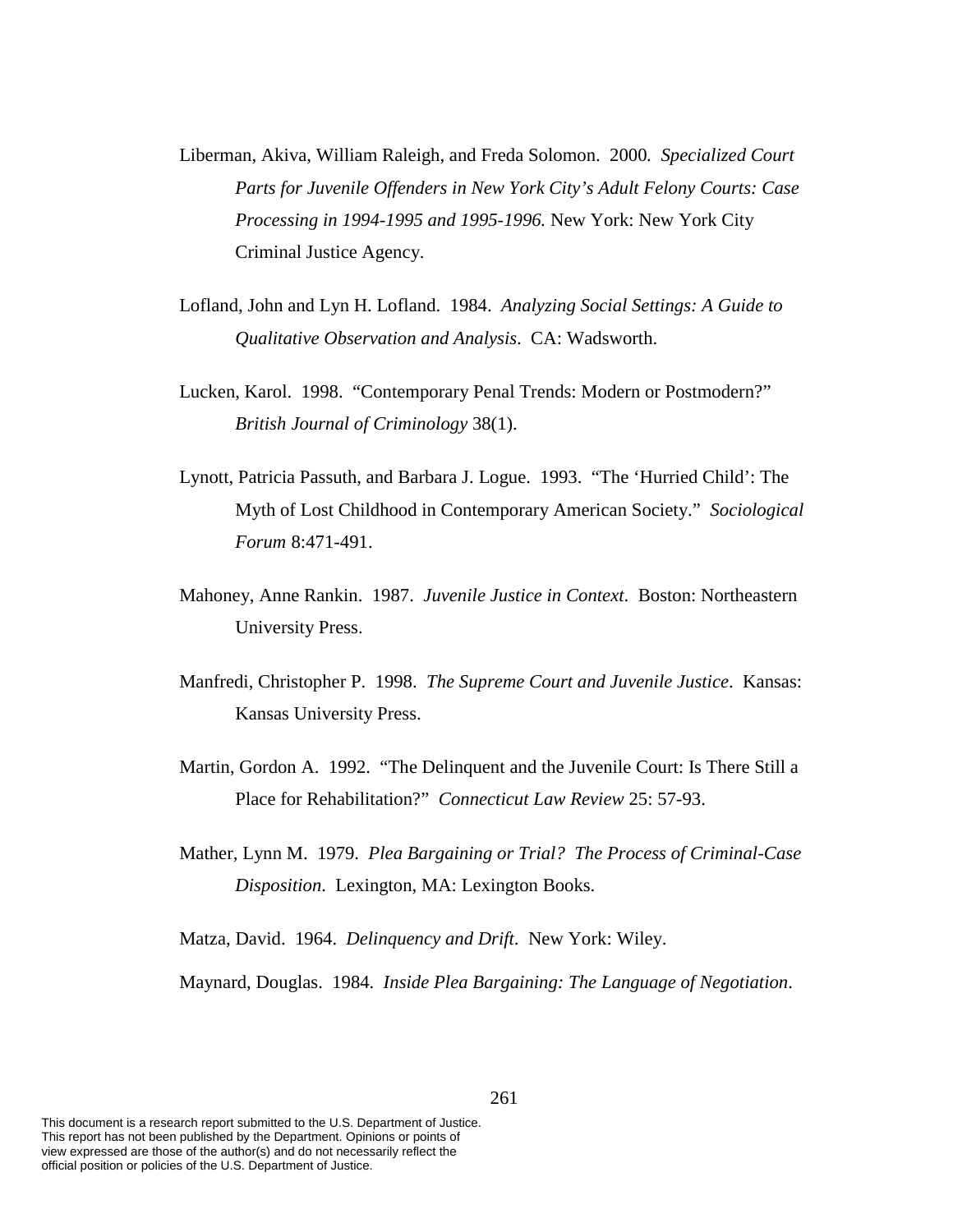New York: Plenum Books.

- McCollum, Bill (Senator). 1999. *Putting Consequences Back into Juvenile Justice: Federal, State and Local Levels*: *Hearing Before the Subcommittee on Crime of the House Committee on the Judiciary*, 106th Cong. 10 1999.
- McConville, Mike, and Chester Mirsky. 1995. "Guilty Plea Courts: A Social Disciplinary Model of Justice." *Social Problems* 42:216-234.
- Mears, Daniel P. 1998. "The Sociology of Sentencing: Reconceptualizing Decisionmaking Processes and Outcomes." *Law and Society Review* 32:667- 724.
- \_\_\_\_\_. 2000. "Assessing the Effectiveness of Juvenile Justice Reforms: A Closer Look at the Criteria and the Impacts on Diverse Stakeholders." *Law and Policy* 22: 175-202.
- Mears, Daniel P. and Samuel H. Field. 2000. "Theorizing Sanctioning in a Criminalized Juvenile Court," *Criminology* 38:983-1020.
- Miethe, Terance D. 1987. "Stereotypical Conceptions and Criminal Processing: The Case of the Victim-Offender Relationship." *Justice Quarterly* 4:571-593.
- Morris, Norval, and Michael Tonry. 1990. *Between Prison and Probation*. New York: Oxford University Press.
- Myers, David L. 2001. *Excluding Violent Youths from Juvenile Court: The Effectiveness of Legislative Waiver*. New York: LFB Scholarly Press.

Nardulli, Peter, James Eisenstein, and Roy Flemming. 1988. *The Tenor of Justice:*

This document is a research report submitted to the U.S. Department of Justice. This report has not been published by the Department. Opinions or points of view expressed are those of the author(s) and do not necessarily reflect the official position or policies of the U.S. Department of Justice.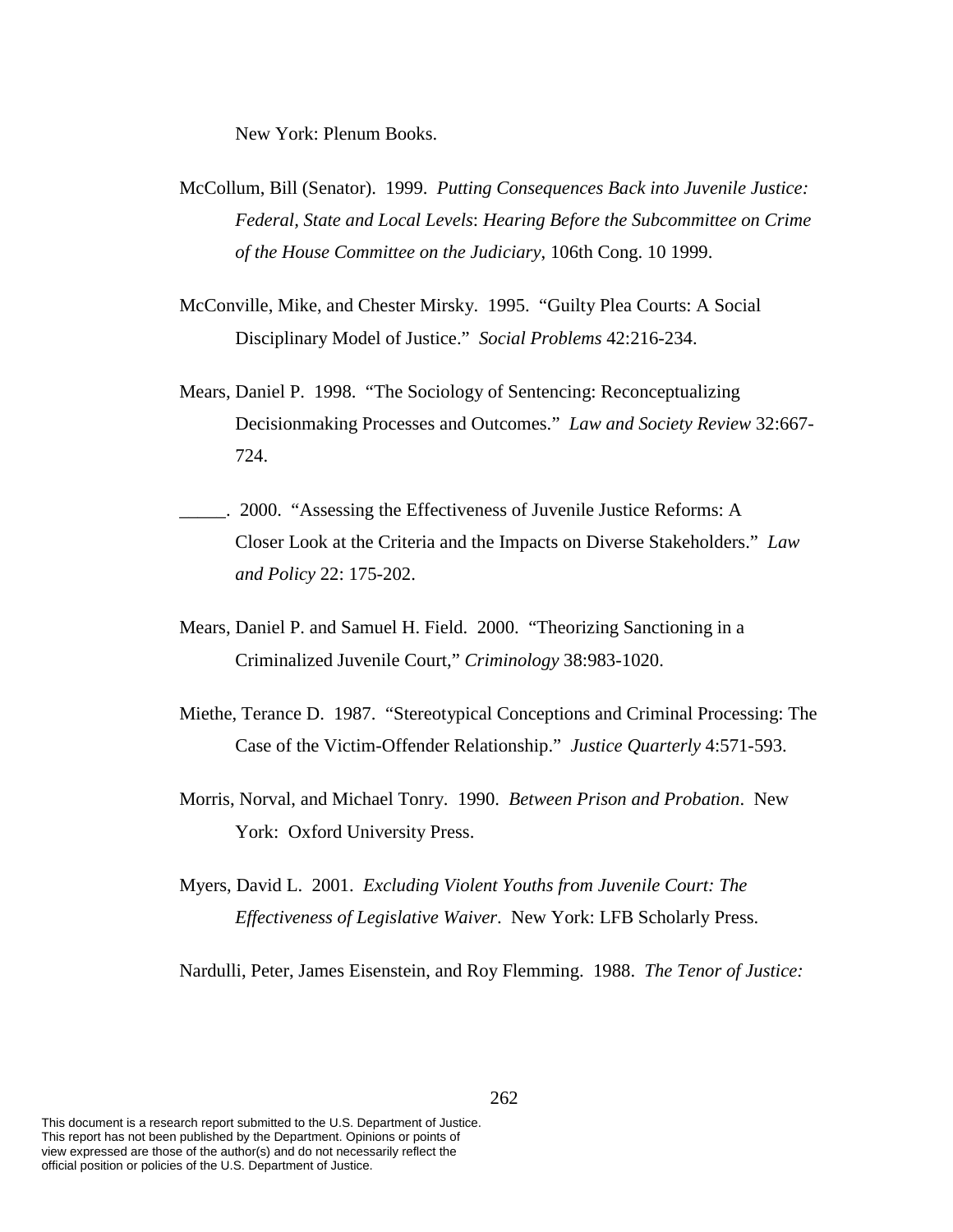*Criminal Courts and the Guilty Plea Process*. Chicago: University of Illinois Press.

- National District Attorneys Association. 2000. *Resource Manual and Policy Positions on Juvenile Crime Issues*.
- Packer, Herbert L. 1964. "Two Models of the Criminal Process." *University of Pennsylvania Law Review* 113(1).
- \_\_\_\_\_. 1968. *The Limits of the Criminal Sanction.* Stanford: Stanford University Press.
- Parker, Howad, Maggie Casbarn and David Turnbull. 1981. *Receiving Juvenile Justice Adolescents and State Care and Control.* Oxford: Basil Blackwell.
- Patchett, Ann. 2002. "The Age of Innocence." *The New York Times Magazine*. September 29, 2002, page 17.
- Platt, Anthony. 1977. *The Child Savers: The Invention of Delinquency* ( $2^{nd}$  ed.). Chicago: University of Chicago Press.
- Podkopacz, Marcy R., and Barry C. Feld. 1996. "The End of the Line: An Empirical Study of Judicial Waiver." *Journal of Criminal Law and Criminology* 86:449-492.
- Postman, Neil. 1982. *The Disappearance of Childhood*. New York: Vintage Books.
- Rauma, David. 1984. "Going for the Gold: Prosecutorial Decision-Making in Cases of Wife Assault." *Social Science Research* 13: 321-351.

Raymond, Sara. 2000. "From Playpens to Prisons: What the Gang Violence and

This document is a research report submitted to the U.S. Department of Justice. This report has not been published by the Department. Opinions or points of view expressed are those of the author(s) and do not necessarily reflect the official position or policies of the U.S. Department of Justice.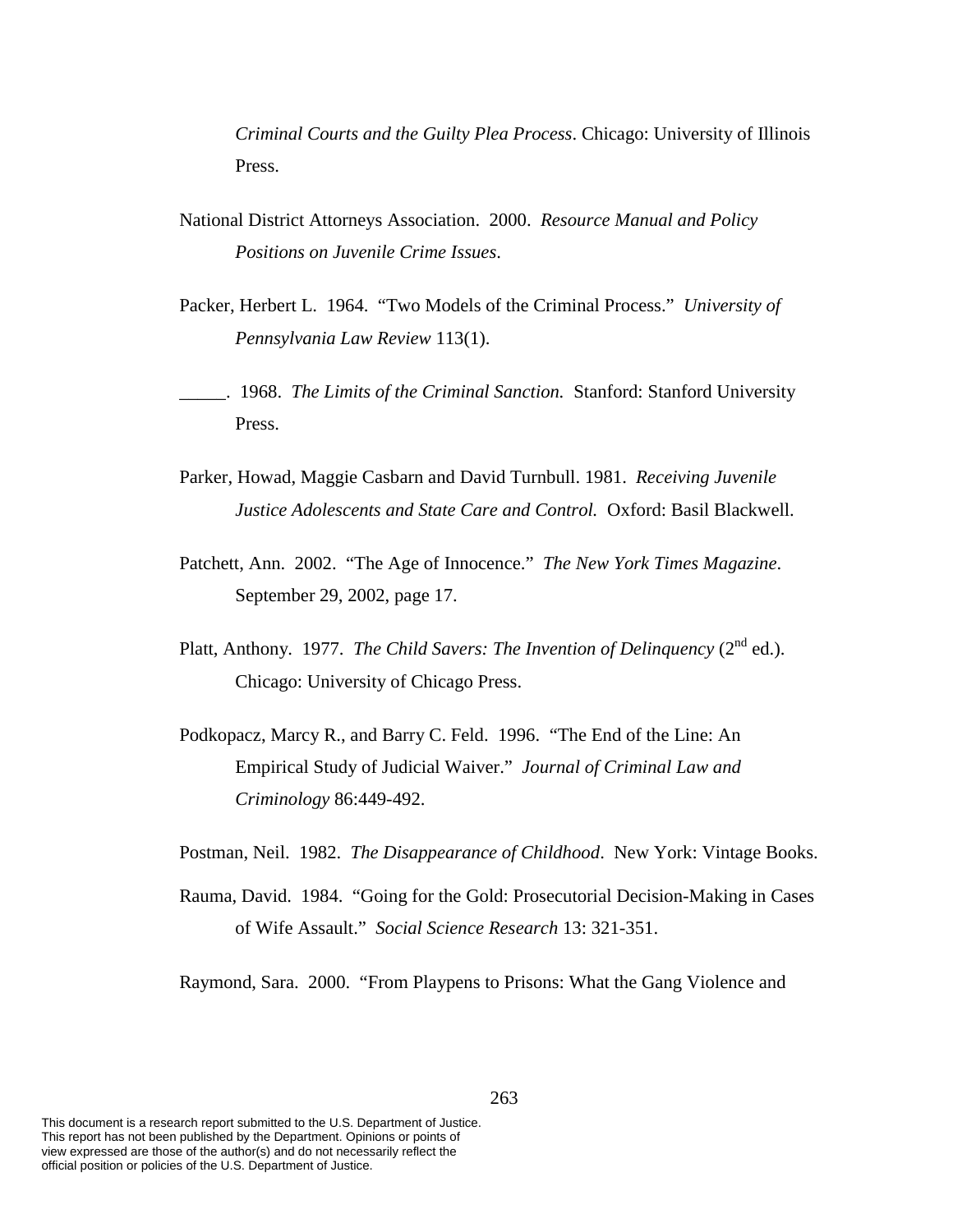Juvenile Crime Prevention Act of 1998 Does to California's Juvenile Justice System and Reasons to Repeal It." *Golden Gate University Law Review* 30: 258-289.

- Regnery, Alfred E. 1986. "A Federal Perspective on Juvenile Justice Reform." *Crime and Delinquency* 32:39-51.
- Risler, Edwin A., Tim Sweatman, and Larry Nackerud. 1998. "Evaluating the Georgia Legislative Waiver's Effectiveness in Deterring Juvenile Crime." *Research on Social Work Practice* 8:657-667.
- Rothman, David J. 1980. *Conscience and Convenience: The Asylum and Its Alternative in Progressive America*. Boston: Little, Brown.
- Rudman, Cary, Eliot Hartstone, Jeffrey Fagan, and Melinda Moore. 1986. "Violent Youth in Adult Court: Process and Punishment." *Crime & Delinquency* 32: 75-96.
- Rushford, Michael D. 1994. *Taking Crime Seriously: An Agenda for the Governor's Crime Summit.* Sacramento, CA: Criminal Justice Legal Foundation.
- Ryerson, Ellen. 1978. *The Best Laid Plans: America's Juvenile Court Experiment*. New York: Hill and Wang.
- Sagatun, Inger., L.L. McCollum, and L.P. Edwards. 1985. "The Effect of Transfers from Juvenile to Criminal Court: A Loglinear Analysis." *Crime and Justice* 8: 65-92.
- Sampson, Robert J., and John H. Laub. 1993. "Structural Variations in Juvenile Court Processing: Inequality, the Underclass, and Social Control." *Law and*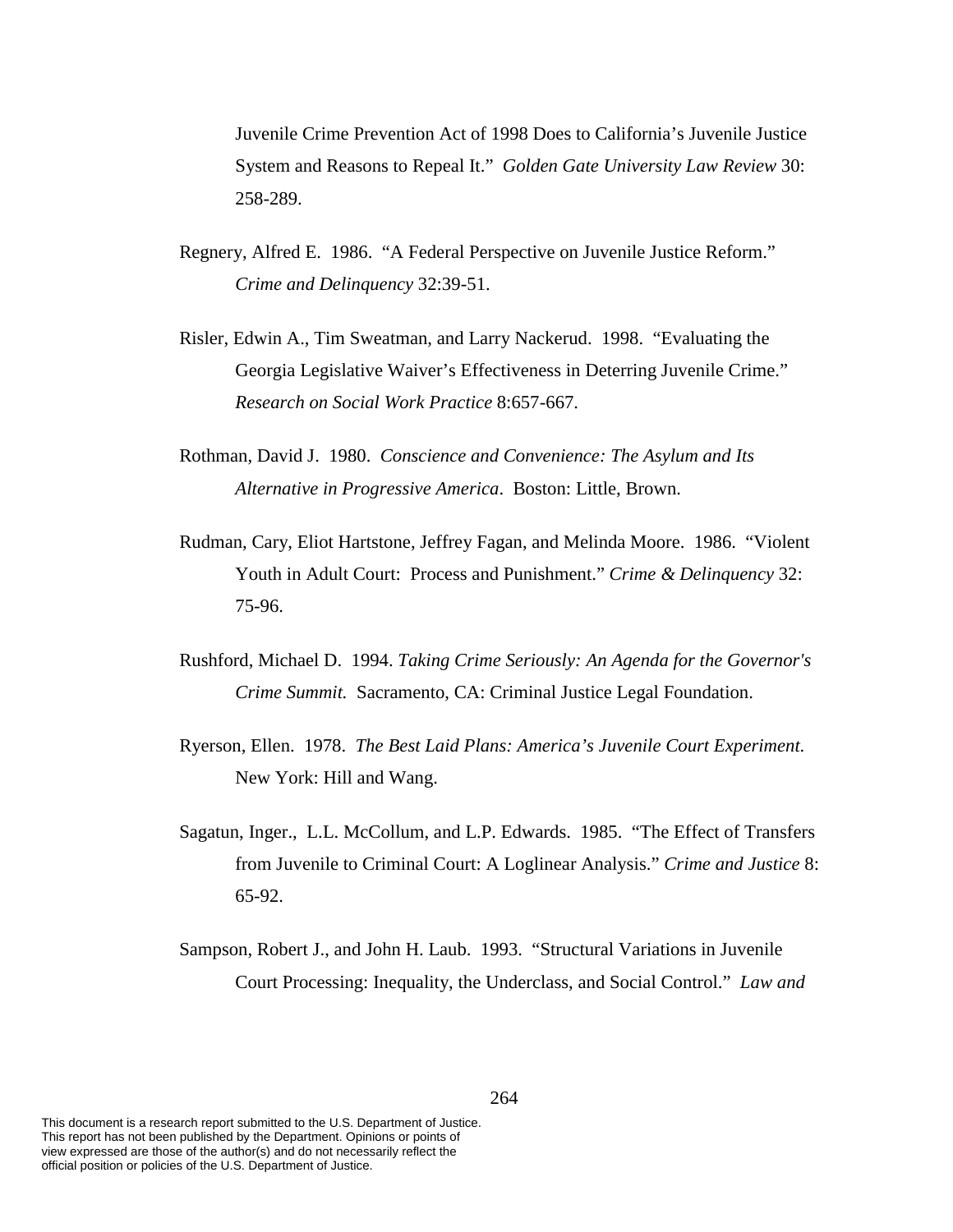*Society Review* 21:285-311.

- Sanborn, Joseph B. Jr. 1994. "Remnants of *Parens Patriae* in the Adjudicatory Hearing: Is a Fair Trial Possible in Juvenile Court?" *Crime & Delinquency* 40.
- Savelsberg, Joachim. 1992. "Law that Does Not Fit Society: Sentencing Guidelines as a Neoclassical Reaction to the Dilemmas of Substantivized Law." *American Journal of Sociology* 97.
- Schlossman, Steven L. 1977. *Love and the American Delinquent: The Theory and Practice of Progressive Juvenile Justice, 1825-1920*. Chicago: University of Chicago Press.
- Schur, Edwin. 1977. *Interpreting Deviance: A Sociological View.* New York: Harper and Row.
- Scott, Elizabeth S., N. Dickon Repucci, and Jennifer L. Woolard. 1995. "Evaluating Adolescent Decision Making in Legal Contexts." *Law and Human Behavior* 19:221-244
- Scott, Elizabeth S., and Thomas Grisso. 1998. "The Evolution of Aodolescence: A Developmental Perspective on Juvenile Justice Reform." *Journal of Criminal Law and Criminology* 88:137-189.
- Sealock, Miriam D., and Sally S. Simpson. 1998. "Unraveling Bias in Arrest Decisiosn: The Role of Juvenile Offender Type-scripts." *Justice Quarterly* 15:417-457.

Simon, Jonathan. 1993. *Poor Discipline: Parole and the Social Control of the*

This document is a research report submitted to the U.S. Department of Justice. This report has not been published by the Department. Opinions or points of view expressed are those of the author(s) and do not necessarily reflect the official position or policies of the U.S. Department of Justice.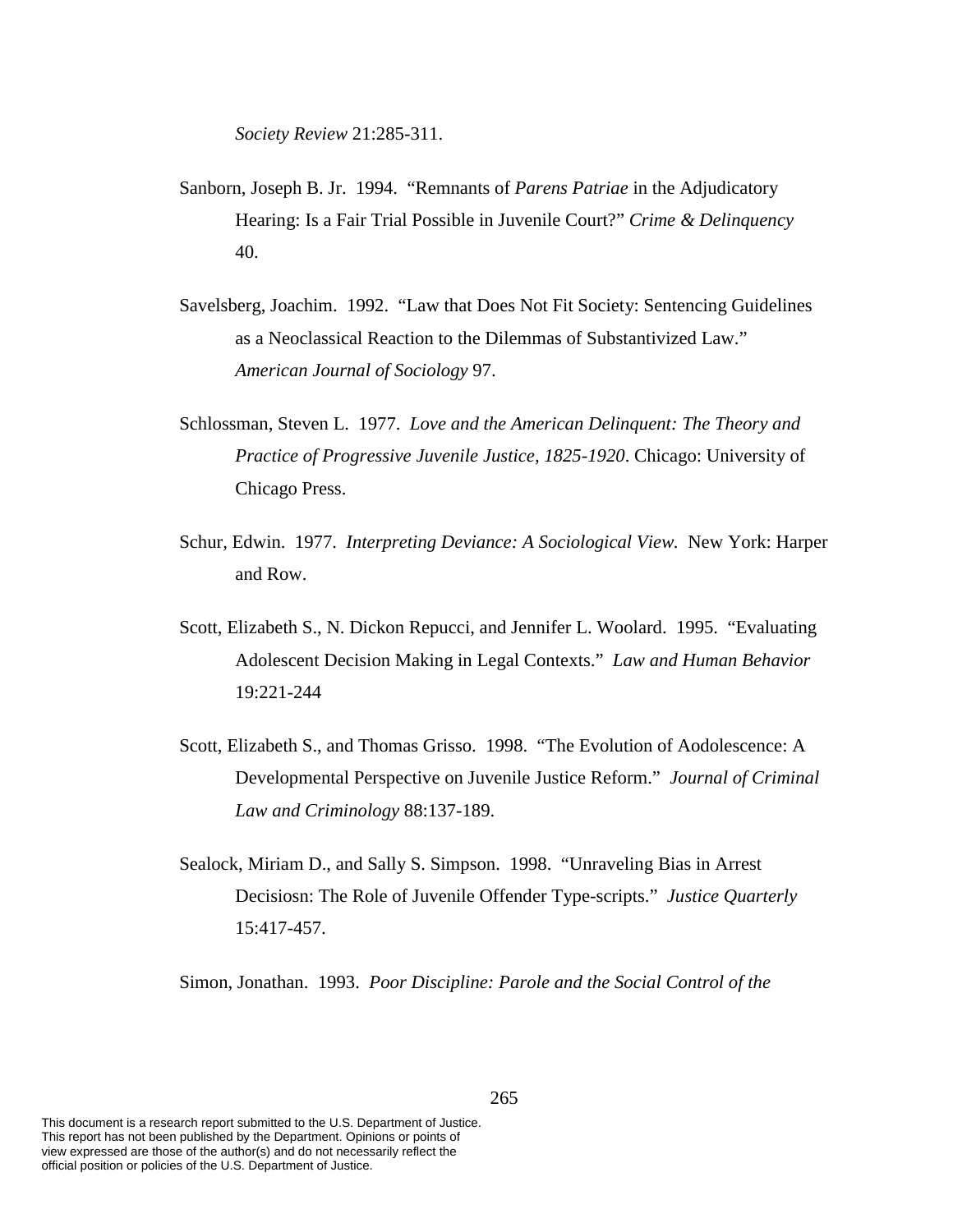*Underclass 1890-1990*. Chicago: University of Chicago Press.

- \_\_\_\_\_. 1999. "On Their Own: Delinquency Without Society." *University of Kansas Law Review* 47:1001-1019.
- Simon, Jonathan and Malcolm Feeley. 1995. "True Crime: The New Penology and the Public Discourse on Crime." In *Punishment and Social Control*, ed. Thomas G. Blomberg and Stanley Cohen. New York: Aldine de Gruyter.
- Singer, Simon I. 1996. *Recriminalizing Delinquency: Violent Juvenile Crime and Juvenile Justice Reform*. New York: Cambridge University Press.
- Singer, Simon I., Fagan, Jeffrey, and Akiva Liberman. 2000. "The Reproduction of Juvenile Justice in Criminal Court: A Case Study of New York's Juvenile Offender Law" In *The Changing Borders of Juvenile Justice*, ed. Jeffrey Fagan and Franklin E. Zimring, Chicago: University of Chicago Press.
- Singer, Simon, and David MacDowall. 1988. "Criminalizing Delinquency: The Deterrent Effects of the Juvenile Offender Law." *Law & Society Review* 22: 521-535.
- Skolnick, Jerome. 1967. "Social Control in the Adversary System." *Journal of Conflict Resolution* 11.
- Snyder, Howard, and Melissa Sickmund. 1999. *Juvenile Offenders and Victims: A National Report*. National Center for Juvenile Justice.
- Spohn, Cassia, John Gruhl, and Susan Welch. 1982. "The Effect of Race on Sentencing: A Re-examination of an Unsettled Question." *Law and Society Review* 16:72-88.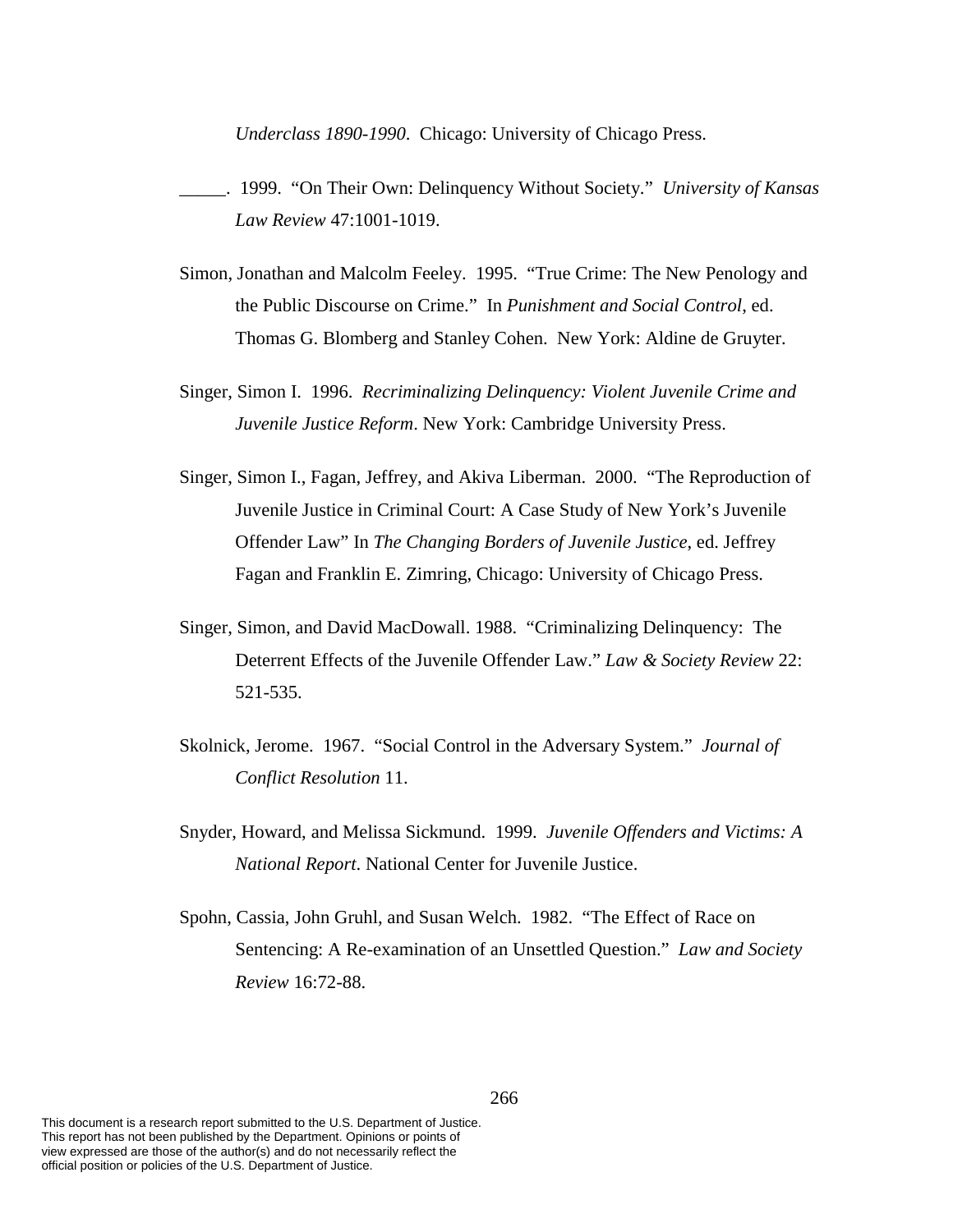- Stapleton, Vaughan, and Lee Teitelbaum. 1972. *In Defense of Youth: A Study of the Role of Counsel in American Juvenile Courts*. New York: Russell Sage Foundation.
- Stapleton, Vaughan, David P. Aday, Jr., and Jeanne A. Ito. 1982. "An Empirical Typology of American Metropolitan Juvenile Courts." *American Journal of Sociology* 88:549-564.
- Steffensmeier, Darrell, and Stephen Demuth. 2000. Ethnicity and Sentencing Outcomes in U.S. Federal Courts: Who is Punished More Harshly? American Sociological Review 65: 705-729.
- \_\_\_\_\_. 2001. "Ethhnicity and Judges' Sentencing Decisions: Hispanic-Black-White Comparisons." *Criminology* 39.
- Steinberg, Laurence, and Elizabeth Cauffman. 1996. "Maturity of Judgment in Adolescence: Psychosocial Factors in Adolescent Decision Making." *Law and Human Behavior* 20:249-272.
- Strom, Kevin, Steven Smith and Howard Snyder. 1998. *Juvenile Felony Defendants in Criminal Dourts.* Washington, DC: Bureau of Justice Statistics, U.S. Department of Justice.
- Sudnow, David. 1965. "Normal Crime: Sociological Features of the Penal Code in a Public Defender Office." *Social Problems* 12:255-270.
- Sutton, John R. 1988. *Stubborn Children: Controlling Delinquency in the United States*. Berkeley: University of California Press.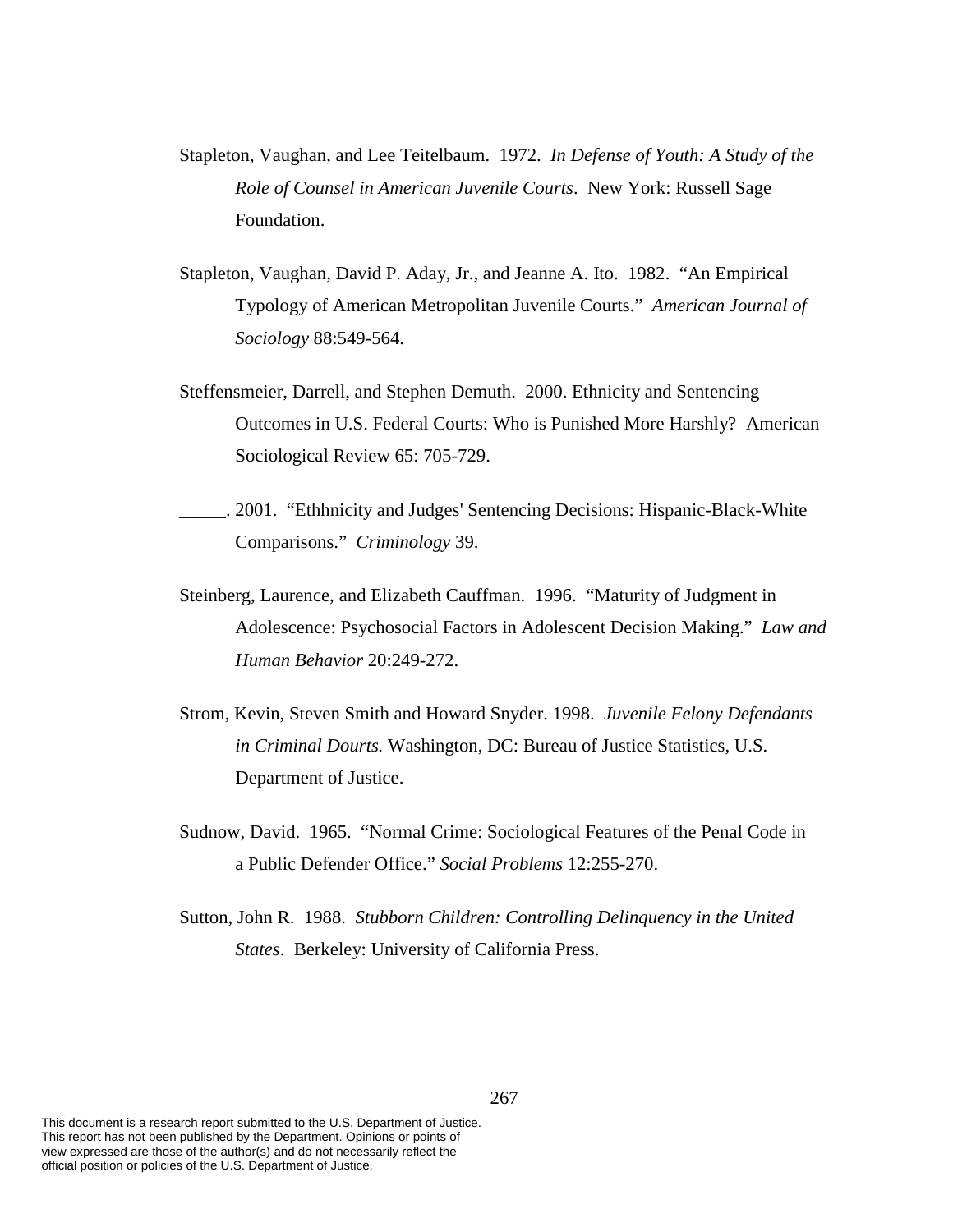- Thomas, Charles W., and Shay Bilchik. 1985. "Prosecuting Juveniles in Criminal Courts: A Legal and Empirical Analysis." *Journal of Criminal Law and Criminology* 76:439-479.
- Thomson, Randall J. and Matthew T. Zingraff. 1981. "Detecting Sentencing Disparity: Some Problems and Evidence." *American Journal of Sociology*. 86:869-880.
- Tonry, Michael. 1998. *Sentencing Matters*. NY: Oxford University Press.
- Ulmer, Jeffery T. 1997. *Social Worlds of Sentencing: Court Communities Under Sentencing Guidelines*. New York: SUNY Press.
- Ulmer, Jeffery T., and John H. Kramer. 1996. "Court Communities Under Sentencing Guidelines: Dilemmas of Formal Rationality and Sentencing Disparity." *Criminology* 34: 383-407.
- \_\_\_\_\_. 1998. "The Use and Transformation of Formal Decision-Making Criteria: Sentencing Guidelines, Organizational Contexts, and Case Processing Strategies." *Social Problems* 45: 248-267.

United States Census Bureau. 1994. *City and County Data Book.*

- Vera Institute of Justice. 1977. *Felony Arrests: Their Prosecution and Disposition in New York City's Courts.* NY: Vera Institute of Justice.
- Warner, Eric. 2000. *The Juvenile Offender Handbook*. New York: Looseleaf Law Publications, Inc.

Weber, Max. 1968. *Economy and Society*. Berkeley: University of California Press. West, Candace. 1996. "Ethnography and Orthography: A (Modest) Methodological

This document is a research report submitted to the U.S. Department of Justice. This report has not been published by the Department. Opinions or points of view expressed are those of the author(s) and do not necessarily reflect the official position or policies of the U.S. Department of Justice.